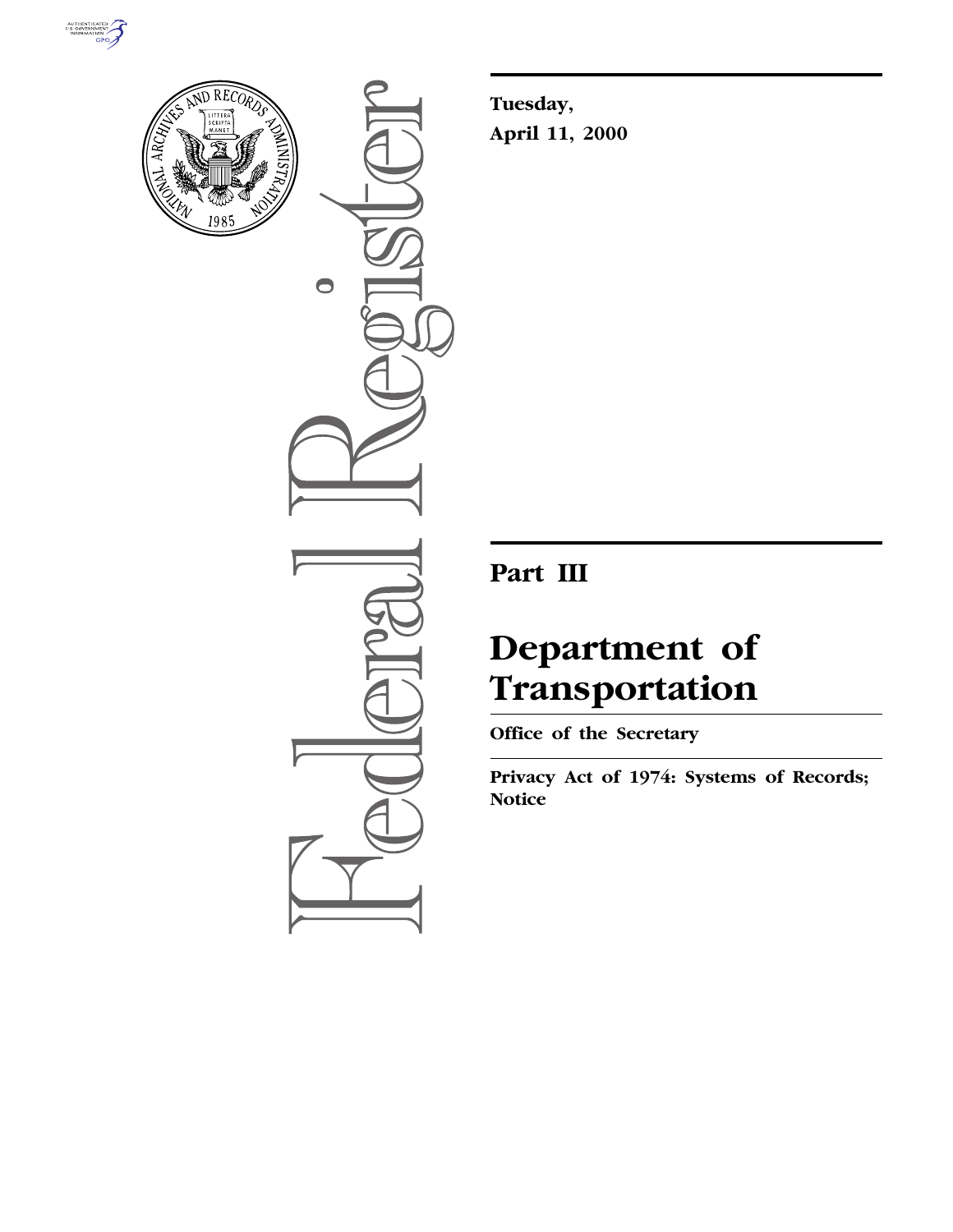# **DEPARTMENT OF TRANSPORTATION**

# **Office of the Secretary**

# **Privacy Act of 1974: Systems of Records**

**AGENCY:** Operating Administrations, DOT.

**ACTION:** Notice to amend and delete systems of records.

**SUMMARY:** The United States Department of Transportation is publishing its Privacy Act System of Records notices subject to the Privacy Act of 1974 (5 USC 552a) in their entirety. This notice incorporates a Purpose statement and makes any other minor changes or deletions to existing notices.

**EFFECTIVE DATE:** April 11, 2000.

**ADDRESSES:** Send comments to the Privacy Act Officer, United States Department of Transportation, 400 7th St., SW., Washington DC 20590.

# **FOR FURTHER INFORMATION CONTACT:**

Vanester M. Williams at (202) 366–1771. **SUPPLEMENTARY INFORMATION:** These minor changes are not within the purview of subsection (r) of the Privacy Act of 1974, as amended, which requires the submission of a new or altered systems report. In addition, several departmental systems of records are being deleted as they are either covered by another system of record or are no longer in use.

#### **Table of Contents**

- Appendix Prefatory Statement of General Routine Uses
- DOT/ALL 1—DOT Grievance Records Files.
- DOT/ALL 5 Employee Counseling Services Program Records.
- DOT/ALL 6 Workers' Compensation Information System.
- DOT/ALL 7 Departmental Accounting and Financial Information System, DAFIS.
- DOT/ALL 8 Employee Transportation Facilitation.
- DOT/ALL 9 Identification Media Record System.
- DOT/ALL 10 Debt Collection File.
- DOT/ALL 11 Integrated Personnel and
- Payroll System, IPPS. DOT/ALL 12 DOT Mentoring Program
- Records System. DOT/CG 501 Auxiliary Management
- Information System, AUXMIS.
- DOT/CG 503 Motorboat Registration. DOT/CG 505 Recreational Boating Law
- Enforcement Case Files.
- DOT/CG 507 Coast Guard Supplement to the Manual of Courts Martial Investigations.
- DOT/CG 508 Claims and Litigation.
- DOT/CG 509 Non-Judicial Punishment
- Report. DOT/CG 510 Records of Trial: Special,
- General and Summary Courts-Martial.
- DOT/CG 511 Legal Assistance Case File System.
- DOT/CG 526 Adjudication and Settlement of Claims System.
- DOT/CG 528 Centralized Reserve Pay and Retirement System.
- DOT/CG 533 Retired Pay and Personnel System.
- DOT/CG 534 Travel and Transportation of Household Effects.
- DOT/CG 535 Coast Guard Exchange System, CGES, and Moral, Welfare and Recreation, MWR, Program.
- DOT/CG 536 Contract and Real Property File System.
- DOT/CG 537 FHA Mortgage Insurance for Servicemen.
- DOT/CG 571 Disability Separation System.
- DOT/CG 572 USCG Military Personnel Health Record System.
- DOT/CG 573 United States Public Health Services, PHS, Commissioned Officer Corps Staffing and Recruitment Files.
- DOT/CG 576 USCG Non-Federal Invoice Processing System, NIPS.
- DOT/CG 577 USCG Federal Medical Care Recovery Act, FMCRA, Record System.
- DOT/CG 586 Chemical Transportation Industry Advisory Committee.
- DOT/CG 588 Marine Safety Information System, MSIS.
- DOT/CG 589 United States Merchant Seamen's Records.
- DOT/CG 590 Vessel Identification System, VIS.
- DOT/CG 591 Merchant Vessel Documentation System (Manual and Automated).
- DOT/CG 592 Registered/Applicant Pilot Eligibility Folder.
- DOT/CG 611 Investigative Case System.<br>DOT/CG 612 Port Security Card System.
- Port Security Card System.
- DOT/CG 622 Military Training and Education Records.
- DOT/CG 623 Military Pay and Personnel System.
- DOT/CG 624 Personnel Management Information System, PMIS.
- DOT/CG 625 Officer Selection and Appointment System.<br>DOT/CG 626 Official Off
- Official Officer Service Records.<br>DOT/CG 627
- Enlisted Recruiting Selection Record System.
- DOT/CG 628 Officer, Enlisted, and Recruiter Selection Test File.
- DOT/CG 629 Enlisted Personnel Record System.<br>DOT/CG 630
- DOT/CG 630 Coast Guard Family Housing.<br>DOT/CG 631 Family Advocacy Case Record
- Family Advocacy Case Record System.
- DOT/CG 632 Uniformed Services Identification and Privilege Card Record
- System.<br>DOT/CG 633 Coast Guard Civilian Personnel Security Program.
- DOT/CG 634 Child Care Program Record System.
- T/CG 636 Personal Affairs Record System Coast Guard Military Personnel.
- DOT/CG 637 Appointment of Trustee or Guardian for Mentally Incompetent Personnel.
- DOT/CG 638 USCG Alcohol Abuse Prevention Program Record System.
- T/CG 639 Request for Remission of Indebtedness.
- DOT/CG 640 Outside Employment of
- Active Duty Coast Guard Personnel. DOT/CG 641 Coast Guard Special Needs
- Program.<br>DOT/CG 642 Joint Maritime Information Element, JMIE, Support System, JSS.
- DOT/CG 671 Biographical Statement.
- DOT/CG 676 Official Coast Guard Reserve Service Record.
- DOT/CG 677 Coast Guard Reserve
- Personnel Mobilization System. DOT/CG 678 Reserve Personnel
- Management Information System (Automated).
- DOT/FAA 801 Aircraft Registration System.
- DOT/FAA 807 Police Warrant File and
- Central Files. DOT/FAA 811 Employee Health Record
- System.
- DOT/FAA 813 Civil Aviation Security System.<br>DOT/FAA 815
- Investigative Record System.
- DOT/FAA 816 Tort Claims and Personal Property Claims Record System.
- DOT/FAA 821 Litigation and Claims Files with Docket Sheet and Card Catalogue Index for Cross Reference.
- DOT/FAA 822 Aviation Medical Examiner System.
- DOT/FAA 825 Petitions for Rulemaking Public Dockets.
- DOT/FAA 826 Petitions for Exemption (Other than Medical Exemption) Public
- Dockets.<br>DOT/FAA 827 Environmental Litigation Files.
- DOT/FAA 828 Physiological Training System.
- DOT/FAA 830 Representatives of the Administrator.
- DOT/FAA 832 Pilot, Crewmember and Aircraft Rental Flight Record System.
- DOT/FAA 833 Housing Management Monthly Report.
- DOT/FAA 837 Photographs and
- Biographical Information.
- DOT/FAA 845 Correspondence Control and Information System.
- DOT/FAA 847 General Air Transportation Records on Individuals.
- 

Enforcement Cases.

of Duty Station.

Author File.

Certain Other Persons. DOT/MA 002 Accounts Receivable. DOT/MA 003 Freedom of Information and

Privacy Request Records.

DOT/FAA 851 Administration and Compliance Tracking in an Integrated Office Network. DOT/FHWA 204 FHWA Motor Carrier

Safety Proposed Civil and Criminal

DOT/FHWA 216 Travel Voucher Change

DOT/FTA 194 Litigation and Claims Files. DOT/MA 001 Attendance, Leave and Payroll Records of Employees and

T/MA 004 Visitor Logs and Permits for Facilities Under Department Control. DOT/MA 005 Travel Records (Domestic and

DOT/FHWA 217 Accounts Receivable. DOT/FRA 106 Occupational Safety and Health Reporting System. DOT/FRA 130 Office of Chief Counsel Individual Enforcement Case System. DOT/FTA 177 FTA-Sponsored Reports

Travel Advance File.

DOT/FHWA 213 Driver Waiver File.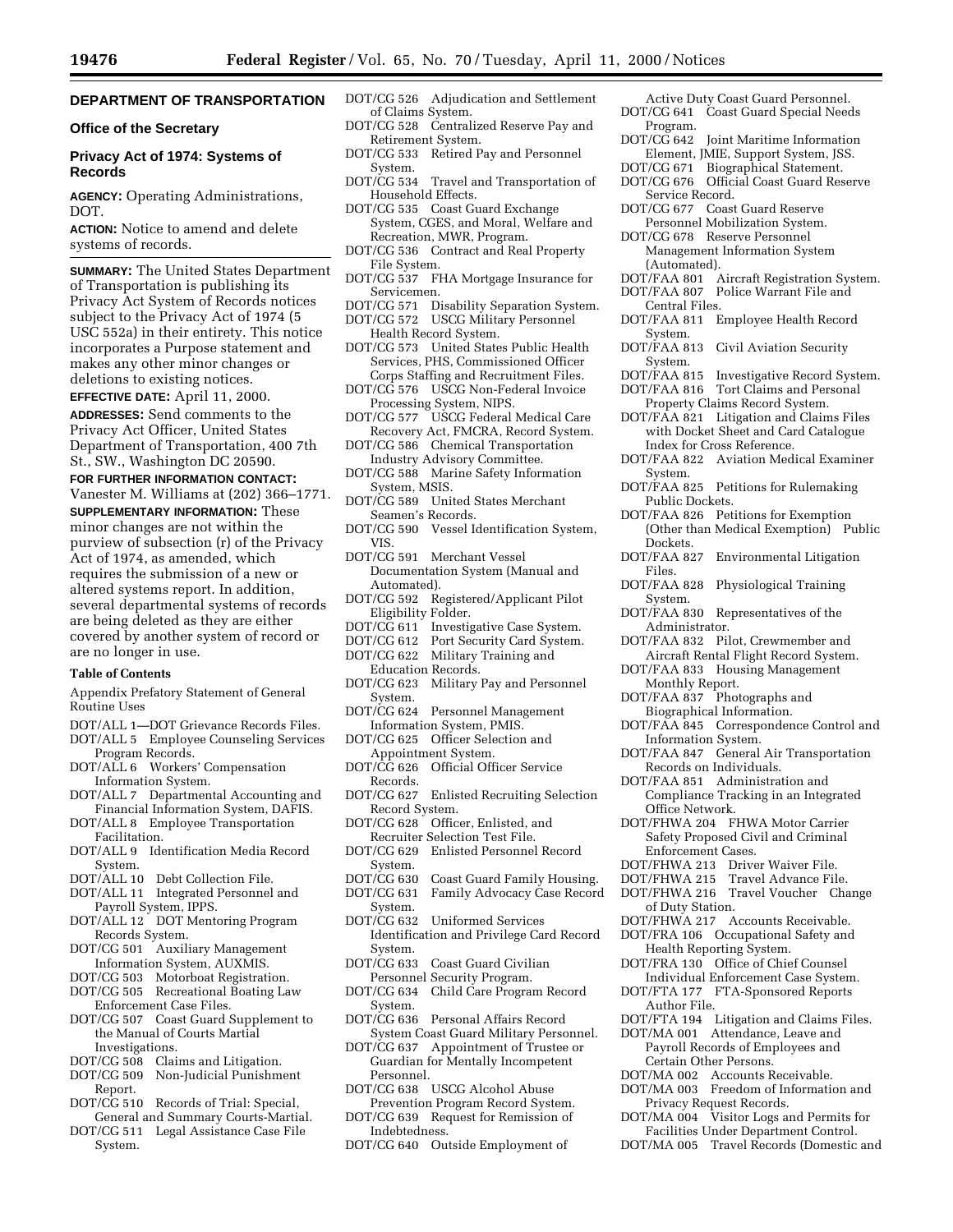Foreign) of Employees and Certain Other Persons.

- DOT/MA 006 Executive Correspondence Files.
- DOT/MA 007 Litigation, Claims, and Administrative Proceeding Records.
- DOT/MA 008 Property Accountability Files.
- DOT/MA 009 Records of Cash Receipts.
- DOT/MA 010 Employees Personnel Files Not Covered by Notices of Other
- Agencies.<br>DOT/MA 011 DOT/MA 011 Biographical Files.<br>DOT/MA 012 Applications to Un
- Applications to United States Merchant Marine Academy, USMMA.
- DOT/MA 013 Cadet Files, State Maritime Academies.
- DOT/MA 014 Citizenship Statements and Affidavits.
- DOT/MA 015 General Agent's Protection and Indemnity and Second Seaman's Insurance; WSA and NSA.
- DOT/MA 016 Marine Training School Registrants.
- DOT/MA 017 Waivers of Liability to Board Reserve Fleet Vessels and Other Craft Located at United States Merchant Marine Academy.
- DOT/MA 018 National Defense Executive Reserve.
- DOT/MA 020 Seamen's Awards for Service, Valor, etc.
- DOT/MA 021 Seaman's Employment Analysis Records.
- DOT/MA 022 Seaman's Unclaimed Wages (Vietnam Conflict).
- DOT/MA 024 USMMA Non-Appropriated Fund Employees.
- DOT/MA 025 USMMA Graduates.
- DOT/MA 026 USMMA Midshipmen Deposit Account Records.
- DOT/MA 027 USMMA Midshipman Grade Transcripts.
- DOT/MA 028 USMMA Midshipman Medical Files.
- DOT/MA 029 USMMA Midshipman Personnel Records.
- DOT/NHTSA 401 Docket System.
- DOT/NHTSA 402 Highway Safety
- Literature Personal Author File. DOT/NHTSA 409 Federal Motor Vehicle Safety Standards, FMVSS, Compliance.
- DOT/NHTSA 411 General Public Correspondence System.
- DOT/NHTSA 413 Odometer Fraud Data Files System.
- DOT/NHTSA 415 Office of Defects Investigation/Defects Information Management System, ODI/DIMS.
- DOT/NHTSA 417 National Driver Register, NDR.
- DOT/NHTSA 422 Temporary Exemption Petitions.
- DOT/NHTSA 431 Civil Penalty
- Enforcement Files.
- DOT/NHTSA 436 Contract Grievance Records.
- DOT/NHTSA 463 Motor Vehicle and Motor Vehicle Equipment Import.
- DOT/OST 003 Allegations of Infringement of United States Patents.
- DOT/OST 004 Board for Correction of Military Records, BCMR.
- T/OST 012 Files Relating to Personnel Hearings.
- DOT/OST 016 General Investigations

#### Record System. DOT/OST 019 Individual Personal Interests

- in Intellectual Property. DOT/OST 035 Personnel Security Record
- System.
- DOT/OST 037 Records of Confirmation Proceeding Requirements for Proposed Executive Appointments to the Department of Transportation.
- DOT/OST 041 Correspondence Control Mail, CCM.
- DOT/OST 045 Unsolicited Contract or Research and Development Proposals Embodying Claims of Proprietary Rights.
- DOT/OST 046 Visit Control Records
- System.<br>DOT/OST 056 Garnishment Files.
- DOT/OST 057 Honors Attorney
	- Recruitment Files.
- DOT/OST 059 Files of the Board for Correction of Military Records, BCMR for The Coast Guard.
- DOT/OST 100 Investigative Record System. DOT/OST 101 Inspector General Reporting System, TIGR.
- DOT/RSPA 02 National Defense Executive Reserve, NDER, File.
- DOT/RSPA 04 Transportation Research Activities Information Service, TRAIS.
- DOT/RSPA 05 Transportation Research Information Service on line, TRIS-On-Line.
- DOT/RSPA 06 Emergency Alerting Schedules.<br>DOT/RSPA 08
- Technical Pipeline Safety Standards Committee.
- DOT/RSPA 09 Hazardous Materials Incident Telephonic Report System.
- DOT/RSPA 10 Hazardous Materials Incident Written Report System.
- DOT/RSPA 11 Hazardous Materials Information Requests System.
- DOT/SLS 151 Claimants under Federal Tort Claims Act.
- DOT/SLS 152 Data Automation Program Records.
- DOT/TSC 700 Automated Management Information System.
- DOT/TSC 702 Legal Counsel Information Files.
- DOT/TSC 703 Occupational Safety & Health Reporting System.
- DOT/TSC 704 Stand-By Personnel Information.
- DOT/TSC 707 Automated Manpower Distribution System.
- DOT/TSC 712 Automated Payroll/ Personnel/Communications/Security System.
- DOT/TSC 714 Health Unit Employee Medical Records.

#### **Notice of Systems of Records**

The identification of the operating unit or units within the Department to which the particular system of records pertains appears as 'DOT' followed by a designating abbreviation. The abbreviations and their meanings are as follows:

- OST—Office of the Secretary of Transportation.
- CG—United States Coast Guard.
- FAA—Federal Aviation Administration. FHWA—Federal Highway Administration.

The following routine uses apply, except where otherwise noted or where obviously not appropriate, to each system of records maintained by the Department of Transportation, DOT.

1. In the event that a system of records maintained by DOT to carry out its functions indicates a violation or potential violation of law, whether civil, criminal or regulatory in nature, and whether arising by general statute or particular program pursuant thereto, the relevant records in the system of records may be referred, as a routine use, to the appropriate agency, whether Federal, State, local or foreign, charged with the responsibility of investigating or prosecuting such violation or charged with enforcing or implementing the statute, or rule, regulation, or order issued pursuant thereto.

2. A record from this system of records may be disclosed, as a routine use, to a Federal, State, or local agency maintaining civil, criminal, or other relevant enforcement information or other pertinent information, such as current licenses, if necessary to obtain information relevant to a DOT decision concerning the hiring or retention of an employee, the issuance of a security clearance, the letting of a contract, or the issuance of a license, grant or other benefit.

3. A record from this system of records may be disclosed, as a routine use, to a federal agency, in response to its request, in connection with the hiring or retention of an employee, the issuance of a security clearance, the reporting of an investigation of an employee, the letting of a contract, or the issuance of a license, grant, or other benefit by the requesting agency, to the extent that the information is relevant and necessary to the requesting agency's decision on the matter.

4a. Routine Use for Disclosure for Use in Litigation. It shall be a routine use of the records in this system of records to disclose them to the Department of Justice or other Federal agency conducting litigation when

(a) DOT, or any agency thereof, or (b) Any employee of DOT or any agency thereof (including a member of

- FRA—Federal Railroad Administration. MARAD—Maritime Administration.
	- NHTSA—National Highway Traffic Safety Administration.

RSPA—Research and Special Programs Administration.

SLS—Saint Lawrence Seaway Development Corporation.

TSC—Transportation Systems Center. FTA—Federal Transit Administration.

# **General Routine Uses Under the Privacy Act of 1974**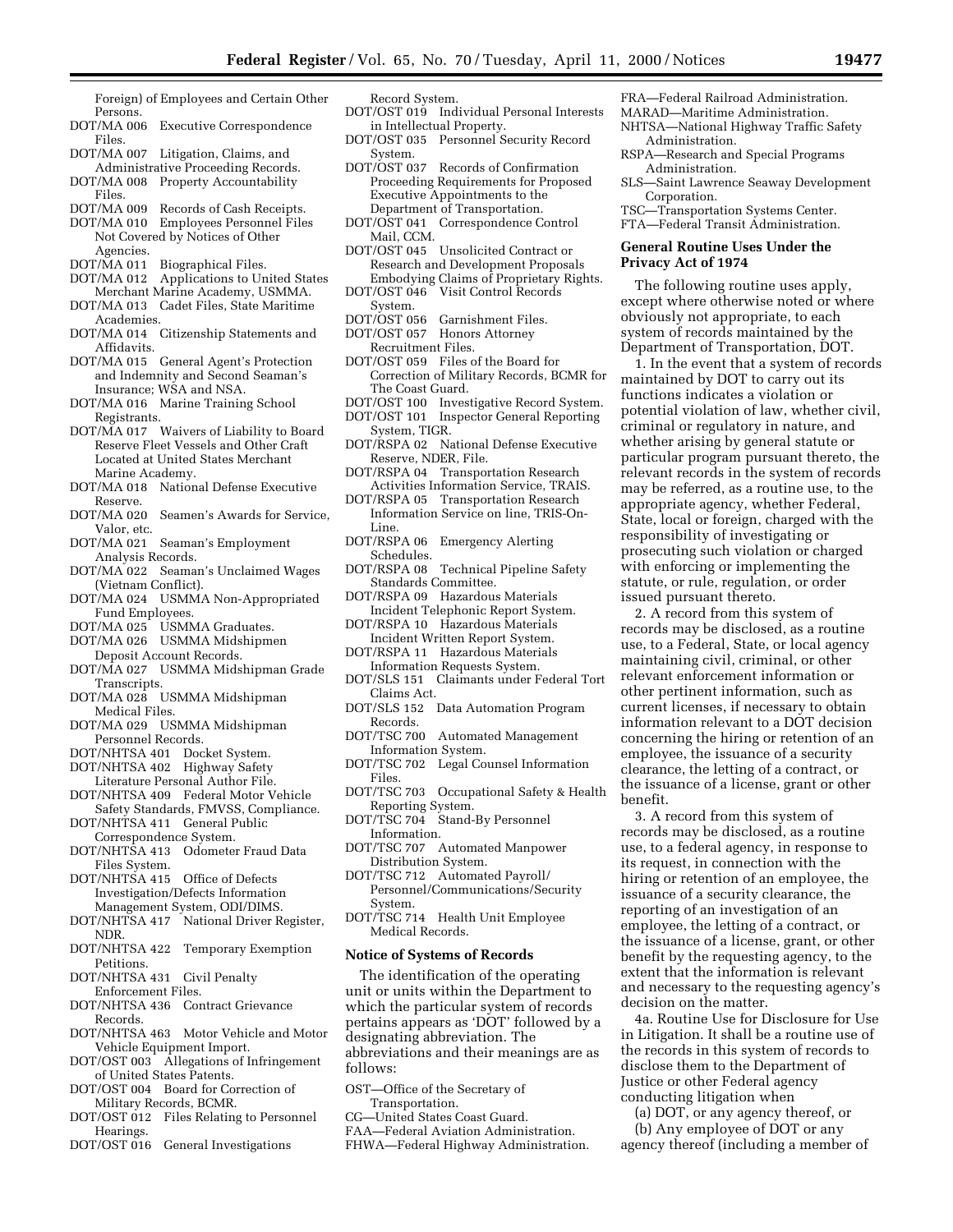the Coast Guard), in his/her official capacity, or

(c) Any employee of DOT or any agency thereof (including a member of the Coast Guard), in his/her individual capacity where the Department of Justice has agreed to represent the employee, or

(d) The United States or any agency thereof, where DOT determines that litigation is likely to affect the United States, is a party to litigation or has an interest in such litigation, and the use of such records by the Department of Justice or other Federal agency conducting the litigation is deemed by DOT to be relevant and necessary in the litigation, provided, however, that in each case, DOT determines that disclosure of the records in the litigation is a use of the information contained in the records that is compatible with the purpose for which the records were collected.

4b. Routine Use for Agency Disclosure in Other Proceedings. It shall be a routine use of records in this system to disclose them in proceedings before any court or adjudicative or administrative body before which DOT or any agency thereof, appears, when

(a) DOT, or any agency thereof, or

(b) Any employee of DOT or any agency thereof (including a member of the Coast Guard) in his/her official capacity, or

(c) Any employee of DOT or any agency thereof (including a member of the Coast Guard) in his/her individual capacity where DOT has agreed to represent the employee, or (d) The United States or any agency thereof, where DOT determines that the proceeding is likely to affect the United States, is a party to the proceeding or has an interest in such proceeding, and DOT determines that use of such records is relevant and necessary in the proceeding, provided, however, that in each case, DOT determines that disclosure of the records in the proceeding is a use of the information contained in the records that is compatible with the purpose for which the records were collected.

5. The information contained in this system of records will be disclosed to the Office of Management and Budget, OMB in connection with the review of private relief legislation as set forth in OMB Circular No. A–19 at any stage of the legislative coordination and clearance process as set forth in that Circular.

6. Disclosure may be made to a Congressional office from the record of an individual in response to an inquiry from the Congressional office made at the request of that individual. In such

cases, however, the Congressional office does not have greater rights to records than the individual. Thus, the disclosure may be withheld from delivery to the individual where the file contains investigative or actual information or other materials which are being used, or are expected to be used, to support prosecution or fines against the individual for violations of a statute, or of regulations of the Department based on statutory authority. No such limitations apply to records requested for Congressional oversight or legislative purposes; release is authorized under 49 CFR 10.35(9).

7. One or more records from a system of records may be disclosed routinely to the National Archives and Records Administration in records management inspections being conducted under the authority of 44 USC 2904 and 2906.

8. [Reserved]

9. DOT may make available to another agency or instrumentality of any government jurisdiction, including State and local governments, listings of names from any system of records in DOT for use in law enforcement activities, either civil or criminal, or to expose fraudulent claims, regardless of the stated purpose for the collection of the information in the system of records. These enforcement activities are generally referred to as matching programs because two lists of names are checked for match using automated assistance. This routine use is advisory in nature and does not offer unrestricted access to systems of records for such law enforcement and related antifraud activities. Each request will be considered on the basis of its purpose, merits, cost effectiveness and alternatives using Instructions on reporting computer matching programs to the Office of Management and Budget, OMB, Congress and the public, published by the Director, OMB, dated September 20, 1989.

10. It shall be a routine use of the information in any DOT system of records to provide to the Attorney General of the United States, or his/her designee, information indicating that a person meets any of the disqualifications for receipt, possession, shipment, or transport of a firearm under the Brady Handgun Violence Prevention Act. In case of a dispute concerning the validity of the information provided by DOT to the Attorney General, or his/her designee, it shall be a routine use of the information in any DOT system of records to make any disclosures of such information to the National Background Information Check System, established by the Brady Handgun Violence Prevention Act, as

may be necessary to resolve such dispute.

# **Appendix I—Location of CG Districts and Headquarters Units**

1. Commander, 1st Coast Guard District, 408 Atlantic Avenue, Boston, MA 02110– 3350.

2. Commander, 5th Coast Guard District, Federal Building, 431 Crawford Street, Portsmouth, VA 23704–5004.

3. Commander, 7th Coast Guard District, 909 SE First Ave., Brickell Plaza Federal Bldg., Miami, FL 33131–3050.

4. Commander, 8th Coast Guard District, Hale Boggs Federal Building, 500 Camp Street, New Orleans, LA 70130–3396.

5. Commander, 9th Coast Guard District, 1240 East 9th St., Cleveland, OH 44199– 2060.

6. Commander, 11th Coast Guard District, Coast Guard Island, Alameda, CA 94501– 5100.

7. Commander, 13th Coast Guard District, Jackson Federal Bldg, 915 Second Ave., Seattle, WA 98174–1067.

8. Commander, 14th Coast Guard District, Prince Kalanianaole, Federal Building, 300 Ala Moana Blvd., 9th Floor, Honolulu, HI 96580–4982.

9. Commander, 17th Coast Guard District, PO Box 25517, Juneau, Alaska 99802–5517.

10. Superintendent, United States Coast Guard Academy, 15 Mogehan Ave., New London, CT 06320–8100.

11. Commanding Officer, United States Coast Guard Yard, 2401 Hawkins Point Road, Bldg. 1, Baltimore, MD 21226–1797.

12. Commanding Officer, United States Coast Guard Training Center, 1 Munro Avenue, Cape May, NJ 08204.

13. Commanding Officer, United States Coast Guard Institute, 5900 SW 64th Street, Room 235, Oklahoma City, OK 73169–6990.

14. Commanding Officer, U.S Coast Guard, Aircraft Repair & Supply Center, Elizabeth

City, NC 27909–5001. 15. Commanding Officer, United States

Coast Guard Aviation, 8501 Tanner Williams Road, Mobile, AL 36608–8322.

16. Commanding Officer, United States Coast Guard, 7323 Telegraph Rd.,

Alexandria, VA 22315–3940.

17. Commanding Officer, United States Coast Guard Reserve, Training Center, Yorktown, VA 23690–5000.

18. Commanding Officer, United States Coast Guard, Training Center, 599 Tomales Road, Petaluma, CA 94952–5000.

19. Commanding Officer, United States Coast Guard Aviation, Technical Training Center, Elizabeth City, NC 27909–5003.

20. Commanding Officer, U.S. Coast Guard, Research and Development Center, 1082

Shennecossett Road, Groton, CT 06340–6096. 21. Commanding Officer, U.S. Coast Guard, Human Resources Services and Information Center, Federal Bldg., 444 SE Quincy St., Topeka, KS 66683–3591.

# **DOT/ALL 1**

# **SYSTEM NAME:**

DOT Grievance Records Files.

# **SECURITY CLASSIFICATION:**

Unclassified, sensitive.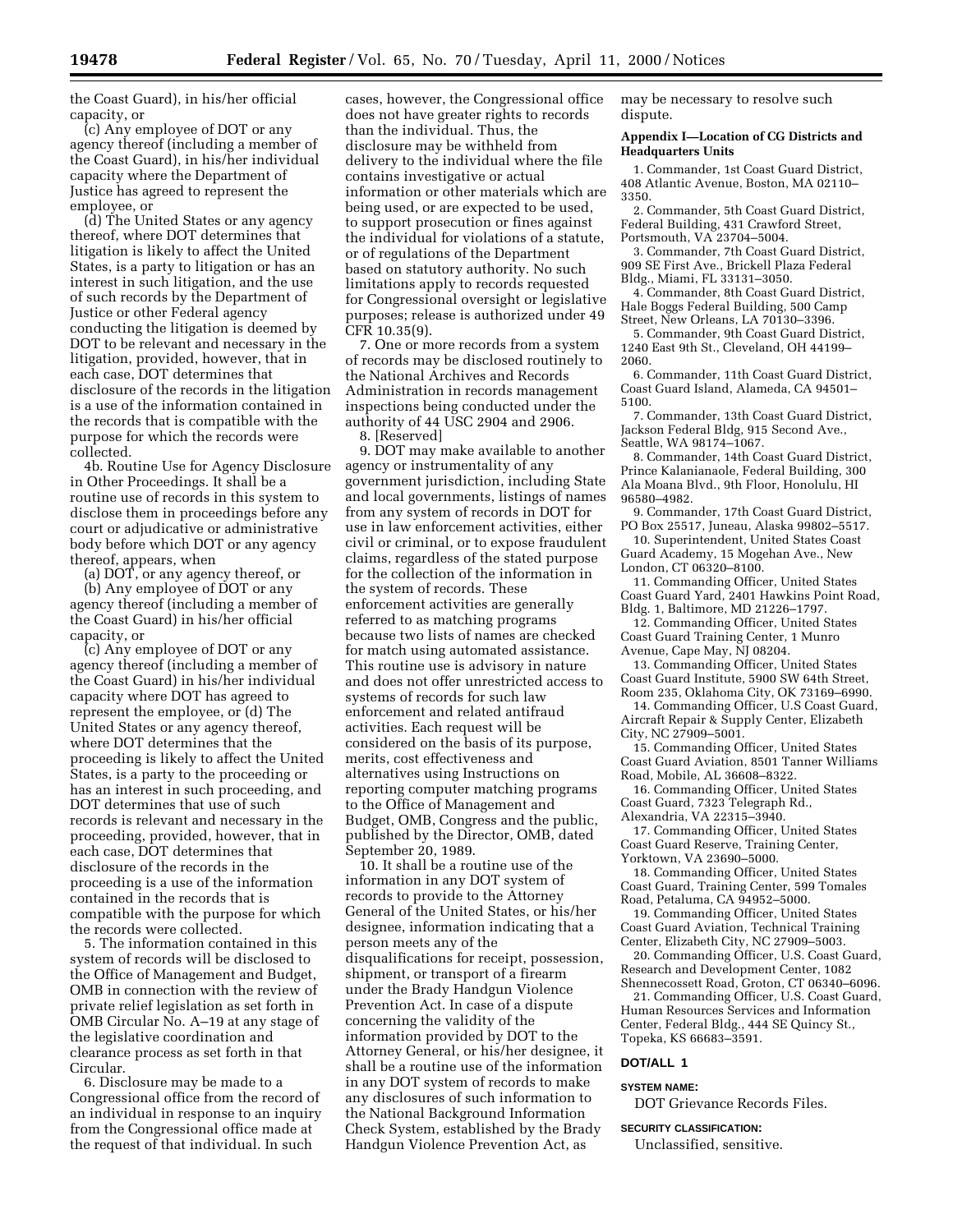#### **SYSTEM LOCATION:**

Records are maintained in the personnel office that services the aggrieved employee if the grievance was processed under Departmental Personnel Manual, DPM 771–1, Agency Administrative Grievance System, pursuant to 5 CFR part 771. If processed under a negotiated grievance procedure from an approved labor agreement on behalf of a member, of a group of members, of a recognized collective bargaining unit, or if processed by the union, the grievance record is maintained in the office of the official administering the labor agreement pertaining to the collective bargaining unit. Addresses of servicing personnel offices are as follows: USCG Civilian Personnel Office, CGPC–CPM, 2100 2nd Street SW., Room 6224, Washington, DC 20593–00001; Federal Highway Administration, Office of Human Resources, 400 7th Street, SW., Room 4317,Washington, DC 20590; Federal Railroad Administration, Office of Human Resources, 1120 Vermont Ave, NW, RAD–10, Stop 30, Washington, DC 20005; Federal Transit Administration, Office of Human Resources, TAD–30, Room 9113, Washington, DC 20590; Office of Inspector General, Office of Human Resources, JM–20, Room 7107, Washington, DC 20590; Maritime Administration, Office of Personnel, MAR–360, Room 8101, Washington, DC 20590; National Highway Traffic Safety Administration, Office of Human Resources, NAD–20, Room 5306, Washington, DC 20590; Departmental Office of Human Resource Management, Departmental Director, M–10, Room 7411,Washington, DC 20590; Transportation Administrative Service Center, Human Resource Services, SVC– 190, Room 2225, Washington, DC 20590; Research and Special Programs Administration, Office of Human Resources Management, DMA–40, Room 7108, Washington, DC 20590; Research and Special Programs Administration, VOLPE National Transportation Systems Center, Human Resources Management Division, DTS–84, Room 2–122, 55 Broadway, Cambridge, MS 02142–1093; Saint Lawrence Seaway Development Corporation, Office of Administration, PO Box 520, 180 Andrews Street, Massena, NY 13662– 0520; Surface Transportation Board, 1925 K Street, NW., Suite 880, Washington, DC 20423; Federal Aviation Administration, National Headquarters, Office of Personnel, AHP–1, Room 500E, 800 Independence Avenue, SW., Washington, DC 20591; Federal Aviation Administration, Alaskan Region, 222 West 7th Avenue,

PO Box 14, Anchorage, AK 99513–7587; Federal Aviation Administration, Western Pacific Region, PO Box 92007, World Postal Center, Los Angeles, CA 90009; Federal Aviation Administration, Southern Region, PO Box 20636, Atlanta, GA 30320; Federal Aviation Administration, Great Lakes Region, O'Hare Lake Office Center, 2300 East Devon Avenue, Des Plaines, IL 60018; Federal Aviation Administration, New England Region; 12 New England Executive Park, Burlington, MA 01803; Federal Aviation Administration, Central Region, 601 East 12th Street, Kansas City, MO 64106; Federal Aviation Administration, Eastern Region, Fitzgerald Federal Building, JFK International Airport, Jamaica, NY 11430; Federal Aviation Administration, Southwest Region, 2601 Meacham Blvd., Fort Worth, TX 76137–4298; Federal Aviation Administration, Northwest Mountain Region, 1601 Lind Avenue SW., Renton, WA 98055–4056; Federal Aviation Administration, William J. Hughes, Technical Center, Atlantic City Intl Airport, Atlantic City, NJ 08405; Federal Aviation Administration; Mike Monroney Aeronautical Center, PO Box 25082, Oklahoma City, OK 73125.

#### **CATEGORIES OF INDIVIDUALS COVERED BY THE SYSTEM:**

Current and former DOT employees who have submitted grievances with their respective administrations under OPM Letter 771–1, or grievances pertaining to members of DOT Collective Bargaining Units which were submitted in accordance with negotiated grievance procedures.

#### **CATEGORIES OF RECORDS IN THE SYSTEM:**

The system contains records relating to grievances filed by or on behalf of DOT: statements of employees, witnesses, reports of interviews and hearings, fact-finders and/or arbitrator's findings and recommendations, copies of decisions and correspondence and exhibits.

# **AUTHORITY FOR MAINTENANCE OF THE SYSTEM:**

5 U.S.C. 7121; 5 CFR part 771.

# **PURPOSE(S):**

Determine validity of grievance.

# **ROUTINE USES OF RECORDS MAINTAINED IN THE SYSTEM, INCLUDING CATEGORIES OF USERS AND THE PURPOSES OF SUCH USES:**

Disclose information to officials of the Merit Systems Protection Board, including the Office of the Special Counsel; the Federal Labor Relations Authority and its General Counsel; or the Equal Employment Opportunity Commission when requested in

performance of their authorized duties. Provide information to officials of labor organizations recognized under the Civil Service Reform Act when relevant and necessary to their duties of exclusive representation concerning personnel policies, practices, and matters affecting work conditions.

# **DISCLOSURE TO CONSUMER REPORTING AGENCIES:**

None.

# **POLICIES AND PRACTICES FOR STORING, RETRIEVING, ACCESSING, RETAINING, AND DISPOSING OF RECORDS IN THE SYSTEM:**

# **STORAGE:**

File folders.

# **RETRIEVABILITY:**

Names of the individuals on whom they are maintained, or by names and local identification of unions.

#### **SAFEGUARDS:**

These records are maintained in lockable metal filing cabinets to which only authorized personnel have access.

#### **RETENTION AND DISPOSAL:**

These records may be disposed of 3 years after closing of the case. Disposal is by shredding or burning.

#### **SYSTEM MANAGER(S) AND ADDRESS:**

Director of Human Resource Management, M–10, United States Department of Transportation, 400 7th Street, SW., Room 7411, Washington, DC 20590

#### **NOTIFICATION PROCEDURE:**

Same as ''System Manager.''

#### **RECORD ACCESS PROCEDURES:**

Same as ''System Manager.''

**CONTESTING RECORD PROCEDURES:**

Same as ''System Manager.''

#### **RECORD SOURCE CATEGORIES:**

Individual on whom the records is maintained. Testimony of witnesses. Agency officials. Related correspondence from organization or persons.

# **EXEMPTIONS CLAIMED FOR THE SYSTEM:**

None.

# **DOT/ALL 5**

# **SYSTEM NAME:**

Employee Counseling Services Program Records.

# **SECURITY CLASSIFICATION:**

Unclassified, sensitive.

# **SYSTEM LOCATION:**

Employee Counseling Service, which provides counseling to the employee.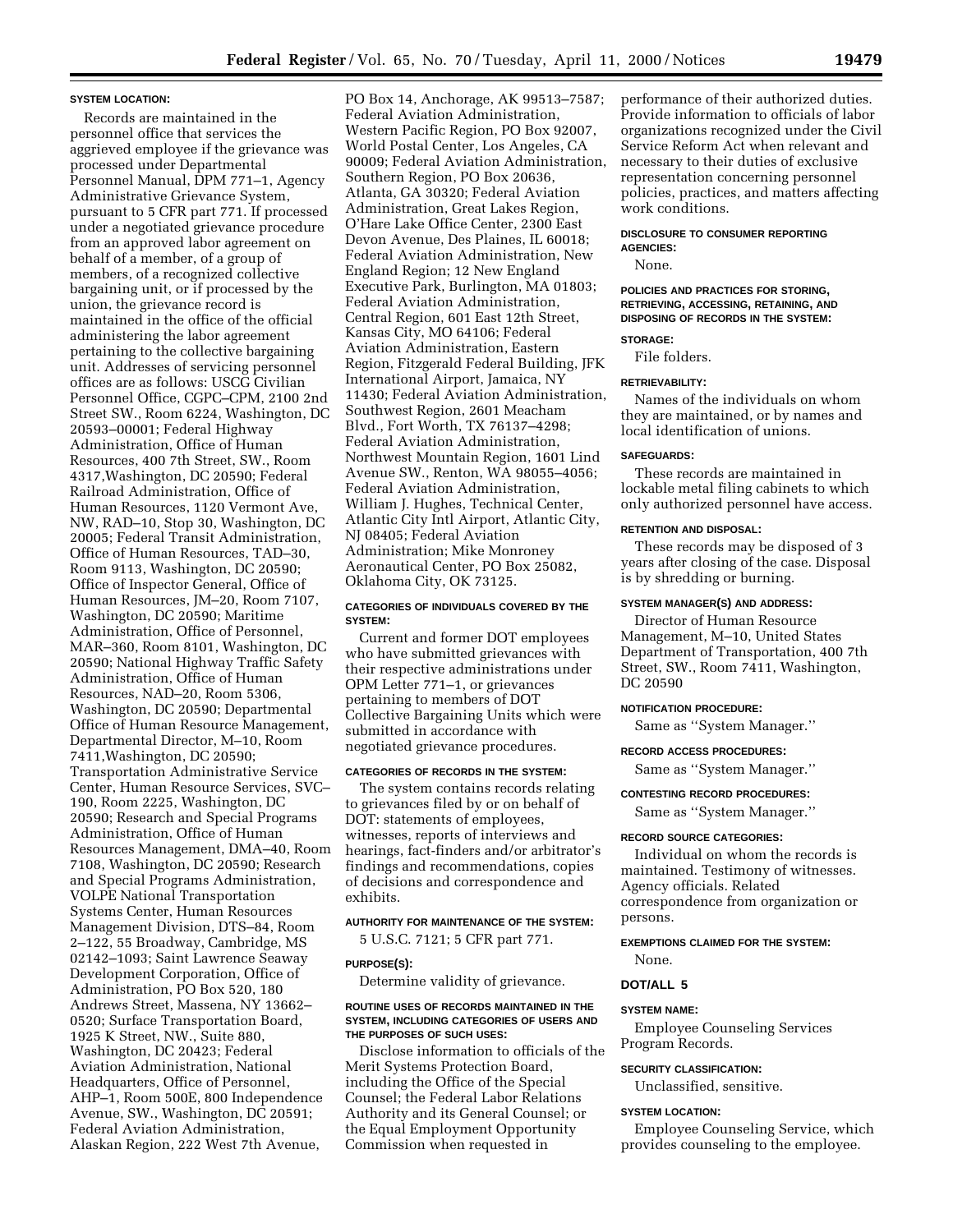Other Federal, state, or local government, or private sector agency or institution providing counseling services.

# **CATEGORIES OF INDIVIDUALS COVERED BY THE SYSTEM:**

Current and former DOT employees who have been counseled or otherwise treated regarding alcohol or drug abuse or for personal or emotional health problems.

# **CATEGORIES OF RECORDS IN THE SYSTEM:**

Documentation of visits to employee counselors (Federal, state, local government, or private) and the diagnosis, recommended treatment, results of treatment, and other notes or records of discussions held with the employee made by the counselor. Documentation of treatment by a private therapist or a therapist at a Federal, state, local government, or private institution.

# **AUTHORITY FOR MAINTENANCE OF THE SYSTEM:**

5 U.S.C. 3301 and 7901, 21 U.S.C. 1101, 42 U.S.C. 4541 and 4561, and 44 U.S.C. 3101.

# **PURPOSE(S):**

Document the nature of the individual's problem and progress made and to record an individual's participation in and the results of community or private sector treatment or rehabilitation programs.

#### **ROUTINE USES OF RECORDS MAINTAINED IN THE SYSTEM, INCLUDING CATEGORIES OF USERS AND THE PURPOSES OF SUCH USES:**

Disclose information to qualified personnel for the purpose of conducting scientific research, management audits, financial audits, or program evaluation, but such personnel may not identify, directly or indirectly, any individual patient in any report or otherwise disclose patient identities in any manner (when such records are provided to qualified researchers employed by DOT, all patient identifying information shall be removed). Disclose information, when an individual to whom a record pertains is mentally incompetent or under legal disability, to any person who is responsible for the care of the individual. DOT's General Routine Uses do not apply to this system. Whenever possible, a partial disclosure will be made or a summary of the contents of the record will be disclosed.

# **DISCLOSURE TO CONSUMER REPORTING AGENCIES:**

None.

**POLICIES AND PRACTICES FOR STORING, RETRIEVING, ACCESSING, RETAINING, AND DISPOSING OF RECORDS IN THE SYSTEM:**

# **STORAGE:**

These records are maintained in file folders.

# **RETRIEVABILITY:**

These records are retrieved by the name or social security number of the individual on whom they are maintained or by a unique case file identifier.

# **SAFEGUARDS:**

These records are maintained in locked file cabinets with regular access strictly limited to employees directly involved in the DOT's Employee Counseling Services Program.

# **RETENTION AND DISPOSAL:**

Records are maintained for three to six years after the employee's last contact with DOT's Employee Counseling Services Program.

# **SYSTEM MANAGER(S) AND ADDRESS:**

Director of Personnel, Office of the Secretary, M–10, Department of Transportation, Room 7411, 400 7th Street, SW., Washington, DC 20590.

# **NOTIFICATION PROCEDURE:**

Contact the DOT Employee Counseling Services Program coordinator who arranged for counseling or treatment.

# **RECORD ACCESS PROCEDURES:**

Same as ''Notification Procedure.''

# **CONTESTING RECORD PROCEDURES:**

Same as ''Notification Procedure.''

# **RECORD SOURCE CATEGORIES:**

Individual to whom it applies, the supervisor of the individual if the individual was referred by the Supervisor, the Employee Counseling Service Program staff member who records the counseling session, and therapists or institutions providing treatment.

# **EXEMPTIONS CLAIMED FOR THE SYSTEM:** None.

# **DOT/ALL 6**

# **SYSTEM NAME:**

Workers' Compensation Information System.

# **SECURITY CLASSIFICATION:**

Sensitive, unclassified.

# **SYSTEM LOCATION:**

These records are maintained at the Departmental Office of Human Resource Management, Office of the Secretary, in

Washington, DC; at the operating administration human resource management offices in Washington, DC, and in their in regional offices and centers; and at the Departmental Personnel and Policy Division at the Mike Monroney Aeronautical Center in Oklahoma City, Oklahoma.

# **CATEGORIES OF INDIVIDUALS COVERED BY THE SYSTEM:**

All current and former DOT employees who file (d) claims for Federal Employees' Compensation, FEC, or report work-related injuries or occupational health-related illnesses.

# **CATEGORIES OF RECORDS IN THE SYSTEM:**

The system consists of information that is derived from DOT personnel and payroll records, and from Federal Employees' Compensation claims records maintained by the Department of Labor/Office of Workers' Compensation Programs, OWCP. OWCP records include information regarding claims filed by DOT employees, members of the US Coast Guard Auxiliary, and students at the US Merchant Marine Academy.

# **AUTHORITY FOR MAINTENANCE OF THE SYSTEM:**

5 U.S.C. Chapter 8101 *et seq.*, 20 CFR 1.1 *et seq.*, 5 U.S.C. 552a, and Department of Labor and DOT implementing regulations.

# **PURPOSE(S):**

The purpose of this system of records is to establish and maintain an automated data/information base that is used to improve claims management of the Federal Employees Compensation program within the Department; develop policy guidance; and promote training programs.

#### **ROUTINE USES OF RECORDS MAINTAINED IN THE SYSTEM, INCLUDING CATEGORIES OF USERS AND THE PURPOSES OF SUCH USES:**

These records are maintained in accordance with law and regulation in order to ensure proper and efficient management of the Federal Employees Compensation program within DOT. These records are required to assure compliance with the law and regulations and for maintaining program cost analysis and comparison information. These records provide occupation-related data including personnel data for the purpose of determining patterns of injury or illness and determining case disposition information. They are a source of information for purposes of controverting claims when appropriate, monitoring recovery of injured employees and offering of light duty assignments. Records in this system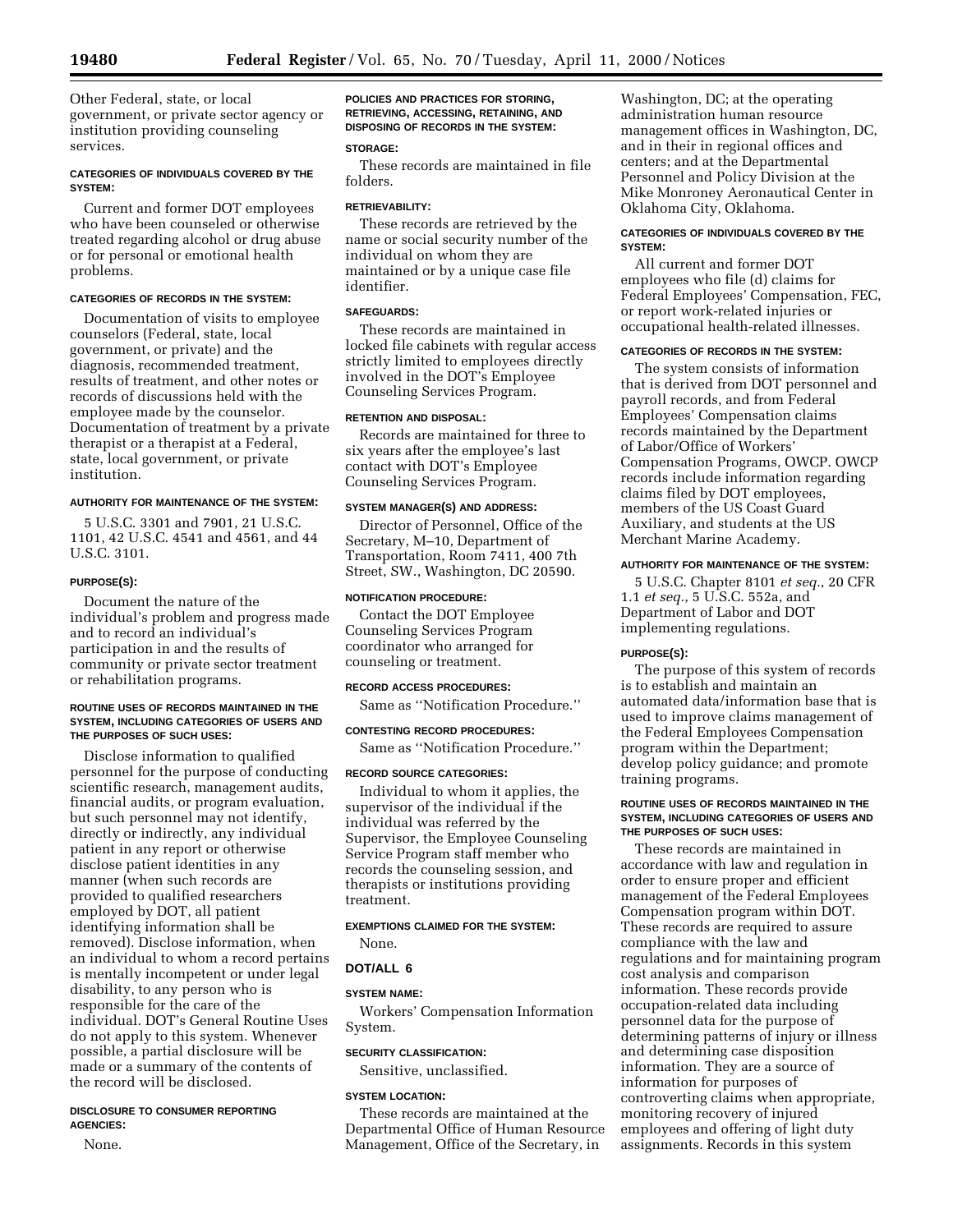may also be integrated with other DOT program-related personnel information as required for the sound policy or fiscal management of the program and the agency's mission, or in response to legislative and/or administrative initiatives or requirements. These records may be used as a source of information for the development of policy guidance and/or training programs, for program review and evaluation purposes, and for the provision of management information on an as required or ad hoc basis. Users include DOT human resource management officials, safety and health officials, supervisors, and managers.

These records are to be held in confidence and no information shall be disclosed except:

a. To the Department of Labor, OWCP, OSHA, the DOT Office of Inspector General, and/or OPM for review of appropriate case and/or investigative actions in collaboration with them.

b. Also, see the Prefatory Statement of General Routine Uses.

# **DISCLOSURE TO CONSUMER REPORTING AGENCIES:**

Not applicable.

# **POLICIES AND PRACTICES FOR STORING, RETRIEVING, ACCESSING, RETAINING, AND DISPOSING OF RECORDS IN THE SYSTEM:**

#### **STORAGE:**

These records are maintained in file folders, magnetic tape and disk. Storage is at the geographic location of the servicing human resource management offices, the Headquarters human resource management policy offices, and the Departmental Personnel and Payroll Division at the Mike Monroney Aeronautical Center in Oklahoma City, Oklahoma.

# **RETRIEVABILITY:**

Records are maintained by employee name, social security and FEC case numbers, and regional/location identifiers.

#### **SAFEGUARDS:**

Access to and use of these records are limited to those persons whose official duties require such access. Direct access to the automated database must be authorized by the Departmental Manager, Department of Transportation Workers' Compensation Program.

# **RETENTION AND DISPOSAL:**

These records are maintained and disposed of in accordance FPMR 101 0911.4, General Records Schedules.

#### **SYSTEM MANAGER(S) AND ADDRESS:**

Departmental Manager, Department of Transportation Workers' Compensation

Program, Office of the Secretary, Departmental Office of Human Resource Management, 400 Seventh Street SW., Washington, DC 20590.

Office of Labor and Employee Relations, Federal Aviation Administration, 800 Independence Avenue SW., Washington, DC 20591.

Chief, Office of Civilian Personnel, United States Coast Guard, 200 Second Street SW., Washington, DC 20593.

Director, Office of Human Resources, Federal Highway Administration, 400 Seventh Street SW., Washington, DC 20590.

Director, Office of Personnel, Federal Railroad Administration, 1120 Vermont Avenue NW, Washington, DC 20005.

Director, Office of Human Resources, National Highway Traffic Safety Administration, 400 Seventh Street SW., Washington, DC 20590.

Director, Office of Human Resources, Federal Transit Administration, 400 Seventh Street SW., Washington, DC 20590.

Director, Office of Personnel, Maritime Administration, 400 Seventh Street SW., Washington, DC 20590.

Director, Office of Human Resource Management, Research and Special Programs Administration, 400 Seventh Street SW., Washington, DC 20590.

Principal, Human Resource Services, Transportation Administrative Service Center, 400 Seventh Street SW., Washington, DC 20590.

Director, Office of Human Resources, Office of Inspector General, 400 Seventh Street SW., Washington, DC 20590.

Director, Office of Administration, Saint Lawrence Seaway Development Corporation, 180 Andrews Street, Massena, NY 13662–1763.

Department of Transportation, Regional Human Resource Management Officers.

#### **NOTIFICATION PROCEDURE:**

Individuals wishing to know if their records appear in this system of records may inquire in person or writing to the system manager.

#### **RECORD ACCESS PROCEDURES:**

Individuals who desire information about themselves contained in this system of records should contact or address their inquiries to the system manager.

# **CONTESTING RECORD PROCEDURES:**

Individuals who desire to contest records about themselves contained in this system should contact or address their inquiries to the system manager.

#### **RECORD SOURCE CATEGORIES:**

Information contained in this system is received from DOT records or OWCP

records received from and maintained on DOT and its employees, members of the US Coast Guard Auxiliary, and students at the US Merchant Marine Academy.

# **EXEMPTIONS CLAIMED FOR THE SYSTEM:**

None.

# **DOT/ALL 7**

# **SYSTEM NAME:**

Departmental Accounting and Financial Information System, DAFIS.

#### **SECURITY CLASSIFICATION:**

Unclassified, sensitive.

#### **SYSTEM LOCATION:**

The system is located in Department of Transportation, DOT Accounting offices and selected program, policy, and budget Offices. These offices are located within the Office of the Secretary, OST, the Research and Special Programs Administration, RSPA, the Federal Aviation Administration, FAA, the United States Coast Guard, USCG, the Federal Highway Administration, FHWA, the National Highway Traffic Safety Administration, NHTSA, the Federal Transit Administration, FTA, the Maritime Administration, MARAD, and the Federal Railroad Administration, FRA. These offices exercise systems and operational control over applicable records within the system. The system software is centrally maintained by the Federal Aviation Administration's Mike Monroney Aeronautical Center, Oklahoma City, Oklahoma. Some centralized reporting functions are performed at Oklahoma City.

#### **CATEGORIES OF INDIVIDUALS COVERED BY THE SYSTEM:**

The system will cover: All civilian employees of the FAA, USCG, NHTSA, FHWA, OST, RSPA, FRA, FTA, and MARAD; and, the military employees of USCG as their Operating Administrations are implemented on the system.

#### **CATEGORIES OF RECORDS IN THE SYSTEM:**

Categories include payment records for non-payroll related expenses, payment records for payroll made offline, collection records for payroll offsets, and labor cost records.

# **AUTHORITY FOR MAINTENANCE OF THE SYSTEM:**

5 U.S.C. 301.

#### **PURPOSE(S):**

The purpose for collecting the data in the DAFIS System of Records is to control and facilitate the accounting and reporting of financial transactions for DOT.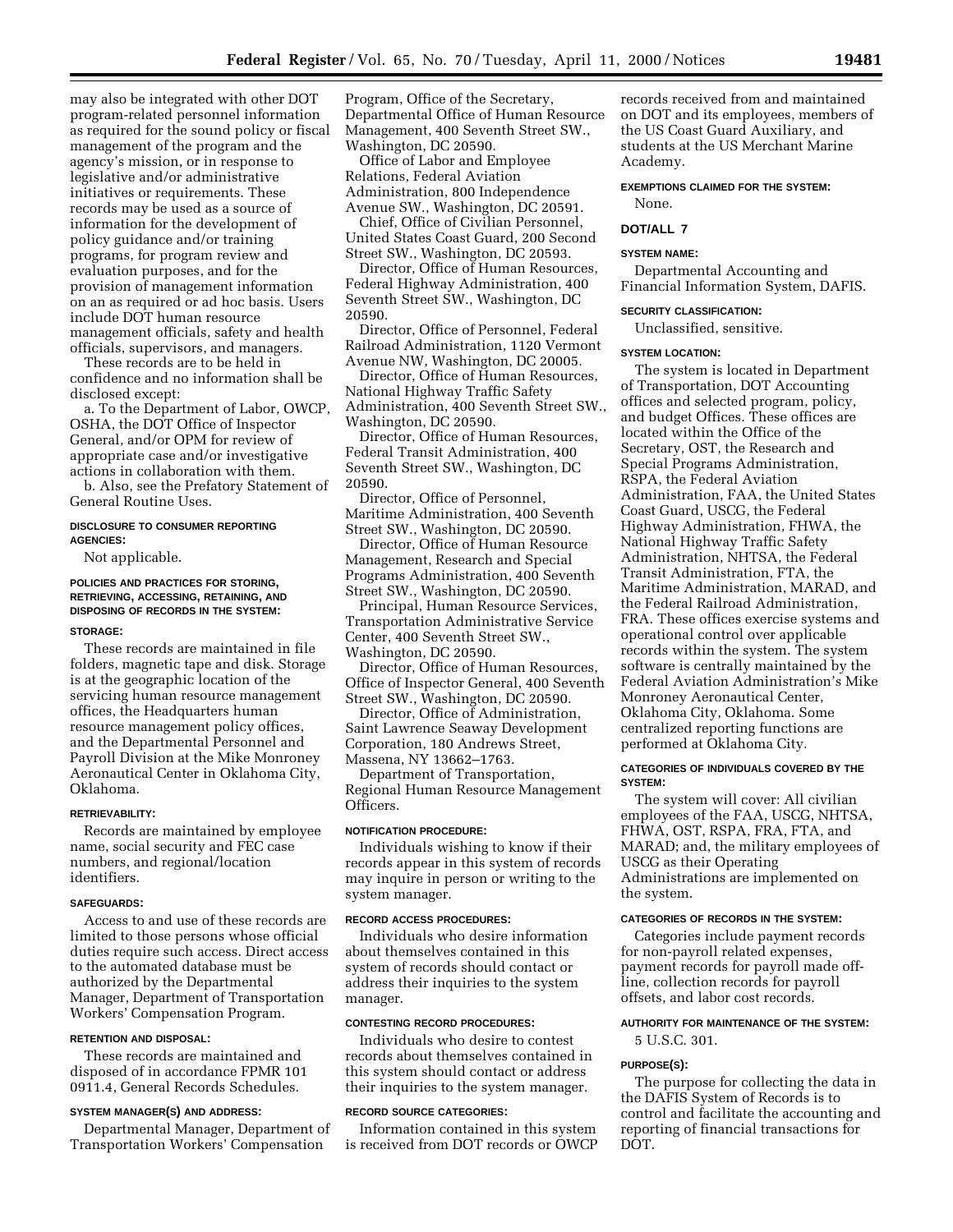#### **ROUTINE USES OF RECORDS MAINTAINED IN THE SYSTEM, INCLUDING CATEGORIES OF USERS AND THE PURPOSES OF SUCH USES:**

Accounting office personnel use these records to: Provide employees with offline paychecks, travel advances, travel reimbursements, and other official reimbursements; Facilitate the distribution of labor charges for costing purposes; Track outstanding travel advances, receivables, and other nonpayroll amounts paid to employees, etc; and, Clear advances that were made through the system in the form of offline paychecks, payments for excess household goods made on behalf of the employee, garnishments, overdue travel advances, etc. See Prefatory Statement of General Routine Uses.

# **DISCLOSURES TO CONSUMER REPORTING AGENCIES:**

Disclosures pursuant to 5 U.S.C. 552a(b)(12): Disclosures may be made from this system to ''consumer reporting agencies'' as defined in the Fair Credit Reporting Act (15 U.S.C. 1681a(f)) or the Federal Claims Collection Act of 1982  $(31 \text{ U.S.C. } 3701(a)(3))$ .

# **POLICIES AND PRACTICES FOR STORING, RETRIEVING, ACCESSING, RETAINING, AND DISPOSING OF RECORDS IN THE SYSTEM:**

#### **STORAGE:**

Records are stored on magnetic tape, magnetic disk, microforms, and in file folders. Storage of file folders and microforms is at the geographic location of the servicing accounting office. Magnetic tape and disk records are maintained at the central maintenance site in Oklahoma City.

# **RETRIEVABILITY:**

Records are retrieved by employee social security number. Retrieval is accomplished by use of telecommunications.

# **SAFEGUARDS:**

Access to magnetic tape and disk records is limited to authorized agency personnel through password security. Hardcopy files are accessible to authorized personnel and are kept in locked file cabinets during non-duty hours.

# **RETENTION AND DISPOSAL:**

Original payment vouchers and supporting documentation are retained on site at the accounting office for a period of three years. Certain transportation documents are forwarded to the General Service Administration for audit during that period. After three years, records are sent to GSA's Records Centers for storage. Records are destroyed after ten years and three months.

# **SYSTEM MANAGER(S) AND ADDRESS:**

DAFIS Accounting Manager (B–30), Office of the Secretary, Office of Financial Management, 400 Seventh Street SW., Washington, DC 20590.

# **NOTIFICATION PROCEDURE:**

Inquiries should be directed to the manager of the accounting Office supporting the employee's agency. Agency accounting Managers will contact the DAFIS System Managers listed above if any centralized support is required for responses.

# **RECORD ACCESS PROCEDURES:**

Same as ''Notification procedure.''

#### **CONTESTING RECORD PROCEDURES:**

Same as ''Notification procedure.''

#### **RECORD SOURCE CATEGORIES:**

Information is provided by the employee directly or through the DOT Consolidated Uniform Payroll System.

**EXEMPTION CLAIMED FOR THE SYSTEM:**

None.

# **DOT/ALL 8**

# **SYSTEM NAME:**

Employee Transportation Facilitation.

# **SECURITY CLASSIFICATION:**

Unclassified, sensitive.

# **SYSTEM LOCATION:**

Department of Transportation, Transportation Administrative Service Center, TASC, Facilities Service Center, Parking Management Office, 400 Seventh Street, SW., Room P2–0327, Washington, DC 20590. Field installations.

# **CATEGORIES OF INDIVIDUALS COVERED BY THE SYSTEM:**

Holders of parking permits and members of carpools and vanpools. Applicants for ridesharing information. Recipients of match letters for carpooling. Applicants and recipients of fare subsidies issued by DOT.

# **CATEGORIES OF RECORDS IN THE SYSTEM:**

Records of holders of parking permits and records of carpool and vanpool members. Records and reports of status of rideshare applications. Copies of applications and match letters received by rideshare applicants. Applications and certifications of fare subsidy recipients. Records and reports of disbursements to fare subsidy recipients. Information on local public mass transit facilities and fare subsidy programs.

# **AUTHORITY FOR MAINTENANCE OF THE SYSTEM:**

5 U.S.C. 301; 49 U.S.C. 322.

#### **PURPOSE(S):**

Parking management and fare subsidy management.

#### **ROUTINE USES OF RECORDS MAINTAINED IN THE SYSTEM, INCLUDING CATEGORIES OF USERS AND THE PURPOSES OF SUCH USES:**

Carpool listing produced for use in creating or enlarging carpools or vanpools. Used for production of listings and reports. Used for periodic review or revalidation. Used as part of a program designed to ensure eligibility for, and receipt of, fare subsidy. See Prefatory Statement of General Routine Uses.

#### **DISCLOSURES TO CONSUMER REPORTING AGENCIES:**

Disclosures pursuant to 5 U.S.C. 552a(b)(12). Disclosures may be made from this system to consumer reporting agencies (collecting on behalf of the United States Government) as defined in the Fair Credit Reporting Act (15 U.S.C. 1681a(f)) or the Federal Claims Collection Act of 1982 (31 U.S.C. 3701(a)(3)).

# **POLICIES AND PRACTICES FOR STORING, RETRIEVING, ACCESSING, RETAINING, AND DISPOSING OF RECORDS IN THE SYSTEM:**

#### **STORAGE:**

Records are stored in hard copy or electronically, depending on the number of entries at each installation. Storage is at the geographic location of the servicing office.

#### **RETRIEVABILITY:**

Records can be retrieved by name or by ZIP code of residence.

# **SAFEGUARDS:**

Except for carpool listings, access is accorded only to parking and fare subsidy management offices. Printout of carpool listing used in matching program has name, agency, DOT permit number, and work telephone number only and is available upon request.

#### **RETENTION AND DISPOSAL:**

Data are deleted and not retained on ADP once the individual leaves the system for any reason (*i.e.*, is no longer on the ridesharing listing, is no longer a member of a carpool or vanpool, or no longer receives a fare subsidy). Record copies of monthly reports and listings are retained at each installation, headquarters and field, for three years, forwarded to the Federal Records Center for two more years, and then destroyed. Consolidated reports of all installations are retained at headquarters for three years, forwarded to the Federal Records Center for two more years, and then destroyed.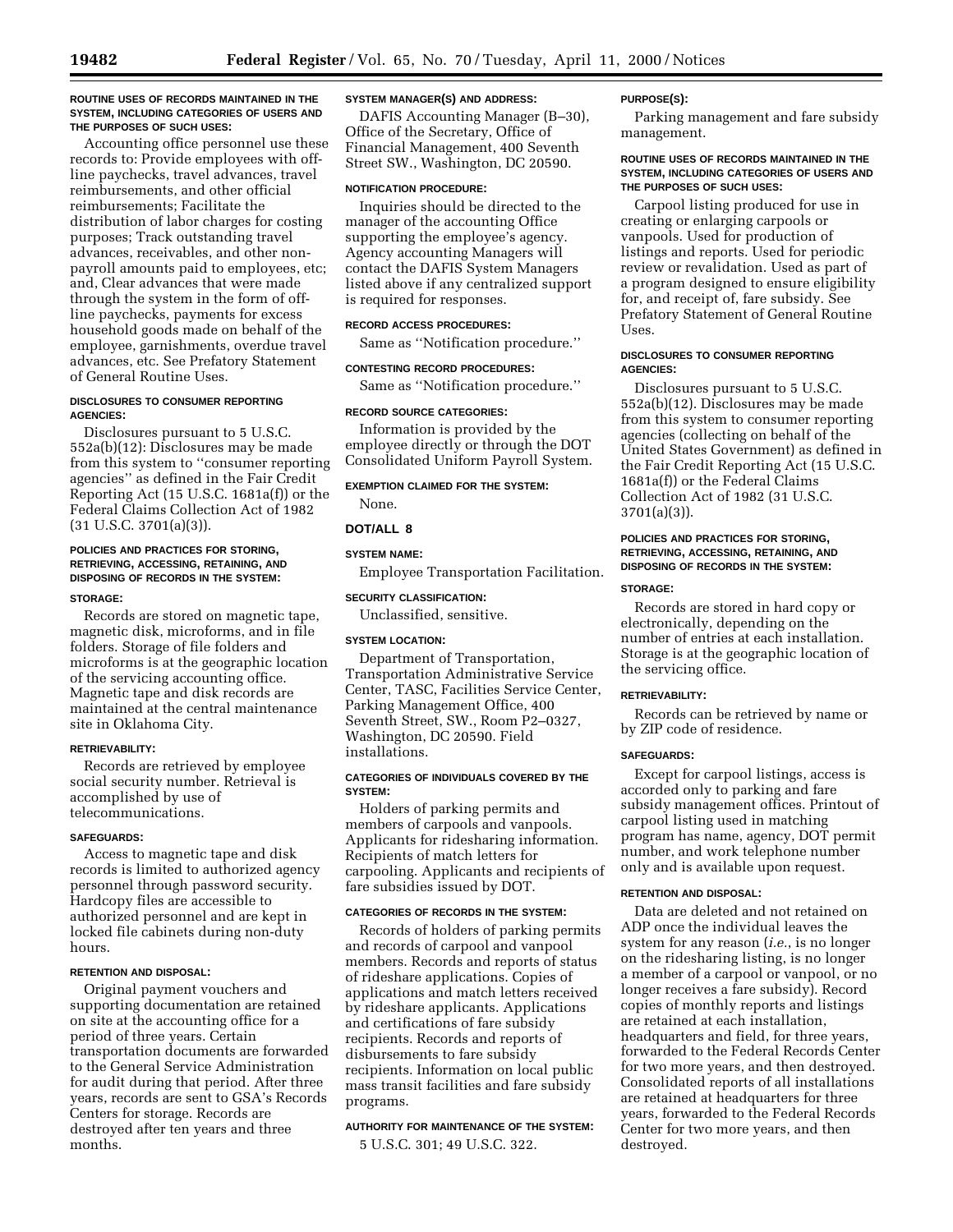#### **SYSTEM MANAGER(S) AND ADDRESS:**

Chief, Transportation Services Section, TASC Facilities Services Center, Department of Transportation, 400 Seventh Street, SW., Room P2– 0327, Washington, DC 20590. Field installations.

#### **NOTIFICATION PROCEDURES:**

Same as System manager.

#### **RECORD ACCESS PROCEDURES:**

Same as System manager.

**CONTESTING RECORD PROCEDURES:** Same as System manager.

# **RECORD SOURCE CATEGORIES:**

Applications submitted by individuals for parking permits, carpool and vanpool membership, ridesharing information, and fare subsidies; from notifications from other Federal agencies in the program; and from periodic certifications and reports regarding fare subsidies.

# **EXEMPTIONS CLAIMED FOR THE SYSTEM:** None.

#### **DOT/ALL 9**

#### **SYSTEM NAME:**

Identification Media Record Systems.

#### **SECURITY CLASSIFICATION:**

Unclassified.

#### **SYSTEM LOCATION:**

Department of Transportation, DOT. a. TASC Security Operations, SVC– 150, 400 7th Street, SW., Washington, DC 20590; (for OST and all DOT Operating Administrations except those below).

b. Commandant, G–CAS, United States Coast Guard Headquarters, G–0, Washington, DC 20591 and District and Area Offices.

c. Federal Aviation Administration, Office of Civil Aviation Security, 800 Independence Avenue, SW., Washington, DC 20591; and each FAA Regional and Center Civil Aviation Security Divisions/Staff.

d. Federal Highway Administration, Operations and Services Divisions, 400 7th Street, SW., Washington, DC 20590, and all FHWA Regional Offices.

#### **CATEGORIES OF INDIVIDUALS COVERED BY THE SYSTEM:**

Present and former employees and contractor employees in the Office of the Secretary, United States Coast Guard, Federal Aviation Administration, Federal Highway Administration, Federal Transit Administration, Federal Railroad Administration, National Highway Traffic Safety Administration, St.

Lawrence Seaway Development Corporation, Research and Special Programs Administration, Bureau of Transportation Statistics, Maritime Administration, and Transportation Administrative Service Center.

# **CATEGORIES OF RECORDS IN THE SYSTEM:**

Applications, photographs, receipts for DOT identification cards and official credentials, temporary building passes, security badges, and applications for other identification needed for official duties.

# **AUTHORITY FOR MAINTENANCE OF THE SYSTEM:**

5 U.S.C. 301; 49 U.S.C. 322.

#### **PURPOSE(S):**

To provide a ready concentration of employee personal data to facilitate issuance, accountability, and recovery of required identification media issued to employees and contractors.

#### **ROUTINE USES OF RECORDS MAINTAINED IN THE SYSTEM, INCLUDING CATEGORIES OF USERS AND THE PURPOSES OF SUCH USES:**

Records are maintained for control and accountability of DOT identification cards, credentials, and security badges issued to DOT employees, former employees, and contractors for identification purposes and admittance to the DOT facilities or for other official duties. See Preparatory Statement of General Routine Uses.

# **DISCLOSURE TO CONSUMER REPORTING AGENCIES:**

None.

# **POLICIES AND PRACTICES FOR STORING, RETRIEVING, ACCESSING, RETAINING, AND DISPOSING OF RECORDS IN THE SYSTEM:**

# **STORAGE:**

The storage is on computer disks, magnetic tape, and paper forms in file folders.

#### **RETRIEVABILITY:**

Retrieval from the system is by name, social security number, date of birth, or identification card number and can be accessed by authorized individuals.

#### **SAFEGUARDS:**

Computers provide privacy and access limitations by requiring a user name and password match. Access to decentralized segments are similarly controlled. Only those personnel with a need to have access to the system are given user names and passwords. Data are manually and/or electronically stored in a locked room with limited access.

#### **RETENTION AND DISPOSAL:**

Information including applications, photographs and identification media, will be destroyed within one year of termination of employment.

# **SYSTEM MANAGER(S) AND ADDRESS:**

a. Principal, TASC Security Operations, SVC–150, Department of Transportation, 400 7th Street, SW., Washington, DC 20590 (address for OST and all DOT operating administrations except those below).

b. For USCG: Commandant, G–0, United States Coast Guard, Washington, DC 20593.

c. For FAA: Director, Civil Aviation Security, Federal Aviation Administration, and 800 Independence Avenue, SW., Washington, DC 20591.

d. For FHWA: Chief, Operations and Services Division, Federal Highway Administration, 400 7th Street, SW., Washington, DC 20590.

## **NOTIFICATION PROCEDURE:**

Same as System Manager, except that for USCG, notification should be given to Commandant, G–TIS.

#### **RECORD ACCESS PROCEDURES:**

Same as Notification procedure.

#### **CONTESTING RECORD PROCEDURES:**

Same as Notification procedure. Correspondence contesting records must include the full name and social security number of the individual concerned and documentation justifying the claim.

# **RECORDS SOURCE CATEGORIES:**

Individuals on whom the record is maintained.

# **EXEMPTIONS CLAIMED FOR THE SYSTEM:**

# None. **DOT/ALL 10**

#### **SYSTEM NAME:**

Debt Collection File.

#### **SECURITY CLASSIFICATION:**

Sensitive, unclassified.

#### **SYSTEM LOCATION:**

Federal Aviation Administration, General Ledger Branch, Mike Monroney Aeronautical Center, and 6500 S. MacArthur Blvd., Oklahoma City, OK 73125.

#### **CATEGORIES OF INDIVIDUALS COVERED BY THE SYSTEM:**

Persons currently or formerly associated with the Department of Transportation, DOT who are financially indebted to the United States Government under some particular service or program of the DOT other than under a contract. Individuals may include current, retired, or formerly employed DOT personnel or personnel from other Federal agencies.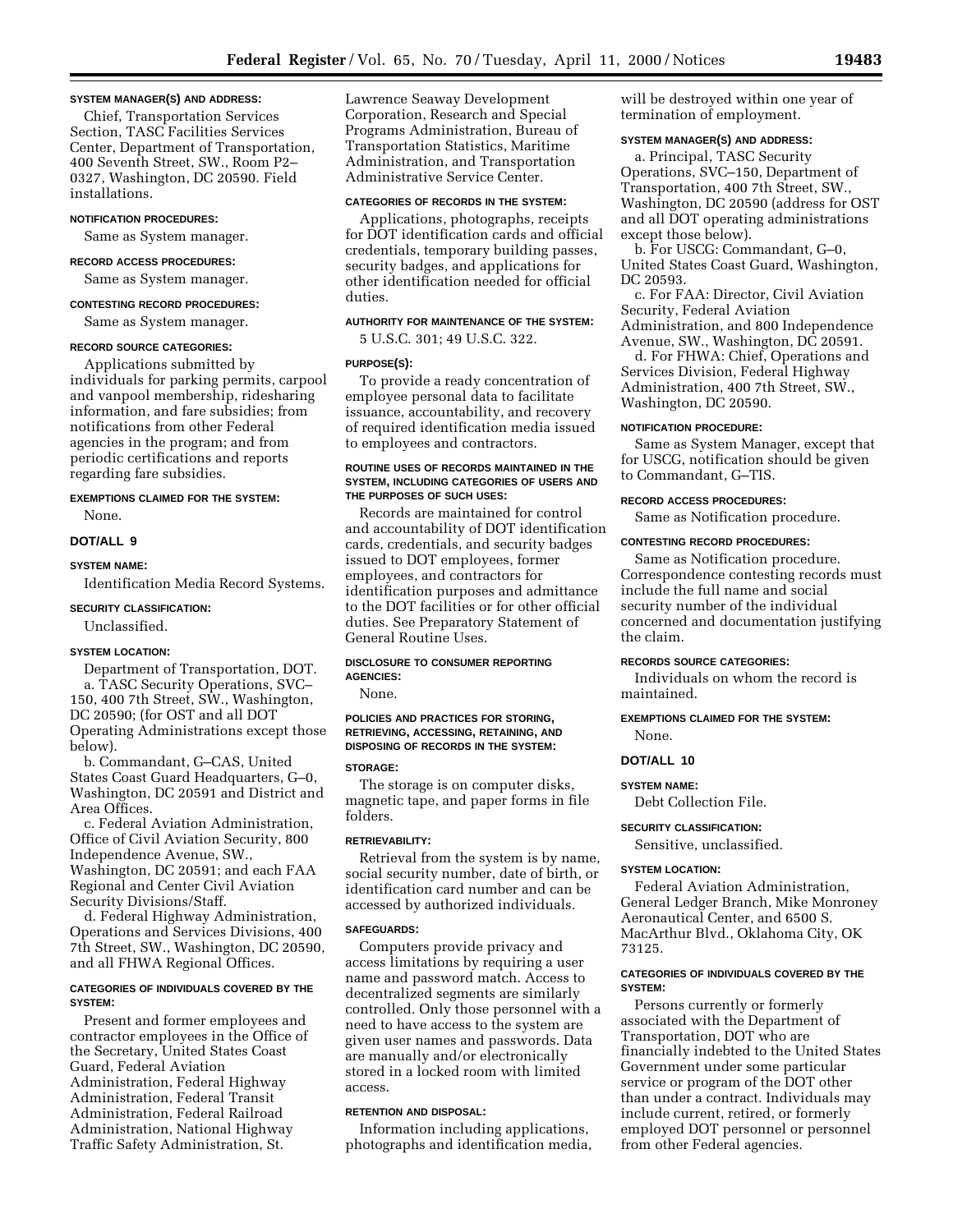#### **CATEGORIES OF RECORDS IN THE SYSTEM:**

Information varies depending on the individual debtor, and includes the history of debt collection activity on the individual. Normally, the name, Social Security Number, SSN, address, amount of debt or delinquent amount, basis of the debt, date debt arose, office referring debt, collection efforts, credit reports, debt collection letters and correspondence to or from the debtor relating to the debt. Correspondence with employing agencies of debtors or Office of Personnel Management or Department of Defense, as appropriate, requesting that action begin to collect the delinquent debt through voluntary or involuntary offset procedures against the employee's salary or compensation due a retiree.

#### **AUTHORITY FOR MAINTENANCE OF THE SYSTEM:**

Federal Claims Collection Act of 1966 (Pub.L. 89–508), 31 U.S.C. Chapter 37, Subchapter I, General, and Subchapter II, Claims of the United States Government; Debt Collection Act of 1982, Pub.L. 97–365; 5 U.S.C. 5514, Installment Deduction for Indebtedness (salary offset); section 206 of Executive Order 11222; Executive Order 9397; and 49 CFR part 92, Salary Offset, DOT.

#### **PURPOSE(S):**

For the administrative management and collection of all delinquent debts, including past due loan payments, overpayments, fines, penalties, fees, damages, interest, leases, sales of real or personal property, etc., due to the DOT and debts due to other Federal departments and agencies that may be referred to the DOT for collection to the extent DOT controls funds due the debtor. This system provides for the implementation of the salary-offset provisions of 5 U.S.C. 5514, the administrative offset provisions of 31 U.S.C. 3716 and the provisions of the Federal Claims Collection Standards, FCCS. It applies to personal rather than contract debts. Guidance regarding contract debts is contained in the Federal Acquisition Regulation. Records in this record system are subject to use in authorized and approved computer matching programs regulated under the Privacy Act of 1974 (5 U.S.C. 552a), as amended, for debt collection purposes.

#### **ROUTINE USES OF RECORDS MAINTAINED IN THE SYSTEM, INCLUDING CATEGORIES OF USERS AND THE PURPOSES OF SUCH USES:**

To the United States General Accounting Office, GAO, Department of Justice, United States Attorney, or other Federal agencies for further collection action on any delinquent account when circumstances warrant. To a debt

collection agency for the purpose of collection administered by the DOT. Debtor's name, Social Security Number, the amount of debt, and the history of the debt may be disclosed to any Federal agency where the individual debtor is employed or receiving some form of remuneration for the purpose of enabling that agency to collect a debt owed the United States Government on DOT's behalf by counseling the debtor for voluntary repayment or by initiating administrative or salary offset procedures under the provisions services to recover monies owed to the United States Government under certain programs or services of the Debt Collection Act of 1982 (Pub.L. 97–365). To the Internal Revenue Service, IRS, by computer matching to obtain the mailing address of a taxpayer for the purpose of locating such taxpayer to collect or to compromise a Federal claim by DOT against the taxpayer pursuant to 26 U.S.C. 6103(m)(2) and in accordance with 31 U.S.C. 3711, 3217, and 3718. Note: Redisclosure of a mailing address from the IRS may be made only for the purpose of debt collection, including to a debt collection agency in order to facilitate the collection or compromise of a Federal claim under the Debt Collection Act of 1982, except that a mailing address to a consumer reporting agency is for the limited purpose of obtaining a commercial credit report on the particular taxpayer. Any such address information obtained from the IRS will not be used or shared for any other DOT purpose or disclosed to another Federal, state, or local agency which seeks to locate the same individual for its own debt collection purpose. Data base information consisting of debtor's name, Social Security Number, and amount owed may be disclosed to the Defense Manpower Data Center, DMDC, Department of Defense, the United States Postal Service or to any other Federal, state, or local agency for the purpose of conducting an authorized computer matching program in compliance with the Privacy Act of 1974 (5 U.S.C. 552a), as amended, so as to identify and locate delinquent debtors in order to start a recoupment process on an individual basis of any debt owed DOT by the debtor arising out of any administrative or program activities or services administered by DOT. Disclosure of personal and financial information from this system on current, retired, or former employees of DOT or United States Coast Guard members may be made to any creditor Federal agency seeking assistance for the purpose of that agency requesting

voluntary repayment or implementing administrative or salary offset procedures in the collection of unpaid financial obligations owed the United States Government from an individual affiliated with the DOT. An exception to this routine use is an individual's mailing address obtained from the IRS pursuant to 26 U.S.C. 6103(m)(2).

#### **DISCLOSURE TO CONSUMER REPORTING AGENCIES:**

Disclosure pursuant to 5 U.S.C. 552a(b)(12) may be made from this record system to consumer reporting agencies as defined in the Fair Credit Reporting Act (15 U.S.C. 1681a(f)) or the Federal Claims Collection Act of 1966 (31 U.S.C. 3701(a)(3)). The disclosure, once determined to be valid and overdue, is limited to information necessary to establish the identity of the individual, including name, address, and taxpayer identification number, (Social Security Number; the amount, status, and history of the claim; and the agency or program under which the claim arose for the sole purpose of allowing the consumer reporting agency to prepare a commercial credit report.

# **POLICIES AND PRACTICES FOR STORING, RETRIEVING, ACCESSING, RETAINING, AND DISPOSING OF RECORDS IN THE SYSTEM:**

#### **STORAGE:**

The storage for records on personal computers is kept on floppy disks. Storage on microcomputers is first downloaded onto a floppy disk and then locked in a file cabinet. Data kept in paper file folders are locked in file cabinets.

# **RETRIEVABILITY:**

Records are retrieved by name or Social Security Number.

#### **SAFEGUARDS:**

Computers provide privacy and access limitation by requiring a user name and password match. These records are available only to those persons whose official duties require such access. Records are kept in limited access areas during duty hours and in locked cabinets at all other times.

#### **RETENTION AND DISPOSAL:**

Records are disposed of when ten years old except documents needed for an ongoing investigation in which case the record will be retained until no longer needed for the investigation. Data tracks on floppy disks are overwritten a minimum of three times.

#### **SYSTEM MANAGER(S) AND ADDRESS:**

Department of Transportation, Director, Office of Financial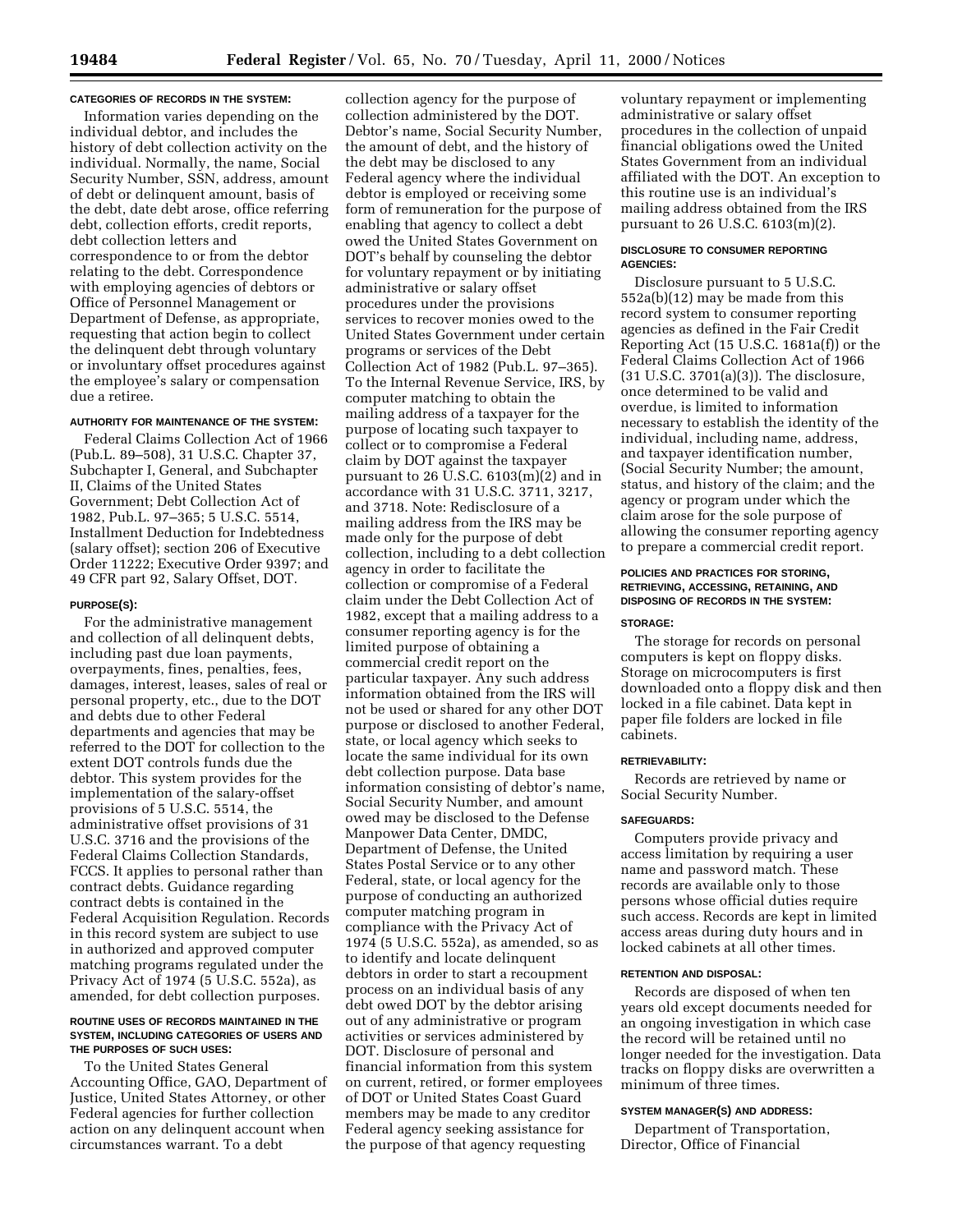Management, B–30, 400 Seventh Street, SW., Washington, DC 20590.

# **NOTIFICATION PROCEDURE:**

Individuals seeking to determine whether information about themselves is contained in this system should address written inquiries to the particular DOT operating administration or component in care of the System location above. Individual should furnish full name, Social Security Number, current address and telephone number.

# **RECORD ACCESS PROCEDURES:**

Same as above.

# **CONTESTING RECORD PROCEDURES:**

Same as above.

# **RECORD SOURCE CATEGORIES:**

Information in this system of records is obtained from the individual, creditor agencies, Federal employing agency of debtor, collection agencies, Federal, state or local agencies furnishing identifying information and/or address of debtor, as well as other internal DOT records such as payroll information.

#### **EXEMPTIONS CLAIMED FOR THE SYSTEM:**

None.

#### **DOT/ALL 11**

#### **SYSTEM NAME:**

Integrated Personnel and Payroll System, IPPS.

# **SECURITY CLASSIFICATION:**

Unclassified, sensitive.

# **SYSTEM LOCATION:**

United States Department of Transportation, DOT, Office of the Secretary, OST, 400 7th Street, SW., Washington, DC 20590. Working copies of certain records are held by OST, all DOT Operating Administrations, Office of the Inspector General, OIG, and the National Transportation Safety Board, NTSB. DOT provides personnel and payroll services to NTSB on a reimbursable basis, although NTSB is not a DOT entity. This is done for economy and convenience since both organizations' missions are transportation oriented and located in the same geographic areas.).

#### **CATEGORIES OF INDIVIDUALS COVERED BY THE SYSTEM:**

Prospective, present, and former employees in the Office of the Secretary of Transportation, OST, Bureau of Transportation Statistics, BTS, Federal Aviation Administration, FAA, Federal Highway Administration, FHWA, Federal Railroad Administration, FRA, Federal Transit Administration, FTA,

Maritime Administration, MARAD, National Highway Traffic Safety Administration, NHTSA, Office of the Inspector General, OIG, Research and Special Programs Administration, RSPA, St. Lawrence Seaway Development Corporation, SLSDC, Transportation Administrative Service Center, TASC, National Transportation Safety Board, NTSB, and civilian employees of the United States Coast Guard, USCG.

#### **CATEGORIES OF RECORDS IN THE SYSTEM:**

This system contains those records required to insure that an employee receives his or her pay and personnel benefits as required by law. It includes, as appropriate: Service Record, Employee Record, Position Identification Strip, Claim for 10-Point Veteran Preference, Request for Referral Eligibles, Request and Justification for Selective Factors and Quality Ranking Factors, Certification of Insured Employee's Retired Status, Federal Employees' Group Life Insurance, FEGLI, Notification of Personnel Action, Notice of Short-Term Employment, Request for Insurance, FEGLI, Designation of Beneficiary, FEGLI, Notice of Conversion Privilege, Agency Certification of Insurance Status, FEGLI, Request for Approval of Non-Competitive Action, Appointment Affidavits, Declaration of Appointee, Agency Request to Pass Over a Preference Eligible or Object to an Eligible, Official Personnel Folder, Official Personnel Folder Tab Insert, Incentive Awards Program Annual Report, Application for Leave, Monthly Report of Federal Civilian Employment, Payroll Report of Federal Civilian Employment, Semi-annual Report of Federal Participation in Enrollee Programs, Request for Official Personnel Folder (Separated Employee), Statement of Prior Federal Civilian and Military Service, Personal Qualifications Statement, Continuation Sheet for Standard Form 171 ''Personal Qualifications Statement'', amendment to Personal Qualifications Statement, Job Qualifications Statement, Statement of Physical Ability for Light Duty Work, Request, Authorization, Agreement and Certification for Training, United States Government Payroll Savings Plan-Consolidated Quarterly Report, financial Disclosure Report, Information Sheet Financial Disclosure-Report, Payroll for Personal Services, Pay Receipt for Cash Payment to Transferable, Payroll Change Slip, Payroll for Personal Service payroll Certification and Summary— Memorandum, Record of Leave Data, Designation of Beneficiary—Unpaid Compensation of Deceased Civilian

Employee, United States Savings Bond Issue File Action Request, Subscriber List for Issuance of United States Savings Bonds, Request for Payroll Deductions for Labor Organization Dues, Revocation of Voluntary Authorization for Allotment of Compensation for Payment of Labor Organization dues, Request by Employee for Payment of Salaries or Wages by Credit to Account at a Financial Organization, Designation of Beneficiary— Unpaid Compensation of Deceased Civilian Employee, United States Savings Bond Issue File Action Request, Authorization for Purchase and Request for Change: United States Series EE Savings Bond, Request by Employee for Allotment of Pay for Credit to Savings Accounts with a Financial Organization, Application for Death Benefits—Civil Service Retirement System, Application for Retirement— Civil Service Retirement System, Superior Officer's Statement in Connection with Disability Retirement, Physician's Statement for Employee Disability Retirement Purposes, Transmittal of Medical and Related Documents for Employee Disability Retirement, Request for Medical Records (To Hospital or Institution) in Connection with Disability Retirement, Application for Refund of Retirement Deductions, Application to Make Deposit or Redeposit, Application to Make Voluntary Contribution, Request for Recovery of Debt Due the United States (Civil Service Retirement System), Register of Separations and Transfers—Civil Service Retirement System, Register of Adjustments—Civil Service Retirement System, Annual Summary Retirement Fund Transactions, Designation of Beneficiary Civil Service Retirement System, Health Benefits Registration Form—Federal Employees Health Benefits Program, Notice of Change in Health Benefits Enrollment, Transmittal and Summary Report to Carrier Federal Employees Health Benefits Program, Report of Withholding and Contributions for Health Benefits, Group Life Insurance, and Civil Service Retirement, Report of Withholdings and Contributions, Employee Service Statement, Election of Coverage and Benefits, Designation of Beneficiary, Position Description, Inquiry for United States Government Use Only, Application for Retirement— Foreign Service Retire System, Designation of Beneficiary, Application for Refund of Retirement Contributions (Foreign Service Retirement System), Election to Receive Extra Service Credit Towards Retirement (or Revocation Thereof), Application for Service Credit,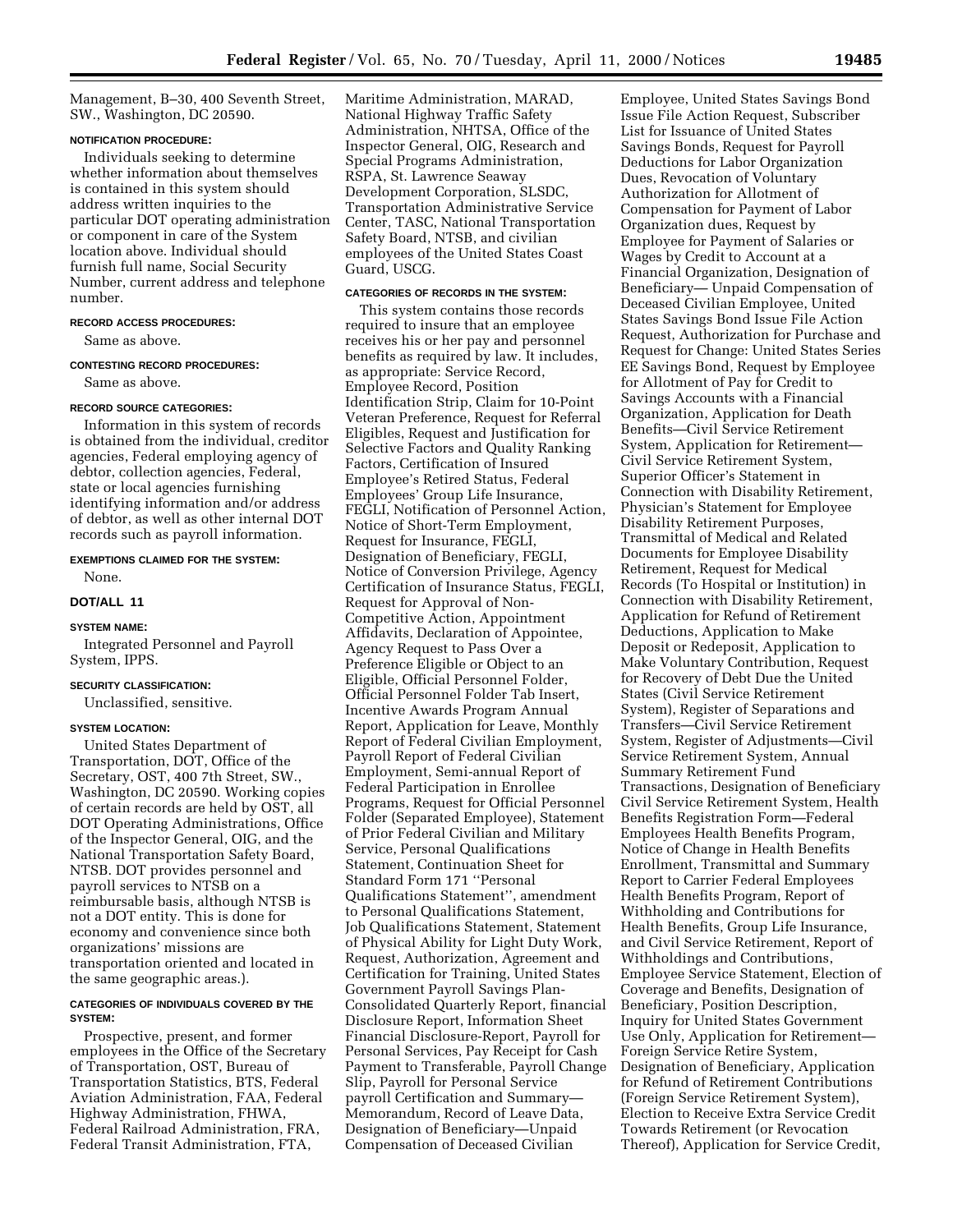Employee Suggestion Form, Meritorious Service Increase Certificate, Foreign Service Emergency Locator Information, Labor Distribution Data, Leave Record, Leave Summary, Individual Pay Card, Time and Attendance Report, Time and Attendance Report (For Use Abroad).

# **AUTHORITY FOR MAINTENANCE OF THE SYSTEM:** 49 U.S.C. 322.

#### **PURPOSE(S):**

The purpose for collecting the data in the IPPS System of Records is to control and facilitate payment of salaries to DOT civilian employees.

#### **ROUTINE USES OF RECORDS MAINTAINED IN THE SYSTEM INCLUDING CATEGORIES OF USERS AND THE PURPOSES OF SUCH USES:**

1. Records are maintained for control and accountability of: Pay and allowances; permanent and temporary pay changes; pay adjustments; travel advances and allowances; leave balances for employees; earnings and deductions by pay periods, and pay and earning statements for employees; management information as required on an ad hoc basis; payroll checks and bond history; union dues; withholdings to financial institutions, charitable organizations and professional associations; summary of earnings and deductions; claims for reimbursement sent to the General Accounting Office, GAO; federal, state, and local taxes withholdings; and list of FICA employees for management reporting. 2. To the Office of Child Support Enforcement, Administration for Children and Families, Department of Health and Human Services Federal Parent Locator System, FPLS and Federal Tax Offset System for use in locating individuals and identifying their income sources to establish paternity, establish and modify orders of support and for enforcement action. 3. To the Office of Child Support Enforcement for release to the Social Security Administration for verifying social security numbers in connection with the operation of the FPLS by the Office of Child Support Enforcement. 4. To Office of Child Support Enforcement for release to the Department of Treasury for purposes of administering the Earned Income Tax Credit Program (Section 32, Internal Revenue Code of 1986) and verifying a claim with respect to employment in a tax return.

#### **DISCLOSURE TO CONSUMER REPORTING AGENCIES:**

Disclosures pursuant to 5 U.S.C. 552a(b)(12): Disclosures may be made from this system to ''consumer reporting agencies'' as defined in the Fair Credit Reporting Act (15 U.S.C. 1681a(f)) or the

Federal Claims Collection Act of 1982  $(31 \text{ U.S.C. } 3701(a)(3))$ .

# **POLICIES AND PRACTICES FOR STORING, RETRIEVING, ACCESSING, RETAINING, AND DISPOSING OF RECORDS IN THE SYSTEM:**

#### **STORAGE:**

Storage is on magnetic disks, magnetic tape, microforms, and paper forms in file folders.

#### **RETRIEVABILITY:**

Retrieval from the system is by social security number, employee number, organization code, or home address; these can be accessed only by individuals authorized such access.

# **SAFEGUARDS:**

Computers provide privacy and access limitations by requiring a user name and password match. Access to decentralized segments is similarly controlled. Only those personnel with a need to have access to the system are given user names and passwords. Data are manually and/or electronically stored in locked rooms with limited access.

# **RETENTION AND DISPOSAL:**

The IPPS records are retained and disposed in compliance with the General Records Schedules, National Archives and Records Administration, Washington, DC 20408. The following schedules apply: General Records Schedule 1, Civilian Personnel Records, Pages 1 thru 22, Items 1 through 39; and General Records Schedule 2, Payrolling and Pay Administration Records, Pages 1 thru 6, Items 1 thru 28.

#### **SYSTEM MANAGER(S) AND ADDRESS:**

Contact Chief, Financial Management IT Deployment Staff (B–35) at the United States Department of Transportation, Office of the Secretary, 400 Seventh Street SW., Washington, DC 20590.

#### **NOTIFICATION PROCEDURE:**

Individuals wishing to know if their records appear in this system of records may inquire in person or in writing to the system manager.

#### **RECORD ACCESS PROCEDURES:**

Same as ''System manager.''

#### **CONTESTING RECORD PROCEDURES:**

Same as ''System manager.'' Correspondence contesting records must include the full name and social security number of the individual concerned and documentation justifying the claims.

# **RECORD SOURCE CATEGORIES:**

Data are collected from the individual employees, time and attendance clerks,

supervisors, official personnel records, personal financial statements, correspondence with the debtor, records relating to hearings on the debt, and from the Departmental Accounting and Financial Information system of records.

#### **EXEMPTIONS CLAIMED FOR THE SYSTEM:**

None.

# **DOT/ALL 12**

#### **SYSTEM NAME:**

DOT Mentoring Records System.

#### **SECURITY CLASSIFICATION:**

Sensitive.

System location:

Department of Transportation, DOT TASC Computer Center, 400 7th Street, SW., Washington, DC 20590–0001

# **CATEGORIES OF INDIVIDUALS COVERED BY THE SYSTEM:**

a. All DOT personnel registering to become mentors.

b. All DOT personnel registering to be mentees.

# **CATEGORIES OF RECORDS IN THE SYSTEM:**

All categories of records are electronic and/or paper, and may include identifying information, such as name, office routing symbol, office phone and fax numbers, e-mail address, last four digits of the social security number, grade, and employing administration. All records reflect:

a. Name.

- b. Operating Administration.
- c. Last four digits of social security number.
	- d. Routing Symbol.
	- e. State employed.
	- f. Age range.
	- g. Pay plan.
	- h. Series.
	- i. Civilian or Military grade.
	- j Work phone.
	- k. Work Fax.
	- l. Work e-mail address.
	- m. Work skills (Optional narrative).
	- n. Interests (Optional narrative).
	- o. Hobbies (Optional narrative).
	- Records for employees of the United

States Coast Guard, both military and

- civilian may also include:
	- 1. Collateral duties.
	- 2. Coast Guard training Received.
	- 3. Coast Guard qualification codes.
	- 4. Commissioning source.
	- 5. Education level/Type of degree.
	- 6. Ethnicity.
- 7. Marital status.
- 8. Current OPFAC.

This information is optional for USCG employees only.

#### **AUTHORITY FOR MAINTENANCE OF SYSTEM:**

5 U.S.C. 4103.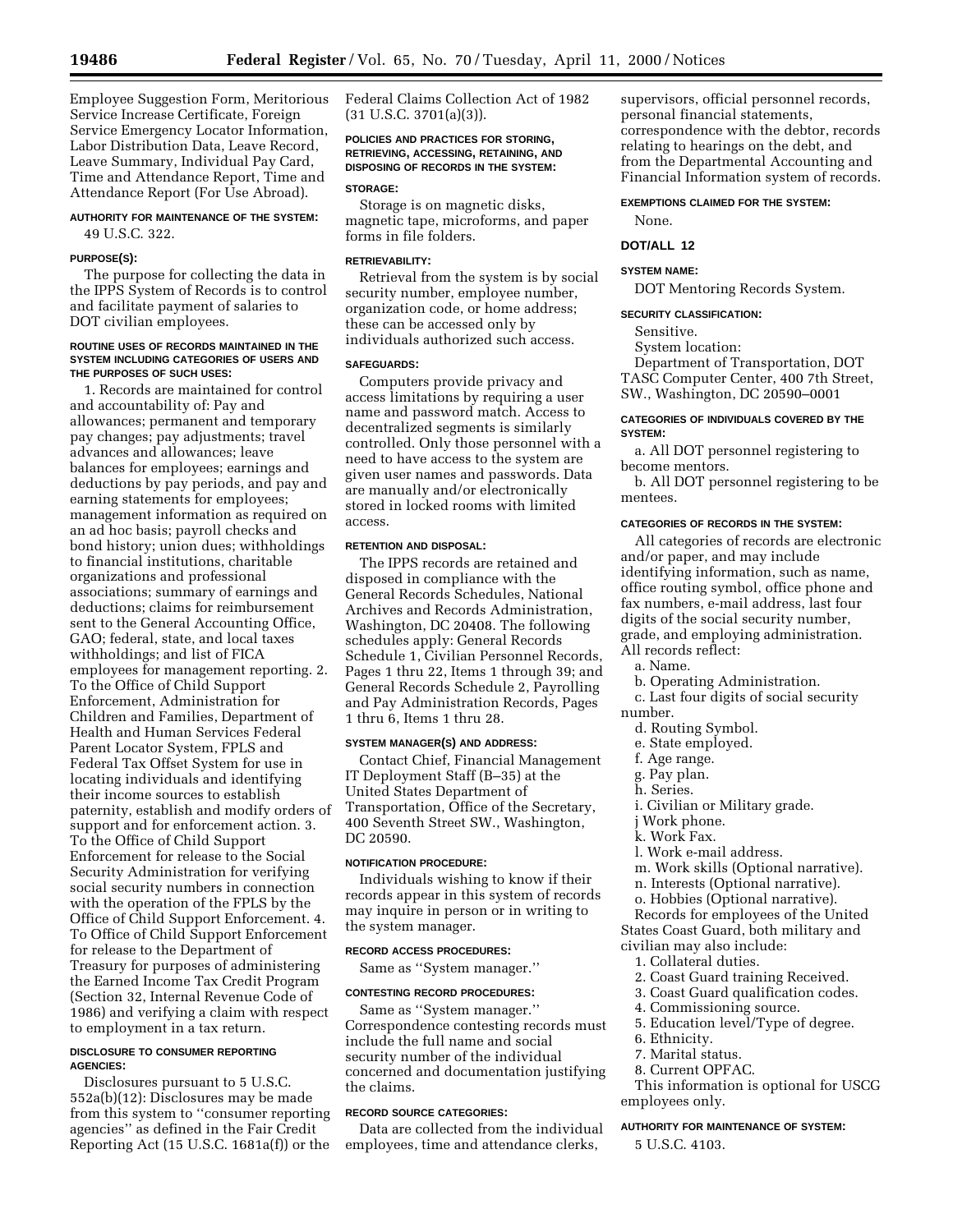#### **PURPOSE(S):**

This system will be used to match prospective DOT mentors with employees interested in becoming mentees. The system will also be used to monitor the number of employees participating in the DOT Mentoring Program, store participants pass words, contact participants for survey purposes, provide mentor names to senior departmental and human resource management officials, and measure the success of cross modal mentoring.

#### **ROUTINE USE OF RECORDS MAINTAINED IN THE SYSTEM, INCLUDING CATEGORIES OF USERS AND THE PURPOSES OF SUCH USES:**

a. To DOT HRM personnel to evaluate interest in the program.

b. To DOT HRM personnel to transmit survey instruments to participants.

c. To DOT HRM personnel to determine the amount of cross modal participation.

d. To Senior Management Officials for review.

Also, see the prefatory statement of General Routine Uses.

# **DISCLOSURE TO CONSUMER REPORTING AGENCIES:**

None.

# **POLICIES AND PRACTICES FOR STORING, RETRIEVING, ACCESSING, RETAINING, AND DISPOSING OF RECORDS IN THE SYSTEM:**

#### **STORAGE:**

The storage is on a DOT server, with restricted access.

#### **RETRIEVABILITY:**

Retrieval from the system is by category (mentor/mentee), and can be accessed by the administrators of the DOT mentoring program database.

#### **SAFEGUARDS:**

Computers provide privacy and access limitations by requiring a user name and password match. Access to decentralized segments is similarly controlled. Only those personnel administering the DOT Mentoring Program database are given user names and passwords.

#### **RETENTION AND DISPOSAL:**

Records disposition schedule as developed by the National Archives and Records Administration.

#### **SYSTEM MANAGER(S) AND ADDRESS:**

Jan B. Karicher, Departmental Office of Human Resources Management, M– 13, Department of Transportation 400 Seventh Street, SW., Washington, DC, 20590–0001.

#### **NOTIFICATION PROCEDURE:**

Inquiries should be directed to: United States Department of

Transportation, Departmental Director of Human Resource Management (M– 10), 400 7th Street, SW., Washington, DC 20590–001.

#### **RECORD ACCESS PROCEDURES:**

Individuals may access their own data through Internet, to the DOT HRM Home Page.

#### **CONTESTING RECORD PROCEDURES:**

NA.

# **RECORD SOURCE CATEGORIES:**

Individual registrants.

**EXEMPTIONS CLAIMED FOR THE SYSTEM:** None.

#### **DOT/CG 501**

#### **SYSTEM NAME:**

Auxiliary Management Information System, AUXMIS.

### **SECURITY CLASSIFICATION:**

Unclassified—sensitive.

# **SYSTEM LOCATION:**

U.S. Coast Guard Operations System Center, G–OPB, 600 Coast Guard Dr., Kearneysville, WV 25430.

#### **CATEGORIES OF INDIVIDUALS COVERED BY THE SYSTEM:**

All present Coast Guard Auxiliarists. All Auxiliarists disenrolled since 1996.

# **CATEGORIES OF RECORDS IN THE SYSTEM:**

Personal information (name, address, birth date, Social Security Number, SSN, phone number). Auxiliary qualifications information (Instructor, Examiner, Specialty). Auxiliary activities information (patrols conducted, classes taught). Information on facilities—boats, radio stations or aircraft—owned by Auxiliarists.

## **AUTHORITY FOR MAINTENANCE OF THE SYSTEM:**

5 U.S.C. 301; 14 U.S.C. 632, 830, 831; 49 CFR 1.45, 1.46; COMDTINST M16790.1E.

#### **PURPOSE(S):**

Primary management tool for the Coast Guard Auxiliary program.

#### **ROUTINE USES OF RECORDS MAINTAINED IN THE SYSTEM, INCLUDING CATEGORIES OF USERS AND THE PURPOSES OF SUCH USES:**

Cumulative unit and individual activity summaries for use as a management tool by Coast Guard District, Area and Headquarters program managers, Coast Guard field units, Coast Guard District Directors of Auxiliary, DIRAUX all Auxiliary units. Identification of all Auxiliary members. Alphabetical nationwide cross-reference listing for use by headquarters and district office staffs. Mailing labels for

national, district and program specific mailings to auxiliary membership. An annual summary of all member specific information is mailed directly to respective members. Used by: Chief, Office of Auxiliary and staff; Coast Guard Groups and commands; District Directors of Auxiliary, DIRAUX and staff; Various elected and appointed office holders of the Auxiliary. See Prefatory Statement of General Routine Uses.

#### **DISCLOSURE TO CONSUMER REPORTING AGENCIES:**

None.

## **POLICIES AND PRACTICES FOR STORING, RETRIEVING, ACCESSING, RETAINING AND DISPOSING OF RECORDS IN THE SYSTEM:**

#### **STORAGE:**

AUXMIS II master records contain personal and activity information concerning USCG Auxiliary members. The approximately 40,000 records presently in the system are stored in a Progress Relation Database Management System on DLT tapes using Net Backup and are stored off-site.

#### **RETRIEVABILITY:**

The current AUXMIS II master file resides on a HP–755 hardware suite with a Unix 10.2 operating system. Information is retrieved by number and name of the individual and can be accessed by those DIRAUX and other designated users with access to the database through CGDN or modem connection at anytime.

# **SAFEGUARDS:**

The master files cannot be accessed without the proper user identification and password. Eight user access levels have delimiters to restrict the domains in which a user can view and/or change member information.

# **RETENTION AND DISPOSAL:**

Retention of weekly tape files is 180 days, then erased. Retention of disk files is 1 week, and then updated. Retention of the year-end tape file is permanent.

#### **SYSTEM MANAGER(S) AND ADDRESS:**

United States Coast Guard, Office of Command and Control Architecture, Commandant, G–OCC, U.S. Coast Guard, 2100 2nd Street, SW., Washington, DC 20593–0001. U.S. Coast Guard, Office of Auxiliary, Commandant, G–OCX, U.S. Coast Guard, 2100 Second Street SW., Washington, DC 20593–0001.

#### **NOTIFICATION PROCEDURE:**

Commandant, G–SII–2, United States Coast Guard Headquarters, Office of Information Management, 2100 2nd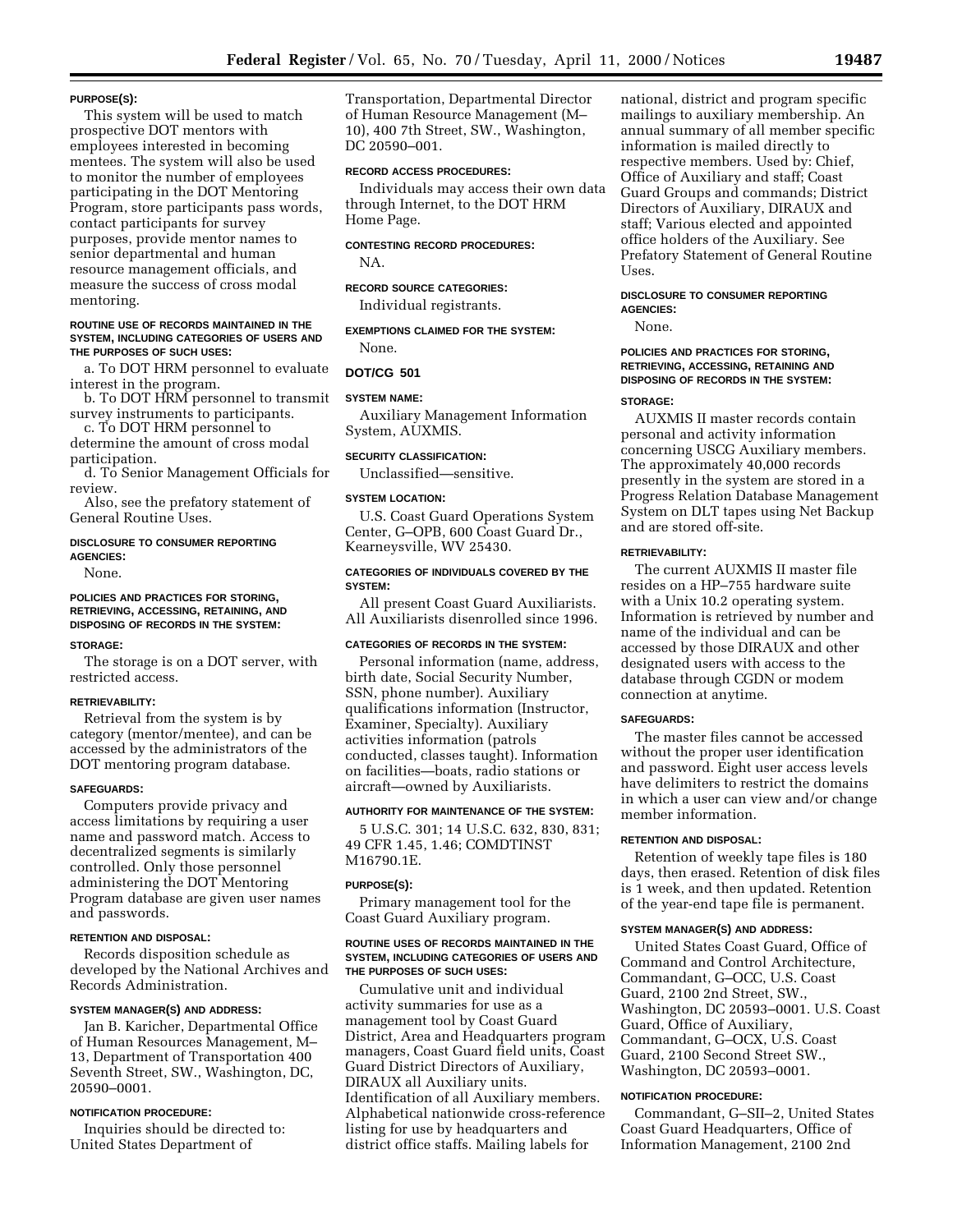Street, SW., Washington, DC 20593– 0001.

# **RECORD ACCESS PROCEDURES:**

Individual Auxiliary members can view their AUXMIS II record through a designated person with restricted domain user access from their Flotilla or Division. At any time, members of the Auxiliary can request access to their personal, hardcopy ''member jacket'' file located at their respective DIRAUX office.

#### **CONTESTING RECORD PROCEDURES:**

Record content can be contested at any time and, if error is found, all DIRAUX level users have the access to correct individual records. Restricted domain user access provides members the means to correct their own address, name and phone numbers.

# **RECORD SOURCE CATEGORIES:**

All records pertaining to Auxiliary members are derived from forms filled out by the individuals involved on a voluntary basis.

#### **EXEMPTIONS CLAIMED FOR THE SYSTEM:** None.

# **DOT/CG 503**

# **SYSTEM NAME:**

Motorboat Registration.

# **SECURITY CLASSIFICATION:**

Unclassified—sensitive.

# **SYSTEM LOCATION:**

Department of Transportation, Commandant, G–OPB, United States Coast Guard, CG, 2100 2nd Street, SW., Washington, DC 20593–0001.

#### **CATEGORIES OF INDIVIDUALS COVERED BY THE SYSTEM:**

Boat owner registering for the issuance of boat identification numbers for boats recorded in the State of Alaska.

# **CATEGORIES OF RECORDS IN THE SYSTEM:**

Boat owner name, address, and boat information.

# **AUTHORITY FOR MAINTENANCE OF THE SYSTEM:**

5 U.S.C. 301; 14 U.S.C. 632, 46 U.S.C. 2301; 49 CFR 145, 146

#### **PURPOSE(S):**

Administer the Coast Guard's boating safety program.

#### **ROUTINE USES OF RECORDS MAINTAINED THE SYSTEM, INCLUDING CATEGORIES OF USERS AND THE PURPOSES OF SUCH USES:**

See Prefatory Statement of General Routine Uses.

# **DISCLOSURE TO CONSUMER REPORTING AGENCIES:**

None.

**POLICIES AND PRACTICES FOR STORING, RETRIEVING, ACCESSING, RETAINING, AND DISPOSING OF RECORDS IN THE SYSTEM:**

#### **STORAGE:**

All records are maintained in file cabinets.

# **RETRIEVABILITY:**

By name/number.

# **SAFEGUARDS:**

Only authorized office personnel have access to subject files. All personnel screened prior to allowing access. Building secured and guarded after duty hours.

# **RETENTION AND DISPOSAL:**

Records are retained permanently.

#### **SYSTEM MANAGER(S) AND ADDRESS:**

Commandant, United States Coast Guard, Office of Boating Safety, G–OPB, Department of Transportation, United States Coast Guard Headquarters, 2100 2nd Street, SW., Washington, DC 20593–0001.

# **NOTIFICATION PROCEDURE:**

Department of Transportation, United States Coast Guard Headquarters, Commandant, G–SII, 2100 2nd Street, SW., Washington, DC 20593–0001.

#### **RECORD ACCESS PROCEDURES:**

Department of Transportation, United States Coast Guard Headquarters, Commandant, G–SII–2, 2100 2nd Street, SW., Washington, DC 20593–0001.

# **CONTESTING RECORD PROCEDURES:**

Same as ''Record access procedures''

# **RECORD SOURCE CATEGORIES:**

Individual applicant.

# **EXEMPTIONS CLAIMED FOR THE SYSTEM:**

# None.

# **DOT/CG 505**

# **SYSTEM NAME:**

Recreational Boating Law Enforcement Case Files.

#### **SECURITY CLASSIFICATION:**

Unclassified—sensitive.

#### **SYSTEM LOCATION:**

Department of Transportation, United States Coast Guard,CG, Coast Guard District Offices and Headquarters unit offices for records of incidents in their localities.

# **CATEGORIES OF INDIVIDUALS COVERED BY THE SYSTEM:**

Owners/operators of vessels found in violation of Federal recreational boating laws or regulations.

# **CATEGORIES OF RECORDS IN THE SYSTEM:**

Case files containing names of violators, their addresses and social security numbers, together with descriptions of boats and notations of the alleged violations of Federal boating laws, and copies of correspondence relating to the disposition of any penalty involved.

# **AUTHORITY FOR MAINTENANCE OF THE SYSTEM:**

(5 U.S.C. 301; 14 U.S.C. 89a, 93(a)&(c), 632; 16 U.S.C. 1431; 49 CFR 1.45, 1.46)

#### **PURPOSE(S):**

Determine enforcement action to be taken by the Coast Guard.

#### **ROUTINE USES OF RECORDS MAINTAINED IN THE SYSTEM, INCLUDING CATEGORIES OF USERS AND THE PURPOSES OF SUCH USES:**

See Prefatory Statement of General Routine Uses.

# **DISCLOSURE TO CONSUMER REPORTING AGENCIES:**

Disclosures pursuant to 5 U.S.C. 552(b)(12). Disclosures may be made from this system to consumer reporting agencies (collecting on behalf of the U. S. Government) as defined in the Fair Credit Reporting Act (15 U.S.C. 1681a(f)) or the Federal Claims Collection Act of 1982 (31 U.S.C. 3701(a)(3)).

# **POLICIES AND PRACTICES FOR STORING, RETRIEVING, ACCESSING, RETAINING, AND DISPOSING OF RECORDS IN THE SYSTEM:**

# **STORAGE:**

Index cards, logbooks, and file folders.

#### **RETRIEVABILITY:**

Name of individual in alphabetical file, or by civil penalty case number.

# **SAFEGUARDS:**

Information available only to authorized personnel. Files maintained in office in building that is secured during non-working hours and has a roving guard patrol.

#### **RETENTION AND DISPOSAL:**

Records in system maintained for three years before disposal by mutilation or burning. Records on reported warnings are destroyed after 1 year (paper files).

# **SYSTEM MANAGER(S) AND ADDRESS:**

Commandant, G–OPB, Chief, Office of Boating Safety, Department of Transportation, United States Coast Guard Headquarters, 2100 2nd Street, SW., Washington, DC 20593–0001.

#### **NOTIFICATION PROCEDURE:**

Department of Transportation, Commandant,G–SII, United States Coast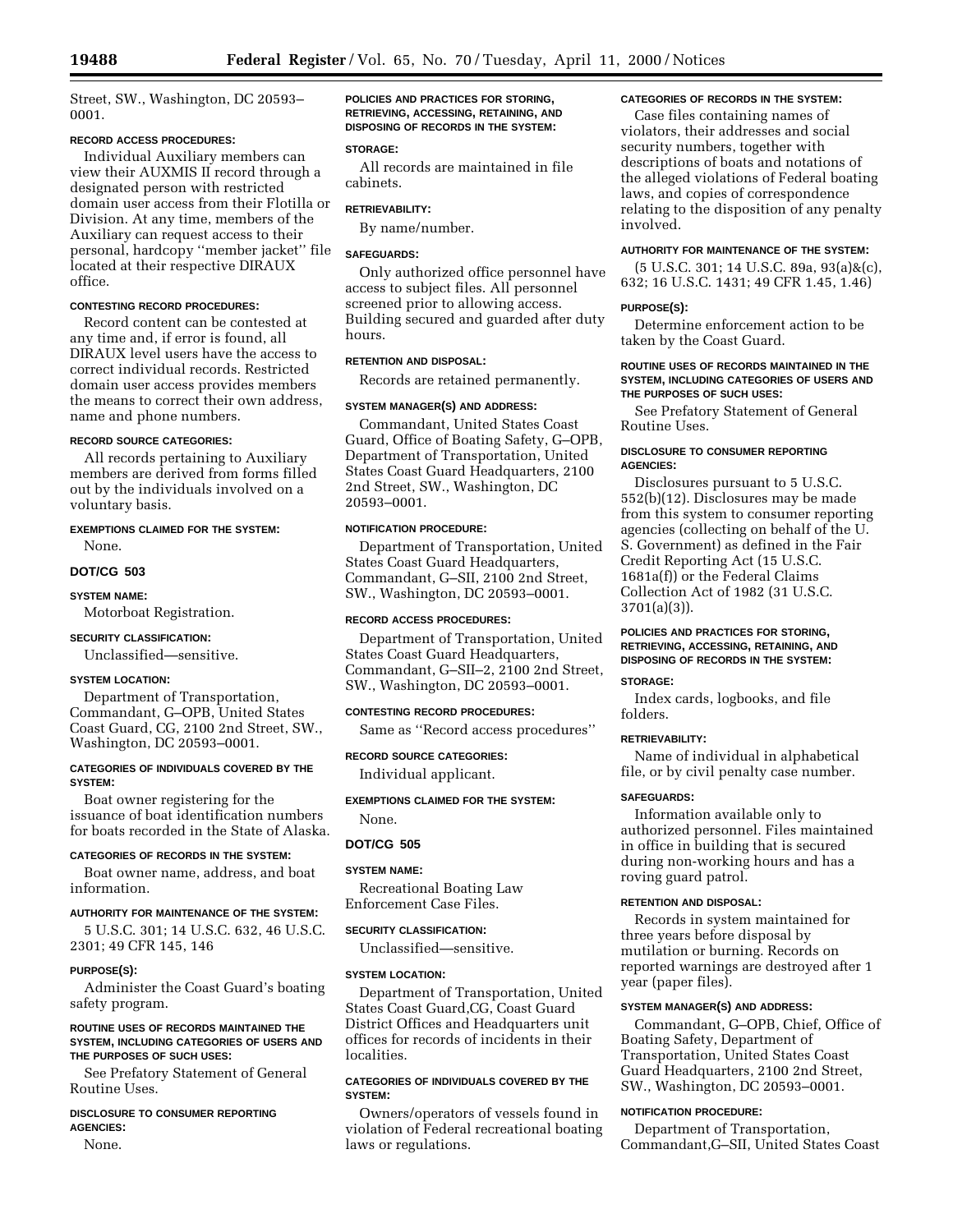Guard Headquarters, 2100 2nd Street, SW., Washington, DC 20593–0001.

# **RECORD ACCESS PROCEDURES:**

Procedures may be obtained by writing to or visiting the local Coast Guard District or Unit where incident occurred. Proof of identity will be required prior to release of records. A military identification card, driver's license or similar document is considered suitable identification.

# **CONTESTING RECORD PROCEDURES:**

Same as ''Notification procedure.''

#### **RECORD SOURCE CATEGORIES:**

Reports of Coast Guard boarding officers and marine safety investigations as well as from reports by.

# **EXEMPTIONS CLAIMED FOR THE SYSTEM:**

Portions of this system may be exempt from disclosure under the provisions of 5 U.S.C. 552a (k)(2) which provide in part, that investigatory material complied for law enforcement purposes may be withheld from disclosure to the extent that the identity of the source of the information would be revealed by disclosing the investigatory record, and the source has received an express guarantee that his identity would be held in confidence, or prior to December 31, 1974, if the source received an implied promise that his identity would be held in confidence.

# **DOT/CG 507**

#### **SYSTEM NAME:**

Coast Guard Supplement to the Manual of Courts Martial Investigations.

#### **SECURITY CLASSIFICATION:**

Unclassified—sensitive.

#### **SYSTEM LOCATION:**

Department of Transportation, Commandant, G–L United States Coast, CG, Office of the Chief Counsel, 2100 2nd Street, SW., Washington, DC 20593–0001.

#### **CATEGORIES OF INDIVIDUALS COVERED BY THE SYSTEM:**

Military and civilian employees of the Coast Guard and other individuals who may be involved in any Coast Guard investigation.

#### **CATEGORIES OF RECORDS IN THE SYSTEM:**

Investigations into injuries to Coast Guard personnel, mishaps involving vessels, aircraft and vehicles. Incidents involving, explosions, for loss or destruction of classified material. Circumstances involving equipment failures and property damage, loss or destruction. Circumstances involving violation of standards of conduct personnel.

# **AUTHORITY FOR MAINTENANCE OF THE SYSTEM:**

(5 U.S.C. 301; 14 U.S.C. 93(e), 632; 49 CFR 1.45, 1.46).

#### **PURPOSE(S):**

Resolution of claims against the Coast Guard as well as claims asserted by the government.

#### **ROUTINE USES OF RECORDS MAINTAINED IN THE SYSTEM INCLUDING CATEGORIES OF USERS AND THE PURPOSES OF SUCH USES**

Reports are transmitted to the Veterans Administration to assist that agency in determining entitlement to benefits administered by it. See Prefatory Statement of General Routine Uses.

# **DISCLOSURE TO CONSUMER REPORTING AGENCIES:**

None.

#### **POLICY AND PRACTICES FOR STORING, RETRIEVING, ACCESSING, RETAINING, AND DISPOSING OF RECORDS IN THE SYSTEM:**

#### **STORAGE:**

Storage cabinets.

# **RETRIEVABILITY:**

Name of person, vessel or other facility involved in investigation.

#### **SAFEGUARDS:**

Authorized personnel are granted access to these records in connection with the performance of their official duties.

#### **RETENTION AND DISPOSAL:**

Records are maintained in division files for three years and then forwarded to Federal Records Depository.

#### **SYSTEMS MANAGER(S) AND ADDRESS:**

Department of Transportation, Commandant,G–L, U.S. Coast Guard, Office of the Chief Counsel, 2100 2nd Street, SW., Washington, DC 20593– 0001.

# **NOTIFICATION PROCEDURE:**

Department of Transportation, Commandant, G–SII–2 United States Coast Guard Headquarters, 2100 2nd Street, SW., Washington, DC 20593– 0001.

# **RECORD ACCESS PROCEDURES:**

Same as ''Notification procedure''.

**CONTESTING RECORD PROCEDURES:** Same as ''Notification procedure''.

#### **RECORD SOURCE CATEGORIES:**

Coast Guard investigating officers, military and civilian personnel.

# **EXEMPTIONS CLAIMED FOR THE SYSTEM:** None.

**DOT/CG 508 SYSTEM NAME:**

Claims and Litigation.

#### **SECURITY CLASSIFICATION:**

Unclassified—sensitive.

#### **SYSTEM LOCATION:**

Department of Transportation, Commandant (G–L), United States Coast Guard (CG), 2100 2nd Street, SW., Washington, DC 20593–0001.

# **CATEGORIES OF INDIVIDUALS COVERED BY THE SYSTEM:**

Persons in litigation with the Coast Guard.

# **CATEGORIES OF RECORDS IN THE SYSTEM:**

#### **SUITS AND CLAIMS FOR AND AGAINST THE COAST GUARD.**

# **AUTHORITY FOR MAINTENANCE OF THE SYSTEM:**

(5 U.S.C. 301; 5 U.S.C. 3301; 14 U.S.C. 1.45, 33 U.S.C. 2712(e); 33 CFR 133.21; 49 CFR 1.45, 1.46; E. O. 12777; COMDTINST M5890.9)

# **PURPOSE(S):**

Determination of claims.

#### **ROUTINE USES OF RECORDS MAINTAINED IN THE SYSTEM, INCLUDING CATEGORIES OF USERS AND THE PURPOSES OF SUCH USES:**

See Prefatory Statement of General Routine Uses.

# **DISCLOSURE TO CONSUMER REPORTING AGENCIES:**

None.

# **POLICIES AND PRACTICES FOR STORING, RETRIEVING, ACCESSING, RETAINING, AND DISPOSING OF RECORDS IN THE SYSTEM:**

### **STORAGE:**

File cabinets.

# **RETRIEVABILITY:**

Two card index files, one alphabetic and one numeric, maintained for cross reference.

#### **SAFEGUARDS:**

Access is regularly limited to Coast Guard and civilian employees of the Claims and Litigation Division granted in connection with official duties.

#### **RETENTION AND DISPOSAL:**

Maintained for five years and then forwarded to the Federal Records Center. Card index files retained indefinitely.

# **SYSTEM MANAGER(S) AND ADDRESS:**

Commandant, G–L, United States Coast Guard Headquarters, 2100 2nd Street, SW., Washington, DC 20593– 0001.

#### **NOTIFICATION PROCEDURE:**

Department of Transportation, Commandant, G-SII–2, United States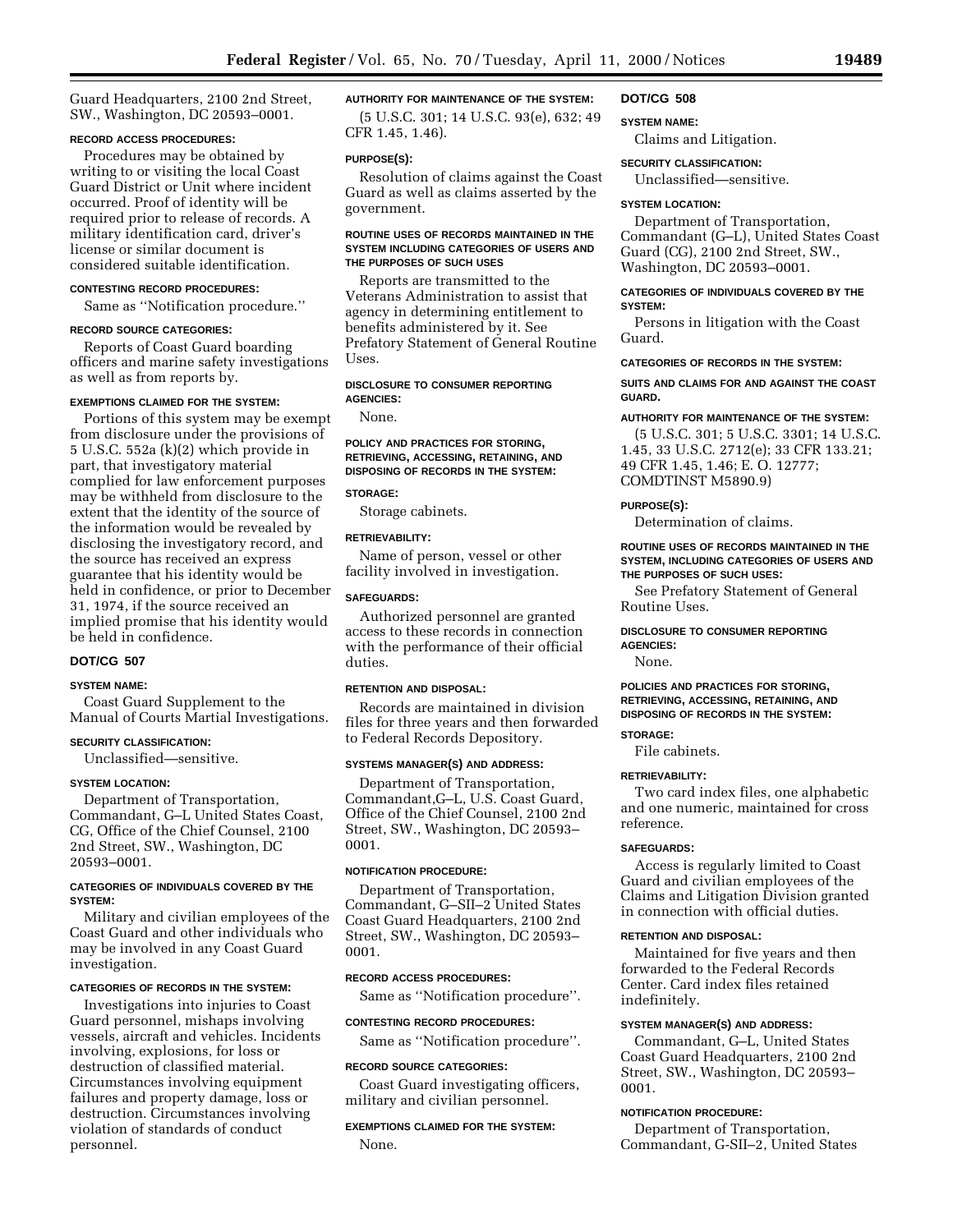Coast Guard Headquarters, 2100 2nd Street, SW., Washington, DC 20593– 0001.

**RECORD ACCESS PROCEDURES:**

Same as ''Notification Procedure''.

#### **CONTESTING RECORD PROCEDURES:**

Same as ''Notification Procedure''.

#### **RECORD SOURCE CATEGORIES:**

Coast Guard military and civilian personnel, members of the public, and Coast Guard investigating officers.

# **EXEMPTIONS CLAIMED FOR THE SYSTEM:** None.

**DOT/CG 509**

#### **SYSTEM NAME:**

Non-Judicial Punishment Report.

#### **SECURITY CLASSIFICATION:**

Unclassified—sensitive.

# **SYSTEM LOCATION:**

Department of Transportation, Commandant, G–L, United States Coast Guard, CG, 2100 2nd Street, SW., Washington, DC 20593–0001.

#### **CATEGORIES OF INDIVIDUALS COVERED BY THE SYSTEM:**

Coast Guard military personnel who have been subject to non-judicial punishment proceedings under Article 15, Uniform Code of Military Justice.

### **CATEGORIES OF RECORDS IN THE SYSTEM:**

Records of Proceedings under Article 15, Uniform Code of Military Justice.

# **AUTHORITY FOR MAINTENANCE OF THE SYSTEM:**

(5 U.S.C. 301, 10 U.S.C. 815; 14 U.S.C. 632; 49 CFR 1.45, 1.46.)

#### **PURPOSE(S):**

Military justice administration.

#### **ROUTINE USES OF RECORDS MAINTAINED IN THE SYSTEM, INCLUDING CATEGORIES OF USERS AND THE PURPOSES OF SUCH USES:**

Records provide statistical data concerning the number of proceedings held, units holding proceedings, offenses committed, punishments imposed, and background data of individuals concerned. See Prefatory Statement of General Routine Uses.

# **DISCLOSURE TO CONSUMER REPORTING AGENCIES:**

None.

#### **POLICIES AND PRACTICES FOR STORING, RETRIEVING, ACCESSING, RETAINING, AND DISPOSING OF RECORDS IN THE SYSTEM:**

#### **STORAGE:**

File cabinets. **RETRIEVABILITY:**

By name.

# **SAFEGUARDS:**

Records are made available to authorized personnel. Records are maintained in building with limited access during non-working hours and with roving security patrol.

#### **RETENTION AND DISPOSAL:**

Disposal procedures not as yet established. Back-up material disposed of after introduction into system.

#### **SYSTEM MANAGER(S) AND ADDRESS:**

Commandant, G–L, United States Coast Guard Headquarters, 2100 2nd Street, SW., Washington, DC 20593– 0001.

# **NOTIFICATION PROCEDURE:**

Department of Transportation, Commandant, G–SII–2, United States Coast Guard Headquarters, 2100 2nd Street, SW., Washington, DC 20593– 0001.

#### **RECORD ACCESS PROCEDURES:**

Same as ''Notification procedure''.

#### **CONTESTING RECORD PROCEDURES:**

Same as ''Notification procedure''.

#### **RECORD SOURCE CATEGORIES:**

Individual service records and from proceedings conducted.

# **EXEMPTIONS CLAIMED FOR THE SYSTEM:**

None.

# **DOT/CG 510**

#### **SYSTEM NAME:**

Records of trial: Special, General and Summary Courts Martial.

### **SECURITY CLASSIFICATION:**

Unclassified—sensitive.

# **SYSTEM LOCATION:**

Department of Transportation, Commandant, G–L, United States Coast Guard, CG, 2100 2nd Street, SW., Washington, DC 20593–0001.

# **CATEGORIES OF INDIVIDUALS COVERED BY THE SYSTEM:**

Any individual who is tried by court martial in the Coast Guard.

# **CATEGORIES OF RECORDS IN THE SYSTEM:**

Records of trial.

#### **AUTHORITY FOR MAINTENANCE OF THE SYSTEM:**

5 U.S.C. 301, 10 U.S.C. 865; 14 U.S.C. 632; 49 CFR 1.45, 1.46; E.O. 11835 (January 27, 1975, paragraph 94b).

#### **PURPOSE(S):**

Documentation of Coast Guard courts martial.

#### **ROUTINE USES OF RECORDS MAINTAINED IN THE SYSTEM, INCLUDING CATEGORIES OF USERS AND THE PURPOSES OF SUCH USES:**

See Prefatory Statement of General Routine Uses.

**DISCLOSURE TO CONSUMER REPORTING AGENCIES:**

None.

#### **POLICIES AND PRACTICES FOR STORING, RETRIEVING, ACCESSING, RETAINING, AND DISPOSING OF RECORDS IN THE SYSTEM:**

#### **STORAGE:**

Maintained in file cabinets.

# **RETRIEVABILITY:**

Alphabetically by name of individual.

#### **SAFEGUARDS:**

Maintained in file cabinets in building with limited access during non-working hours and with roving security patrol.

#### **RETENTION AND DISPOSAL:**

Retained permanently. Maintained for two years, reviewed by System Manager and then transferred to Federal Records Center.

#### **SYSTEM MANAGER(S) AND ADDRESS:**

Department of Transportation, Commandant, G–L, Office of the Chief Counsel, United States Coast Guard Headquarters, 2100 2nd Street, SW., Washington, DC 20593–0001.

#### **NOTIFICATION PROCEDURE:**

Department of Transportation, United States Coast Guard Headquarters, Commandant, G–SII, 2100 2nd Street, SW., Washington, DC 20593–0001.

#### **RECORD ACCESS PROCEDURES:**

Same as ''Notification procedure''.

# **CONTESTING RECORD PROCEDURES:**

Same as ''Notification procedure''.

#### **RECORD SOURCE CATEGORIES:**

Trial proceedings and subsequent statutory reviews—Court of Military Review, Court of Appeals for the Armed Services, and Chief Counsel of the Coast Guard.

# **EXEMPTIONS CLAIMED FOR THE SYSTEM:** None.

# **DOT/CG 511**

# **SYSTEM NAME:**

Legal Assistance Case File System.

# **SECURITY CLASSIFICATION:**

Unclassified, sensitive.

# **SYSTEM LOCATION:**

Department of Transportation, Commandant, G–L, United States Coast Guard, CG, 2100 2nd Street, SW.,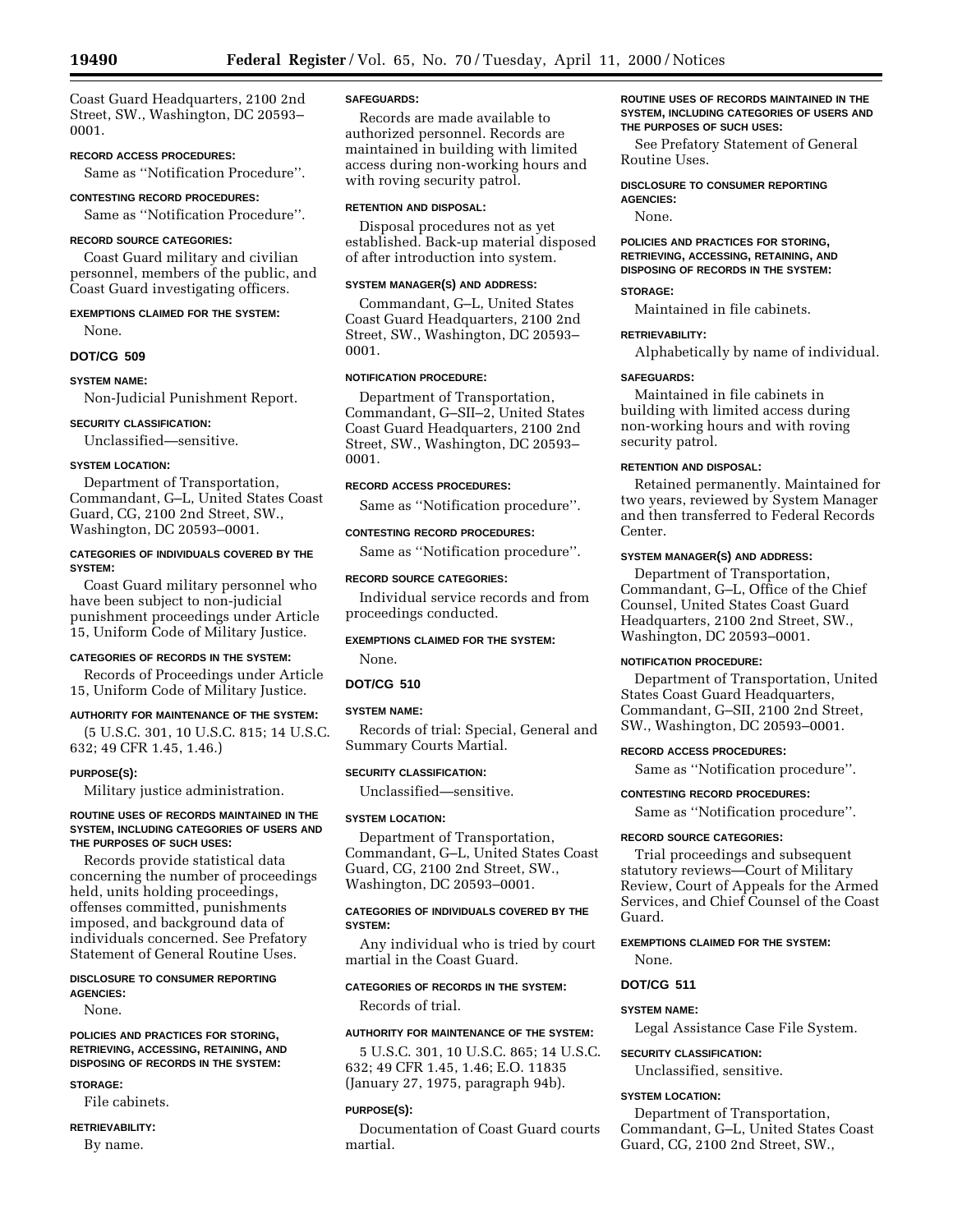Washington, DC 20593–0001. United States Coast Guard District Legal Offices and Legal Offices of Coast Guard Units.

### **CATEGORIES OF INDIVIDUALS COVERED BY THE SYSTEM:**

Coast Guard military members seeking personal legal assistance.

# **CATEGORIES OF RECORDS IN THE SYSTEM:**

Information concerning the matters handled by these officers for clients.

#### **AUTHORITY FOR MAINTENANCE OF THE SYSTEM:**

5 U.S.C. 301, 10 U.S.C. 1044, 1054; 14 U.S.C. 632, 44 U.S.C. 3101; 49 CFR 1.45, 1.46

#### **PURPOSE(S):**

Provide legal assistance.

#### **ROUTINE USES OF RECORDS MAINTAINED IN THE SYSTEM, INCLUDING CATEGORIES OF USERS AND THE PURPOSES OF SUCH USES:**

These records are also used to prepare statistical reports concerning a legal officer's time utilization.

The Prefatory Statement of Routine Uses applies to records in this system only to the extent that their disclosure would not constitute a violation of the judicially recognized privilege attaching to attorney-client communications and of the ethical and professional responsibilities of lawyers under the American Bar Association's Code of Professional Responsibility.

# **DISCLOSURE TO CONSUMER REPORTING AGENCIES:**

None.

# **POLICIES AND PRACTICES FOR STORING, RETRIEVING, ACCESSING, RETAINING, AND DISPOSING OF RECORDS IN THE SYSTEM:**

#### **STORAGE:**

Normally, written records kept in file folders.

#### **RETRIEVABILITY:**

Alphabetical indexes by name of member.

#### **SAFEGUARDS:**

Kept in office space or filing cabinets, which are normally locked during nonworking hours. Building patrolled by roving security guards after duty hours.

# **RETENTION AND DISPOSAL:**

Records retained as long as needed to serve client or as long as deemed necessary by the legal officer. Disposal is by whatever means considered appropriate by the legal officer, depending on contents of the record involved.

#### **SYSTEM MANAGER(S) AND ADDRESS:**

Commandant, G–L, Office of the Chief Counsel, United States Coast Guard

Headquarters, 2100 2nd Street, SW., Washington, DC 20593–0001. District or unit legal offices:

# **NOTIFICATION PROCEDURE:**

Commandant, (G–SII–2, United States Coast Guard Headquarters, 2100 2nd Street, SW., Washington, DC 20593– 0001.

#### **RECORD ACCESS PROCEDURES:**

Office of Chief Counsel at Coast Guard Headquarters or within the legal offices in the various Coast Guard districts or units, dependent on where legal assistance was rendered.

# **CONTESTING RECORD PROCEDURES:**

Same as ''Record access procedures''.

#### **RECORD SOURCE CATEGORIES:**

Client involved and as a result of any subsequent investigation by the legal officer on behalf of the client.

**EXEMPTIONS CLAIMED FOR THE SYSTEM:** None.

#### **DOT/CG 526**

# **SYSTEM NAME:**

Adjudication and Settlement of Claims System.

# **SECURITY CLASSIFICATION:**

Unclassified—sensitive.

#### **SYSTEM LOCATION:**

Commandant, G–WP, United States Coast Guard, 2100 2nd Street, SW., Washington, DC 20593–0001. Coast Guard Districts and Units.

#### **CATEGORIES OF INDIVIDUALS COVERED BY THE SYSTEM:**

Active, Reserve, and Retired military members; civilian employees.

# **CATEGORIES OF RECORDS IN THE SYSTEM:**

Claims arising out of disputes concerning amounts of pay received.

#### **AUTHORITY FOR MAINTENANCE OF THE SYSTEM:**

5 U.S.C. 301, 5 U.S.C. 5514; 14 U.S.C. 632, 461; 37 U.S.C. 1007; 49 CFR 1.45, 1.46.

#### **PURPOSE(S):**

Determine entitlement of claimants.

#### **ROUTINE USES OF RECORDS MAINTAINED IN THE SYSTEM, INCLUDING CATEGORIES OF USERS AND THE PURPOSES OF SUCH USES:**

To use as precedent setting data in the resolution of similar questions in the future. Used by authorized Coast Guard officials and officials of the IRS, GAO, and the Civil Service Commission, as required. See Prefatory Statement of General Routine Uses.

#### **DISCLOSURE TO CONSUMER REPORTING AGENCIES:**

None.

# **POLICIES AND PRACTICES FOR STORING, RETRIEVING, ACCESSING, RETAINING, AND DISPOSING OF RECORDS IN THE SYSTEM:**

#### **STORAGE:**

Records are stored manually in file folders.

#### **RETRIEVABILITY:**

Claimant name.

# **SAFEGUARDS:**

Access is limited to authorized officials by screening of personnel. Maintained in Government building having roving security guards after duty hours.

# **RETENTION AND DISPOSAL:**

After adjudication and settlement, most submissions are retained for precedent setting value, as required.

# **SYSTEM MANAGER(S) AND ADDRESS:**

Commandant, G–WP, Director, Personnel Management Directorate, United States Coast Guard Headquarters, 2100 2nd Street, SW, Washington, DC 20593–0001.

#### **NOTIFICATION PROCEDURE:**

Commandant, G–SII, United States Coast Guard Headquarters, 2100 2nd Street, SW., Washington, DC 20593– 0001.

#### **RECORD ACCESS PROCEDURES:**

Same as ''Notification procedure''.

#### **CONTESTING RECORD PROCEDURES:**

Same as ''Notification procedure''.

#### **RECORD SOURCE CATEGORIES:**

Individual, CG payroll offices, legal staff, investigators, Director of Personnel and Management, Comptroller General, GAO, and congressional correspondence.

#### **EXEMPTIONS CLAIMED FOR THE SYSTEM:**

None.

# **DOT/CG 528**

# **SYSTEM NAME:**

Centralized Reserve Pay and Retirement System.

# **SECURITY CLASSIFICATION:**

Unclassified—sensitive.

# **SYSTEM LOCATION:**

United States Coast Guard, Human Resources Service and Information Center, 444 SE Quincy St., Topeka, KS 66683–3591. District Offices and other Field Units.

# **CATEGORIES OF INDIVIDUALS COVERED BY THE SYSTEM:**

Coast Guard Reservists.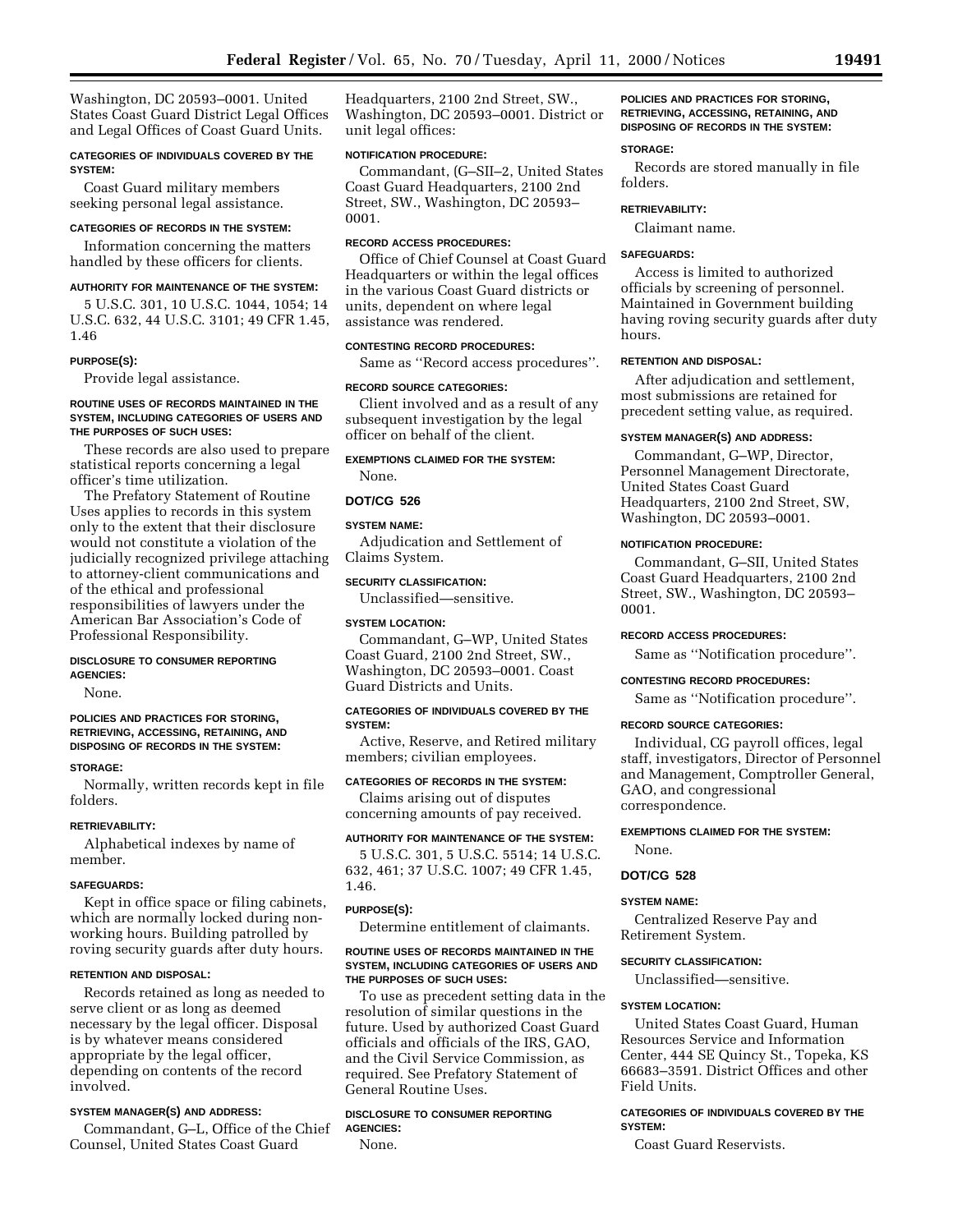# **CATEGORIES OF RECORDS IN THE SYSTEM:**

Master Pay and Retirement Point Credits Record. Master Personnel Data Accounting Record.

# **AUTHORITY FOR MAINTENANCE OF THE SYSTEM:**

5 U.S.C. 301, 10 U.S.C. 1331; 10 U.S.C. 12731; 14 U.S.C. 632; 49 CFR 1.45, 1.46

#### **PURPOSE(S):**

Prepare monthly payroll and all associated listings.

#### **ROUTINE USES OF RECORDS MAINTAINED IN THE SYSTEM, INCLUDING CATEGORIES OF USERS AND THE PURPOSES OF SUCH USES:**

Preparation of budgets. Accounting. Compute pay and points. Compilation of data. Report earnings to state and city taxing authorities. Used by authorized Coast Guard, IRS, GAO, and other Agency Officials as required. See Prefatory Statement of General Routine Uses; 3 through 5 do not apply.

# **DISCLOSURE TO CONSUMER REPORTING AGENCIES:**

Disclosures may be made from this system to ''Consumer reporting agencies'' (collecting on behalf of the United States Government) as defined in the Fair Credit Reporting Act (15 U.S.C. 1681a(f)) or the Federal Claims Collection Act of 1982 (31 U.S.C. 3701(a)(3)).

# **POLICIES AND PRACTICES FOR STORING, RETRIEVING, ACCESSING, RETAINING, AND DISPOSING OF RECORDS IN THE SYSTEM:**

# **STORAGE:**

Microfilm of payroll retained in Reserve Pay Branches and Districts. Records are filed manually in filing cabinets.

# **RETRIEVABILITY:**

Alphabetically by name of Reservist and CG Unit Number.

# **SAFEGUARDS:**

Access is regularly limited to user staff members. Records are stored in secured building after duty hours.

# **RETENTION AND DISPOSAL:**

Microfilm and records are retained until member is discharged or retired. Three years subsequent to retirement or discharge, records are transferred to a Federal Records Center.

# **SYSTEM MANAGER(S) AND ADDRESS:**

Commandant, G–WT, Director, Reserve and Training Directorate, United States Coast Guard, 2100 2nd Street, SW., Washington, DC 20593– 0001.

# **NOTIFICATION PROCEDURE:**

Commandant, G–SII, United States Coast Guard Headquarters, 2100 2nd

Street, SW., Washington, DC 20593– 0001.

# **RECORD ACCESS PROCEDURES:**

Same as ''Notification procedure''.

**CONTESTING RECORD PROCEDURES:** Same as ''Notification procedure''.

#### **RECORD SOURCE CATEGORIES:**

District Commander and Office of Reserve, Individual Unit Commanding Officers.

# **EXEMPTIONS CLAIMED FOR THE SYSTEM:**

None.

# **DOT/CG 533**

# **SYSTEM NAME:**

Retired Pay and Personnel System.

# **SECURITY CLASSIFICATION:**

Unclassified—sensitive.

#### **SYSTEM LOCATION:**

United States Coast Guard, CG, Human Resources Service and Information Center, 444 SE. Quincy St., Topeka, KS 66683–3591.

#### **CATEGORIES OF INDIVIDUALS:**

Annuitants. Lighthouse Keeper Retirees. Honorary Retirees. USCG Retirees.

#### **CATEGORIES OF RECORDS IN THE SYSTEM:**

Pay and Personnel data of military retirees, annuitants, lighthouse keepers and retirees. Personnel data of honorary retirees. Accounts receivable and accounts payable.

#### **AUTHORITY FOR MAINTENANCE OF THE SYSTEM:**

5 U.S.C. 301, 10 U.S.C. 421–424, 1201, 1401; 14 U.S.C. 632; 49 CFR 1.45, 1.46.

# **PURPOSE(S):**

Make payments.

#### **ROUTINE USES OF RECORDS MAINTAINED IN THE SYSTEM, INCLUDING CATEGORIES OF USERS AND THE PURPOSES OF SUCH USES:**

W–2 wage and federal tax reporting to the Internal Revenue Service. Reports of earnings to State and city taxing authorities. Listing of currently retiring officers, home addresses and mailing labels used by authorized USCG and USCG affiliated organizations. Reports and information exchanged with the Veterans Administration, Office of Personnel Management, Social Security Administration, Department of Defense, and the Red Cross. See Prefatory Statement of General Routine Uses.

## **DISCLOSURE TO CONSUMER REPORTING AGENCIES:**

Disclosures pursuant to 5 U.S.C. 552a(b)(12). Disclosures may be made from this system to ''consumer reporting agencies'' (collecting on behalf of the United States Government) as defined in the Fair Credit Reporting Act (15 U.S.C. 1681a(f) or the Federal Claims Collection Act of 1982 (31 U.S.C. 3701(a)(3)).

#### **POLICIES AND PRACTICES FOR STORING, RETRIEVING, ACCESSING, RETAINING, AND DISPOSING OF RECORDS IN THE SYSTEM:**

# **STORAGE:**

Records are filed manually in file folders. Microfilm is stored in the retired pay branch. Check tapes are filed in tape library.

#### **RETRIEVABILITY:**

Records and microfilm are indexed alphabetically, check tapes are indexed by tape number. Retrieved by name/ number.

# **SAFEGUARDS:**

Access is regularly limited to user staff members under supervisory control. Stored in government building having roving security guard after duty hours.

#### **RETENTION AND DISPOSAL:**

Records are retained in the Retired Pay Branch for 3 years subsequent to retiree's or annuitant's death, and then forwarded to a Federal Records Center. Magnetic tapes are retained 18 months, microfilm for 6 years (required by GAO) then destroyed.

#### **SYSTEM MANAGER(S) AND ADDRESS:**

Director, Personnel Management Directorate, United States Coast Guard Headquarters, 2100 2nd Street, SW., Washington, DC 20593–0001. Notification procedure: Department of Transportation, Commandant, G–SII, United States Coast Guard Headquarters, 2100 2nd Street, SW., Washington, DC 20593–0001. Written request must be signed by the individual.

# **RECORD ACCESS PROCEDURES:**

Procedure may be obtained by writing to or visiting Commandant, G–SII at the address in ''Notification Procedure'' or the local Coast Guard District or unit office for the area in which an individual's duty station is located. Proof of identity will be required prior to affording an individual access to records. A military identification card, a driver's license, or similar document will be considered suitable identification.

# **CONTESTING RECORD PROCEDURES:**

Same as ''Record access procedures''.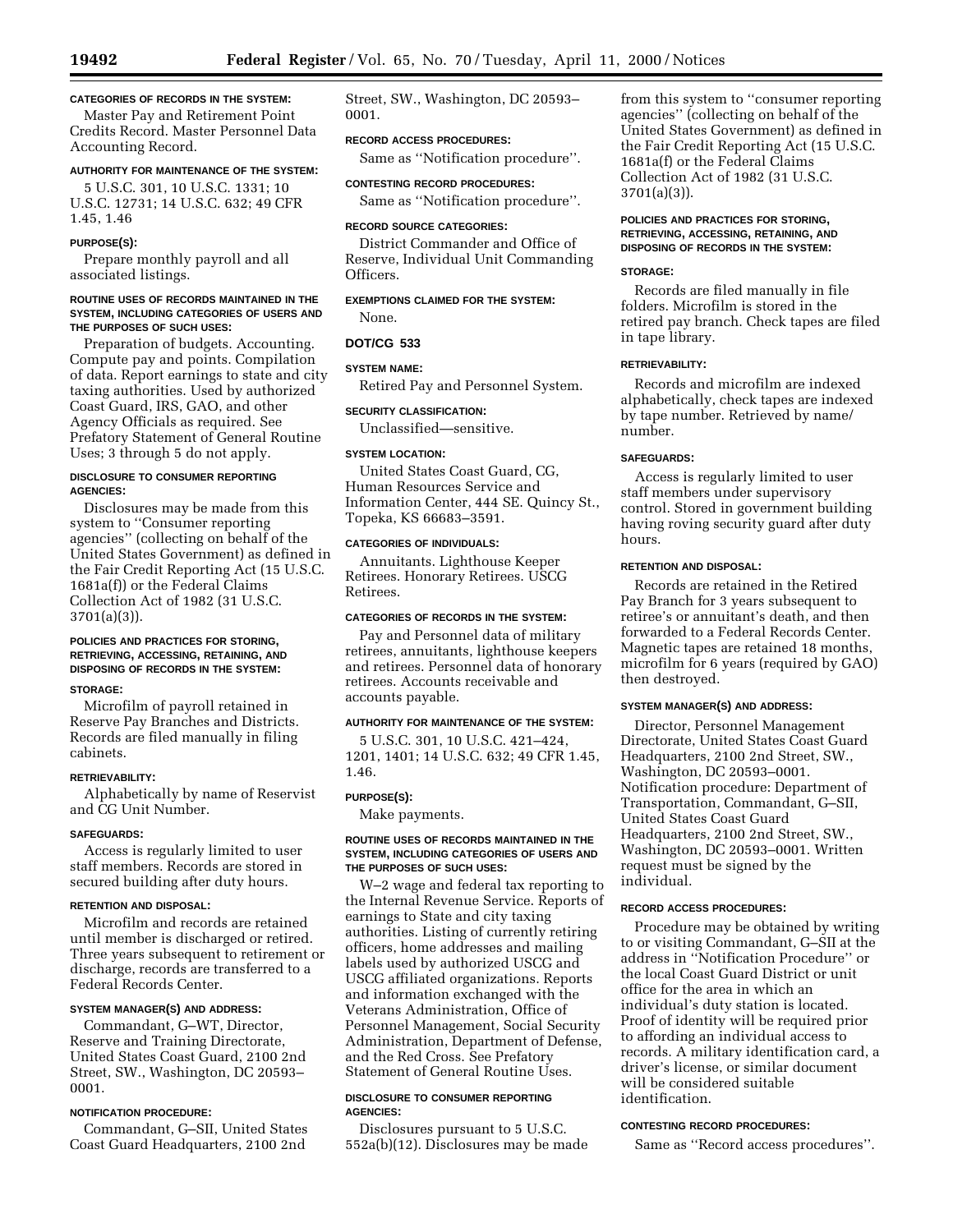#### **RECORD SOURCE CATEGORIES:**

Individuals, Coast Guard personnel and payroll offices.

#### **EXEMPTIONS CLAIMED FOR THE SYSTEM:**

None.

# **DOT/CG 534**

# **SYSTEM NAME:**

Travel and Transportation of Household Effects.

#### **SECURITY CLASSIFICATION:**

Unclassified—sensitive.

#### **SYSTEM LOCATION:**

Commandant, G–WP, U.S. Coast Guard Headquarters, Director, Personnel Management Directorate, 2100 2nd Street, SW., Washington, DC 20593– 0001. District Office and Headquarters' units.

# **CATEGORIES OF INDIVIDUALS COVERED BY THE SYSTEM:**

Active duty military members, retired military members, and civilian employees.

#### **CATEGORIES OF RECORDS IN THE SYSTEM:**

Travel claims, transportation claims, government bills of lading, applications for shipment of household effects.

# **AUTHORITY FOR MAINTENANCE OF THE SYSTEM:**

5 U.S.C. 301, 10 U.S.C. 1147; 14 U.S.C. 512, 632; 37 U.S.C. 406; 49 CFR 1.45, 1.46

# **PURPOSE(S):**

Payment of household and transportation claims.

#### **ROUTINE USES OF RECORDS MAINTAINED IN THE SYSTEM, INCLUDING CATEGORIES OF USERS AND THE PURPOSES OF SUCH USES:**

Vouchers submitted for payment of claims, for audit of claims for payment, to account for cost of moving household goods, advice of shipment of household goods for reporting of funds expended, and for payment of claims. Used by General Accounting Office in connection with the performance official duties. See Prefatory Statement of General Routine Uses.

#### **DISCLOSURE TO CONSUMER REPORTING AGENCIES:**

None.

#### **POLICY AND PRACTICES FOR STORING, RETRIEVING, ACCESSING, RETAINING, AND DISPOSING OF RECORDS IN THE SYSTEM:**

# **STORAGE:**

Filed manually in file folders.

#### **RETRIEVABILITY:**

Schedule numbers and/or individual name.

#### **SAFEGUARDS:**

Access is regularly limited to user staff members. Stored in a building secured after duty hours.

#### **RETENTION AND DISPOSAL:**

Records are kept for 3 years, and then transferred to a Federal Records Center. Exception: Schedule 98–Ts (Freight and Transportation) are forwarded to General Accounting Office, GAO after 3 months.

#### **SYSTEM MANAGER(S) AND ADDRESS:**

Commandant, G–WP, Director, Personnel Management Directorate, United States Coast Guard Headquarters, 2100 2nd Street, SW., Washington, DC 20593–0001.

#### **NOTIFICATION PROCEDURE:**

Commandant, G–SII, United States Coast Guard Headquarters, 2100 2nd Street, SW., Washington, DC 20593– 0001. Written request must be signed by the individual.

#### **RECORD ACCESS PROCEDURES:**

Procedure may be obtained by writing to or visiting Commandant, G-SII) at the address in ''Notification procedure'' or the local Coast Guard District or unit office for the area in which an individual's duty station is located. Proof of identity will be required prior to affording an individual access to records. A military identification card, a driver's license, or similar document will be considered suitable identification.

#### **CONTESTING RECORD PROCEDURES:**

Same as ''Record access procedure''.

# **RECORD SOURCE CATEGORIES:**

Individual subject of the record. Ground freight and transportation carriers and agents. Airline companies. Personnel offices. Other responsible agencies.

#### **EXEMPTIONS CLAIMED FOR THE SYSTEM:** None.

#### **DOT/CG 535**

#### **SYSTEM NAME:**

Coast Guard Exchange System, CGES and Morale, Welfare and Recreation, MWR Program.

#### **SYSTEM CLASSIFICATION:**

Unclassified—sensitive.

#### **SYSTEM LOCATION:**

Commandant, G–WP, United States Coast Guard Headquarters, Director, Personnel Management Directorate, 2100 2nd Street, SW., Washington, DC 20593–0001. CG Districts, Maintenance and Logistics Commands and Headquarters Units.

#### **CATEGORIES OF INDIVIDUALS COVERED BY THE SYSTEM:**

Civilian employees. Active duty and retired military members. Military dependents.

# **CATEGORIES OF RECORDS IN THE SYSTEM:**

Payroll records. Accounting records for CGES/MWR loans. Listing of bad checks. Job applications. Correspondence. Membership applications. Accounts receivable. Investigatory reports involving abuse of facilities. Accounting records for CGES/ MWR.

# **AUTHORITY FOR MAINTENANCE OF THE SYSTEM:**

5 U.S.C. 301; 5 U.S.C. 2105; 10 U.S.C. 1059, 1146, 1587; 14 U.S.C. 632; 49 CFR 1.45, 1.46.

#### **PURPOSE(S):**

Maintain financial and personnel records for Coast Guard nonappropriated fund entities.

#### **ROUTINE USES OF RECORDS MAINTAINED IN THE SYSTEM, INCLUDING CATEGORIES OF USERS AND THE PURPOSES OF SUCH USES:**

Payroll for CGES/MWR employees. Personnel actions. Accounting purposes. Budget and inventory controls. See Prefatory Statement of General Routine Uses.

#### **DISCLOSURE TO CONSUMER REPORTING AGENCIES:**

None.

#### **POLICIES AND PRACTICES FOR STORING, RETRIEVING, ACCESSING, RETAINING, AND DISPOSING OF RECORDS IN THE SYSTEM:**

#### **STORAGE:**

Automated records may be stored on tape, disc, drums and punched cards. Manual records may be stored in file folders and/or credit ledgers, card files, and notebooks.

# **RETRIEVABILITY:**

Indexed alphabetically.

#### **SAFEGUARDS:**

Access is regularly limited to authorized personnel. Building is secured after duty hours.

# **RETENTION AND DISPOSAL:**

Records are retained until usefulness has expired and then destroyed.

# **SYSTEM MANAGER(S) AND ADDRESS:**

Commandant, G–WP, Director, Personnel Management Directorate, United States Coast Guard Headquarters, 2100 2nd Street, SW., Washington, DC 20593–0001.

#### **NOTIFICATION PROCEDURE:**

Commandant, G–SII, United States Coast Guard Headquarters, 2100 2nd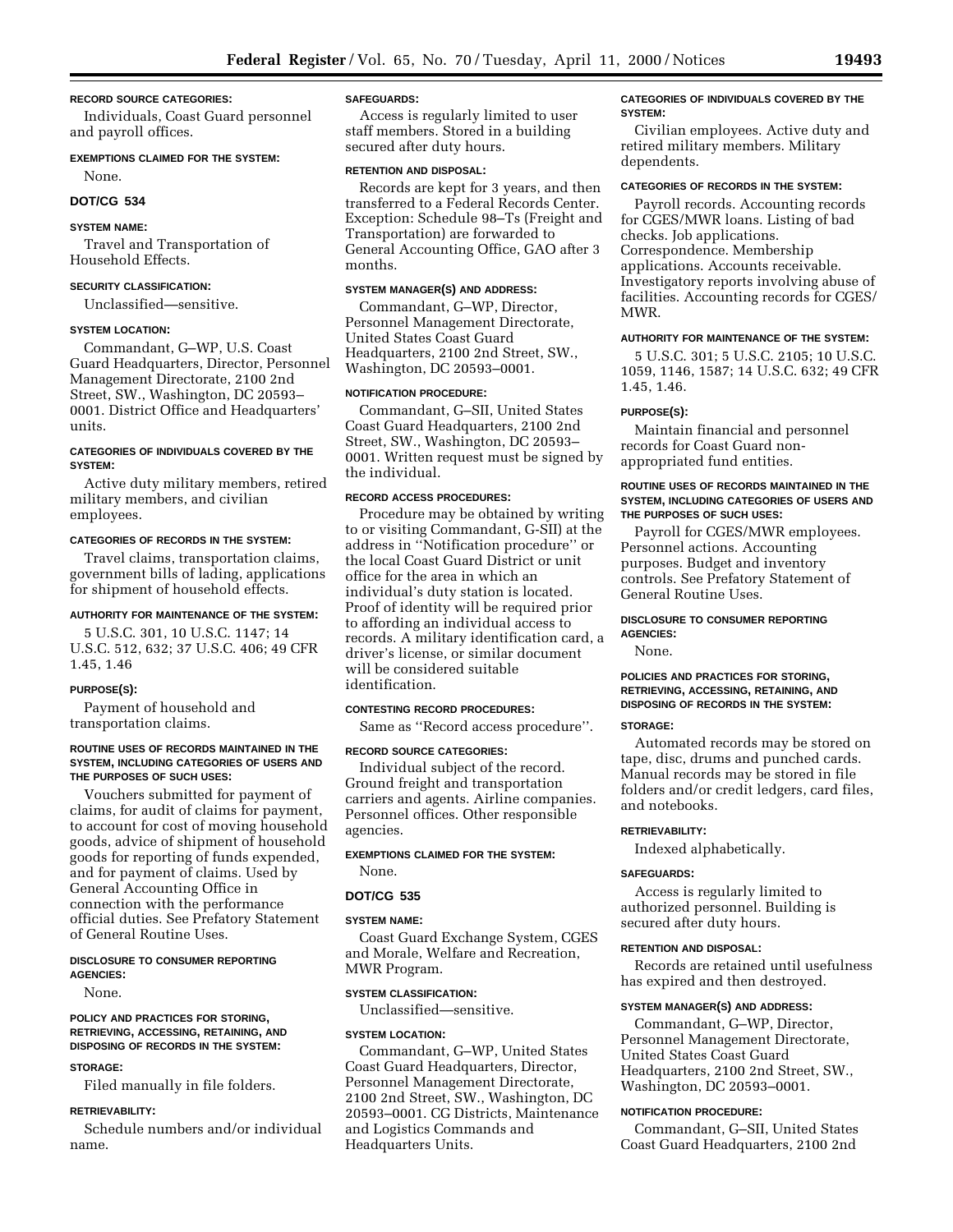Street, SW., Washington, DC 20593– 0001.

# **RECORD ACCESS PROCEDURES:**

Same as ''Notification procedure''.

#### **CONTESTING RECORD PROCEDURES:**

Same as ''Notification procedure''.

# **RECORD SOURCE CATEGORIES:**

Individual record subject. Previous employees. Employment agencies. Civilian and military investigative reports. General correspondence.

**EXEMPTIONS CLAIMED FOR THE SYSTEM:** None.

**DOT/CG 536**

# **SYSTEM NAME:**

Contract and Real Property File System.

#### **SYSTEM CLASSIFICATION:**

Unclassified—sensitive.

# **SYSTEM LOCATION:**

Commandant, G–CFM, United States Coast Guard Headquarters, Chief of Staff, 2100 2nd Street, SW., Washington, DC 20593–0001. District and Headquarters Units.

# **CATEGORIES OF INDIVIDUALS COVERED BY THE SYSTEM:**

Individuals doing business with the Coast Guard. Employees of prime and sub-contractors. Individuals requiring use of CG property. Military members and civilian employees.

#### **CATEGORIES OF RECORDS IN THE SYSTEM:**

Contracts and related files. Real property and leased family housing files. Bidders list. Minority compliance records. Payment schedule files relating to Admiralty and Tort claims. Personnel claims. Collection register. Open purchase order file. Correspondence files and vendor lists. Information on employees of contractors, job level and pay of these employees. Permits, licenses and easement.

#### **AUTHORITY FOR MAINTENANCE OF THE SYSTEM:**

5 U.S.C. 301; 10 U.S.C. 2571; 14 U.S.C. 92(f), 93(o), 632, 666, 685; 49 CFR 1.45, 1.46; COMDTINST 5100.47.

#### **PURPOSE(S):**

Determine compliance of contractors with minimum wages for certain skills and trades on government contracts.

#### **ROUTINE USES OF RECORDS MAINTAINED IN THE SYSTEM, INCLUDING CATEGORIES OF USERS AND THE PURPOSES OF SUCH USES:**

Recordkeeping of payments and collection. Determine potential for contracting with the government. Record issuance of personal property and maintain inventories. Determine contractor responsibilities and liability. Used by the General Accounting Office, GAO in performance of duties. See Prefatory Statement of General Routine Uses.

#### **DISCLOSURE TO CONSUMER REPORTING AGENCIES:**

None.

# **POLICIES AND PRACTICES FOR STORING, RETRIEVING, ACCESSING, RETAINING, AND DISPOSING OF RECORDS IN THE SYSTEM:**

# **STORAGE:**

Manually filed in file folders, maintained on tape/card three ring binders, and in hard cover books.

# **RETRIEVABILITY:**

Retrieved by individual/company name, number, construction job, and/or location.

# **SAFEGUARDS:**

Access restricted to authorized personnel only, some records in locked safe and/or filing cabinet. Maintained in building having roving security guard after duty hours.

# **RETENTION AND DISPOSAL:**

Some records retained indefinitely; some retained 3, 4 or 6 years, then destroyed or forwarded to a Federal Records Center for an additional 7 years.

#### **SYSTEM MANAGER(S) AND ADDRESS:**

Commandant, G–CFM, United States Coast Guard Headquarters, Chief of Staff, 2100 2nd Street, SW., Washington, DC 20593–0001.

#### **NOTIFICATION PROCEDURE:**

Commandant, G–SII, United States Coast Guard Headquarters, 2100 2nd Street, SW., Washington, DC 20593– 0001.

#### **RECORD ACCESS PROCEDURES:**

Same as ''Notification procedure''.

# **CONTESTING RECORD PROCEDURES:**

Same as ''Notification procedure''.

#### **RECORD SOURCE CATEGORIES:**

Individuals. Contractors. Contract employees. Bidders. Financial institutions. Insurance Companies. Community associations. Other agencies.

# **EXEMPTIONS CLAIMED FOR THE SYSTEM:**

# None.

# **DOT/CG 537**

# **SYSTEM NAME:**

FHA Mortgage Insurance for Servicemen.

# **SECURITY CLASSIFICATION:**

Unclassified—sensitive.

### **SYSTEM LOCATION:**

Commandant, G–WP, United States Coast Guard Headquarters, Director, Personnel Management Directorate, 2100 2nd Street, SW., Washington, DC 20593–0001.

# **CATEGORIES OF INDIVIDUALS COVERED BY THE SYSTEM:**

Coast Guard Military Personnel who have applied for Federal Housing Administration Mortgage Insurance.

#### **CATEGORIES OF RECORDS IN THE SYSTEM:**

Selected aspects of FHA Mortgage Insurance Records for military personnel, including copies of Form DD–802, ''Request for and Certificate of Eligibility'' and Form DD–803, ''Certificate of Termination.''

### **AUTHORITY FOR MAINTENANCE OF THE SYSTEM:**

5 U.S.C. 301; 14 U.S.C. 632, 680–689; 49 CFR 1.45, 1.46

# **PURPOSE(S):**

Enroll, terminate, and verify eligibility of members in FHA 222 Program.

# **ROUTINE USES OF RECORDS MAINTAINED IN THE SYSTEM, INCLUDING CATEGORIES OF USERS AND THE PURPOSES OF SUCH USES:**

Verify that billings from HUD are correct, and payable from Coast Guard funds.

#### **DISCLOSURE TO CONSUMER REPORTING AGENCIES:**

None.

# **POLICIES AND PRACTICES FOR STORING RETRIEVING, ACCESSING, RETAINING, AND DISPOSING OF RECORDS IN THE SYSTEM:**

# **STORAGE:**

Manually in closed file cases.

# **RETRIEVABILITY:**

By named individual, alphabetically.

# **SAFEGUARDS:**

Access is regularly limited to user staff members. After duty hours, the building is patrolled by roving security guards.

# **RETENTION AND DISPOSAL:**

Files are maintained as long as a member is covered by an insured mortgage loan; 3 years after, files are forwarded to Federal Records Center. Destroyed 4 years after case files are closed.

# **SYSTEM MANAGER(S) AND ADDRESS:**

Commandant, G–WP, Director, Personnel Management Directorate, United States Coast Guard Headquarters, 2100 2nd Street, SW., Washington, DC 20593–0001.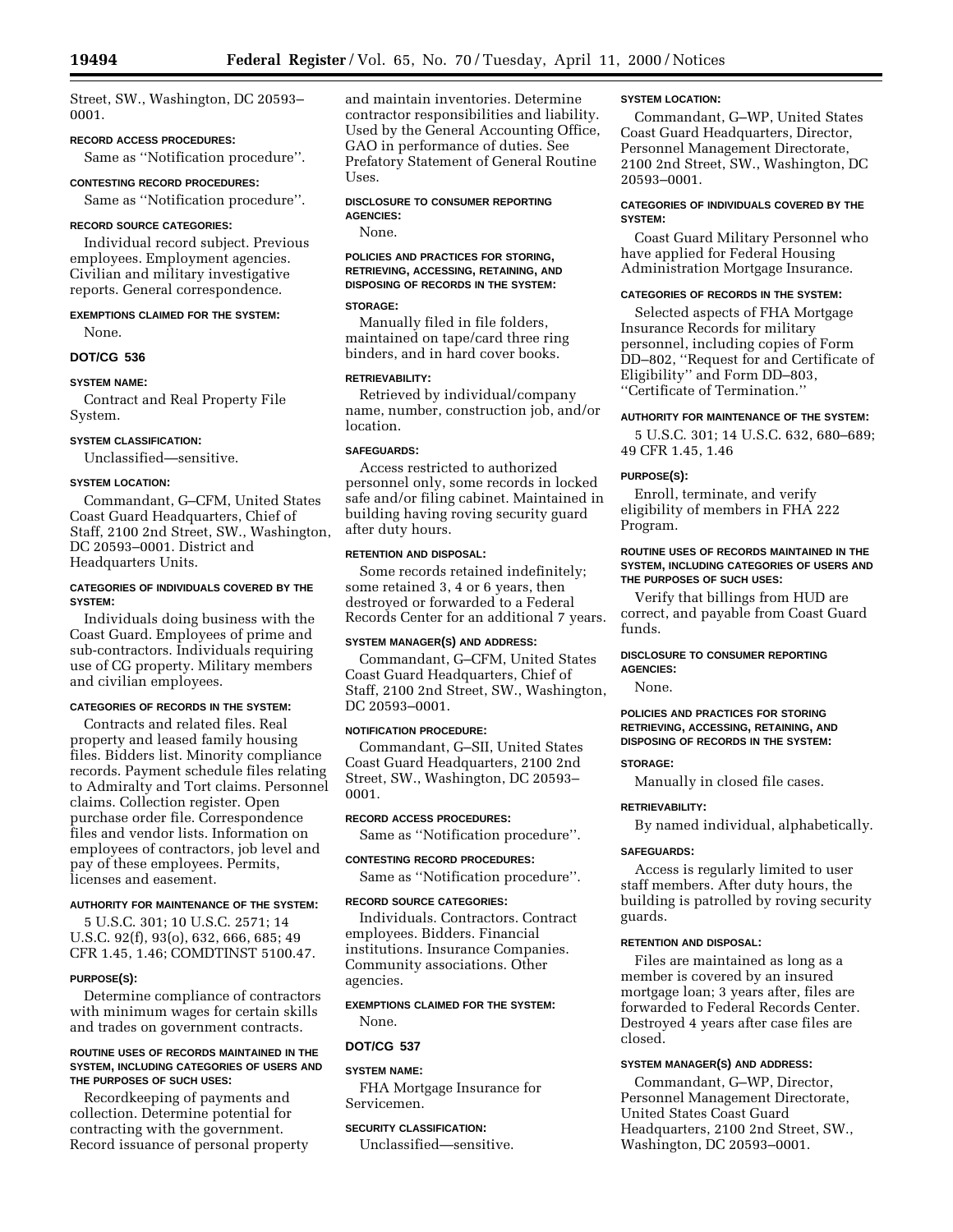#### **NOTIFICATION PROCEDURE:**

Commandant, G–SII, United States Coast Guard Headquarters, 2100 2nd Street SW., Washington, DC 20593– 0001. The written request should include the requester's name in full and signature.

# **RECORD ACCESS PROCEDURES:**

Procedures may be obtained by writing Commandant, G–SII, at the address above, or by visiting the Coast Guard Headquarters, 2100 2nd Street, SW., Washington, DC 20593–0001. Proof of identity will be required prior to affording an individual access to his records. A military identification card, a driver's license, or similar document will be considered suitable identification.

# **CONTESTING RECORD PROCEDURES:**

Same as ''Record access procedures''.

# **RECORD SOURCE CATEGORIES:**

Individual concerned and the Federal Housing Administration.

# **EXEMPTIONS CLAIMED FOR THE SYSTEM:** None.

# **DOT/CG 571**

#### **SYSTEM NAME:**

Physical Disability Separation System.

#### **SECURITY CLASSIFICATION:**

Unclassified—sensitive.

# **SYSTEM LOCATION:**

Commander, U.S. Coast Guard Personnel Command, 2100 2nd St., SW., Rm. 1504, Washington, DC 20593–0001.

#### **CATEGORIES OF INDIVIDUALS COVERED BY THE SYSTEM:**

USCG active duty personnel, USCG Reserve personnel on active duty orders for periods greater than 29 days, and USCG personnel separated or retired for physical disability.

#### **CATEGORIES OF RECORDS IN THE SYSTEM:**

Central Physical Evaluation Board files. Formal Physical Evaluation Board files. Physical Review Council files. Physical Disability Appeal Board files.

#### **AUTHORITY FOR MAINTENANCE OF THE SYSTEM:**

5 U.S.C. 301; 10 U.S.C. 1216, 14 U.S.C. 366, 632; 49 CFR 1.45, 1.46.

# **PURPOSE(S):**

Physical disability separation and retirement proceedings.

#### **ROUTINE USES OF RECORDS MAINTAINED IN THE SYSTEM, INCLUDING CATEGORIES OF USERS AND THE PURPOSES OF SUCH USES:**

Department of Veteran Affairs for assistance in determining the eligibility of individuals for benefits administered by that agency and available to USPHS or DOD medical personnel in connection with the performance of their official duties. See Prefatory Statement of General Routine Uses.

#### **DISCLOSURE TO CONSUMER REPORTING AGENCIES:**

None.

# **POLICIES AND PRACTICES FOR STORING, RETRIEVING, ACCESSING, RETAINING, AND DISPOSING OF RECORDS IN THE SYSTEM:**

# **STORAGE:**

File folders, microfilm, magnetic tape, punched cards, machine lists, discs, and other computerized or machine readable media.

# **RETRIEVABILITY:**

Name, social security number, and the diagnosis or International Classification of Diseases, ICD code.

#### **SAFEGUARDS:**

Records are maintained in locked filing equipment in controlled access rooms. Records are accessible only to authorized personnel. Computer terminals are located in supervised areas, with access controlled by password or other user code system.

#### **RETENTION AND DISPOSAL:**

Retained two years after disposition then transferred to Federal Records Center, St. Louis, MO.

#### **SYSTEM MANAGER(S) AND ADDRESS:**

Commander, U.S. Coast Guard, Personnel Command, 2100 2nd St., SW., Rm. 1504, Washington, DC 20593–0001.

#### **NOTIFICATION PROCEDURE:**

Notarized written requests should contain the full name and social security number of the member and be addressed to: Commandant, G–SII–2, United States Coast Guard Headquarters, 2100 2nd Street, SW., Washington, DC 20593–0001.

# **RECORD ACCESS PROCEDURES:**

Same as ''Notification procedure''.

# **CONTESTING RECORD PROCEDURES:**

Same as ''Notification procedure''.

#### **RECORD SOURCE CATEGORIES:**

Information in records developed through proceedings of administrative bodies listed in ''Categories of records'' above.

#### **EXEMPTIONS CLAIMED FOR THE SYSTEM:**

None.

#### **DOT/CG 572**

**SYSTEM NAME:**

USCG Military Personnel Health Record System.

# **SECURITY CLASSIFICATION:**

Unclassified—sensitive.

# **SYSTEM LOCATION:**

Member's unit or the Coast Guard health care facilities at which the member or dependents receive treatment.

#### **CATEGORIES OF INDIVIDUALS COVERED BY THE SYSTEM:**

Active duty, reserve, and retired members of the uniformed services and their dependents.

# **CATEGORIES OF RECORDS IN THE SYSTEM:**

Records of medical and dental treatment, including x-rays. Physical Examinations. ADP Records containing due date for physical/dental and eye examinations, inoculations, screening tests and results of actions required by Coast ''Guard or other federal state or local government or agency. Records concerning line of duty determination and eligibility for disability benefits.

#### **AUTHORITY FOR MAINTENANCE OF THE SYSTEM:**

5 U.S.C. 301; 10 U.S.C. 1071–1107; 14 U.S.C. 632; 49 CFR 1.45, 1.46

#### **PURPOSE(S):**

Determine suitability of members for overseas assignments and to develop automated information relating to medical readiness in wartime and contingence operations.

#### **ROUTINE USES OF RECORDS MAINTAINED IN THE SYSTEM, INCLUDING CATEGORIES OF USERS AND THE PURPOSES OF SUCH USES:**

a. Provided to federal, state, or local governments and agencies to compile statistical data for research and auditing; to provide quality assurance; to report medical conditions and other data required by law; to aid in preventive health and communicable disease control programs.

b. Provided to the Joint Commission on Accreditation of Healthcare Organizations to evaluate health care provided, personnel and facilities for professional certification and hospital accreditation; to provide quality services.

c. Records of communicable disease are provided to the Department of Defense to analyze the results, to ensure uniformity of record keeping, and to centralize production of reports for all uniformed services.

d. Provided to the Department of Defense or other federal, state, or local governments and agencies for casualty identification purposes.

e. Provided to the Social Security Administration and Veterans Administration for use in determining an individual's entitlement to benefits administered by those agencies.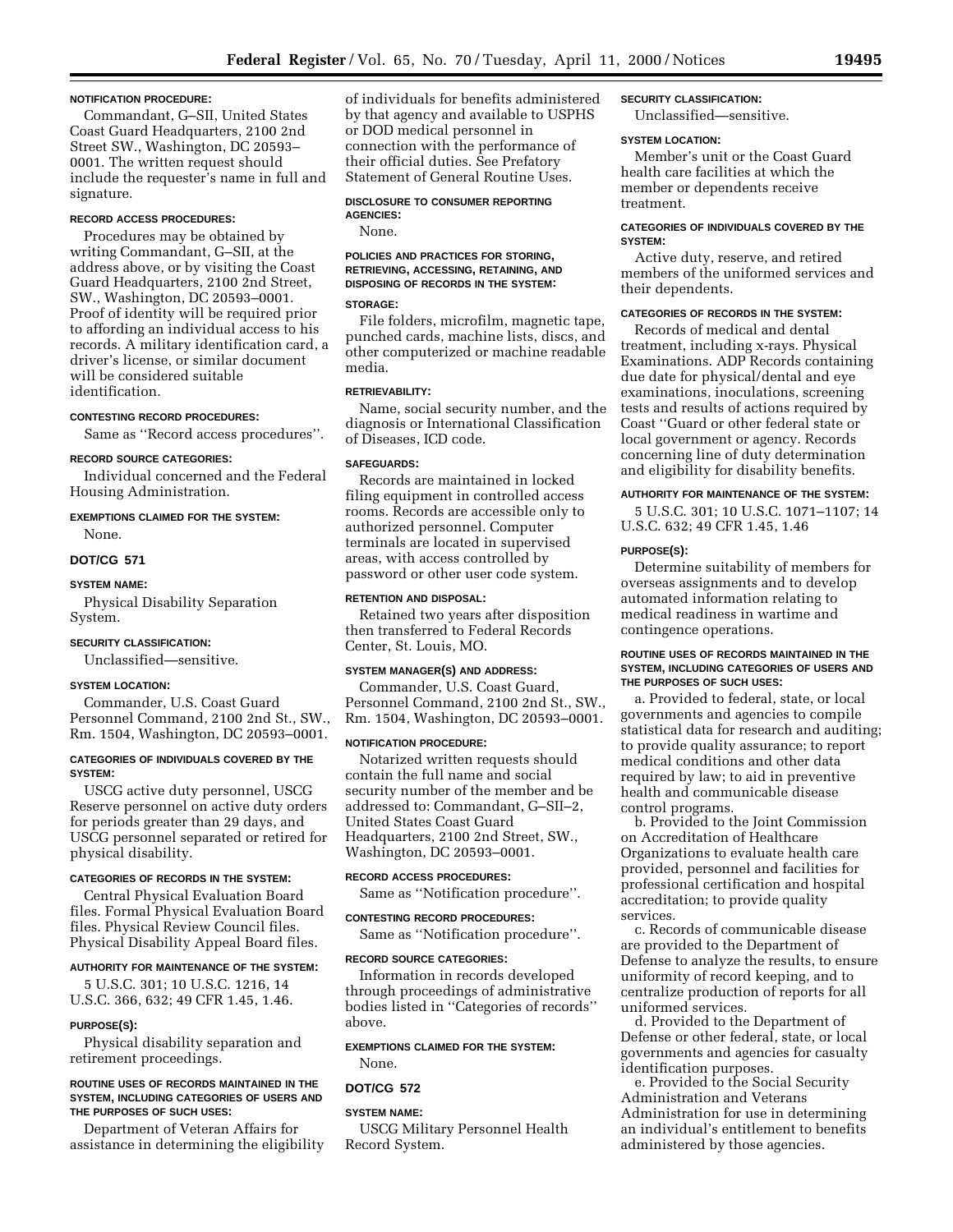f. Provided to the Public Health Service, Department of Defense, or Veterans Administration medical personnel or to personnel or facilities providing care to eligible beneficiaries under contract in connection with medical treatment of individuals.

Records are provided to the Department of Health and Human Services for purposes of the Federal Medical Care recovery set. Records are available to the Public Health Service or DOD medical personnel in connection with medical treatment of individuals at USPHS or DOD facilities. See Prefatory Statement of General Routine Uses.

# **DISCLOSURE TO CONSUMER REPORTING AGENCIES:**

None.

# **POLICIES AND PRACTICES FOR STORING, RETRIEVING, ACCESSING, RETAINING, AND DISPOSING OF RECORDS IN THE SYSTEM:**

# **STORAGE:**

Individual files are in folders. Portions of records are automated at some units.

#### **RETRIEVABILITY:**

Name or social security number of member or dependents.

#### **SAFEGUARDS:**

Room or cabinets in which records are located are locked when unattended. Access limited to these records at all times by personnel screening.

# **RETENTION AND DISPOSAL:**

a. Active Duty Personnel: Individual medical files are retained at the members' unit or medical administration office for so long as individual is assigned to the particular area. When the member is reassigned, the individual medical file is transferred to the new duty station upon reassignment of member. Upon separation or retirement, the individual medical file is incorporated into the Official Officer Service Records System, DOT/CG 626, or Enlisted Personnel Records System, DOT/CG 629, as appropriate.

b. Retired Personnel: Individual medical files are retained at the medical facility for a period of 4 years from date of last activity. Transferred to National Personnel Records Center (Military Personnel Records). 9700 Page Blvd, St. Louis, MO 63132, 4 years after last report.

c. Dependents: Individual medical files are retained at the medical treatment facility for period of 4 years from date of last activity. Transferred to new duty station of sponsor upon written request of dependent. Records not transferred are forwarded to

National Personnel Records Center, CPR, 111 Winnebago Street, St. Louis, MO 63118, and 4 years after last activity.

d. Reserve Personnel: Individual medical files are retained in custody of the reserve group or unit, or district commander(s) for so long as the reservist is assigned to the particular area. When the member is reassigned, the individual medical file is transferred to the new reserve group or unit or district commander as appropriate. Upon separation or retirement, the individual medical file is incorporated into Official Coast Guard Reserve Service Record System, DOT/CG 676

# **SYSTEM MANAGER(S) AND ADDRESS:**

Commandant, G–WK, United States Coast Guard Headquarters, Director, Health and Safety Directorate, 2100 2nd Street, SW., Washington, DC 20593– 0001.

#### **NOTIFICATION PROCEDURE:**

Commandant, G–SII–2, United States Coast Guard Headquarters, 2100 2nd Street, SW., Washington, DC 20593– 0001.

#### **RECORD ACCESS PROCEDURES:**

a. Active Duty personnel: Health care facility where the record is located, or see ''Notification Procedure''.

b. Retired Personnel and all Dependents: Health care facility where the record is/was located, or: (Retired) National Personnel Records Center, (Military Personnel Records) 9700 Page Blvd., St. Louis, MO 63132; (Dependents) National Personnel Records Center, CPR, 111 Winnebago Street, St. Louis, MO 63118

Reserve Personnel: Reserve group or unit or district commander of the district where command is located, or see ''Notification Procedure''.

The decision to release medical records directly to the individual shall be made by medical practitioner per 49 CFR 10.35(c).

# **CONTESTING RECORD PROCEDURES:**

Same as ''Notification procedure.''

# **RECORD SOURCE CATEGORIES:**

Medical facilities where beneficiaries treated or examined. Investigations resulting from illness or injury. The individual.

# **EXEMPTIONS CLAIMED FOR THE SYSTEM:**

# None. **DOT/CG 573**

# **SYSTEM NAME:**

United States Public Health Services, PHS Commissioned Officer Corps Staffing and Recruitment Files.

# **SECURITY CLASSIFICATION:**

Unclassified—sensitive.

# **SYSTEM LOCATION:**

Commandant, G–WK, United States Coast Guard Headquarters, Director, Health and Safety Directorate, 2100 2nd Street, SW., Washington, DC 20593– 0001.

# **CATEGORIES OF INDIVIDUALS COVERED BY THE SYSTEM:**

PHS commissioned officers assigned to duty with the Coast Guard.

# **CATEGORIES OF RECORDS IN THE SYSTEM:**

Personnel records, assignment preference, reference questionnaires, background information.

# **AUTHORITY FOR MAINTENANCE OF THE SYSTEM:**

5 U.S.C. 301; 10 U.S.C. 1043, 14 U.S.C. 93(r), 632, 645; 42 U.S.C. 213, 253; 49 CFR 1.45, 1.46.

#### **PURPOSE(S):**

Assist administrators in assigning personnel to area requiring their specific skills.

# **ROUTINE USES OF RECORDS MAINTAINED IN THE SYSTEM, INCLUDING CATEGORIES OF USERS AND THE PURPOSES OF SUCH USES:**

Monitor career development of personnel assigned to program. See Prefatory Statement of General Routine  $I$  $I$ ses

#### **DISCLOSURE TO CONSUMER REPORTING AGENCIES:**

None.

# **POLICIES AND PRACTICES FOR STORING, RETRIEVING, ACCESSING, RETAINING, AND DISPOSING OF RECORDS IN THE SYSTEM:**

**STORAGE:**

File folders.

# **RETRIEVABILITY:**

By name of individuals.

# **SAFEGUARDS:**

During working hours access is controlled by office personnel, during non-working hours building is patrolled by roving security patrol.

# **RETENTION AND DISPOSAL:**

Records are retained during period of an individual's assignment to the Coast Guard. Thereafter, records are destroyed by shredding.

# **SYSTEM MANAGER(S) AND ADDRESS:**

Commandant, G–WK, Director, Health and Safety Directorate, United States Coast Guard Headquarters, 2100 2nd Street, SW., Washington, DC 20593– 0001.

#### **NOTIFICATION PROCEDURE:**

Commandant, G–SII–2, United States Coast Guard Headquarters, 2100 2nd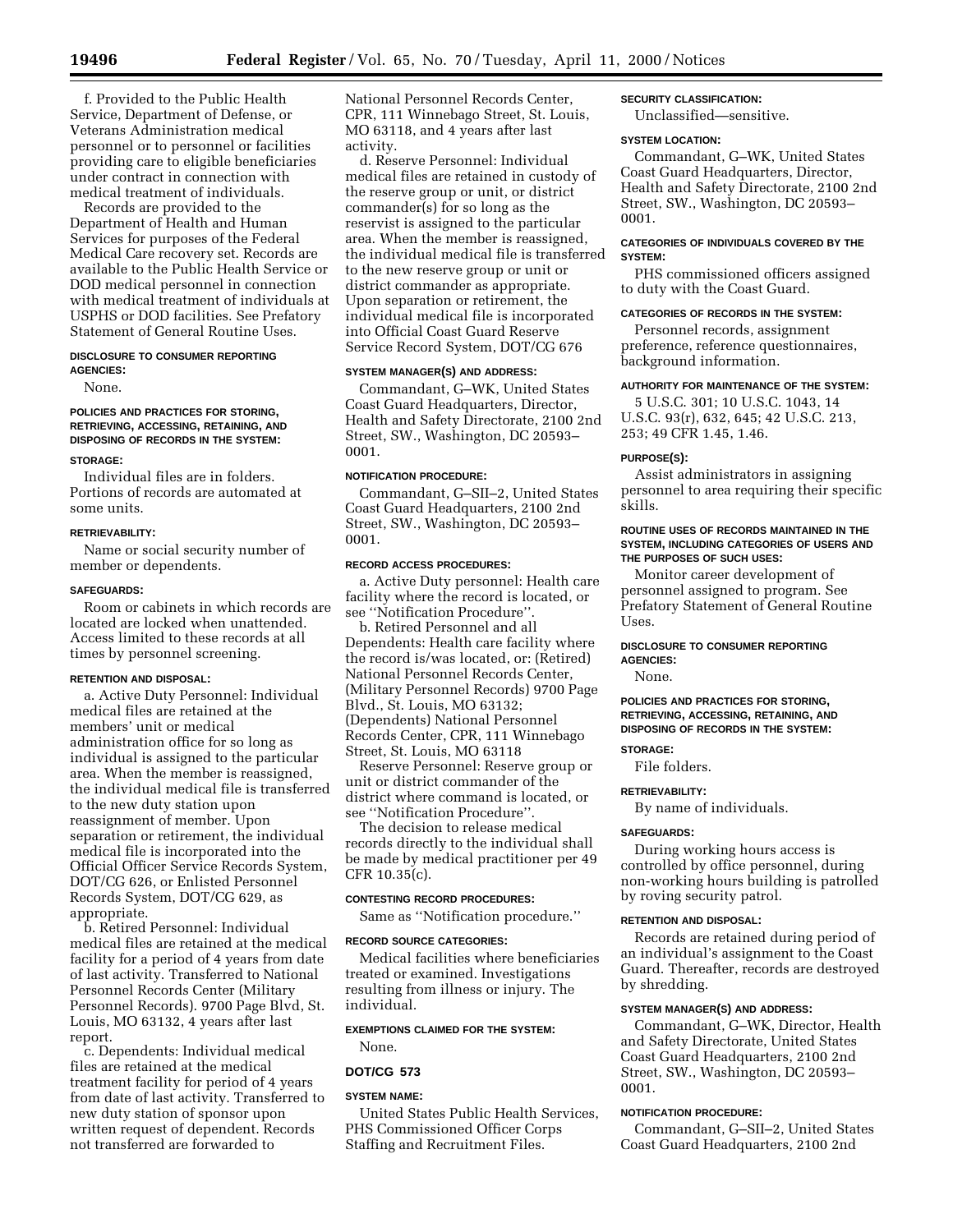Street, SW., Washington, DC 20593– 0001. Written request must be signed by the individual.

#### **RECORD ACCESS PROCEDURES:**

Procedures may be obtained by writing to or visiting Commandant, G-SII–2 at the address in ''Notification procedures''. Proof of identity will be required prior to release of records. A military identification card, driver's license or similar document will be considered suitable identification

#### **CONTESTING RECORD PROCEDURES:**

See ''Record access procedures''.

#### **RECORD SOURCE CATEGORIES:**

Previous employers, educational institutions, references, Coast Guard Medical Administrators and the individual.

# **EXEMPTIONS CLAIMED FOR THE SYSTEM:**

None.

# **DOT/CG 576**

#### **SYSTEM NAME:**

USCG Non-Federal Invoice Processing System, NIPS.

# **SECURITY CLASSIFICATION:**

Unclassified—sensitive.

#### **SYSTEM LOCATION:**

Commandant, G–WK, United States Coast Guard, 2100 Second Street, SW., Washington, DC 20593–0001. Commander, Maintenance and Logistics Command Atlantic, Health Services Division, Governor's Island Building 400, New York, NY 10004–5100. Commander, Maintenance and Logistics Command Pacific, Health Services Division, Coast Guard Island, Alameda, CA 94501–5100.

#### **CATEGORIES OF INDIVIDUALS COVERED BY THE SYSTEM:**

Active duty, reserve, and retired members of the uniformed services and their eligible dependents, and non-Federal health care providers that have rendered services to eligible beneficiaries.

#### **CATEGORIES OF RECORDS IN THE SYSTEM:**

Correspondence, memoranda, and related documents concerning potential and actual health care invoices for processing by NIPS. Medical and dental treatment records provided to the individual that are the subject of an invoice for non-federal health care provided to an eligible beneficiary. Automated data processing, ADP records containing identifying data on individuals including: Units of assignment and address, home address, and information necessary to process and monitor bills for payment.

# **AUTHORITY FOR MAINTENANCE OF THE SYSTEM:** 5 U.S.C. 301; 10 U.S.C. 1091, 14

U.S.C. 93(r), 632; 49 CFR 1.45, 1.46.

#### **PURPOSE(S):**

Review of cost data and appropriateness of care.

#### **ROUTINE USES OF RECORDS MAINTAINED IN THE SYSTEM, INCLUDING CATEGORIES OF USERS AND THE PURPOSES OF SUCH USES:**

Medical information, including records of health care and medical invoices may be disclosed to health care professionals, auditing, utilization and peer review organizations to support a government claim. See Prefatory Statement of General routine Uses.

# **DISCLOSURE TO CONSUMER REPORTING AGENCIES:**

None.

#### **POLICIES AND PRACTICES FOR STORING, RETRIEVING, ACCESSING, RETAINING, AND DISPOSING OF RECORDS IN THE SYSTEM:**

#### **STORAGE:**

Storage of individual files is in folders. Portions of records are extracted in an ADP data base. ADP data is maintained in hard disk and magnetic tape storage.

#### **RETRIEVABILITY:**

Name or Social Security Number of member or dependents sponsor. Name of Member's Unit. Name or tax identification number of non-Federal health care providers.

#### **SAFEGUARDS:**

Room and cabinets in which records are located are locked when unattended. There are roving guard patrols during non-duty hours. Access to records is regularly limited to those directly involved in managing claims. Records in the ADP database are retrievable only by those with authorized access to ADP equipment and the database is protected by standard ADP security measures including the use of passwords.

# **RETENTION AND DISPOSAL:**

Retained for 1 year; transferred to a Federal Record Storage Facility and retained for an additional 5 years 3 months, and destroyed thereafter.

# **SYSTEM MANAGER:**

Commandant, G–WK, Director, Health and Safety Directorate, United States Coast Guard Headquarters, 2100 Second Street, SW., Washington, DC 20593– 0001.

# **NOTIFICATION PROCEDURE:**

Send a written request with patient's name, sponsor's name and social security number, to the System Location for the MLC where care was rendered. The request must be signed by the individual, or if a minor dependent, by the parent or guardian. Commander, Maintenance and Logistics Command Atlantic, Health Services Division, Governor's Island, New York, NY 10004–5100, or Commander, Maintenance and Logistics Command Pacific, Health Services Division, Coast Guard Island, Alameda, CA 94501– 5100, as appropriate.

#### **RECORD ACCESS PROCEDURES:**

Write or visit the appropriate Commander, MLC at the address given in ''Notification procedure.'' Responsible for where the care was received.

#### **CONTESTING RECORD PROCEDURES:**

Same as ''Record access procedures.''

# **RECORD SOURCE CATEGORIES:**

From the individual, individual's spouse, parent or guardian. Medical facilities (United States Coast Guard, Department of Defense, uniformed Services Treatment Facility, or non-Federal, provider) where beneficiaries are treated. For Active Duty personnel the Official Officer Service Records System, DOT/CG 626, and the Enlisted Personnel Record System; DOT/CG 629. For Reserve personnel—the Official Coast Guard Reserve Service Record System, DOT/CG 676. Investigations resulting from illness or injury.

# **EXEMPTIONS CLAIMED FOR THE SYSTEM:**

None.

#### **DOT/CG 577**

#### **SYSTEM NAME:**

USCG Federal Medical Care Recovery Act, FMCRA Record System.

#### **SECURITY CLASSIFICATION:**

Unclassified—sensitive.

#### **SYSTEM LOCATION:**

U.S. Coast Guard, Health and Safety Directorate, 2100 2nd Street, SW., Washington, DC 20593–0001.

# **CATEGORIES OF INDIVIDUALS COVERED BY THE SYSTEM:**

Active duty, reserve, and retired members of the uniformed services and their eligible dependents.

#### **CATEGORIES OF RECORDS IN THE SYSTEM:**

Correspondence, memoranda, and related documents concerning potential ad actual FMCRA claims, and copies of medical and dental treatment provided to the individual subject of the claim, and copies of medical bills associated with civilian care provided at government expense. Automated data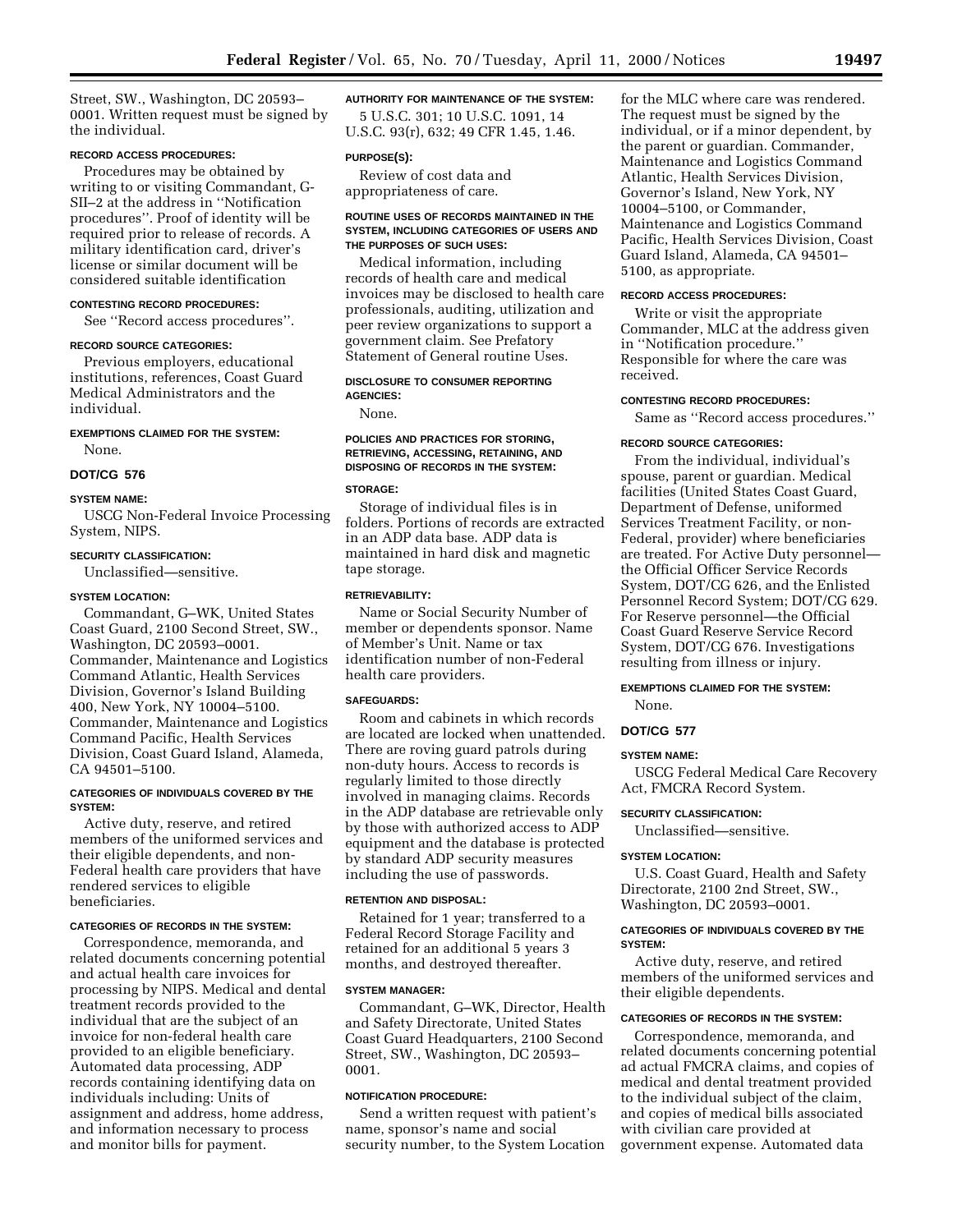processing, ADP records containing identifying data on individuals, unit of assignment and address, home address, the amount of the claim, the amount paid to the government on the claim, dates of correspondence sent, due dates of reply, claim number, date claim opened, and date claim closed.

# **AUTHORITY FOR MAINTENANCE OF THE SYSTEM:**

5 U.S.C. 301; 14 U.S.C. 632; 42 U.S.C. 2651–2653; 49 CFR 1.45, 1.46.

#### **PURPOSE(S):**

Managing, processing, and collecting claims for the government.

#### **ROUTINE USES OF RECORDS MAINTAINED IN THE SYSTEM, INCLUDING CATEGORIES OF USERS AND THE PURPOSES OF SUCH USES:**

Information may be disclosed to attorneys and insurance companies involved in settling and litigating claims. See Prefatory Statement of General Routine Uses.

#### **DISCLOSURE TO CONSUMER REPORTING AGENCIES:**

None.

#### **POLICIES AND PRACTICES FOR STORING, RETRIEVING, ACCESSING, RETAINING, AND DISPOSING OF RECORDS IN THE SYSTEM:**

#### **STORAGE:**

Storage of individual files is in folders. Portions of records are extracted in ADP database. ADP database will be maintained in hard disk and magnetic tape storage.

# **RETRIEVABILITY:**

Name or social security number of member, retiree or dependent.

#### **SAFEGUARDS:**

Room and cabinets in which records are located are locked when unattended. Roving guard patrol during non-duty hours. Access to records limited to those directly involved in managing claims with a need to know. Records in ADP database retrievable only to those with authorized access to ADP equipment and database is protected by standard ADP.

#### **RETENTION AND DISPOSAL:**

Records are retained at USCG Headquarters for 1 year; transferred to a Federal Records Storage Facility and retained for an additional 5 years, 3 months for a total of 6 years, 3 months and destroyed thereafter.

# **SYSTEM MANAGER(S) AND ADDRESS:**

Health and Safety Directorate, United States Coast Guard, Headquarters, 2100 2nd Street, SW., Washington, DC 20593–0001.

#### **NOTIFICATION PROCEDURE:**

Send a written request with the client's name, sponsor's name and social security number to the system manager. The request must be signed by the individual, or if a minor dependent, by the parent or guardian.

# **RECORD ACCESS PROCEDURES:**

Write or visit: Commandant, G–WK, U.S. Coast Guard, Attn: FMCRA Section, 2100 Second Street, SW., Washington, DC 20593–0001.

#### **CONTESTING RECORD PROCEDURES:**

Same as ''Record access procedures.''

# **RECORD SOURCE CATEGORIES:**

From the individual, or if a minor, the parent or guardian. Medical facilities (U.S. Coast Guard, Department of Defense, Uniformed Services Treatment Facility, or Civilian Facility) where beneficiaries are treated. Injury investigations. Attorneys and insurance companies involved in the claim. For Active Duty personnel—the Official Officer Service Records System; DOT/ CG 626, and the Enlisted Personnel Records System; DOT/CG 629. For reserve personnel—the Official Coast Guard Reserve Service Record System, DOT/CG 676.

# **EXEMPTIONS CLAIMED FOR THE SYSTEM:**

None.

# **DOT/CG 586**

# **SYSTEM NAME:**

Chemical Transportation Industry Advisory Committee.

#### **SECURITY CLASSIFICATION:**

Unclassified-sensitive.

#### **SYSTEM LOCATION:**

Commandant, G–M, United States Coast Guard, 2100 2nd Street, SW., Washington, DC 20593–0001.

# **CATEGORIES OF INDIVIDUALS COVERED BY THE SYSTEM:**

Committee members.

#### **CATEGORIES OF RECORDS IN THE SYSTEM:**

Address, phone number. Biographical sketch. Committee information. Minutes of meetings.

#### **AUTHORITY FOR MAINTENANCE OF THE SYSTEM:**

5 U.S.C. 301; 14 U.S.C. 632; 49 CFR 1.45, 1.46.

#### **PURPOSE(S):**

Arranging meetings, keeping records of committee business, determine committee membership.

#### **ROUTINE USES OF RECORDS MAINTAINED IN THE SYSTEM, INCLUDING CATEGORIES OF USERS AND THE PURPOSES OF SUCH USES:**

See Prefatory Statement of General Routine Uses.

**DISCLOSURE TO CONSUMER REPORTING AGENCIES:** None.

**POLICIES AND PRACTICES FOR STORING, RETRIEVING, ACCESSING, RETAINING, AND DISPOSING OF RECORDS IN THE SYSTEM:**

# **STORAGE:**

File folders.

#### **RETRIEVABILITY:**

By committee name/individual name.

#### **SAFEGUARDS:**

Personnel screening prior to granting access. Building has roving security after hours.

#### **RETENTION AND DISPOSAL:**

Permanently retained.

#### **SYSTEM MANAGER(S) AND ADDRESS:**

Commandant (G–M), United States Coast Guard Headquarters, Chief, Marine Safety and Environmental Protection, 2100 2nd Street, SW., Washington, DC 20593–0001.

#### **NOTIFICATION PROCEDURE:**

Commandant, G–SII–2, United States Coast Guard Headquarters, 2100 2nd Street, SW., Washington, DC 20593– 0001. Written request must be signed by the individual.

#### **RECORD ACCESS PROCEDURES:**

Procedures may be obtained by writing to or visiting Commandant, G– SII–2, at the address in ''Notification Procedure.'' Proof of identity will be required prior to granting access. A military identification card, driver's license or similar document is considered suitable identification.

#### **CONTESTING RECORD PROCEDURES:**

Same as ''Record access procedures'.

#### **RECORD SOURCE CATEGORIES:**

From the individual of record.

# **EXEMPTIONS CLAIMED FOR THE SYSTEM:** None.

#### **DOT/CG 588**

#### **SYSTEM NAME:**

Marine Safety Information System, MSIS.

# **SECURITY CLASSIFICATION:**

Unclassified—sensitive.

#### **SYSTEM LOCATION:**

United States Coast Guard (USCG), Operations Systems Center, 175 Murall Drive, Martinsburg, WV 25401.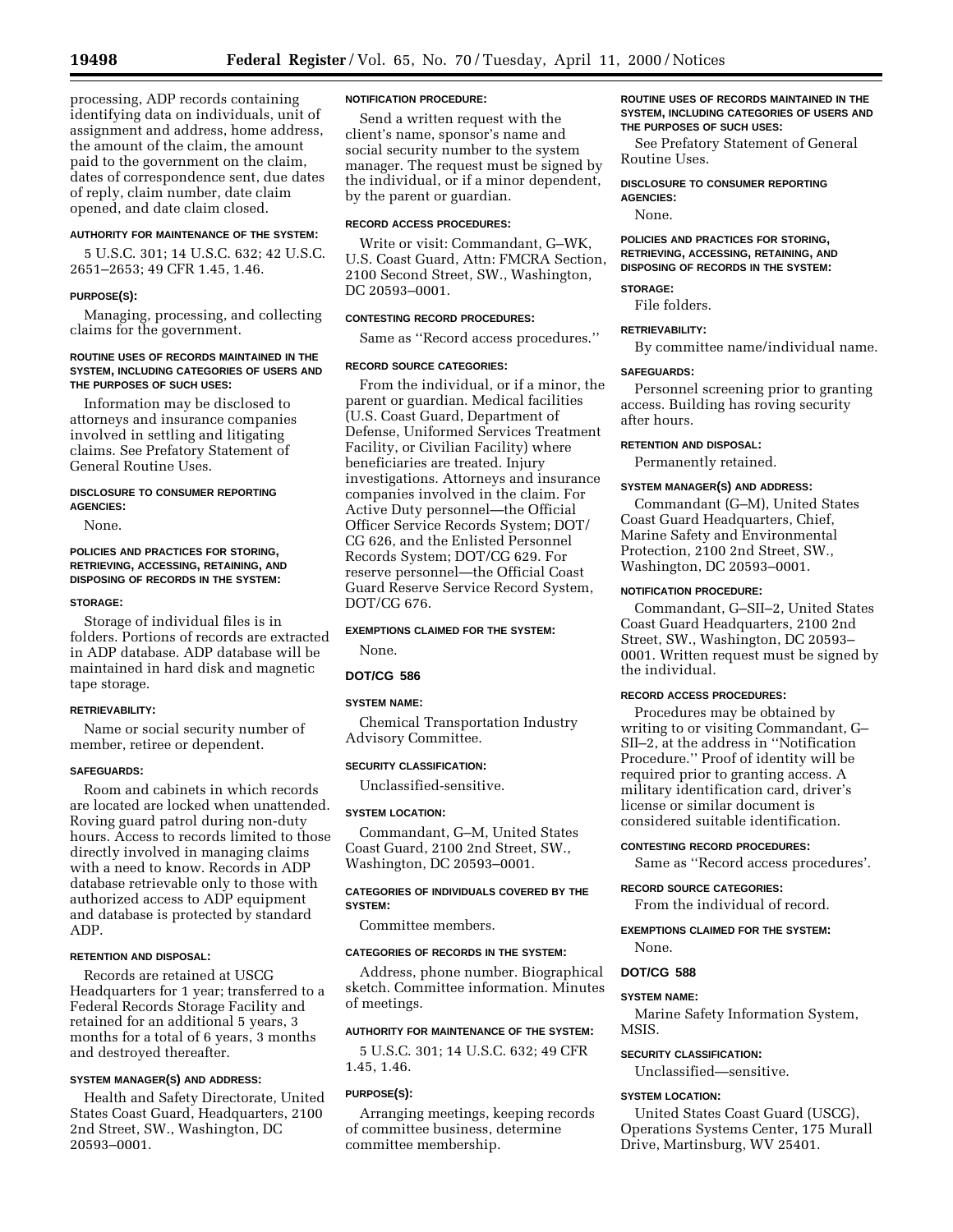#### **CATEGORIES OF INDIVIDUALS COVERED BY THE SYSTEM:**

Individuals with established relationship(s) associates to maritime vessels that are included in the Marine Safety Information System, MSIS. Specifically, information on vessel owners, operators, masters, crew and/or agents can be stored in MSIS.

# **CATEGORIES OF RECORDS IN THE SYSTEM:**

Information on maritime vessels and vessel characteristics including: Vessel identification data, registration data, port visits, inspection data, documentation data, port safety boardings, casualties, pollution incidents, and civil violations if applicable and associated information (data pertaining to people or organizations associated with vessels) for owners, operators, agents, and possibly crew members. Statements submitted by Coast Guard relating to boardings, investigations as a result of a pollution and/or casualty incident, as well as any violations of United States law, along with civil penalty actions taken as a result of such violations. Such reports could contain names of passengers on vessels, as well as witnesses to such violations.

#### **AUTHORITY FOR MAINTENANCE OF THE SYSTEM:**

5 U.S.C. 301; 14 U.S.C. 632; 33 U.S.C. 1228; 46 U.S.C. 2102, 3301, 3714, 3717, 6101, 6102, 6307(c)'', 6301, 7101, 7309; 49 CFR 1.45, 1.46.

#### **PURPOSE(S):**

Build a safety performance history of vessels, their owners, operators and facilities, thereby enhancing safety.

#### **ROUTINE USES OF RECORDS MAINTAINED IN THE SYSTEM, INCLUDING CATEGORIES OF USERS AND THE PURPOSES OF SUCH USES:**

MSIS primarily supports operational decision making in implementing and enforcing marine safety and environmental programs. In addition, the system is used by field units for the issuance of Certificates of Documentation, Certificates of Inspections, port safety boardings, monitoring cargo transfers, capturing data on pollution incidents and casualties, and for reporting of violations resulting from these incidents. MSIS Records may be disclosed to the following United States Government entities.

(1) United States Department of Commerce, National Technical Information Service, NTIS: Characteristics of vessels documented by the USCG and owner information. This information is the same as that published in the annual publication ''Merchant Vessels of the United

States,'' CG–408 (also known as ''the blue book''). This information is distributed on tape and is sold to the public.

(2) United States Customs Service, USCS: Characteristics of vessel, United States ports visited and owner information. USCG information is compared to USCS vessel and/or owner information.

(3) Military Sealift Command (MSC): Characteristics of vessels. USCG information is compared to MSC vessel information.

See Prefatory Statement of General Routine Uses.

# **DISCLOSURE TO CONSUMER REPORTING AGENCIES:**

None.

# **POLICIES AND PRACTICES FOR STORING, RETRIEVING, ACCESSING, RETAINING, AND DISPOSING OF RECORDS IN THE SYSTEM:**

# **STORAGE:**

Storage of all records is in an ADP data base operated and maintained by the United States Coast Guard. All data is retained indefinitely.

#### **RETRIEVABILITY:**

Records are retrieved by:

a. Vessel name or vessel identification number, VIN.

b. Facility name or facility identifying number, FIN.

c. Involved parties name, IPN, (owner, operators, agent, etc.).

d. Casualty case number.

e. Pollution incident case number.

#### **SAFEGUARDS:**

The MSIS falls under the guidelines of the Operations System Center in Martinsburg, WV. This computer facility has its own approved System Security Plan which provides that:

a. The system be maintained in a secure computer room with access restricted to authorized personnel only.

b. Access to the building must be authorized and is limited. A Sensitive Application Certification (SAC) has been approved for the MSIS.

The United States Coast Guard will operate the MSIS in consonance with Federal security regulations, policy, procedures, standards and guidance for implementing the Automated Information Systems Security Program.

c. Only authorized Department of Transportation personnel, and authorized United States Government contractors conducting system maintenance may access MSIS records.

d. Access to records password protected and the scope of access for each password is limited to the official need of each individual authorized access.

e. Additional protection is afforded by the use of two password security.

# **RETENTION AND DISPOSAL:**

Record retention is indefinite.

# **SYSTEM MANAGER(S) AND ADDRESS:**

United States Coast Guard, Information Management Division, G– MIR–2, 2100 2nd Street, SW, Washington, DC 20593–0001. Notification Procedure: Submit a written request noting the information desired and for what purpose the information will be used. A first party request should be specifically noted. The request must be signed by the individual, or his/her legal representative. Send the request to: Commandant, G–SII, United States Coast Guard Headquarters, 2100 Second Street, SW., Washington, DC 20593– 0001

#### **RECORD ACCESS PROCEDURES:**

Same as Notification procedures.

### **CONTESTING RECORD PROCEDURES:**

Same as Notification procedures.

#### **RECORD SOURCE CATEGORIES:**

All information entered into the MSIS is gathered from boardings, inspections, and Documentation offices in the course of normal routine business. This information is gathered from the owners, operators, crew members, agents, passengers, witnesses, United States Coast Guard personnel.

# **EXEMPTIONS CLAIMED FOR THE SYSTEM:**

Portions of this system of records may be exempt from disclosure under the provisions of 5 U.S.C. 552a (k)(2). However, in specific cases where maintenance of information results in the denial of a right, privileges or benefits to which the individual is entitled, the information will be released in accordance with section (k)(2). This provides in part that investigatory material compiled for law enforcement purposes may be withheld from disclosure to the extent the identity of the source of the information would be revealed by disclosing the investigatory record, and the source has received an express promise that his/her identity would be held in confidence.

# **DOT/CG 589**

#### **SYSTEM NAME:**

United States Merchant Seamen's Records.

#### **SECURITY CLASSIFICATION:**

Unclassified—sensitive.

# **SYSTEM LOCATION:**

Commandant, G–M, United States Coast Guard, CG, 2100 2nd Street, SW.,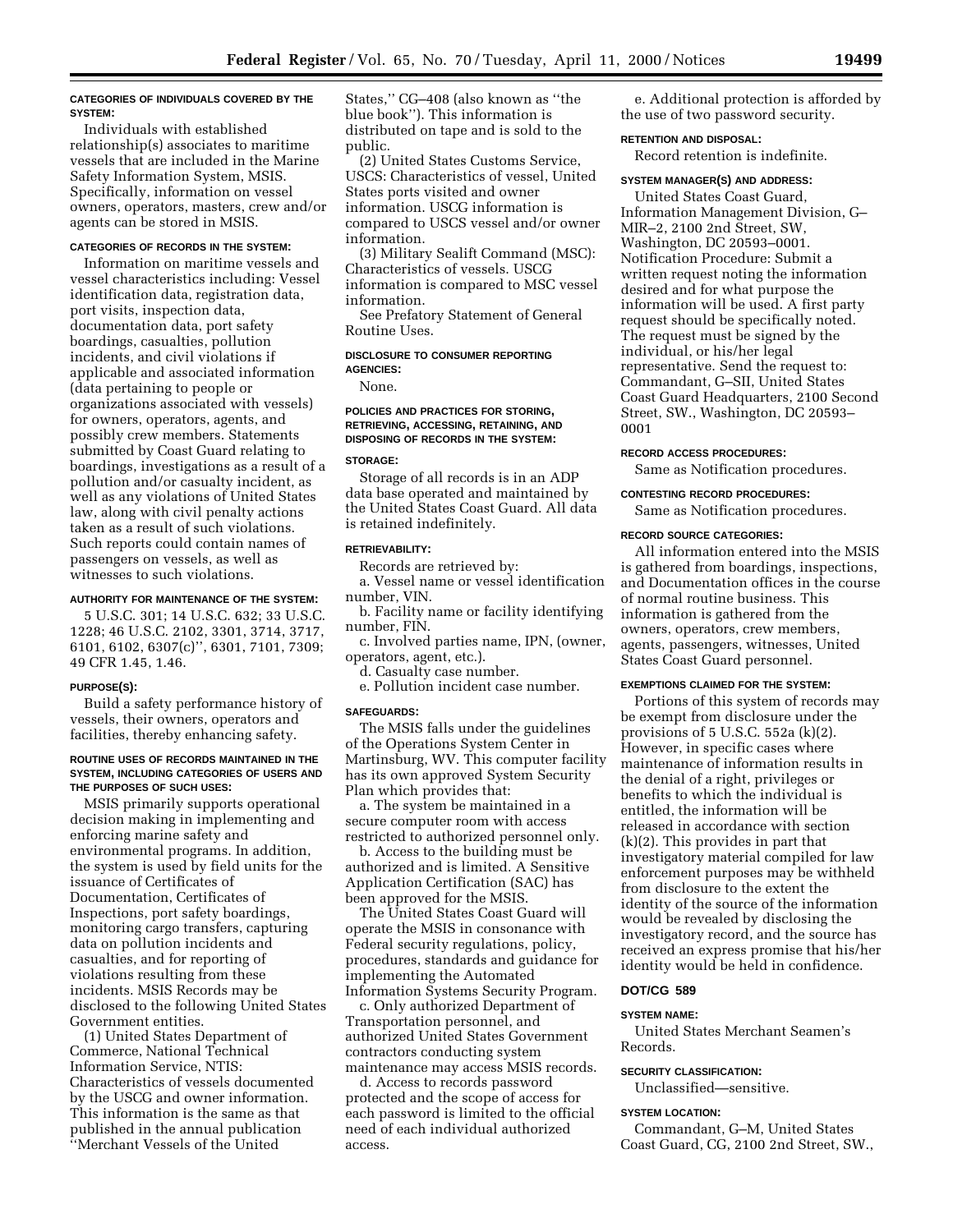Washington, DC. 20593–0001. Marine Inspection Office or the Marine Safety Office where the seaman was documented.

# **CATEGORIES OF INDIVIDUALS:**

United States Merchant Seamen.

# **CATEGORIES OF RECORDS IN THE SYSTEM:**

Personnel File. Shipping Articles. Locator List. Log Books. Seamen's License Records. Fingerprint Records. Disciplinary Records. Security Records.

#### **AUTHORITY FOR MAINTENANCE OF THE SYSTEM:**

5 U.S.C 301; 14 U.S.C. 632; 46 U.S.C. 2103, 7319, 7701, 8701; 14 CFR 12.02– 25; 49 CFR 1.45, 1.46.

# **PURPOSE(S):**

Administering the Commercial Vessel Safety Program to determine domestic and international qualifications for the issuance of licenses, documents and staff officer certifications.

#### **ROUTINE USES OF THE RECORDS MAINTAINED IN THE SYSTEM, INCLUDING CATEGORIES OF USERS AND THE PURPOSES OF SUCH USES:**

Provide information to other Federal Agencies, such as the Veterans' Administration, the Social Security Administration, etc. in connection with benefits and services administered by those agencies; to provide information to private organizations when considered beneficial to the seaman. See Prefatory Statement of General Routine Use.

#### **DISCLOSURE TO CONSUMER REPORTING AGENCIES:**

Disclosures pursuant to 5 U.S.C. 552a(b)(12). Disclosures may be made from this system to ''consumer reporting agencies'' (collecting on behalf of the United States Govt.) as defined in the Fair Credit Reporting Act (15 U.S.C. 1681a(f)) or the Federal Claims Collection Act of 1982 (31 U.S.C. 3701(a)(3)).

#### **POLICIES AND PRACTICES FOR STORING, RETRIEVING, ACCESSING, RETAINING, AND DISPOSING OF RECORDS IN THE SYSTEM:**

#### **STORAGE:**

Paper files are stored at a secure, controlled access site managed by contract personnel; on-site government oversight is provided by the Coast Guard's National Maritime Center. Electronic records are stored on a secure database server at the Coast Guard Operations Systems Center.

#### **RETRIEVABILITY:**

Alphabetical order by last name, first name, middle name. Retrieval is made by name and cross-indexed by identifying number (*e.g.* Social Security Number, ''Z'' number, or Continuous Discharge Book number).

#### **SAFEGUARDS:**

The active personnel records are stored in a locked room at a contractor's site. Access to the room is regularly limited to trained employees of the contractor and to National Maritime Center personnel. National Maritime Center personnel provide full time oversight. Computer records are retrievable only by approved Coast Guard and contractor personnel. Passwords are required by all personnel who access the system and the system records the name of the user each time a record is accessed. Each user's access is limited to only that portion of the overall file that has previously been determined to the user's needs.

# **RETENTION AND DISPOSAL:**

Paper personnel files are held at the contractor's site for five years past the last activity with the file. They are then transferred to the Federal Records Center in Suitland, MD. Disciplinary Records are maintained in paper form. Administrative Law Judge's Decisions and Orders and Appeal File are transferred to a Federal Records Center after 5 years. Commandant's Decision on Appeal and National Transportation Safety Board Decisions and Orders are retained. Disciplinary Record Cards are destroyed upon notice of death.

#### **SYSTEM MANAGER(S) AND ADDRESS:**

Assistant Commandant, G–M, United States Coast Guard Headquarters, Marine Safety and Environmental Protection, 2100 2nd Street, SW., Washington, DC 20593–0001.

# **NOTIFICATION PROCEDURE:**

United States Coast Guard Headquarters, Commandant, G–SII, 2100 2nd Street, SW., Washington, DC 20593–0001.

# **RECORD ACCESS PROCEDURES:**

Same as ''Notification procedure'' or the Marine Inspection Office or Marine Safety Office where the document was issued locally.

#### **CONTESTING RECORD PROCEDURES:**

Same as ''Record access procedures.''

#### **RECORD SOURCE CATEGORIES:**

Personnel File—seamen, United States Coast Guard officials, other Federal Agencies and employer. Shipping Articles Vessels' operators, seamen, masters of vessels, State Department, and Coast Guard officials. Disciplinary Records—Investigating Officers at the various Marine Inspection and Marine Safety Offices.

#### **EXEMPTIONS CLAIMED FOR THE SYSTEM:**

Portions of this system of records may be exempt from disclosure under the provisions of 5 USC 552a (k)(2).

#### **DOT/CG 590**

#### **SYSTEM NAME:**

Vessel Identification System, VIS.

#### **SECURITY CLASSIFICATION:**

Unclassified—sensitive.

#### **SYSTEM LOCATION:**

United States Coast Guard, USCG, Operations Systems Center, 600 Coast Guard Drive, Kearneysville, WV 25430– 3000.

# **CATEGORIES OF INDIVIDUALS COVERED BY THE SYSTEM:**

Individuals with established relationship(s)/association to vessels that are state-numbered and/or titled and United States Coast Guarddocumented, and that are included in the Vessel Identification System, VIS. Specifically, owners, or agents of such vessels, as well as lienholders.

# **CATEGORIES OF RECORDS IN THE SYSTEM:**

Vessel identification information and vessel characteristics on state-numbered and/or titled vessels or Coast Guarddocumented vessels. Personal information including: Name of each owner, address of principal place of residence of at least one owner, mailing address if different than the principal place of residence, and either an owner's social security number, date of birth and driver's license number, or other identifier. Records containing lienholder and insurance information including: Name of lienholder, and city and state of principal place of residence or business of each lienholder. Law enforcement status code (stolen, recovered, lost, destroyed, or abandoned), law enforcement hold, reporting agency, originating case number, National Crime Information Center, NCIC, number, VIS user identification, incident location, last sighted date/time/location, law enforcement contact and phone number, and hours of operations. Records containing vessel registration information including: registration and, if applicable title number including effective and expiration date, issuing authority, and, for Coast Guard documented vessels, the official number.

#### **AUTHORITY FOR MAINTENANCE OF THE SYSTEM:**

5 U.S.C. 301; 14 U.S.C. 632; 46 U.S.C. 12501–12507; 49 CFR 1.45, 1.46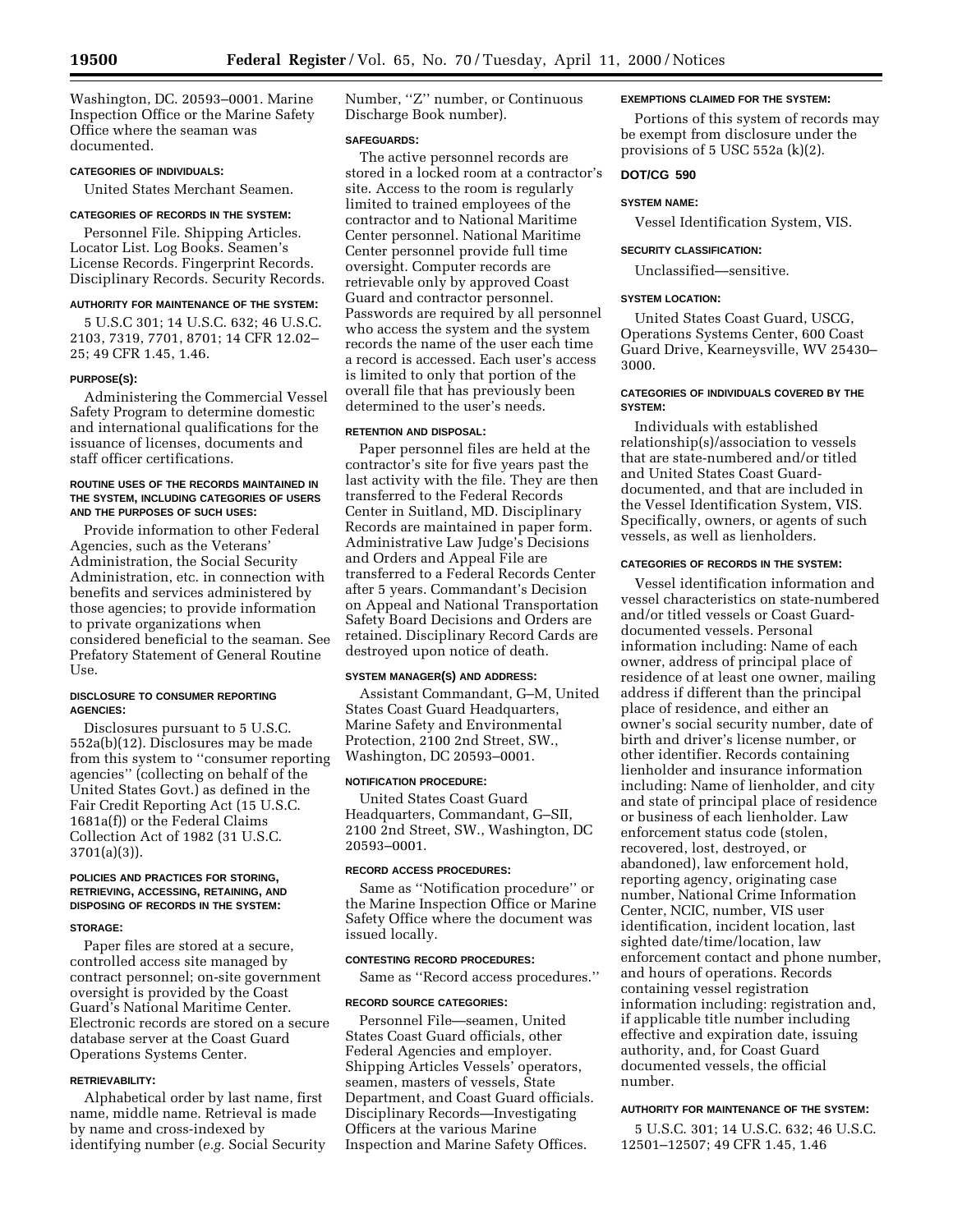#### **PURPOSE(S):**

Provide a nationwide pool of statenumbered and/or titled and United States Coast Guard-documented vessels that will assist in identification and recovery of stolen vessels, deter vessel theft and fraud, and other purposes relating to the ownership of vessels.

#### **ROUTINE USES OF RECORDS MAINTAINED IN THE SYSTEM, INCLUDING CATEGORIES OF USERS AND THE PURPOSES OF SUCH USES:**

Federal and state numbering and titling officials for the purposes of tracking, registering and titling vessels. See Prefatory Statement of General Routine Uses.

#### **DISCLOSURE TO CONSUMER REPORTING AGENCIES:**

None.

# **POLICIES AND PRACTICES FOR STORING, RETRIEVING, ACCESSING, RETAINING, AND DISPOSING OF RECORDS IN THE SYSTEM:**

#### **STORAGE:**

Automated data processing (ADP) database operated and maintained by the United States Coast Guard.

# **RETRIEVABILITY:**

Vessel owner or business name; Vessel owner's social security number or alternate identifier (*e.g.* DOB, driver's license number, or taxpayer identification number); vessel hull identification number, HIN; State certificate of number; title number.; United States Coast Guard official number; USCG vessel name and hailing port.

#### **SAFEGUARDS:**

The VIS falls under the guidelines of the United States Coast Guard Operations System Center, OSC in Martinsburg, WV. This computer facility has its own approved System Security Plan.

# **RETENTION AND DISPOSAL:**

Records of active cases are retained until they become inactive; inactive cases are archived and retained for 50 years. Records will be selected to be archived into an off-line file for any vessel that has been inactive for a period of 10 years. Copies of backups are stored at an off-site location.

# **SYSTEM MANAGER (S) AND ADDRESS:**

Information Resource Division, System Development Division, G–MRI– 3, United States Coast Guard Headquarters, 2100 2nd Street, SW., Washington, DC 20593–0001.

# **NOTIFICATION PROCEDURE:**

Commandant, G–SII, USCG Headquarters, 2100 2nd Street, SW., Washington, DC 20593–0001.

#### **RECORD ACCESS PROCEDURES:**

Same as ''Notification procedure''.

#### **CONTESTING RECORD PROCEDURES:**

Same as ''Notification procedure''.

#### **RECORD SOURCE CATEGORIES:**

Participating States and the National Crime Information Center, NCIC.

#### **EXEMPTIONS CLAIMED FOR THE SYSTEM:**

Portions of this system of records may be exempt from disclosure under the provisions of 5 U.S.C. 552a (k)(2).

# **DOT/CG 591**

# **SYSTEM NAME:**

Merchant Vessel Documentation System, Manual.

# **SECURITY CLASSIFICATION:**

Unclassified—sensitive.

#### **SYSTEM LOCATION:**

Automated: United States Coast Guard, USCG, Operations Systems Center, 600 Coast Guard Drive, Kearneysville, WV 25430–3000. Manual: United States Coast Guard, USCG, National Vessel Documentation Center, 2039 Stonewall Jackson Drive, Falling Waters, WV 25419–9502.

# **CATEGORIES OF INDIVIDUALS COVERED BY THE SYSTEM:**

Vessel owners. Mortgagees. Vessel buyers and sellers. Lien claimants. Vessel builders.

# **CATEGORIES OF RECORDS IN THE SYSTEM:**

Vessel owner information. Vessel information. Instruments of record (bills of sale, mortgages, etc.).

#### **AUTHORITY FOR MAINTENANCE OF THE SYSTEM:**

5 U.S.C. 301; 14 U.S.C. 632; 46 U.S.C. 12119, 12502, 46 CFR part 67; 49 CFR 1.45, 1.46

# **PURPOSE(S):**

Establish the eligibility of vessels for documentation, record and track documented vessels, issue marine documents and record instruments of record (bills of sale, mortgages, etc.).

#### **ROUTINE USES OF RECORDS MAINTAINED IN THE SYSTEM, INCLUDING CATEGORIES OF USERS AND THE PURPOSES OF SUCH USES:**

Publication of the annual MERCHANT VESSELS OF THE UNITED STATES. See Prefatory Statement of General Routine Uses.

#### **DISCLOSURE TO CONSUMER REPORTING AGENCIES:**

None.

# **POLICIES AND PRACTICES FOR STORING, RETRIEVING, ACCESSING, RETAINING, AND DISPOSING OF RECORDS IN THE SYSTEM:**

#### **STORAGE:**

Index of owners maintained by Commandant, G–MVD. All other records maintained at home port of vessel by vessel name.

#### **RETRIEVABILITY:**

Name of vessel owner.

# **SAFEGUARDS:**

Personnel screening.

#### **RETENTION AND DISPOSAL:**

Listings of vessel owners constantly updated by additions and deletions (automated). Field office vessel folders transferred to FRC two years after change of vessel's home port or 2 years after removal of vessel from documentation (manual).

# **SYSTEM MANAGER(S) AND ADDRESS:**

Commandant, G–M, Chief, Marine Safety and Environmental Protection, United States Coast Guard Headquarters, 2100 2nd Street, SW., Washington, DC 20593–0001.

# **NOTIFICATION PROCEDURE:**

Commandant, G–SII, United States Coast Guard Headquarters, 2100 2nd Street, SW., Washington, DC 20593– 0001.

#### **RECORD ACCESS PROCEDURES:**

Same as ''Notification procedure'' or the local Coast Guard District Office.

# **CONTESTING RECORD PROCEDURES:**

Same as ''Record Access Procedures.''

#### **RECORD SOURCE CATEGORIES:**

Vessel owners, Mortgagees, lien claimants, vessel sellers and buyers, Coast Guard admeasures, and vessel builders.

# **EXEMPTIONS CLAIMED FOR THE SYSTEM:** None.

# **DOT/CG 592**

# **SYSTEM NAME:**

Registered/Applicant Pilot Eligibility Folder.

# **SECURITY CLASSIFICATION:**

Unclassified—sensitive.

# **SYSTEM LOCATION:**

Commander, Ninth Coast Guard District, Great Lakes Pilotage Staff, 1240 East Ninth St., Cleveland, OH 44199– 2060.

# **CATEGORIES OF INDIVIDUALS COVERED BY THE SYSTEM:**

United States registered pilots and applicant pilots suitable registered to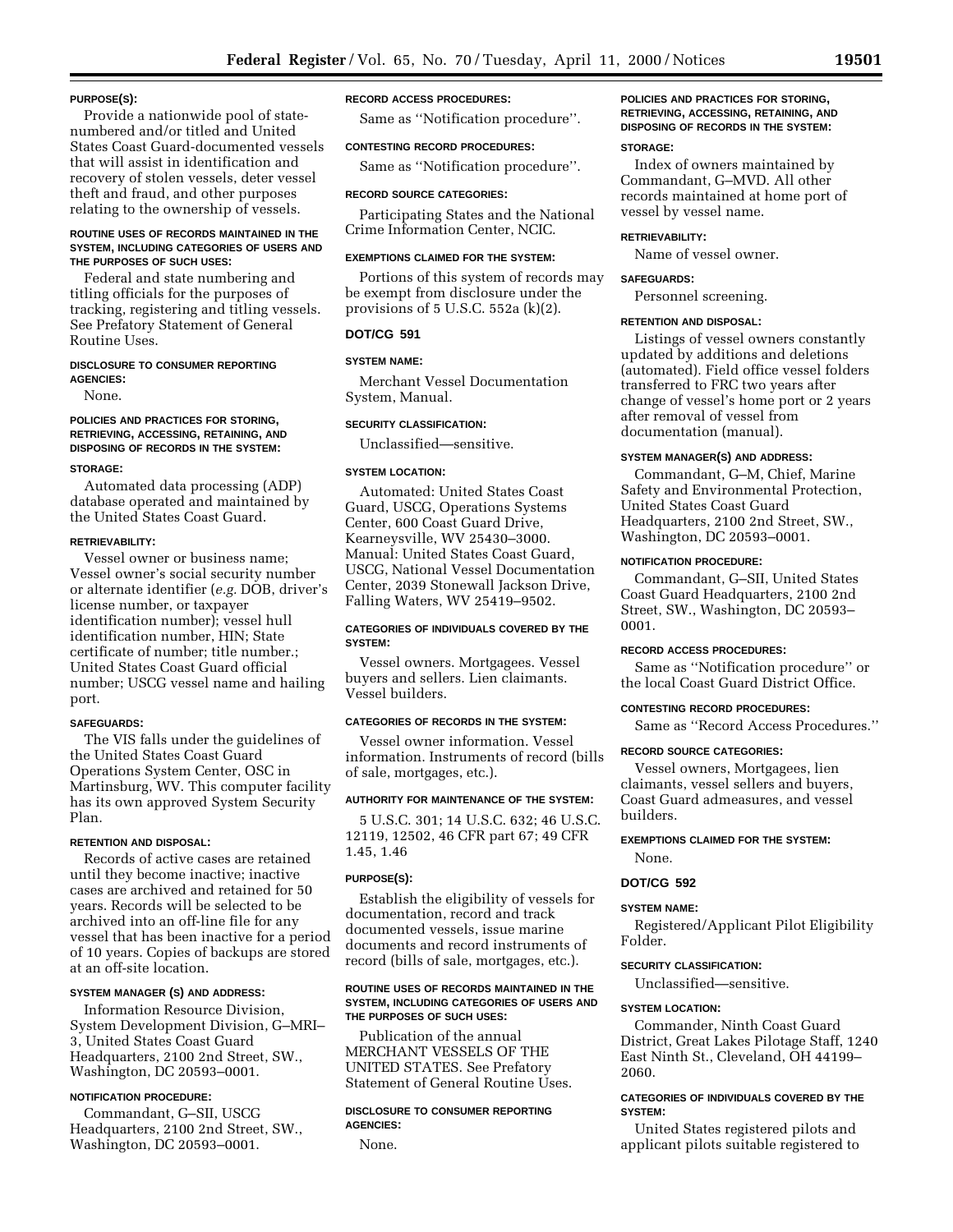perform pilotage duties aboard foreign vessels on the Great Lakes.

#### **CATEGORIES OF RECORDS IN THE SYSTEM:**

Application for registration, renewal of registration, annual report of physical examination, Coast Guard license data, and examination for registration.

#### **AUTHORITY FOR MAINTENANCE OF THE SYSTEM:**

5 U.S.C. 301; 14 U.S.C. 632, 709; 49 CFR 1.45, 1.46.

#### **PURPOSE(S):**

Document pilot registration.

#### **ROUTINE USES OF RECORDS MAINTAINED IN THE SYSTEM, INCLUDING CATEGORIES OF USERS AND THE PURPOSES OF SUCH USES:**

Training program needs, retirements, statistical compilations, and negotiations with Canadian authorities to assure equitable participation by U.S. registered pilots with Canadian registered pilots. See Prefatory Statement of General Uses.

#### **DISCLOSURE TO CONSUMER REPORTING AGENCIES:**

None.

## **POLICIES AND PRACTICES FOR STORING, RETRIEVING, ACCESSING, RETAINING, AND DISPOSING OF RECORDS IN THE SYSTEM:**

#### **STORAGE:**

Stored in file folders.

# **RETRIEVABILITY:**

Name and pilot registration number.

#### **SAFEGUARDS:**

Screened by office personnel prior to use. Locked in cabinets during nonworking hours.

#### **RETENTION AND DISPOSAL:**

Records are maintained permanently.

#### **SYSTEM MANAGER(S) AND ADDRESS:**

Commander, Ninth Coast Guard District, Great Lakes Pilotage Staff, 1240 East Ninth Street, Cleveland, OH 44199– 2060.

# **NOTIFICATION PROCEDURE:**

Same as ''System manager''.

#### **RECORD ACCESS PROCEDURES:**

Same as ''System manager''.

#### **CONTESTING RECORD PROCEDURES:**

Same as ''System manager''.

#### **RECORD SOURCE CATEGORIES:**

Individual's original application for U.S. Pilot's registration and individual's yearly report of medical examination.

#### **EXEMPTIONS CLAIMED FOR THE SYSTEM:**

None.

# **DOT/CG 611**

# **SYSTEM NAME:**

Investigative Case System.

# **SECURITY CLASSIFICATION:**

Unclassified—sensitive.

#### **SYSTEM LOCATION:**

Commandant, G–O–CGIS, United States Coast Guard, CG, 2100 2nd Street, SW., Washington, DC 20593–0001. Coast Guard District Offices.

# **CATEGORIES OF INDIVIDUALS COVERED BY THE SYSTEM:**

United States Coast Guard military personnel, merchant marine personnel, port and dock workers, and persons under investigation for violations of laws and regulations administered by the Coast Guard.

# **CATEGORIES OF RECORDS IN THE SYSTEM:**

Personnel security investigations, national agency check results, criminal investigation, counterintelligence investigations, computerized case control system.

### **AUTHORITY FOR MAINTENANCE OF THE SYSTEM:**

5 U.S.C. 301; 14 U.S.C. 2, 89a, 93(e), 632; 33 U.S.C. 1221; 14 U.S.C. 632; COMDTINST 5830.1

# **PURPOSE(S):**

Security clearances.

#### **ROUTINE USES OF RECORDS MAINTAINED IN THE SYSTEM, INCLUDING CATEGORIES OF USERS AND THE PURPOSES OF SUCH USES:**

Actions by commanders under the Uniform Code of Military Justice. Career advancement of United States Coast Guard military personnel. Approval of merchant seamen documents. Access of individuals to port facilities. See Prefatory Statement of General Routine Uses.

# **DISCLOSURE TO CONSUMER REPORTING AGENCIES:**

None.

# **POLICIES AND PRACTICES FOR STORING, RETRIEVING, ACCESSING, RETAINING, AND DISPOSING OF RECORDS IN THE SYSTEM:**

# **STORAGE:**

Investigative dossiers and 3x5 card retrieval system.

#### **RETRIEVABILITY:**

By name and/or case number.

# **SAFEGUARDS:**

Alarm controlled spaces, locked and/ or limited access file cabinets and office spaces. Using receipt control, automatic data processing, ADP system cannot be penetrated for data through terminals, or otherwise, located outside the United

States Coast Guard computer center without use of proper administrative controls. Release of dossiers to accredited personnel on ''need-to-know' basis only.

#### **RETENTION AND DISPOSAL:**

Dossiers retained 50 years from date of birth. Deceased, retirees and others separated are held one year from separation. Dossiers are retired to the Washington National Federal Records Center for further retention of 30 years. 3x5 Cards are annotated to recall retired dossiers if necessary. Computer printouts are retained for 10 years then destroyed.

#### **SYSTEM MANAGER(S) AND ADDRESS:**

Chief, Operations, G–O, United States Coast Guard Headquarters, 2100 2nd Street, SW., Washington, DC 20593– 0001.

# **NOTIFICATION PROCEDURE:**

Commandant, G–SII, United States Coast Guard Headquarters, 2100 2nd Street, SW., Washington, DC 20593– 0001.

#### **RECORD ACCESS PROCEDURES:**

Same as ''Notification procedure'' or the local Coast Guard District Office.

# **CONTESTING RECORD PROCEDURES:**

Same as ''Record access procedures.''

#### **RECORD SOURCE CATEGORIES:**

National Agency Checks, background investigations, criminal investigations, interviews, records checks, observations, statements.

# **EXEMPTIONS CLAIMED FOR THE SYSTEM:**

Portions of this system of records may be exempt from disclosure under the provisions of 5 U.S.C. 552a (k)(2), (5), and (7).

# **DOT/CG 612**

#### **SYSTEM NAME:**

Port Security Card System.

## **SECURITY CLASSIFICATION:**

Unclassified—sensitive.

#### **SYSTEM LOCATION:**

Commandant, G–O–CGIS, United States Coast Guard Headquarters, CG, 2100 2nd Street, SW., Washington, DC 20593–0001. District Offices.

# **CATEGORIES OF INDIVIDUALS COVERED BY THE SYSTEM:**

Persons regularly employed on vessels and water front facilities, or persons having regular public or private business with the operation, maintenance, or administration of vessels and cargoes or waterfront facilities.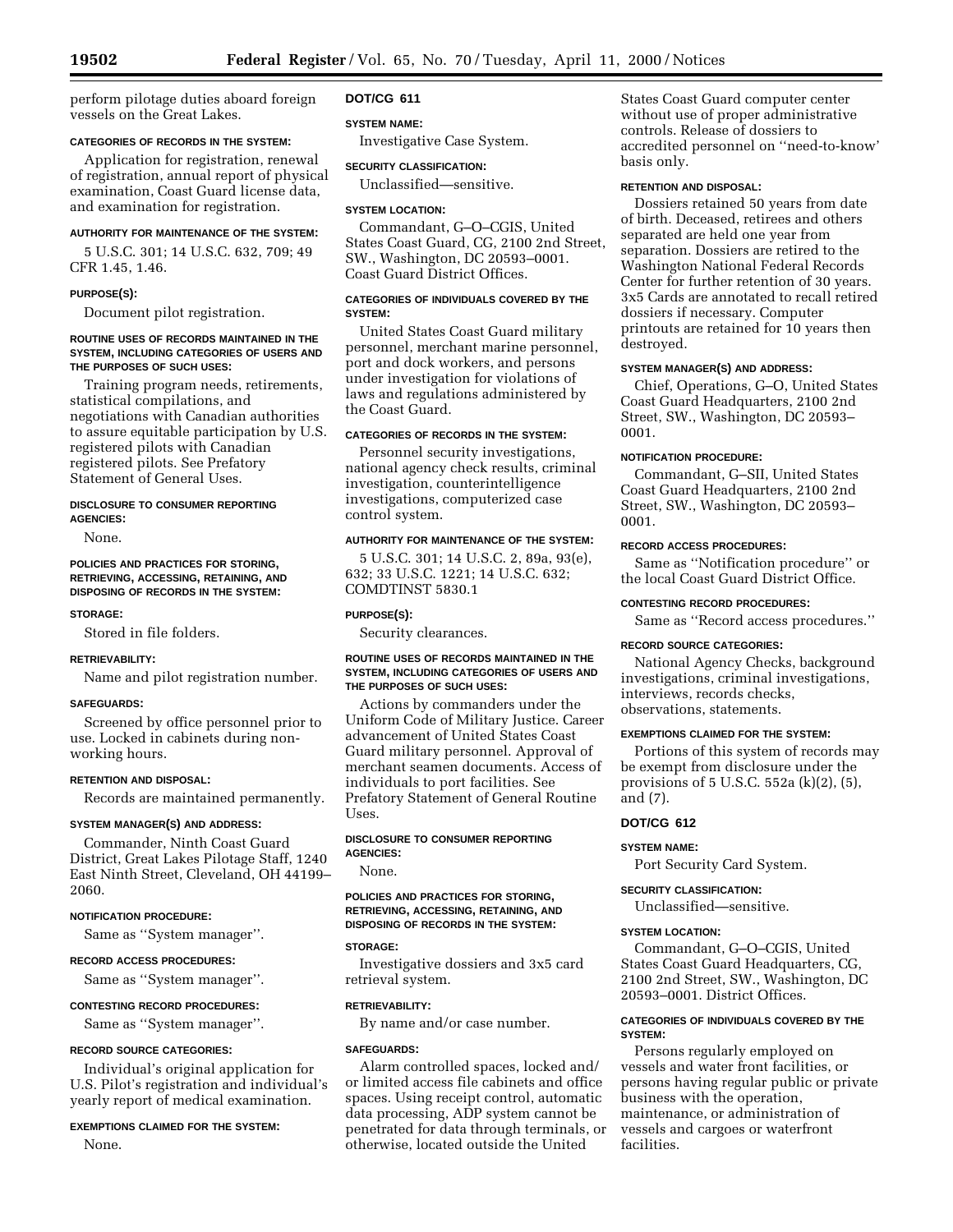# **CATEGORIES OF RECORDS IN THE SYSTEM:**

Applications for port security cards awaiting processing. Processed applications indicating those granted or denied port security cards.

# **AUTHORITY FOR MAINTENANCE OF THE SYSTEM:**

5 U.S.C. 301; 14 U.S.C. 2, 91, 632; 33 CFR 125; 49 CFR 1.45, 1.46.

#### **PURPOSE(S):**

Determine eligibility for issuance of Port Security Cards.

#### **ROUTINE USES OF RECORDS MAINTAINED IN THE SYSTEM, INCLUDING CATEGORIES OF USERS AND THE PURPOSES OF SUCH USES:**

See Prefatory Statement of General Routine Uses.

# **DISCLOSURE TO CONSUMER REPORTING**

**AGENCIES:**

None.

#### **POLICIES AND PRACTICES FOR STORING, RETRIEVING, ACCESSING, RETAINING, AND DISPOSING OF RECORDS IN THE SYSTEM:**

#### **STORAGE:**

Paper files, 3x5 cards.

#### **RETRIEVABILITY:**

By name.

#### **SAFEGUARDS:**

Maintained in file cabinets in secure areas. Personnel are screened prior to granting access.

#### **RETENTION AND DISPOSAL:**

Retained for 8 years, then destroyed by mutilating, shredding or burning.

#### **SYSTEM MANAGER(S) AND ADDRESS:**

Commandant, G–O, Chief, Operations, United States Coast Guard Headquarters, 2100 2nd Street, SW., Washington, DC 20593–0001.

#### **NOTIFICATION PROCEDURE:**

Commandant, G–SII, United States Coast Guard Headquarters, 2100 2nd Street, SW., Washington, DC 20593– 0001.

#### **RECORD ACCESS PROCEDURES:**

Same as 'Notification Procedure' or the local Coast Guard District or unit office.

#### **CONTESTING RECORD PROCEDURES:**

Same as ''Record access procedures.''

#### **RECORD SOURCE CATEGORIES:**

Individual applications. National Agency checks. Other records already at Coast Guard Headquarters, if any.

#### **EXEMPTIONS CLAIMED FOR THE SYSTEM:**

Portions of this system of records may be exempt from disclosure under the provisions of  $5$  U.S.C.  $552a(k)(2)$ .

#### **DOT/CG 622**

#### **SYSTEM NAME:**

Military Training and Education Records.

#### **SECURITY CLASSIFICATION:**

Unclassified—sensitive.

#### **SYSTEM LOCATION:**

Director, Reserve and Training Directorate, G–WT, United States Coast Guard Headquarters, 2100 2nd Street, SW., Washington, DC 20593–0001. District and Headquarters Units.

# **CATEGORIES OF INDIVIDUALS COVERED BY THE SYSTEM:**

Coast Guard Military Personnel (Commissioned Officers, Commissioned Warrant Officers, Cadets, and Enlisted Personnel).

# **CATEGORIES OF RECORDS IN THE SYSTEM:**

General Service Correspondence Course. Off-Duty Education Records. Professional Training Records. Nontraditional Educational Support Records. Achievement and Aptitude Test Results. Academic Performance Records. Correspondence Course Rate Advancement Records. Military Performance Records. Admissions Processing Records. Grade Reporting Records. Cadet Academic Status Records. Transcript Maintenance Records. Cadet Discipline Status Records. Military Personnel Records. Military Training Schedules Records.

# **AUTHORITY FOR MAINTENANCE OF THE SYSTEM:**

5 U.S.C. 301; 14 U.S.C. 93(g), 632; 49 CFR 1.45, 1.46.

# **PURPOSE(S):**

Evaluation and measurement of training performance.

#### **ROUTINE USES OF RECORDS MAINTAINED IN THE SYSTEM, INCLUDING CATEGORIES OF USERS AND THE PURPOSES OF SUCH USES:**

Statistical summaries. Input to personnel records. Partial criteria for selection and admission to service/ professional schools. Partial criteria for selection to postgraduate education programs. Criteria for admission to the Coast Guard. Criteria for retention in service Schools. Criteria for promotion. See Prefatory Statement of General Routine Uses, 3 through 5 do not apply.

#### **DISCLOSURE TO CONSUMER REPORTING AGENCIES:**

None.

#### **POLICIES AND PRACTICES FOR STORING, RETRIEVING, ACCESSING, RETAINING, AND DISPOSING OF RECORDS IN THE SYSTEM:**

#### **STORAGE:**

File folders stored in file cabinets. Portions are stored on ADP equipment.

# **RETRIEVABILITY:**

Name, rate, class number, cadet code number, and Social Security Number.

#### **SAFEGUARDS:**

Records are kept in file cabinets in offices that are locked during off-duty hours. Those records stored in ADP equipment may only be accessed through use of a user access code.

#### **RETENTION AND DISPOSAL:**

Personal History, Service History and School Conduct and Military Performance records are kept for one year. Academic and Correspondence Course records are kept for five years. Aptitude and Achievement Test results, as a part of Training and Education records, are kept for five years. Records are destroyed by mutilating, shredding or burning.

#### **SYSTEM MANAGER(S) AND ADDRESS:**

Director, Reserve and Training Directorate, G–WT, United States Coast Guard Headquarters, 2100 2nd Street, SW., Washington, DC 20593–0001.

#### **NOTIFICATION PROCEDURE:**

United States Coast Guard, Headquarters, Commandant, G–SII, 2100 2nd Street, SW., Washington, DC 20593–0001.

#### **RECORD ACCESS PROCEDURES:**

Same as 'Notification Procedure' or the local Coast Guard activity where assigned for training.

#### **CONTESTING RECORD PROCEDURES:**

Same as ''Record Access Procedures.''

# **RECORD SOURCE CATEGORIES:**

Official military personnel records, test results, instructors and supervisors.

#### **EXEMPTIONS CLAIMED FOR THE SYSTEM:**

Portions of this system of records may be exempt under 5 U.S.C. 552a(k)(5), (6), and (7).

# **DOT/CG 623**

# **SYSTEM NAME:**

Military Pay and Personnel System.

#### **SECURITY CLASSIFICATION:**

Unclassified—sensitive.

#### **SYSTEM LOCATION:**

United States Coast Guard, CG, Department of Transportation Computer Center, 400 7th Street, SW., Washington, DC 20590–0001. United States Coast Guard Human Resources Service and Information Center, 444 SE. Quincy Street, Topeka, KS 66683–3591. United States Coast Guard, 2100 2nd Street, SW., Washington, DC 20593– 0001. Unit maintaining the individual's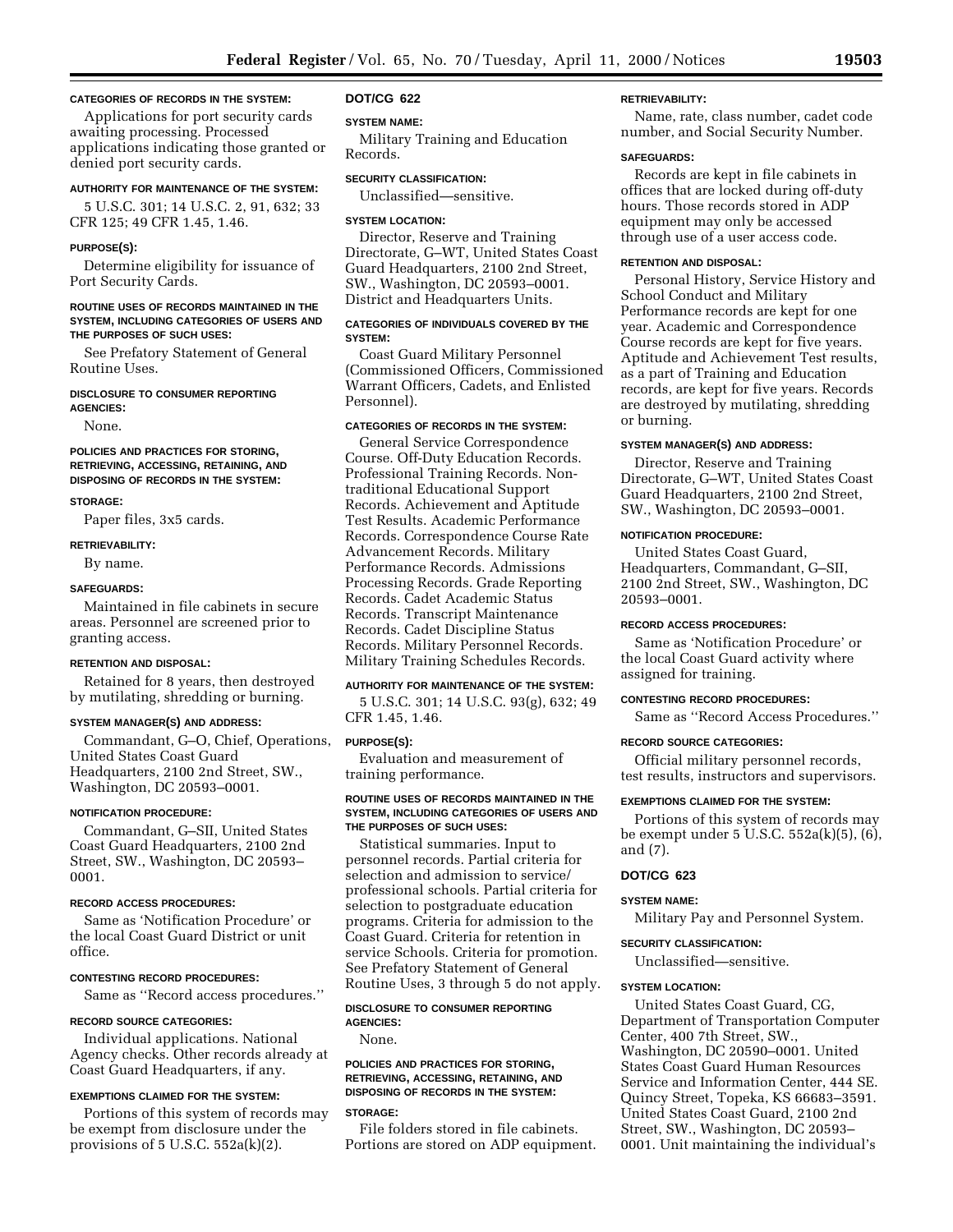pay and personnel record and permanent duty unit.

# **CATEGORIES OF INDIVIDUALS COVERED BY THE SYSTEM:**

All Coast Guard military personnel, active duty and reserve. Retired reserve Coast Guard military personnel waiting for pay at age 60. Active duty National Oceanic and Atmospheric Administration, NOAA officers. Personnel separated from service in all the preceding categories.

# **CATEGORIES OF RECORDS IN THE SYSTEM:**

Identifying information, such as name(s), date of birth, home residence, mailing address, social security number, payroll information, and home telephone number. Work experience, educational level achieved, and specialized education or training obtained in and outside of military service. Military duty assignments, ranks held, pay and allowances, personnel actions such as promotions, demotions, or separations. Enrollment or declination of enrollment in insurance programs. Performance evaluation. Individual's desires for future assignments, training requested, and notations by assignment officers. Information for determinations of waivers and remissions of indebtedness to the United States Government. Information for the purpose of validating legal requirements for garnishment of wages.

#### **AUTHORITY FOR MAINTENANCE OF SYSTEM:**

5 U.S.C. 301; 14 U.S.C. 92(I), 632; 5 U.S.C. 5501–5597; 49 CFR 1.45, 1.46.

#### **PURPOSE(S):**

Administer the Coast Guard pay and personnel system.

#### **ROUTINE USE OF RECORDS MAINTAINED IN THE SYSTEM, INCLUDING CATEGORIES OF USERS AND THE PURPOSES OF SUCH USES:**

To the Department of Treasury for the purpose of disbursement of salary, United States Savings Bonds, allotments, or travel claim payments. To government agencies to disclose earnings and tax information. To the Department of Defense and Veterans Administration for determinations of benefit eligibility for military members and their dependents. To contractors to manage payment and collection of benefit claims. To the Department of Defense for manpower and readiness planning. To the Comptroller General for the purpose of processing waivers and remissions. To contractors for the purpose of system enhancement, maintenance, and operations. To federal, state, and local agencies for determination of eligibility for benefits

connected with the Federal Housing Administration programs. To provide an official of another federal agency information needed in the performance of official duties to reconcile or reconstruct data files in support of functions for which the records were collected and maintained. To an individual's spouse, or person responsible for the care of the individual concerned when the individual to whom the record pertains is mentally incompetent, critically ill or under other legal disability for the purpose of assuring the individual is receiving benefits or compensation they are entitled to receive. To a requesting government agency, organization, or individual the home address and other relevant information on those individuals who, it is reasonably believed, might have contracted an illness, been exposed to, or suffered from a health hazard while a member of government service. To businesses for the purpose of electronic fund transfers or allotted pay transactions authorized by the individual concerned. To credit agencies and financial institutions for the purpose of processing credit arrangements authorized by the individual concerned. To other government agencies for the purpose of earnings garnishment. To prepare the Officer Register and Reserve Officer Register which is provided to all Coast Guard officers and the Department of Defense. To other federal agencies and collection agencies for the collection of indebtedness and outstanding travel advances to the federal government. The home mailing addresses and telephone numbers of members and their dependent/s to duly appointed Family Ombudsman and personnel within the Coast Guard for the purpose of providing entitlement information to members or their dependents.

See Prefatory Statement of General Routine Uses, 3 and 5 do not apply.

# **DISCLOSURE TO CONSUMER REPORTING AGENCIES:**

None.

# **POLICIES AND PRACTICES FOR STORING, RETRIEVING, ACCESSING, RETAINING, AND DISPOSING OF RECORDS IN THE SYSTEM:**

# **STORAGE:**

Computer disks, magnetic tape microfilm, and paper forms in file folders.

# **RETRIEVABILITY:**

Name or social security number.

#### **SAFEGUARDS:**

Computers provide privacy and access limitations by requiring a user

name and password match. Access to decentralized segments are similarly controlled. Only those personnel with a need to have access to the system are given user names and passwords. The magnetic tape backups have limited access in that users must justify the need and obtain tape numbers and volume identifiers from a central source before they are provided data tapes. Paper record and microfilm records are in limited access areas in locking storage cabinets.

#### **RETENTION AND DISPOSAL:**

Leave and Earnings Statements, and pay records are microfilmed and retained on site four years, then archived at the Federal Record Center, and destroyed when 50 years old. The official copy of the personnel record is maintained in the Official Officer Service Records, DOT/CG 626 for active duty officers, the Enlisted Personnel Record System, DOT/CG 629 for active duty enlisted personnel or the Official Coast Guard Reserve Service Record, DOT/CG 576 for inactive duty reservists. Duplicate magnetic copies of the pay and personnel record are retained at an off site facility for a useful life of seven years. Paper records for waivers and remissions are retained on site six years three months after the determination and then destroyed. Paper records to determine legal sufficiency for garnishment are retained on site six years three months after the member separates from the service or the garnishment is terminated and then destroyed.

#### **SYSTEM MANAGER(S) AND ADDRESS:**

For active duty members of the Coast Guard: Chief, Office of Personnel, United States Coast Guard Headquarters, 2100 2nd Street, SW., Washington, DC 20593–0001. For Coast Guard inactive duty reserve members and retired Coast Guard reservists awaiting pay at age 60: Chief, Office of Reserve Affairs, United States Coast Guard Headquarters, 2100 2nd Street, SW., Washington, DC 20593–0001. For Coast Guard Waivers and Remissions: Chief, Personnel Services Division, G– PMP, Office of Personnel, United States Coast Guard Headquarters, 2100 2nd Street, SW., Washington, DC 20590– 0001. For records used to determine legal sufficiency for garnishment of wages and pay records: Commanding Officer, LGL, United States Coast Guard Human Resources Service and Information Center, 444 SE. Quincy Street, Topeka, KS 66683–3591. For data added to the decentralized data segment the commanding officer, officer-incharge of the unit handling the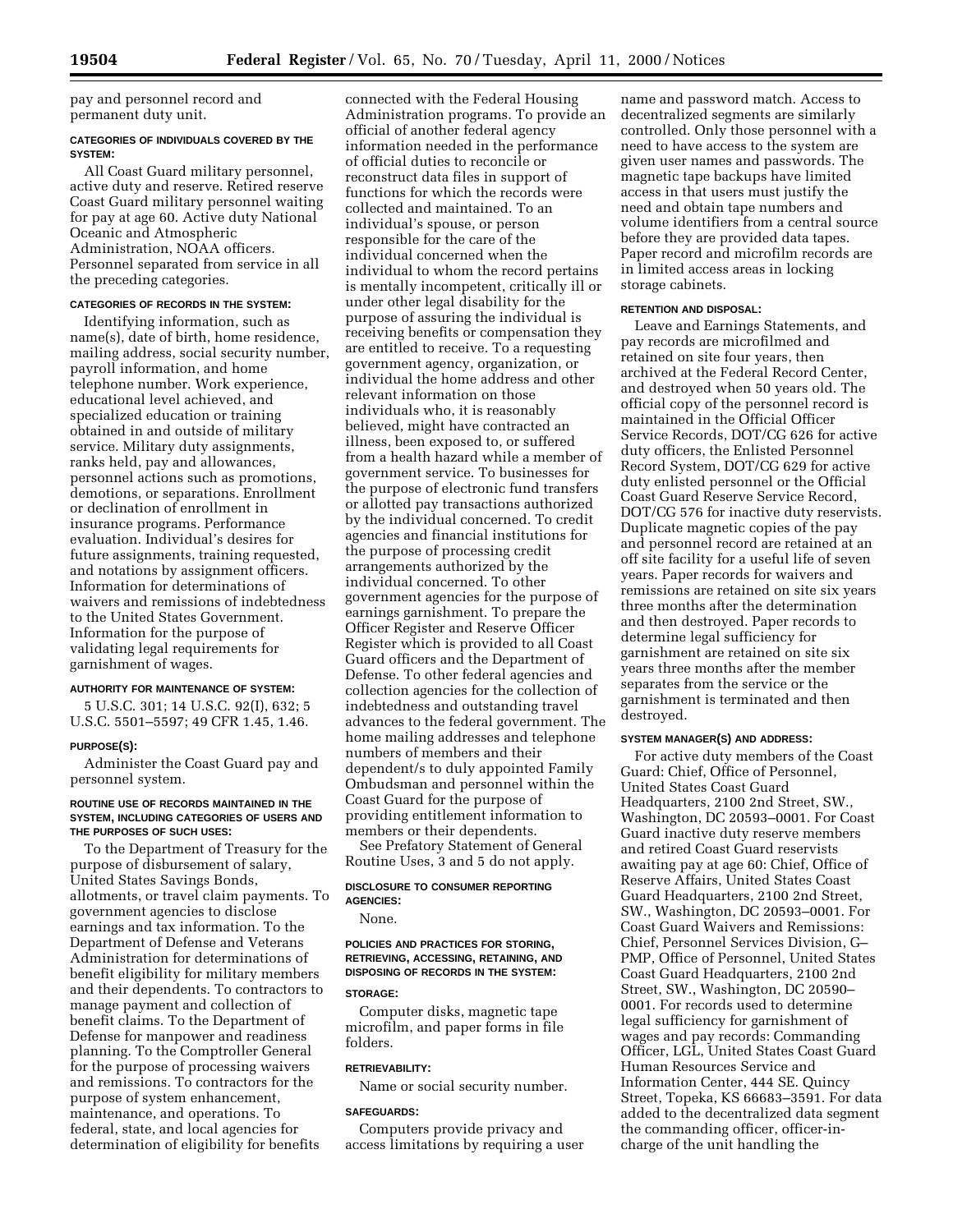individual's pay and personnel record, or Chief, Administrative Services Division for individuals whose records are handled by Coast Guard Headquarters. For NOAA members: National Oceanic and Atmospheric Administration, Commissioned Personnel Division, 11400 Rockville Pike, Rockville, MD 20852.

# **NOTIFICATION PROCEDURE:**

For all information on Coast Guard members other than below: United States Coast Guard Headquarters, G-SII, 2100 2nd Street, SW., Washington, DC 20593–0001. For records used to determine legal sufficiency for garnishment of wages and pay records: Commanding Officer, United States Coast Guard Human Resources Service and Information Center, 444 S.E. Quincy Street, Topeka, KS 66683–3591. For data added to the decentralized data segment the commanding officer, officer-incharge of the unit handling the individual's pay and personnel record, or Chief, Administrative Services Division for individuals whose records are handled by Coast Guard Headquarters. Addresses for the units handling the individual's pay and personnel record are available from the individual's commanding officer. For all information on NOAA members: National Oceanic and Atmospheric Administration, Commissioned Personnel Division, 11400 Rockville Pike, Rockville, MD 20852.

#### **RECORD ACCESS PROCEDURES:**

Same as ''Notification procedure''.

# **CONTESTING RECORD PROCEDURES:**

Same as ''Notification procedure''.

#### **RECORD SOURCE CATEGORIES:**

Official Officer Service Records, DOT/ CG 626. Enlisted Personnel Record System, DOT/CG 629. Official Coast Guard Reserve Service Record, DOT/CG 676. Individual, Coast Guard personnel officials, National Oceanic and Atmospheric Administration personnel officials, and the Department of Defense.

#### **EXEMPTIONS CLAIMED FOR THE SYSTEM:**

None.

# **DOT/CG 624**

# **SYSTEM NAME:**

Personnel Management Information System, PMIS.

#### **SECURITY CLASSIFICATION:**

Unclassified—sensitive.

#### **SYSTEM LOCATION:**

United States Coast Guard, Commanding Officer Human Resources Service and Information Center, 444 SE Quincy St., Topeka, KS 66683–3591.

# **CATEGORIES OF INDIVIDUALS COVERED BY THE SYSTEM:**

All regular Coast Guard personnel on active duty. All reserve Coast Guard personnel on extended active duty and Reserve personnel on initial active duty for training.

#### **CATEGORIES OF RECORDS IN THE SYSTEM:**

A single computer record that currently contains about 450 data elements on each member. Some data elements are used only for enlisted, others only for officers. The file contains personal information such as name, place of birth, rank, location, etc. The file also contains pay date elements which will form the basis for deriving pay entitlements for Coast Guard military personnel under the Joint Uniform Military Pay System, JUMPS.

#### **AUTHORITY FOR MAINTENANCE OF THE SYSTEM:**

5 U.S.C. 301; 14 U.S.C. 92(I), 632; 49 CFR 1.45, 1.46.

#### **PURPOSE(S):**

Produce a number of personnel reports used throughout the Coast Guard.

#### **ROUTINE USES OF RECORDS MAINTAINED IN THE SYSTEM, INCLUDING CATEGORIES OF USERS AND THE PURPOSES OF SUCH USES:**

See Prefatory Statement of General Routine Uses, 3 through 5 do not apply.

# **DISCLOSURE TO CONSUMER REPORTING AGENCIES:**

Disclosures pursuant to 5 U.S.C. 552a(b)(12): Disclosures may be made from this systems to 'consumer reporting agencies' (collecting on behalf of the United States Govt.) as defined in the Fair Credit Reporting Act (15 U.S.C. 1681a(f)) or the Federal Claims Collection Act of 1982 (31 U.S.C. 3701(a)(3)).

# **POLICIES AND PRACTICES FOR STORING, RETRIEVING, ACCESSING, RETAINING, AND DISPOSING OF RECORDS IN THE SYSTEM:**

#### **STORAGE:**

The storage is on computer disks with tape backups. The file is updated once a week. Once a month the file is dumped to a tape file for historical purposes.

#### **RETRIEVABILITY:**

Name or Social Security Number or a combination of personal and nonpersonal characteristics.

#### **SAFEGUARDS:**

The computer provides privacy and access limitations by requiring a user name and password match. In addition

each element of the file has its own level of accessibility which must be held by the user. Only those staff components at Headquarters with a need to have access to the file are given user names and passwords. Access to the ''Time Share'' extract is similarly controlled. The backup tapes and monthly dumps also have limited access in that users must justify the need before they are provided the tape numbers.

#### **RETENTION AND DISPOSAL:**

End-of-Year system backup tapes and day-to-day transaction tapes are retained indefinitely. Statistical and other report extract tapes are recycled into the system and consequently destroyed. Paper working files are disposed of in accordance with current record disposal instructions.

#### **SYSTEM MANAGER(S) AND ADDRESS:**

Commandant, G–WP, United States Coast Guard Headquarters, Director, Personnel Management Directorate, 2100 2nd Street, SW., Washington, DC 20593–0001.

#### **NOTIFICATION PROCEDURE:**

Commandant, G–SII, United States Coast Guard Headquarters, 2100 2nd Street, SW., Washington, DC 20593– 0001.

#### **RECORD ACCESS PROCEDURES:**

Same as ''Notification procedure''.

#### **CONTESTING RECORD PROCEDURES:**

Same as ''Notification procedure''.

#### **RECORD SOURCE CATEGORIES:**

Official service record entries prepared by field units.

#### **EXEMPTIONS CLAIMED FOR THE SYSTEM:**

None.

# **DOT/CG 625**

#### **SYSTEM NAME:**

Officer Selection and Appointment System.

# **SECURITY CLASSIFICATION:**

Unclassified—sensitive.

#### **SYSTEM LOCATION:**

Department of Transportation, DOT, Commander, United States Coast Guard, Personnel Command, 2100 2nd St., SW., Rm. 1422, Washington, DC 20593–0001.

Records are also located at Director, Coast Guard Recruiting Center, 4200 Wilson Blvd., Suite 450, Arlington, VA 22203 and individual recruiting offices.

Use Appendix I for locations.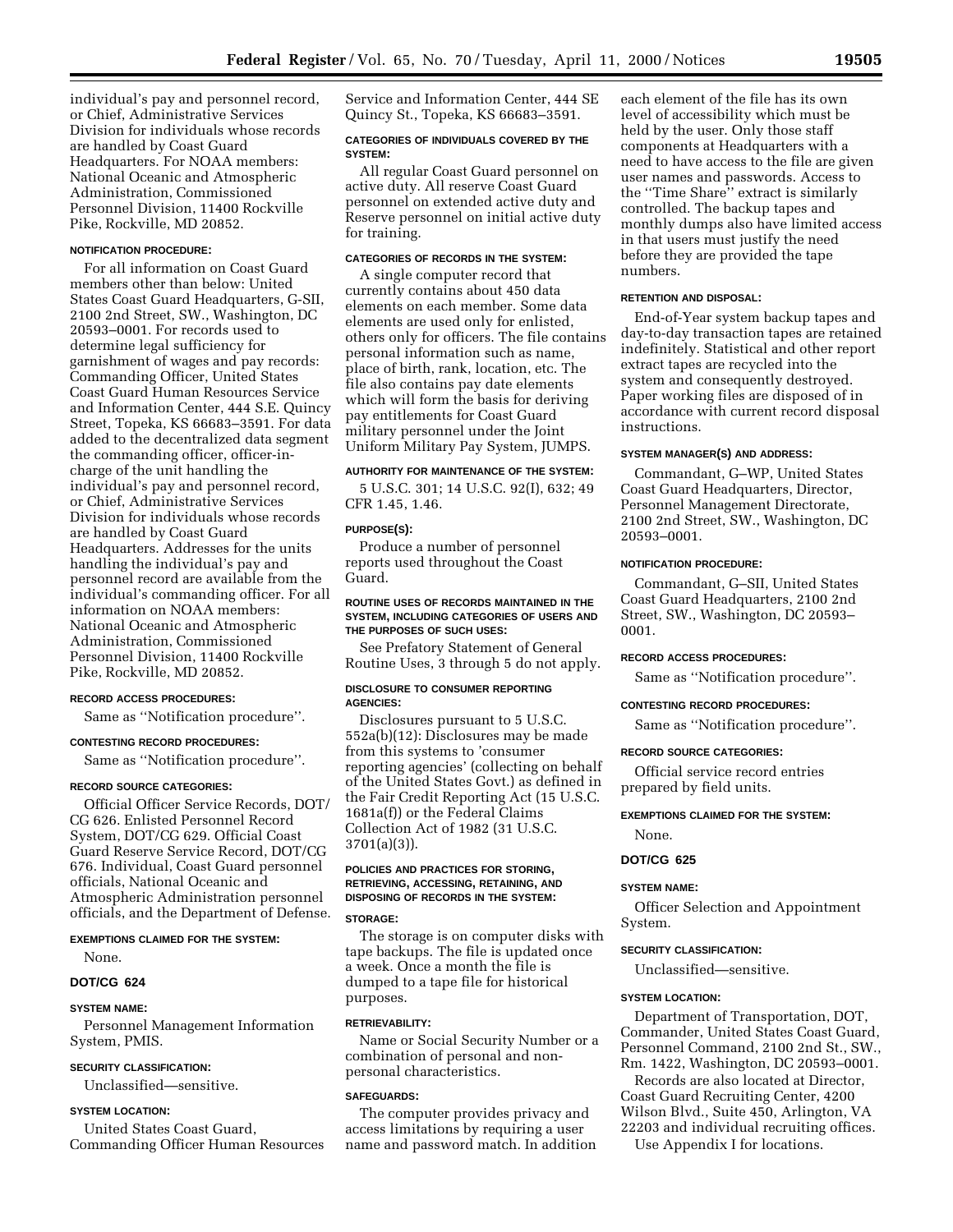#### **CATEGORIES OF INDIVIDUALS COVERED BY THE SYSTEM:**

Applicants for Coast Guard Officer Candidate School or direct commission programs of the Coast Guard.

# **CATEGORIES OF RECORDS IN THE SYSTEM:**

Information in the system is supplied by applicants and also by persons, other than the applicants, who submit information pertinent to the suitability of the applicants for commissioned service in the Coast Guard.

## **AUTHORITY FOR MAINTENANCE OF THE SYSTEM:**

5 U.S.C. 301; 10 U.S.C. 591, 12201, 14 U.S.C. 211–295, 632; 49 CFR 1.45, 1.46.

#### **PURPOSE(S):**

The primary purpose is to aid officials and employees of the Coast Guard in the performance of their duties in managing and contributing to the recruitment and appointment of men and women for officer programs in the regular and reserve components of the Coast Guard.

#### **ROUTINE USES OF RECORDS MAINTAINED IN THE SYSTEM, INCLUDING CATEGORIES OF USERS AND THE PURPOSES OF SUCH USES:**

The Attorney General of the United States or his authorized representatives in connection with litigation, fraudulent enlistment or other matters under the jurisdiction of such agencies. Official employees of the Veterans Administration and Selective Service Administration in the performance of their official duties related to enlistment and reenlistment eligibility and related benefits. The Senate or the House of Representatives of the United States or any committee or subcommittee on matters within their jurisdiction requiring disclosure of files or records of personnel covered by this system.

See Prefatory Statement of General Routine Uses, 3 through 5 do not apply.

# **DISCLOSURE TO CONSUMER REPORTING AGENCIES:**

N/A.

#### **POLICIES AND PRACTICES FOR STORING, RETRIEVING, ACCESSING, RETAINING, AND DISPOSING OF RECORDS IN THE SYSTEM:**

#### **STORAGE:**

Paper records are stored in file folders.

#### **RETRIEVABILITY:**

The system is indexed alphabetically by name of applicant and is retrieved by name.

#### **SAFEGUARDS:**

Records kept in file cabinets locked after working hours. Buildings have 24 hour security guards and limited access.

#### **RETENTION AND DISPOSAL:**

Application files for non-selected officer candidate applicants are destroyed after six months and nonselected applicants for direct commission are destroyed after one year. Files for all selected applicants are placed in the selectee's officer personnel folder.

#### **SYSTEM MANAGER(S) AND ADDRESS:**

Department of Transportation , Commander, U. S. Coast Guard Personnel Command, 2100 2nd St., SW., Rm. 1422, Washington, DC 20593–0001.

#### **NOTIFICATION PROCEDURE:**

Department of Transportation, United States Coast Guard Headquarters, Commandant, G–SII, 2100 2nd Street, SW., Washington, DC 20593–0001.

# **RECORD ACCESS PROCEDURES:**

Procedure may be obtained by writing to or visiting Commandant, G–SII at the address in ''Notification Procedure'' or to the applicable Coast Guard District Office. A letter request should contain full name, address, social security number, approximate date of application, and signature. Proof of identification will consist of military identification card, driver's license or other official identification.

#### **CONTESTING RECORD PROCEDURES:**

Same as ''Record access procedures.''

#### **RECORD SOURCE CATEGORIES:**

Coast Guard recruiting personnel and employee processing application. Medical personnel conducting physical examination and private physicians providing consultations or patient history. Character and employer references named by applicants. Educational institutions, staff and faculty members. Selective Service Commission. Local state and Federal law enforcement agencies. Prior or current military service record. Commanding officer of Coast Guard unit, if active duty. Coast Guard offices charged with personnel security clearance functions.

Other Coast Guard officials and employees in the performance of their official duties and as specified by current instructions and regulations promulgated by competent authority.

# **EXEMPTIONS CLAIMED FOR THE SYSTEM:**

Portions of this system of records may be exempt from disclosure under the provisions of 5 U.S.C. 552a(k)(5), which provide, in part, that investigatory material compiled solely for the purpose of determining suitability, eligibility, or qualifications for Federal civilian employment, military service, Federal

contracts, or access to classified information may be withheld from disclosure but only to the extent that the disclosure of such material would reveal the identity of a source who furnished information to the Government under an express promise that the identity of the source would be held in confidence, or, prior to December 31, 1974, under an implied promise that the identity of the source would be held in confidence. Portions of this system of records may be exempt from disclosure under the provisions of 5 U.S.C. 552a(k)(7), which provide, in part, that evaluation material used to determine potential for promotion in the armed services may be withheld from disclosure but only to the extent that the disclosure of such material would reveal the identity of a source who furnished information to the Government under an express promise that the identity of a source would be held in confidence, or, prior to December 31, 1974, under an implied promise that the identity of the source would be held in confidence.

#### **DOT/CG 626**

#### **SYSTEM NAME:**

Official Officer Service Records.

#### **SECURITY CLASSIFICATION:**

Unclassified—sensitive.

# **SYSTEM LOCATION:**

Commander, U.S. Coast Guard Personnel Command, 2100 2nd St., SW., Rm. 1422, Washington, DC 20593–0001. National Personnel Records Center, 9700 Page Boulevard, St. Louis, MO 63112. Individual officer's unit.

# **CATEGORIES OF INDIVIDUALS COVERED BY THE SYSTEM:**

All Commissioned officers of the Coast Guard on active duty, permanent or disability retired lists. Regular officers who resign and do not accept a Reserve commission.

#### **CATEGORIES OF RECORDS IN THE SYSTEM:**

General file & service record card. Fitness File & Officer Summary Records. Medical File. Medical History for officers on the Temporary Disability Retired List.

#### **AUTHORITY FOR MAINTENANCE OF THE SYSTEM:**

5 U.S.C. 301; 14 U.S.C. 93<sup>®</sup>, 632; 10 U.S.C. 1071–1107, 1475–1480, 14 U.S.C. 251–295; 49 CFR 1.45, 1.46.

#### **PURPOSE(S):**

Normal administrative procedures, including assignment, promotion, training, special recognition, etc.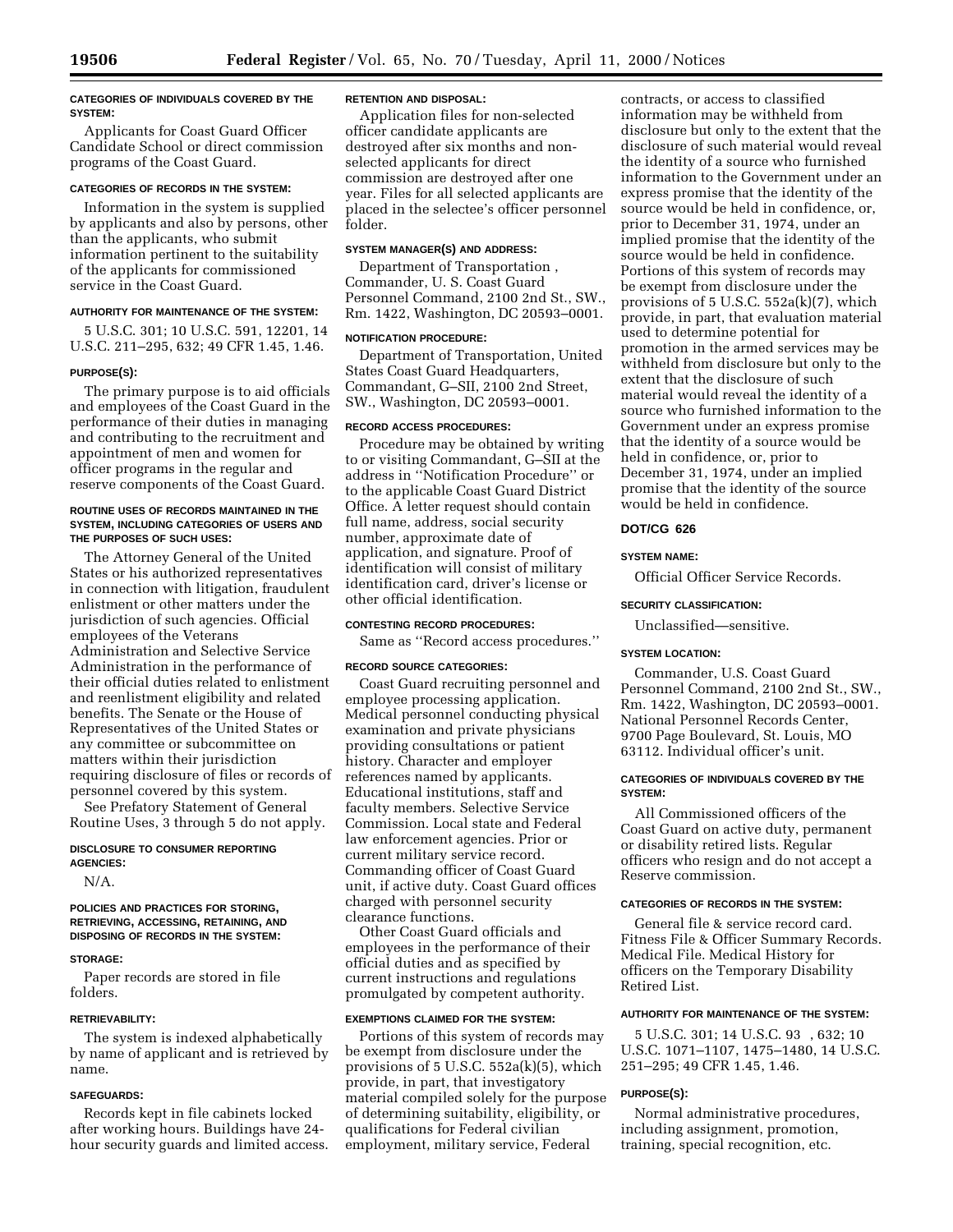#### **ROUTINE USES OF RECORDS MAINTAINED IN THE SYSTEM, INCLUDING CATEGORIES OF USERS AND THE PURPOSES OF SUCH USES:**

Physical Evaluation Boards. Board for Correction of Military Records. Answering of Congressional and personal inquiries initiated by the individual whose record is concerned. Preparation of forms, statements compilations, and computations necessary in the daily personnel administration of each individual entering reentering or leaving the Coast Guard. (Routine personnel administration requires copies of this and other service record material to be included in administrative files physically separated from the record; however, the original of this material will be included in the official service record maintained at Coast Guard Headquarters). Furnishing of information (authorized and specified by the individual concerned) normally concerned with employment, educational or veteran benefits, claims or applications. Furnishing specified material in an officer's service record pursuant to the order of a court of competent jurisdiction. Personnel from other Federal Agencies in the conduct of official business, as authorized by the Chief, Officer Personnel Management Division or Chief, Reserve Personnel Management Division, or their designated representative. See Prefatory Statement of General Routine Uses, 3 through 5 do not apply.

# **DISCLOSURE TO CONSUMER REPORTING AGENCIES:**

Disclosures may be made from this systems to ''consumer reporting agencies'' (collecting on behalf of the United States Government) as defined in the Fair Credit Reporting Act (15 U.S.C. 1681a(f) or the Federal Claims Collection Act of 1982 (31 U.S.C. 3701(a)(3)).

# **POLICIES AND PRACTICES FOR STORING, RETRIEVING, ACCESSING, RETAINING, AND DISPOSING OF RECORDS IN THE SYSTEM:**

#### **STORAGE:**

Records are maintained on paper and in digitized form. The paper records are stored in files in a controlled access area. The digitized records are stored on hard drives accessed via password by designated Coast Guard personnel.

#### **RETRIEVABILITY:**

Individual records are indexed and retrievable by name and/or last four digits of member's service number.

#### **SAFEGUARDS:**

During working hours physical access to records is controlled by the Personnel

Command, CGPC. Records are maintained in a central storage area locked behind two separate doors during non-working hours in the building, which has roving and static security patrols.

#### **RETENTION AND DISPOSAL:**

Each individual record is maintained at Coast Guard Headquarters until three months after retirement/resignation, after which is shipped to the National Personnel Records Center (Military Personnel Records), 9700 Page Boulevard, St. Louis, MO 63132. After the separation documents are received, records of Reserve Officers released from active duty and Regular Officers who resign and accept Reserve Commissions are sent to the United States Coast Guard Headquarters, 2100 2nd Street, SW., Washington, DC 20593–0001.

#### **SYSTEM MANAGER(S) AND ADDRESS:**

Commander, U.S. Coast Guard, Personnel Command, 2100 2nd St., SW., Rm. 1422, Washington, DC 20593–0001.

#### **NOTIFICATION PROCEDURE:**

Commandant, G–SII, United States Coast Guard Headquarters, 2100 2nd Street, SW., Washington, DC 20593– 0001.

# **RECORD ACCESS PROCEDURES:**

Same as ''Notification procedure''.

#### **CONTESTING RECORD PROCEDURES:**

Same as ''Notification procedure''.

# **RECORD SOURCE CATEGORIES:**

Personal interview and voluntary submissions by individuals. Training/ Educational Reports. Fitness Reports. USCG District Offices and other operating units of the Coast Guard.

#### **EXEMPTIONS CLAIMED FOR THE SYSTEM:**

Portions of this system of records may be exempt from disclosure under the provisions of 5 U.S.C. 552a(k)(5), which provide, in part, that investigatory material compiled solely for the purpose of determining suitability, eligibility, or qualifications for Federal civilian employment, military service, Federal contracts, or access to classified information may be withheld from disclosure, but only to the extent that the disclosure of such material would reveal the identity of a source who furnished information to the Government under an express promise that the identity of the source would be held in confidence, or, prior to December 31, 1974, under an implied promise that the identity of the source would be held in confidence. Portions of this system of records may be exempt

from disclosure under the provisions of 5 U.S.C. 552a(k)(7), which provide, in part, that evaluation material used to determine potential for promotion in the armed services may be withheld from disclosure but only to the extent that the disclosure of such material would reveal the identity of a source who furnished information to the government under an express promise that the identity of the source would be held in confidence, or, prior to December 31, 1974, under an implied promise that the identity of the source would be held in confidence.

#### **DOT/CG 627**

#### **SYSTEM NAME:**

Enlisted Recruiting Selection Record System.

#### **SECURITY CLASSIFICATION:**

Unclassified—sensitive.

#### **SYSTEM LOCATION:**

Commander, U. S. Coast Guard Personnel Command, 2100 2nd St., SW., Rm. 1422, Washington, DC 20593–0001. Director, Coast Guard Recruiting Center, 4200 Wilson Blvd., Suite 450, Arlington, VA 22203 and Coast Guard recruiting offices.

### **CATEGORIES OF INDIVIDUALS COVERED BY THE SYSTEM:**

Records and correspondence pertaining to prospective applicants, applicants for regular and reserve enlisted programs, and any other individuals who have initiated correspondence pertaining to enlistment in the United States Coast Guard.

#### **CATEGORIES OF RECORDS IN THE SYSTEM:**

Records and correspondence in both automated and non-automated forms concerning personal history, education, professional qualifications, mental aptitude, physical qualifications, character and interview appraisals, National Agency Checks and certifications, service performance and congressional or special interests.

#### **AUTHORITY FOR MAINTENANCE OF THE SYSTEM:**

5 U.S.C. 301; 10 U.S.C. 503, 504, 1168, 1169, 1475–1480; 14 U.S.C. 350– 373, 632; 49 CFR 1.45, 1.46.

#### **PURPOSE(S):**

The primary purpose is to serve for officials and employees of the United States Coast Guard, in the performance of their duties in managing and contributing to the recruitment program of the Coast Guard and Coast Guard Reserves.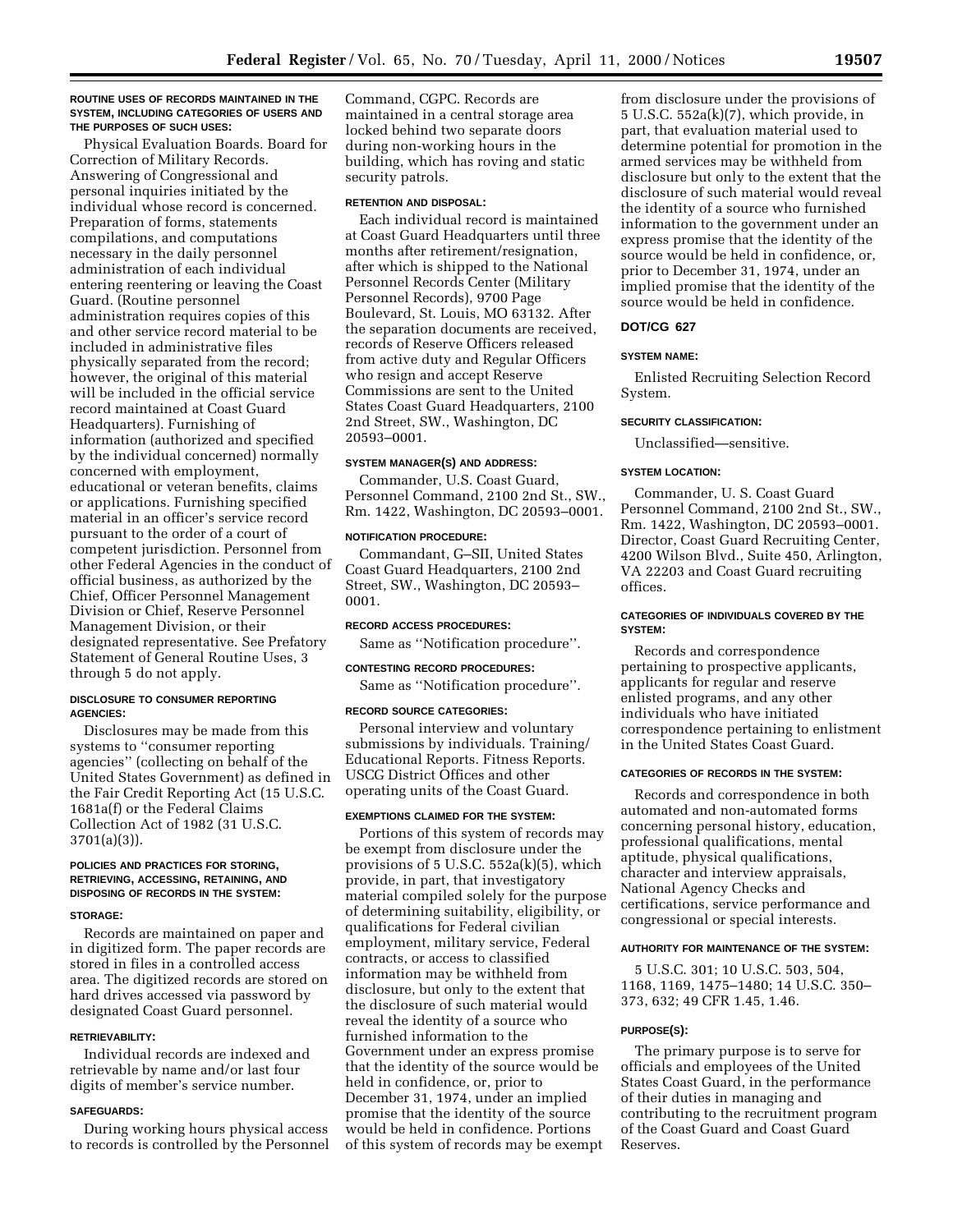#### **ROUTINE USES OF RECORDS MAINTAINED IN THE SYSTEM, INCLUDING CATEGORIES OF USERS AND THE PURPOSES OF SUCH USES:**

The Comptroller General or any of his authorized representatives, upon request, in the course of the performance of duties of the General Accounting Office relating to the management or quality of military recruitment. Officials and employees of other Departments and agencies of the Executive Branch of government, upon request, in the performance of their official duties related to the management or quality of military recruitment. Officials and employees of the Veterans Administration and Selective Service System in the performance of their official duties related to enlistment and reenlistment eligibility and related benefits. Such contractors and their employees as are or may be operating in accordance with an approved official contract with the United States Government. See Prefatory Statement of General Routine Uses; 3 through 5 do not apply.

#### **DISCLOSURE TO CONSUMER REPORTING AGENCIES:**

None.

# **POLICIES AND PRACTICES FOR STORING, RETRIEVING, ACCESSING, RETAINING, AND DISPOSING OF RECORDS IN THE SYSTEM:**

#### **STORAGE:**

Automated records are stored on magnetic tape. Paper records are stored in file folders.

# **RETRIEVABILITY:**

Alphabetically by name of subject and social security number.

# **SAFEGUARDS:**

Records are accessible only to authorized personnel within the Coast Guard recruiting organization and are handled with security procedures appropriate for documents marked ''For Official Use Only.''

# **RETENTION AND DISPOSAL:**

Records are normally maintained for two years and then disposed of by mutilating, shredding, or burning.

# **SYSTEM MANAGER(S) AND ADDRESS:**

Commander, U. S. Coast Guard, Personnel Command, 2100 2nd St., SW., Rm. 1422, Washington, DC 20593–0001.

# **NOTIFICATION PROCEDURE:**

Commandant,G–SII–2, United States Coast Guard Headquarters, 2100 2nd Street, SW., Washington, DC 20593– 0001.

# **RECORD ACCESS PROCEDURES:**

Same as ''Notification procedure''.

# **CONTESTING RECORD PROCEDURES:**

Same as ''Notification procedure''.

# **RECORD SOURCE CATEGORIES:**

Coast Guard recruiting personnel and administrative staff. Medical personnel or private physicians providing consultations or patient history. Character and employer references. Educational institutions, staff and faculty members. Selective Service System. Local, State, and Federal law enforcement agencies. Prior or current military service records. Members of Congress. Other officials and employees of the Coast Guard, Department of Defense and components thereof, in the performance of their duties and as specified by current instructions and regulations promulgated by competent authority.

# **EXEMPTIONS CLAIMED FOR THE SYSTEM:**

Portions of this system of records may be exempt from disclosure under the provisions of 5 U.S.C. 552a(k)(5), which provide, in part, that investigatory material compiled solely for the purpose of determining suitability, eligibility, or qualification of Federal civilian employment, military service, Federal contracts, or access to classified information may be withheld from disclosure but only to the extent that the disclosure of such material would reveal the identity of a source who furnished information to the Government under an express promise that the identity of the source would be held in confidence or, prior to December 31, 1974, under an implied promise that the identity of the source would be held in confidence. Portions of this system of records may be exempt from disclosure under the provisions of 5 U.S.C. 552a(k)(7), which provide, in part, that evaluation material used to determine for promotion in the armed services may be withheld from disclosure but only to the extent that the disclosure of such material would reveal the identity of a source who furnished information to the Government under an express promise that the identity of a source would be held in confidence, or, prior to December 31, 1974, under an implied promise that the identity of the source would be held in confidence.

# **DOT/CG 628**

# **SYSTEM NAME:**

Officer, Enlisted, and Recruiter Selection System File.

# **SECURITY CLASSIFICATION:**

Unclassified—sensitive.

# **SYSTEM LOCATION:**

Commander, U.S. Coast Guard, Personnel Command, 2100 2nd St., SW., Rm. 1422, Washington, DC 20593–0001.

# **CATEGORIES OF INDIVIDUALS COVERED BY THE SYSTEM:**

Civilian or military personnel who have taken the following tests: United States Navy Officer Qualification Test, OQT; United States Navy and United States Marine Corps Aviation Selection Test (AST); United States Navy Basic Test Battery, BTB (retests); the Cooperative Tests for Advanced Electronic Training, AET TESTS; the 16 Personality Factor Test used for screening of enlisted personnel for recruiting duty; Professional Examination for Merchant Mariners.

**CATEGORIES OF RECORDS IN THE SYSTEM:**

Answer sheets, electronic files.

# **AUTHORITY FOR MAINTENANCE OF THE SYSTEM:**

5 U.S.C. 301; 14 U.S.C. 632; 46 U.S.C. 7306, 7313, 7316; 49 CFR 1.45, 1.46.

# **PURPOSE(S):**

Provide test results if an applicant (military or civilian) applies for an officer program or is already in the military and interested in a certain training program.

# **ROUTINE USES OF RECORDS MAINTAINED IN THE SYSTEM, INCLUDING CATEGORIES OF USERS AND THE PURPOSES OF SUCH USES:**

See Prefatory Statement of General Routine Uses: 3 through 5 do not apply.

#### **DISCLOSURE TO CONSUMER REPORTING AGENCIES:**

None.

# **POLICIES AND PRACTICES FOR STORING, RETRIEVING, ACCESSING, RETAINING, AND DISPOSING OF RECORDS IN THE SYSTEM:**

# **STORAGE:**

File folders, case files, and electronic media.

# **RETRIEVABILITY:**

By name or electronically by social security number.

# **SAFEGUARDS:**

Combination-type safe, locked files. Test results are given only on a need to know basis to authorized personnel. Only custodian of safes and alternate custodian have access.

# **RETENTION AND DISPOSAL:**

Test answer sheets are destroyed after 2 years. Card file—destroyed after 4 years.

# **SYSTEM MANAGER(S) AND ADDRESS:**

Commander, U.S. Coast Guard, Personnel Command, 2100 2nd St., SW., Rm. 1422, Washington, DC 20593–0001.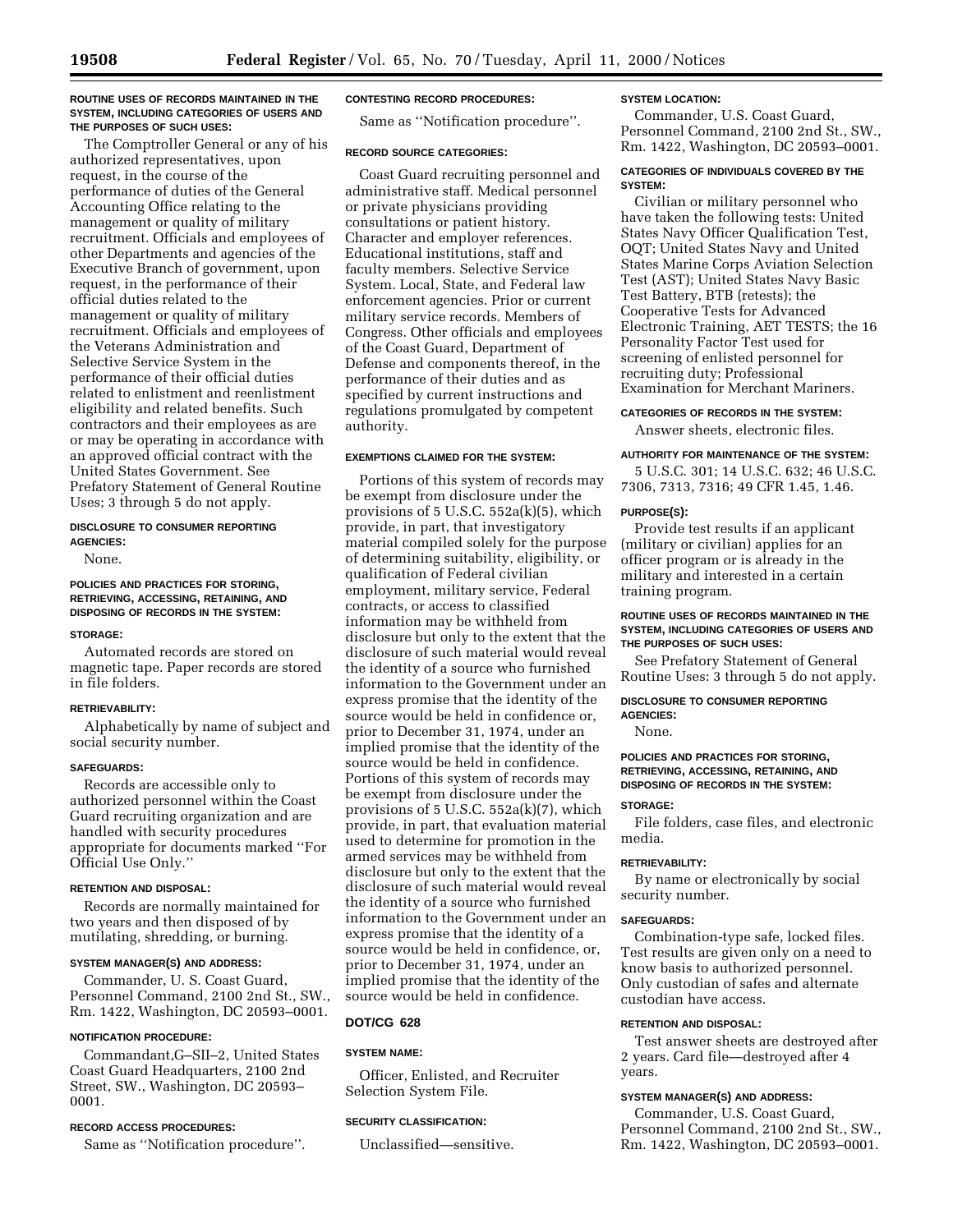#### **NOTIFICATION PROCEDURE:**

Commandant, G–SII, United States Coast Guard Headquarters, 2100 2nd Street, SW., Washington, DC 20593– 0001.

#### **RECORD ACCESS PROCEDURES:**

Same as ''Notification procedure.''

# **CONTESTING RECORD PROCEDURES:**

Same as ''Notification procedure.''

#### **RECORD SOURCE CATEGORIES:**

Individuals concerned and United States Coast Guard recruiting officials. United States Marine Corps officials. United States Navy Recruiting officials, United States Navy Bureau of Medicine Surgery officials.

#### **EXEMPTIONS CLAIMED FOR THE SYSTEM:**

Portions of this system are exempt under the provisions of 5 U.S.C. 552a(k)(5), (6), and (7).

# **DOT/CG 629**

# **SYSTEM NAME:**

Enlisted Personnel Record System.

#### **SECURITY CLASSIFICATION:**

Unclassified—sensitive.

#### **SYSTEM LOCATION:**

Commander, U.S. Coast Guard Personnel Command, 2100 2nd St., SW., Rm. 1422, Washington, DC 20593–0001. District offices and Headquarters Units.

#### **CATEGORIES OF INDIVIDUALS COVERED BY THE SYSTEM:**

All enlisted members of the Coast Guard now serving on active duty (including enlisted members of the Reserve on extended active duty), and members who have been temporarily or permanently retired or discharged.

#### **CATEGORIES OF RECORDS IN THE SYSTEM:**

Enlisted contract package, record of emergency, data, leave records, performance ratings, administrative remarks, medical records. All other requisite Coast Guard personnel forms, and pertinent miscellaneous correspondence.

#### **AUTHORITY FOR MAINTENANCE OF THE SYSTEM:**

5 U.S.C. 301; 10 U.S.C. 1071–1107, 12201, 14 U.S.C. 350–373, 632; 49 CFR 1.45, 1.46.

#### **PURPOSE(S):**

Normal administrative procedures, including assignment, promotion, training, special recognition, etc.

#### **ROUTINE USES OF RECORDS MAINTAINED IN THE SYSTEM, INCLUDING CATEGORIES OF USERS AND THE PURPOSES OF SUCH USES:**

Data are provided to the Veterans Administration for determination of an individual's eligibility for benefits administered by that agency, and to medical facilities maintained by the Department of Health, Education and Welfare in conjunction with medical treatment afforded an individual. See Prefatory Statement of General Routine Uses: 3 through 5 do not apply.

#### **DISCLOSURE TO CONSUMER REPORTING AGENCIES:**

Disclosures may be made from this systems to ''consumer reporting agencies'' (collecting on behalf of the United States Government) as defined in the Fair Credit Reporting Act (15 U.S.C. 1681a(f) or the Federal Claims Collection Act of 1982 (31 U.S.C. 3701(a)(3)).

# **POLICIES AND PRACTICES FOR STORING, RETRIEVING, ACCESSING, RETAINING, AND DISPOSING OF RECORDS IN THE SYSTEM:**

#### **STORAGE:**

Paper records are stored in files in a room with controlled access. Digitized records are stored on hard drives accessed via password by designated Coast Guard personnel.

#### **RETRIEVABILITY:**

Name of individual or the last three digits of individual's social security number.

#### **SAFEGUARDS:**

Records maintained at Coast Guard Headquarters are located in a central storage area, locked behind two separate doors during non-working hours, in a building with a roving security patrol. Records at field units are maintained in Government office buildings with offduty hours security. During working hours, access to records is controlled by office personnel.

#### **RETENTION AND DISPOSAL:**

Maintained at CGPC until three months after an enlisted member is discharged, permanently retired for physical disability, or retired for years of service, after which records are transmitted for permanent storage to National Personnel Records Center, (Military Personnel Records), GSA, 9700 Page Boulevard, St. Louis, MO. 63132. In the case of members transferred to the Reserve, their records are sent to Commandant (G-WT) after separation documents are received.

#### **SYSTEM MANAGER(S) AND ADDRESS:**

Commander, U.S. Coast Guard, Personnel Command, 2100 2nd St., SW., Rm. 1422, Washington, DC 20593–0001.

#### **NOTIFICATION PROCEDURE:**

Commandant, G–SII, United States Coast Guard Headquarters, 2100 2nd

Street, SW., Washington, DC 20593– 0001.

#### **RECORD ACCESS PROCEDURES:**

Same as ''Notification procedure'' or the local Coast Guard District or unit administrative officer for the area in which an individual's duty station is located.

#### **CONTESTING RECORD PROCEDURES:**

Same as ''Record access procedures.''

# **RECORD SOURCE CATEGORIES:**

Information is obtained from the individual, and Coast Guard Officials.

#### **EXEMPTIONS CLAIMED FOR THE SYSTEM:**

Portions of this system may be exempt under the provisions of 5 U.S.C. 552a(k)(5) and (7).

#### **DOT/CG 630**

#### **SYSTEM NAME:**

Coast Guard Family Housing.

# **SECURITY CLASSIFICATION:**

Unclassified—sensitive.

#### **SYSTEM LOCATION:**

Commandant, G–WP, United States Coast Guard Headquarters, 2100 2nd Street, SW., Washington, DC 20593– 0001. Each Integrated Support Command and Headquarters Unit.

#### **CATEGORIES OF INDIVIDUALS COVERED BY THE SYSTEM:**

Military and civilian personnel of all pay grades who made application for government and/or government leased housing. Military personnel who make applications in locating community housing. Certain government employees occupying government housing. Military or civilian personnel who have corresponded with the President, a Congressman, or the Commandant concerning family housing.

#### **CATEGORIES OF RECORDS IN THE SYSTEM:**

Applicants name, pay grade, marital status, current address and dependent information maintained for the Coast Guard Housing System. Includes housing survey; computer data summaries are maintained for the family housing survey. Copies of correspondence from individual to the President, a Congressman or the Commandant, inquiry sheets, and replies maintained for Congressional correspondence files.

#### **AUTHORITY FOR MAINTENANCE OF THE SYSTEM:**

5 U.S.C. 301; 14 U.S.C. 475, 620, 632, 681, 687; 49 CFR 1.45, 1.46.

#### **PURPOSE(S):**

Placing the applicant in government owned or leased housing or community housing.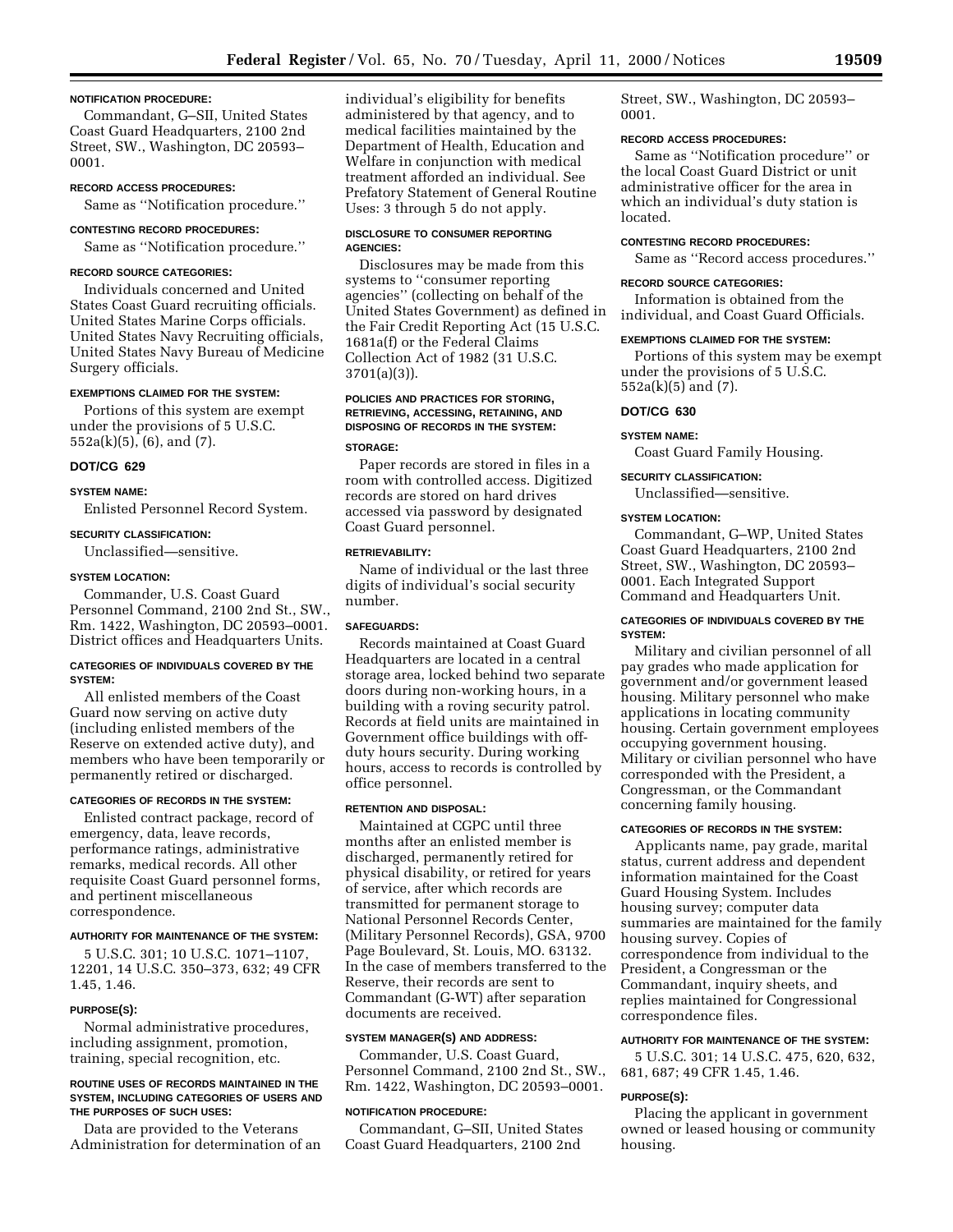#### **ROUTINE USES OF RECORDS MAINTAINED IN THE SYSTEM, INCLUDING CATEGORIES OF USERS AND THE PURPOSES OF SUCH USES:**

Assessing housing needs of District and Headquarters Units. Answering inquiries from individuals, Congressmen or the Commandant concerning family housing. Preparing Budgets. See Prefatory Statement of General Routine Uses.

#### **DISCLOSURE TO CONSUMER REPORTING AGENCIES:**

None.

# **POLICIES AND PRACTICES FOR STORING, RETRIEVING, ACCESSING, RETAINING, AND DISPOSING OF RECORDS IN THE SYSTEM:**

**STORAGE:**

File Folder.

# **RETRIEVABILITY:**

Name of individual, Coast Guard command, and date received.

# **SAFEGUARDS:**

Maintained in locked file cabinets and desk file drawers.

# **RETENTION AND DISPOSAL:**

Maintained until applicant is placed in housing, then destroyed. Records concerning Congressional correspondence are maintained indefinitely.

# **SYSTEM MANAGER(S) AND ADDRESS:**

Commandant, G–WP, Director, Personnel Management Directorate, United States Coast Guard Headquarters, 2100 2nd Street, SW., Washington, DC 20593–0001.

# **NOTIFICATION PROCEDURE:**

Commandant, G–SII, United States Coast Guard Headquarters, 2100 2nd Street, SW., Washington, DC 20593– 0001.

# **RECORD ACCESS PROCEDURES:**

Same as ''Notification procedure'' or the local Coast Guard District Office.

# **CONTESTING RECORD PROCEDURES:**

Same as ''Record access procedures.''

# **RECORD SOURCE CATEGORIES:**

Applicant, individuals who complete family housing survey forms, initiate correspondence concerning family housing, and Coast Guard Officials.

# **EXEMPTIONS CLAIMED FOR THE SYSTEM:**

None.

# **DOT/CG 631**

# **SYSTEM NAME:**

Family Advocacy Case Record System.

# **SECURITY CLASSIFICATION:**

Unclassified—sensitive.

### **SYSTEM LOCATION:**

Commandant, G–WP, U.S. Coast Guard Headquarters, 2100 2nd St. SW., Washington, DC 20593–0001. District, Maintenance and Logistics Command, MLC, or Headquarters Unit Social Worker's office, at the duty station of the sponsor, and at selected medical facilities. District, MLC, or Headquarters Unit Family Advocacy Representative, FAR under whose jurisdiction an incident occurred.

# **CATEGORIES OF INDIVIDUALS COVERED BY THE SYSTEM:**

Active duty, reserve and retired personnel and dependents entitled to care at Coast Guard or any other military medical and dental facility whose abuse or neglect is brought to the attention of appropriate authorities, and persons suspected of abusing or neglecting such beneficiaries.

# **CATEGORIES OF RECORDS IN THE SYSTEM:**

Medical records of suspected and confirmed cases of family member abuse or neglect, investigative reports, correspondence, family advocacy committee reports, follow up and evaluation reports, and any other supportive data assembled relevant to individual family advocacy program files.

# **AUTHORITY FOR MAINTENANCE OF THE SYSTEM:**

5 U.S.C. 301; 14 U.S.C. 632, 42 U.S.C. 5101, 5102; 49 CFR 1.45, 1.46.

# **PURPOSE(S):**

Coordination of the Coast Guard's Family Advocacy program.

#### **ROUTINE USES OF RECORDS MAINTAINED IN THE SYSTEM, INCLUDING CATEGORIES OF USERS AND THE PURPOSES OF SUCH USES:**

To Federal, State and Local government or private agencies for coordination of family advocacy programs, medical care, mental health treatment, civil or criminal law enforcement, and research into the causes and prevention of family domestic violence. To individuals or organizations providing family support program care under contract to the Federal Government. See Prefatory Statement of General Routine Uses.

# **DISCLOSURE TO CONSUMER REPORTING AGENCIES:**

None.

# **POLICIES AND PRACTICES FOR STORING, RETRIEVING, ACCESSING, RETAINING, AND DISPOSING OF RECORDS IN THE SYSTEM:**

# **STORAGE:**

File folders, microfilm, magnetic tape, punched cards, machine lists, discs, and other computerized or machine readable media.

#### **RETRIEVABILITY:**

Name, social security number, types of incidents, etc.

# **SAFEGUARDS:**

Maintained in various kinds of locked filing equipment in specified monitored or controlled access rooms or areas. Records are accessible only to authorized personnel. Computer terminals are located in supervised areas, with access controlled by password or other user code system.

# **RETENTION AND DISPOSAL:**

Records will be maintained at a decentralized location until the case is closed or the sponsor is separated. Upon case closure or separation of the sponsor, the record will be transferred to Commandant, G–WPW. The record will be retained for 5 years from case closure or date of last action. At the end of 5 years the record will be destroyed, except for information concerning certain minor Coast Guard dependents who were victims or suspected victims of child abuse, neglect or sexual abuse will be retained until the dependent attains majority.

# **SYSTEM MANAGER(S) AND ADDRESS:**

Commandant, G–WP, Director, Personnel Management Directorate, United States Coast Guard Headquarters, 2100 2nd Street, SW., Washington, DC 20593–0001.

#### **NOTIFICATION PROCEDURE:**

Commandant, G–SII, United States Coast Guard Headquarters, 2100 2nd Street, SW., Washington, DC 20593– 0001. MLC, district, or unit where the individual is assigned.

#### **RECORD ACCESS PROCEDURES:**

Same as ''Notification procedure.''

**CONTESTING RECORD PROCEDURES:**

Same as ''Notification procedure.''

# **RECORD SOURCE CATEGORIES:**

Reports from medical personnel, educational institutions, law enforcement agencies, public and private health and welfare agencies, Coast Guard personnel and private individuals.

# **EXEMPTIONS CLAIMED FOR THE SYSTEM:**

Part of this system may be exempt under 5 U.S.C. 552a(k)(2) and (5).

# **DOT/CG 632**

#### **SYSTEM NAME:**

Uniformed Services Identification and Privilege Card Record System.

# **SECURITY CLASSIFICATION:**

Unclassified—sensitive.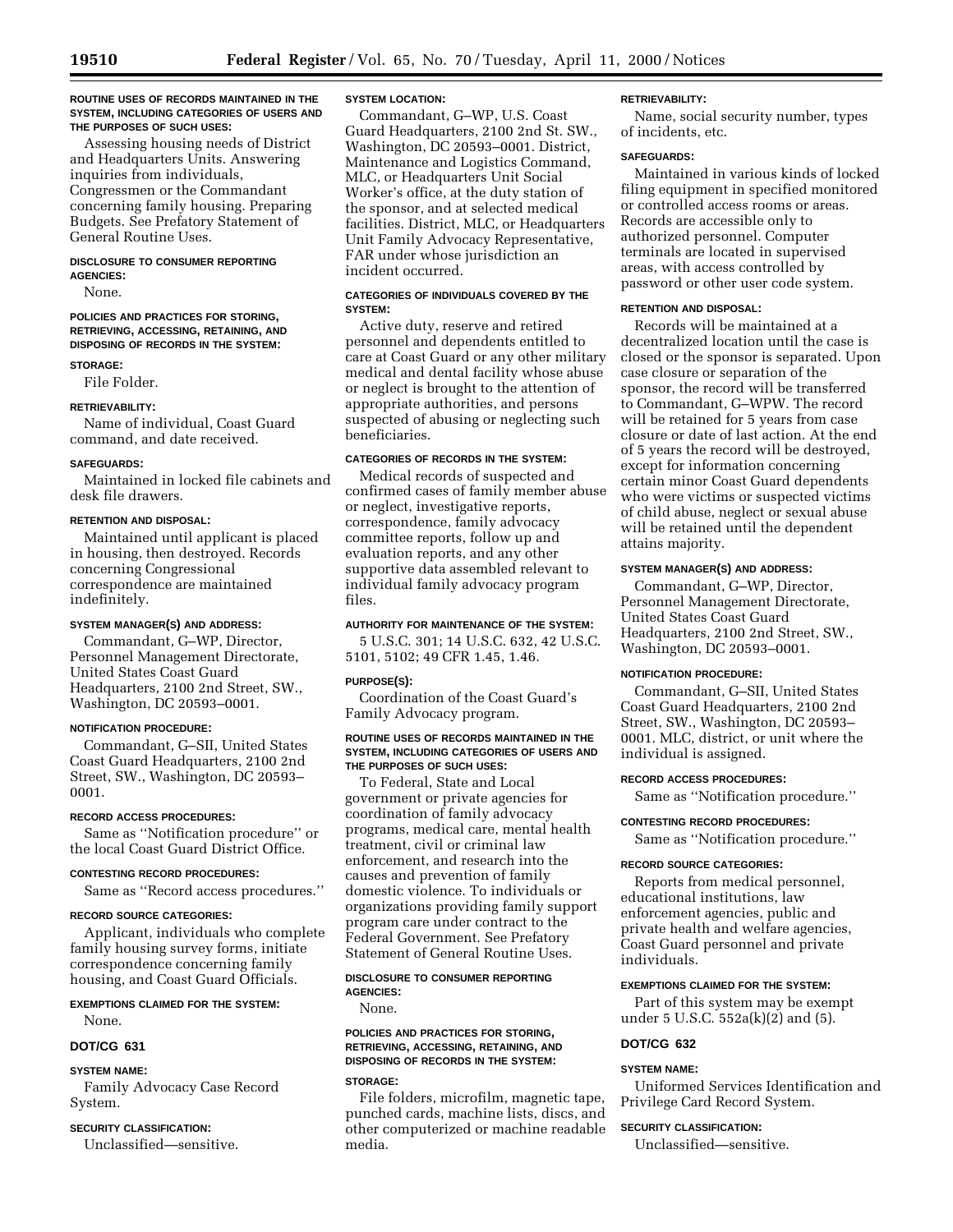### **SYSTEM LOCATION:**

Commandant, G–WP, United States Coast Guard Headquarters, 2100 2nd Street, SW., Washington, DC 20593– 0001.

## **CATEGORIES OF INDIVIDUALS COVERED BY THE SYSTEM:**

Dependents of United States Coast Guard personnel (active, retired, reserve and deceased). Former Coast Guard personnel who have been rated by the Veterans Administration as onehundred percent disabled and their eligible dependents.

## **CATEGORIES OF RECORDS IN THE SYSTEM:**

Applications for Uniformed Service Identification and Privilege Card, DD– 1172. Verification for eligibility to possess the Identification and Privilege Card, DD–1173. Pertinent miscellaneous correspondence.

## **AUTHORITY FOR MAINTENANCE OF THE SYSTEM:**

5 U.S.C. 301; 14 U.S.C. 632, 49 CFR 1.45, 1.46; E.O. 9397; COMDTINST 5512.1.

## **PURPOSE(S):**

Verify that an applicant is entitled to be issued an Identification and Privilege Card.

## **ROUTINE USES OF RECORDS MAINTAINED IN THE SYSTEM, INCLUDING CATEGORIES OF USERS AND THE PURPOSES OF SUCH USES:**

Verification provided to other Armed Forces authorized personnel as required. See Prefatory Statement of General Routine Uses.

#### **DISCLOSURE TO CONSUMER REPORTING AGENCIES:**

None.

### **POLICIES AND PRACTICES FOR STORING, RETRIEVING, ACCESSING, RETAINING, AND DISPOSING OF RECORDS IN THE SYSTEM:**

**STORAGE:**

Maintained in file folders.

## **RETRIEVABILITY:**

Alphabetical by name.

#### **SAFEGUARDS:**

Maintained in file cabinets. During working hours access to records is controlled by office personnel. During non-working hours building is patrolled by roving security guards.

## **RETENTION AND DISPOSAL:**

Retained for 10 years, then destroyed.

### **SYSTEM MANAGER(S) AND ADDRESS:**

Director, Personnel Management Directorate, G–WP, United States Coast Guard Headquarters, 2100 2nd Street, SW., Washington, DC 20593–0001.

## **NOTIFICATION PROCEDURE:**

Commandant, G–SII, United States Coast Guard Headquarters, 2100 2nd Street, SW., Washington, DC 20593– 0001.

### **RECORD ACCESS PROCEDURES:**

Same as ''Notification procedure.'' **CONTESTING RECORD PROCEDURES:**

Same as ''Notification procedure.''

## **RECORD SOURCE CATEGORIES:**

Sponsor and/or dependents.

## **EXEMPTIONS CLAIMED FOR THE SYSTEM:** None.

#### **DOT/CG 633**

#### **SYSTEM NAME:**

Coast Guard Civilian Personnel Security Program.

## **SECURITY CLASSIFICATION:**

Unclassified—sensitive.

### **SYSTEM LOCATION:**

Commandant, G–WP, United States Coast Guard Headquarters, 2100 2nd Street, SW., Washington, DC 20593– 0001. Each District Office and Headquarters Unit.

#### **CATEGORIES OF INDIVIDUALS COVERED BY THE SYSTEM:**

Coast Guard Civilian Personnel. Applicants for civilian positions.

## **CATEGORIES OF RECORDS IN THE SYSTEM:**

Records of civilian security clearance granted. Correspondence and requests concerning civilian personnel security actions.

## **AUTHORITY FOR MAINTENANCE OF THE SYSTEM:**

5 U.S.C. 301, 5102, 14 U.S.C. 632; 49 CFR 1.45, 1.46.

#### **PURPOSE(S):**

Determine eligibility for access to classified information under Executive Order 11652.

### **ROUTINE USES OF RECORDS MAINTAINED IN THE SYSTEM, INCLUDING CATEGORIES OF USERS AND THE PURPOSES OF SUCH USES:**

Suitability for sensitive positions. See Prefatory Statement of General Routine Uses; 3 through 5 do not apply.

## **DISCLOSURE TO CONSUMER REPORTING AGENCIES:**

None.

### **POLICIES AND PRACTICES FOR STORING, RETRIEVING, ACCESSING, RETAINING, AND DISPOSING OF RECORDS IN THE SYSTEM:**

## **STORAGE:**

File folder—3x5 Index cards.

### **RETRIEVABILITY:**

By name of individual.

### **SAFEGUARDS:**

Kept in locked cabinets and safes. Individual identification is required for users of records.

## **RETENTION AND DISPOSAL:**

Upon termination of employment investigative files for civilians, which serve as a basis for security clearances, are returned to the Office of Personnel Management. A name record of type of investigation is kept for 5 years and then destroyed by burning.

## **SYSTEM MANAGER(S) AND ADDRESS:**

Director, Personnel Management Directorate, G–WP, United States Coast Guard Headquarters, 2100 2nd Street, SW., Washington, DC 20593–0001.

#### **NOTIFICATION PROCEDURE:**

Commandant, G–SII, United States Coast Guard, Headquarters, 2100 2nd Street, SW., Washington, DC 20593– 0001.

#### **RECORD ACCESS PROCEDURES:**

Same as ''Notification procedure'' or the local office or unit.

### **CONTESTING RECORD PROCEDURES:**

Same as ''Record access procedures.''

#### **RECORD SOURCE CATEGORIES:**

Civil Service Investigative Reports, Personnel Security Clearance requests and forms SF–85, SF–86 and SF–171.

#### **EXEMPTIONS CLAIMED FOR THE SYSTEM:**

Portions of this system of records may be exempt from disclosure under the provisions of  $5$  U.S.C.  $552a(k)(5)$  and  $(7)$ .

#### **DOT/CG 634**

**SYSTEM NAME:**

Child Care Program Record System.

#### **SECURITY CLASSIFICATION:**

Unclassified—sensitive.

### **SYSTEM LOCATION:**

At the facility where the care was provided or is being provided.

#### **CATEGORIES OF INDIVIDUALS COVERED BY SYSTEM:**

Children enrolled in a U.S. Coast Guard child care program. Children being cared for in U.S. Coast Guard family quarters. Eligible children of active duty members of the Uniformed Services and children of Federal employees.

## **CATEGORIES OF RECORDS IN THE SYSTEM:**

Information about the family; medical history of child; authorization for emergency medical care; permission for field trips; authorization to release child to someone other than parent;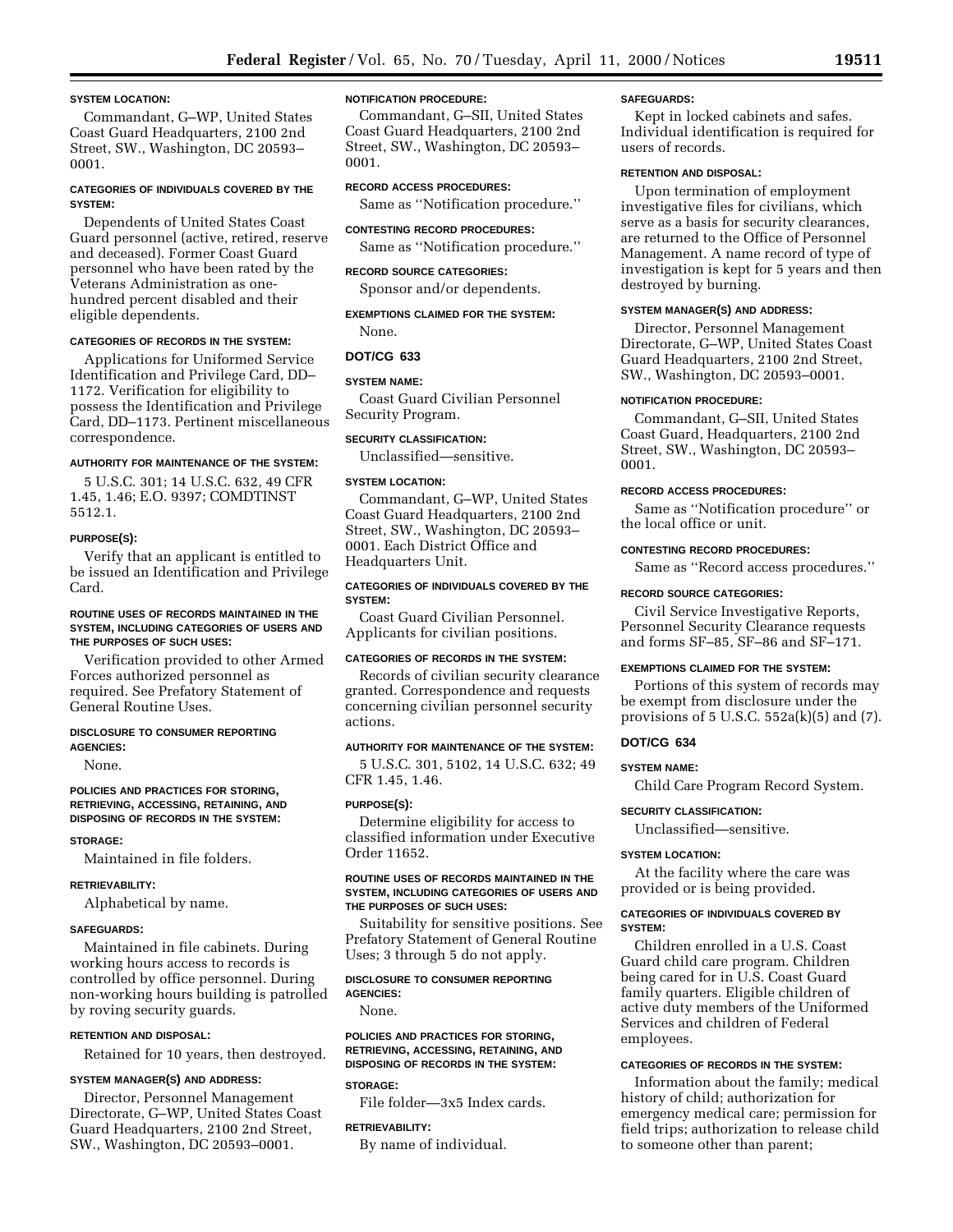establishment of eligibility for

participation in State or Federally sponsored programs; communication between the care provider and parents about child; and other necessary records to protect health and safety of children.

## **AUTHORITY FOR MAINTENANCE OF THE SYSTEM:**

5 U.S.C. 301; 14 U.S.C. 515, 632; 49 CFR 1.45, 1.46; COMDTINST 1754.15.

### **PURPOSE(S):**

Administer the Coast Guard's Child Care Program.

#### **ROUTINE USES OF RECORDS MAINTAINED IN THE SYSTEM, INCLUDING CATEGORIES OF USERS AND THE PURPOSES OF SUCH USES:**

Provided to Federal, State, or local governments and agencies to report medical conditions and other data required by law; to aid in preventive health and communicable disease control problems. Provided to Department of Agriculture for use in determining eligibility to participate in the Child Care Food Program. See Prefatory Statement of General Routine Uses.

## **DISCLOSURE TO CONSUMER REPORTING AGENCIES:**

None.

## **POLICIES AND PRACTICES FOR STORING, RETRIEVING, ACCESSING, RETAINING, AND DISPOSING OF RECORDS IN THE SYSTEM:**

### **STORAGE:**

Maintained on forms in file folders or in computer file.

## **RETRIEVABILITY:**

Name of child.

## **SAFEGUARDS:**

Files are maintained in a secured filing cabinet. Access is regularly limited to authorized center staff. Files for child care in U.S. Coast Guard family quarters are maintained in a cabinet or drawer in the quarters.

## **RETENTION AND DISPOSAL:**

Child's record file is destroyed 3 years after date of last action. Registration/ medical forms may be sent to another facility if child transfers. CCFP eligibility records are transferred to an audit file at the end of each year where they are not retrieved by child's name. Audit records are destroyed after 3 years or after audited, whichever is sooner.

## **SYSTEM MANAGER(S) AND ADDRESS:**

Director, Personnel Management Directorate, G–WP, United States Coast Guard Headquarters, Washington, DC 20593–0001.

## **NOTIFICATION PROCEDURE:**

Commandant, G–SII, United States Coast Guard Headquarters, 2100 2nd

Street, SW., Washington, DC 20593– 0001. Child care facility that provided care.

## **RECORD ACCESS PROCEDURES:**

Same as ''Notification procedure.''

# **CONTESTING RECORD PROCEDURES:**

Same as ''Notification procedure.''

#### **RECORD SOURCE CATEGORIES:**

Parents or medical personnel familiar with the child's medical history.

## **EXEMPTIONS CLAIMED FOR THE SYSTEM:**

None.

## **DOT/CG 636**

## **SYSTEM NAME:**

Personal Affairs Record System Coast Guard Military Personnel.

## **SECURITY CLASSIFICATION:**

Unclassified—sensitive.

#### **SYSTEM LOCATION:**

Commandant, G–WK, United States Coast Guard Headquarters, 2100 2nd Street, SW., Washington, DC 20593– 0001. Each District and Headquarters Unit. See Appendix I for locations.

## **CATEGORIES OF INDIVIDUALS COVERED BY THE SYSTEM:**

Active duty and retired Coast Guard military personnel who have been subject to damage arising out of domestic relations disputes, alleged personal indebtedness, and claims of alleged paternity.

## **CATEGORIES OF INDIVIDUALS COVERED BY THE SYSTEM:**

Case files containing complaint concerning alleged personal indebtedness, complaints arising out of domestic relations disputes, claims of alleged paternity. Files contain correspondence including investigative steps, response to complaints and follow up correspondence on recurring complaints. Index card files contain summary of material contained in case file for each reference.

## **AUTHORITY FOR MAINTENANCE OF THE SYSTEM:**

5 U.S.C. 301; 10 U.S.C. 1058; 14 U.S.C. 632; 42 U.S.C. 666; 49 CFR 1.45, 1.46.

## **PURPOSE(S):**

Resolve complaints in an expeditious manner.

### **ROUTINE USES OF RECORDS MAINTAINED IN THE SYSTEM, INCLUDING CATEGORIES OF USERS AND THE PURPOSES OF SUCH USES:**

For reference in development of future policy. See Prefatory Statement of General Routine Uses; 3 through 5 do not apply.

#### **DISCLOSURE TO CONSUMER REPORTING AGENCIES:**

None.

## **POLICIES AND PRACTICES FOR STORING, RETRIEVING, ACCESSING, RETAINING, AND DISPOSING OF RECORDS IN THE SYSTEM:**

## **STORAGE:** Case file and card index file.

## **RETRIEVABILITY:**

Alphabetical listing.

### **SAFEGUARDS:**

Kept in locked filing cabinet. Personnel are screened prior to granting access.

## **RETENTION AND DISPOSAL:**

Maintained for 5 years after action completed and then destroyed.

#### **SYSTEM MANAGER(S) AND ADDRESS:**

Director, Personnel Management Directorate, G–WK, United States Coast Guard Headquarters, 2100 2nd Street, SW., Washington, DC 20593–0001.

## **NOTIFICATION PROCEDURE:**

Commandant, G–SII, United States Coast Guard Headquarters, 2100 2nd Street, SW., Washington, DC 20593– 0001.

## **RECORD ACCESS PROCEDURES:**

Same as ''Notification procedure'' or the local Coast Guard District Office or unit for the area in which an individual's duty station is located.

#### **CONTESTING RECORD PROCEDURES:**

Same as ''Record access procedures.''

## **RECORD SOURCE CATEGORIES:**

Complainants, their legal representatives, and Coast Guard officials.

#### **EXEMPTIONS CLAIMED FOR THE SYSTEM:**

None.

## **DOT/CG 637**

### **SYSTEM NAME:**

Appointment of Trustee or Guardian for Mentally Incompetent Personnel.

### **SECURITY CLASSIFICATION:**

Unclassified—sensitive.

## **SYSTEM LOCATION:**

Commandant, G–WP, United States Coast Guard Headquarters, 2100 2nd Street, SW., Washington, DC 20593– 0001. Each District and Headquarters Unit.

## **CATEGORIES OF INDIVIDUALS COVERED BY THE SYSTEM:**

Active duty and retired Coast Guard military personnel.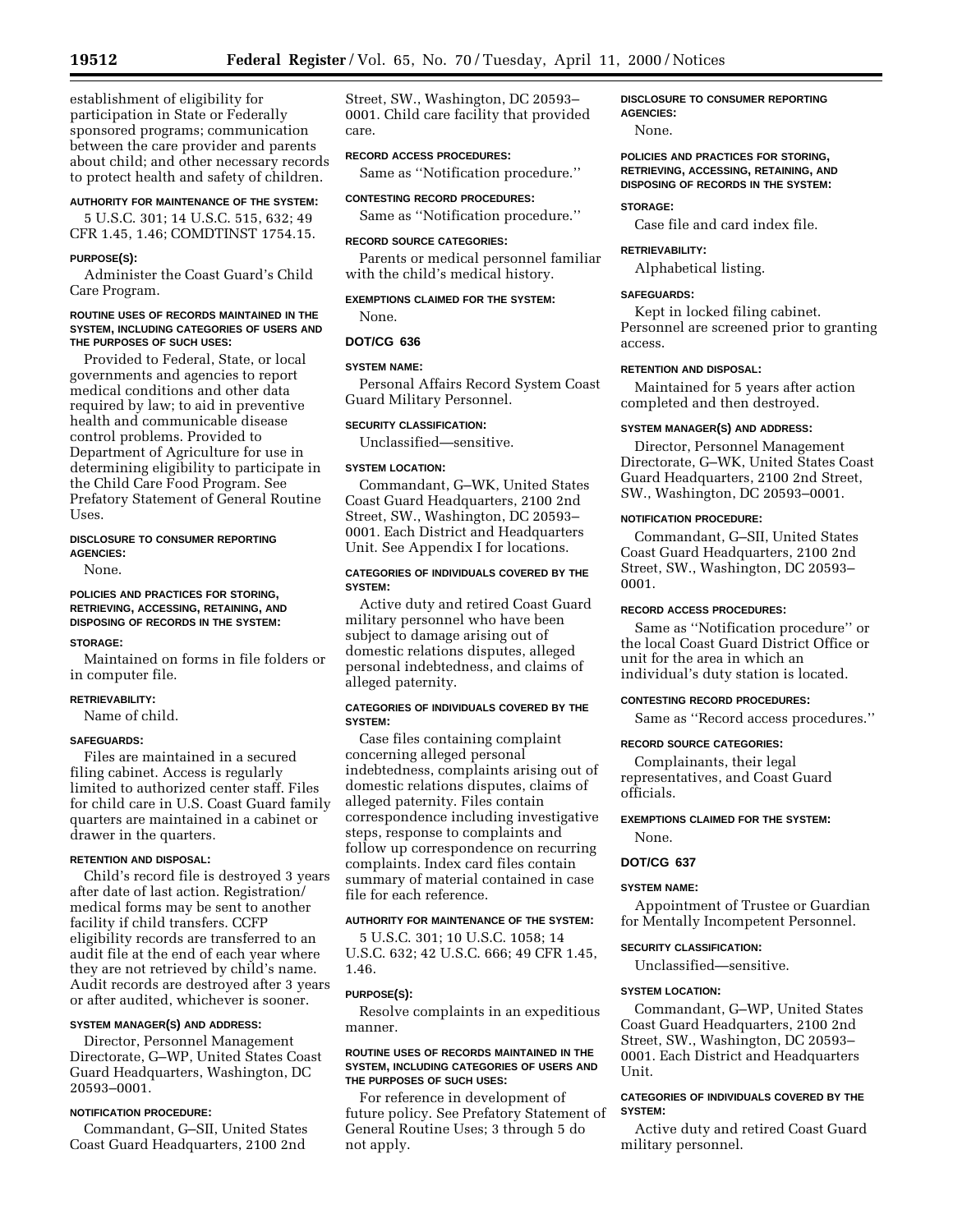## **CATEGORIES OF RECORDS IN THE SYSTEM:**

Information relating to the mental incompetency of certain Coast Guard personnel. Records used to assist Coast Guard Officials in appointing trustees for mentally incompetent Coast Guard persons.

#### **AUTHORITY FOR MAINTENANCE OF THE SYSTEM:**

5 U.S.C. 301; 10 U.S.C. 1443, 1448, 1449; 14 U.S.C. 632; 37 U.S.C. 601–604; 33 CFR 49.05; 49 CFR 1.45, 1.46.

#### **PURPOSE(S):**

Maintain information to determine eligibility for VA benefits.

## **ROUTINE USES OF RECORDS MAINTAINED IN THE SYSTEM, INCLUDING CATEGORIES OF USERS AND THE PURPOSES OF SUCH USES:**

Information to prospective appointees, including but not limited to relatives, lawyers, physicians or other designated representatives; and Department of Veterans Affairs upon request for the determination of eligibility for benefits administered by that agency. See Prefatory Statement of General Routine Uses; 3 through 5 do not apply.

## **DISCLOSURE TO CONSUMER REPORTING AGENCIES:**

None.

## **POLICIES AND PRACTICES FOR STORING, RETRIEVING, ACCESSING, RETAINING, AND DISPOSING OF RECORDS IN THE SYSTEM:**

#### **STORAGE:**

Locked file cabinet.

## **RETRIEVABILITY:**

Alphabetical listing.

#### **SAFEGUARDS:**

Stored in locked file cabinets. Access restricted to representatives of incompetent.

### **RETENTION AND DISPOSAL:**

Maintained for 5 years after action is complete then destroyed.

#### **SYSTEM MANAGER(S) AND ADDRESS:**

Director, Personnel Management Directorate, G–WP, United States Coast Guard Headquarters, 2100 2nd Street, SW., Washington, DC 20593–0001.

## **NOTIFICATION PROCEDURE:**

Commandant, G–SII, United States Coast Guard Headquarters, 2100 2nd Street, SW., Washington, DC 20593– 0001.

#### **RECORD ACCESS PROCEDURES:**

Same as ''Notification procedure'' or the local Coast Guard District office or unit having custody of the records.

### **CONTESTING RECORD PROCEDURES:**

Same as ''Record access procedures.''

## **RECORD SOURCE CATEGORIES:**

Coast Guard officials, legal representatives of individuals and/or individuals concerned and complainants.

## **EXEMPTIONS CLAIMED FOR THE SYSTEM:**

None.

# **DOT/CG 638**

## **SYSTEM NAME:**

U.S.C.G Alcohol Abuse Prevention Program Record System.

## **SECURITY CLASSIFICATION:**

Unclassified—sensitive.

## **SYSTEM LOCATION:**

Commander, Atlantic Area, United States Coast Guard, 431 Crawford Street, Portsmouth, VA 23704. Commander, Pacific Area, United States Coast Guard, Coast Guard Island, Alameda, CA 94501–5100.

## **CATEGORIES OF INDIVIDUALS COVERED BY THE SYSTEM:**

Active duty Coast Guard personnel receiving alcohol rehabilitation treatment.

## **CATEGORIES OF RECORDS IN THE SYSTEM:**

Name, Social Security Number, Prior Service, Rate/Rank, Date of Birth, History of Alcohol Abuse, Treatment Center, Dates of Treatment, Notes on Aftercare, and Final Disposition and Type.

### **AUTHORITY FOR MAINTENANCE OF THE SYSTEM:**

5 U.S.C. 301; 5 U.S.C. 7901; 14 U.S.C. 632; 42 U.S.C. 4541; 49 CFR 1.45, 1.46; COMDTINST M6330.1.

## **PURPOSE(S):**

Administer the Coast Guard Alcohol Abuse Prevention program.

## **ROUTINE USES OF RECORDS MAINTAINED IN THE SYSTEM, INCLUDING CATEGORIES OF USERS AND THE PURPOSES OF SUCH USES:**

See Prefatory Statement of General Routine Uses; 3 through 5 do not apply.

#### **DISCLOSURE TO CONSUMER REPORTING AGENCIES:**

None.

### **POLICIES AND PRACTICES FOR STORING, RETRIEVING, ACCESSING, RETAINING, AND DISPOSING OF RECORDS IN THE SYSTEM:**

#### **STORAGE:**

Maintained on file cards  $(3'' \times 5'')$  and/ or a computer data base.

## **RETRIEVABILITY:**

By the name of the individual.

#### **SAFEGUARDS:**

Maintained in locked filing cabinets. The computer database is protected by

password access limited to Alcohol Program Managers.

## **RETENTION AND DISPOSAL:**

Destroyed three years after last activity.

#### **SYSTEM MANAGER(S) AND ADDRESS:**

Commandant, G–WK, United States Coast Guard Headquarters, 2100 2nd Street, SW., Washington, DC 20593– 0001–0001.

### **NOTIFICATION PROCEDURE:**

Same as ''System location''.

### **RECORD ACCESS PROCEDURES:**

Same as ''System location''.

## **CONTESTING RECORD PROCEDURES:**

Same as ''System location''.

#### **RECORD SOURCE CATEGORIES:**

Personnel records. Medical records. Security records. Treatment facility reports. Post treatment aftercare reports.

## **EXEMPTIONS CLAIMED FOR THE SYSTEM:**

None.

# **DOT/CG 639**

#### **SYSTEM NAME:**

Request for Remission of Indebtedness.

### **SECURITY CLASSIFICATION:**

Unclassified—sensitive.

## **SYSTEM LOCATION:**

Commandant, G–WP, United States Coast Guard Headquarters, 2100 2nd Street, SW., Washington, DC 20593– 0001. Each District and Headquarters Unit.

### **CATEGORIES OF INDIVIDUALS COVERED BY THE SYSTEM:**

Active Duty Enlisted Coast Guard Personnel.

## **CATEGORIES OF RECORDS IN THE SYSTEM:**

Correspondence, requests with endorsements, research material, paneling action, Commandant's decisions.

## **AUTHORITY FOR MAINTENANCE OF THE SYSTEM:**

5 U.S.C. 301; 14 U.S.C. 461, 632; 49 CFR 1.45, 1.46.

#### **PURPOSE(S):**

Aid in making determinations based on the best interests of the individual and the Government.

## **ROUTINE USES OF RECORDS MAINTAINED IN THE SYSTEM, INCLUDING CATEGORIES OF USERS AND THE PURPOSES OF SUCH USES:**

See Prefatory Statement of General Routine Uses: 3 through 5 do not apply.

#### **DISCLOSURE TO CONSUMER REPORTING AGENCIES:**

None.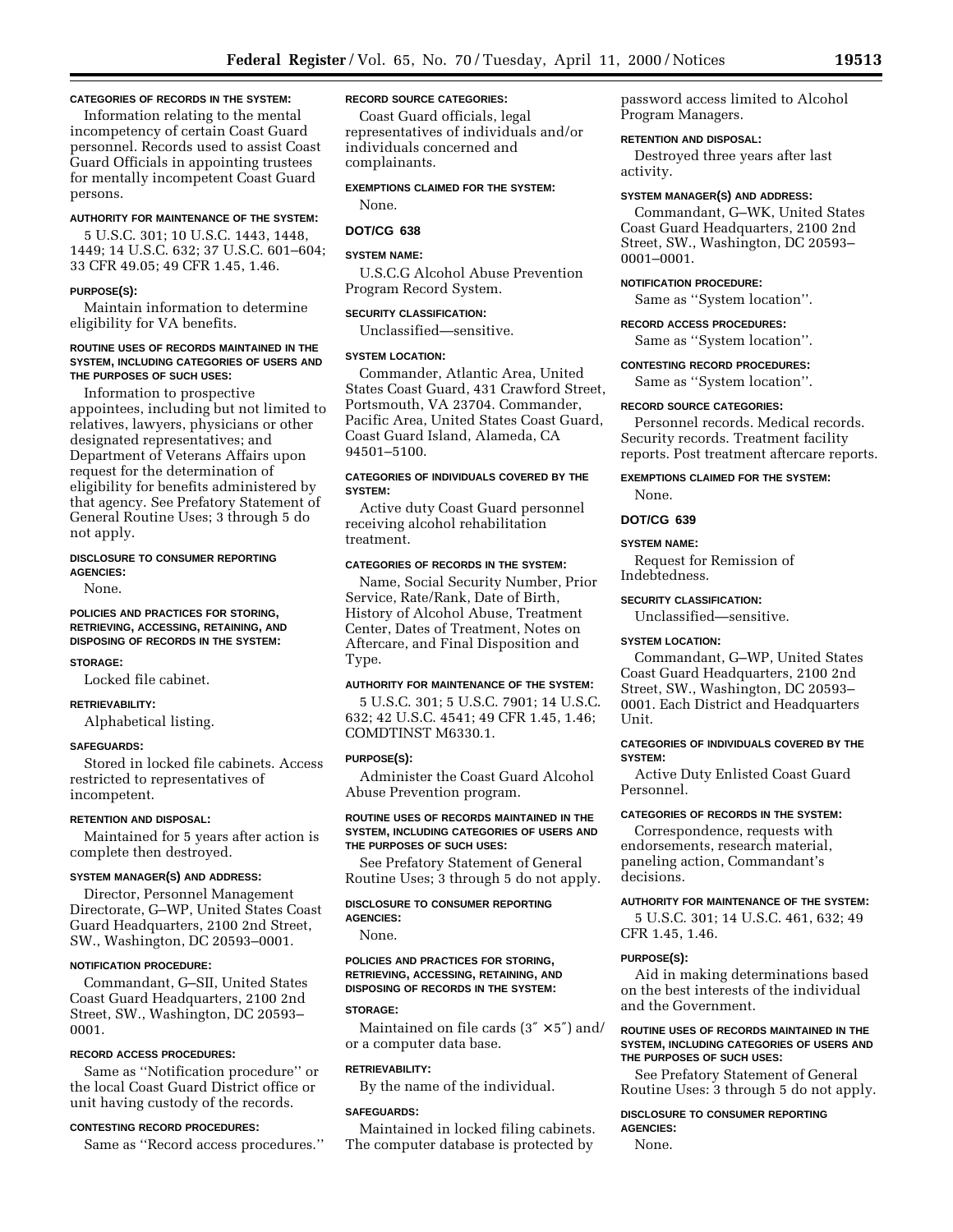### **POLICIES AND PRACTICES FOR STORING, RETRIEVING, ACCESSING, RETAINING, AND DISPOSING OF RECORDS IN THE SYSTEM:**

## **STORAGE:**

Locked filing cabinets.

### **RETRIEVABILITY:**

Alphabetical listing.

## **SAFEGUARDS:**

Locked filing cabinets.

### **RETENTION AND DISPOSAL:**

Retained for 5 years after decision is made, then destroyed.

### **SYSTEM MANAGER(S) AND ADDRESS:**

Director, Personnel Management Directorate, G–WP, United States Coast Guard Headquarters, 2100 2nd Street, SW., Washington, DC 20593–0001.

#### **NOTIFICATION PROCEDURE:**

Commandant, G–SII, United States Coast Guard Headquarters, 2100 2nd Street, SW., Washington, DC 20593– 0001.

## **RECORD ACCESS PROCEDURES:**

Same as ''Notification procedure'', or the local Coast Guard District or unit for the area in which an individual's duty station is located.

## **CONTESTING RECORD PROCEDURES:**

Same as ''Record access procedures.''

## **RECORD SOURCE CATEGORIES:**

Individual, and Coast Guard Officials.

## **EXEMPTIONS CLAIMED FOR THE SYSTEM:**

None.

## **DOT/CG 640**

#### **SYSTEM NAME:**

Outside Employment of Active Duty Coast Guard Personnel.

#### **SECURITY CLASSIFICATION:**

Unclassified—sensitive.

## **SYSTEM LOCATION:**

Commandant (G–WP), United States Coast Guard Headquarters, 2100 2nd Street, SW., Washington, DC 20593– 0001. Each District Office and Headquarters Unit.

## **CATEGORIES OF INDIVIDUALS COVERED BY THE SYSTEM:**

Active Duty and Reserve Coast Guard Personnel.

## **CATEGORIES OF RECORDS IN THE SYSTEM:**

Correspondence relating to individual's request for part time employment.

## **AUTHORITY FOR MAINTENANCE OF THE SYSTEM:**

5 U.S.C. 301; 14 U.S.C. 92(I), 632; 49 CFR 1.45, 1.46; COMDTINST 1000.6A

## **PURPOSE(S):**

Determine suitability for off duty employment for Coast Guard members.

## **ROUTINE USES OF RECORDS MAINTAINED IN THE SYSTEM, INCLUDING CATEGORIES OF USERS AND THE PURPOSES OF SUCH USES:**

See Prefatory Statement of General Routine Uses; 3 through 5 do not apply.

## **DISCLOSURE TO CONSUMER REPORTING**

**AGENCIES:** None.

## **POLICIES AND PRACTICES FOR STORING, RETRIEVING, ACCESSING, RETAINING, AND DISPOSING OF RECORDS IN THE SYSTEM:**

### **STORAGE:**

Locked filing cabinets.

#### **RETRIEVABILITY:**

Alphabetical listing.

## **SAFEGUARDS:**

Kept in locked filing cabinet. Access restricted to individuals who request outside employment, and authorized Coast Guard officials. Proper identification required.

## **RETENTION AND DISPOSAL:**

Retained indefinitely.

## **SYSTEM MANAGER(S) AND ADDRESS:**

Director, Personnel Management Directorate (G–WP), United States Coast Guard Headquarters, 2100 2nd Street, SW., Washington, DC 20593–0001.

### **RECORD ACCESS PROCEDURES:**

Same as ''Notification procedure'' or the local Coast Guard District Office or unit for the area in which an individual's duty station is located.

### **CONTESTING RECORD PROCEDURES:**

Same as ''Record access procedures.

## **RECORD SOURCE CATEGORIES:**

Individual, and Coast Guard officials.

## **EXEMPTIONS CLAIMED FOR THE SYSTEM:**

None.

## **DOT/CG 641**

#### **SYSTEM NAME:**

Coast Guard Special Needs Program.

#### **SECURITY CLASSIFICATION:**

Unclassified—sensitive.

#### **SYSTEM LOCATION:**

Commandant, G–WP, United States Coast Guard Headquarters, 2100 2nd Street, SW., Washington, DC 20593– 0001. District, Maintenance and Logistics Command (MLC), or Headquarters Unit Social Worker's Office, Headquarters Unit Family Advocacy Representative, FAR, at the duty station of the sponsor, and at selected medical facilities.

## **CATEGORIES OF INDIVIDUALS COVERED BY THE SYSTEM:**

Active duty and retired Coast Guard personnel and their dependents who have diagnosed medical, physical, psychological, or educational need which constitutes a developmental disability or handicapped condition. Active duty Coast Guard personnel and their dependents considered for overseas assignment.

## **CATEGORIES OF RECORDS IN THE SYSTEM:**

Extracts or copies of medical, educational and psychological records of member and/or dependents with special needs, follow-up and evaluation reports, and any other data relevant to individual special needs program files or overseas screening.

### **AUTHORITY FOR MAINTENANCE OF THE SYSTEM:**

5 U.S.C. 301; 14 U.S.C. 335, 632; 49 CFR 1.45, 1.46; COMDTINST 1754.7A.

#### **PURPOSE(S):**

Provide for Federal Government agency coordination of special needs programs, medical care, mental health treatment, and monitoring and tracking special needs families.

## **ROUTINE USE OF RECORDS MAINTAINED IN THE SYSTEM, INCLUDING CATEGORIES OF USERS AND THE PURPOSES OF SUCH USES:**

See Prefatory Statement of General Routine Uses.

#### **DISCLOSURE TO CONSUMER REPORTING AGENCIES:**

None.

## **POLICIES AND PRACTICES FOR STORING, RETRIEVING, ACCESSING, RETAINING, AND DISPOSING OF RECORDS IN THE SYSTEM:**

## **STORAGE:**

File folder, microfilm, magnetic tape, punched cards, machine lists, discs, and other computerized or machine readable media.

## **RETRIEVABILITY:**

Name, social security number and the diagnosis or International Classification of Diseases, ICD, code of the special needs condition.

## **SAFEGUARDS:**

Various kinds of locked filing equipment in specified monitored or controlled access rooms or areas. Records are accessible only to authorized personnel. Computer terminals are located in supervised areas, with access controlled by password or other user code system.

## **RETENTION AND DISPOSAL:**

Maintained at a decentralized location until the sponsor is separated or the dependent is no longer diagnosed as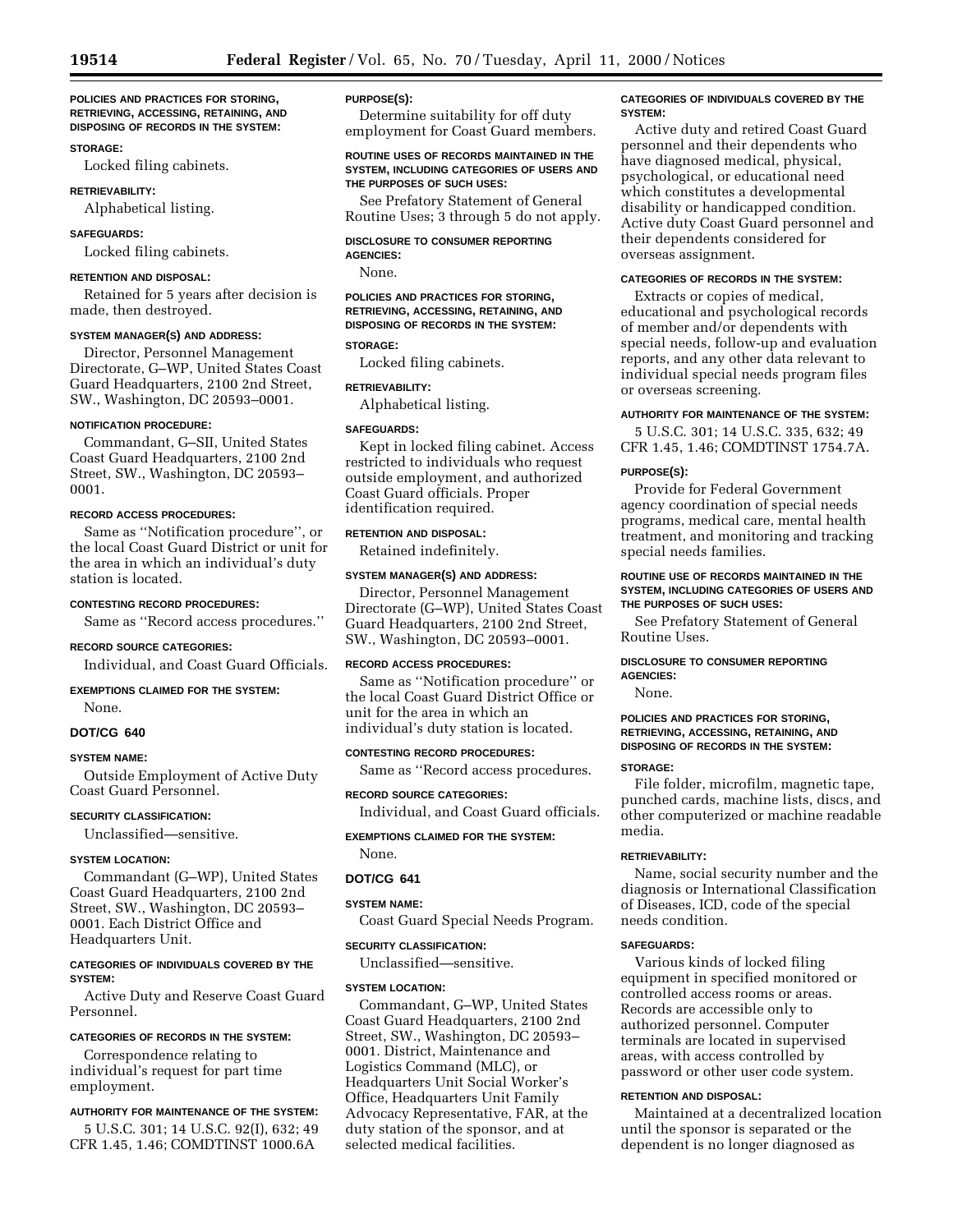having special needs. Upon separation of the sponsor or when the dependent is no longer diagnosed as having special needs, the record will be transferred to Commandant, G–WPW. After a 3-year retention, the record is destroyed.

## **SYSTEM MANAGER(S) AND ADDRESS:**

Chief, Office of Personnel and Training, G–WP, United States Coast Guard, Washington, DC 20593–0001.

#### **NOTIFICATION PROCEDURE:**

Commandant, G–SII, United States Coast Guard, Washington, DC 20593– 0001. MLC, district, or unit where the individual is assigned.

## **RECORD ACCESS PROCEDURES:**

Same as ''Notification procedure''.

## **CONTESTING RECORD PROCEDURES:**

Same as ''Notification procedure''.

#### **RECORD SOURCE CATEGORIES:**

Medical personnel, mental health and educational institutions, public and private health and welfare agencies and Coast Guard personnel and private individuals.

### **EXEMPTIONS CLAIMED FOR THE SYSTEM:**

None.

## **DOT/CG 642**

#### **SYSTEM NAME:**

Joint Maritime Information Element, JMIE, Support System, JSS.

### **SECURITY CLASSIFICATION:**

Classified.

#### **SYSTEM LOCATION:**

United States Coast Guard, Operations Systems Center, Martinsburg, WV 25401.

## **CATEGORIES OF INDIVIDUALS COVERED BY THE SYSTEM:**

Individuals with established relationship(s)/association(s) to maritime vessels that are included in the Joint Maritime Information Element, JMIE, Support System, JSS: Ship owners, passengers and crew.

## **CATEGORIES OF RECORDS IN THE SYSTEM:**

Maritime vessels and vessel characteristics including: Performance data, vessel identification data, registration data, movements, reported locations, activity and associate information (data pertaining to people or organizations associated with vessels) for owners, passengers, and crew members. Reports submitted by Coast Guard crews relating to boardings and/ or overflights, as well as any violations of United States law, along with enforcement actions taken during

boarding. Such reports could contain names of passengers on vessels, as well as owners and crew members. Vessels and associates known, suspected or alleged to be involved in contraband trafficking. Within the JMIE Support System, contraband is meant to refer to any item that is illegally imported/ exported to/from the United States via maritime activity.

## **AUTHORITY FOR MAINTENANCE OF THE SYSTEM:**

United States Coast Guard, 14 U.S.C. 89. United States Customs Service, 19 U.S.C. 1589A(2). Drug Enforcement Administration, 21 U.S.C. 800—900. Immigration and Naturalization Service, 8 U.S.C. 1551.

## **PURPOSE(S):**

Maintaining suspect lists, enforcing United States laws dealing with items such as counter narcotics, fisheries, and boating safety.

### **ROUTINE USES OF RECORDS MAINTAINED IN THE SYSTEM, INCLUDING CATEGORIES OF USERS AND THE PURPOSES OF SUCH USES:**

Ship location and associated information such as declared cargo, ownership, crew members, passengers, reported historical profiles relating to travel, cargo and ports of call may be reported to federal, state, and/or local law enforcement officials for purposes of intercepting ships and inspecting cargo and ship structures. See Prefatory Statement of General Routine Uses.

#### **DISCLOSURE TO CONSUMER REPORTING AGENCIES:**

None.

## **POLICIES AND PRACTICES FOR STORING, RETRIEVING, ACCESSING, RETAINING, AND DISPOSING OF RECORDS IN THE SYSTEM:**

## **STORAGE:**

Storage of all records is in an ADP database operated and maintained by the United States Coast Guard. Privacy Act data are stored and controlled separately from other information in the database. Classified and non-classified information from consortium members and other sources is merged into a classified database. Dynamic information on vessel location and movements is obtained daily and stored on-line (disk resident) for a period of two (2) years. Other information such as characteristics, identification status and associate records is updated at prescribed intervals of three (3) months to one year to remain current and is retained indefinitely. Classified information, downloaded from the host and then extracted from the PC workstations and recorded on paper (or magnetic media), may be stored at user sites in classified storage containers or

on secured magnetic media. Unclassified information is stored in accordance with each user sites' handling procedures. All records provided to a JSS subscriber in response to a ''specific name'' query, will be kept in an audit record and retained for a minimum of five (5) years or the life of the system, whichever is longer.

#### **RETRIEVABILITY:**

Matching individual name, Social Security Number, passport number, or the individual's relationship to the vessel (*e.g.*, owner, shipper, consignee, crew member, passenger, etc.). Controls have been installed to ensure information on individuals is not retrievable or accessed by members of the intelligence community.

## **SAFEGUARDS:**

JMIE has its own approved System Security Plan.

### **RETENTION AND DISPOSAL:**

Records relating to ship characteristics are retained indefinitely. Records of a transitory nature (relative to ship locations, and individuals identified as passengers or crew, etc.) are maintained on line for a minimum of two (2) years, then purged per General Records Schedule 23. Audit records, maintained to document JSS user access to information relating to specific individuals, are maintained for five (5) years, or the life of the system, whichever is longer. Access to audit records will only be granted to authorized personnel approved by the Executive Agent. Information retrieved from the host and stored at user sites will be disposed of in accordance with the requirements for classified and sensitive information.

### **SYSTEM MANAGER AND ADDRESS:**

Chief, Office of Law Enforcement and Defense Operations, United States Coast Guard, 2100 Second Street, SW., Washington, DC 20593–0001 ATTN: JMIE Program Manager.

#### **NOTIFICATION PROCEDURE:**

Commanding Officer, United States Coast Guard Operations Systems Center, Martinsburg, WV 25401.

#### **RECORD ACCESS PROCEDURE:**

Same as ''Notification procedure''.

### **CONTESTING RECORD PROCEDURES:**

Same as record access procedure.

#### **RECORD SOURCE CATEGORIES:**

Federal, State and local law enforcement agencies, other Federal agencies.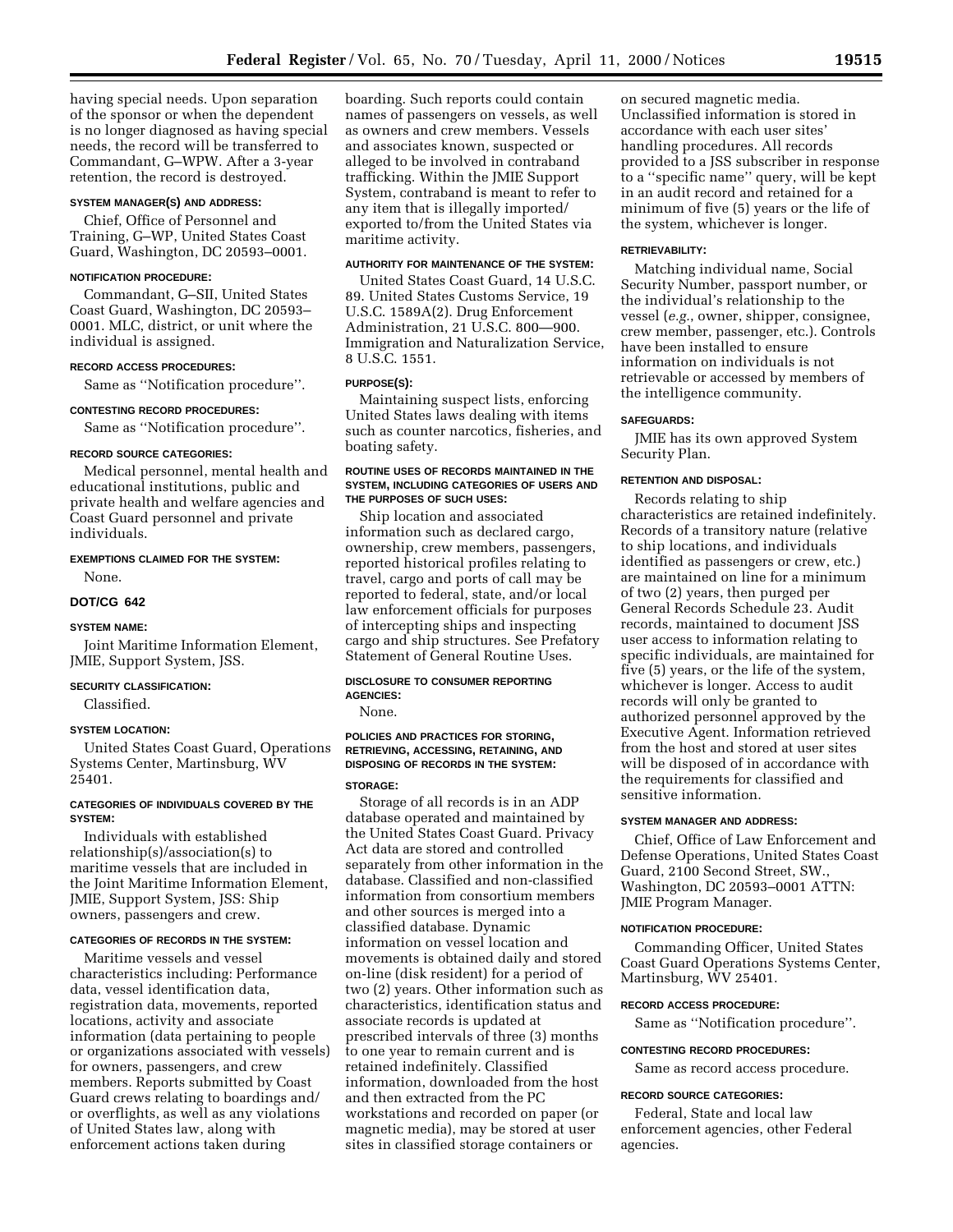## **EXEMPTIONS CLAIMED FOR THE SYSTEM:**

Under subsections  $(j)(2)$  and  $(k)(1)$  and (2) of the Privacy Act (5 U.S.C. 552a), portions of this system of records are exempt.

## **DOT/CG 671**

## **SYSTEM NAME:**

Biographical Statement.

## **SECURITY CLASSIFICATION:**

Unclassified—sensitive.

#### **SYSTEM LOCATION:**

Commandant, G–CP, United States Coast Guard Headquarters, 2100 2nd Street, SW., Washington, DC 20593– 0001.

## **CATEGORIES OF INDIVIDUALS COVERED BY THE SYSTEM:**

Key DOT officials, USCG flag officers.

## **CATEGORIES OF RECORDS IN THE SYSTEM:**

Individual biographical data.

## **AUTHORITY FOR MAINTENANCE OF THE SYSTEM:**

5 U.S.C. 301, 302; 14 U.S.C. 632; 49 CFR 1.45, 1.46.

#### **PURPOSE(S):**

For Public Affairs Staff to use as records for publicity.

### **ROUTINE USES OF RECORDS MAINTAINED IN THE SYSTEM, INCLUDING CATEGORIES OF USERS AND THE PURPOSES OF SUCH USES:**

Personnel Office—uses records for promotion. See Prefatory Statement of General Routine Uses.

## **DISCLOSURE TO CONSUMER REPORTING AGENCIES:**

None.

### **POLICIES AND PRACTICES FOR STORING, RETRIEVING, ACCESSING, RETAINING, AND DISPOSING OF RECORDS IN THE SYSTEM:**

#### **STORAGE:**

Paper forms and correspondence are stored in filing cabinets.

### **RETRIEVABILITY:**

By name.

#### **SAFEGUARDS:**

Stored in building having roving security guards during non-working hours. Personnel are screened prior to granting access.

### **RETENTION AND DISPOSAL:**

Transferred to historical file upon termination of active duty.

## **SYSTEM MANAGER(S) AND ADDRESS:**

Commandant, G–CP, United States Coast Guard Headquarters, 2100 2nd Street, SW., Washington, DC 20593– 0001.

#### **NOTIFICATION PROCEDURE:**

Commandant, G–SII, United States Coast Guard Headquarters, 2100 2nd Street, SW., Washington, DC 20593– 0001.

### **RECORD ACCESS PROCEDURES:**

Same as ''Notification procedure.''

#### **CONTESTING RECORD PROCEDURES:**

Same as ''Notification procedure.''

#### **RECORD SOURCE CATEGORIES:**

Individual named in file.

## **EXEMPTIONS CLAIMED FOR THE SYSTEM:**

None.

#### **DOT/CG 676**

## **SYSTEM NAME:**

Official Coast Guard Reserve Service Record.

## **SECURITY CLASSIFICATION:**

Unclassified—sensitive.

## **SYSTEM LOCATION:**

United States Coast Guard, CG, Commandant, G–WT, 2100 2nd Street, SW., Washington, DC 20593–0001. Each Coast Guard District Reserve office (for District records). For official records on discharged, retired, and separated former members: General Services Administration (GSA), National Personnel Records Center (Military Personnel Records), 9700 Page Boulevard, St. Louis, MO 63132.

## **CATEGORIES OF INDIVIDUALS COVERED BY THE SYSTEM:**

Reserve officer and enlisted personnel (not on extended active duty) in an active, inactive, retired, discharged, separated or former member status; including those Reservists released from extended active duty to fulfill a specified term of obligated inactive reserve service. Enrolled and disenrolled members of the Temporary Coast Guard Reserve.

## **CATEGORIES OF RECORDS IN THE SYSTEM:**

Official career history of each Reservist.

### **AUTHORITY FOR MAINTENANCE OF THE SYSTEM:**

5 U.S.C. 301; 10 U.S.C. 1209, 10147, 12102, 12735, 14 U.S.C. 251–295, 632; 49 CFR 1.45, 1.46.

### **PURPOSE(S):**

Ensure fulfillment of normal administrative personnel procedures, including examining and screening for completeness and accuracy of records correspondence.

## **ROUTINE USES OF RECORDS MAINTAINED IN THE SYSTEM, INCLUDING CATEGORIES OF USERS AND THE PURPOSES OF SUCH USES:**

Screening of service records for advancement, promotion, or retention of individual Reservists by various Reserve. Furnishing of information (authorized and specified by the individual concerned) to other agencies or individuals (specified by the individual concerned) normally concerned with employment, educational or Veteran's benefits, claims, or applications. Furnishing specified material in a Reservist's service record pursuant to the order of a court of competent jurisdiction. See Prefatory Statement of General Routine Uses.

## **DISCLOSURE TO CONSUMER REPORTING AGENCIES:**

Disclosures may be made from this systems to ''consumer reporting agencies'' (collecting on behalf of the United States govt.) as defined in the Fair Credit Reporting Act (15 (U.S.C. 1681a(f)) or the Federal Claims Collecting Act of 1982 (31 U.S.C. 3701(a)(3)).

## **POLICIES AND PRACTICES FOR STORING, RETRIEVING, ACCESSING, RETAINING, AND DISPOSING OF RECORDS IN THE SYSTEM:**

## **STORAGE:**

Records maintained on paper assembled and filed in one official service record per member.

#### **RETRIEVABILITY:**

Name and/or triple terminal digit of member's service number.

#### **SAFEGUARDS:**

Service records are maintained in a central storage area locked behind two separate doors. During non-working hours the building security consists of roving and static security patrols. During working hours physical access to records is controlled by Records control Branch personnel.

## **RETENTION AND DISPOSAL:**

Individual records are maintained at CG Headquarters until six months after an enlisted member's separation from the service (three months for officers), after which it is transmitted for permanent storage to the Military Personnel Record Center, MPRC, National Personnel Records Center, NPRC, 9700 Page Boulevard, St. Louis, MO 63132. For retired members, the service record is shipped to NPRC upon retirement.

## **SYSTEM MANAGER(S) AND ADDRESS:**

Commandant, G–WT, Director, Reserve and Training Directorate,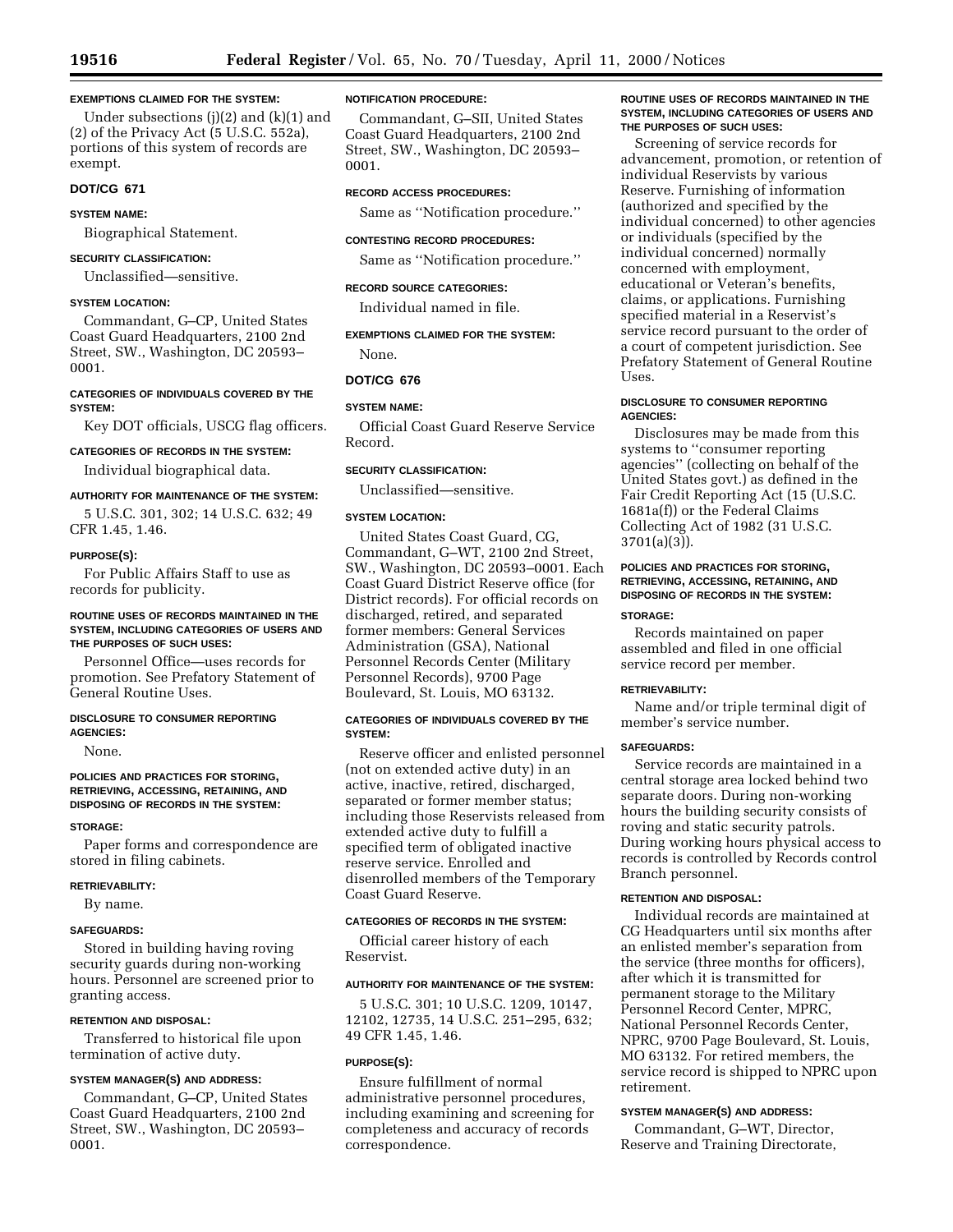United States Coast Guard Headquarters, 2100 2nd Street, SW., Washington, DC 20593–0001.

## **NOTIFICATION PROCEDURE:**

Commandant, G–SII, United States Coast Guard Headquarters, 2100 2nd Street, SW, Washington, DC 20593– 0001.

#### **RECORD ACCESS PROCEDURES:**

Same as ''Notification procedure'', or the District Office in which an individual's duty station is located.

## **CONTESTING RECORD PROCEDURES:**

Same as ''Record Access Procedures.''

#### **RECORD SOURCE CATEGORIES:**

The individual concerned, CG Headquarters, District offices, and other CG units.

## **EXEMPTIONS CLAIMED FOR THE SYSTEM:**

Portions of this system of records may be exempt from disclosure under the provisions of  $5 \text{ U.S. C } 552a(k)(5)$ , and  $(6)$ .

#### **DOT/CG 677**

### **SYSTEM NAME:**

Coast Guard Reserve Personnel Mobilization System

## **SECURITY CLASSIFICATION:**

Unclassified—sensitive.

## **SYSTEM LOCATION:**

Commandant, G–WT, United States Coast Guard Headquarters, 2100 2nd Street, SW., Washington, DC 20593– 0001. Commander, Reserve in each Coast Guard District Office (except 17th). Each District and Headquarters Unit.

## **CATEGORIES OF INDIVIDUALS COVERED BY THE SYSTEM:**

Reserve officer and enlisted personnel (not on extended active duty) in an Active or Retired status, including those Reservists released from extended active duty to fulfill a specified term of obligated inactive Reserve service.

## **CATEGORIES OF RECORDS IN THE SYSTEM:**

Mobilization and qualification cards and orders. Initial, Annual, and Retired Screening and Qualification Questionnaires.

## **AUTHORITY FOR MAINTENANCE OF THE SYSTEM:**

5 U.S.C 301; 10 U.S.C 10207, 12301, 12321; 14 U.S.C 632; 49 CFR 1.45, 1.46.

#### **PURPOSE(S):**

Fulfillment of normal administrative procedures including the examining and screening for completeness and accuracy of records, correspondence pertaining thereto as a basis for assignment to active duty for training,

special active duty for training or extended active duty and mobilization billets.

### **ROUTINE USES OF RECORDS MAINTAINED IN THE SYSTEM, INCLUDING CATEGORIES OF USERS AND THE PURPOSES OF SUCH USES:**

See Prefatory Statement of General Routine Uses.

#### **DISCLOSURE TO CONSUMER REPORTING AGENCIES:**

None.

**POLICIES AND PRACTICES FOR STORING, RETRIEVING, ACCESSING, RETAINING, AND DISPOSING OF RECORDS IN THE SYSTEM:**

#### **STORAGE:**

Records maintained on paper, punched cards and magnetic tape.

#### **RETRIEVABILITY:**

Name and/or social security account number.

### **SAFEGUARDS:**

Safeguards and controls afforded this system of records are similar to those normally employed ''For Official Use Only'' material, both at Headquarters and District Offices. Records are maintained in locked secure areas when not in use and personnel screening is employed prior to granting access.

## **RETENTION AND DISPOSAL:**

The majority of records in this system (in any form) are generally destroyed immediately after the expiration of their useful life, except those retained in the aforementioned ''dead files'' (which are subsequently destroyed one year after placement in the file). The major exceptions to this policy are the Screening and Qualification Questionnaires, which are filed in the Reservists District Service Record. Records are destroyed by mutilating, shredding or burning.

### **SYSTEM MANAGER(S) AND ADDRESS:**

Commandant, G–WT, United States Coast Guard Headquarters, Director, Reserve and Training Directorate, 2100 2nd Street, SW., Washington, DC 20593–0001.

## **NOTIFICATION PROCEDURES:**

Commandant, G–SII, United States Coast Guard Headquarters, 2100 2nd Street, SW., Washington, DC 20593– 0001.

#### **RECORDS ACCESS PROCEDURES:**

Same as ''Notification procedure.''

#### **CONTESTING RECORD PROCEDURES:**

Same as ''Notification procedure.''

#### **RECORD SOURCE CATEGORIES:**

The individual, CG Headquarters and CG District Offices.

**EXEMPTIONS CLAIMED FOR THE SYSTEM:** None.

## **DOT/CG 678**

#### **SYSTEM NAME:**

Reserve Personnel Management Information System, Automated.

#### **SECURITY CLASSIFICATION:**

Unclassified—sensitive.

## **SYSTEM LOCATION:**

Commandant, G–WT, Director, Reserve and Training Directorate, United States Coast Guard Headquarters, 2100 2nd Street, SW., Washington, DC 20593–0001.

## **CATEGORIES OF INDIVIDUALS COVERED BY THE SYSTEM:**

Reserve officers and enlisted personnel in an active or inactive status, including retired reservist, and those reservists released from extended active duty to fulfill a specific term of inactive obligated service.

#### **CATEGORIES OF RECORDS IN THE SYSTEM:**

Name, social security number, present and last five grades or rates, educational background, civilian and military, foreign language and proficiency, history of unit assignments and dates assigned, duty status, date of birth, date of enlistment, appointment or extension, AFQT scores, source of entry, date of commission, prior service, date of expiration of obligation, anniversary data on pay base date, aviation pay and administrative pay, training rate, reserve category and class, training/pay category, data on ADT for last five years, number of dependents, Federal withholding exemptions, Selective Service induction certification, date of completion of Ready obligation, officer experience indicator, last screening date and result, civilian occupation, date of last National Agency Check, Background Investigation and security clearance, domestic emergency volunteer, date of last physical and immunization, data on special active duty for training and extended active duty, annual training date, total retirement points and satisfactory years of service for retirement purpose, current year retirement point accounting data, including inactive duty training participation, correspondence course activity, taxable wages paid and withholdings, uniform allowances, Servicemen's Group Life Insurance, SGLI information, mailing address, and work and home phone number.

#### **AUTHORITY FOR MAINTENANCE OF THE SYSTEM:**

5 U.S.C. 301; 10 U.S.C. 12301–12321; 14 U.S.C. 632; 49 CFR 1.45, 1.46.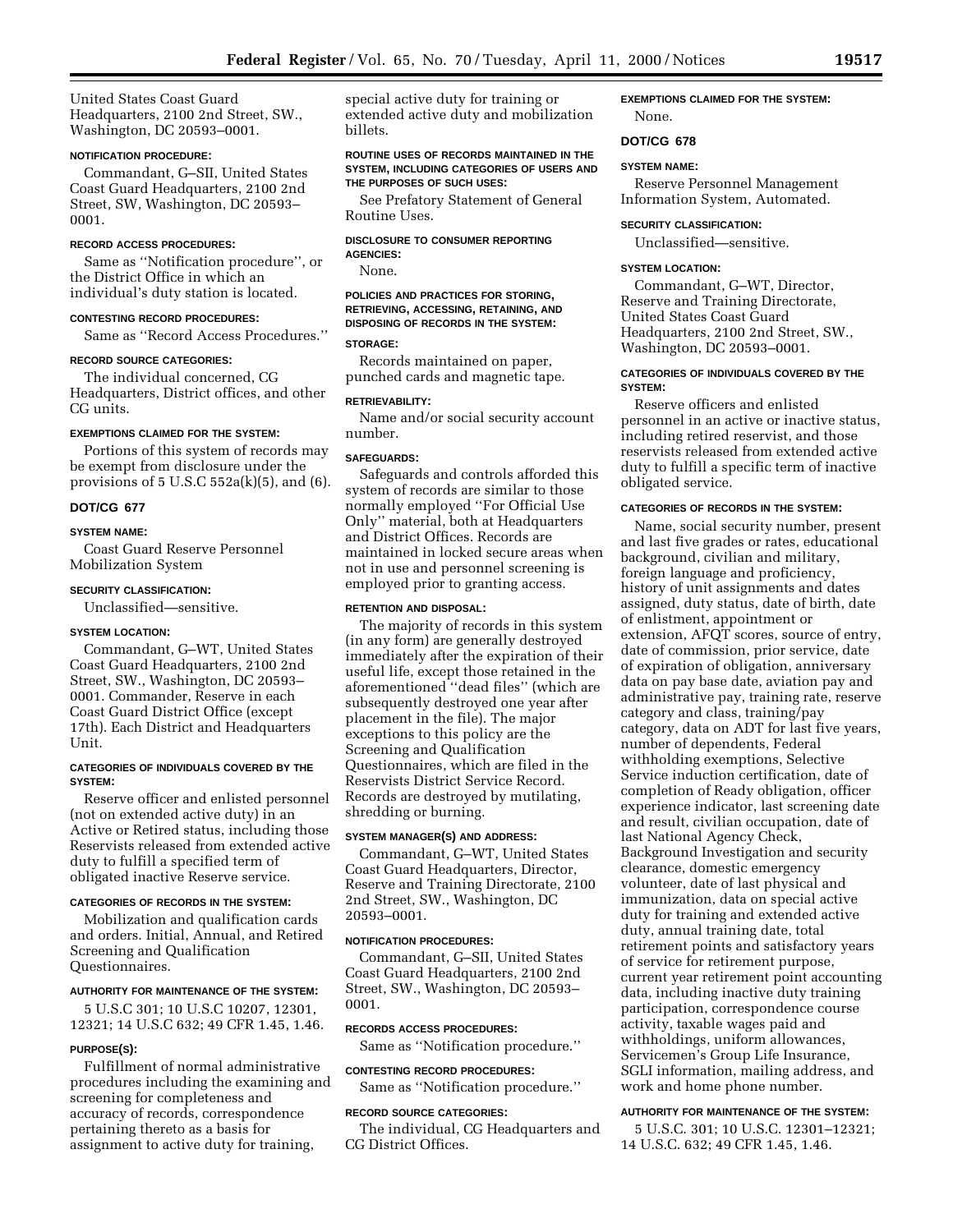## **PURPOSE(S):**

Personnel administration of individual reservists and the overall management of the reserve program.

### **ROUTINE USES OF RECORDS MAINTAINED IN THE SYSTEM, INCLUDING CATEGORIES OF USERS AND THE PURPOSES OF SUCH USES:**

To the Treasury Department to complete payroll checks. See Prefatory Statement of General Routine Uses.

#### **DISCLOSURE TO CONSUMER REPORTING AGENCIES:**

Disclosures may be made from this system to ''consumer reporting agencies'' collecting on behalf of the United States Govt. as defined in the Fair Credit Reporting Act (15 U.S.C. 1681a(f)) or the Federal Claims Collection Act of 1982 (31 U.S.C. 3701(a)(3)).

## **POLICIES AND PRACTICES FOR STORING, RETRIEVING, ACCESSING, RETAINING, AND DISPOSING OF RECORDS IN THE SYSTEM:**

### **STORAGE:**

The storage is on computer disks with magnetic tape backups. The file is updated weekly.

#### **RETRIEVABILITY:**

By Social Security Number.

### **SAFEGUARDS:**

Magnetic tapes are stored in locked storage areas when not in use and are accounted for at all times during actual use. Personnel screening prior to granting access.

#### **RETENTION AND DISPOSAL:**

Magnetic tapes are used, corrected and updated until the tapes become physically deteriorated after which they are destroyed. A reservist's address is maintained on file for approximately one year after discharge, to allow for processing of annual point statements and W–2 forms. Audit trails are maintained indefinitely and the Master Personnel file and Pay and Points file are continually updated.

## **SYSTEM MANAGER(S) AND ADDRESS:**

Commandant, G–WT, Director, Reserve and Training Directorate, United States Coast Guard Headquarters, 2100 2nd Street, SW., Washington, DC 20593–0001.

## **NOTIFICATION PROCEDURE:**

Requests to determine if this system contains information on any individual should be made in person or in writing to: Commandant, G–SII, United States Coast Guard Headquarters, 2100 2nd Street, SW., Washington, DC 20593– 0001.

## **RECORD ACCESS PROCEDURES:**

Same as ''Notification procedure.''

### **CONTESTING RECORD PROCEDURES:**

Same as ''Notification procedure.''

### **RECORD SOURCE CATEGORIES:**

The individual, Coast Guard Headquarters and district offices, and the various operating units of the Coast Guard.

## **EXEMPTIONS CLAIMED FOR THE SYSTEM:**

## None.

## **DOT/FAA 801**

## **SYSTEM NAME:**

Aircraft Registration System.

#### **SECURITY CLASSIFICATION:**

Unclassified, sensitive.

#### **SYSTEM LOCATION:**

Aircraft Registration Branch, Federal Aviation Administration, Mike Monroney Aeronautical Center, Oklahoma City, OK 73125.

## **CATEGORIES OF INDIVIDUALS COVERED BY THE SYSTEM:**

Aircraft owners, lien holders, and lessees.

## **CATEGORIES OF RECORDS IN THE SYSTEM:**

Aircraft types. Current registration status and ownership of aircraft. Aircraft to be registered, or aircraft that have been registered and are now temporarily de-registered. United States Registration Number assignment. Airworthiness of aircraft. Aircraft Registration. Major repair and alteration maintenance inspection forms. Revalidation and use forms. Lien and collateral documents.

## **AUTHORITY FOR MAINTENANCE OF THE SYSTEM:**

49 U.S.C. 40101, 44103, 44107.

#### **PURPOSE(S):**

Provide a register of United States civil aircraft to aid in the national defense and to support a safe and economically strong civil aviation system. To determine that aircraft are registered in accordance with the provisions of 49 U.S.C. 44103. To serve as a data source for management information for production of summary descriptive statistics and analytical studies in support of agency functions for which the records are collected and maintained. To provide data for internal FAA safety program purposes. To provide data for development of the aircraft registration statistical system.

### **ROUTINE USES OF RECORDS MAINTAINED IN THE SYSTEM, INCLUDING CATEGORIES OF USERS AND THE PURPOSES OF SUCH USES:**

(a) Support investigative efforts of investigation and law enforcement agencies of Federal, State, and foreign governments. (b) Serve as a repository of

legal documents used by individuals and title search companies to determine the legal ownership of an aircraft. (c) Provide aircraft owners and operators information about potential mechanical defects or unsafe conditions of their aircraft in the form of airworthiness directives. (d) Provide supporting information in court cases concerning liability of individuals in lawsuits. (e) Locate specific individuals or specific aircraft for accident investigation, violation, or other safety related requirements. (f) Prepare an Aircraft Registry in magnetic tape and microfiche form as required by ICAO agreement, containing information on aircraft owners by name, address, United States Registration Number, and type of aircraft. Make aircraft registration data available to the public, (g) See Prefatory Statement of General Routine Uses.

## **DISCLOSURE TO CONSUMER REPORTING AGENCIES:**

None.

## **POLICIES AND PRACTICES FOR STORING, RETRIEVING, ACCESSING, RETAINING, AND DISPOSING OF RECORDS IN THE SYSTEM:**

### **STORAGE:**

Records are maintained in file folders, and on digital read-write disks, magnetic tape, microfilm, and microfiche.

## **RETRIEVABILITY:**

Records are filed by registration number, but may be retrieved by name of the current registered owner.

## **SAFEGUARDS:**

Records are stored in areas open only to authorized employees and by special permission.

#### **RETENTION AND DISPOSAL:**

If records are microfiched: (1) Original Records. Destroy original records after microfiche is determined to be an adequate substitute for paper records; (2) Microfiche of Original Records. Destroy when it is determined that the aircraft is no longer in existence. If records are not microfiched: Destroy when it is determined that the aircraft is no longer in existence.

### **SYSTEM MANAGER(S) AND ADDRESS:**

Manager, Aircraft Registration Branch, AFS–750, Federal Aviation Administration, Mike Monroney Aeronautical Center, P.O. Box 25082, Oklahoma City, OK 73125.

## **NOTIFICATION PROCEDURE:**

Same as ''System manager.''

### **RECORD ACCESS PROCEDURES:**

Same as ''System manager.''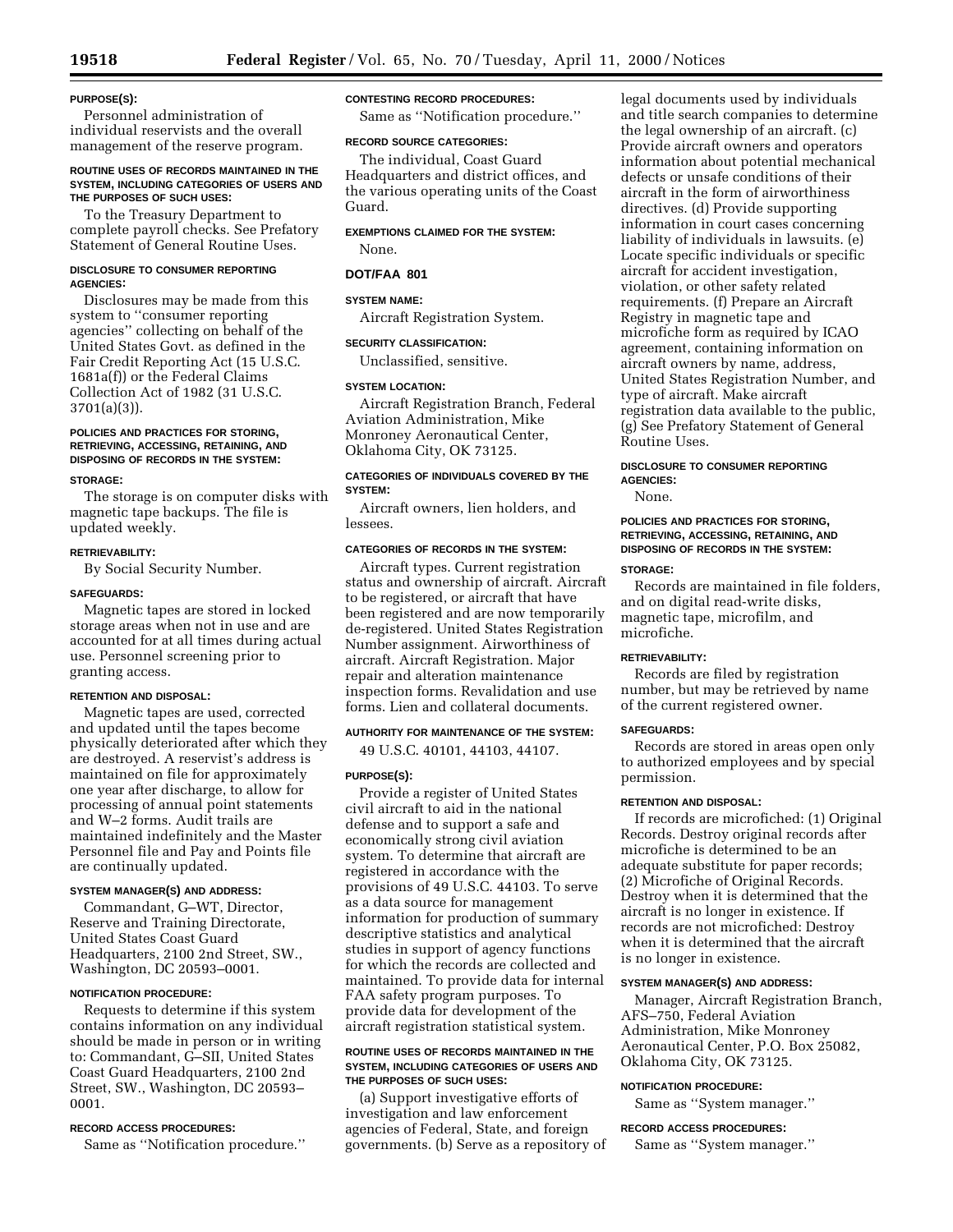## **CONTESTING RECORD PROCEDURES:**

Same as ''System manager.''

## **RECORD SOURCE CATEGORIES:**

Individuals, manufacturers of aircraft, maintenance inspectors, mechanics, and FAA officials.

## **EXEMPTIONS CLAIMED FOR THE SYSTEM:** None.

#### **DOT/FAA 807**

## **SYSTEM NAME:**

Traffic Control at the Mike Monroney Aeronautical Center (formerly named Law Enforcement Records and Central Files).

## **SECURITY CLASSIFICATION:**

Unclassified, sensitive.

## **SYSTEM LOCATION:**

Office of Facility Management, AMP– 1, Mike Monroney Aeronautical Center (MMAC), Oklahoma City, OK 73125.

## **CATEGORIES OF INDIVIDUALS COVERED BY THE SYSTEM:**

MMAC employees, tenants, and visitors, with registered vehicles. Individuals cited for parking and/or traffic violations.

## **CATEGORIES OF RECORDS IN THE SYSTEM:**

Vehicle registration and traffic violations files.

## **AUTHORITY FOR MAINTENANCE OF THE SYSTEM:** 44 U.S.C. 3101.

### **PURPOSE:**

To carry out such functions as vehicle registration and traffic control; to control access and maintain an orderly traffic flow on a government facility.

#### **ROUTINE USES OF RECORDS MAINTAINED IN THE SYSTEM, INCLUDING CATEGORIES OF USERS AND THE PURPOSES OF SUCH USES:**

See Prefatory Statement of General Routine Uses.

#### **DISCLOSURE TO CONSUMER REPORTING AGENCIES:**

None.

## **POLICIES AND PRACTICES FOR STORING, RETRIEVING, ACCESSING, RETAINING, AND DISPOSING OF RECORDS IN THE SYSTEM:**

### **STORAGE:**

Records are maintained in files and containers and in password protected electronic databases located in rooms secured with the FAA locking system.

#### **RETRIEVABILITY:**

Individual name, other personal identifier, and/or registration number.

## **SAFEGUARDS:**

Files are retained in a secured work area accessible only by consent of an on duty guard or by Office of Facility Management personnel.

## **RETENTION AND DISPOSAL:**

Identification credentials including parking permits: Destroy credentials three months after return to issuing office. Related identification credential papers such as vehicle registrations: Destroy after all listed credentials are accounted for. Reports, statements of witnesses, warning notices, and other papers relating to arrests and traffic violations: Destroy when 2 years old.

## **SYSTEM MANAGER(S) AND ADDRESS:**

Manager, Office of Facility Management, AMP–1, Federal Aviation Administration, Mike Monroney Aeronautical Center, P.O. Box 25082, Oklahoma City, OK 73125.

## **NOTIFICATION PROCEDURES:**

Same as ''System manager.''

**RECORD ACCESS PROCEDURES:**

Same as ''System manager.''

**CONTESTING RECORD PROCEDURES:**

Same as ''System manager.''

## **RECORD SOURCE CATEGORIES:**

Individuals registering/operating vehicles.

**EXEMPTIONS CLAIMED FOR THE SYSTEM:** None.

## **DOT/FAA 811**

#### **SYSTEM NAME:**

Employee Health Record System.

#### **SECURITY CLASSIFICATION:**

Unclassified, sensitive.

#### **SYSTEM LOCATION:**

FAA Washington, regional, and center medical facilities.

## **CATEGORIES OF INDIVIDUALS COVERED BY THE SYSTEM:**

FAA employees.

#### **CATEGORIES OF RECORDS IN THE SYSTEM:**

Basic medical record of an FAA employee, including medical examination reports, laboratory findings, correspondence, health awareness program participation records, and related papers.

## **AUTHORITY FOR MAINTENANCE OF THE SYSTEM:**

Pub. L. 79–658, Title 5 U.S.C. Section 7901.

## **PURPOSE(S):**

Document employee health unit visits and nature of complaint or physical examination findings, treatment rendered and case disposition. Prepare analytical and statistical studies and reports.

**ROUTINE USES OF RECORDS MAINTAINED IN THE SYSTEM, INCLUDING CATEGORIES OF USERS AND THE PURPOSES OF SUCH USES:**

See Prefatory Statement of General Routine Uses.

**DISCLOSURE TO CONSUMER REPORTING AGENCIES:**

None.

### **POLICIES AND PRACTICES FOR STORING, RETRIEVING, ACCESSING, RETAINING, AND DISPOSING OF RECORDS IN THE SYSTEM:**

#### **STORAGE:**

In approved security files and containers, and in computer databases.

### **RETRIEVABILITY:**

By name and social security number.

### **SAFEGUARDS:**

Access to and use of these records in manual or automated form is protected by being physically located behind locked doors and computer access is password protected. Adding or deleting information to the file is limited to the medical staff, physician, nurse, or occupational health specialists.

## **RETENTION AND DISPOSAL:**

These records are destroyed 6 years after the date of last entry.

### **SYSTEM MANAGER(S) AND ADDRESS:**

Regional Flight Surgeon within region where the clinic is located. Manager, Clinical Specialties Division, AAM–200, Federal Aviation Administration, 800 Independence Avenue, SW., Washington, DC 20591.

#### **NOTIFICATION PROCEDURE:**

Same as ''System manager.''

### **RECORD ACCESS PROCEDURES:**

Same as ''System manager.''

## **CONTESTING RECORD PROCEDURES:**

Same as ''System manager.''

#### **RECORD SOURCE CATEGORIES:**

Information contained in this system comes from the employee and from attending physicians, nurses, and occupational health specialists, and from associated medical reports.

**EXEMPTIONS CLAIMED FOR THE SYSTEM:** None.

### **DOT/FAA 813**

# **SYSTEM NAME:**

Civil Aviation Security.

## **SECURITY CLASSIFICATION:**

Unclassified, sensitive.

#### **SYSTEM LOCATION:**

Office of Associate Administrator for Civil Aviation Security, in Washington,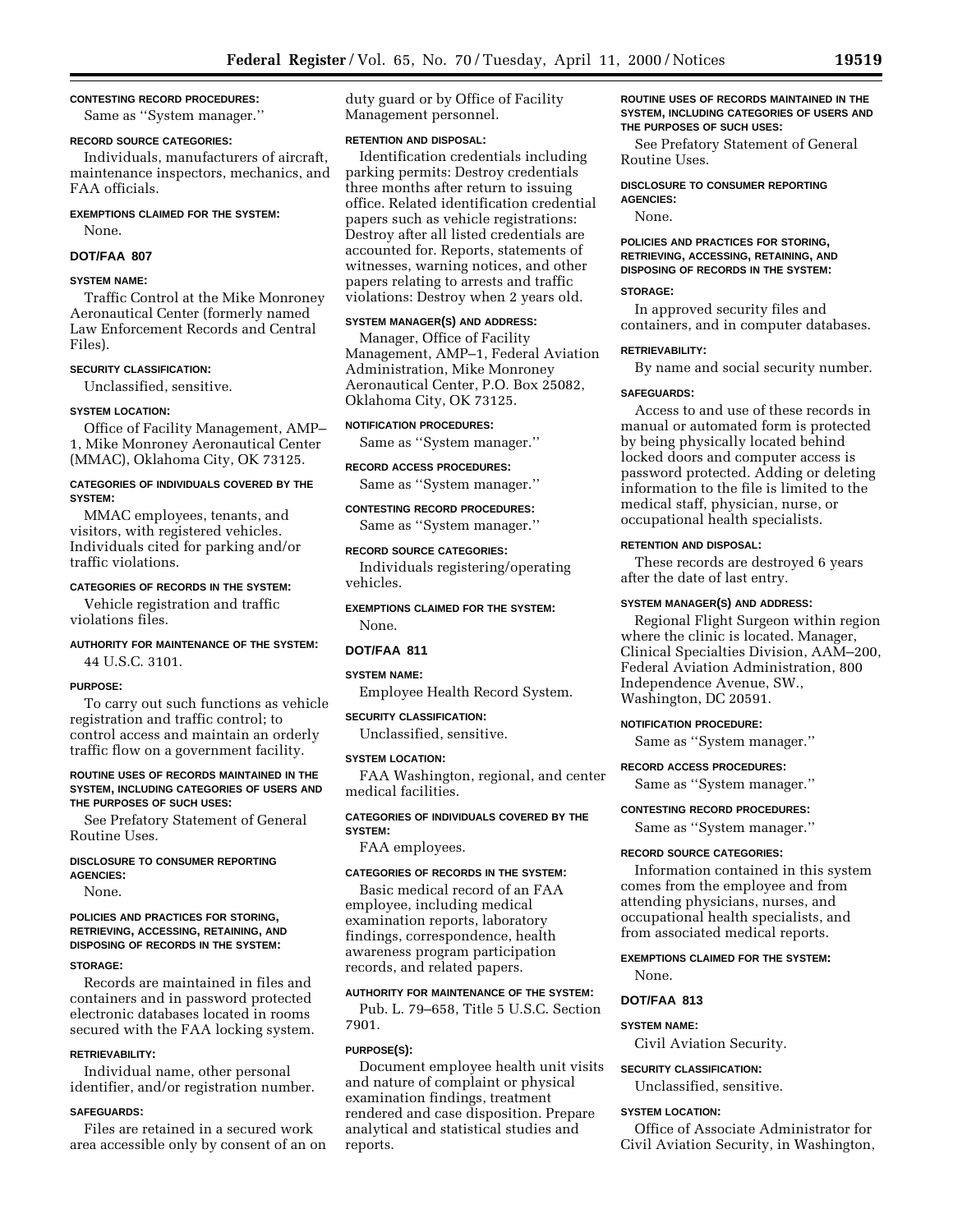DC; the FAA Regional Civil Aviation Security Divisions; the Civil Aviation Security Division at the Mike Monroney Aeronautical Center in Oklahoma City, Oklahoma; and the Civil Aviation Security Staff at the FAA Technical Center, Atlantic City, New Jersey; and various Federal records Centers located throughout the country.

## **CATEGORIES OF INDIVIDUALS COVERED BY THE SYSTEM:**

Persons who have been involved or might be involved in crimes against civil aviation or air piracy/sabotage threats, data regarding K–9 handlers, and information regarding Federal Air Marshals, FAM.

## **CATEGORIES OF RECORDS IN THE SYSTEM:**

Hijacking or attempted hijacking incidents at airports or aboard civil aviation aircraft; other civil aviation criminal acts; information of K–9 assignments to airports, K–9 handler evaluations; and information necessary to manage the FAM program.

### **AUTHORITY FOR MAINTENANCE OF THE SYSTEM:**

Title 49 U.S.C., Chapter 449, Air Transportation Security, enacted as Pub. L. 103–272 on July 5, 1994; authority for funding FAA K–9 program is the Omnibus Consolidated Appropriations Act of 1997, Pub. L. 104–208.

## **PURPOSE(S):**

Prepare alerts, bulletins, summaries, reports, and policy statements of incidents affecting civil aviation security.

### **ROUTINE USES OF RECORDS MAINTAINED IN THE SYSTEM, INCLUDING CATEGORIES OF USERS AND THE PURPOSES OF SUCH USES:**

Inform airport and air carrier security officials and officers regarding air piracy/civil aviation sabotage threats. Preparation of alerts, bulletins, and summaries of incidents regarding threats to civil aviation for distribution to authorized government and aviation recipients for use in affecting appropriate changes/modifications to civil aviation security. Prepare summaries, reports, and policy statements for development and change of security procedures in civil aviation, which will be distributed to appropriate government, and aviation-oriented organizations, which have direct civil aviation security responsibilities. See Prefatory Statement of General Routine Uses.

## **DISCLOSURE TO CONSUMER REPORTING AGENCIES:**

Not applicable.

**POLICIES AND PRACTICES FOR STORING, RETRIEVING, ACCESSING, RETAINING, AND DISPOSING OF RECORDS IN THE SYSTEM:**

### **STORAGE:**

Approved security files and containers, in file folders, on lists and forms, and in computer processable storage media.

### **RETRIEVABILITY:**

By name or other personal identifying symbols.

### **SAFEGUARDS:**

Access to and use of these records are limited to those persons whose official duties require such access and use. Appropriate physical, technical, and administrative safeguards as prescribed by FAA security directives applicable to both manual and automated record systems reinforce this record management principle.

### **RETENTION AND DISPOSAL:**

These records are destroyed or retired to the area Federal Records Center, FRC, and then destroyed in accordance with current version of FAA Order 1350.15, Records Organization, Transfer and Destruction Standards. The retention and destruction period for each record varies depending on the type of record, category of investigation, or significance of the information contained in the record. All records are destroyed by approved methods.

#### **SYSTEM MANAGER(S) AND ADDRESS:**

For the Washington Metropolitan area, excluding Eastern Region jurisdiction:

Office of the Associate Administrator for Civil Aviation Security, 800 Independence Avenue, SW., Washington, DC 20591. Manager, Civil Aviation Security Division, of the appropriate region. For the jurisdiction of the FAA Technical Center:

Manager, Civil Aviation Security Staff, FAA technical Center, Atlantic City International Airport, Atlantic City, NJ 08405. For the jurisdiction of the Mike Monroney Aeronautical Center:

Manager, Civil Aviation Security Division, Mike Monroney Aeronautical Center, PO Box 25082, Oklahoma City, OK, 73125.

### **NOTIFICATION PROCEDURE:**

Same as ''System manager.''

### **RECORD ACCESS PROCEDURES:**

Same as ''System manager.''

## **CONTESTING RECORD PROCEDURES:**

Same as ''System manager.''

## **RECORD SOURCE CATEGORIES:**

FAA records; Federal, State, or local agencies; foreign sources; public record sources; first party; and third parties.

## **EXEMPTIONS CLAIMED FOR THE SYSTEM:**

Portions of this system are exempt under 5 U.S.C. 552a(k)(1) and (k)(2).

## **DOT/FAA 815**

## **SYSTEM NAME:**

Investigative Record System.

## **SECURITY CLASSIFICATION:**

Unclassified, sensitive.

## **SYSTEM LOCATION:**

Office of the Associate Administrator for Civil Aviation Security in Washington, DC; the FAA regional Civil Aviation Security Divisions; the Civil Aviation Security Division at the Mike Monroney Aeronautical Center in Oklahoma City, Oklahoma; the Civil Aviation Security Staff at the FAA Technical Center, Atlantic City, New Jersey; and the various Federal Records Centers located throughout the country.

#### **CATEGORIES OF INDIVIDUALS COVERED BY THE SYSTEM:**

Current and former applicants for FAA employment. Current and former FAA employees. Individuals considered for access to classified information or restricted areas and/or security determinations such as current and former contractors, employees of contractors, experts, instructors, and consultants to federal programs. Aircraft owners. Flight instructors. Airport operators. Pilots, mechanics, designated FAA representatives. Other individuals certified by the FAA. Individuals involved in tort claims against the FAA. Employees, grantees, subgrantees, contractors, subcontractors, and applicants for FAA-funded programs. Other individuals who are of investigative interest to the FAA, law enforcement, or investigative agencies.

#### **CATEGORIES OF RECORDS IN THE SYSTEM:**

Results of investigations and inquiries conducted by the Office of the Associate Administrator for Civil Aviation Security, the FAA regional Civil Aviation Security Divisions, the Mike Monroney Aeronautical Center Civil Aviation Security Division, and the FAA Technical Center, Civil Aviation Security Staff; information received in various formats as the result of investigations conducted by federal, state, local, and foreign investigative or law enforcement agencies, which relate to the mission and function of the Associate Administrator for the Office of Civil Aviation Security and field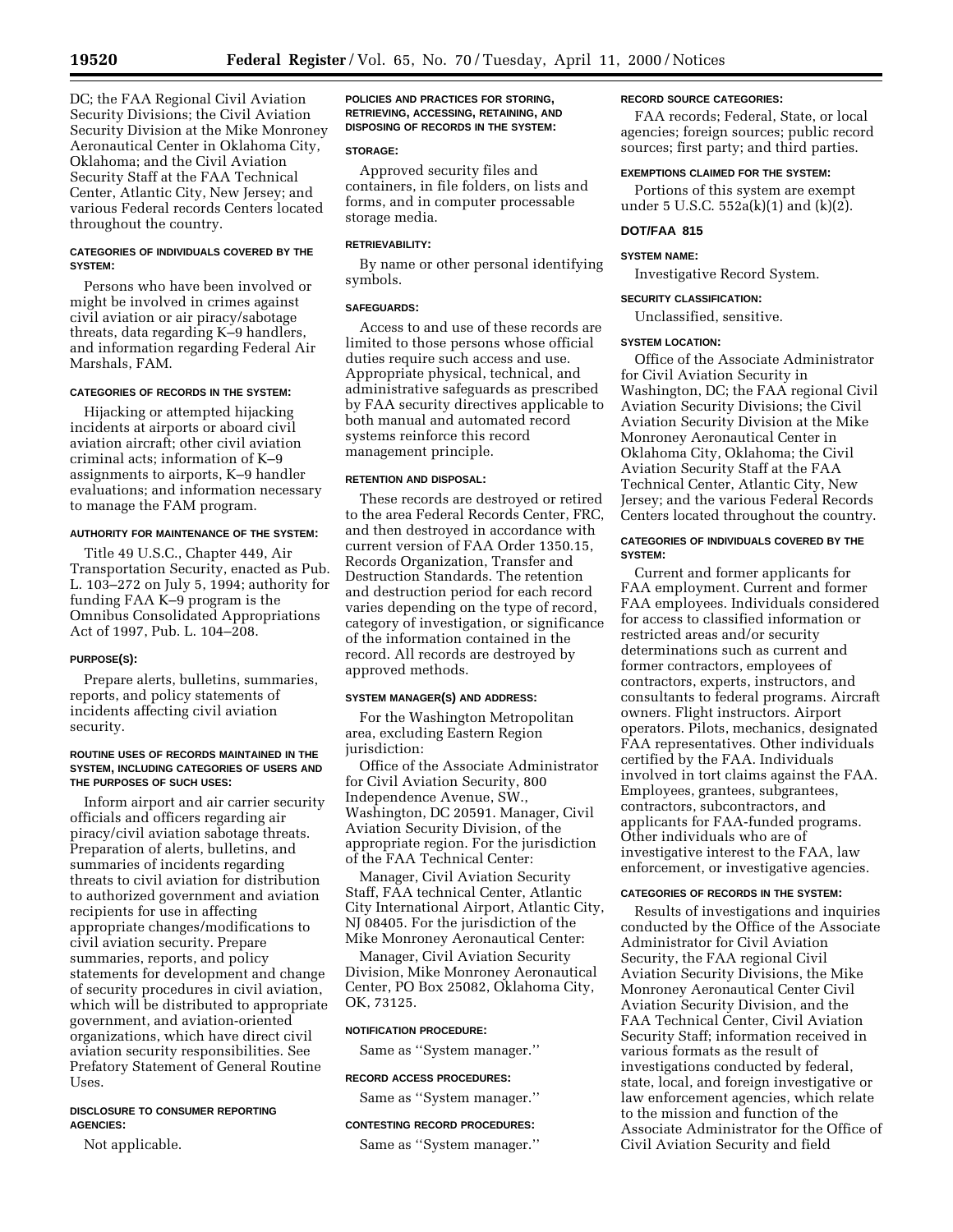elements; and information received in various formats as the result of investigations conducted by authorized personnel of the FAA, other federal agencies, state and local drug enforcement agencies regarding the actual or probable violation by pilots, aircraft owners, or aircraft mechanics of civil and criminal laws regulating controlled substances.

#### **AUTHORITY FOR MAINTENANCE OF THE SYSTEM:**

Title 49 U.S.C., chapter 449, Air Transportation Security, enacted as Pub. L. 103–272 on July 5, 1994; Transportation Safety Act of 1974; FAA Drug Enforcement Assistance Act of 1988; Executive Order, E.O., 10450, Security Requirements for government Employment; E.O. 12968, Access to Classified Information; and E.O. 12829, National Industrial Security Program.

#### **PURPOSE(S):**

To maintain in an orderly fashion the categories of records listed above, in order that the FAA may conduct its investigations and personnel security programs in an efficient manner and document official actions taken on the basis of information contained in these records.

#### **ROUTINE USES OF RECORDS MAINTAINED IN THE SYSTEM, INCLUDING CATEGORIES OF USERS AND THE PURPOSES OF SUCH USES:**

(1) To the Department of Justice when: (a) The agency, or any component thereof; or (b) any employee of the agency in his or her official capacity; or (c) any employee of the agency in his or her individual capacity where the Department of Justice has agreed to represent the employee; or, (d) the United States, where the agency determines that litigation is likely to affect the agency or any of its components, is a party to litigation or has an interest in such litigation, and the use of such records by the Department of Justice is deemed by the agency to be relevant and necessary to the litigation, provided, however, that in each case, the agency determines that disclosure of the records to the Department of Justice is a use of the information contained in the records that is compatible with the purpose for which the records were collected. (2) To disclose the records in a proceeding before a court or adjudicative body, including an administrative tribunal or hearing, before which the agency is authorized to appear, when:

(a) The agency, or any component thereof; or (b) any employee of the agency in his or her official capacity; or (c) any employee of the agency in his or her individual capacity where the

agency has agreed to represent the employee; or, (d) the United States, where the agency determines the litigation is likely to affect the agency or any of its components, is a party to litigation or has an interest in such litigation, and the agency determines that use of such records to be relevant and necessary to the litigation, provided, however, that in each case, the agency determines that disclosure of the records to the Department of Justice is a use of the information contained in the records that is compatible with the purpose for which the records were collected. (3) To authorized representatives of United States air carriers where air safety might be affected. (4) To authorized representatives of federal, state, local agencies and departments, including the District of Columbia, and foreign governments, who require access to the file pursuant to an investigation or inquiry conducted for use in law enforcement activities, either civil or criminal, or to expose fraudulent claims. (5) See Prefatory Statement of General Routine Uses.

## **DISCLOSURE TO CONSUMER REPORTING AGENCIES:**

None.

## **POLICIES AND PRACTICES FOR STORING, RETRIEVING, ACCESSING, RETAINING, AND DISPOSING OF RECORDS IN THE SYSTEM:**

## **STORAGE:**

These records are stored in approved security file cabinets and containers, in file folders, on lists and forms, and in computer processable storage media.

#### **RETRIEVABILITY:**

These records are retrieved by name or other identifying symbols.

## **SAFEGUARDS:**

Access to and use of these records are limited to those persons whose official duties require such access and use. Computer processing of information is conducted within established FAA computer security regulations. A risk assessment of the FAA computer facility used to process this system of records has been accomplished.

## **RETENTION AND DISPOSAL:**

These records are destroyed or retired to the area Federal Records Center and then destroyed in accordance with the current version of FAA Order 1350.15, Records Organization, Transfer and Destruction Standards. The retention and destruction period for each record varies depending on the type of record, category of investigation, or significance of the information contained in the

record. All records are destroyed by approved methods.

#### **SYSTEM MANAGER(S) AND ADDRESS:**

For the Washington Metropolitan area, excluding Eastern Region jurisdiction: Office of the Associate Administrator for Civil Aviation Security, Federal Aviation Administration, 800 Independence Avenue, SW., Washington, DC 20591. For the geographical area under the jurisdiction of the various regions: Manager, Civil Aviation Security Division, of the appropriate region. (See the FAA Directory for addresses). For the jurisdiction of the FAA Technical Center: Manager, Civil Aviation Security Staff, FAA Technical Center, Atlantic City International Airport, Atlantic City, NJ 08405.

For the jurisdiction of the Mike Monroney Aeronautical Center:

Manager, Civil Aviation Security Division, FAA Aeronautical Center, P.O. Box 25082, Oklahoma City, OK 73125.

### **NOTIFICATION PROCEDURE:**

Same as ''System manager.''

## **RECORD ACCESS PROCEDURES:**

Same as ''System manager.''

#### **CONTESTING RECORD PROCEDURES:**

Same as ''System manager.''

#### **RECORD SOURCE CATEGORIES:**

Subject individual, interviews, review of records, and other authorized applicable investigative techniques.

#### **EXEMPTIONS CLAIMED FOR THE SYSTEM:**

Portions of this system are exempt under 5 U.S.C. 552a(j)(2) and 5 U.S.C. 552a(k)(1), (2) and (5).

## **DOT/FAA 816**

#### **SYSTEM NAME:**

Tort Claims and Personal Property Claims Record System.

### **SECURITY CLASSIFICATION:**

Unclassified, sensitive.

## **SYSTEM LOCATION:**

Office of the Chief Counsel, Litigation Division, AGC–400, Federal Aviation Administration, 400 7th Street, SW., Washington, DC 20590, and in the Office of the Assistant Chief Counsels and the Logistics Divisions in the regions and centers.

## **CATEGORIES OF INDIVIDUALS COVERED BY THE SYSTEM:**

Tort and property claimants who have filed claims against the Government/ FAA.

## **CATEGORIES OF RECORDS IN THE SYSTEM:**

Reports, vouchers, witness statements, legal decisions, and related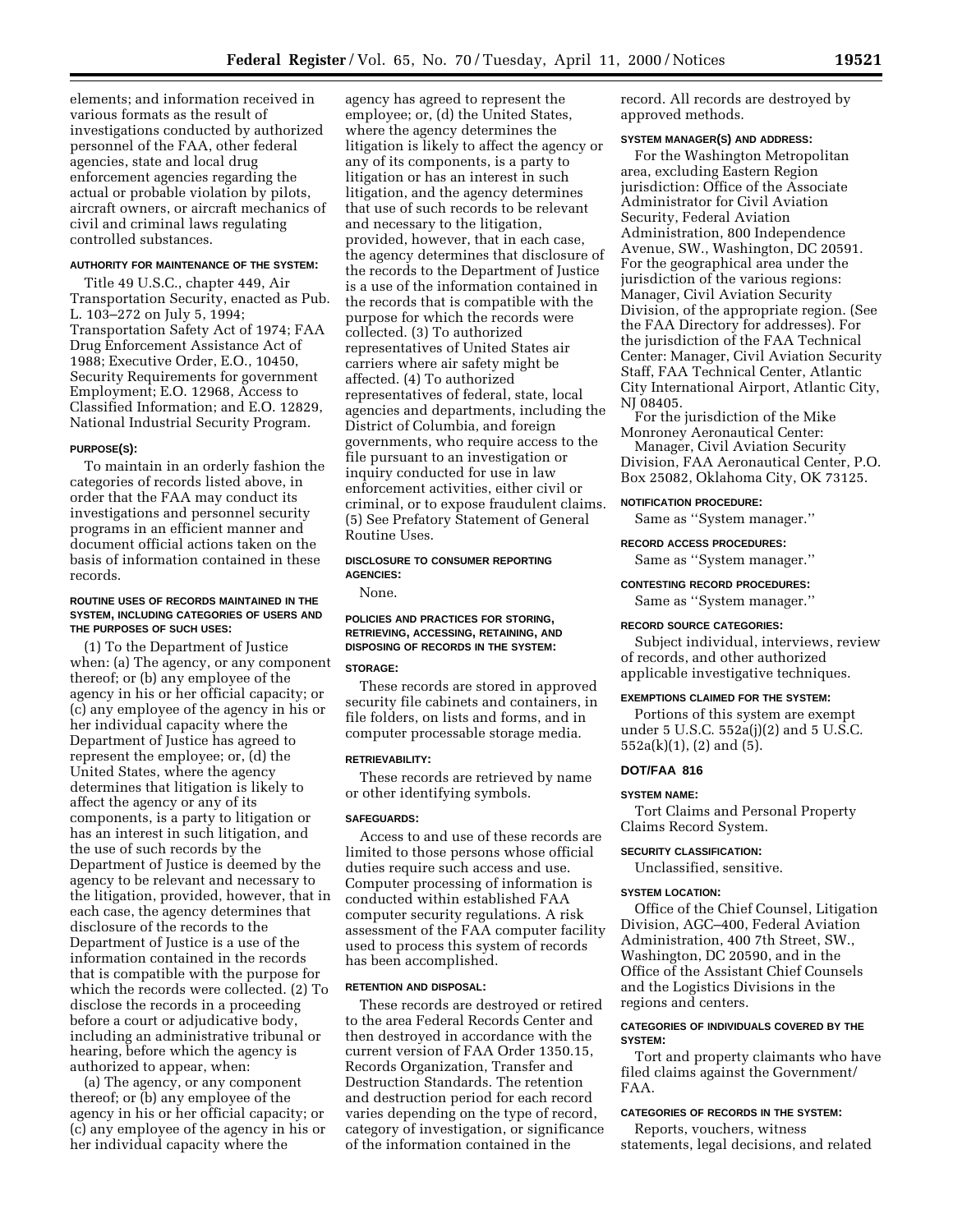material pertaining to claims by or against the Government resulting from

## **AUTHORITY FOR MAINTENANCE OF THE SYSTEM:**

FAA transactions, other than litigation

Federal Tort Claims Act, 28 U.S.C. 2671, *et seq.*; Military Personnel and Civilian Employees Claims Act of 1964, 31 U.S.C. 3701, 3721.

## **PURPOSE(S):**

Permit the administrative settlement of tort and Federal employees personal property claims against the government.

### **ROUTINE USES OF RECORDS MAINTAINED IN THE SYSTEM, INCLUDING CATEGORIES OF USERS AND THE PURPOSES OF SUCH USES:**

Investigation. Reference. Court action. Doubtful claims are sent by Accounting Division to GAO for adjudication. Some larger claims go to Department of Justice for approval or disapproval. See Prefatory Statement of General Routine Uses.

## **DISCLOSURE TO CONSUMER REPORTING AGENCIES:**

None.

## **POLICIES AND PRACTICES FOR STORING, RETRIEVING, ACCESSING, RETAINING, AND DISPOSING OF RECORDS IN THE SYSTEM:**

### **STORAGE:**

These records are stored in approved file cabinets and containers.

## **RETRIEVABILITY:**

These records are indexed by name.

## **SAFEGUARDS:**

Access to and use of these records are limited to those persons whose official duties require such access. Records are maintained on a computer system. The computer system is password protected.

## **RETENTION AND DISPOSAL:**

These records are destroyed 3 years after the final decision is rendered.

## **SYSTEM MANAGER(S) AND ADDRESS:**

Office of the Assistant Chief Counsel, Litigation Division, Federal Aviation Administration, 400 Seventh Street, SW., Washington, DC, 20590. Regional and center counsels and regional and center Logistics Division Managers.

## **NOTIFICATION PROCEDURE:**

Same as ''System manager.''

## **RECORD ACCESS PROCEDURES:**

Same as ''System manager.''

## **CONTESTING RECORD PROCEDURES:**

Same as ''System manager.''

## **RECORD SOURCE CATEGORIES:**

Claimant, investigation reports, and courts.

## **EXEMPTIONS CLAIMED FOR THE SYSTEM:** None.

## **DOT/FAA 821**

## **SYSTEM NAME:**

Litigation Information Management Systems.

## **SECURITY CLASSIFICATION:**

Unclassified, sensitive.

## **SYSTEM LOCATION:**

This system of records is maintained within the Office of the Assistant Chief Counsel for Litigation, FAA, 400 Seventh Street, SW., Washington, DC 20590, and at the Office of Assistant Chief Counsel for each Region and Center.

## **CATEGORIES OF INDIVIDUALS COVERED BY THE SYSTEM:**

This file contains information on Litigants, Claimants, Decedents, Plaintiff's Attorney, FAA Attorney and Department of Justice Attorney.

## **CATEGORIES OF RECORDS IN THE SYSTEM:**

Litigation and claim pleadings, discovery material, related documents (including background data on individual, or decedent involved), memoranda, correspondence, and other material necessary to respond to claims or prepare for litigation or hearings. Types of claims or litigation:

Aircraft accidents, auto accidents, personnel and general litigation.

## **AUTHORITY FOR MAINTENANCE OF THE SYSTEM:**

Federal Tort Claims Act, 28 U.S.C. 2671, *et seq.*; Military Personnel and civilian Employees claims Act of 1964, 31 U.S.C. 3701, 3721.

#### **PURPOSE(S):**

Case management/record management.

## **ROUTINE USES OF RECORDS MAINTAINED IN THE SYSTEM, INCLUDING CATEGORIES OF USERS AND THE PURPOSES OF SUCH USES:**

See Prefatory Statement of General Routine Uses.

#### **DISCLOSURE TO CONSUMER REPORTING AGENCIES:**

None.

## **POLICIES AND PRACTICES FOR STORING, RETRIEVING, ACCESSING, RETAINING, AND DISPOSING OF RECORDS IN THE SYSTEM:**

#### **STORAGE:**

On computer database and password protected. Also, data are stored in lockable and unlockable file cabinets, individuals' attorneys' offices, binders, index files and in computers.

## **RETRIEVABILITY:**

Access is by name, location of accident, and/or docket number.

### **SAFEGUARDS:**

Data from these files are retrievable only by persons within the Office of the Assistant Chief Counsel for Litigation or Regional Counsels. Access to offices is limited to agency employees and those accompanied by agency employees.

### **RETENTION AND DISPOSAL:**

Litigation files are kept for 2 years after case is closed, then sent to the Federal Records Center. All other records in this system are retained indefinitely.

### **SYSTEM MANAGER(S) AND ADDRESS:**

Assistant Chief Counsel, Litigation Division, AGC–400, Office of Chief Counsel, Federal Aviation Administration, 400 Seventh Street, SW., Washington, DC 20590.

### **NOTIFICATION PROCEDURE:**

Same as ''System manager.''

### **RECORD ACCESS PROCEDURES:**

Same as ''System manager.''

### **CONTESTING RECORD PROCEDURES:**

Same as ''System manager.''

## **RECORD SOURCE CATEGORIES:**

Employees of the Office of Chief Counsel, Federal courts, individuals and their attorney, FAA records, litigation files, etc.

# **EXEMPTIONS CLAIMED FOR THE SYSTEM:**

None.

## **DOT/FAA 822**

## **SYSTEM NAME:**

Aviation Medical Examiner System.

## **SECURITY CLASSIFICATION:**

Unclassified, sensitive.

## **SYSTEM LOCATION:**

Aeromedical Education Division, AAM–400, FAA Civil Aeromedical Institute, Federal Aviation Administration, Mike Monroney Aeronautical Center, 6500 S. MacArthur Blvd. P.O. Box 25082, Oklahoma City, OK 73125. Regional Flight Surgeons in all regional headquarters.

## **CATEGORIES OF INDIVIDUALS COVERED BY THE SYSTEM:**

Private civilian physicians (United States and foreign) designated as AMEs. Selected United States military flight surgeons designated as AMEs. Selected United States Federal medical officers designated as AMEs.

## **CATEGORIES OF RECORDS IN THE SYSTEM:**

The system includes records necessary to: Determine professional qualifications of physicians designated

cases.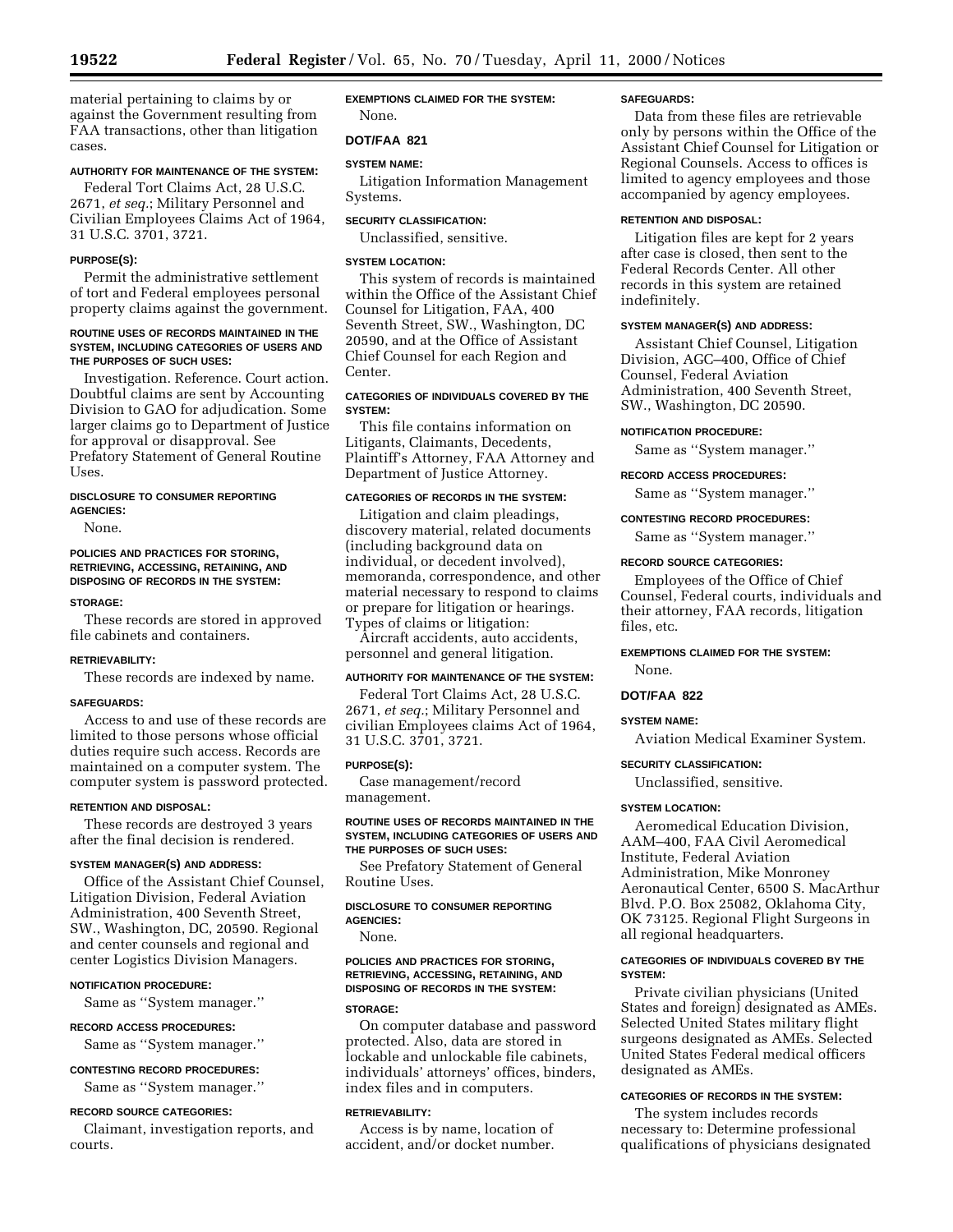(initially and subsequently) as AMEs; identify the type and location of AMEs within the AME program; monitor AMEs performance in support of the Medical Certification Program; and monitor AMEs compliance with mandatory training (initial and periodic) and other AME designation requirements.

### **AUTHORITY FOR MAINTENANCE OF THE SYSTEM:**

49 U.S.C 44702.

### **PURPOSE(S):**

Determine professional qualifications and designation authorization (initial and subsequent) of AMEs.

## **ROUTINE USES OF RECORDS MAINTAINED IN THE SYSTEM, INCLUDING CATEGORIES OF USERS AND THE PURPOSES OF SUCH USES:**

Document the necessary information on AMEs whose designation has been revoked or retired. Support effective and efficient communications between the FAA and its designated AMEs. Maintain a database to support the management of the AME program. Provide the public with the names and addresses of AMEs who provide FAA medical certification services. Policy determination regarding the AME program. Locating and obtaining support of qualified AMEs. See Prefatory Statement of General Routine Uses.

## **DISCLOSURE TO CONSUMER REPORTING AGENCIES:**

None.

### **POLICIES AND PRACTICES FOR STORING, RETRIEVING, ACCESSING, RETAINING, AND DISPOSING OF RECORDS IN THE SYSTEM:**

#### **STORAGE:**

Computer processable storage media and hard copy files.

#### **RETRIEVABILITY:**

By AME name, AME number, region, state, county, and city.

#### **SAFEGUARDS:**

File rooms with restricted access by authorized personnel only. Computer processing of AME information is conducted within established FAA computer security regulations.

#### **RETENTION AND DISPOSAL:**

Hard copy files are retained by the Aeromedical Education Division on all active AMEs (civilian, military, and Federal), and on AMEs who have been inactive for less than 10 years. Hard copy files of AMEs who have been inactive for 10 years or more, but less than 25 years, are stored by the Federal Records Center. Hard copy files of AMEs who have been inactive for 25 or more years are destroyed by the Federal Records Center. Computerized AME records are updated continuously for all active AMEs. Computerized records of AMEs who have been inactive for less than 25 years are maintained in the system; and those AMEs inactive for 25 or more years are deleted. Hard copy files of United States civilian AMEs (excluding foreign civilian, military, and Federal AMEs) are also retained by the Regional Flight Surgeon Offices. When these regional AME files become inactive, they are immediately transferred to the Aeromedical Education Division.

## **SYSTEM MANAGER(S) AND ADDRESS:**

Manager, Aeromedical Education Division, AAM–400, FAA Civil Aeromedical Institute, Federal Aviation Administration Mike Monroney Aeronautical Center, P.O. Box 25082, Oklahoma City, OK 73125. Regional Flight Surgeons within Region where the AME is designated.

#### **NOTIFICATION PROCEDURE:**

Same as ''System manager.''

#### **RECORD ACCESS PROCEDURES:**

Same as ''System manager.''

#### **CONTESTING RECORD PROCEDURES:**

Same as ''System manager.''

## **RECORD SOURCE CATEGORIES:**

Aviation Medical Examiners. Additional background information on civilian AMEs may be obtained directly from the Federation of State Medical Boards of the United States.

## **EXEMPTIONS CLAIMED FOR THE SYSTEM:**

# None. **DOT/FAA 825**

## **SYSTEM NAME:**

Petitions for Rulemaking—Public Dockets.

#### **SECURITY CLASSIFICATION:**

Unclassified, sensitive.

#### **SYSTEM LOCATION:**

Office of the Chief Counsel, Federal Aviation Administration, AGC–200, Washington, DC 20591.

## **CATEGORIES OF INDIVIDUALS COVERED BY THE SYSTEM:**

Persons petitioning for a change in the Federal Aviation Regulations.

## **CATEGORIES OF RECORDS IN THE SYSTEM:**

Petitions for rulemaking, correspondence, documents showing disposition of the petition, and public comments on any resulting NPRM.

## **AUTHORITY FOR MAINTENANCE OF THE SYSTEM:**

49 U.S.C. 106(g), 40101, 40103, 40106, 40109, 40113, 44701, 44702, 44711.

#### **PURPOSE(S):**

Make available for public review documents concerning petitions for rulemaking.

### **ROUTINE USES OF RECORDS MAINTAINED IN THE SYSTEM, INCLUDING CATEGORIES OF USERS AND THE PURPOSES OF SUCH USES:**

See Prefatory Statement of General Routine Uses.

## **DISCLOSURE TO CONSUMER REPORTING AGENCIES:**

None.

#### **POLICIES AND PRACTICES FOR STORING, RETRIEVING, ACCESSING, RETAINING, AND DISPOSING OF RECORDS IN THE SYSTEM:**

#### **STORAGE:**

Unlocked file cabinets.

## **RETRIEVABILITY:**

Exemption number, docket number, or alphabetical listing of petitioner names.

### **SAFEGUARDS:**

Access through request to Dockets Specialist.

## **RETENTION AND DISPOSAL:**

Transferred to Federal Records Center when inactive; destruction not authorized.

## **SYSTEM MANAGER(S) AND ADDRESS:**

Docket and Regulations Technician, Office of the Chief Counsel, AGC–200, FAA, 800 Independence Avenue, SW., Washington, DC 20591.

#### **NOTIFICATION PROCEDURE:**

Same as ''System manager.''

#### **RECORD ACCESS PROCEDURES:**

Same as ''System manager.''

## **CONTESTING RECORD PROCEDURES:**

Same as ''System manager.''

#### **RECORD SOURCE CATEGORIES:**

Petitions for rulemaking.

## **EXEMPTIONS CLAIMED FOR THE SYSTEM:** None.

# **DOT/FAA 826**

## **SYSTEM NAME:**

Petitions for Exemption, Other than Medical Exemption—Public Dockets.

## **SECURITY CLASSIFICATION:**

Unclassified, sensitive.

## **SYSTEM LOCATION:**

Office of the Chief Counsel, AGC–200, Federal Aviation Administration, 800 Independence Ave. SW., Washington, DC.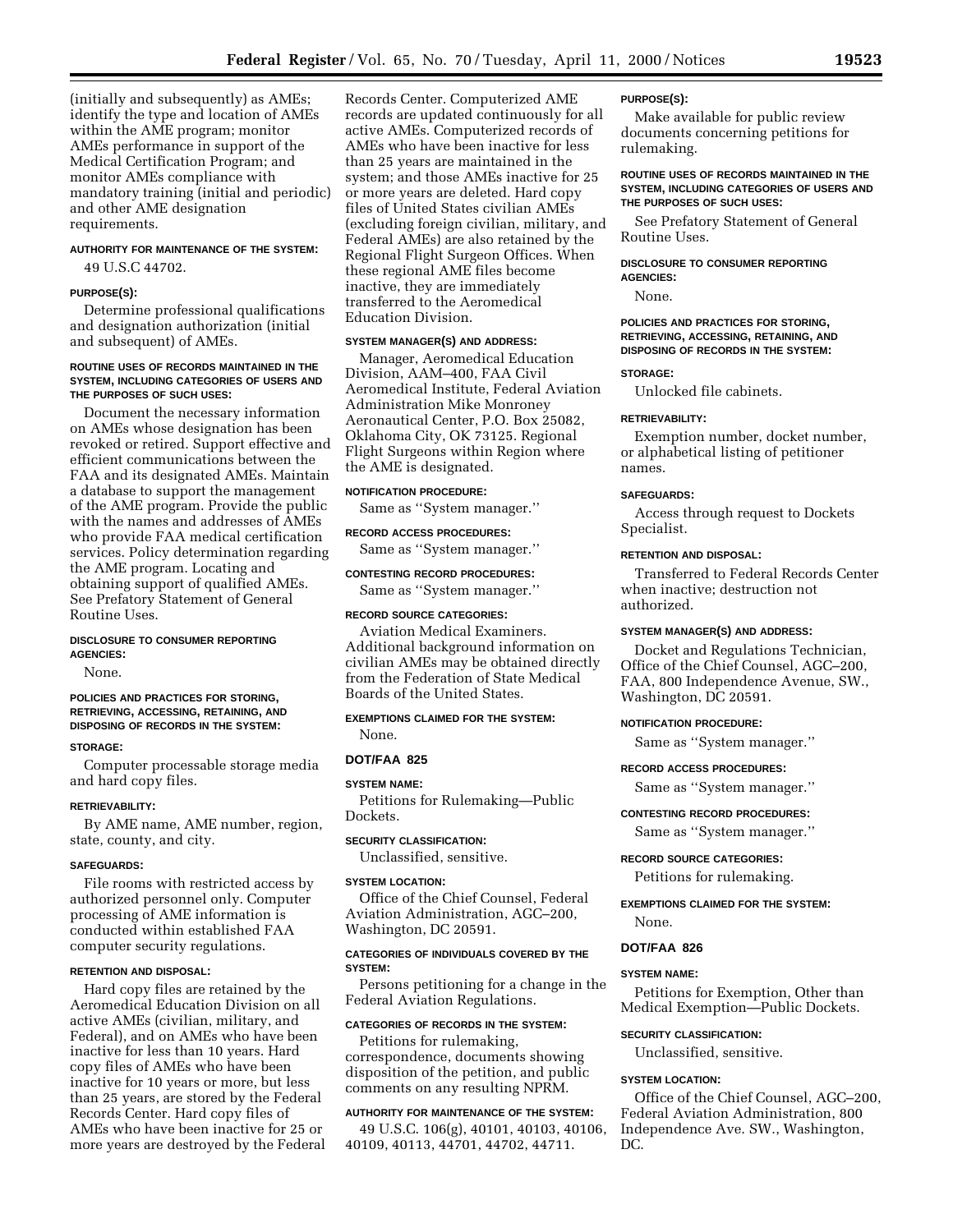## **CATEGORIES OF INDIVIDUALS COVERED BY THE SYSTEM:**

Persons petitioning for an exemption (other than medical) under the Federal Aviation Regulations.

#### **CATEGORIES OF RECORDS IN THE SYSTEM:**

Petitions for exemptions, supplementary information, correspondence and the grant or denial of the exemption.

## **AUTHORITY FOR MAINTENANCE OF THE SYSTEM:**

49 U.S.C. 106(g), 40101, 40103, 40106, 40109, 40113, 44701, 44702, 44711.

#### **PURPOSE(S):**

Make available for public review documents concerning petitions for exemption (other than medical exemptions).

### **ROUTINE USES OF RECORDS MAINTAINED IN THE SYSTEM, INCLUDING CATEGORIES OF USERS AND THE PURPOSES OF SUCH USES:**

See Prefatory Statement of General Routine Uses.

#### **DISCLOSURE TO CONSUMER REPORTING AGENCIES:**

None.

## **POLICIES AND PRACTICES FOR STORING, RETRIEVING, ACCESSING, RETAINING, AND DISPOSING OF RECORDS IN THE SYSTEM:**

#### **STORAGE:**

Original and copies of records stored in unlocked file cabinets.

#### **RETRIEVABILITY:**

Exemption number, docket number, or alphabetical listing of petitioner names.

## **SAFEGUARDS:**

Access through request to Dockets Specialist.

## **RETENTION AND DISPOSAL:**

Transferred to Federal Records Center when inactive; destruction not authorized.

## **SYSTEM MANAGER(S) AND ADDRESS:**

Rules Docket Section, AGC–200, Office of the Chief Counsel, Federal Aviation Administration, 800 Independence Ave. SW., Washington DC 20591.

## **NOTIFICATION PROCEDURE:**

Same as System manager.

# **RECORD ACCESS PROCEDURES:**

Same as System manager.

#### **CONTESTING RECORD PROCEDURES:**

Same as System manager.

## **RECORD SOURCE CATEGORIES:**

Petitions for exemptions.

## **EXEMPTIONS CLAIMED FOR THE SYSTEM:** None.

## **DOT/FAA 827**

### **SYSTEM NAME:**

Environmental Litigation Files.

## **SECURITY CLASSIFICATION:**

Unclassified, sensitive.

### **SYSTEM LOCATION:**

Office of the Chief Counsel, FAA, Washington, DC, and Regional Counsel and airport divisions.

## **CATEGORIES OF INDIVIDUALS COVERED BY THE SYSTEM:**

Litigants, witnesses, plaintiff's attorney, FAA attorney, Department of Justice Attorney, etc.

## **CATEGORIES OF RECORDS IN THE SYSTEM:**

Information on litigation, pleadings, discovery material, related documents, (including background data on individual involved), memoranda, correspondence, and other material necessary to respond to claim or prepare for litigation or hearings.

## **AUTHORITY FOR MAINTENANCE OF THE SYSTEM:**

National Environmental Policy Act of 1969, 42 U.S.C. 4321, Airport Environmental requirements, 49 U.S.C. 47106(c), Section 4(f) of the Department of Transportation Act, 49 U.S.C. 303, and other applicable environmental laws, regulations, and Executive Orders.

#### **PURPOSES(S):**

Litigation.

### **ROUTINE USES OF RECORDS MAINTAINED IN THE SYSTEM, INCLUDING CATEGORIES OF USERS AND THE PURPOSES OF SUCH USES:**

See Prefatory Statement of General Routine Uses.

## **POLICIES AND PRACTICES FOR STORING, RETRIEVING, ACCESSING, RETAINING, AND DISPOSING OF RECORDS IN THE SYSTEM:**

## **STORAGE:**

File folders stored in locked and unlocked file cabinets and individual attorney's offices.

### **RETRIEVABILITY:**

Caption of the particular litigation, which may include an individual's name or corporation or trade association name.

#### **SAFEGUARDS:**

Access regularly by Office of Chief Counsel personnel only; material is accessible only in facilities with building access controls and in storage retrieval regularly only by Office of the Chief Counsel personnel.

## **RETENTION AND DISPOSAL:**

Files are kept for 2 years after case has been closed and then sent to Records Center.

### **SYSTEM MANAGER(S) AND ADDRESS:**

Manager, Airports/Environmental Law Division, AGC–600, Office of the Chief Counsel, FAA, 800 Independence Avenue, SW., Washington, DC 20591.

### **NOTIFICATION PROCEDURE:**

Same as ''System manager.''

## **RECORD ACCESS PROCEDURES:**

Same as ''System manager.''

#### **CONTESTING RECORD PROCEDURES:**

Same as ''System manager.''

#### **RECORD SOURCE CATEGORIES:**

Federal courts, individuals and their attorneys, FAA records, litigation files, etc.

#### **EXEMPTIONS CLAIMED FOR THE SYSTEM:**

None.

## **DOT/FAA 828**

### **SYSTEM NAME:**

Physiological Training System.

### **SECURITY CLASSIFICATION:**

Unclassified, sensitive.

## **SYSTEM LOCATION:**

Aeromedical Education Division, AAM–400, FAA Civil Aeromedical Institute, Mike Monroney Aeronautical Center, 6500 S. MacArthur Blvd., P.O. Box 25082, Oklahoma City, OK 73125.

### **CATEGORIES OF INDIVIDUALS COVERED BY THE SYSTEM:**

Certificated Airmen.

## **CATEGORIES OF RECORDS IN THE SYSTEM:**

Records necessary to establish qualifications of eligibility to receive physiological training, maintain accountability of funds required for training and transfer of funds to involved agencies, and to provide proper evidence of training.

#### **AUTHORITY FOR MAINTENANCE OF THE SYSTEM:**

49 U.S.C. 44703, and 14 CFR 61.31.

#### **PURPOSE(S):**

Maintain appropriate documentation on individuals who apply for and complete physiological training conducted by, or coordinated through the FAA Aeromedical Education Division.

## **ROUTINE USES OF RECORDS MAINTAINED IN THE SYSTEM, INCLUDING CATEGORIES OF USERS AND THE PURPOSES OF SUCH USES:**

Determine individual training qualifications. Receipt and transfer of training funds. Maintain individual records of training completion. See Prefatory Statement of General Routine Uses.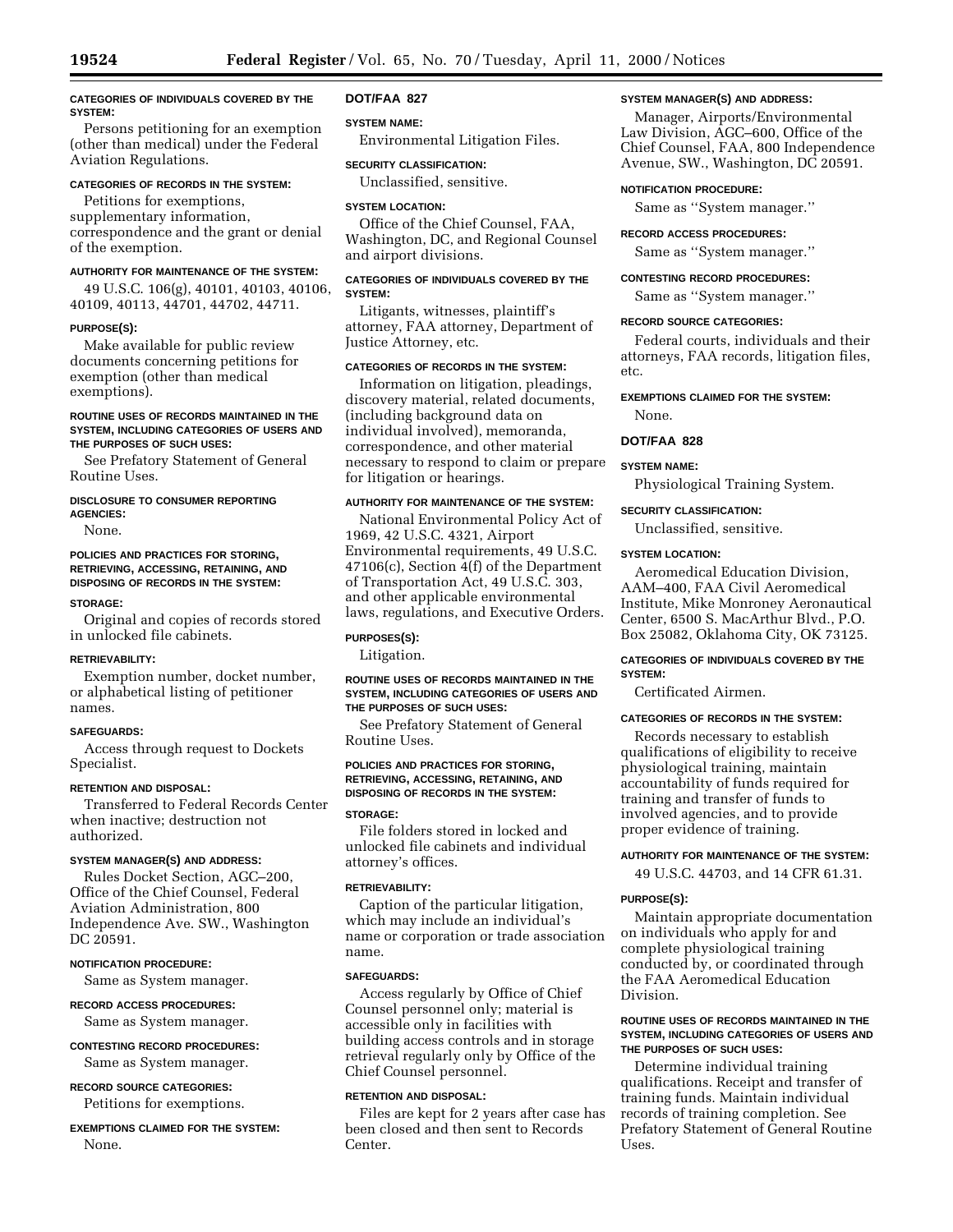### **POLICIES AND PRACTICES FOR STORING, RETRIEVING, ACCESSING, RETAINING, AND DISPOSING OF RECORDS IN THE SYSTEM:**

### **STORAGE:**

Hard copy files and computer processable storage media.

## **RETRIEVABILITY:**

By name and location of training.

## **SAFEGUARDS:**

File access is regularly restricted to Aeromedical Education Division personnel. The information is password protected. Passwords are changed every 30 days. The screen automatically closes if the computer is not used within 15 minutes, and would require a password to reopen the file.

## **RETENTION AND DISPOSAL:**

Records are destroyed when 5 years old. (Applications, Hold Harmless Statements, Chamber Flight Records)

## **SYSTEM MANAGER(S) AND ADDRESS:**

Manager, Aeromedical Education Division, AAM–400, FAA Civil Aeromedical Institute, Mike Monroney Aeronautical Center, PO Box 25082, Oklahoma City, OK 73125.

#### **NOTIFICATION PROCEDURE:**

Same as ''System manager.''

## **RECORD ACCESS PROCEDURES:**

Same as ''System manager.''

## **CONTESTING RECORD PROCEDURES:**

Same as ''System manager.''

## **RECORD SOURCE CATEGORIES:**

Covered individuals.

## **EXEMPTIONS CLAIMED FOR THE SYSTEM:** None.

#### **DOT/FAA 830**

#### **SYSTEM NAME:**

Representatives of the Administrator.

### **SECURITY CLASSIFICATION:**

Unclassified, sensitive.

## **SYSTEM LOCATION:**

Federal Aviation Administration. Mike Monroney Aeronautical Center, Regulatory Support Division, AFS–600, and Civil Aviation Registry, AFS–700, Oklahoma City, Oklahoma 73125. Federal Aviation Administration, 800 Independence Avenue, SW., Washington, DC 20591. Flight Standards District Offices, FSDO. Manufacturing Inspection District Offices, MIDO. Aircraft Certification Divisions. Flight Standards Divisions. Aircraft Certification Offices, ACO. Air Traffic Headquarters. Regional or field offices that designate Air Traffic control Tower

Operator Examiners. International Field Offices, IFO.

## **CATEGORIES OF INDIVIDUALS COVERED BY THE SYSTEM:**

Designated Pilot Examiners, DPE. Designated Mechanic Examiners, DME. Designated Parachute Rigger Examiners, DPRE. Applicants for the technical personnel examiners for DPEs, DMEs, DPREs. Designated Engineering Representatives. Designated Manufacturing Inspection Representatives. Designated Airworthiness Representatives. Organizational Designated Airworthiness Representatives.

## **CATEGORIES OF RECORDS IN THE SYSTEM:**

Name, date of birth, place of residence, company name (when delegated as an organization), mailing address, social security number (if applicable), certificate number, and work and/or home telephone number. Applications for designee. Records of qualification. Certification. Appointment authorization. Training. Dates of renewal and termination. Employment history. Reasons for termination (if applicable).

### **AUTHORITY FOR MAINTENANCE OF THE SYSTEM:**

49 U.S.C. 40101, 40113, 44701, 44702, and 44703.

## **PURPOSE(S):**

Required in connection with applications for and issuance of authorizations to be Representatives of the Administrator. Used to identify and maintain a list of applicants for future appointment, as necessary. Used to record validation and approval of new designees. To promote the standardization of designees by tracking training, accomplishments, and the limitations of current designees.

### **ROUTINE USES OF RECORDS MAINTAINED IN THE SYSTEM, INCLUDING CATEGORIES OF USERS AND THE PURPOSES OF SUCH USES:**

Provide the public with the names and addresses of certain categories of representatives who may provide service to them. See Prefatory Statement of General Routine Uses.

## **DISCLOSURE TO CONSUMER REPORTING AGENCIES:**

None.

## **POLICIES AND PRACTICES FOR STORING, RETRIEVING, ACCESSING, RETAINING, AND DISPOSING OF RECORDS IN THE SYSTEM:**

## **STORAGE:**

File folders, on lists, on forms, and on computer-accessible storage media. Records are also stored in microfiche, microfilm, and electronic optical storage.

#### **RETRIEVABILITY:**

Name, birth date, social security number, or any other identification number of the individual on whom the records are maintained.

### **SAFEGUARDS:**

Manual records: Strict information handling procedures have been developed to cover the use, transmission, storage, and destruction of personal data in hard copy form. These procedures are periodically reviewed for compliance. Automated processing Computer processing of personal information is conducted within the guidelines of established FAA computer security regulations. A risk assessment of the FAA computer facility used to process this system of records has been accomplished.

#### **RETENTION AND DISPOSAL:**

Records destroyed 5 years after designation becomes inactive, or when no longer needed, whichever is sooner.

### **SYSTEM MANAGER(S) AND ADDRESS:**

Federal Aviation Administration, Manager, Designee Standardization Branch, AFS–640, Mike Monroney Aeronautical Center, P.O. Box 25082, Oklahoma City, Oklahoma 73125. Aircraft Certification Divisions. Aircraft Certification Offices. Manufacturing Inspection District Offices. Flight Standards District Offices. Air Traffic Control Offices.

## **NOTIFICATION PROCEDURE:**

Same as ''System manager.''

**RECORD ACCESS PROCEDURES:**

Same as ''System manager.''

## **CONTESTING RECORD PROCEDURES:**

Same as ''System manager.''

#### **RECORD SOURCE CATEGORIES:**

Individual to whom it applies.

## **EXEMPTIONS CLAIMED FOR THE SYSTEM:** None.

## **DOT/FAA 833**

## **SYSTEM NAME:**

Quarters Management Information System.

## **SECURITY CLASSIFICATION:**

Unclassified, sensitive.

## **SYSTEM LOCATION:**

Federal Aviation Administration, Alaskan Region, 222 W. 7th Ave., #14, Anchorage, AK 99513–7587.

## **CATEGORIES OF INDIVIDUALS COVERED BY THE SYSTEM:**

Employees occupying FAA owned or leased housing. Employees and agencies that lease FAA housing in Alaska.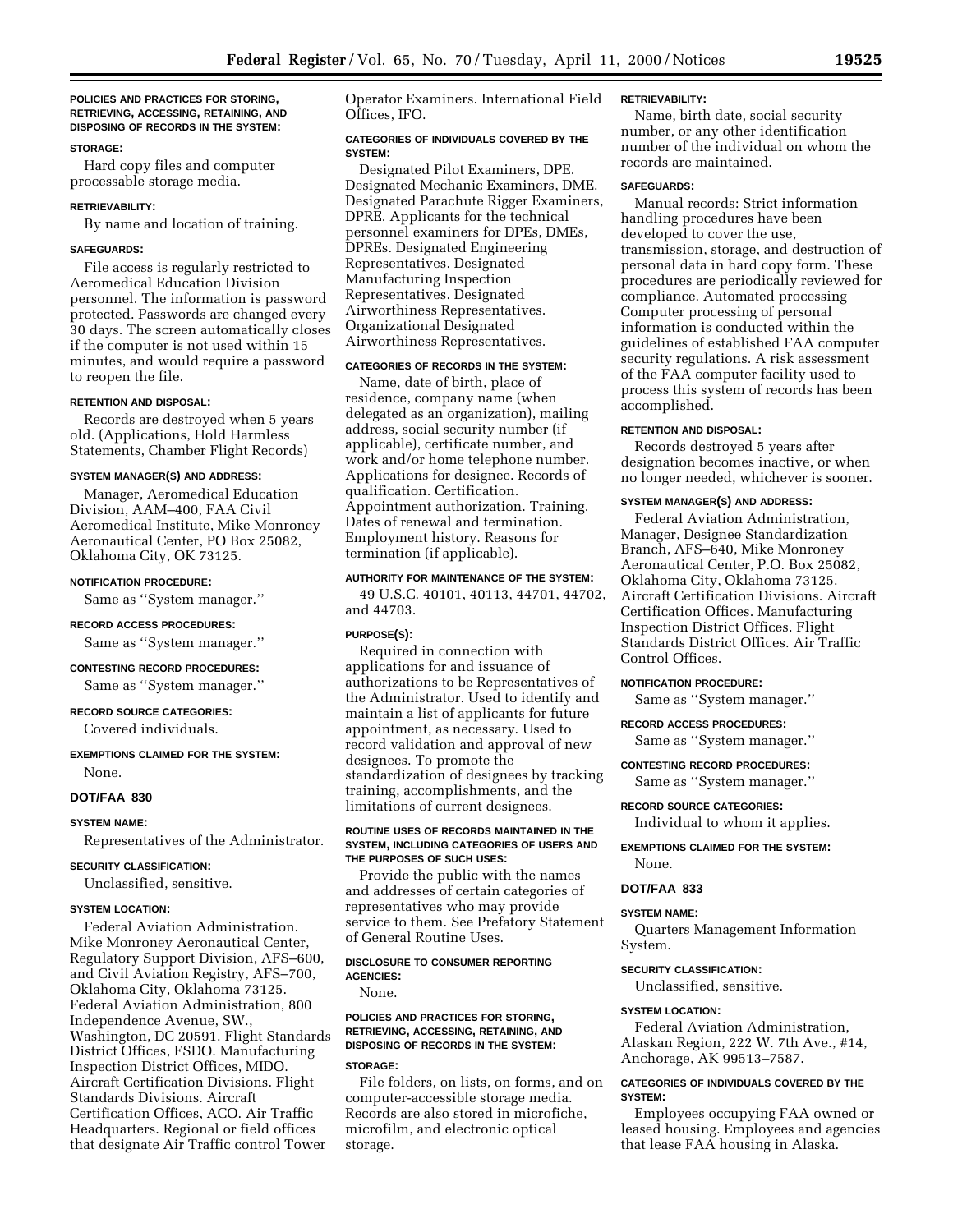# **CATEGORIES OF RECORDS IN THE SYSTEM:**

# Housing records, leases.

**AUTHORITY FOR MAINTENANCE OF THE SYSTEM:** 5 U.S.C. 5911(f), OMB Circular A–45.

## **PURPOSE(S):**

Establish regional rental rates for quarters; maintain status of housing; maintain up-to-date list of persons occupying FAA units.

## **ROUTINE USES OF RECORDS MAINTAINED IN THE SYSTEM, INCLUDING CATEGORIES OF USERS AND THE PURPOSES OF SUCH USES:**

Establish and terminate payroll deductions for collection of housing rent through request to the appropriate payroll office. See Prefatory Statement of General Routine Uses.

### **DISCLOSURE TO CONSUMER REPORTING AGENCIES:**

None.

## **POLICIES AND PRACTICES FOR STORING, RETRIEVING, ACCESSING, RETAINING, AND DISPOSING OF RECORDS IN THE SYSTEM:**

### **STORAGE:**

Filing cabinet, Real Estate and Utilities Branch AAL–54.

## **RETRIEVABILITY:**

Station location, unit numbers, name of employee, number of dependents, pay period rental rate.

## **SAFEGUARDS:**

Retrieved only by agency personnel and used only in the conduct of official business. Paper copy kept in a locked file cabinet with two people having access to the key. Quarters Management Information System, QMIS, is on only one person's computer and it requires a password to access this computer.

#### **RETENTION AND DISPOSAL:**

End of year reports are retained for 5 years.

## **SYSTEM MANAGER(S) AND ADDRESS:**

Federal Aviation Administration, Housing Manager, AAL–50, 222 W. 7th Ave., #14, Anchorage, AK 99513–7587.

## **NOTIFICATION PROCEDURE:**

Same as ''System manager.''

## **RECORD ACCESS PROCEDURES:**

Same as ''System manager.''

## **CONTESTING RECORD PROCEDURES:**

Same as ''System manager.''

#### **RECORD SOURCE CATEGORIES:**

FAA Employees. Employees of other agencies that lease housing from FAA.

## **EXEMPTIONS CLAIMED FOR THE SYSTEM:**

None.

## **DOT/FAA 837**

## **SYSTEM NAME:**

Newsletter Photographs and Biographical Information.

### **SECURITY CLASSIFICATION:**

Unclassified, sensitive.

## **SYSTEM LOCATION:**

Office of Public Affairs, FAA, 800 Independence Avenue, SW., Washington, DC, 20591. Public Affairs Offices at: Aeronautical Center, P.O. Box 25082, Oklahoma City, OK 73125. Eastern Region, Federal Bldg., JFK International Airport, Jamaica, NY 11430. Great Lakes Region, 2300 E. Devon Avenue, Des Plaines, IL 60018. Northwest Mountain Region, 1601 Lind Ave., SW., Renton, WA 98055. Southern Region, P.O. Box 20636, Atlanta, GA 30320. Biographies of key FAA officials are on the FAA web page at HTTP:// WWW.FAA.GOV/APA/BIOS.HTM

## **CATEGORIES OF INDIVIDUALS COVERED BY THE SYSTEM:**

FAA employees and other individuals who may appear with them in candid photographs.

## **CATEGORIES OF RECORDS IN THE SYSTEM:**

Biographical data; portrait and candid photographs.

## **AUTHORITY FOR MAINTENANCE OF THE SYSTEM:** 49 U.S.C. 106(f).

## **PURPOSE(S):**

Provide information to the public particularly the news media—and for use in employee publications.

## **ROUTINE USES OF RECORDS MAINTAINED IN THE SYSTEM, INCLUDING CATEGORIES OF USERS AND THE PURPOSES OF SUCH USES:**

See Prefatory Statement of General Routine Uses.

**DISCLOSURE TO CONSUMER REPORTING AGENCIES:**

None.

## **POLICIES AND PRACTICES FOR STORING, RETRIEVING, ACCESSING, RETAINING, AND DISPOSING OF RECORDS IN THE SYSTEM:**

## **STORAGE:**

Stored in file cabinets.

## **RETRIEVABILITY:**

Alphabetically by name, or publication date.

## **SAFEGUARDS:**

These records are stored in filing drawers that remain locked at all times. There are two keyholders in the office; therefore, access to these drawers is limited to these employees only on an as-needed basis.

### **RETENTION AND DISPOSAL:**

Retained as long as individual or event is newsworthy, following which they are destroyed. In certain cases, material is transferred to the Office of the Historian.

## **SYSTEM MANAGER(S) AND ADDRESS:**

Same as ''System Location.''

## **NOTIFICATION PROCEDURE:**

Same as ''System Manager.''

### **RECORD ACCESS PROCEDURES:**

Same as ''System Manager.''

## **CONTESTING RECORD PROCEDURES:**

Same as ''System Manager.''

## **RECORD SOURCE CATEGORIES:**

FAA employees and other individuals who may appear with them in candid photographs.

## **EXEMPTIONS CLAIMED FOR THE SYSTEM:**

None.

## **DOT/FAA 845**

### **SYSTEM NAME:**

Administrators Correspondence Control and Hotline Information System, ACCIS, Administrator's Hotline Information System, AHIS, and Consumer Hotline Information System, CHIS, Formerly Administrators Correspondence Control and Hotline Information System.''

## **SYSTEM LOCATION:**

Correspondence files are located in the Office of the Executive Secretariat, AOA–3, and Hotline files are located in the Hotline Operations Program Office, AOA–20. Both categories of records in the Washington headquarters offices of the Federal Aviation Administration, 800 Independence Ave., SW., Washington, DC 20591.

## **SECURITY CLASSIFICATION:**

Unclassified, sensitive.

## **CATEGORIES OF INDIVIDUALS COVERED BY THE SYSTEM:**

Individuals who write, call (including HOTLINE calls), or are referred in writing by a second party, to the Administrator, to the Deputy Administrator, and their immediate offices; individuals who write, call, or are referred in writing by a second party to the Secretary, to the Deputy Secretary, and their immediate offices and the correspondence which has been referred to the Federal Aviation Administration; individuals who are the subject of an action requiring approval or action by one of the forenamed, such as appeals, actions, training, awards, foreign travel, promotions, selections,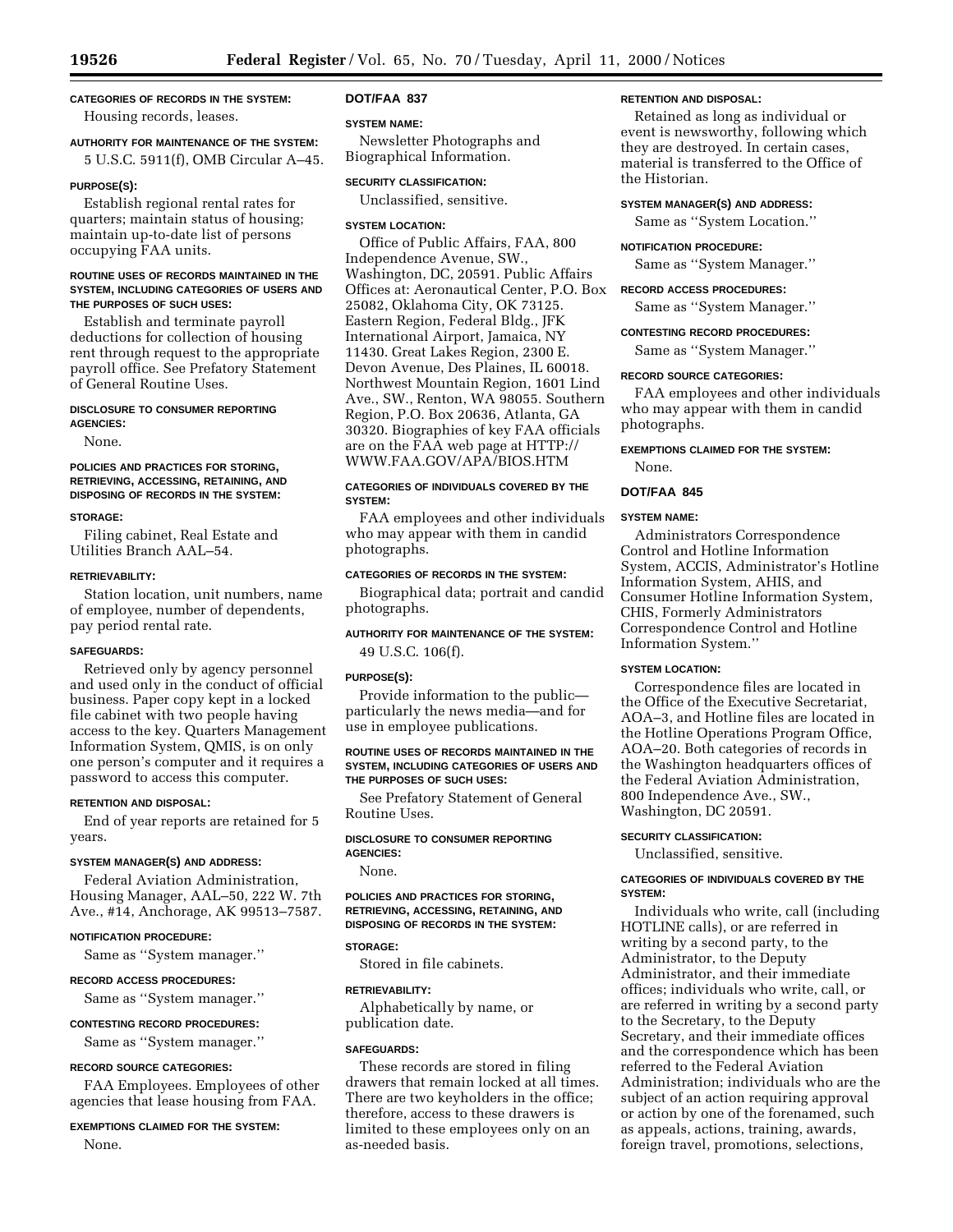grievances, delegations, application of waivers from the Federal Aviation Administration, etc.

## **CATEGORIES OF RECORDS IN THE SYSTEM:**

Correspondence files contain correspondence submitted by, or on behalf of, an individual including resumes, letters of reference, etc; responses to such correspondence and calls, staff recommendations on actions requiring approval or action by the Administrator, the Deputy Administrator, the Secretary, and the Deputy Secretary. Hotlines files contain call records, correspondence, reports, and related documents accumulated by the staff in the course of operation.

## **AUTHORITY FOR MAINTENANCE OF THE SYSTEM:** 44 U.S.C. 3101.

#### **PURPOSE(S):**

Correspondence files: Documentation of the organization, functions, policies, decisions, procedures, and essential transactions of the agency and designed to furnish the information necessary to protect the legal and financial rights of the Government and of persons directly affected by the agency's activities. Hotlines files: Documentation of calls made by agency employees and consumers.

### **ROUTINE USES OF RECORDS MAINTAINED IN THE SYSTEM, INCLUDING CATEGORIES OF USERS AND THE PURPOSES OF SUCH USES:**

Referral to the appropriate action office within or outside the Department or agency for preparation of a response. Referral, to the appropriate agency for actions involving matters or law, of regulations beyond the responsibility of the agency or Department, such as the Department of Justice in matters of law enforcement. As a data source for management information, such as briefing material on hearings, trend analysis, responsiveness, etc. See Prefatory Statement of General Routine Uses.

## **DISCLOSURE TO CONSUMER REPORTING AGENCIES:**

None.

## **POLICIES AND PRACTICES FOR STORING, RETRIEVING, ACCESSING, RETAINING, AND DISPOSING OF RECORDS IN THE SYSTEM:**

### **STORAGE:**

Computer processable media, microfilm, and hardcopy access to the records will be by means of identification numbers and passwords known only to the user and the system managers.

## **RETRIEVABILITY:**

Retrieved by control number, suspense date, correspondence date, subject matter, last name and location of originator and addressee, constituent's name, action office, and type.

#### **SAFEGUARDS:**

Terminal access through the system's software for ACCIS is limited to the Office of the Administrator. Access to the records of the AHIS and CHIS is limited to the staff of the Hotline Operations Program Office. Information is retrieved by means of a user ID and password known only to each user.

### **RETENTION AND DISPOSAL:**

The Administrators Correspondence Control and Information System hard copies are destroyed after the material is microfilmed. Microfilm is retained permanently. The Administrator's Hotline hard copies and magnetic records are destroyed after 5 years. The Consumer Hotline hard copies and magnetic records are destroyed after 2 years.

#### **SYSTEM MANAGER(S) AND ADDRESS:**

Administrator's Correspondence control and Information System: Director, Executive Secretariat, Office of the Administrator, AOA–3, Administrator's and Consumer Hotline Systems: Manager, Hotline Operations Program Office, AOA–20, Federal Aviation Administration, 800 Independence Avenue, SW., Washington, DC 20591.

#### **NOTIFICATION PROCEDURE:**

Same as ''System manager.''

#### **RECORD ACCESS PROCEDURES:**

Same as ''System manager.''

# **CONTESTING RECORD PROCEDURES:**

Same as ''System manager.''

### **RECORD SOURCE CATEGORIES:**

Correspondence, records of calls from individuals, including HOTLINE calls, their representatives, or sponsors. Responses to incoming correspondence and records of calls. Related material for background as appropriate.

## **EXEMPTIONS CLAIMED FOR THE SYSTEM:**

# None. **DOT/FAA 847**

#### **SYSTEM NAME:**

Aviation Records on Individuals (Formerly, General Air Transportation Records on Individuals).

## **SECURITY CLASSIFICATION:**

Unclassified, sensitive.

#### **SYSTEM LOCATION:**

Federal Aviation Administration, FAA, Mike Monroney Aeronautical Center, MMAC, Oklahoma City, Oklahoma 73125: Civil Aeromedical Institute, Aeromedical Certification Division, AAM–300; Regulatory Support Division, AFS–600; Civil Aviation Registry, Airmen Certification Branch, AFS–760. Federal Aviation Administration, 800 Independence Avenue, SW., Washington, DC 20591. Flight Standards District Offices, FSDOs. Certificate Management Offices, CMOs. Certificate Management Field Offices, CMFOs. International Field Offices. Civil Aviation Security Field Offices, CASFO's. FAA regional offices. Electronic enforcement litigation tracking system records are located in the offices of the Regional Counsel, Directorate Counsel and Chief Counsel.

## **CATEGORIES OF INDIVIDUALS COVERED BY THE SYSTEM:**

Current certificated airmen, airmen whose certificates have expired, airmen who are deceased, airmen rejected for medical certification, airmen with special certification, and others requiring medical certification. Air traffic controllers in air route traffic control centers, terminals, and flight service stations and applicants for these positions. Holders of and applicants for airmen certificates, airmen seeking additional certifications or additional ratings, individuals denied certification, airmen holding inactive certificates, airmen who have had certificates revoked. Persons who are involved in aircraft accidents or incidents; pilots, crewmembers, passengers, persons on the ground, and witnesses. Individuals against whom the Federal Aviation Administration has initiated administrative action or legal enforcement action for violation of certain Federal Aviation Regulations, FAR, or Department of Transportation Hazardous Materials Regulations, HMR.

## **CATEGORIES OF RECORDS IN THE SYSTEM:**

Name(s), date of birth, place of residence, mailing address, social security number, and airman certificate number Records that are required to determine the physical condition of an individual with respect to the medical standards established by FAA. Records concerning applications for certification, applications for written examinations, results of written tests, applications for inspection authority, certificates held, ratings, stop orders, and requests for duplicate certificates. Reports of fatal accidents, autopsies, toxicological studies, aviation medical examiner reports, medical record printouts, nonfatal reports, injury reports, accident name cards, magnetic tape records of fatal accidents,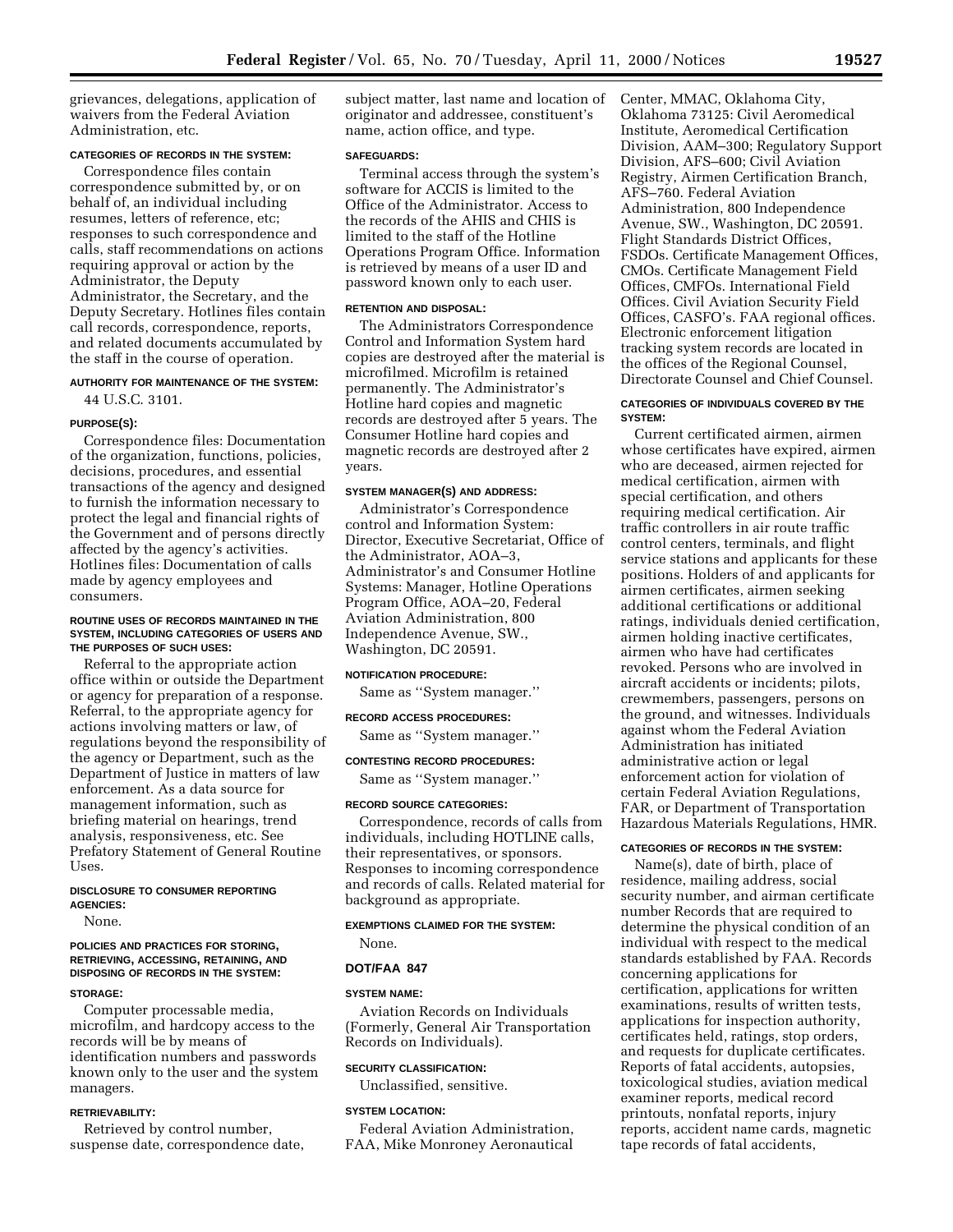physiological autopsy, and consulting pathologist's summary of findings. Records of accident investigations, preliminary notices of accident injury reports, engineering analyses, witness statements, investigators' analyses, pictures of accident scenes. Records concerning safety compliance notices, letters of warning, letters of correction, letters of investigation, letters of proposed legal enforcement action, final action legal documents in enforcement actions, correspondence of Regional Counsels, Office of Chief Counsel, and others in enforcement cases. Also included are electronic enforcement litigation tracking system records located in the Offices of the Regional Counsel, Directorate Counsel and Chief Counsel.

## **AUTHORITY FOR MAINTENANCE OF THE SYSTEM:**

49 U.S.C. 40101, 40113, 44701, 44703.

#### **PURPOSE(S):**

Issuance of airmen certificates by the Federal Aviation Administration.

#### **ROUTINE USES OF RECORDS MAINTAINED IN THE SYSTEM, INCLUDING CATEGORIES OF USERS AND THE PURPOSES OF SUCH USES:**

(a) Provide basic airmen certification and qualification information to the public upon request. (b) Disclose information to the National Transportation Safety Board, NTSB, in connection with its investigation responsibilities. (c) Provide information about airmen to Federal, state, and local law enforcement agencies when engaged in the investigation and apprehension of drug-law violators. (d) Provide information about enforcement actions arising out of violations of the Federal Aviation Regulations to government agencies, the aviation industry, and the public upon request. (e) Disclose information to another Federal agency, or to a court or an administrative tribunal, when the Government or one of its agencies is a party to a judicial proceeding before the court or involved in administrative proceedings before the tribunal. (f) See Prefatory Statement of General Routine Uses.

## **DISCLOSURE TO CONSUMER REPORTING AGENCIES:**

Disclosures pursuant to 5 U.S.C. 552a(b)(12): Disclosures may be made from these systems to ''consumer reporting agencies'' (collecting on behalf of the United States Government) as defined in the Fair Credit Reporting Act (15 U.S.C. 1681a(f)) or the Federal Claims Collection Act of 1982 (31 U.S.C. 3701(a)(3)) and to debt collection agencies as defined by inference in the Federal Collection Act of 1966 (31 U.S.C. 3711(f)(1)) as amended.

## **POLICIES AND PRACTICES FOR STORING, RETRIEVING, ACCESSING, RETAINING, AND DISPOSING OF RECORDS IN THE SYSTEM:**

### **STORAGE:**

Maintained in file folders, on lists and forms, and in computer processable storage media. Records are also stored on microfiche and roll microfilm.

## **RETRIEVABILITY:**

Name, birth date, social security account number, airman certificate number, or other identification number of the individual on whom the records are maintained. Sex. Accident number and/or incident number, and administrative action or legal enforcement numbers.

## **SAFEGUARDS:**

Manual records: Strict information handling procedures have been developed to cover the use, transmission, storage, and destination of personal data in hard copy form. These are periodically reviewed for compliance. Automated Processing (FAA Systems): Computer processing of personal information is conducted within established FAA computer security regulations. A risk assessment of the FAA computer facility used to process this system of records has been accomplished. Automated Processing (Commercial Computer Contractor): Computer programs operated on commercial security levels and record element restrictions to prevent release of data to unauthorized parties.

## **RETENTION AND DISPOSAL:**

These records are destroyed or retired to the area Federal Records Center and then destroyed in accordance with current version of FAA Order 1350.15, Records Organization, Transfer and Destruction Standards. The retention and destruction period for each record varies depending on the type of record.

## **SYSTEM MANAGER(S) AND ADDRESS:**

The address for the system managers listed below is: Federal Aviation Administration, Mike Monroney Aeronautical Center, PO Box 25082, 6500 South MacArthur Blvd., Oklahoma City, Oklahoma 73125.

#### **RECORDS CONCERNING AVIATION MEDICAL CERTIFICATION:**

Manager, Aeromedical Certification Division, AAM–300, FAA certification records and general airman records: Manager, Airmen Certification Branch, AFS–760, Records concerning aircraft accidents and incidents, Manager, Operational Systems Branch, AFS–620, Records concerning administrative and legal enforcement action: FAA

enforcement information system data bases for administrative and legal enforcement actions: Manager, Operational Systems Branch, AFS–620, Official FAA enforcement files: The Office of Chief Counsel, the Office of Regional Counsel, or the investigating FAA field office, as appropriate. The address of the appropriate FAA legal or field office maintaining the official agency enforcement file may be obtained from AFS–620.

## **ELECTRONIC ENFORCEMENT LITIGATION TRACKING SYSTEM RECORDS:**

Offices of the Regional Flight Counsel, Directorate counsel, and Chief Counsel. Aviation medical certification records from regional files: Regional Flight Surgeon within the region where examination was conducted. Visit or call the local FAA office in the area in which you reside for any proper regional address.

#### **NOTIFICATION PROCEDURE:**

Same as ''System manager.''

### **RECORD ACCESS PROCEDURES:**

Same as ''System manager.''

# **CONTESTING RECORD PROCEDURES:**

Same as ''System manager.''

## **RECORD SOURCE CATEGORIES:**

Medical Information: Information is obtained from Aviation Medical Examiners, individuals themselves, consultants, hospitals, treating or examining physicians, and other Government agencies. Airmen Certification Records: Information is obtained from the individual to whom the records pertain, FAA aviation safety inspectors, and FAA designated representatives. Written test scores are derived from answers given by individuals. Actions filed by FAA personnel. General Aviation Accident/ Incident Records and Air Carrier Incident Records: Information is obtained from Aviation Medical Examiners, pathologists, accident investigations, medical laboratories, law enforcement officials, and FAA employees. Data are also collected from manufacturers of aircraft, and involved passengers. Administrative Action and Legal Enforcement Records: Information is obtained from witnesses, Regional Counsels, the National Transportation Safety Board, Civil Aviation Security personnel, Flight Standards personnel, Aeronautical Center personnel, and the Office of Chief Counsel.

## **SYSTEMS EXEMPTED FROM CERTAIN PROVISIONS OF THE ACT:**

Portions of this system are exempt under 5 U.S.C. 552a(k)(2).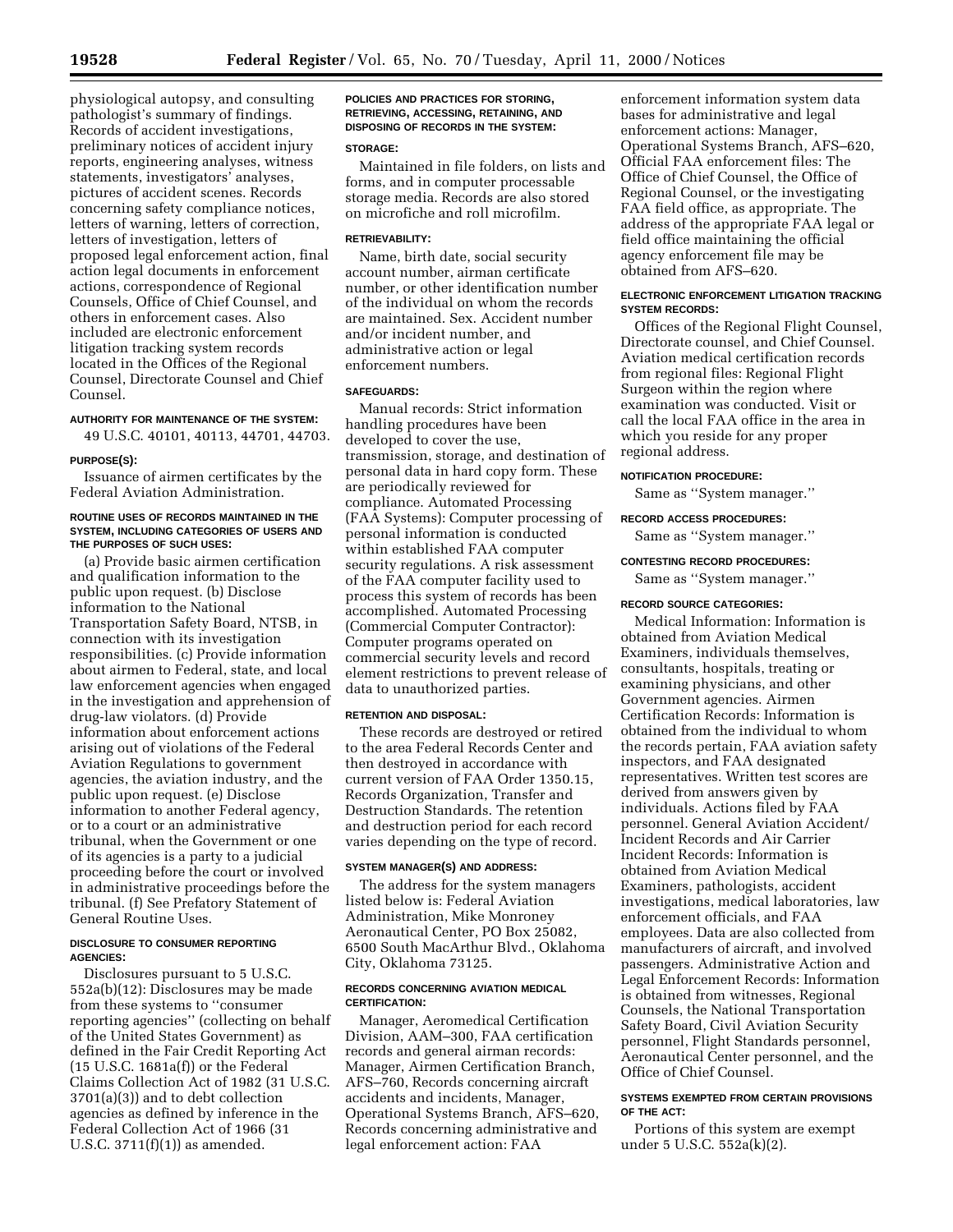## **DOT/FAA 851**

#### **SYSTEM NAME:**

Administration and Compliance Tracking in an Integrated Office Network.

## **SECURITY CLASSIFICATION:**

Unclassified, sensitive.

## **SYSTEM LOCATION:**

Federal Aviation Administration, FAA, Office of Aviation Medicine, Drug Abatement Division, 800 Independence Avenue, SW., Washington, DC 20591.

## **CATEGORIES OF INDIVIDUALS COVERED BY THE SYSTEM:**

Medical review officers, company anti-drug program managers, other contact names, and individuals who call the FAA to self-disclose, who are directly involved in the implementation and maintenance of drug and alcohol testing programs in conjunction with the aviation industry.

## **CATEGORIES OF RECORDS IN THE SYSTEM:**

Names, company and office telephone numbers of program managers who are in charge of the everyday operation of drug and alcohol testing programs for aviation companies, other persons who are contacts for facilities directly involved in drug and alcohol testing for the aviation industry, medical review officers (physicians) who review test results for the aviation companies, and individuals with company name and telephone numbers who call the FAA to self-disclose non-compliance.

## **AUTHORITY FOR MAINTENANCE OF THE SYSTEM:**

The Omnibus Transportation Employee Testing Act of 1991 (49 U.S.C. 45101–45106), 14 CFR part 61, *et al.*

#### **PURPOSE(S):**

Support the information resource, reporting and archival needs of the Drug Abatement Division.

## **ROUTINE USES OF RECORDS MAINTAINED IN THE SYSTEM, INCLUDING CATEGORIES OF USERS AND THE PURPOSES OF SUCH USES:**

See Prefatory Statement of General Routine Uses.

## **DISCLOSURE TO CONSUMER REPORTING AGENCIES:**

None.

## **POLICIES AND PRACTICES FOR STORING, RETRIEVING, ACCESSING, RETAINING, AND DISPOSING OF RECORDS IN THE SYSTEM:**

#### **STORAGE:**

Maintained in an automated information system.

#### **RETRIEVABILITY:**

Name of an individual or by a unique case file identifier.

## **SAFEGUARDS:**

Computer processing of information would be conducted within established FAA computer security regulations. A risk assessment of the FAA computer facility used to process this system of records has been accomplished.

#### **RETENTION AND DISPOSAL:**

The FAA has requested a retention and disposal schedule to destroy 5 years from creation date. That request is pending approval from the National Archives and Records Administration, NARA.

#### **SYSTEM MANAGER(S) AND ADDRESS:**

Manager, Drug Abatement Division, AAM–800, Office of Aviation Medicine, Federal Aviation Administration, 800 Independence Avenue, SW., Washington, DC 20591.

### **NOTIFICATION PROCEDURE:**

Same as ''System manager.''

#### **RECORD ACCESS PROCEDURES:**

Same as ''System manager.''

**CONTESTING RECORD PROCEDURES:**

Same as ''System manager.''

# **RECORD SOURCE CATEGORIES:**

FAA records.

**EXEMPTIONS CLAIMED FOR THE SYSTEM:** None.

## **DOT/FHWA 204**

## **SYSTEM NAME:**

Federal Highway Administration, FHWA, Motor Carrier Safety Proposed Civil and Criminal Enforcement Cases, DOT/FHWA.

## **SECURITY CLASSIFICATION:**

Unclassified—sensitive.

#### **SYSTEM LOCATION:**

Office of Motor Carrier Enforcement, HMCE, 400 7th Street, SW., Room 4432A, Washington, DC 20590.

## **CATEGORIES OF INDIVIDUALS COVERED BY THE SYSTEM:**

Officers, agents or employees of motor carriers, including drivers who have been the subject of investigation for Motor Carrier Safety regulation violations.

### **CATEGORIES OF RECORDS IN THE SYSTEM:**

Motor Carrier safety regulation violations and identifying features.

## **AUTHORITY FOR MAINTENANCE OF THE SYSTEM:**

Motor Carrier Safety Act of 1984, 49 U.S.C. 521(b).

#### **PURPOSE(S):**

Decide enforcement action, and for use as historical documents in case of appeal.

### **ROUTINE USES OF RECORDS MAINTAINED IN THE SYSTEM, INCLUDING CATEGORIES OF USERS AND THE PURPOSES OF SUCH USES:**

See Prefatory Statement of General Routine Uses. Routine use number 5 does not apply to this system of records.

#### **DISCLOSURE TO CONSUMER REPORTING**

**AGENCIES:** None.

**POLICIES AND PRACTICES FOR STORING, RETRIEVING, ACCESSING, RETAINING, AND DISPOSING OF RECORDS IN THE SYSTEM:**

### **STORAGE:**

File folders in the Field Legal Services' offices.

## **RETRIEVABILITY:**

Names of individuals.

## **SAFEGUARDS:**

Only Office of Chief Counsel or Field Legal Services employees and Office of Motor Carrier and Highway Safety, OMCHS, employees have regular access to the files.

## **RETENTION AND DISPOSAL:**

The records are retained for one year and then are generally sent to the local Federal Records Centers for an additional three-year period.

#### **SYSTEM MANAGER(S) AND ADDRESS:**

FHWA, Office of Chief Counsel, 400 Seventh Street, SW., Room 4224, Washington, DC 20590; FHWA Resource Centers, Field Legal Services.

#### **NOTIFICATION PROCEDURE:**

Same as ''System manager.''

### **RECORD ACCESS PROCEDURES:**

Same as ''System manager.''

#### **CONTESTING RECORD PROCEDURES:**

Same as ''System manager.''

#### **RECORD SOURCE CATEGORIES:**

Individuals, motor carrier files, OMCHS file information as gathered by OMCHS investigators, etc.

### **EXEMPTIONS CLAIMED FOR THE SYSTEM:**

5 U.S.C. 552 (c)(3), (d), (e)(4)(G), (H), and (I), (f) to the extent they contain investigative material compiled for law enforcement purposes in accordance with 5 U.S.C. 552a(k)(2).

### **DOT/FHWA 213**

**SYSTEM NAME:**

Driver Waiver/Exemption File.

### **SECURITY CLASSIFICATION:**

Unclassified—sensitive.

#### **SYSTEM LOCATION:**

Department of Transportation, Federal Highway Administration, FHWA, Office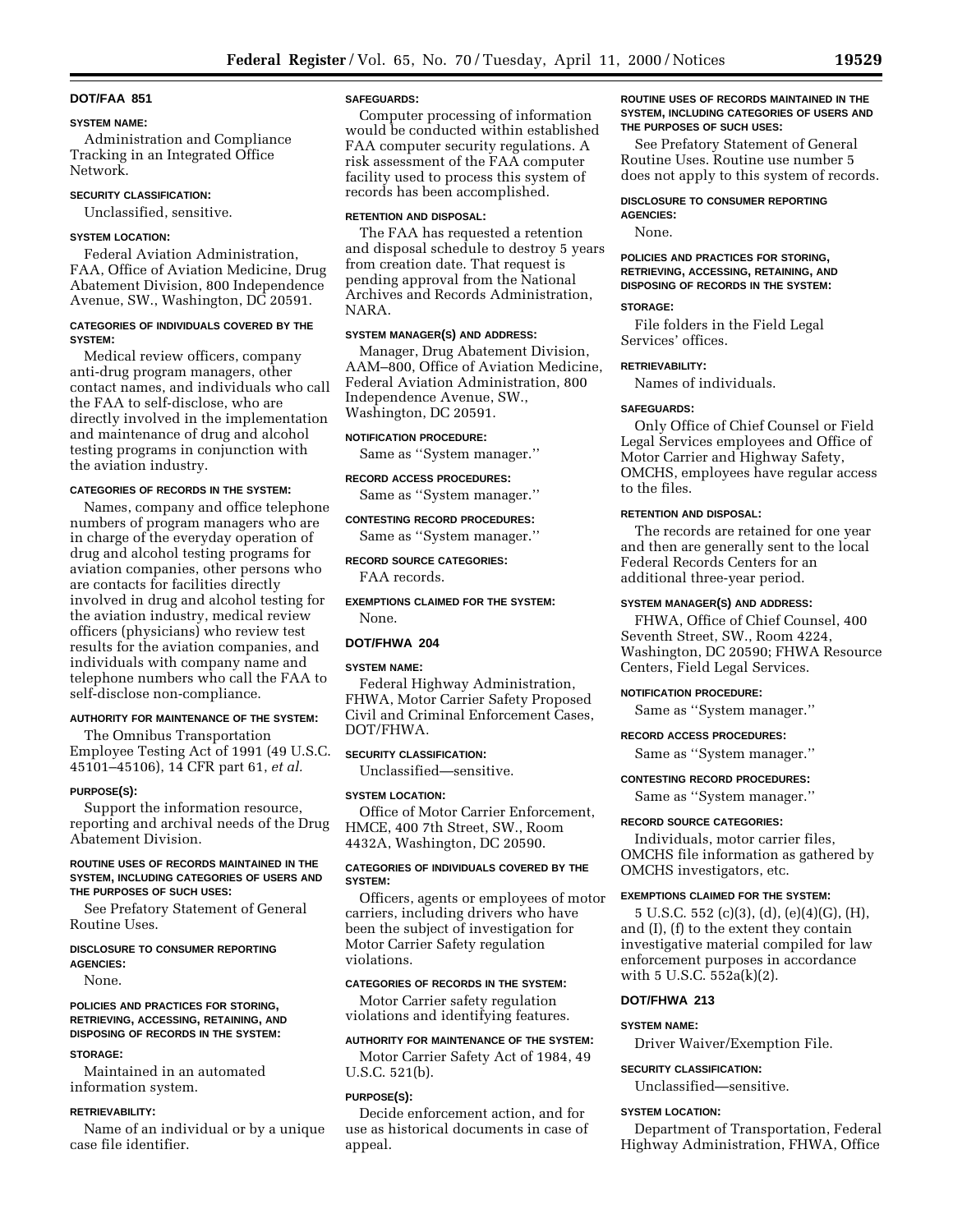of Motor Carrier Research and Standards, HMCS, 400 7th Street, SW., Washington, DC 20590; FHWA Resource Centers.

## **CATEGORIES OF INDIVIDUALS COVERED BY THE SYSTEM:**

Operators of interstate commercial motor vehicles that transport certain commodities.

## **CATEGORIES OF RECORDS IN THE SYSTEM:**

Applications for waiver (usually involving physical disability); final disposition of request for waiver; and waiver renewal.

## **AUTHORITY FOR MAINTENANCE OF THE SYSTEM:**

Motor Carrier Safety Act of 1984 (49 U.S.C. 31136(e) and TEA–21 (49 U.S.C. 31315).

### **PURPOSE(S):**

Monitor drivers of commercial motor vehicles who operate in interstate commerce and have been identified as physically impaired.

### **ROUTINE USES OF RECORDS MAINTAINED IN THE SYSTEM, INCLUDING CATEGORIES OF USERS AND THE PURPOSES OF SUCH USES:**

See Prefatory Statement of General Routine Uses. Routine use number 5 is not applicable to this system of records.

#### **DISCLOSURE TO CONSUMER REPORTING AGENCIES:**

None.

## **POLICIES AND PRACTICES FOR STORING, RETRIEVING, ACCESSING, RETAINING, AND DISPOSING OF RECORDS IN THE SYSTEM:**

#### **STORAGE:**

The records are maintained in file folders in file cabinets.

### **RETRIEVABILITY:**

The records are filed by driver's name.

#### **SAFEGUARDS:**

Files are classified as sensitive and are regularly accessible only by designated employees within the Resource Centers and Office of Motor Carrier and Highway Safety.

### **RETENTION AND DISPOSAL:**

The files are retained while the driver waivers are active. The inactive driver waiver files are purged every 3 years.

## **SYSTEM MANAGER(S) AND ADDRESS:**

Department of Transportation, Federal Highway Administration, Office of Motor Carrier Research and Standards, HMCS, 400 Seventh Street, SW., Washington, DC 20590.

## **NOTIFICATION PROCEDURE:**

Same as ''System manager.''

## **RECORD ACCESS PROCEDURES:**

Same as ''System manager.''

## **CONTESTING RECORD PROCEDURES:**

Same as ''System manager.''

## **RECORD SOURCE CATEGORIES:**

Application for Waiver or Waiver Renewal.

## **EXEMPTIONS CLAIMED FOR THE SYSTEM:**

None.

## **DOT/FHWA 215**

## **SYSTEM NAME:**

Travel Advance File.

## **SECURITY CLASSIFICATION:**

Unclassified—sensitive.

## **SYSTEM LOCATION:**

Department of Transportation, Federal Highway Administration, FHWA, Office of Budget and Finance, 400 Seventh Street, SW., Washington, DC 20590; Federal Aviation Administration, Southern Region, Travel and Transportation Section, ASO–22A, Campus Building, Room C–210E, 1701 Columbia Avenue, College Park, GA 30337; and the FHWA Federal Lands Division Offices (Eastern, Central, and Western).

## **CATEGORIES OF INDIVIDUALS COVERED BY THE SYSTEM:**

Employees who are not eligible for the contractor-issued credit card and other groups of employees, and first-duty hires.

## **CATEGORIES OF RECORDS IN THE SYSTEM:**

Record of travel advances and repayments.

### **AUTHORITY FOR MAINTENANCE OF SYSTEM:**

5 U.S.C. 5707; 41 CFR part 301.

#### **PURPOSE(S):**

Controlling the repayments of travel advances to FHWA personnel.

### **ROUTINE USES OF RECORDS MAINTAINED IN THE SYSTEM, INCLUDING CATEGORIES OF USERS AND THE PURPOSES OF SUCH USES:**

See Prefatory Statement of General Routine Uses.

## **DISCLOSURE TO CONSUMER REPORTING AGENCIES:**

Disclosures pursuant to 5 U.S.C. 552a(b)(12): Disclosures may be made from this system to ''consumer reporting agencies'' (collecting on behalf of the United States Govt.) as defined in the Fair Credit Reporting Act (15 U.S.C. 1681a(f)) or the Federal Claims Collection Act of 1982 (31 U.S.C. 3701(a)(3)).

## **POLICIES AND PRACTICES FOR STORING, RETRIEVING, ACCESSING, RETAINING, AND DISPOSING OF RECORDS IN THE SYSTEM:**

## **STORAGE:**

Open advances are maintained on a 5 x 8 inch form. In an automated travel management system, no advance is required (*i.e.,* paperless).

## **RETRIEVABILITY:**

Indexed by name.

## **SAFEGUARDS:**

Locked file cabinet.

## **RETENTION AND DISPOSAL:**

The files are retained for 6 years and 3 months after period covered by account, pursuant to General Records Schedule 6.

## **SYSTEM MANAGER(S) AND ADDRESS:**

Department of Transportation, Federal Highway Administration, Office of Budget and Finance, HABF, Team Leader, Travel Policy and Operations, 400 Seventh Street, SW., Washington, DC 20590.

## **NOTIFICATION PROCEDURE:**

Same as ''System manager.''

## **RECORD ACCESS PROCEDURES:**

Same as ''System manager.''

#### **CONTESTING RECORD PROCEDURES:**

Same as ''System manager.''

#### **RECORD SOURCE CATEGORIES:**

Individuals on whom the records are maintained.

#### **EXEMPTIONS CLAIMED FOR THE SYSTEM:**

None.

## **DOT/FHWA 216**

### **SYSTEM NAME:**

Travel Authorization and Voucher— Relocation Allowances (First Duty or Permanent Change of Station).

## **SECURITY CLASSIFICATION:**

Unclassified—sensitive.

## **SYSTEM LOCATION:**

Department of Transportation, Federal Highway Administration, FHWA, Office of Budget and Finance, HABF, 400 Seventh Street, SW., Washington, DC 20590; Federal Aviation Administration, MMAC Travel and Transportation Branch, AMZ–130, 6500 So. MacArthur Blvd., Oklahoma City, OK 73169.

## **CATEGORIES OF INDIVIDUALS COVERED BY THE SYSTEM:**

First duty and permanent change of station employees within the FHWA.

## **CATEGORIES OF RECORDS IN THE SYSTEM:**

Travel voucher(s), copies of third party payments (*i.e.,* Government Bill of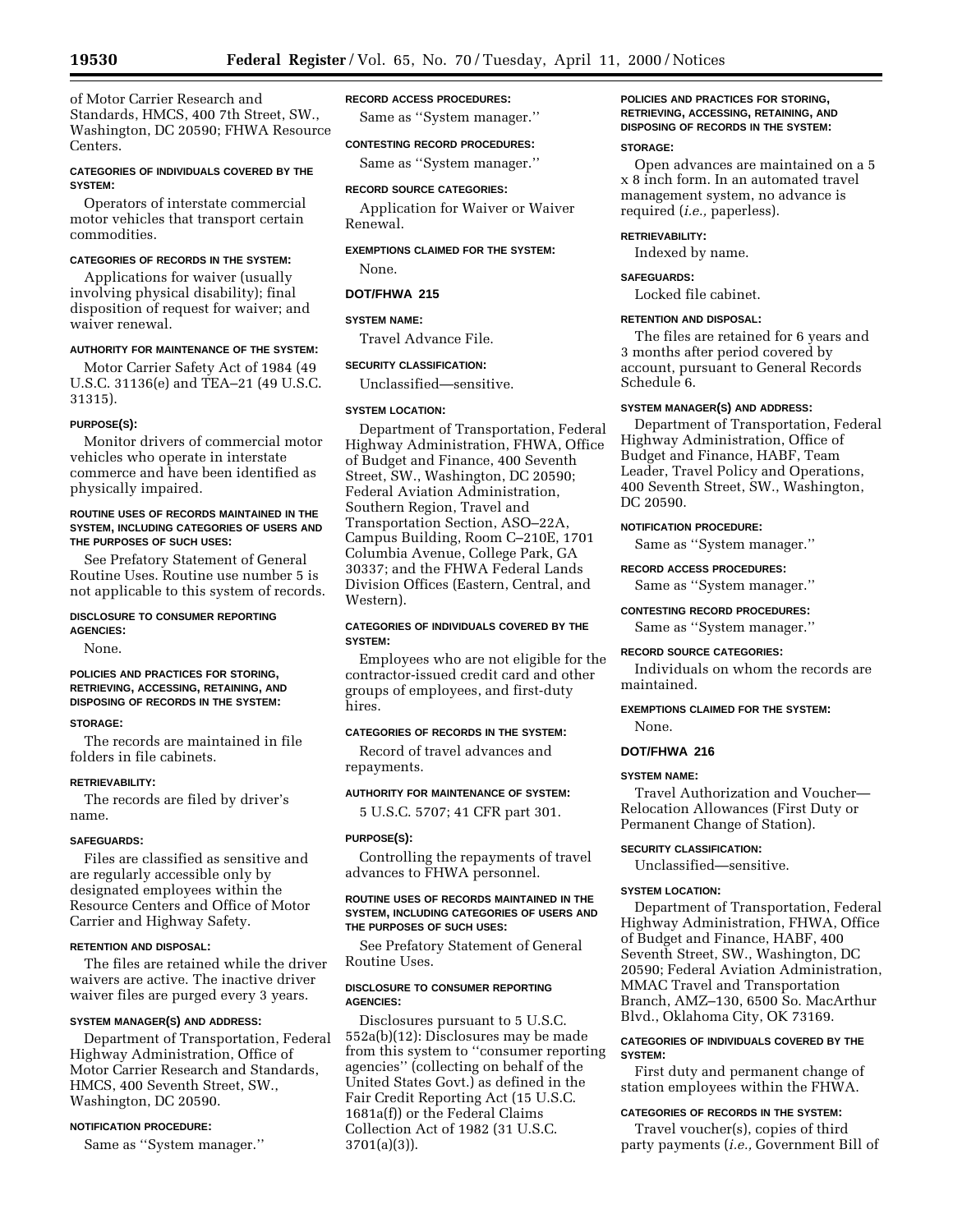Lading, GBL, carrier bills, contractor invoice(s) for services, Administrative Notices (*i.e.,* adjustment(s) to vouchered claim, taxable and non-taxable income, withholding tax allowance(s), if applicable, taxes withheld), and IRS 4782's (Summary of Calendar Year of All Reimbursements, including taxes withheld).

## **AUTHORITY FOR MAINTENANCE OF THE SYSTEM:**

5 U.S.C. 5707; 41 CFR part 302.

#### **PURPOSE(S):**

Support the payments to employees and serves as support for updated employee earnings records.

### **ROUTINE USES OF RECORDS MAINTAINED IN THE SYSTEM, INCLUDING CATEGORIES OF USERS AND THE PURPOSES OF SUCH USES:**

See Prefatory Statement of General Routine Uses.

## **DISCLOSURE TO CONSUMER REPORTING AGENCIES:**

Disclosures pursuant to 5 U.S.C. 552a(b)(12): Disclosures may be made from this systems to '' consumer reporting agencies'' (collecting on behalf of the United States Govt.) as defined in the Fair Credit Reporting Act (15 U.S.C. 1681a(f)) or the Federal Claims Collection Act of 1982 (31 U.S.C. 3701(a)(3)).

### **POLICIES AND PRACTICES FOR STORING, RETRIEVING, ACCESSING, RETAINING, AND DISPOSING OF RECORDS IN THE SYSTEM:**

#### **STORAGE:**

Maintained on an 8 x 10 inch form in file folders.

## **RETRIEVABILITY:**

The files are indexed by name.

#### **SAFEGUARDS:**

Supervised by the Team Leader, Travel Policy and Operations in FHWA and the Division Manager, Financial Operations in FAA.

## **RETENTION AND DISPOSAL:**

Destroy after 6 years, pursuant to General Records Schedule 9.

#### **SYSTEM MANAGER(S) AND ADDRESS:**

Department of Transportation, Federal Highway Administration, Office of Budget and Finance, HABF, Team Leader, Travel Policy and Operations, 400 Seventh Street, SW., Washington, DC 20590; and Division Manager, MMAC Travel and Transportation Branch, AMZ–130, 6500 MacArthur Blvd., Oklahoma City, OK 73169.

#### **NOTIFICATION PROCEDURE:**

Same as ''System manager.''

## **RECORD ACCESS PROCEDURES:**

Same as ''System manager.''

## **CONTESTING RECORD PROCEDURES:**

Same as ''System manager.''

# **RECORD SOURCE CATEGORIES:**

Individuals on whom the records are maintained.

## **EXEMPTIONS CLAIMED FOR THE SYSTEM:**

None.

## **DOT/FHWA 217**

#### **SYSTEM NAME:**

Accounts Receivable.

#### **SECURITY CLASSIFICATION:**

Unclassified—sensitive.

## **SYSTEM LOCATION:**

Department of Transportation, Federal Highway Administration, Office of Budget and Finance, HABF, 400 Seventh Street, SW., Washington, DC 20590.

## **CATEGORIES OF INDIVIDUALS COVERED BY THE SYSTEM:**

Individuals indebted to the Federal Highway Administration.

# **CATEGORIES OF RECORDS IN THE SYSTEM:**

Amount of indebtedness.

## **AUTHORITY FOR MAINTENANCE OF THE SYSTEM:** 5 U.S.C. 301.

## **PURPOSE(S):**

Monitor and control accounts receivable and support bills of collection issued to debtors of the Federal Highway Administration.

#### **ROUTINE USES OF RECORDS MAINTAINED IN THE SYSTEM, INCLUDING CATEGORIES OF USERS AND THE PURPOSES OF SUCH USES:**

See Prefatory Statement of General Routine Uses.

### **DISCLOSURE TO CONSUMER REPORTING AGENCIES:**

Disclosures pursuant to 5 U.S.C. 552a(b)(12): Disclosures may be made from this systems to ''consumer reporting agencies'' (collecting on behalf of the United States Govt.) as defined in the Fair Credit Reporting Act (15 U.S.C. 1681a(f)) or the Federal Claims Collection Act of 1982 (31 U.S.C. 3701(a)(3)).

## **POLICIES AND PRACTICES FOR STORING, RETRIEVING, ACCESSING, RETAINING, AND DISPOSING OF RECORDS IN THE SYSTEM:**

#### **STORAGE:**

Maintained in file folders and looseleaf binders.

## **RETRIEVABILITY:**

Filed by name.

#### **SAFEGUARDS:**

Supervised by Chief, Accounting Team.

#### **RETENTION AND DISPOSAL:**

Transfer to the Federal Records Center when 3 years old. Destroy 6 years and 3 months after period covered by the account.

## **SYSTEM MANAGER(S) AND ADDRESS:**

Department of Transportation, Federal Highway Administration, Office of Budget and Finance, HABF, Chief, Accounting Team, 400 Seventh Street, SW., Washington, DC 20590.

#### **NOTIFICATION PROCEDURE:**

Same as ''System manager.''

## **RECORD ACCESS PROCEDURES:**

Same as ''System manager.''

#### **CONTESTING RECORD PROCEDURES:**

Same as ''System manager.''

## **RECORD SOURCE CATEGORIES:** Employer.

**EXEMPTIONS CLAIMED FOR THE SYSTEM:** None.

## **DOT/FRA 106**

## **SYSTEM NAME:**

Occupational Safety and Health Reporting System.

### **SECURITY CLASSIFICATION:**

Unclassified, Sensitive.

### **SYSTEM LOCATION:**

Department of Transportation, DOT, Federal Railroad Administration, FRA, Office of Administration, Office of Safety, Office of Safety Assurance and Compliance, RRS–12, 1120 Vermont Avenue, NW., Stop 25 Washington DC 20590–0001

## **CATEGORIES OF INDIVIDUALS COVERED BY THE SYSTEM:**

FRA employees (injuries and illnesses) FRA employees involved in government property accidents.

## **CATEGORIES OF RECORDS IN THE SYSTEM:**

Federal Occupation Injuries and Illnesses Survey (Standard Form OSHA–102) Departmental Accident/ Injury Reports DOT Forms 3902 1.

#### **AUTHORITY FOR MAINTENANCE OF THE SYSTEM:**

Occupational Safety and Health Act of Employees, (Executive Order 12196); Basic Program Elements for Federal Employee Occupational Safety and Health Programs and Related Matters, (Title 29 CFR part 1960); Management of Building and Grounds, (Title 41 CFR parts 101–20); and Occupational Safety and Management Program (DOT Order 3902.7A).

## **PURPOSE(S):**

To track employees injuries, illnesses, and accidents involved in government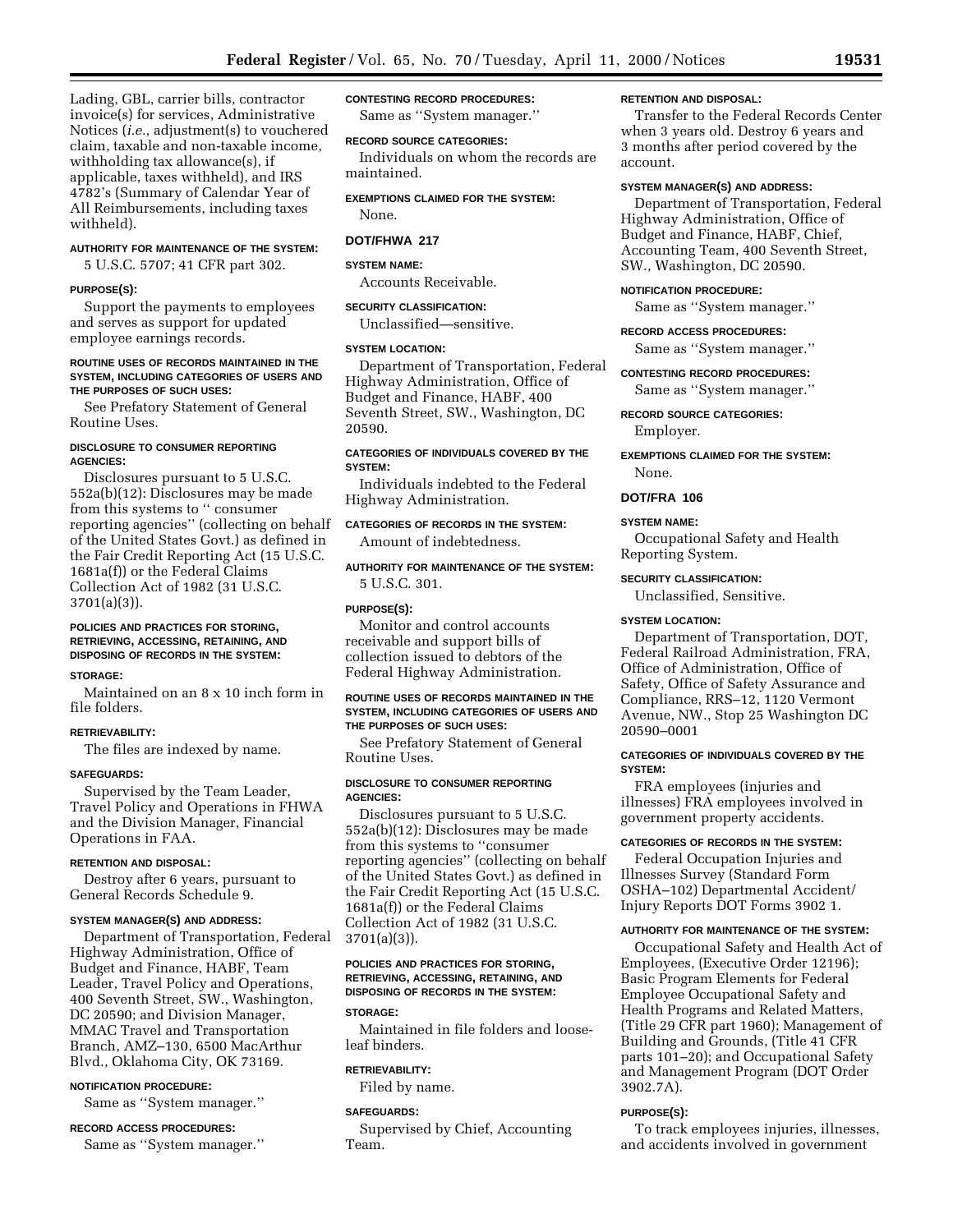property to develop causative trends, accident prevention policies, and correct safety items.

### **ROUTINE USES OF RECORDS MAINTAINED IN THE SYSTEM, INCLUDING CATEGORIES OF USERS AND THE PURPOSE OF SUCH USES:**

Maintain accident records per departmental orders. Provide data to Office of the Secretary. Develop causative trends Use for corrective accident prevention. See Prefatory Statement of General Routine Uses.

## **DISCLOSURE TO CONSUMER REPORTING AGENCIES:**

Disclosures pursuant to 5 U.S.C. 552a(b)(12): Disclosures may be made from this System to Aconsumer reporting agencies (collecting on behalf of the United States Government) as defined in the Fair Credit Reporting Act (15 U.S.C. 1681a(f) or the Federal Claims Collection Act of 1982(31 U.S.C. 3701(a)(3).

## **POLICIES AND PRACTICES FOR STORING, RETRIEVING, ACCESSING, RETAINING, AND DISPOSING OF RECORDS IN THE SYSTEM:**

## **STORAGE:**

Maintained on copies of basic documents.

#### **RETRIEVABILITY:**

By name.

## **SAFEGUARDS:**

Physical security consists of file drawer with data; records provide to authorized individuals by FRA Safety Manager after physical Screening.

## **RETENTION AND DISPOSAL:**

FRA Safety Manager, Department of Transportation Federal Railroad Administration, Office of Administration, Office of Safety Assurance and Compliance, RRS–12, 1120 Vermont Avenue, NW., Stop 25, Washington DC 20590–0001.

#### **NOTIFICATION PROCEDURE:**

Same as ''System manager.''

#### **CONTESTING RECORD PROCEDURES:**

Same as ''System manager.''

## **RECORD SOURCES CATEGORIES:**

Documents provided by the individual.

## **EXEMPTIONS CLAIMED FOR THE SYSTEM:** None.

### **DOT/FRA 130**

## **SYSTEM NAME:**

Enforcement Case System.

## **SECURITY CLASSIFICATION:**

Unclassified, sensitive.

## **SYSTEM LOCATION:**

Department of Transportation, DOT, Federal Railroad Administration, Office of the Chief Counsel, Safety Law Division, RCC–10, 1120 Vermont Avenue, NW., Stop 10, Washington, DC 20590–0001. Each Regional Office and Department of Transportation, DOT, Federal Railroad Administration, Office of Safety Assurance and Compliance, RRS–10, 1120 Vermont Avenue, NW., Stop 25, Washington, DC 20590–0001.

## **CATEGORIES OF INDIVIDUALS COVERED BY THE SYSTEM:**

Individuals that have allegedly failed to comply with certain railroad safety statutes and regulations.

## **CATEGORIES OF RECORDS IN THE SYSTEM:**

Facts and circumstances surrounding alleged rail safety violations by individuals; recommendations for enforcement actions; and enforcement cases.

### **AUTHORITY FOR MAINTENANCE OF THE SYSTEM:**

Hazardous Materials Transportation Act (49 App. U.S.C. 1801 et seq.); Safety Appliance Acts, (45 U.S.C. 1–16); Locomotive Inspection Act, (45 U.S.C. 22–34); Accident Reports Act, (45 U.S.C. 38–43); Hours of Service Act, (45 U.S.C. 61–64a); Signal Inspection Act, (49 App. U.S.C. 26); Federal Railroad Safety Act of 1970 (45 U.S.C. 421 *et seq.*); 18 U.S.C. 1001; and Rail Safety Improvement Act of 1988 (Pub. L. 100–342).

## **PURPOSE(S):**

To provide information concerning enforcement actions for violations of safety statutes and regulations to government agencies and the regulated industry in order to provide them with information necessary to carry out their responsibilities, and to the public in order to increase the deterrent effect of the actions and keep the public apprised of how the laws are being enforced. Determine whether cases should be forwarded to the Office of Chief Counsel for prosecution and to otherwise accomplish the mission of the Office of Safety.

### **ROUTINE USES OF RECORDS MAINTAINED IN THE SYSTEM, INCLUDING CATEGORIES OF USERS AND THE PURPOSES OF SUCH USES:**

Disclose pertinent information to any source from which additional information is requested in the course of conducting an investigation to the extent necessary to identify the purpose(s) of the request and identify the information requested. Provide notice of the investigation and its outcome to the individual's employing railroad or shipper, or other railroad related to the case through joint

facilities or trackage rights in order to give those entities information they may need to assist in preventing a recurrence of noncompliance. To be reviewed by the Safety Division and to form the basis, or support for, civil and/or criminal enforcement actions against the individuals involved. The general routine uses in the prefatory statement apply to all of these files.

### **DISCLOSURE TO CONSUMER REPORTING AGENCIES:**

Disclosures pursuant to 5 U.S.C. 552a(b)(12): Disclosures may be made from this systems to A consumer reporting agencies (collecting on behalf of the United States Government) as defined in the Fair Credit Reporting Act (15 U.S.C. 1681a(f)) or the Federal Claims Collection Act of 1982 (31 U.S.C. 3701(a)(3)).

## **POLICIES AND PRACTICES FOR STORING, RETRIEVING, ACCESSING, RETAINING, AND DISPOSING OF RECORDS IN THE SYSTEM:**

## **STORAGE:**

File folders, file cabinets and an automated tracking system.

#### **RETRIEVABILITY:**

Records are retrievable by name of individual and/or his or her employer.

### **SAFEGUARDS:**

Access limited to authorized officials. Manual records are maintained in file cabinets that are locked after working hours. Automated records are password protected.

## **RETENTION AND DISPOSAL:**

Appropriate records retention schedules will be applied and disposal will be by shredding. Certain automated records will be retained indefinitely to provide complete compliance histories.

### **SYSTEM MANAGER(S) AND ADDRESS:**

Enforcement Case System Manager, Department of Transportation, Federal Railroad Administration, Office of the Chief Counsel, Safety Law Division, RCC–10, 1120 Vermont Avenue, NW., Stop 10, Washington, DC 20590–0001.

#### **NOTIFICATION PROCEDURE:**

Inquiries should be directed to: Federal Railroad Administration, Assistant Chief Counsel, Safety Law Division, Office of the Chief Counsel, 1120 Vermont Avenue, NW., Stop 10, Washington, DC 20590–0001.

## **RECORD ACCESS PROCEDURES:**

Contact (202) 493–6053 or write to the System Manager for information on procedures for gaining access to records.

### **CONTESTING RECORD PROCEDURES:**

Same as ''record access procedure.''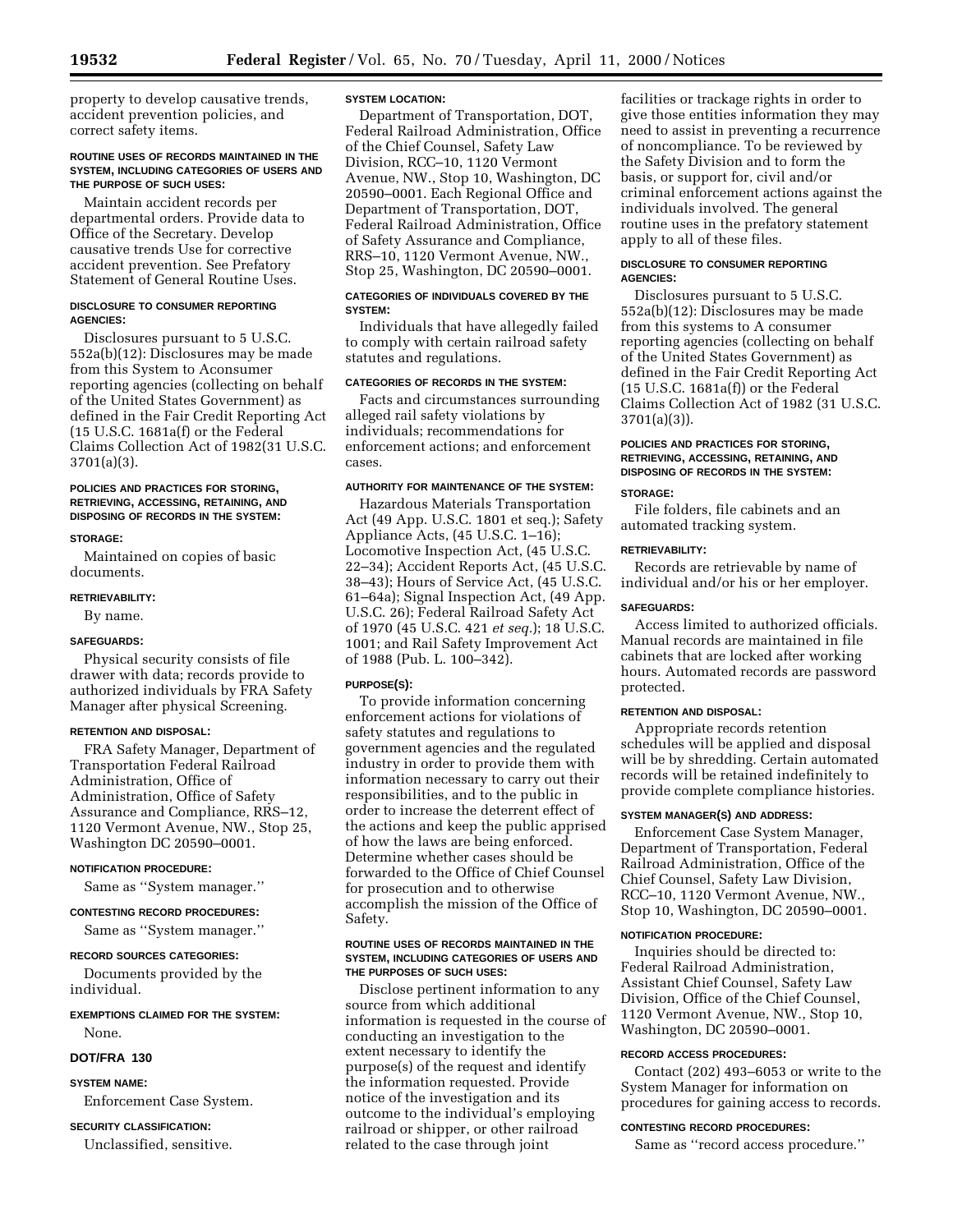### **RECORD SOURCE CATEGORIES:**

Information is obtained directly from the individual or from other persons with personal knowledge of the facts and circumstances involved.

### **EXEMPTIONS:**

None.

## **DOT/MARAD 1**

## **SYSTEM NAME:**

Attendance, Leave and Payroll Records of Employees and Certain Other Persons.

## **SECURITY CLASSIFICATION:**

Unclassified, sensitive.

## **SYSTEM LOCATION:**

Maritime Administration, Division of Accounting Operations, MAR–330, 400 7th Street, SW., Room 7325, Washington, DC 20590.

## **CATEGORIES OF INDIVIDUALS COVERED BY THE SYSTEM:**

All Maritime Administration employees and certain other employees.

## **CATEGORIES OF RECORDS IN THE SYSTEM:**

Name, date of birth, social security number and employee number, service computation date, grade, step, and salary; organization (code), retirement or FICA data, as applicable; federal, state, and local tax deductions, as appropriate; optional Government life insurance deduction(s), health insurance deduction and plan or code; cash award data; jury duty data; military leave data; pay differentials; union dues deductions; allotments, by type and amount; financial institution code and employee account number; leave status and leave data of all types (including annual, compensatory, jury duty, maternity, military retirement advisability, sick, transferred, absence without leave, and without pay); time and attendance records including number of regular, overtime, holiday, Sunday, and other hours worked; pay period number and ending date; cost of living allowances; mailing address; coowner and/or beneficiary of bonds, marital status and number of dependents; and ''Notification of Personnel Action.'' The individual records listed herein are included only as pertinent or applicable to the individual employee.

## **AUTHORITY FOR MAINTENANCE OF THE SYSTEM:**

5 U.S.C. 5101–5115, 31 U.S.C. 3512.

### **PURPOSE(S):**

Transmittal of data to United States Treasury and employee-designated financial institutions to effect issuance of paycheck to employees and

distribution of pay according to employee directions for saving bonds, allotments, and other authorized purposes.

### **ROUTINE USES OF RECORDS MAINTAINED IN THE SYSTEM, INCLUDING CATEGORIES OF USERS AND THE PURPOSES OF SUCH USES:**

Reporting: Tax withholding to Internal Revenue Service and appropriate state and local taxing authorities; FICA deductions to the Social Security Administration; dues deduction to labor unions; withholding for health and life insurance to the insurance carriers and the United States Office of Personnel Management; charity contribution deductions to agents of charitable institutions; annual W–2 statements to taxing authorities and the individual; wage, employment, and separation information to state unemployment compensation agencies, to the Department of Labor to determine eligibility for unemployment compensation, and to housing authorities for low-cost housing applications; injury compensation claims to Office of Workers Compensation Program at the Department of Labor. See Prefatory Statement of General Routine Uses.

## **DISCLOSURE TO CONSUMER REPORTING AGENCIES:**

Disclosures pursuant to 5 U.S.C. 552a(b)(12): Disclosures may be made from this systems to 'consumer reporting agencies' (collecting on behalf of the United States Govt.) as defined in the Fair Credit Reporting Act (15 U.S.C. 1681a(f)) or the Federal Claims Collection Act of 1982 (31 U.S.C. 3701(a)(3)).

## **POLICIES AND PRACTICES FOR STORING, RETRIEVING, ACCESSING, RETAINING, AND DISPOSING OF RECORDS IN THE SYSTEM:**

## **STORAGE:**

Manual and automated.

## **RETRIEVABILITY:**

By name or social security number.

#### **SAFEGUARDS:**

Physical, technical, and administrative security is maintained, with all storage equipment and/or rooms locked when not in use. Admittance, when open, is restricted to authorized personnel only. All payroll personnel and computer operators and programmers are instructed and cautioned on the confidentiality of the records.

## **RETENTION AND DISPOSAL:**

Retained on site until after GAO audit, then disposed of, or transferred to Federal Records Storage Center in

accordance with the fiscal record programs approved by GAO, as appropriate, or General Record Schedules of GSA. Dispose of when 3 years old

## **SYSTEM MANAGER(S) AND ADDRESS:**

Chief, Division of Accounting Operations, MAR–330, Maritime Administration, 400 7th Street, SW., Washington, DC 20590.

## **NOTIFICATION PROCEDURE:**

Division of General and International Law, Office of the Chief Counsel, MAR– 221, Maritime Administration, 400 7th Street, SW., Washington, DC 20590.

## **RECORD ACCESS PROCEDURES:**

Same as ''Notification procedure.''

## **CONTESTING RECORD PROCEDURES:**

Same as ''Notification procedure.''

#### **RECORD SOURCE CATEGORIES:**

The individual. Those authorized by individual to furnish information. Supervisors. Timekeepers. Personnel Offices. IRS.

## **EXEMPTIONS CLAIMED FOR THE SYSTEM:** None.

### **DOT/MARAD 2**

#### **SYSTEM NAME:**

Accounts Receivable.

### **SECURITY CLASSIFICATION:**

Unclassified, sensitive.

## **SYSTEM LOCATION:**

Maritime Administration, Division of Accounting Operations, MAR–330, 400 7th Street, SW., Washington, DC 20590.

## **CATEGORIES OF INDIVIDUALS COVERED BY THE SYSTEM:**

Debtors owing money to MARAD, including employees, former employees, business firms, general public and institutions.

## **CATEGORIES OF RECORDS IN THE SYSTEM:**

Name and address; amount owed, and service, overpayment or other accounting therefore; invoice number, if any.

## **AUTHORITY FOR MAINTENANCE OF THE SYSTEM:**

5 U.S.C. 5701–09, Federal Property Management Regulation 101–7, Treasury Fiscal Requirements Manual 31 U.S.C. 3711.

## **PURPOSE(S):**

Billing debtors, reporting delinquent debts to credit bureaus, referrals to the General Accounting Office and the Department of Justice, reporting to Office of Personnel Management for liquidating debts from retirement and other benefits.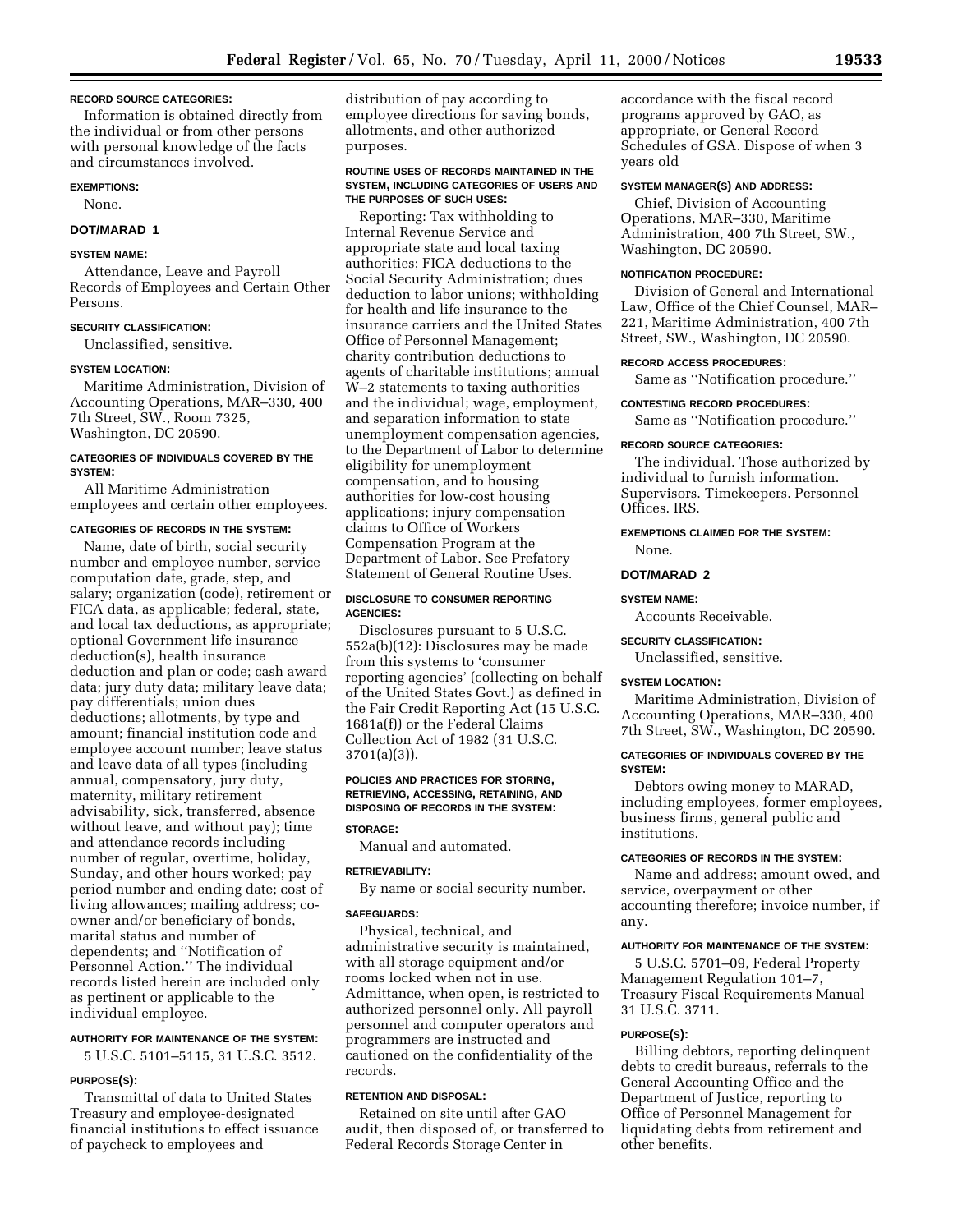#### **ROUTINE USES OF RECORDS MAINTAINED IN THE SYSTEM, INCLUDING CATEGORIES OF USERS AND THE PURPOSES OF SUCH USES:**

See Prefatory Statement of General Routine Uses.

## **DISCLOSURE TO CONSUMER REPORTING AGENCIES:**

Disclosures pursuant to 5 U.S.C. 552a(b)(12): Disclosures may be made from this systems to 'consumer reporting agencies' (collecting on behalf of the United States Govt.) as defined in the Fair Credit Reporting Act (15 U.S.C. 1681a(f)) or the Federal Claims Collection Act of 1982 (31 U.S.C. 3701(a)(3)).

#### **POLICIES AND PRACTICES FOR STORING, RETRIEVING, ACCESSING, RETAINING, AND DISPOSING OF RECORDS IN THE SYSTEM:**

### **STORAGE:**

Manual.

## **RETRIEVABILITY:**

By name, and invoice number as appropriate.

## **SAFEGUARDS:**

Physical security; handling by authorized personnel only.

## **RETENTION AND DISPOSAL:**

Retained until payment is received and account is audited, and then disposed of in accordance with Records Control Schedule. Disposed of when 3 years old.

## **SYSTEM MANAGER(S) AND ADDRESS:**

Chief, Division of Accounting Operations, Maritime Administration, 400 7th Street, SW., Washington, DC 20590.

#### **NOTIFICATION PROCEDURE:**

Division of General Law and International Law, Office of the Chief Counsel, Maritime Administration, 400 7th Street, SW., Washington, DC 20590.

#### **RECORD ACCESS PROCEDURES:**

Same as Notification procedure.

#### **CONTESTING RECORD PROCEDURES:**

Same as Notification procedure.

## **RECORD SOURCE CATEGORIES:**

The individual. Those authorized by the individual to furnish information. Contracting officer as appropriate. Accounting records.

## **EXEMPTIONS CLAIMED FOR THE SYSTEM:**

None.

## **DOT/MARAD 3**

#### **SYSTEM NAME:**

Freedom of Information and Privacy Request Records.

## **SECURITY CLASSIFICATION:**

Unclassified, sensitive.

### **SYSTEM LOCATION:**

Division of General Law and International Law, Office of the Chief Counsel; and Office of the Secretary; Maritime Administration, 400 7th Street, SW., Washington, DC 20590.

## **CATEGORIES OF INDIVIDUALS COVERED BY THE SYSTEM:**

Individuals who have requested records under the Freedom of Information and/or Privacy Acts.

## **CATEGORIES OF RECORDS IN THE SYSTEM:**

Incoming requests; correspondence developed during processing of requests; initial and final determination letters; records summarizing pertinent facts about requests and action taken; copy or description of records released; description of records denied. Copies of records denied are often kept with these files.

## **AUTHORITY FOR MAINTENANCE OF THE SYSTEM:**

5 U.S.C. 552, 552a.

### **PURPOSE(S):**

Used by DOT and MARAD management and legal personnel to assure that each request receives an appropriate reply and to compile data for the required annual reports on activities under the Acts.

## **ROUTINE USES OF RECORDS MAINTAINED IN THE SYSTEM, INCLUDING CATEGORIES OF USERS AND THE PURPOSES OF SUCH USES:**

See Prefatory Statement of General Routine Uses.

### **DISCLOSURE TO CONSUMER REPORTING AGENCIES:**

None.

## **POLICIES AND PRACTICES FOR STORING, RETRIEVING, ACCESSING, RETAINING, AND DISPOSING OF RECORDS IN THE SYSTEM:**

### **STORAGE:**

Paper records in file folders.

## **RETRIEVABILITY:**

Chronologically by date of initial determination. By name of requester and date.

## **SAFEGUARDS:**

Privacy Act request records are stored in file cabinets in secured premises with access limited to those whose official duties require access. Freedom of Information Act request records are generally available to the public with the exception of records denied.

## **RETENTION AND DISPOSAL:**

Records are disposed of in accordance with the appropriate record disposition

authorization approved by the Archivist of the United States.

## **SYSTEM MANAGER(S) AND ADDRESS:**

Chief, Division of General and International Law, Office of the Chief Counsel, Maritime Administration, 400 7th Street, SW., Washington, DC 20590.

## **NOTIFICATION PROCEDURE:**

Same as ''System manager.''

## **RECORD ACCESS PROCEDURES:**

Same as ''System manager.''

### **CONTESTING RECORD PROCEDURES:**

Same as ''System Manager.''

### **RECORD SOURCE CATEGORIES:**

The individual. Records derived from processing Freedom of Information and Privacy Act requests.

## **EXEMPTIONS CLAIMED FOR THE SYSTEM:**

None.

## **DOT/MARAD 4**

## **SYSTEM NAME:**

Visitor Logs and Permits for Facilities Under MARAD Control.

## **SECURITY CLASSIFICATION:** Unclassified, sensitive.

## **SYSTEM LOCATION:**

Department of Administrative Service and Procurement, United States Merchant Marine Academy, Kings Point, NY 11024. James River Reserve Fleet, Drawer ''C'', Fort Eustis Virginia 23604; Beaumont Reserve Fleet, PO Box 6355, Beaumont, Texas 77705; Suisun Bay Reserve Fleet, PO Box 318, Benicia, California 94510.

## **CATEGORIES OF INDIVIDUALS COVERED BY THE SYSTEM:**

Non-Federal visitors, Federal personnel entering facilities after duty hours, and employees seeking parking and firearm permits.

## **CATEGORIES OF RECORDS IN THE SYSTEM:**

Name, address, place of birth, citizenship, physical characteristics, type and number of firearms and amount of ammunition, purpose of visit, affiliation, time in and time out, license numbers, and records of violations.

#### **AUTHORITY FOR MAINTENANCE OF THE SYSTEM:**

50 App U.S.C. 1744, 46 App U.S.C. 1111, and 46 App U.S.C. 1114.

## **PURPOSE(S):**

To keep records of non-Federal visitors, Federal personnel entering facilities after duty hours, and employees seeking parking and firearm permits.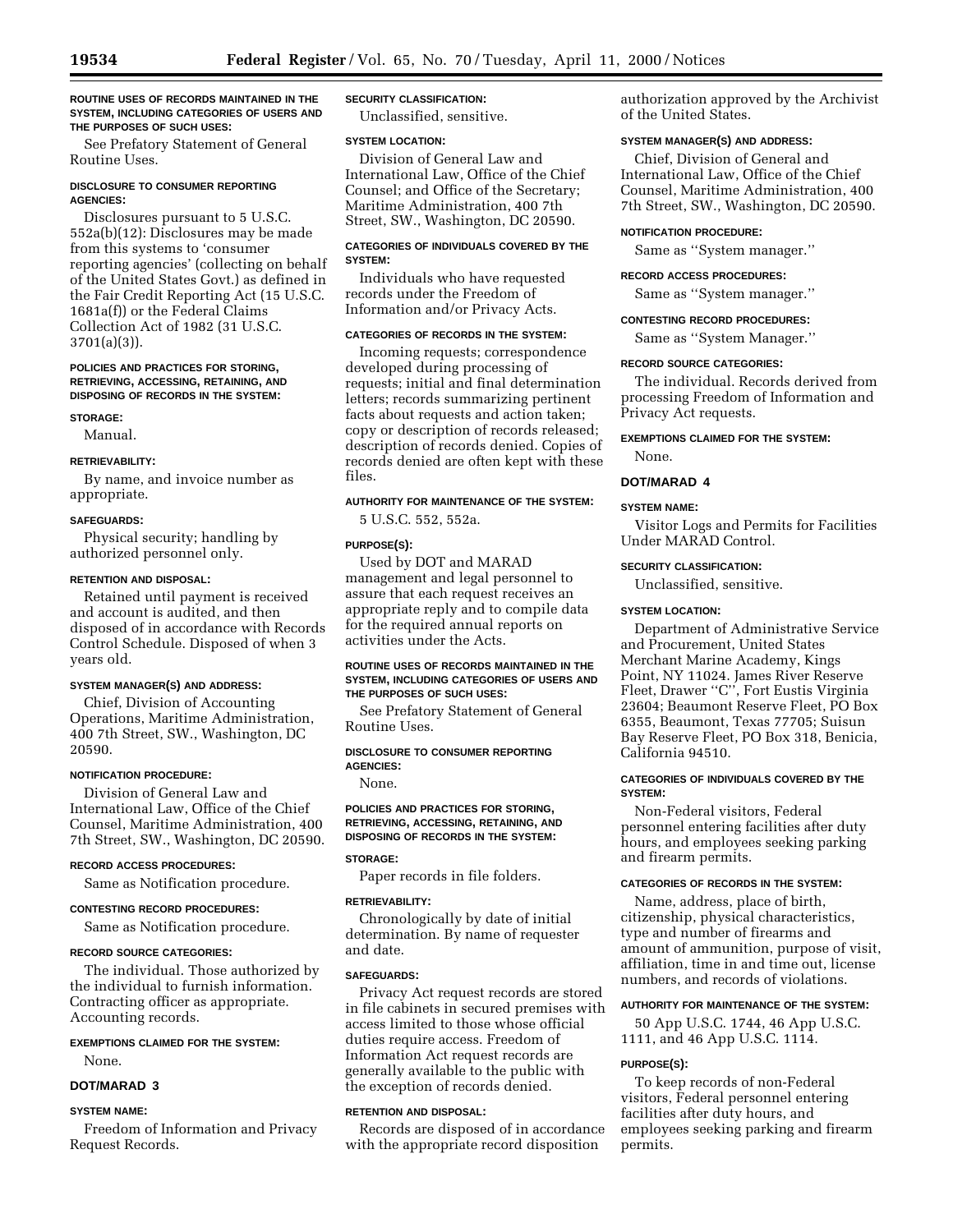**ROUTINE USES OF RECORDS MAINTAINED IN THE SYSTEM, INCLUDING CATEGORIES OF USERS AND THE PURPOSES OF SUCH USES:**

See Prefatory Statement of General Routine Uses.

#### **DISCLOSURE TO CONSUMER REPORTING AGENCIES:**

None.

## **POLICIES AND PRACTICES FOR STORING, RETRIEVING, ACCESSING, RETAINING, AND DISPOSING OF RECORDS IN THE SYSTEM:**

## **STORAGE:**

Paper records in file folders.

### **RETRIEVABILITY:**

Filed alphabetically by name, or date and time.

#### **SAFEGUARDS:**

Records are located in lockable metal file cabinets or in metal file cabinets in secured rooms or secured premises with access limited to those whose official duties require access.

#### **RETENTION AND DISPOSAL:**

Retained on site for five years, then disposed of in accordance with unit's Record Control Schedule. Destroy 5 years after final entry or 5 years after date of document, as appropriate.

#### **SYSTEM MANAGER(S) AND ADDRESS:**

Superintendent of respective Reserve Fleets and Chief, Fire and Security, United States Merchant Marine Academy, Kings Point, New York 11024–1699.

## **NOTIFICATION PROCEDURE:**

Division of General and International Law, Office of the Chief Counsel, Maritime Administration, MARB221, 400 7th Street, SW., Washington, DC 20590.

#### **RECORD ACCESS PROCEDURES:**

Same as ''Notification procedure.''

#### **CONTESTING RECORD PROCEDURES:**

Same as ''Notification procedure.''

#### **RECORD SOURCE CATEGORIES:**

The individual. Those authorized by the individual to furnish information. Employees.

## **EXEMPTIONS CLAIMED FOR THE SYSTEM:**

None.

## **DOT/MARAD 5**

## **SYSTEM NAME:**

Travel Records (Domestic and Foreign) of Employees and Certain Other Persons.

## **SECURITY CLASSIFICATION:**

Unclassified, sensitive.

## **SYSTEM LOCATION:**

Division of Accounting Operations, Maritime Administration, MAR–330, 400 7th Street, SW., Washington, DC 20590; United States Merchant Marine Academy Travel Clerk, United States Merchant Marine Academy, Kings Point, New York 11024.

## **CATEGORIES OF INDIVIDUALS COVERED BY THE SYSTEM:**

Employees, Consultants, Advisory Committee Members, and official requests of the Department.

## **CATEGORIES OF RECORDS IN THE SYSTEM:**

Name, address, social security number, destination, itinerary, mode and purpose of travel; dates; expenses including amounts advanced (if any), amounts claimed, and amounts reimbursed; travel orders, travel vouchers, receipts, and passport record card.

## **AUTHORITY FOR MAINTENANCE OF THE SYSTEM:**

13 U.S.C. 3701(a)(3).

#### **PURPOSE(S):**

Transmittal to United States Treasury for payment, to State Department for passports.

## **ROUTINE USES OF RECORDS MAINTAINED IN THE SYSTEM, INCLUDING CATEGORIES OF USERS AND THE PURPOSES OF SUCH USES:**

See Prefatory Statement of General Routine Uses.

#### **DISCLOSURE TO CONSUMER REPORTING AGENCIES:**

Disclosures pursuant to 5 U.S.C. 552a(b)(12): Disclosures may be made from this systems to 'consumer reporting agencies' (collecting on behalf of the United States Govt.) as defined in the Fair Credit Reporting Act (15 U.S.C. 1681a(f)) or the Federal Claims Collection Act of 1982 (31 U.S.C. 3701(a)(3)).

### **POLICIES AND PRACTICES FOR STORING, RETRIEVING, ACCESSING, RETAINING, AND DISPOSING OF RECORDS IN THE SYSTEM:**

## **STORAGE:**

Manual.

## **RETRIEVABILITY:**

Filed by name, social security number, or travel order number.

#### **SAFEGUARDS:**

Records are located in lockable metal file cabinets or in secured rooms or secured premises with access limited to those whose official duties require access.

## **RETENTION AND DISPOSAL:**

Retained according to GSA Federal Travel Regulations, and then disposed of according to unit's Records Control Schedule. Destroy when 3 years old or upon separation of the bearer, whichever is sooner.

## **SYSTEM MANAGER(S) AND ADDRESS:**

Chief, Division of Accounting Operations, MAR–330, Maritime Administration, 400 7th Street, SW., Washington, DC 20590; United States Merchant Marine Academy Travel Clerk, United States Merchant Marine Academy, Kings Point, NY 11024.

#### **NOTIFICATION PROCEDURE:**

Division of General and International Law, Office of the Chief Counsel, Maritime Administration, 400 7th Street, SW., Washington, DC 20590.

## **RECORD ACCESS PROCEDURES:**

Same as Notification Procedure.

## **CONTESTING RECORD PROCEDURES:**

Same as Notification Procedure.

#### **RECORD SOURCE CATEGORIES:**

The individual. Those authorized by the individual to furnish information. Supervisors. Finance (or accounting) office standard references.

### **EXEMPTIONS CLAIMED FOR THE SYSTEM:** None.

#### **DOT/MARAD 6**

## **SYSTEM NAME:**

Executive Correspondence Files.

#### **SECURITY CLASSIFICATION:**

Unclassified—Sensitive.

## **SYSTEM LOCATION:**

Office of Maritime Administrator, MAR–100, Maritime Administration, 400 7th Street, SW., Washington, DC 20590.

## **CATEGORIES OF INDIVIDUALS COVERED BY THE SYSTEM:**

Individuals who correspond with toplevel officials in MARAD and express views or seek information or assistance. Freedom of Information Act or Privacy Act requests is not indexed in this system.

## **CATEGORIES OF RECORDS IN THE SYSTEM:**

The system may include the name and address of correspondent, summary of subject matter, original correspondence, official response, referral letters, memoranda or notes concerning subject of the correspondence, or copies of any enclosures. The records in the system are arranged chronologically by date of official Agency action, numerically by control number assigned to each items of correspondence and by name of correspondent.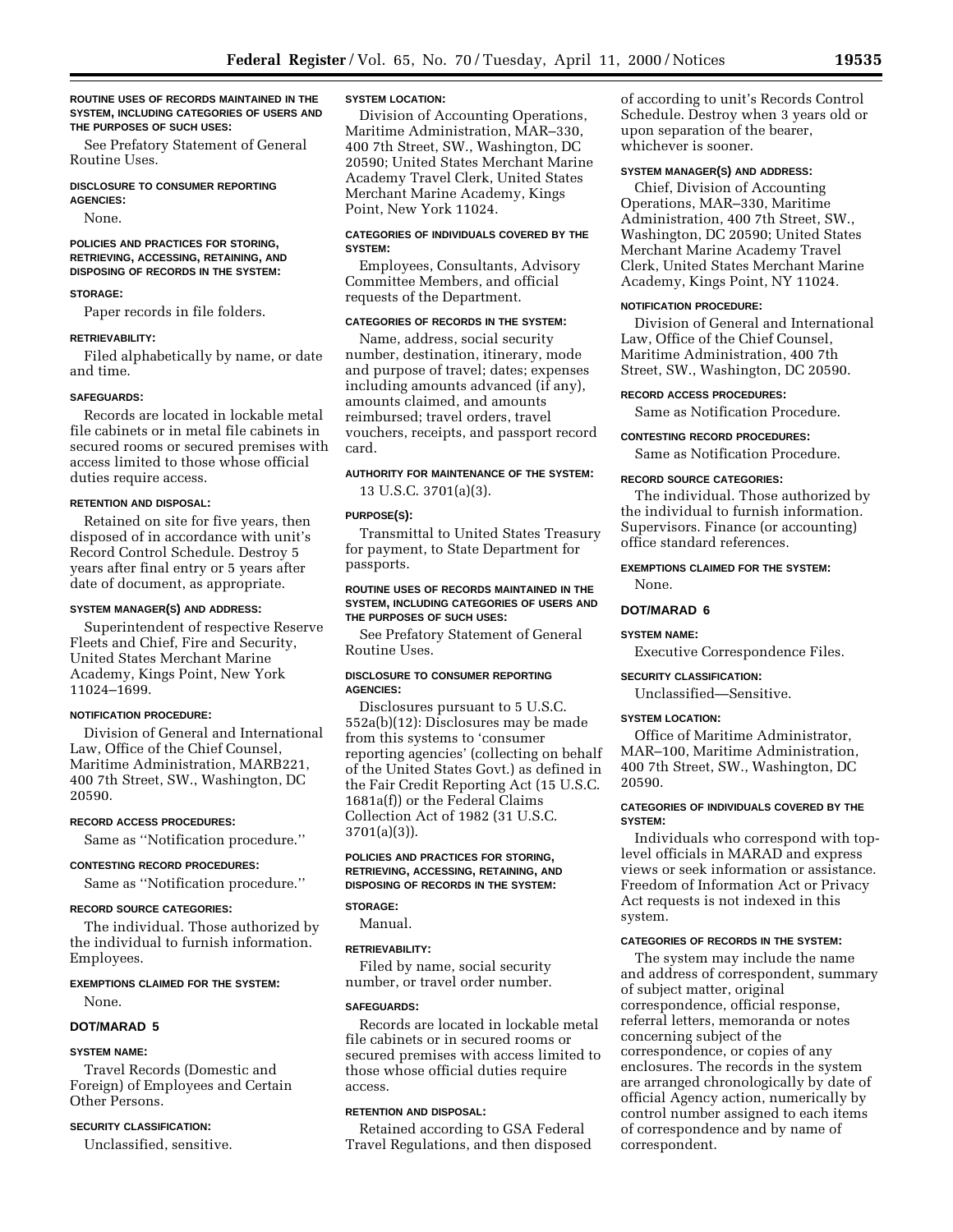## **AUTHORITY FOR MAINTENANCE OF THE SYSTEM:**

5 U.S.C. 301; 49 U.S.C. 322.

## **PURPOSE(S):**

To prepare statistical reports for management on correspondence volume or topics of public interest.

### **ROUTINE USES OF RECORDS MAINTAINED IN THE SYSTEM, INCLUDING CATEGORIES OF USERS AND THE PURPOSES OF SUCH USES:**

Used by personnel in the Office of the Maritime Administrator and administrative offices to assure that each request receives an appropriate and timely reply. Information from or copies of the records may be provided to the original addresses of the original correspondence. See Prefatory Statement of General Routine Uses.

#### **DISCLOSURE TO CONSUMER REPORTING AGENCIES:**

None.

## **POLICIES AND PRACTICES FOR STORING, RETRIEVING, ACCESSING, RETAINING, AND DISPOSING OF RECORDS IN THE SYSTEM:**

#### **STORAGE:**

Maintained in paper form.

### **RETRIEVABILITY:**

By control number, by correspondent's name, by subject, and by date.

#### **SAFEGUARDS:**

Paper records are stored in file cabinets on secured premises with access limited to personnel whose official duties require access.

### **RETENTION AND DISPOSAL:**

Records are disposed in accordance with the appropriate record disposition schedule approved by the Archivist of the United States. Transfer closed files to Records Center when 5 years old. Offer to archivist when the latest records are 20 years old.

#### **SYSTEM MANAGER(S) AND ADDRESS:**

Maritime Administrator, MAR–100, 400 7th Street, SW., Washington, DC 20590.

## **NOTIFICATION PROCEDURE:**

Division of General and International Law, Office of the Chief Counsel, MAR– 221, Maritime Administration, 400 7th Street, SW., Washington, DC 20590.

## **RECORD ACCESS PROCEDURES:**

Same as Notification Procedure.

## **CONTESTING RECORD PROCEDURES:**

Same as Notification Procedure.

## **RECORD SOURCE CATEGORIES:**

The correspondent, referral source, Department employees involved in

processing the correspondence, and other individuals, as required to prepare an appropriate response.

## **EXEMPTIONS CLAIMED FOR THE SYSTEM:**

**DOT/MARAD 7**

### **SYSTEM NAME:**

None.

Litigation, Claims and Administrative Proceeding Records.

#### **SECURITY CLASSIFICATION:**

Unclassified, sensitive.

#### **SYSTEM LOCATION:**

Office of Chief Counsel, MAR–220, Maritime Administration, 400 Seventh Street, SW., Washington, DC 20590.

## **CATEGORIES OF INDIVIDUALS COVERED BY THE SYSTEM:**

Individuals the subject of any litigation which MARAD is involved; individuals who make administrative claims or appeals against MARAD; individuals who are the subjects of claims and administrative actions brought by MARAD; individuals who may have provided statements or other evidence with respect to any of the above.

#### **CATEGORIES OF RECORDS IN THE SYSTEM:**

Names, addresses, social security account numbers, statements of claims and analysis thereof, investigatory reports, opinion of law, and pleadings, motions, depositions, rulings, opinions citation particulars (description of vehicle, date of birth, physical characteristics, driving permit or license data, vehicle license data, etc.) and other litigation and claims documentation.

## **AUTHORITY FOR MAINTENANCE OF THE SYSTEM:**

46 app U.S.C. 1114 and 1241a, and 50 app U.S.C. 1291a.

#### **PURPOSE:**

Records of individuals subject of any litigation and claims proceedings.

## **ROUTINE USES OF RECORDS MAINTAINED IN THE SYSTEM, INCLUDING CATEGORIES OF USERS AND THE PURPOSES OF SUCH USES:**

See Prefatory Statement of General Routine Uses.

## **POLICIES AND PRACTICES FOR STORING, RETRIEVING, ACCESSING, RETAINING AND DISPOSING OF RECORDS IN THE SYSTEM:**

## **STORAGE:**

Paper records in file folders.

#### **RETRIEVABILITY:**

Filed alphabetically by name.

#### **SAFEGUARDS:**

Records are located in lockable metal file cabinets or in metal file cabinets in

secured rooms or secured premises with access limited to those whose official duties require access.

#### **RETENTION AND DISPOSAL:**

Destroyed 5 years after date of document.

#### **SYSTEM MANAGER(S) AND ADDRESS:**

Chief Counsel, Maritime Administration, MAR–220, 400 Seventh Street, SW., Washington, DC 20590.

### **NOTIFICATION PROCEDURE:**

Division of General and International Law, Office of the Chief Counsel, Maritime Administration, MAR–226, 400 Seventh Street, SW., Washington, DC 20590.

#### **RECORD ACCESS PROCEDURES:**

Same as ''Notification procedure.''

### **CONTESTING RECORD PROCEDURES:**

Same as ''Notification Procedure.''

## **RECORD SOURCE CATEGORIES:**

Subject claimant or plaintiff. Those authorized by the foregoing to furnish information. Whatever other sources are pertinent to the nature of the case.

### **SYSTEMS EXEMPTED FROM CERTAIN PROVISIONS OF THE ACT:**

Pursuant to 5 U.S.C.  $552a(k)(1)$ ,  $(k)(2)$ and (k)(5), this system is exempt from portions of the act.

## **EXEMPTIONS CLAIMED FOR THE SYSTEM:**

None.

## **DOT/MARAD 8**

### **SYSTEM NAME:**

Property Accountability Files.

#### **SECURITY CLASSIFICATION:**

Unclassified, sensitive

## **SYSTEM LOCATION:**

Office of Management Services and Procurement Maritime Administration, 400 7th Street, SW., Washington, DC 20590. Department of Administrative Service and Procurement, United States Merchant Marine Academy, Kings Point, NY 11024. Office of Ship Operations, Division of Reserve Fleet, Maritime Administration, MAR–612, 400 7th Street, SW., Washington, DC 20590. James River Reserve Fleet, Drawer ''C'', Fort Eustis Virginia 23604; Beaumont Reserve Fleet, P.O. Box 6355, Beaumont, Texas 77705; Suisun Bay Reserve Fleet, P.O. Box 318, Benicia, California 94510; National Maritime Research Center, United States Merchant Marine Academy, Kings Point, NY 11024.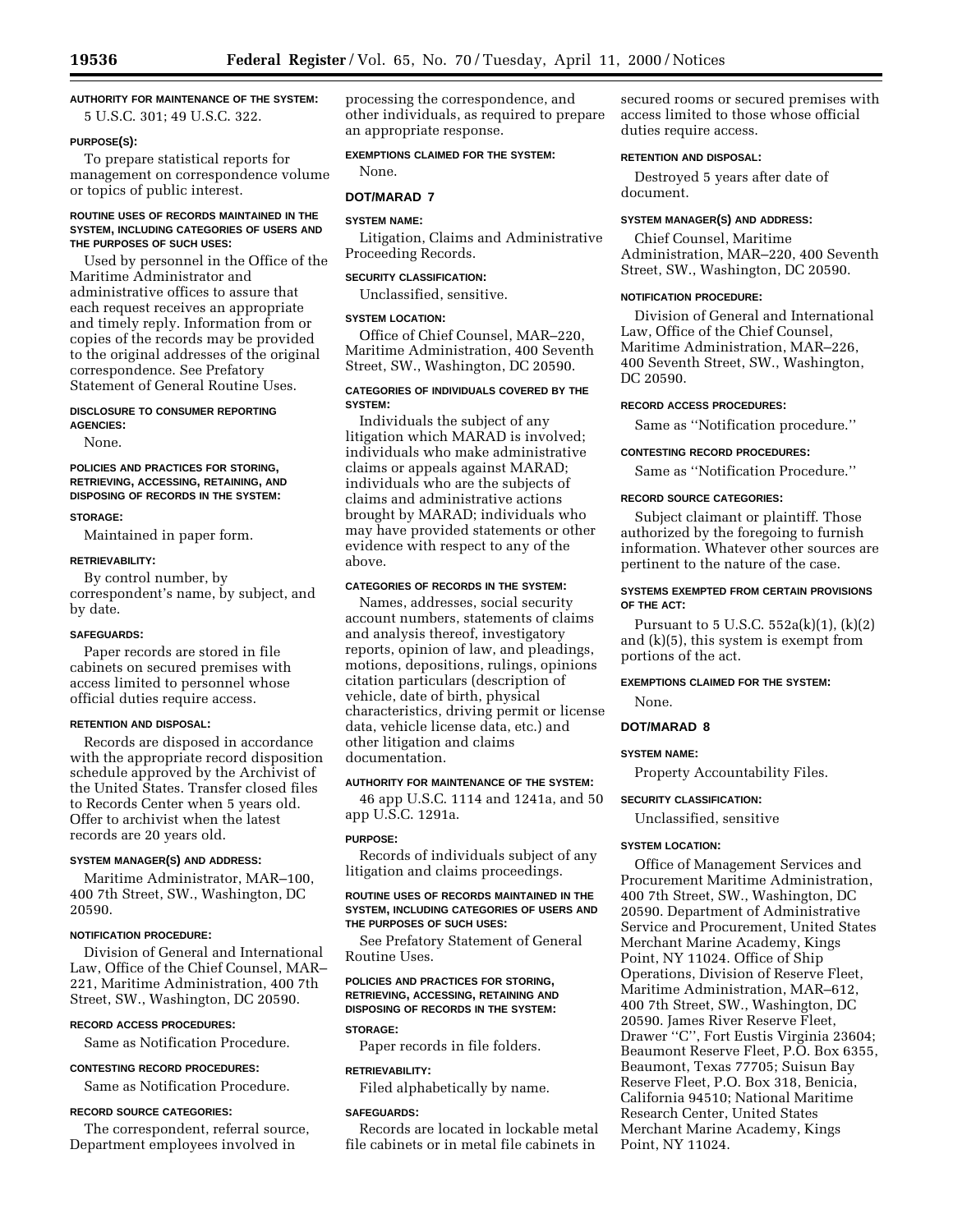### **CATEGORIES OF INDIVIDUALS COVERED BY THE SYSTEM:**

Employees, general public, institutions, and anyone who charges out or signs for property or other materials.

## **CATEGORIES OF RECORDS IN THE SYSTEM:**

Name; telephone number; identification of property or equipment; home and business address; employee I.D. number; position; job title; grade; organization; explanation for items not accounted for, correspondence; clearances; and key number.

## **AUTHORITY FOR MAINTENANCE OF THE SYSTEM:** 40 U.S.C. 483(b).

**PURPOSE(S):**

Tracking system for anyone who charges out or signs for property or other materials.

## **ROUTINE USES OF RECORDS MAINTAINED IN THE SYSTEM, INCLUDING CATEGORIES OF USERS AND THE PURPOSES OF SUCH USES:**

See Prefatory Statement of General Routine Uses.

## **DISCLOSURE TO CONSUMER REPORTING AGENCIES:**

Disclosures pursuant to 5 U.S.C. 552a(b)(12): Disclosures may be made from this systems to ''consumer reporting agencies'' (collecting on behalf of the United States Govt.) as defined in the Fair Credit Reporting Act (15 U.S.C. 1681a(f)) or the Federal Claims Collection Act of 1982 (31 U.S.C. 3701(a)(3)).

### **POLICIES AND PRACTICES FOR STORING, RETRIEVING, ACCESSING, RETAINING, AND DISPOSING OF RECORDS IN THE SYSTEM:**

### **STORAGE:**

Paper copy of file folders and trays.

## **RETRIEVABILITY:**

Filed alphabetically by name.

#### **SAFEGUARDS:**

Records are located in lockable metal file cabinets, or lockable desks, or in metal file cabinets in secured rooms or secured premises with access limited to those whose official duties require access.

## **RETENTION AND DISPOSAL:**

Retained 2 years after property is accounted for.

### **SYSTEM MANAGER(S) AND ADDRESS:**

Chief, Supply Operations Division, MAR–313, Maritime Administration, 400 7th Street, SW., Washington, DC 20590. Administrative Services Office, United States Merchant Marine Academy, Kings Point, NY 11024. Director, National Maritime Research

Center, United States Merchant Marine Academy, Kings Point, NY 11024. Chief, Division of Reserve Fleet, MAR–612, Maritime Administration, 400 7th St, SW., Washington, DC 20590. Superintendent, James River Reserve Fleet, Drawer ''C'', Fort Eustis, Virginia 23604; Superintendent, Beaumont Reserve Fleet, PO Box 6355, Beaumont, Texas 77705; Superintendent, Suisun Bay Reserve Fleet, PO Box 318, Benicia, California 94510.

## **NOTIFICATION PROCEDURE:**

Division of General and International Law, Office of the Chief Counsel, MAR– 220, Maritime Administration, 400 7th Street, SW., Washington, DC 20590.

## **RECORD ACCESS PROCEDURES:**

Same as ''Notification procedure.''

## **CONTESTING RECORD PROCEDURES:**

Same as ''Notification procedure.''

#### **RECORD SOURCE CATEGORIES:**

Subject individual. Those authorized by the individual to furnish information. Book cards. Supply person providing the equipment.

## **EXEMPTIONS CLAIMED FOR THE SYSTEM:**

None.

## **DOT/MARAD 9**

## **SYSTEM NAME:**

Records of Cash Receipts.

#### **SECURITY CLASSIFICATION:**

Unclassified, sensitive.

#### **SYSTEM LOCATION:**

Director, Office of Accounting, MAR– 330, Maritime Administration, 400 7th Street, SW., Washington, DC 20590.

### **CATEGORIES OF INDIVIDUALS COVERED BY THE SYSTEM:**

Individuals paying for goods or services, reimbursing overpayments, or otherwise delivering cash to the Department.

#### **CATEGORIES OF RECORDS IN THE SYSTEM:**

Individual's name, the goods or services purchased, amount, date, check number, division or office, bank deposit, treasury deposit number.

#### **AUTHORITY FOR MAINTENANCE OF THE SYSTEM:**

46 app U.S.C. 1114.

### **PURPOSE(S):**

System for individuals paying for goods and or services, reimbursement of overpayments, delivery of cash to the Department.

#### **ROUTINE USES OF RECORDS MAINTAINED IN THE SYSTEM, INCLUDING CATEGORIES OF USERS AND THE PURPOSES OF SUCH USES:**

See Prefatory Statement of General Routine Uses.

**DISCLOSURE TO CONSUMER REPORTING AGENCIES:**

None.

## **POLICIES AND PRACTICES FOR STORING, RETRIEVING, ACCESSING, RETAINING, AND DISPOSING OF RECORDS IN THE SYSTEM:**

### **STORAGE:**

Manual and machine-readable.

### **RETRIEVABILITY:**

Name and/or account or case number.

### **SAFEGUARDS:**

Records are located in lockable metal file cabinets or in secured premises with access limited to those whose official duties require access.

#### **RETENTION AND DISPOSAL:**

Permanently maintained.

#### **SYSTEM MANAGER(S) AND ADDRESS:**

Director, Office of Accounting, MAR– 330, MARAD, 400 7th St., SW., Washington, DC 20590.

#### **NOTIFICATION PROCEDURE:**

Division of General and International Law, MAR–221, Office of Chief Counsel, Maritime Administration, 400 7th Street, SW., Washington, DC 20590.

#### **RECORD ACCESS PROCEDURES:**

Same as Notification Procedure.

## **CONTESTING RECORD PROCEDURES:**

Same as Notification Procedure.

#### **RECORD SOURCE CATEGORIES:**

Subject individual. Those authorized by the individual to furnish information.

## **EXEMPTIONS CLAIMED FOR SYSTEM:**

None.

### **DOT/MARAD 10**

#### **SYSTEM NAME:**

Employee's Personnel Files Not Covered by Notices of Other Agencies.

## **SECURITY CLASSIFICATION:** Unclassified, sensitive.

#### **SYSTEM LOCATION:**

Director, Office of Personnel, Maritime Administration, MAR–360, 400 7th Street, SW., Washington, DC 20590.

## **CATEGORIES OF INDIVIDUALS COVERED BY THE SYSTEM:**

Current and former employees.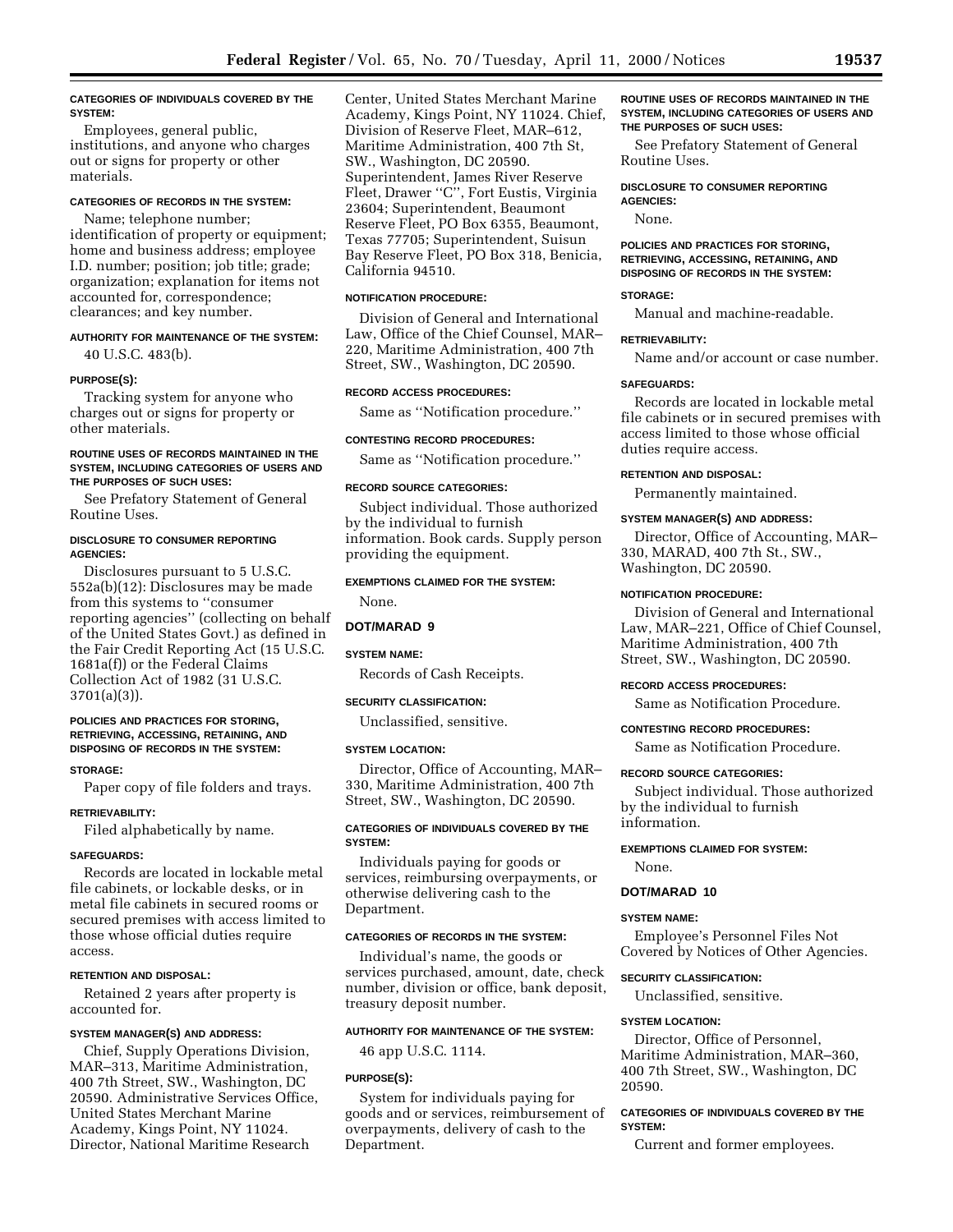## **CATEGORIES OF RECORDS IN THE SYSTEM:**

All personnel records in MARAD which are subject to the Privacy Act but are not covered in the notices of systems of records published by the Office of Personnel Management, Merit Systems Protection Board, or Equal Employment Opportunity Commission. The records of this system may include, but are not limited to: Employee Development; Incentive Awards; Employee Relations; Grievance Records; Medical; Career Management Program; Ship Personnel; Employee Overseas Assignments; Minority Group Statistics Program; Work Performance and Appraisal Records; including supervisory records which have been disclosed; Re-Employment and Priority Placement Programs; Within-Grade Denials (Reconsideration File); and, Automated Employee Information System.

## **AUTHORITY FOR MAINTENANCE OF THE SYSTEM:**

46 App U.S.C. 1111.

#### **PURPOSE(S):**

To provide information to officials or labor organizations reorganized under the Civil Service Reform Act when relevant and necessary to their duties of exclusive representation concerning personnel policies, practices, and matters affecting work conditions.

#### **ROUTINE USES OF RECORDS MAINTAINED IN THE SYSTEM, INCLUDING CATEGORIES OF USERS AND THE PURPOSES OF SUCH USES:**

See Prefatory Statement of General Routine Uses.

#### **DISCLOSURE TO CONSUMER REPORTING AGENCIES:**

None.

### **POLICIES AND PRACTICES FOR STORING, RETRIEVING, ACCESSING, RETAINING, AND DISPOSING OF RECORDS IN THE SYSTEM:**

#### **STORAGE:**

Manual and machine-readable.

#### **RETRIEVABILITY:**

Filed by name and/or social security number.

## **SAFEGUARDS:**

Records are located in lockable metal file cabinets or in secured rooms or secured premises with access limited to those whose official duties require access.

## **RETENTION AND DISPOSAL:**

Retained according to Unit's Records Control Schedule. Records are kept until employee retires and then 90 days after retirement records are sent to OPM and/ or records center. If employees transfer to another government agency, the records are transferred to that government agency.

## **SYSTEM MANAGER(S) AND ADDRESS:**

Director, Office of Personnel, Maritime Administration, MAR–360, 400 7th Street, SW, Washington, DC 20590.

## **NOTIFICATION PROCEDURE:**

Division of General and International Law, MAR–221, Office of Chief Counsel, Maritime Administration, 400 7th Street, SW, Washington, DC 20590.

#### **RECORD ACCESS PROCEDURES:**

Same as ''Notification procedure.''

## **CONTESTING RECORD PROCEDURES:**

Same as ''Notification procedure.''

#### **RECORD SOURCE CATEGORIES:**

Subject individual and those authorized by the individual to furnish information. Others involved in references of the individual. Physicians. Employee's supervisor.

## **EXEMPTIONS CLAIMED FOR THE SYSTEM:**

None.

### **DOT/MARAD 11**

#### **SYSTEM NAME:**

Biographical Files.

### **SECURITY CLASSIFICATION:**

Unclassified, sensitive.

## **SYSTEM LOCATION:**

Office of Public Affairs, Maritime Administration, MAR–240, 400 7th Street, SW, Washington, DC 20590.

### **CATEGORIES OF INDIVIDUALS COVERED BY THE SYSTEM:**

Key present and former Maritime Administration personnel, and members of Advisory Board to the United States Merchant Marine Academy.

## **CATEGORIES OF RECORDS IN THE SYSTEM:**

Biographical information, which may include date and place of birth; education; military service; present position; employment history; field of research; publications; inventions and patents; awards and honors; memberships and affiliations; present and past residences; telephone numbers; names, ages, and addresses of family members; hobbies and outside interests; and photograph of individual.

## **AUTHORITY FOR MAINTENANCE OF THE SYSTEM:**

46 App U.S.C. 1114.

#### **PURPOSE(S):**

Use in connection with written articles, oral interviews, speaking engagements, retirement and obituary notices, and other purposes of public information.

## **ROUTINE USES OF RECORDS MAINTAINED IN THE SYSTEM, INCLUDING CATEGORIES OF USERS AND THE PURPOSES OF SUCH USES:**

Distributed to the press, other government agencies, and the general public. See Prefatory Statement of General Routine Uses.

### **DISCLOSURE TO CONSUMER REPORTING AGENCIES:**

None.

## **POLICIES AND PRACTICES FOR STORING, RETRIEVING, ACCESSING, RETAINING, AND DISPOSING OF RECORDS IN THE SYSTEM:**

## **STORAGE:**

Paper records in file folders or notebooks.

#### **RETRIEVABILITY:**

By name alphabetically or by position or work unit.

## **SAFEGUARDS:**

Records are located in locked metal file cabinets or locked rooms during non-business hours.

## **RETENTION AND DISPOSAL:**

Record retention and disposal is in accord with operating unit's Records Control Schedule. Dispose of 2 years after separation of the subject official.

### **SYSTEM MANAGER(S) AND ADDRESS:**

Public Affairs Officer, MAR–240, Maritime Administration, 400 7th Street, SW, Washington, DC 20590.

#### **NOTIFICATION PROCEDURE:**

Division of General and International Law, MAR–221, Office of the Chief Counsel, Maritime Administration, 400 7th Street, SW, Washington, DC 20590.

## **RECORD ACCESS PROCEDURES:**

Same as ''Notification Procedure.''

## **CONTESTING RECORD PROCEDURES:**

Same as ''Notification Procedure.''

#### **RECORD SOURCE CATEGORIES:**

The individual. Other sources such as news releases, articles and publications relating to the subject individuals.

### **EXEMPTIONS CLAIMED FOR THE SYSTEM:** None.

## **DOT/MARAD 12**

#### **SYSTEM NAME:**

Applications to United States Merchant Marine Academy (USMMA).

## **SYSTEM CLASSIFICATION:**

Unclassified, sensitive.

#### **SYSTEM LOCATION:**

Office of Admissions, United States Merchant Marine Academy, Kings Point, NY 11204.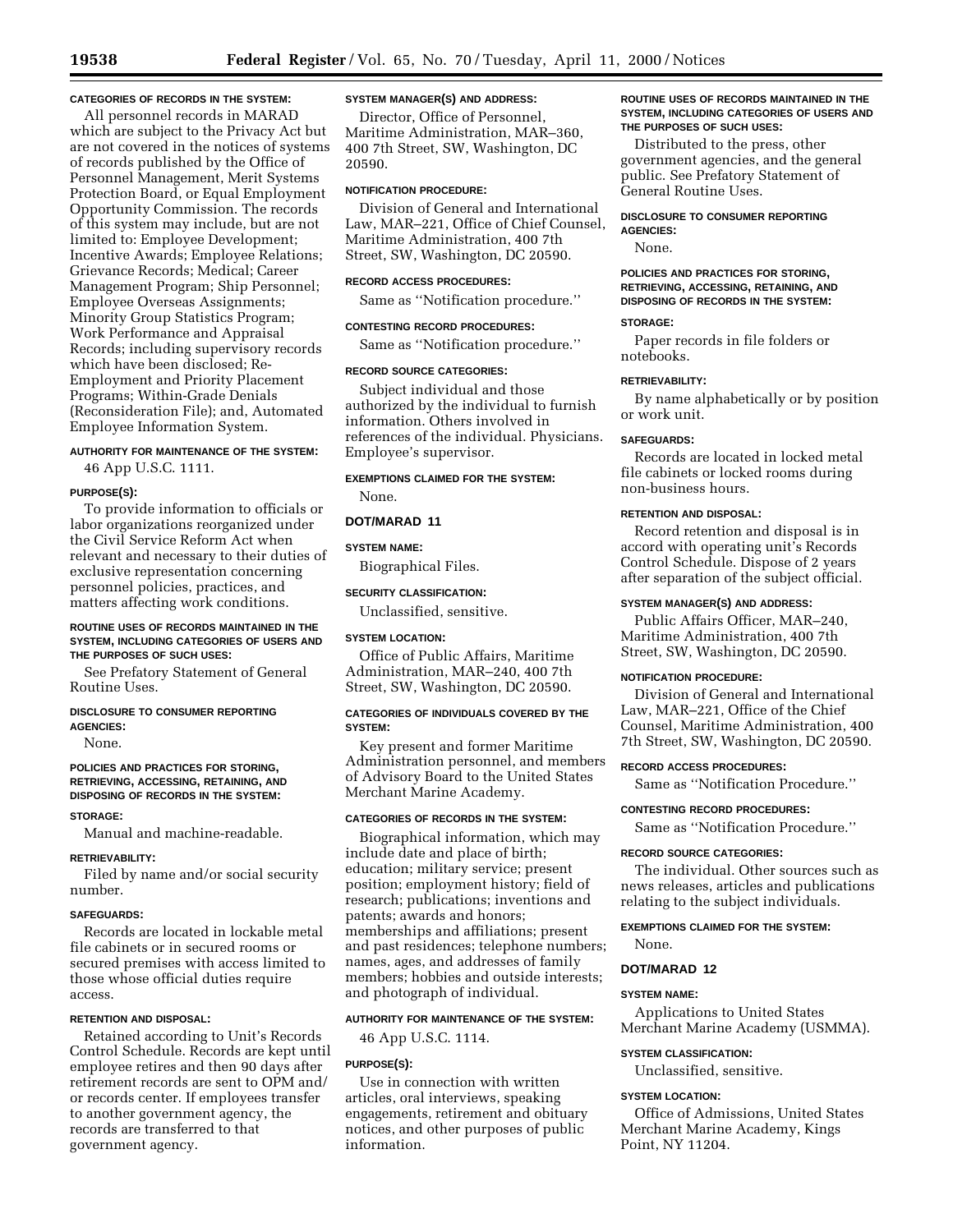## **CATEGORIES OF INDIVIDUALS COVERED BY THE SYSTEM:**

Applicants for admission to the Academy.

## **CATEGORIES OF RECORDS IN THE SYSTEM:**

Name; address; name of nominating Congressman and congressional district; social security number; citizenship; sex; marital status; scholastic background; names of relatives who attended the Academy; high school record; personality record (compiled by high school authorities); seaman's experience; military service data; and biographical sketch. (Form: KP 2–65).

## **AUTHORITY FOR MAINTENANCE OF THE SYSTEM:**

46 App U.S.C. 1295b.

## **PURPOSE(S):**

Determine admissions to the Academy.

#### **ROUTINE USES OF RECORDS MAINTAINED IN THE SYSTEM, INCLUDING CATEGORIES OF USERS AND THE PURPOSES OF SUCH USES:**

Advise Member of Congress or other nominating authority of the outcome of an individual's candidacy. See Prefatory Statement of General Routine Uses.

#### **DISCLOSURE TO CONSUMER REPORTING AGENCIES:**

None.

## **POLICIES AND PRACTICES FOR STORING, RETRIEVING, ACCESSING, RETAINING, AND DISPOSING OF RECORDS IN THE SYSTEM:**

### **STORAGE:**

Manual and automated.

## **RETRIEVABILITY:**

Filed alphabetically by last name.

## **SAFEGUARDS:**

Access to and use of these records is limited to those persons whose official duties require such access. Personnel screening is employed to prevent unauthorized disclosure.

### **RETENTION AND DISPOSAL:**

If admitted, the application becomes part of the Midshipman's Personnel Record for permanent retention. The file is transferred to the Federal Records Center after 5 years. If not admitted, it is retained for one year and destroyed.

#### **SYSTEM MANAGER(S) AND ADDRESS:**

Director, Office of Admissions, United States Merchant Marine Academy, Kings Point, NY 11204.

## **NOTIFICATION PROCEDURE:**

Division of General and International Law, MAR–221. Office of the Chief Counsel, Maritime Administration, 400 7th Street, SW, Washington, DC 20590.

# **RECORD ACCESS PROCEDURES:**

Same as ''Notification procedure.''

### **CONTESTING RECORD PROCEDURES:**

Same as ''Notification procedure.''

#### **RECORD SOURCE CATEGORIES:**

Subject individual, the individual's high school officials, references, and those authorized by the individual to furnish information.

## **EXEMPTIONS CLAIMED FOR THE SYSTEM:**

Pursuant to  $5$  U.S.C.  $552a(k)(5)$ , this system is exempt from portions of the act.

## **DOT/MARAD 13**

## **SYSTEM NAME:**

Cadet Files, State Maritime Academies, ''SIPSAM''.

## **SECURITY CLASSIFICATION:**

Unclassified, sensitive.

### **SYSTEM LOCATION:**

Office of Maritime Labor and Training, Maritime Administration, MAR–240, 400 7th Street, SW, Washington, DC 20590.

### **CATEGORIES OF INDIVIDUALS COVERED BY THE SYSTEM:**

Current and former cadets enrolled in the Student Incentive Payments, SIP, Program at the State Maritime Academies.

## **CATEGORIES OF RECORDS IN THE SYSTEM:**

Name; service number; date of change in pay; re-enrollment or reinstatement; dis-enrollment; date of graduation; and service obligation. (Forms: MA–1005, MA–850 and MA–890).

## **AUTHORITY FOR MAINTENANCE OF THE SYSTEM:**

Merchant Marine Act, 1936 (as amended) Title XIII B Maritime Education and Training (46 App. U.S.C. 1295c).

### **PURPOSE(S):**

Monitor the service, employment and academic obligations of the SIP recipients.

## **ROUTINE USES OF RECORDS MAINTAINED IN THE SYSTEM, INCLUDING CATEGORIES OF USERS AND THE PURPOSES OF SUCH USES:**

See Prefatory Statement of General Routine Uses.

## **DISCLOSURE TO CONSUMER REPORTING AGENCIES:**

None.

## **POLICIES AND PRACTICES FOR STORING, RETRIEVING, ACCESSING, RETAINING, AND DISPOSING OF RECORDS IN THE SYSTEM:**

## **STORAGE:**

Paper records in file folders.

## **RETRIEVABILITY:**

Filed alphabetically by last name.

### **SAFEGUARDS:**

Records are located in lockable file cabinets or in metal file cabinets in secured rooms or secured premises with access limited to those whose official duties require access.

### **RETENTION AND DISPOSAL:**

The records are retained until six years after graduation and then destroyed.

## **SYSTEM MANAGER(S) AND ADDRESS:**

Director, Office of Labor and Training, Maritime Administration, MAR–250, 400 7th Street, SW, Washington, DC 20590.

### **NOTIFICATION PROCEDURE:**

Division of General and International Law, Office of the Chief Counsel, MAR– 221, Maritime Administration, 400 7th Street, SW, Washington, DC 20590.

## **RECORD ACCESS PROCEDURES:**

Same as ''Notification Procedure.''

## **CONTESTING RECORD PROCEDURES:**

Same as ''Notification Procedure.''

### **RECORD SOURCE CATEGORIES:**

The subject student. State Merchant Marine Academies. Those authorized by the student to furnish information.

## **EXEMPTIONS CLAIMED FOR THE SYSTEM:**

None.

## **DOT/MARAD 14**

## **SYSTEM NAME:**

Citizenship Statements and Affidavits.

### **SECURITY CLASSIFICATION:**

Unclassified, sensitive.

## **SYSTEM LOCATION:**

For bidders on surplus vessels: Division of Ship Disposals and Foreign Transfers, MAR–630, Maritime Administration, 400 7th Street, SW, Washington, DC 20590. For all other purposes: Office of Chief Counsel, MAR–220, Maritime Administration, 400 7th Street, SW, Washington, DC 20590.

## **CATEGORIES OF INDIVIDUALS COVERED BY THE SYSTEM:**

Officers and shareholders of nonpersonal applicants and individual applicants.

## **CATEGORIES OF RECORDS IN THE SYSTEM:**

Name; date and place of birth; nationality, and naturalization data.

### **AUTHORITY FOR MAINTENANCE OF THE SYSTEM:**

46 App U.S.C. 802, 803, 808, 1114 and 50 app U.S.C. 1744.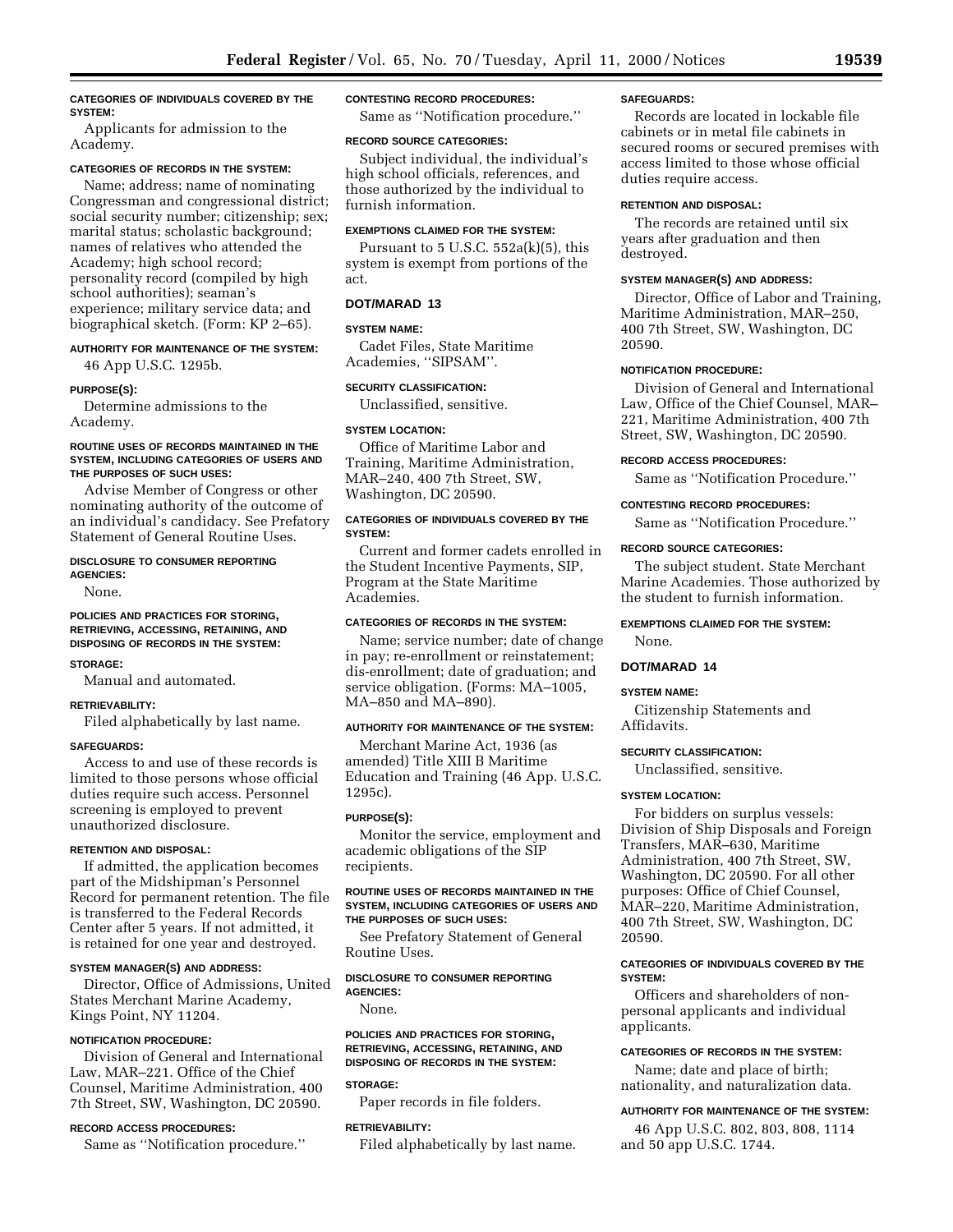## **PURPOSE(S):**

Keep track of officers and shareholders of non-personal applicants and individual applicants.

## **ROUTINE USES OF RECORDS MAINTAINED IN THE SYSTEM, INCLUDING CATEGORIES OF USERS AND THE PURPOSES OF SUCH USES:**

See Prefatory Statement of General Routine Uses.

## **DISCLOSURE TO CONSUMER REPORTING AGENCIES:**

Disclosures pursuant to 5 U.S.C. 552a(b)(12): Disclosures may be made from this systems to ''consumer reporting agencies'' (collecting on behalf of the United States Govt.) as defined in the Fair Credit Reporting Act (15 U.S.C. 1681a(f)) or the Federal Claims Collection Act of 1982 (31 U.S.C. 3701(a)(3)).

## **POLICIES AND PRACTICES FOR STORING, RETRIEVING, ACCESSING, RETAINING, AND DISPOSING OF RECORDS IN THE SYSTEM:**

## **STORAGE:**

Paper records in file folders.

## **RETRIEVABILITY:**

Filed alphabetically by applicant's name, name of individual, or vessel name.

## **SAFEGUARDS:**

Records are located in lockable metal file cabinets or in metal file cabinets in secured rooms or secured premises with access limited to those whose official duties require access.

## **RETENTION AND DISPOSAL:**

The records are transferred to the Federal Records Center after five years where they are retained for twenty years or the time period of the ship mortgage, whichever is longer.

## **SYSTEM MANAGER(S) AND ADDRESS:**

Chief, Division of Ship Disposals and Foreign Transfers, MAR–630, and Office of the Chief Counsel, MAR–220, Maritime Administration, 400 7th Street, SW, Washington, DC 20590.

## **NOTIFICATION PROCEDURE:**

Division of General and International Law, Office of the Chief Counsel, MAR– 221, Maritime Administration, 400 7th Street, SW, Washington, DC 20590.

## **RECORD ACCESS PROCEDURES:**

Same as ''Notification Procedure.''

## **CONTESTING RECORD PROCEDURES:**

Same as ''Notification Procedure.''

## **RECORD SOURCE CATEGORIES:**

Subject applicant and individual. Those authorized by the foregoing to furnish information.

## **EXEMPTIONS CLAIMED FOR THE SYSTEM:** None.

## **DOT/MARAD 15**

## **SYSTEM NAME:**

General Agent's Protection and Indemnity and Second Seaman's Insurance: WSA and NSA.

## **SECURITY CLASSIFICATION:**

Unclassified, sensitive.

## **SYSTEM LOCATION:**

Office of Marine Insurance, Maritime Administration, MAR–575, 400 7th Street, SW, Washington, DC 20590.

## **CATEGORIES OF INDIVIDUALS COVERED BY THE SYSTEM:**

Individuals (*e.g.,* seamen, passengers, stevedores) filing claims against general agents for death, disability, loss of personal effects, detention and repatriation and property damage.

## **CATEGORIES OF RECORDS IN THE SYSTEM:**

Claimant's name; address; mariner's document number; sea service record; disciplinary records; selective service classification; names of parents; marriage and divorce data; social security number; alien registration and citizenship data; medical information; next-of-kin; wages per month; birth date; witness statements; investigator's report; names of counsel; and executors and administrators of estates (Forms: MA–574, MA–570, MA–269, MA–26 and 270).

#### **AUTHORITY FOR MAINTENANCE OF THE SYSTEM:**

46 app U.S.C. 1101, 1114, 191–1205 and 50 app U.S.C. 1744.

## **PURPOSE(S):**

Evaluate filed claims, negotiate settlements, award money, contest or initiate lawsuits; and arrange for proper medical treatment by establishing seaman's eligibility for acceptance under regulations of Public Health Service, United States Department of Health and Human Services, or other appropriate medical facilities.

### **ROUTINE USES OF RECORDS MAINTAINED IN THE SYSTEM, INCLUDING CATEGORIES OF USERS AND THE PURPOSES OF SUCH USES:**

See Prefatory Statement of General Routine Uses.

## **DISCLOSURE FOR CONSUMER REPORTING AGENCIES:**

None.

## **POLICIES AND PRACTICES FOR STORING, RETRIEVING, ACCESSING, RETAINING, AND DISPOSING OF RECORDS IN THE SYSTEM:**

## **STORAGE:**

Paper records in file folders.

## **RETRIEVABILITY:**

Filed alphabetically by seaman's name and vessel's name.

## **SAFEGUARDS:**

Records are located in lockable metal file cabinets or in metal file cabinets in secured rooms or secured premises with access limited to those whose official duties require access.

## **RETENTION AND DISPOSAL:**

The records are transferred to the Federal Records Center after one year where they are retained indefinitely.

### **SYSTEM MANAGER(S) AND ADDRESS:**

Director, Office of Marine Insurance, Maritime Administration, MAR–575, 400 7th Street, SW, Washington, DC 20590.

### **NOTIFICATION PROCEDURE:**

Division of General and International Law, MAR–221, Office of the Chief Counsel, Maritime Administration, 400 7th Street, SW, Washington, DC 20590.

## **RECORD ACCESS PROCEDURES:**

Same as Notification Procedure.

## **CONTESTING RECORD PROCEDURES:**

Same as Notification Procedure.

### **RECORD SOURCE CATEGORIES:**

Subject individual. The individual's attorney. Adjusters, investigators. Attorneys. Office of Marine Insurance. Witnesses. The Marine Index Bureau. Those authorized by the individual to furnish information.

## **EXEMPTIONS CLAIMED FOR THE SYSTEM:** None.

## **DOT/MARAD 16**

## **SYSTEM NAME:**

Marine Training School Registrants.

## **SECURITY CLASSIFICATION:**

Unclassified, sensitive.

## **SYSTEM LOCATION:**

Maritime Administration regional offices: Eastern—26 Federal Plaza, New York, N.Y. 10007; Central—No. 2 Canal Street, New Orleans, LA 70130; Western—211 Main Street, RM 1112, San Francisco, CA 94105; and Great Lakes—2300 E. Devon Avenue, Des Plaines, IL 60018.

## **CATEGORIES OF INDIVIDUALS COVERED BY THE SYSTEM:**

Each seafarer enrolling in an agency training course.

## **CATEGORIES OF RECORDS IN THE SYSTEM:**

Name; address; position title; owner's document number; social security number; certificate number; sponsoring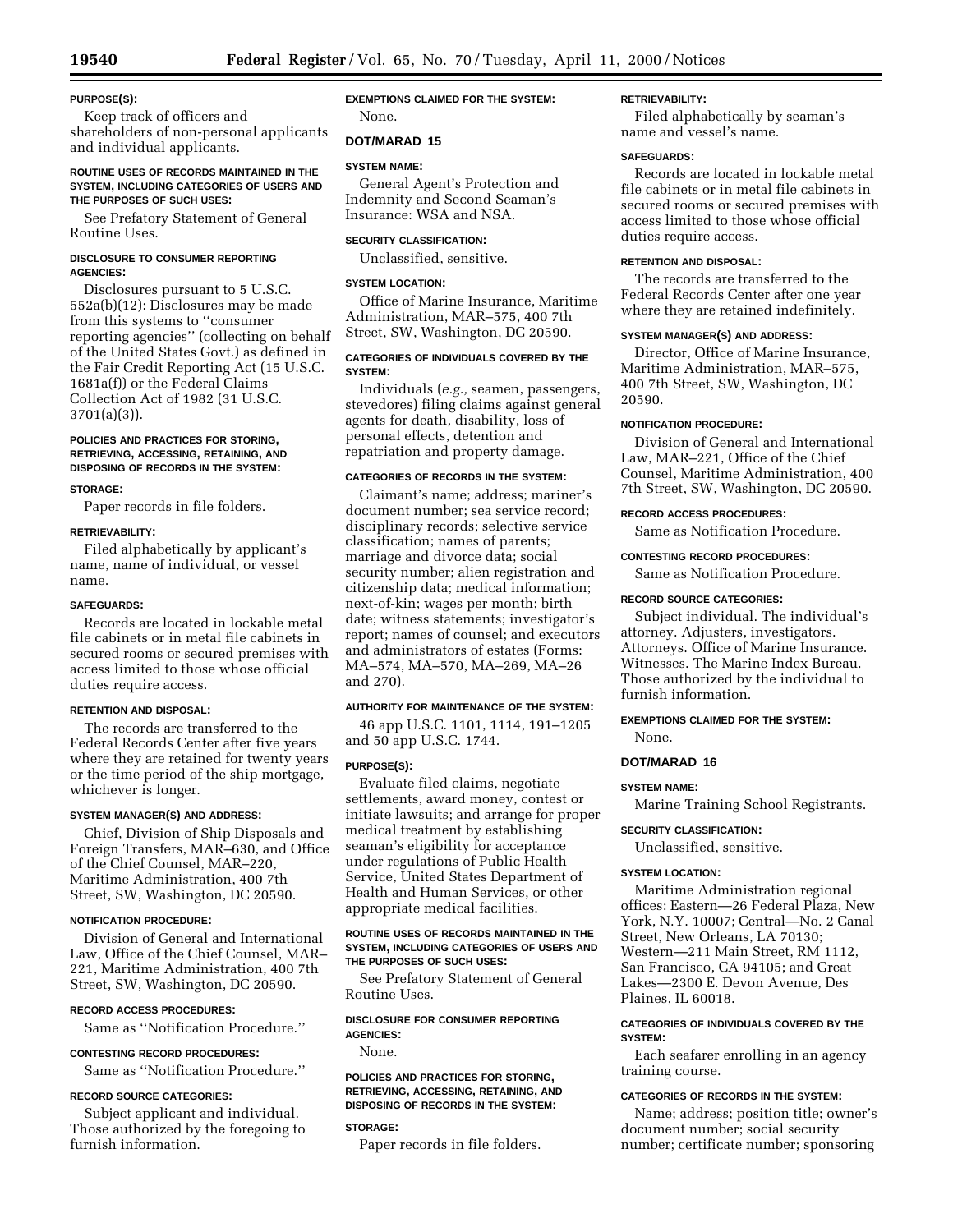organization; course completed; date of course completion; course grade; date of birth; and telephone number (Forms: MA–1005 and 1006).

### **AUTHORITY FOR MAINTENANCE OF THE SYSTEM:**

46 app U.S.C. 1114, 1295b, 1295c, 1295d, and 1295g.

#### **PURPOSE(S):**

Verification of attendance and performance.

### **ROUTINE USES OF RECORDS MAINTAINED IN THE SYSTEM, INCLUDING CATEGORIES OF USERS AND THE PURPOSES OF SUCH USES:**

See Prefatory Statement of General Routine Uses.

#### **DISCLOSURE TO CONSUMER REPORTING AGENCIES:**

None.

## **POLICIES AND PRACTICES FOR STORING, RETRIEVING, ACCESSING, RETAINING, AND DISPOSING OF RECORDS IN THE SYSTEM:**

#### **STORAGE:**

Paper records in file folders.

#### **RETRIEVABILITY:**

Filed alphabetically by student's name.

#### **SAFEGUARDS:**

Records are located in lockable metal file cabinets or in metal file cabinets in secured rooms or secured premises with access limited to those whose duties require access.

### **RETENTION AND DISPOSAL:**

The records are transferred to the Federal Records Center one year after graduation or termination and disposed of 60 years after date of enrollment.

#### **SYSTEM MANAGER(S) AND ADDRESS:**

Training Facility Registrar in region where the training was taken; see System Location.

## **NOTIFICATION PROCEDURE:**

Division of General and International Law, MAR–221, Office of the Chief Counsel, Maritime Administration, 400 7th Street, SW, Washington, DC 20590.

#### **RECORD ACCESS PROCEDURES:**

Same as ''Notification Procedure.''

## **CONTESTING RECORD PROCEDURES:**

Same as ''Notification Procedure.''

## **RECORD SOURCE CATEGORIES:**

The student. The training instructors. Those authorized by the individual to furnish information.

### **EXEMPTIONS CLAIMED FOR THE SYSTEM:**

None.

## **DOT/MARAD 17**

#### **SYSTEM NAME:**

Waivers of Liability to Board Reserve Fleet Vessels and Other Craft Located at United States Merchant Marine Academy.

## **SECURITY CLASSIFICATION:**

Unclassified, sensitive.

### **SYSTEM LOCATION:**

Beaumont Reserve Fleet, PO Box 6355, Beaumont, Texas 77705; James River Reserve Fleet, Drawer ''C'', Fort Eustis, Virginia 23604; and Suisun Bay Reserve Fleet, PO Box 318, Benicia, California 94510; United States Merchant Marine Academy, Kings Point, Long Island, New York 11024– 1699.

## **CATEGORIES OF INDIVIDUALS COVERED BY THE SYSTEM:**

All individuals boarding Reserve Fleet vessels.

## **CATEGORIES OF RECORDS IN THE SYSTEM:**

Name, affiliation, date, and signature (Form: MA–118).

## **AUTHORITY FOR MAINTENANCE OF THE SYSTEM:**

46 app U.S.C. 1295b, 1295g, and 50 app U.S.C. 1744.

## **PURPOSE(S):**

Limit Governments liability for any damage suffered by certain persons aboard RRF/NDRF ships.

### **ROUTINE USES OF RECORDS MAINTAINED IN THE SYSTEM, INCLUDING CATEGORIES OF USERS AND THE PURPOSES OF SUCH USES:**

See Prefatory Statement of General Routine Uses.

**DISCLOSURE OF CONSUMER REPORTING**

# **AGENCIES:**

None.

## **POLICIES AND PRACTICES FOR STORING, RETRIEVING, ACCESSING, RETAINING, AND DISPOSING OF RECORDS IN THE SYSTEM:**

## **STORAGE:**

Paper records in file folders.

## **RETRIEVABILITY:**

Filed alphabetically by name.

#### **SAFEGUARDS:**

Records are located in lockable metal file cabinets or metal file cabinets in secured rooms or in secured premises with access limited to those whose official duties require access.

#### **RETENTION AND DISPOSAL:**

Records are maintained for three years and then destroyed.

#### **SYSTEM MANAGER(S) AND ADDRESS:**

Superintendent of Respective Reserve Fleets; and United States Merchant

Marine Academy, Kings Point, New York 11024.

## **NOTIFICATION PROCEDURE:**

Division of General and International Law, Office of the Chief Counsel, MAR– 221, Maritime Administration, 400 7th Street, SW, Washington, DC 20590.

## **RECORD ACCESS PROCEDURES:**

Same as Notification Procedure.

### **CONTESTING RECORD PROCEDURES:**

Same as Notification Procedure.

#### **RECORD SOURCE CATEGORIES:**

Subject individual. Those authorized by the individual to furnish information.

#### **EXEMPTIONS CLAIMED FOR THE SYSTEM:**

None.

#### **DOT/MARAD 18**

### **SYSTEM NAME:**

National Defense Executive Reserve.

#### **SECURITY CLASSIFICATION:**

Unclassified, sensitive.

#### **SYSTEM LOCATION:**

Division of National Security Plans, MAR–620, Maritime Administration, 400 7th Street, SW, Washington, DC 20590.

## **CATEGORIES OF INDIVIDUALS COVERED BY THE SYSTEM:**

Nominees and members of the National Defense Executive Reserve.

### **CATEGORIES OF RECORDS IN THE SYSTEM:**

Name; home address; photograph; brief career history; names of close relatives; marital status; previous Government experience; previous residences; current and recent employment; citizenship; social security number; business and residence telephone numbers; security clearance; statement of understanding; request for appointment; appointment affidavits; secrecy agreement; sex; date and place of birth; education; and professional and other memberships.

## **AUTHORITY FOR MAINTENANCE OF THE SYSTEM:**

46 app U.S.C. 1295e, 1295g and 1126– 1.

## **PURPOSE(S):**

Transferring data to the Federal Preparedness Agency pursuant to E.O. 11179.

### **ROUTINE USES OF RECORDS MAINTAINED IN THE SYSTEM, INCLUDING CATEGORIES OF USERS AND THE PURPOSES OF SUCH USES:**

See Prefatory Statement of General Routine Uses.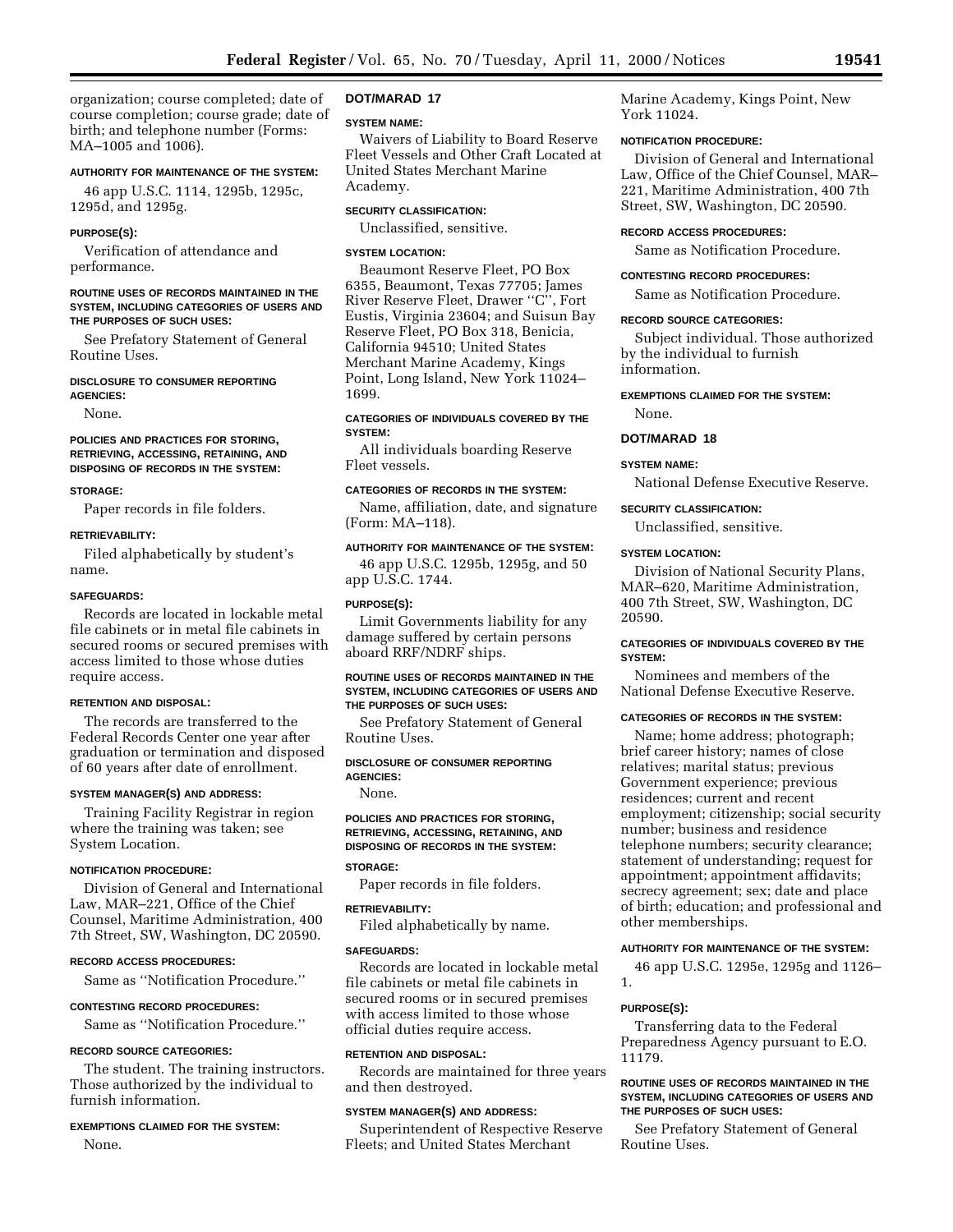#### **DISCLOSURE TO CONSUMER REPORTING AGENCIES:**

None.

## **POLICIES AND PRACTICES FOR STORING, RETRIEVING, ACCESSING, RETAINING, AND DISPOSING OF RECORDS IN THE SYSTEM:**

# **STORAGE:**

Paper records in file folders.

## **RETRIEVABILITY:**

Alphabetically by last name.

## **SAFEGUARDS:**

Records are located in lockable metal file cabinets or in metal file cabinets in secured rooms or secured premises with access limited to those whose official duties require access.

#### **RETENTION AND DISPOSAL:**

Retained until one year after individual's appointment is terminated or until death and then discarded.

## **SYSTEM MANAGER(S) AND ADDRESS:**

Chief, Division of National Security Plans, MAR–620, Maritime Administration, same as above address.

### **NOTIFICATION PROCEDURE:**

Division of General and International Law, Office of the Chief Counsel, MAR– 221, Maritime Administration, 400 7th Street, SW, Washington, DC 20590.

## **RECORD ACCESS PROCEDURES:**

Same as ''Notification Procedure.''

## **CONTESTING RECORD PROCEDURES:**

Same as ''Notification Procedure.''

## **RECORD SOURCE CATEGORIES:**

The individual. Those authorized by the individual to furnish information. The investigator performing personal and security investigation. Sources contacted by the investigator.

## **EXEMPTIONS CLAIMED FOR THE SYSTEM:**

None.

## **DOT/MARAD 20**

### **SYSTEM NAME:**

Seamen's Awards for Service, Valor, etc.

## **SECURITY CLASSIFICATION:**

Unclassified, sensitive.

## **SYSTEM LOCATION:**

Office of Maritime Labor and Training, MAR–250, Maritime Administration, 400 7th Street, SW, Washington, DC 20590.

## **CATEGORIES OF INDIVIDUALS COVERED BY THE SYSTEM:**

Seamen given awards for service, valor, etc.

## **CATEGORIES OF RECORDS IN THE SYSTEM:**

Name; address; mariner's document number; social security number; and names of ships.

## **AUTHORITY FOR MAINTENANCE OF THE SYSTEM:**

46 App. U.S.C. 2001–2007.

## **PURPOSE(S):**

Provide information to the seamen and family members upon request.

### **ROUTINE USES OF RECORDS MAINTAINED IN THE SYSTEM, INCLUDING CATEGORIES OF USERS AND THE PURPOSES OF SUCH USES:**

See Prefatory Statement of General Routine Uses.

## **DISCLOSURE TO CONSUMER REPORTING AGENCIES:**

None.

## **POLICIES AND PRACTICES FOR STORING, RETRIEVING, ACCESSING, RETAINING, AND DISPOSING OF RECORDS IN THE SYSTEM:**

## **STORAGE:**

Records are stored in paper copy in file folders and on magnetic tape.

### **RETRIEVABILITY:**

Files are maintained alphabetically by name of seaman.

## **SAFEGUARDS:**

Records are located in lockable metal file cabinets or in metal file cabinets in secured rooms or secured premises with access limited to those whose official duties require access.

## **RETENTION AND DISPOSAL:**

Paper records containing letters of commendation, name of seamen, address, name of vessel and mariner's document number are transferred to the Federal Records Center immediately, where they are retained for 75 years.

## **SYSTEM MANAGER(S) AND ADDRESS:**

Director, Office of Maritime Labor and Training, MAR–250, Maritime Administration, 400 7th Street, SW, Washington, DC 20590.

## **NOTIFICATION PROCEDURE:**

Division of General and International Law, Office of the Chief Counsel, MAR– 221, Maritime Administration, 400 7th Street, SW, Washington, DC 20590.

## **RECORD ACCESS PROCEDURES:**

Same as Notification procedure.

## **CONTESTING RECORD PROCEDURES:**

Same as Notification procedure.

#### **RECORD SOURCE CATEGORIES:**

Subject individual. The individual's co-workers. Witnesses to incidents. Those authorized by the individual to furnish information.

## **EXEMPTIONS CLAIMED FOR THE SYSTEM:** None.

## **DOT/MARAD 21**

## **SYSTEM NAME:**

Seaman's Employment Analysis Records.

### **SECURITY CLASSIFICATION:**

Unclassified, sensitive.

### **SYSTEM LOCATION:**

Department of Transportation Computer Center, SVC–172, 400 7th Street, SW, Washington, DC 20590.

### **CATEGORIES OF INDIVIDUALS COVERED BY THE SYSTEM:**

Merchant seamen who sailed the previous calendar year.

### **CATEGORIES OF RECORDS IN THE SYSTEM:**

Social security number; date of birth; records of United States Coast Guard issued documents; voyage employment information (*e.g.,* ship and date signed on); and maritime schools attended.

## **AUTHORITY FOR MAINTENANCE OF THE SYSTEM:**

46 app U.S.C. 1295g.

## **PURPOSE(S):**

To ensure an adequate supply of American mariners.

### **ROUTINE USES OF RECORDS MAINTAINED IN THE SYSTEM, INCLUDING CATEGORIES OF USERS AND THE PURPOSES OF SUCH USES:**

See Prefatory Statement of General Routine Uses.

#### **DISCLOSURE TO CONSUMER REPORTING AGENCIES:**

None.

## **POLICIES AND PRACTICES FOR STORING, RETRIEVING, ACCESSING, RETAINING, AND DISPOSING OF RECORDS IN THE SYSTEM:**

#### **STORAGE:**

Records are stored on computer disks.

## **RETRIEVABILITY:**

Filed by social security number.

## **SAFEGUARDS:**

In addition to technical securities, the records are located in secured rooms or premises with access limited to those whose official duties require access.

### **RETENTION AND DISPOSAL:**

Refreshed and maintained only for current available calendar year.

### **SYSTEM MANAGER(S) AND ADDRESS:**

Director, Office of Maritime Labor and Training, Maritime Administration, MAR–250, 400 7th Street, SW, Washington, DC 20590.

#### **NOTIFICATION PROCEDURE:**

Division of General and International Law, MAR–221, Office of the Chief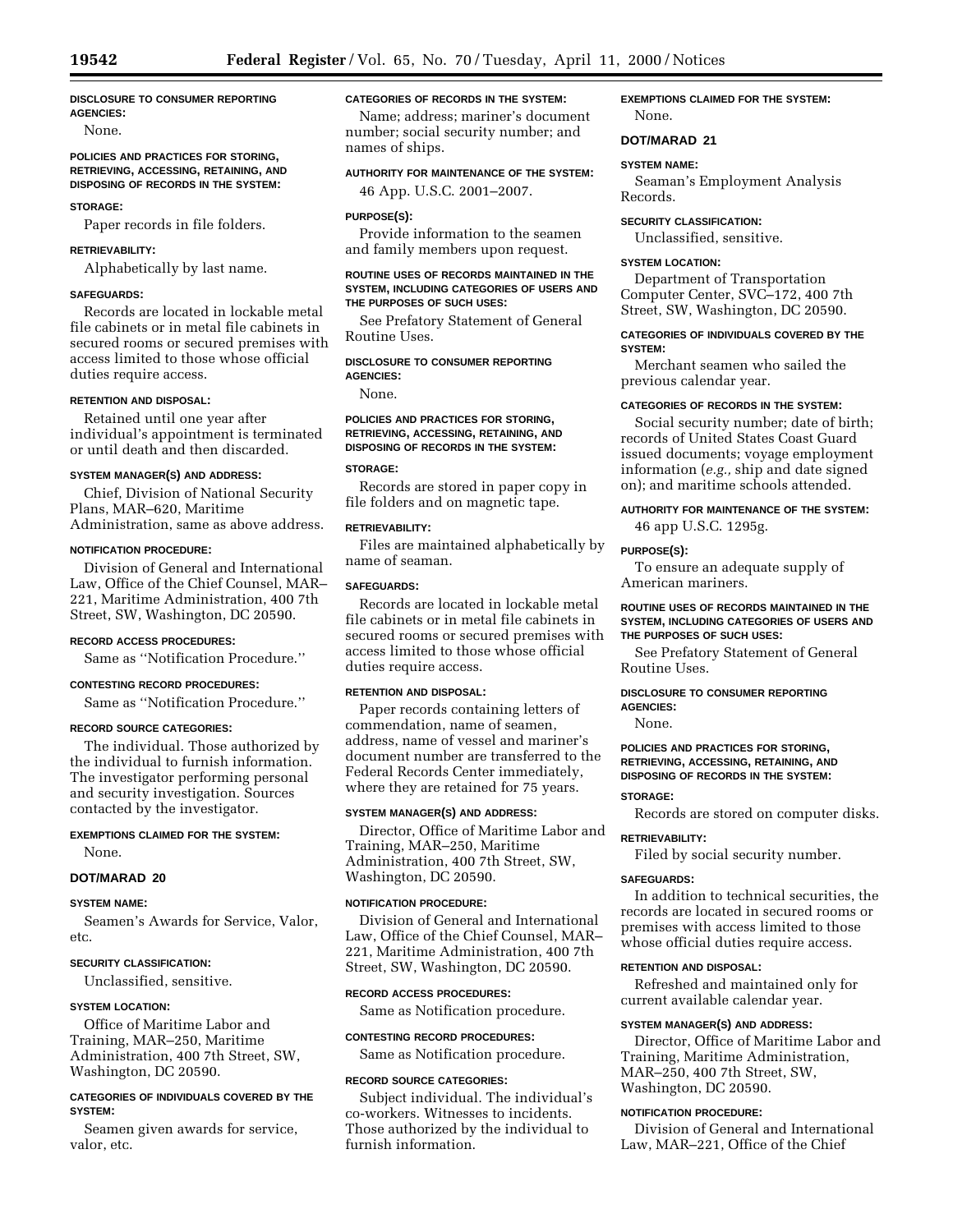Counsel, Maritime Administration, 400 7th Street, SW, Washington, DC 20590.

## **RECORD ACCESS PROCEDURES:**

Same as ''Notification procedure.''

#### **CONTESTING RECORD PROCEDURES:**

Same as ''Notification procedure.''

## **RECORD SOURCE CATEGORIES:**

United States Coast Guard.

## **EXEMPTION CLAIMED FOR THE SYSTEM:**

None.

## **DOT/MARAD 22**

## **SYSTEM NAME:**

Seaman's Unclaimed Wages (Vietnam Conflict).

### **SECURITY CLASSIFICATION:**

Unclassified, sensitive.

## **SYSTEM LOCATION:**

Division of Accounting Operations, MAR–330, Maritime Administration, 400 7th Street, SW, Washington, DC 20590.

### **CATEGORIES OF INDIVIDUALS COVERED BY THE SYSTEM:**

Seamen owed wages for service aboard Government vessels operated by general agents.

## **CATEGORIES OF RECORDS IN THE SYSTEM:**

Name; social security number; employing general agent; and wages due and owing.

## **AUTHORITY FOR MAINTENANCE OF THE SYSTEM:**

46 app U.S.C. 1114(B), 1241a, and 50 app U.S.C. 1291(a).

#### **PURPOSE(S):**

Reporting wages owed.

### **ROUTINE USES OF RECORDS MAINTAINED IN THE SYSTEM, INCLUDING CATEGORIES OF USERS AND THE PURPOSES OF SUCH USES:**

See Prefatory Statement of General Routine Uses.

#### **DISCLOSURE TO CONSUMER REPORTING AGENCIES:**

None.

### **POLICIES AND PRACTICES FOR STORING, RETRIEVING, ACCESSING, RETAINING, AND DISPOSING OF RECORDS IN THE SYSTEM:**

### **STORAGE:**

Paper records in file folders.

#### **RETRIEVABILITY:**

Paper records are filed alphabetically by name and by social security number.

### **SAFEGUARDS:**

Paper records are secured in lockable metal file cabinets. Records are located in secured areas with access limited to

those whose official duties require access.

## **RETENTION AND DISPOSAL:**

Retained until such time as claim is resolved or wages are disbursed.

#### **SYSTEM MANAGER(S) AND ADDRESS:**

Chief, Division of Accounting Operations, MAR–330, Maritime Administration, 400 7th Street, SW, Washington, DC 20590.

## **NOTIFICATION PROCEDURE:**

Division of General and International Law, Office of the Chief Counsel, MAR– 221, Maritime Administration, 400 7th Street, SW, Washington, DC 20590.

## **RECORD ACCESS PROCEDURES:**

Same as ''Notification procedure.''

## **CONTESTING RECORD PROCEDURES:** Same as ''Notification procedure.''

## **RECORD SOURCE CATEGORIES:**

The general agents.

**EXEMPTIONS CLAIMED FOR THE SYSTEM:** None.

## **DOT/MARAD 24**

## **SYSTEM NAME:**

USMMA Non-Appropriated Fund Employees.

**SECURITY CLASSIFICATION:**

Unclassified, sensitive.

## **SYSTEM LOCATION:**

Office of the Commandant of Midshipmen; Office of the Director of Athletics; Office of the General Manager, Ship's Service; Officer's Club; Junior Officer's Mess; Petty Officers Club; Fiscal Control Office; and Department of Administrative Services and Procurement, all at United States Merchant Marine Academy, Kings Point, N.Y. 11024.

## **CATEGORIES OF INDIVIDUALS COVERED BY THE SYSTEM:**

All current and former employees of non-appropriated fund activities since 1970.

## **CATEGORIES OF RECORDS IN THE SYSTEM:**

Name; telephone number; social security number; address; date of birth; height; weight; birthplace; employment history; special qualifications; education summary; references; personnel actions showing positions held and salary paid; insurance coverage; and letters of commendation or reprimand.

### **AUTHORITY FOR MAINTENANCE OF THE SYSTEM:**

46 app U.S.C. 1295g.

## **PURPOSE(S):**

Track information on nonappropriated fund employees.

### **ROUTINE USES OF RECORDS MAINTAINED IN THE SYSTEM, INCLUDING CATEGORIES OF USERS AND THE PURPOSES OF SUCH USES:**

See Prefatory Statement of General Routine Uses.

## **DISCLOSURE TO CONSUMER REPORTING AGENCIES:**

Disclosures pursuant to 5 U.S.C. 552a(b)(12):

Disclosures may be made from this systems to ''consumer reporting agencies'' (collecting on behalf of the United States Govt.) as defined in the Fair Credit Reporting Act (15 U.S.C. 1681a(f)) or the Federal Claims Collection Act of 1982 (31 U.S.C. 3701(a)(3)).

## **POLICIES AND PRACTICES FOR STORING, RETRIEVING, ACCESSING, RETAINING, AND DISPOSING OF RECORDS IN THE SYSTEM:**

#### **STORAGE:**

Paper records in file folders.

## **RETRIEVABILITY:**

Alphabetically by employee's name.

#### **SAFEGUARDS:**

Records are located in lockable metal file cabinets in secured rooms or secured premises with access limited to those whose official duties require access.

### **RETENTION AND DISPOSAL:**

Records are retained indefinitely.

## **SYSTEM MANAGER(S) AND ADDRESS:**

Commandant of Midshipmen; Director of Athletics; General Manager, Ship's Service; President, Officer's Club; Manager, Junior Officers Mess; President, Petty Officers Club; Head, Department of Budget and Accounts; and Head, Department of Administrative Services and Procurement, all at United States Merchant Marine Academy, Kings Point, N.Y. 11024.

### **NOTIFICATION PROCEDURE:**

Division of General and International Law, MAR–221, Office of the Chief Counsel, Maritime Administration, 400 7th Street, SW, Washington, DC 20590.

#### **RECORD ACCESS PROCEDURES:**

Same as ''Notification procedure.''

### **CONTESTING RECORD PROCEDURES:**

Same as ''Notification Procedure.''

#### **RECORD SOURCE CATEGORIES:**

Subject employee. Those authorized by the employee to furnish information. Past employers and references. The employee's supervisor.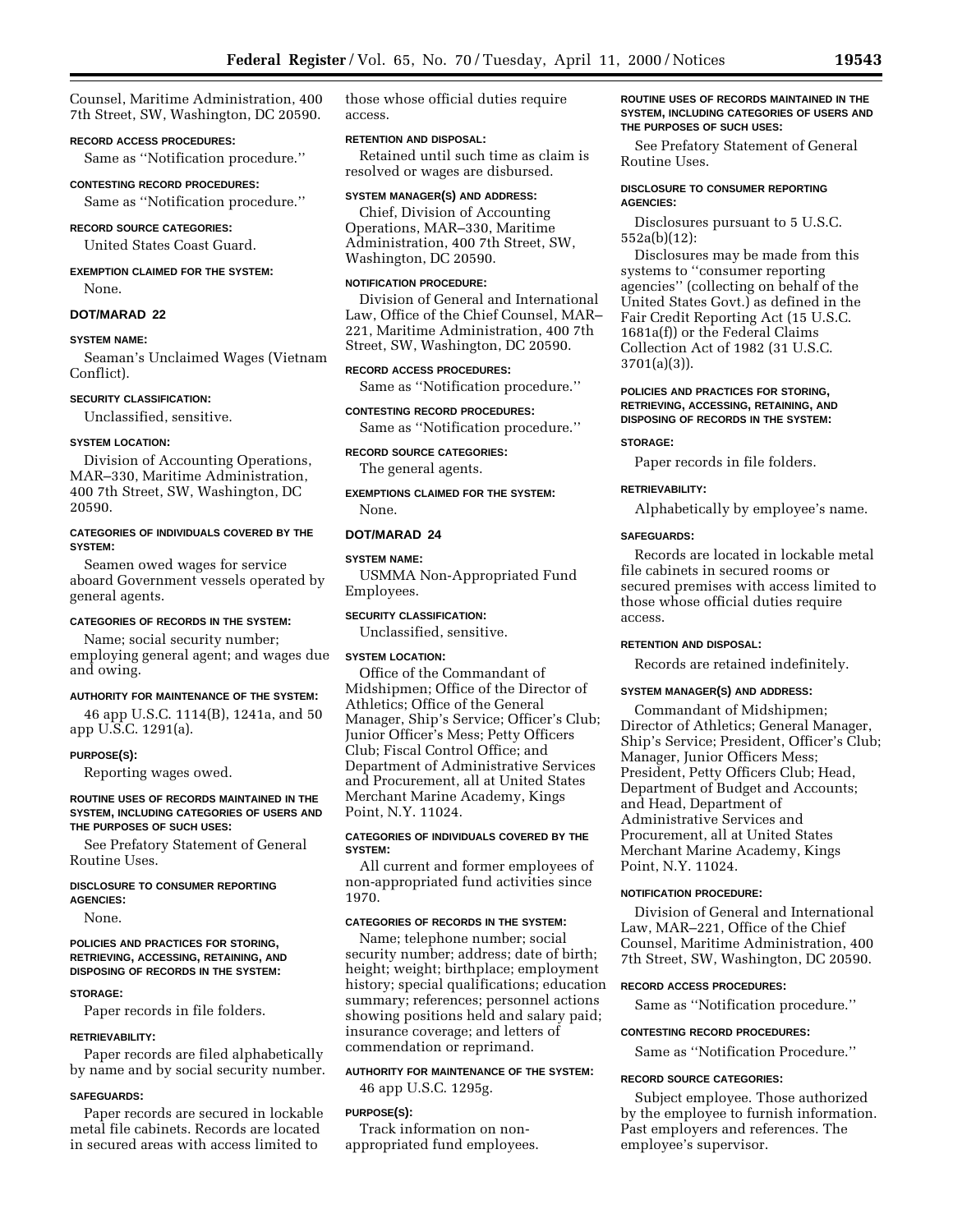#### **EXEMPTIONS CLAIMED FOR THE SYSTEM:**

Pursuant to  $5$  U.S.C.  $552a(k)(5)$ , this system is exempt from portions of the act.

## **DOT/MARAD 25**

## **SYSTEM NAME:**

USMMA Graduates.

### **SECURITY CLASSIFICATION:**

Unclassified, sensitive.

## **SYSTEM LOCATION:**

Office of External Affairs, United States Merchant Marine Academy, Kings Point, NY 11024.

## **CATEGORIES OF INDIVIDUALS COVERED BY THE SYSTEM:**

All graduates of USMMA, since 1942, and some parents of graduates.

#### **CATEGORIES OF RECORDS IN THE SYSTEM:**

Name; address (home and business); vocation; class year; social security number; employee's name and address; years of maritime service, at sea and ashore; military service; maritime licenses; post-graduate education; honors and awards; and union affiliation. Graduate registration for jobplacement also contains graduate's preferred salary and job location.

## **AUTHORITY FOR MAINTENANCE OF THE SYSTEM:**

46 app U.S.C. 1295g.

## **PURPOSE(S):**

Make employment referrals, to compile statistical reports for Congress on the professional progress of the graduates, and to mail alumni publications, notices, and announcements. The users are the Director, Office of External Affairs and his immediate administrative staff, prospective employers, Congress and its Members, the United States Merchant Marine Academy Alumni Association, Inc., the United States Merchant Marine Academy Foundation, Inc. and the commercial contractor providing automated services for the United States Merchant Marine Academy Foundation, Inc.

### **ROUTINE USES OF RECORDS MAINTAINED IN THE SYSTEM, INCLUDING CATEGORIES OF USERS AND THE PURPOSES OF SUCH USES:**

The database is used for communication with alumni (*e.g.,* magazine, homecoming, etc), placement opportunities for alumni, fundraising records, and congressional districts. See Prefatory Statement of General Routine Uses.

## **DISCLOSURE TO CONSUMER REPORTING AGENCIES:**

None.

**POLICIES AND PRACTICES FOR STORING, RETRIEVING, ACCESSING, RETAINING, AND DISPOSING OF RECORDS IN THE SYSTEM:**

## **STORAGE:**

Paper records in file folders and basic information are on magnetic tape.

### **RETRIEVABILITY:**

Alphabetically by name, and by social security number.

## **SAFEGUARDS:**

Records are located in lockable metal file cabinets or in metal file cabinets in secured rooms or secured premises with access limited to those whose official duties require access. Records on tape also are subject to physical securities, including those maintained by contract.

## **RETENTION AND DISPOSAL:**

The records are kept indefinitely.

## **SYSTEM MANAGER(S) AND ADDRESS:**

Director, Office of External Affairs, United States Merchant Marine Academy, Kings Point, N.Y. 10024.

## **NOTIFICATION PROCEDURE:**

Division of General and International Law, MAR–221, Office of the Chief Counsel, Maritime Administration, 400 7th Street, SW, Washington, DC 20590.

## **RECORD ACCESS PROCEDURES:**

Same as ''Notification procedure.''

## **CONTESTING RECORD PROCEDURES:**

Same as ''Notification procedure.''

## **RECORD SOURCE CATEGORIES:**

A questionnaire voluntarily returned by graduates every few years. Graduates asking to be registered for jobplacement. Families of graduates. Public and private employment of graduates. Persons nominating graduates for alumni awards. United States Merchant Marine Academy Alumni Association, Inc. Published articles naming graduates.

## **EXEMPTIONS CLAIMED FOR THE SYSTEM:**

# **DOT/MARAD 26**

## **SYSTEM NAME:**

None.

USMMA Midshipmen Deposit Account Records.

## **SECURITY CLASSIFICATION:**

Unclassified, sensitive.

#### **SYSTEM LOCATION:**

Department of Budgets and Accounts, United States Merchant Marine Academy, Kings Point, NY 11024.

## **CATEGORIES OF INDIVIDUALS COVERED BY THE SYSTEM:**

All current midshipmen.

## **CATEGORIES OF RECORDS IN THE SYSTEM:**

Name, social security number, and all midshipmen activity fee deposits to the Academy.

## **AUTHORITY FOR MAINTENANCE OF THE SYSTEM:**

46 app U.S.C. 1295g.

#### **PURPOSE(S):**

Track activity fee deposits to the Academy.

## **ROUTINE USES OF RECORDS MAINTAINED IN THE SYSTEM, INCLUDING CATEGORIES OF USERS AND THE PURPOSES OF SUCH USES:**

See Prefatory Statement of General Routine Uses.

### **DISCLOSURE TO CONSUMER REPORTING AGENCIES:**

None.

## **POLICIES AND PRACTICES FOR STORING, RETRIEVING, ACCESSING, RETAINING, AND DISPOSING OF RECORDS IN THE SYSTEM:**

## **STORAGE:**

Paper records in file folders.

### **RETRIEVABILITY:**

Filed by class year and then alphabetically by name.

## **SAFEGUARDS:**

Records are located in lockable metal file cabinets or in metal file cabinets in secured rooms or in secured premises with access limited to those whose official duties require access.

## **RETENTION AND DISPOSAL:**

Maintained for one year after graduation or separation, and then destroyed.

## **SYSTEM MANAGER(S) AND ADDRESS:**

Assistant Head, Department of Budgets and Accounts, United States Merchant Marine Academy, Kings Point, NY 11024.

#### **NOTIFICATION PROCEDURE:**

Division of General and International Law, MAR–221, Office of the Chief Counsel, Maritime Administration, 400 7th Street, SW, Washington, DC 20590.

## **RECORD ACCESS PROCEDURES:**

Same as ''Notification Procedure.''

### **CONTESTING RECORD PROCEDURES:**

Same as ''Notification Procedure.''

## **RECORD SOURCE CATEGORIES:**

Midshipmen. Those authorized by midshipman to furnish information. Department of Budgets and Accounts personnel.

## **EXEMPTIONS CLAIMED FOR THE SYSTEM:**

None.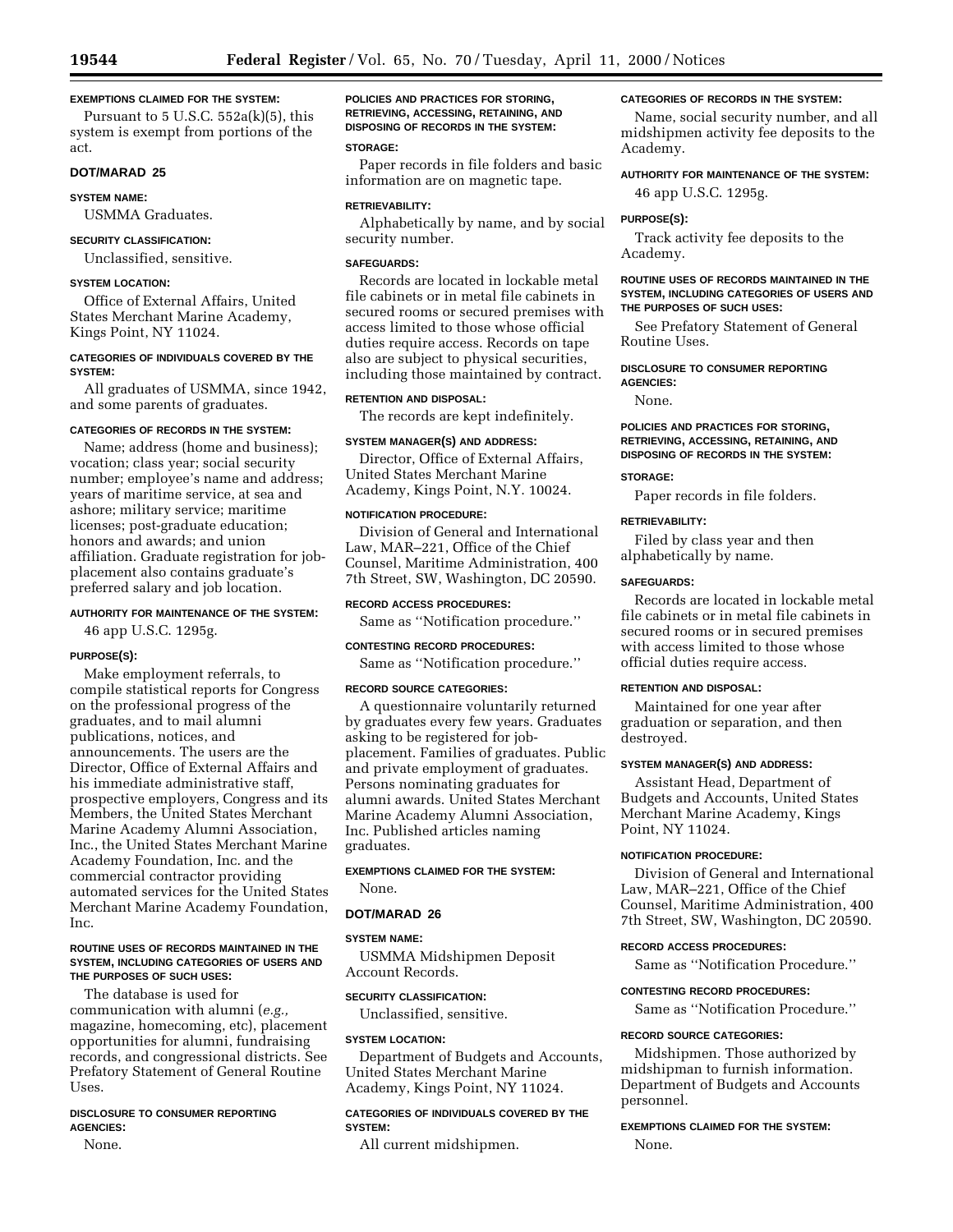#### **SYSTEM NAME:**

USMMA Midshipman Grade Transcripts.

## **SECURITY CLASSIFICATION:**

Unclassified, sensitive.

### **SYSTEM LOCATION:**

Registrar's Office, United States Merchant Marine Academy, Kings Point, NY 11024.

## **CATEGORIES OF INDIVIDUALS COVERED BY THE SYSTEM:**

All present and past midshipmen.

#### **CATEGORIES OF RECORDS IN THE SYSTEM:**

Name; social security numbers; courses taken; grades received; and cumulative average.

# **AUTHORITY FOR MAINTENANCE OF THE SYSTEM:**

46 app U.S.C. 1295g.

## **PURPOSE(S):**

Record academic status of past and present midshipmen.

#### **ROUTINE USES OF RECORDS MAINTAINED IN THE SYSTEM, INCLUDING CATEGORIES OF USERS AND THE PURPOSES OF SUCH USES:**

Sent to other schools or employers when requested by the midshipman. See Prefatory Statement of General Routine Uses.

## **DISCLOSURE TO CONSUMER REPORTING AGENCIES:**

None.

## **POLICIES AND PRACTICES FOR STORING, RETRIEVING, ACCESSING, RETAINING, AND DISPOSING OF RECORDS IN THE SYSTEM:**

## **STORAGE:**

Paper records in file folders, paper records in file drawers, microfilm records, and magnetic tape.

### **RETRIEVABILITY:**

Alphabetically by midshipman's name.

#### **SAFEGUARDS:**

Records are located in lockable metal file cabinets in secured rooms or secured premises with access limited to those whose official duties require access.

## **RETENTION AND DISPOSAL:**

Transfer to Federal Records Center five years after graduation. Destroy sixty years after graduation.

## **SYSTEM MANAGER(S) AND ADDRESS:**

Registrar, United States Merchant Marine Academy, Kings Point, N.Y. 10024.

## **NOTIFICATION PROCEDURE:**

Division of General and International Law, MAR–221, Office of the Chief

Counsel, Maritime Administration, 400 7th Street, SW, Washington, DC 20590.

## **RECORD ACCESS PROCEDURES:**

Same as ''Notification Procedure.''

**CONTESTING RECORD PROCEDURES:** Same as ''Notification Procedure.''

#### **RECORD SOURCE CATEGORIES:**

The midshipman. Those authorized by the midshipman to furnish information. Faculty. Registrar's staff.

## **EXEMPTIONS CLAIMED FOR THE SYSTEM:**

None.

# **DOT/MARAD 28 SYSTEM NAME:**

### USMMA Midshipman Medical Files.

### **SECURITY CLASSIFICATION:**

Unclassified, sensitive.

#### **SYSTEM LOCATION:**

Medical Department, United States Merchant Marine Academy, Kings Point, NY 11024.

## **CATEGORIES OF INDIVIDUALS COVERED BY THE SYSTEM:**

All midshipmen.

## **CATEGORIES OF RECORDS IN THE SYSTEM:**

Complete medical history prior to and during enrollment at the Academy.

**AUTHORITY FOR MAINTENANCE OF THE SYSTEM:** 46 app U.S.C. 1295g.

#### **PURPOSE(S):**

Maintain health of midshipmen.

### **ROUTINE USES OF RECORDS MAINTAINED IN THE SYSTEM, INCLUDING CATEGORIES OF USERS AND THE PURPOSES OF SUCH USES:**

See Prefatory Statement of General Routine Uses.

#### **DISCLOSURE TO CONSUMER REPORTING AGENCIES:**

None.

### **POLICIES AND PRACTICES FOR STORING, RETRIEVING, ACCESSING, RETAINING, AND DISPOSING OF RECORDS IN THE SYSTEM:**

### **STORAGE:**

Paper records in file folders.

## **RETRIEVABILITY:**

Filed alphabetically by midshipman's name.

## **SAFEGUARDS:**

Records are located in lockable metal file cabinets or in metal file cabinets in secured rooms or in secured premises with access limited to those whose official duties require access.

## **RETENTION AND DISPOSAL:**

Radiographic file salvage five years after graduation. All other documents

combine within MA–18 Midshipmen Personnel Records after graduation. If not appointed as Midshipman, the record is retained for one year and destroyed.

### **SYSTEM MANAGER(S) AND ADDRESS:**

Medical Officer, United States Merchant Marine Academy, Kings Point, N.Y. 11024.

#### **NOTIFICATION PROCEDURE:**

Division of General and International Law, MAR–221, Office of the Chief Counsel, Maritime Administration, 400 7th Street, SW, Washington, DC 20590.

#### **RECORD ACCESS PROCEDURES:**

Same as Notification procedure.

### **CONTESTING RECORD PROCEDURES:**

Same as Notification procedure.

#### **RECORD SOURCE CATEGORIES:**

Subject applicant or midshipman. Those authorized by foregoing to furnish information. Individual's physician. Academy medical officers. Contract medical personnel. Private and other medical personnel.

### **EXEMPTIONS CLAIMED FOR THE SYSTEM:**

Pursuant to  $5 \text{ U.S.C. } 552a(k)(5)$ , this system is exempt from portions of the act.

## **DOT/MARAD 29**

#### **SYSTEM NAME:**

USMMA Midshipman Personnel Records.

#### **SECURITY CLASSIFICATION:**

Unclassified, sensitive.

## **SYSTEM LOCATION:**

Office of the Commandant of Midshipman, United States Merchant Marine Academy, Kings Point, NY 11024.

## **CATEGORIES OF INDIVIDUALS COVERED BY THE SYSTEM:**

All current and former midshipmen since inception of the Academy in 1942. Also, all cadet corps personnel from 1938 to 1942.

## **CATEGORIES OF RECORDS IN THE SYSTEM:**

Nominations to United States Merchant Marine Academy; College Board Scores; high school transcript; name; address; social security number; parent's name and address and occupation; relatives who attended USMMA; number of brothers and sisters; medical report; height; weight; color of hair; color of eyes; complexion; commendations; record of disciplinary cases; resignation notice; graduation certification; and report of deficiencies.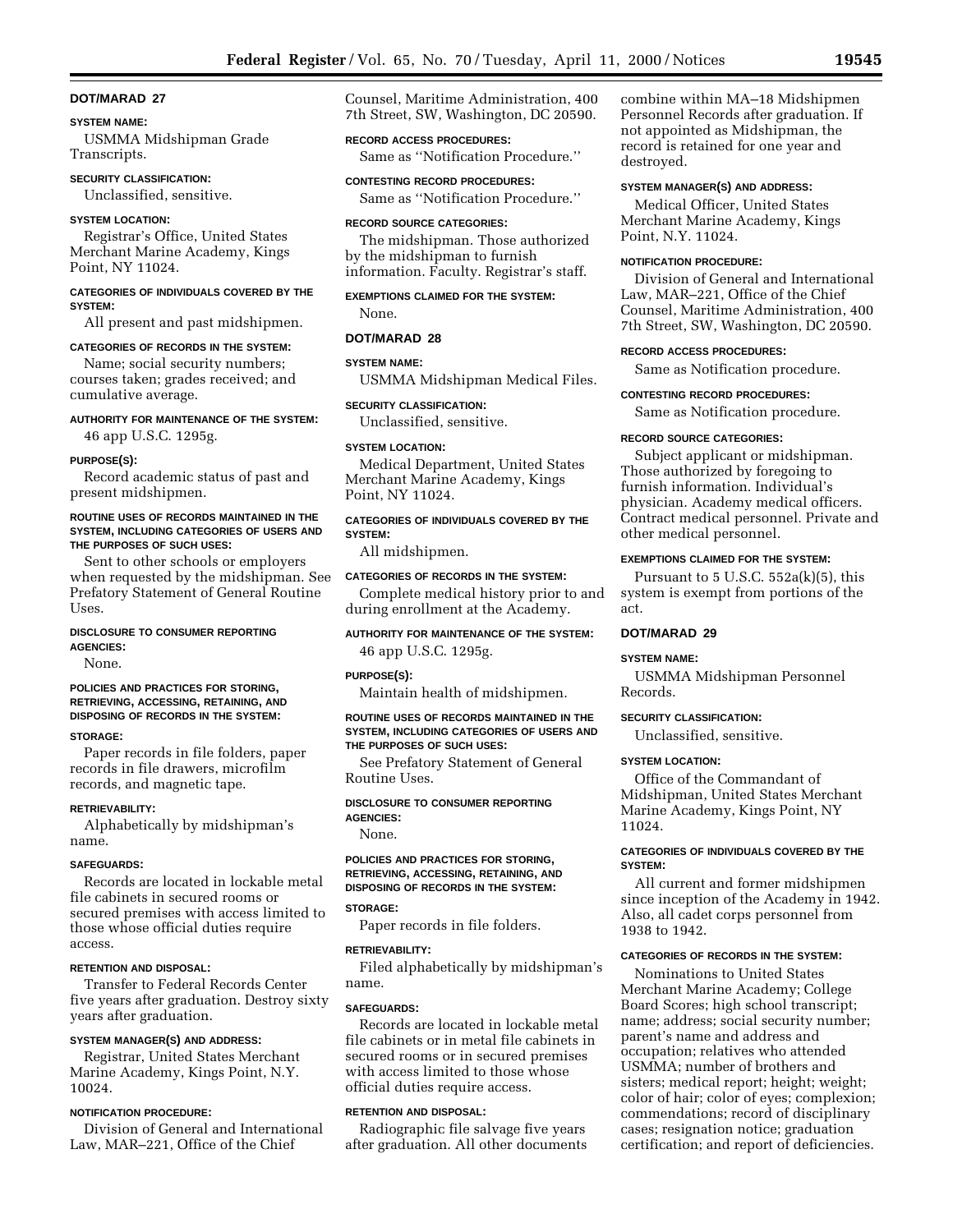## **AUTHORITY FOR MAINTENANCE OF THE SYSTEM:**

46 app U.S.C. 1295g.

## **PURPOSE(S):**

Record personnel matters on USMMA midshipmen.

## **ROUTINE USES OF RECORDS MAINTAINED IN THE SYSTEM, INCLUDING CATEGORIES OF USERS AND THE PURPOSES OF SUCH USES:**

See Prefatory Statement of General Routine Uses.

### **DISCLOSURE TO CONSUMER REPORTING AGENCIES:**

Disclosures pursuant to 5 U.S.C. 552a(b)(12): Disclosures may be made from this systems to ''consumer reporting agencies'' (collecting on behalf of the United States Govt.) as defined in the Fair Credit Reporting Act (15 U.S.C. 1681a(f)) or the Federal Claims Collection Act of 1982 (31 U.S.C. 3701(a)(3)).

## **POLICIES AND PRACTICES FOR STORING, RETRIEVING, ACCESSING, RETAINING, AND DISPOSING OF RECORDS IN THE SYSTEM:**

### **STORAGE:**

Paper records in file folders.

#### **RETRIEVABILITY:**

Alphabetically by midshipman's name.

### **SAFEGUARDS:**

Records are located in lockable metal file cabinets or in metal file cabinets in secured rooms or in secured premises with access limited to those whose official duties require access.

## **RETENTION AND DISPOSAL:**

Retained on site for five years after graduation, then disposed of in accordance with the unit's record control schedule.

## **SYSTEM MANAGER(S) AND ADDRESS:**

Commandant of Midshipman, United States Merchant Marine Academy, Kings Point, NY 11024.

## **NOTIFICATION PROCEDURE:**

Division of General and International Law, MAR–221, Office of the Chief Counsel, Maritime Administration, 400 7th Street, SW, Washington, DC 20590.

# **RECORD ACCESS PROCEDURES:**

Same as ''Notification procedure.''

#### **CONTESTING RECORD PROCEDURES:**

Same as ''Notification procedure.''

## **RECORD SOURCE CATEGORIES:**

The subject midshipman. Faculty administrators and midshipman corps officers who provide copies to the midshipman. Former employers, teachers, and school authorities, and

references. Government or private physicians. United States Navy Security Officers. Those authorized by the midshipman to furnish the information.

### **EXEMPTIONS CLAIMED FOR THE SYSTEM:**

Pursuant to  $5$  U.S.C.  $552a(k)(5)$ , this system is exempt from portions of the act.

## **DOT/MARAD 30**

## **SYSTEM NAME:**

Commitment Agreements.

### **SECURITY CLASSIFICATION:**

Unclassified, sensitive.

#### **SYSTEM LOCATION:**

Maritime Administration, Academies Program Officer, Office of Maritime Labor, Training & Safety, MAR–250, 400 Seventh Street, SW, Washington, DC 20590.

## **CATEGORIES OF INDIVIDUALS COVERED BY THE SYSTEM:**

Students, graduates of United States Merchant Marine Academy and State maritime academies.

## **CATEGORIES OF RECORDS IN THE SYSTEM:**

Files containing information of students, graduates of United States Merchant Marine Academy and State maritime academies. Information may contain addresses, social security numbers, and medical information.

## **AUTHORITY FOR MAINTENANCE OF THE SYSTEM:**

46 App. U.S.C. 1295b(e).

## **PURPOSES(S):**

Determine if a student or graduate of the United States Merchant Marine Academy, USMMA, or subsidized student or graduate of a State maritime academy has a waivable/deferrable situation that prevents him/her from fulfilling the requirements for their service obligation contract.

## **ROUTINE USES OF RECORDS MAINTAINED IN THE SYSTEM, INCLUDING CATEGORIES OF USERS AND THE PURPOSES OF SUCH USES:**

See Prefatory Notice of General Routine Uses.

## **DISCLOSURE TO CONSUMER REPORTING AGENCIES:**

None.

## **POLICIES AND PRACTICES FOR STORING, RETRIEVING, ACCESSING, RETAINING, AND DISPOSING OF RECORDS IN THE SYSTEM:**

## **STORAGE:**

File information is on computer with hard copy back up material in metal cabinets in a secured room.

#### **RETRIEVABILITY:**

Name.

#### **SAFEGUARDS:**

Files are retrievable only through information known to the Academy Program Officer or other persons authorized to perform data input tasks.

## **RETENTION AND DISPOSAL:**

Files held until completion of eightyear service obligation period or as determined by the Maritime Administration.

#### **SYSTEM MANAGER(S) AND ADDRESS:**

Maritime Administration, Academies Program Officer, Office of Maritime Labor, Training & Safety, 400 Seventh Street, SW, Rm. 7302, Washington, DC 20590.

## **NOTIFICATION PROCEDURE:**

Same as ''System manager.''

#### **RECORD ACCESS PROCEDURES:**

Same as ''System manager.''

#### **CONTESTING RECORD PROCEDURES:**

Same as ''System manager.''

## **RECORD SOURCE CATEGORIES:**

Students, graduates of the United States Merchant Marine Academy and State maritime academies.

#### **EXEMPTIONS CLAIMED FOR THE SYSTEM:**

None.

## **DOT/NHTSA 401**

#### **SYSTEM NAME:**

Docket System.

#### **SECURITY CLASSIFICATION:**

Unclassified, sensitive.

#### **SYSTEM LOCATION:**

Department of Transportation, National Highway Traffic Safety Administration, NHTSA, Office of Information Resource Management, Technical Information Services, NAD– 40, 400 7th Street, SW, Room 5111, Washington, DC 20590.

## **CATEGORIES OF INDIVIDUALS COVERED BY THE SYSTEM:**

Individuals who have commented on notices of NHTSA appearing in the **Federal Register**. Authors of reports that are added to the docket as background information.

## **CATEGORIES OF RECORDS IN THE SYSTEM:**

Summary of the nature of the comment or the report, date written and filed, author affiliation.

## **AUTHORITY FOR MAINTENANCE OF THE SYSTEM:**

49 CFR Part 7 7.45, and Part 7, App.F.

#### **PURPOSE(S):**

Gather information for use in the NHTSA Reference Docket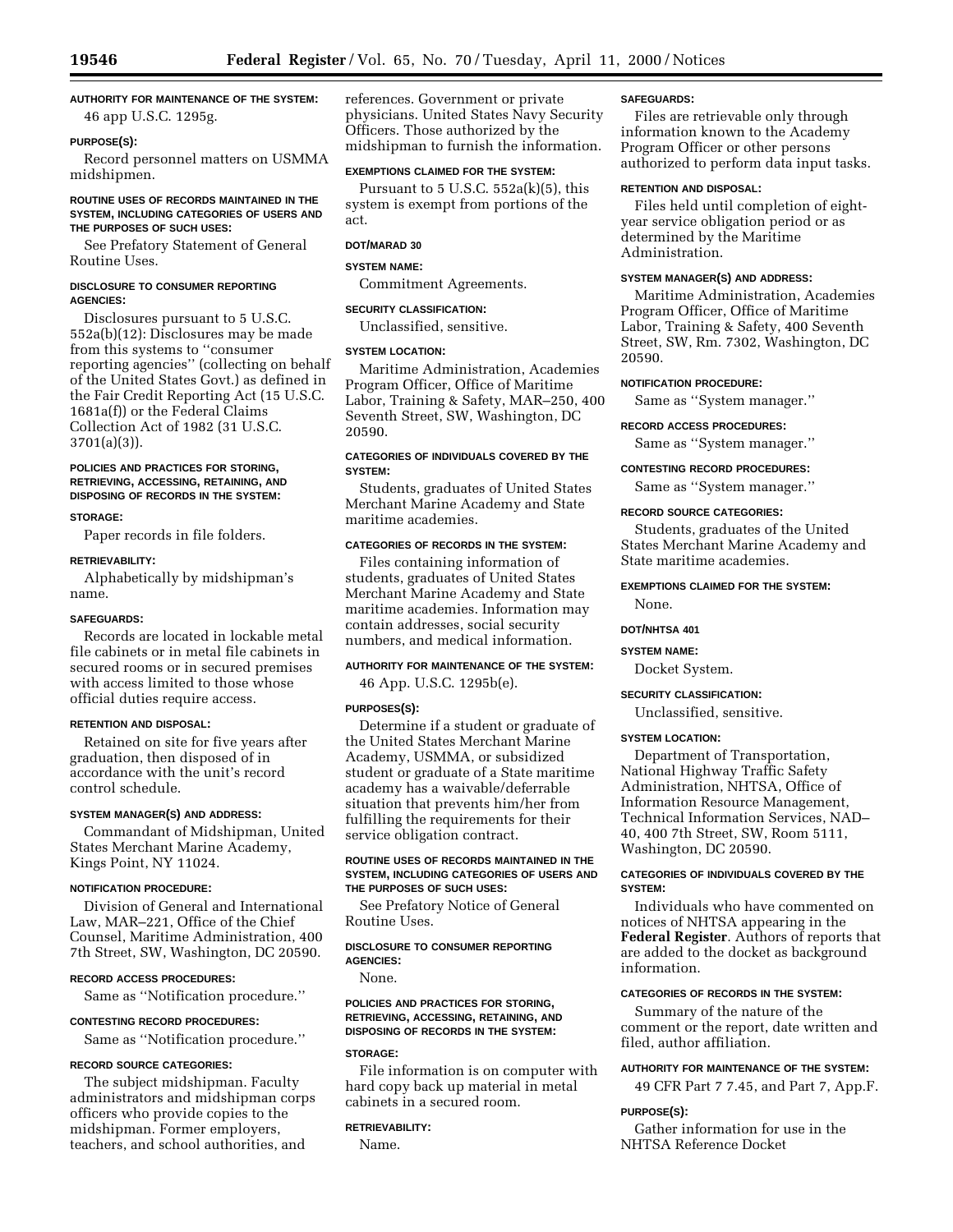### **ROUTINE USES OF RECORDS MAINTAINED IN THE SYSTEM, INCLUDING CATEGORIES OF USERS AND THE PURPOSES OF SUCH USES:**

To gather information on responses to rules promulgated by NHTSA. Users are both NHTSA staff members and public. Other uses include searching for background data on standards, determining areas for further research, and preparation for litigation. See Prefatory Statement of General Routine Uses.

#### **DISCLOSURE TO CONSUMER REPORTING AGENCIES:**

None

#### **POLICIES AND PRACTICES FOR STORING, RETRIEVING, ACCESSING, RETAINING, AND DISPOSING OF RECORDS IN THE SYSTEM:**

#### **STORAGE:**

Manual file.

### **RETRIEVABILITY:**

By individual name.

### **SAFEGUARDS:**

Records are maintained in a Technical Reference Library.

#### **RETENTION AND DISPOSAL:**

Indefinitely held.

### **SYSTEM MANAGER(S) AND ADDRESS:**

Office of Information Resource Management, Technical Information Services, Department of Transportation, National Highway Traffic Safety Administration, NAD–40, Room 5111, 400 7th Street, SW., Washington, DC 20590.

#### **NOTIFICATION PROCEDURE:**

Same as ''System manager.''

## **RECORD ACCESS PROCEDURES:**

Same as ''System manager.''

### **CONTESTING RECORD PROCEDURES:**

Same as ''System manager.''

### **RECORD SOURCE CATEGORIES:**

From letters freely sent to NHTSA by the public; publications used by engineers in writing standards.

### **EXEMPTIONS CLAIMED FOR THE SYSTEM:** None.

## **DOT/NHTSA 402**

### **SYSTEM NAME:**

Highway Safety Literature Personal Author File.

#### **SECURITY CLASSIFICATION:**

Unclassified, sensitive.

### **SYSTEM LOCATION:**

Department of Transportation, National Highway Traffic Safety Administration, NHTSA, Transportation

Research Board, 2101 Constitution Ave., NW., Washington, DC 20418.

### **CATEGORIES OF INDIVIDUALS COVERED BY THE SYSTEM:**

Writers of technical articles and reports who have authored publications selected for inclusion in the Highway Safety Literature database.

### **CATEGORIES OF RECORDS IN THE SYSTEM:**

Bibliographic information giving title of article, book, or paper written; journal or other publication in which it appears; date of publication; abstract. The file is similar in nature to the card catalog of a library.

### **AUTHORITY FOR MAINTENANCE OF THE SYSTEM:**

5 U.S.C. 301, 49 U.S.C. 322.

### **PURPOSE(S):**

Gather technical articles and reports for inclusion in NHTSA's Highway Safety Literature catalog.

### **ROUTINE USES OF RECORDS MAINTAINED IN THE SYSTEM, INCLUDING CATEGORIES OF USERS AND THE PURPOSES OF SUCH USES:**

Users are principally NHTSA staff members and their contractors who require literature searches prior to performing research. See Prefatory Statement of General Routine Uses.

#### **DISCLOSURE TO CONSUMER REPORTING AGENCIES:**

None.

### **POLICIES AND PRACTICES FOR STORING, RETRIEVING, ACCESSING, RETAINING, AND DISPOSING OF RECORDS IN THE SYSTEM:**

### **STORAGE:**

Magnetic tape.

# **RETRIEVABILITY:**

By individual name.

### **SAFEGUARDS:**

Records are stored in file cabinets.

### **RETENTION AND DISPOSAL:**

Records are maintained indefinitely.

#### **SYSTEM MANAGER(S) AND ADDRESS:**

Office of Information Resource Management, Technical Information Services, Department of Transportation, National Highway Traffic Safety Administration, NAD–40, 400 7th Street, SW., Room 5111, Washington, DC 20590.

#### **NOTIFICATION PROCEDURE:**

Same as ''System manager.''

#### **RECORD ACCESS PROCEDURES:**

Same as ''System manager.''

## **CONTESTING RECORD PROCEDURES:**

Same as ''System manager.''

### **RECORD SOURCE CATEGORIES:**

Publications related to highway safety.

**EXEMPTIONS CLAIMED FOR SYSTEM:** None.

### **DOT/NHTSA 411**

#### **SYSTEM NAME:**

General Public Correspondence System.

#### **SECURITY CLASSIFICATION:**

Unclassified, sensitive.

### **SYSTEM LOCATION:**

Department of Transportation, National Highway Traffic Safety Administration, NHTSA, Office of the Executive Secretariat, NOA–10, 400 7th Street, SW., Room 5221, Washington, DC 20590.

### **CATEGORIES OF INDIVIDUALS COVERED BY THE SYSTEM:**

Individuals who have requested information or advice from the Agency.

### **CATEGORIES OF RECORDS IN THE SYSTEM:**

Correspondence with individuals who have requested information or advice on promoting devices.

### **AUTHORITY FOR MAINTENANCE OF THE SYSTEM:**

5 U.S.C. 301, 49 U.S.C. 322.

#### **PURPOSE (S):**

Provide agency with background information on number of issues, reports, etc., and/or who seek guidance from NHTSA.

### **ROUTINE USES OF RECORDS MAINTAINED IN THE SYSTEM, INCLUDING CATEGORIES OF USERS AND THE PURPOSES OF SUCH USES:**

Reference purposes. See Prefatory Statement of General Routine Uses.

### **DISCLOSURE TO CONSUMER REPORTING**

**AGENCIES:**

## None.

**POLICIES AND PRACTICES FOR STORING, RETRIEVING, ACCESSING, RETAINING, AND DISPOSING OF RECORDS IN THE SYSTEM:**

#### **STORAGE:**

In file folders.

### **RETRIEVABILITY:**

By individual name.

#### **SAFEGUARDS:**

Conserva-Files; locked when not in use.

#### **RETENTION AND DISPOSAL:**

Records are retained for one year and are then discarded.

### **SYSTEM MANAGER(S) AND ADDRESS:**

Department of Transportation, National Highway Traffic Safety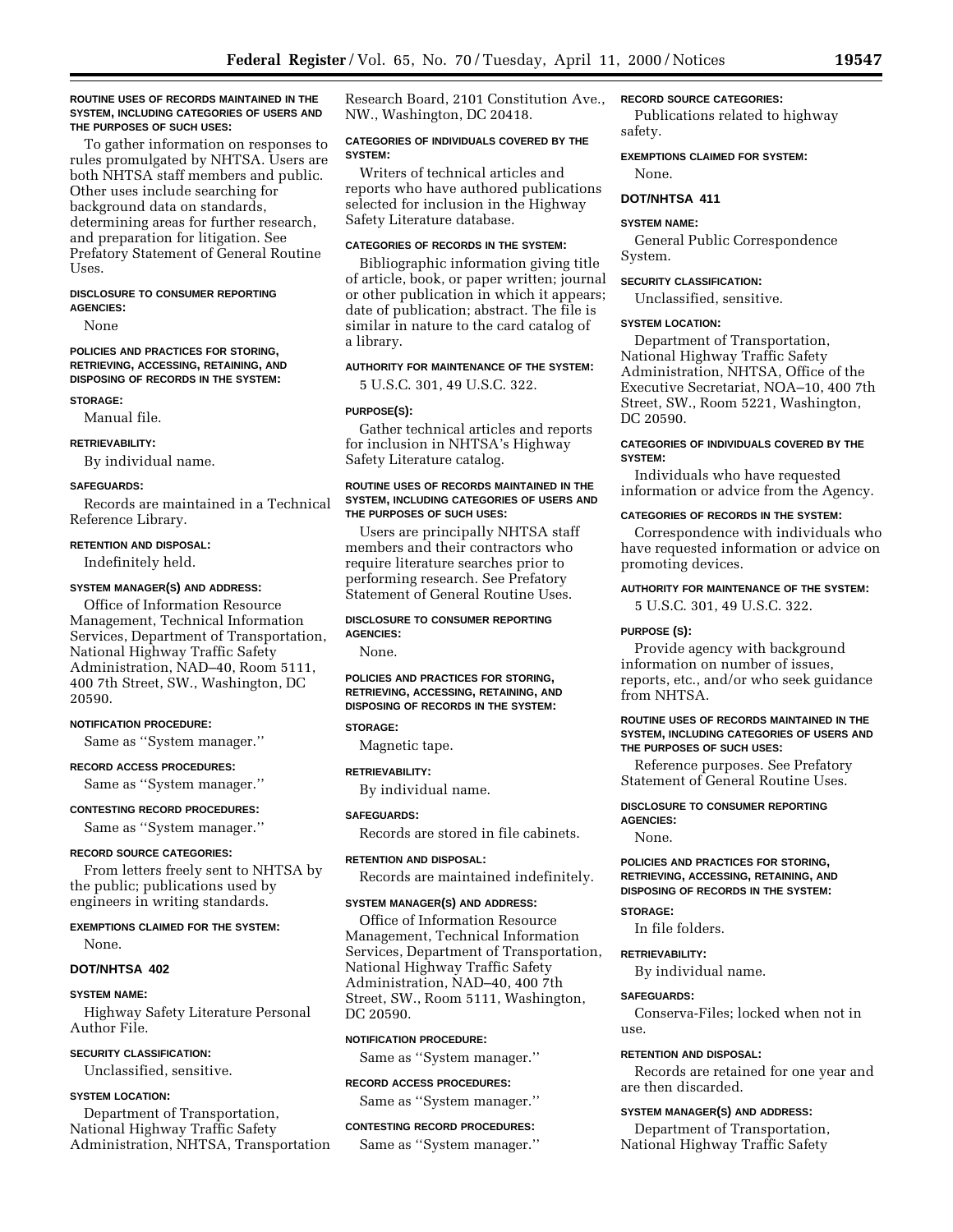Administration, Office of the Executive Secretary, NOA–10, 400 7th Street, SW., Washington, DC 20590.

### **NOTIFICATION PROCEDURE:**

Same as ''System manager.''

## **RECORD ACCESS PROCEDURES:**

Same as ''System manager.''

#### **CONTESTING RECORD PROCEDURES:**

Same as ''System manager.''

### **RECORD SOURCE CATEGORIES:** Individuals.

### **EXEMPTIONS CLAIMED FOR THE SYSTEM:** None.

**DOT/NHTSA 413**

#### **SYSTEM NAME:**

Odometer Fraud Data Base Files.

#### **SECURITY CLASSIFICATION:**

Unclassified, sensitive.

### **SYSTEM LOCATION:**

Department of Transportation, National Highway Traffic Safety Adm., NHTSA, Safety Assurance (NSA–01), Odometer Fraud Staff (NSA–20), 400 Seventh Street, SW., Room 5321, Washington, DC 20590

### **CATEGORIES OF INDIVIDUALS COVERED BY THE SYSTEM:**

Suspects, defendants, witnesses, informants, automobile dealers, and victims of odometer fraud.

### **CATEGORIES OF RECORDS IN THE SYSTEM:**

Information on suspects, defendants, witnesses, informants, motor vehicles, automobile dealers, victims and other related data obtained through Federal grand jury subpoenas. Information may contain addresses, dates of birth, financial data, criminal history records, business records, and numerous other data obtained through Federal grand jury subpoenas.

### **PURPOSES(S):**

To gather information to be used in allegations of odometer fraud.

#### **ROUTINE USES OF RECORDS MAINTAINED IN THE SYSTEM, INCLUDING CATEGORIES OF USERS AND THE PURPOSES OF SUCH USES:**

Files are maintained for use in criminal investigations and to support criminal prosecutions by the United States Department of Justice. Data are released also to authorized State and Federal law enforcement agencies and personnel and to victims under 42 U.S.C. 10606(b)(7). See Prefatory Statement of General Routine Uses.

### **DISCLOSURE TO CONSUMER REPORTING AGENCIES:**

None.

**POLICIES AND PRACTICES FOR STORING, RETRIEVING, ACCESSING, RETAINING, AND DISPOSING OF RECORDS IN THE SYSTEM:**

#### **STORAGE:**

File folder storage and in an electronic database.

#### **RETRIEVABILITY:**

By individual name, dealer name, complainant name, case number and vehicle identification number.

### **SAFEGUARDS:**

Locked files and restricted electronic access. Files are regularly used only by members of the Odometer Fraud Staff.

### **RETENTION AND DISPOSAL:**

Retained for five years after case is closed, then destroyed.

#### **SYSTEM MANAGER(S) AND ADDRESS:**

Department of Transportation, National Highway Traffic Safety Administration, Attn: Chief, Odometer Fraud Staff, 400 Seventh Street, SW., Room 6208, Washington, DC 20590.

### **NOTIFICATION PROCEDURE:**

Same as ''System manager.''

### **RECORD ACCESS PROCEDURES:**

Same as ''System manager.''

## **CONTESTING RECORD PROCEDURES:**

Same as ''System manager.''

#### **RECORD SOURCE CATEGORIES:**

Victims, automobile dealers, banks, State motor vehicle departments, State and Federal law enforcement agencies, and other sources used during the course of criminal investigations.

#### **EXEMPTIONS CLAIMED FOR THE SYSTEM:**

None.

#### **DOT/NHTSA 415**

#### **SYSTEM NAME:**

Office of Defects Investigation/Defects Information System, ODI/DIMS.

### **SECURITY CLASSIFICATION:**

Unclassified, sensitive.

#### **SYSTEM LOCATION:**

Department of Transportation, National Highway Traffic Safety Administration, NHTSA, Office of Defects Investigation, NSA–01, 400 7th Street, SW., Room 2403, Washington, DC 20590.

### **CATEGORIES OF INDIVIDUALS COVERED BY THE SYSTEM:**

Vehicle owners.

#### **CATEGORIES OF RECORDS IN THE SYSTEM:**

Vehicle identification, vehicle problem.

### **AUTHORITY FOR MAINTENANCE OF THE SYSTEM: PURPOSE(S):**

To gather information/evidence in the conduct of alleged defective vehicles or vehicle equipment.

#### **ROUTINE USES OF RECORDS MAINTAINED IN THE SYSTEM, INCLUDING CATEGORIES OF USERS AND THE PURPOSES OF SUCH USES:**

Check complaints about vehicle defects to spot trends, resulting in investigations of the vehicle model. See Prefatory Statement of General Routine Uses.

### **DISCLOSURE TO CONSUMER REPORTING AGENCIES:**

None.

### **POLICIES AND PRACTICES FOR STORING, RETRIEVING, ACCESSING, RETAINING, AND DISPOSING OF RECORDS IN THE SYSTEM:**

#### **STORAGE:**

Disc pack and paper file.

#### **RETRIEVABILITY:**

Identification number for each vehicle owner.

#### **SAFEGUARDS:**

Coded entry numbers.

#### **RETENTION AND DISPOSAL:**

Eight years or indefinite.

### **SYSTEM MANAGER(S) AND ADDRESS:**

Chief, Special Projects Staff, Department of Transportation, National Highway Traffic Safety Administration, NHTSA, Office of Defects Investigation, NSA–10, 400 7th Street, SW., Room 5326, Washington, DC 20590.

#### **NOTIFICATION PROCEDURE:**

Department of Transportation, National Highway Traffic Safety Administration, NHTSA, Director, Office of Information Resource Management, Technical Information Services, NAD–40, 400 7th St., SW., Room 5111, Washington, DC 20590.

### **RECORD ACCESS PROCEDURES:**

Same as ''Notification procedure''.

### **CONTESTING RECORD PROCEDURES:**

Same as ''Notification procedure''.

#### **RECORD SOURCE CATEGORIES:**

General public, State highway offices, insurance companies, vehicle manufacturers.

#### **EXEMPTIONS CLAIMED FOR THE SYSTEM:**

None.

### **DOT/NHTSA 417**

### **SYSTEM NAME:**

National Driver Register, NDR.

### **SECURITY CLASSIFICATION:** Unclassified, sensitive.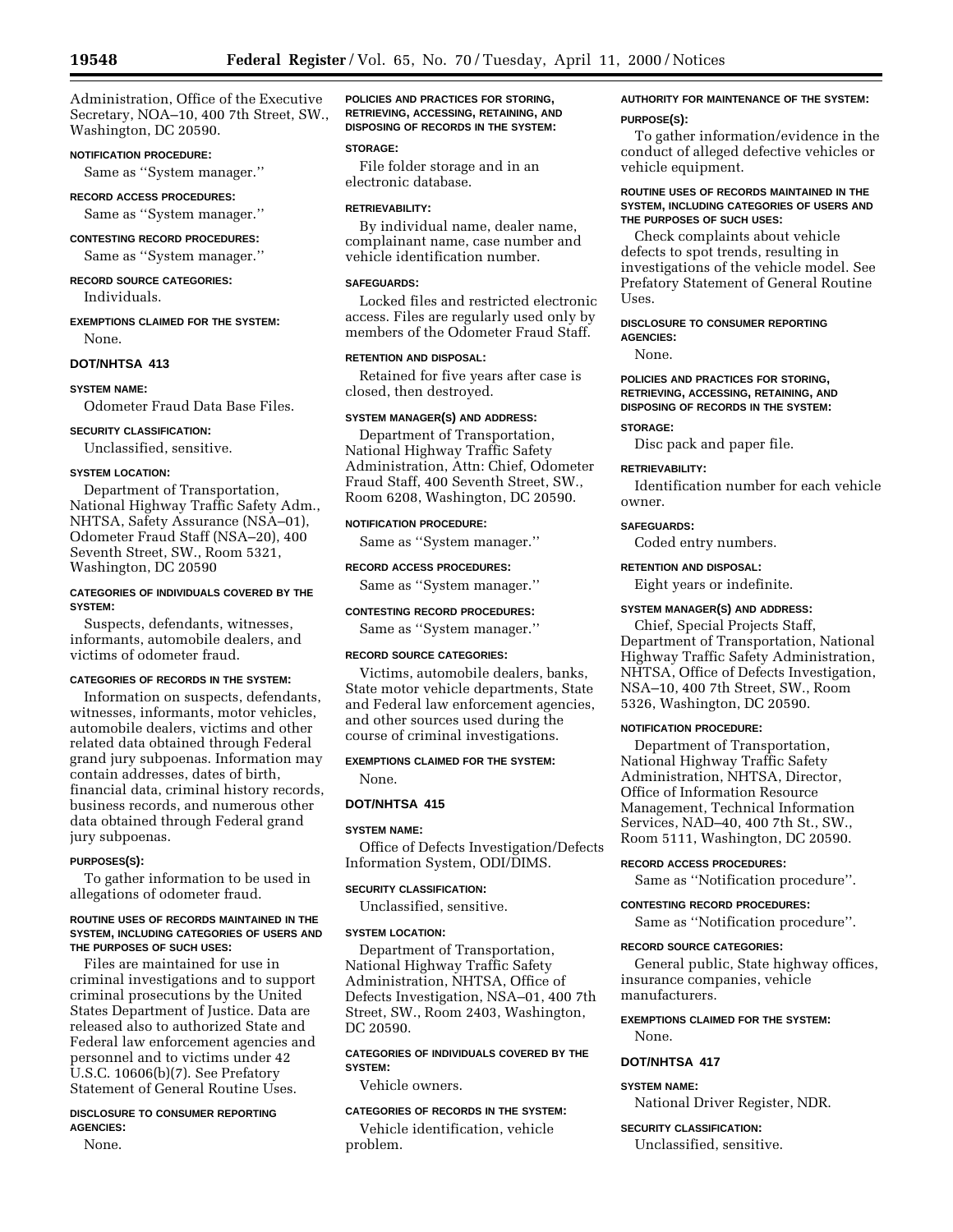#### **SYSTEM LOCATION:**

Department of Transportation, National Highway Traffic Safety Administration, NHTSA, Office of Research and Traffic Records, Driver and Traffic Records Division, NTS–24, 400 7th Street, SW., Room 6124, Washington, DC 20590.

### **CATEGORIES OF INDIVIDUALS COVERED BY THE SYSTEM:**

Persons who have had their driver's license denied, withdrawn, revoked or suspended for cause, or who have been convicted of certain services traffic violations as reported by State/ Territorial driver licensing authorities.

### **CATEGORIES OF RECORDS IN THE SYSTEM:**

NDR records include: The reporting jurisdiction, the subject's full name, other names used, date of birth, driver license number and/or social security number (if used by the reporting jurisdiction), sex, height, weight, eye color, the reason for withdrawal, the date of the withdrawal, and the date eligible for restoration of driving privilege or the date license was actually restored. Frequently the physical data are not provided by the reporting agency.

#### **PURPOSE(S):**

To provide information regarding individuals who have had their driver licenses revoked, suspended or otherwise denied for cause, or who have been convicted of certain traffic violations, etc.

#### **ROUTINE USES OF RECORDS MAINTAINED IN THE SYSTEM, INCLUDING CATEGORIES OF USERS AND THE PURPOSES OF SUCH USES:**

Provide identification of drivers who have had their licenses withdrawn, suspended, revoked or otherwise denied for cause, or who have been convicted of certain traffic violations, in response to inquiries from State or Federal driver licensing officials. See Prefatory Statement of General routine Uses.

### **DISCLOSURE TO CONSUMER REPORTING AGENCIES:**

None.

#### **POLICIES AND PRACTICES FOR STORING, RETRIEVING, ACCESSING, RETAINING, AND DISPOSING OF RECORDS IN THE SYSTEM:**

### **STORAGE:**

The NDR master file is maintained on disk storage. Source data received as manual input (i.e. forms, letters) are converted to disk storage. Source data received on magnetic tape are converted into printed listings. All source data are batch filed.

### **RETRIEVABILITY:**

The master file is indexed by surname and refined by program application using screening criteria such as given names, date of birth and physical characteristics.

### **SAFEGUARDS:**

The data files are maintained in a building under surveillance by a 24 hour guard force. In addition, the spaces in which the files are maintained are equipped with lockable doors, which are locked when vacated. All NDR employees are briefed on NDR security requirements and their responsibilities.

### **RETENTION AND DISPOSAL:**

Records of actions that have been canceled or rescinded are purged from the file upon receipt of notification from the reporting jurisdiction. Other records are retained for seven or five years depending on the reason for withdrawal of the individual's license. Withdrawals for drunk driving, hit and run, fatal accident, felony and misrepresentation are retained for seven years. Records of ''habitual offenders'' as stipulated by certain states are retained indefinitely, unless otherwise requested by the reporting state. All other master file records are retained for five years. Magnetic tape records are erased by degaussing, using 86db degaussing equipment, prior to disposing of the tapes. Shredding destroys paper source data reports of withdrawal.

#### **SYSTEM MANAGER(S) AND ADDRESS:**

Chief, National Driver Register, National Highway Traffic Safety Administration, NTS–24, Department of Transportation, Room 6124, Washington, DC 20590.

### **NOTIFICATION PROCEDURE: SAME AS ''SYSTEM MANAGER.''**

### **RECORD ACCESS PROCEDURES:**

Same as ''System manager.''

#### **CONTESTING RECORD PROCEDURES;**

Same as ''System manager.''

#### **RECORD SOURCE CATEGORIES:**

Driver licensing administrators of the States, and the District of Columbia, or the agencies within the jurisdictions responsible for such records.

### **EXEMPTIONS CLAIMED FOR THE SYSTEM:**

None.

### **DOT/NHTSA 422**

#### **SYSTEM NAME:**

Temporary Exemption Petitions.

### **SECURITY CLASSIFICATION:**

Unclassified, sensitive.

### **SYSTEM LOCATION:**

Department of Transportation, National Highway Traffic Safety Administration, NHTSA, Office of Chief Counsel, NCC–01, 400 7th Street, SW., Room 5219, Washington, DC 20590.

### **CATEGORIES OF INDIVIDUALS COVERED BY THE SYSTEM:**

Petitioners (commercial entities) seeking exemption from Federal motor vehicle safety standards.

### **CATEGORIES OF RECORDS IN THE SYSTEM:**

Income statement and balance sheets, production information.

### **AUTHORITY FOR MAINTENANCE OF THE SYSTEM:** 49 U.S.C. 30113.

### **PURPOSE(S):**

Gather information regarding exemptions and possible penalties on Federal motor vehicle safety standards.

#### **DISCLOSURE TO CONSUMER REPORTING AGENCIES:**

None.

### **ROUTINE USES OF RECORDS MAINTAINED IN THE SYSTEM, INCLUDING CATEGORIES OF USERS AND THE PURPOSES OF SUCH USES:**

For consultation by attorneys while file is active; copies in public docket. See Prefatory Statement of General Routine Uses.

### **POLICIES AND PRACTICES FOR STORING, RETRIEVING, ACCESSING, RETAINING, AND DISPOSING OF RECORDS IN THE SYSTEM:**

#### **STORAGE:**

Office files.

#### **RETRIEVABILITY:**

Temporary exemptions; filed by corporation's names.

#### **SAFEGUARDS:**

Available only to the System manager and his secretary.

### **RETENTION AND DISPOSAL:**

Permanent retention.

### **SYSTEM MANAGER(S) AND ADDRESS:**

Senior Staff Attorney, Department of Transportation, National Highway Traffic Safety Administration, Office of Chief Counsel, NCC–01, 400 7th Street, SW., Washington, DC 20590.

#### **NOTIFICATION PROCEDURE:**

Department of Transportation, National Highway Traffic Safety Administration, Office of Chief Counsel, NCC–01, 400 7th Street, SW., Room 5219, Washington, DC 20590.

#### **RECORD ACCESS PROCEDURES:**

Same as ''Notification procedure.''

#### **CONTESTING RECORD PROCEDURES:**

Same as ''Notification procedure.''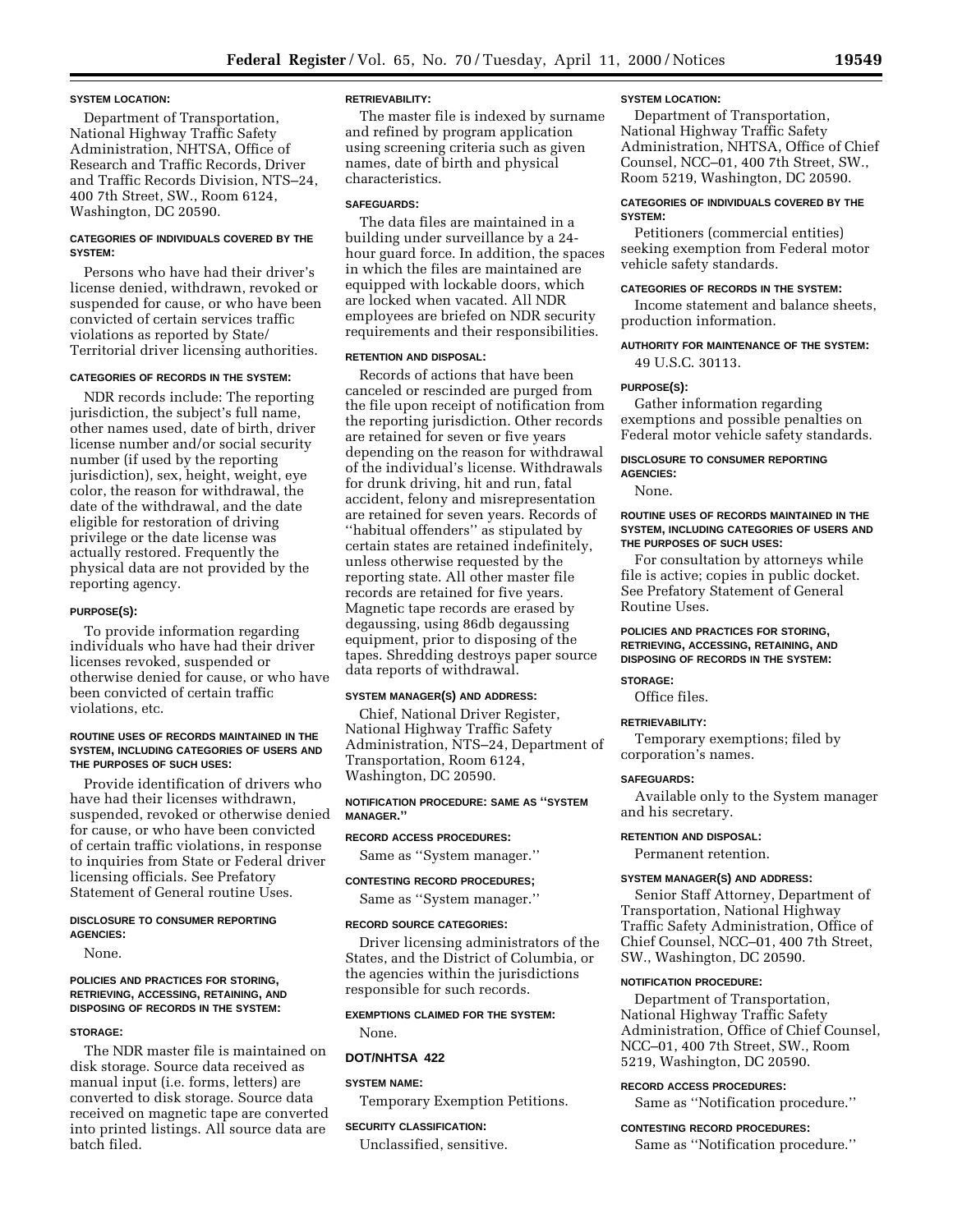**RECORD SOURCE CATEGORIES:** Petitioners.

**EXEMPTIONS CLAIMED FOR THE SYSTEM:** None.

### **DOT/NHTSA 431**

### **SYSTEM NAME:**

Civil Penalty Enforcement Files.

## **SECURITY CLASSIFICATION:**

Unclassified, sensitive.

### **SYSTEM LOCATION:**

Department of Transportation, National Highway Traffic Safety Administration, Office of the Chief Counsel, NCC–01, 400 7th Street, SW., Room 5219, Washington, DC 20590.

### **CATEGORIES OF INDIVIDUALS COVERED BY THE SYSTEM:**

Persons against whom civil penalties are sought or contemplated for violations of NHTSA-administered statutes.

### **CATEGORIES OF RECORDS IN THE SYSTEM:**

Investigatory records of alleged violations.

### **AUTHORITY FOR MAINTENANCE OF THE SYSTEM:** 49 U.S.C. 30165.

### **PURPOSE(S):**

Gather information for use by agency in possible civil suits for penalty violations.

### **ROUTINE USES OF RECORDS MAINTAINED IN THE SYSTEM, INCLUDING CATEGORIES OF USERS AND THE PURPOSES OF SUCH USES:**

See Prefatory Statement of General Routine uses.

#### **DISCLOSURE TO CONSUMER REPORTING AGENCIES:**

None.

#### **POLICIES AND PRACTICES FOR STORING, RETRIEVING, ACCESSING, RETAINING, AND DISPOSING OF RECORDS IN THE SYSTEM:**

#### **STORAGE:**

Office files.

**RETRIEVABILITY:**

Files in CIR numerical order.

#### **SAFEGUARDS:**

Available only to the System Manager and his secretary.

#### **RETENTION AND DISPOSAL:**

Records are retained indefinitely.

### **SYSTEM MANAGER(S) AND ADDRESS:**

Senior Staff Attorney, Department of Transportation, National Highway Traffic Safety Administration, Office of Chief Counsel, NCC–01, 400 7th Street, SW., Washington, DC 20590.

### **NOTIFICATION PROCEDURE:**

Department of Transportation, National Highway Traffic Safety Administration, Office of Chief Counsel, NCC–01, 400 7th Street, SW., Room 5219, Washington, DC 20590.

### **RECORD ACCESS PROCEDURES:**

Same as ''Notification procedure.''

### **CONTESTING RECORD PROCEDURES:**

Same as ''Notification procedure.''

### **RECORD SOURCE CATEGORIES:**

NHTSA investigations and tests.

**EXEMPTIONS CLAIMED FOR THE SYSTEM:** None.

### **DOT/NHTSA 436**

### **SYSTEM NAME:**

Contract Grievance Records.

### **SECURITY CLASSIFICATION:**

Unclassified, sensitive.

### **SYSTEM LOCATION:**

Department of Transportation, National Highway Traffic Safety Administration, NHTSA, Office of Human Resources, NAD–20, 400 7th Street, SW., Room 5306, Washington, DC 20590.

### **CATEGORIES OF INDIVIDUALS COVERED BY THE SYSTEM:**

Employees in the non-professional exclusive unit covered by the NHTSA/ AFGE contract of March 5, 1974.

### **CATEGORIES OF RECORDS IN THE SYSTEM:**

Information or documents relating to a decision by the Administration or an arbitrator affecting an individual.

### **PURPOSE(S):**

To substantiate or deny allegations relating to employee grievances.

### **ROUTINE USES OF RECORDS MAINTAINED IN THE SYSTEM, INCLUDING CATEGORIES OF USERS AND THE PURPOSES OF SUCH USES:**

To respond to the Federal Labor Relation Authority in connection with an Unfair Labor Practice Procedure or to respond to the appeal of an arbitration award. See Prefatory Statement of General Routine Uses.

### **DISCLOSURE TO CONSUMER REPORTING AGENCIES:**

None.

### **POLICIES AND PRACTICES FOR STORING, RETRIEVING, ACCESSING, RETAINING, AND DISPOSING OF RECORDS IN THE SYSTEM:**

#### **STORAGE:**

Maintained in file folders and index cards.

### **RETRIEVABILITY:**

Retrieved by names of grievant(s).

#### **SAFEGUARDS:**

Access limited to those with official ''need to know.'' Personnel screening is employed to prevent unauthorized disclosure.

### **RETENTION AND DISPOSAL:**

The records are maintained up to 3 years and then retired to the Washington National Records Center.

### **SYSTEM MANAGER(S) AND ADDRESS:**

Director, Office of Human Resources, Department of Transportation, National Highway Traffic Safety Administration, NAD–20, 400 7th Street, SW., Room 5306, Washington, DC 20590.

#### **NOTIFICATION PROCEDURE:**

Same as ''System manager.''

#### **RECORD ACCESS PROCEDURES:**

Same as ''System manager.''

### **CONTESTING RECORD PROCEDURES:**

Same as ''System manager.''

### **RECORD SOURCE CATEGORIES:**

Individual to who record pertains and/or representative; agency officials; employees; witnesses; official documents; etc.

### **EXEMPTIONS CLAIMED FOR THE SYSTEM:** None.

### **DOT/NHTSA 463**

### **SYSTEM NAME:**

Motor Vehicle Importation Information, MVII.

#### **SECURITY CLASSIFICATION:**

Unclassified, sensitive.

#### **SYSTEM LOCATION:**

Department of Transportation, National Highway Traffic Safety Administration, Office of Vehicle Safety Compliance, NSA–32, 400 7th Street, SW., Washington, DC 20590.

### **CATEGORIES OF INDIVIDUALS COVERED BY THE SYSTEM:**

Importers or declarants of imported motor vehicles and motor vehicles equipment, both private and commercial.

### **CATEGORIES OF RECORDS IN THE SYSTEM:**

Forms HS–7, declaration on motor vehicles and motor vehicle equipment subject to Federal Motor Vehicle Safety Standards. Customs reports of declarations and inspections. Records relating to refusal of entry or penalties, and in some instances law enforcement and court records in alleged fraud cases.

#### **PURPOSE(S):**

Gather information on importation compliance of motor vehicle and motor vehicle equipment.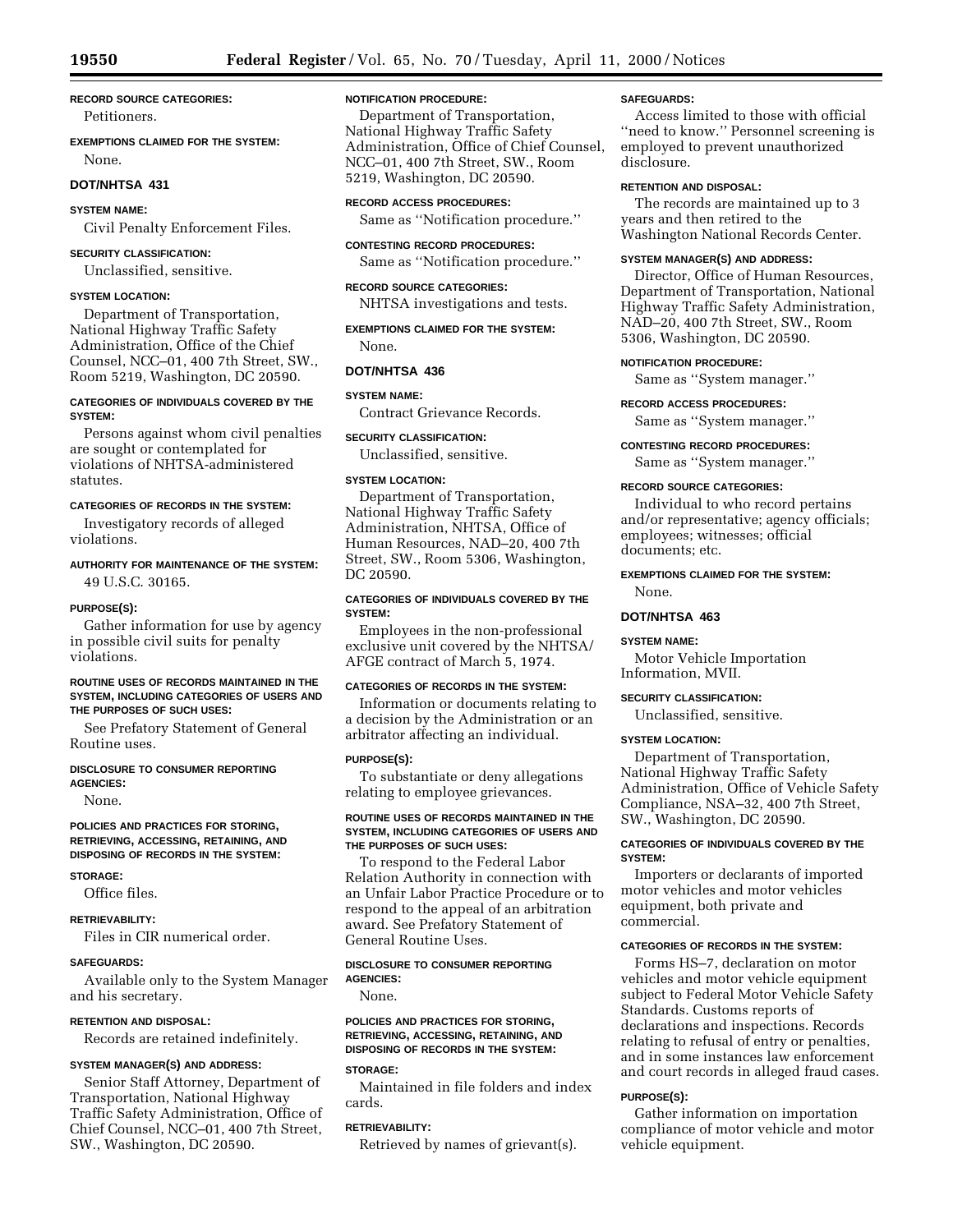### **ROUTINE USES OF RECORDS MAINTAINED IN THE SYSTEM, INCLUDING CATEGORIES OF USERS AND THE PURPOSES OF SUCH USES:**

Records may be released to the Environmental Protection Agency for compliance with the Clean Air Act and to the United States Customs Service for import requirements. Released to State divisions of motor vehicles for state purposes and to law enforcement agencies in alleged fraud cases. See Prefatory Statement of General Routine Uses.

#### **DISCLOSURE TO CONSUMER REPORTING AGENCIES:**

None.

#### **POLICIES AND PRACTICES FOR STORING, RETRIEVING, ACCESSING, RETAINING, AND DISPOSING OF RECORDS IN THE SYSTEM:**

#### **STORAGE:**

Paper forms and computer disc tapes.

### **RETRIEVABILITY:**

By name of importer or declarant, addressee(s) vehicle or vehicle identification, customs district and entry number, and port of entry.

### **SAFEGUARDS:**

Disc or tape may be accessed only by discrete identification code known to the System Manager and staff. Hard paper copies are maintained in locked cabinets.

#### **RETENTION AND DISPOSAL:**

Hard paper copy is retained one year if no official claims are lodged against importer or declarant. Disc and tapes retained for period of United States Customs Service statute of limitations before erasure.

#### **SYSTEM MANAGER(S) AND ADDRESS:**

Chief, Verification Division, Office of Vehicle Safety Compliance, National Highway Traffic Safety Administration, NSA–32, Department of Transportation, 400 7th Street, SW., Washington, DC 20590.

#### **NOTIFICATION PROCEDURE:**

Same as ''System manager.''

### **RECORD ACCESS PROCEDURES:**

Same as ''System manager.''

#### **CONTESTING RECORD PROCEDURES:**

Same as ''System manager.''

#### **RECORD SOURCE CATEGORIES:**

Forms executed by importers or declarants for the NHTSA, United States Customs Service, and the Environmental Protection Agency.

#### **EXEMPTIONS CLAIMED FOR THE SYSTEM:**

None.

### **DOT/OST 003**

### **SYSTEM NAME:**

Allegations of Infringement of United States Patents.

### **SECURITY CLASSIFICATION:**

Unclassified, sensitive.

### **SYSTEM LOCATION:**

Office of the Secretary of Transportation, Office of the General Counsel, 400 7th Street, SW., Room 10102, Washington, DC 20590.

### **CATEGORIES OF INDIVIDUALS COVERED BY THE SYSTEM:**

Individuals who believe that an agency of the Department of Transportation is infringing a United States patent owned by the individual. Categories of records in the system: Copies of correspondence alleging that agencies of the Department of Transportation have infringed, or are infringing, United States patents owned by the originators of the correspondence. Copies of replies by the Department Patent Counsel to the originator of the allegation. Copies of correspondence forwarding the allegation to the particular Department agency accused for their comment; their replies to Patent Counsel. Copies of correspondence between the Department of Transportation and the Department of Justice concerning the allegations.

### **CATEGORIES OF RECORDS IN THE SYSTEM:**

Copies of correspondence alleging that agencies of the Department of Transportation have infringed, or are infringing, United States patents owned by the originators of the correspondence. Copies of replies by the Department Patent Counsel to the originator of the allegation. Copies of correspondence forwarding the allegation to the particular Department agency accused for their comment; their replies to Patent Counsel. Copies of correspondence between the Department of Transportation and the Department of Justice concerning the allegations.

### **AUTHORITY FOR MAINTENANCE OF THE SYSTEM:** 28 U.S.C. 1498.

#### **PURPOSE(S):**

Document allegations that agencies of the Department of Transportation have infringed, or are infringing, United States patents.

### **ROUTINE USES OF RECORDS MAINTAINED IN THE SYSTEM, INCLUDING CATEGORIES OF USERS AND THE PURPOSES OF SUCH USES:**

Used as a record of allegations and Patent Counsel's actions thereon. See Prefatory Statement of General Routine Uses.

**DISCLOSURE TO CONSUMER REPORTING AGENCIES:**

None.

### **POLICIES AND PRACTICES FOR STORING, RETRIEVING, ACCESSING, RETAINING, AND DISPOSING OF RECORDS IN THE SYSTEM:**

### **STORAGE:**

File folders stored in file cabinets.

### **RETRIEVABILITY:**

Indexed individually by name in alphabetical sequence.

### **SAFEGUARDS:**

Records are disclosed only to individuals with established legal interest or legal ''need to know.''

### **RETENTION AND DISPOSAL:**

Transfer to Federal Records Center two years after close of file; destroy 25 years after close of file.

### **SYSTEM MANAGER(S) AND ADDRESS:**

Mailing address: Patent Counsel, C– 15, United States Department of Transportation, and Washington, DC 20590. Office Location: 400 7th Street, SW., Room 10102.

### **NOTIFICATION PROCEDURE:**

Same as ''System manager.''

### **RECORD ACCESS PROCEDURES:**

Same as ''System manager.''

**CONTESTING RECORD PROCEDURES:**

Same as ''System Manager.''

## **RECORD SOURCE CATEGORIES:**

Patent owners.

**EXEMPTIONS CLAIMED FOR THE SYSTEM:** None.

### **DOT/OST 004**

#### **SYSTEM NAME:**

Board for Correction of Military Records, BCMR.

### **SECURITY CLASSIFICATION:**

Unclassified, sensitive.

### **SYSTEM LOCATION:**

Department of Transportation, DOT, Office of the Secretary, OST, Office of the General Counsel, 400 7th Street, SW., Room 4100, Washington, DC 20590.

### **CATEGORIES OF INDIVIDUALS COVERED BY THE SYSTEM:**

Military personnel requesting the Board for Correction of Military Records to correct their military records.

### **CATEGORIES OF RECORDS IN THE SYSTEM:**

Copies of actions of the General Counsel acting under delegated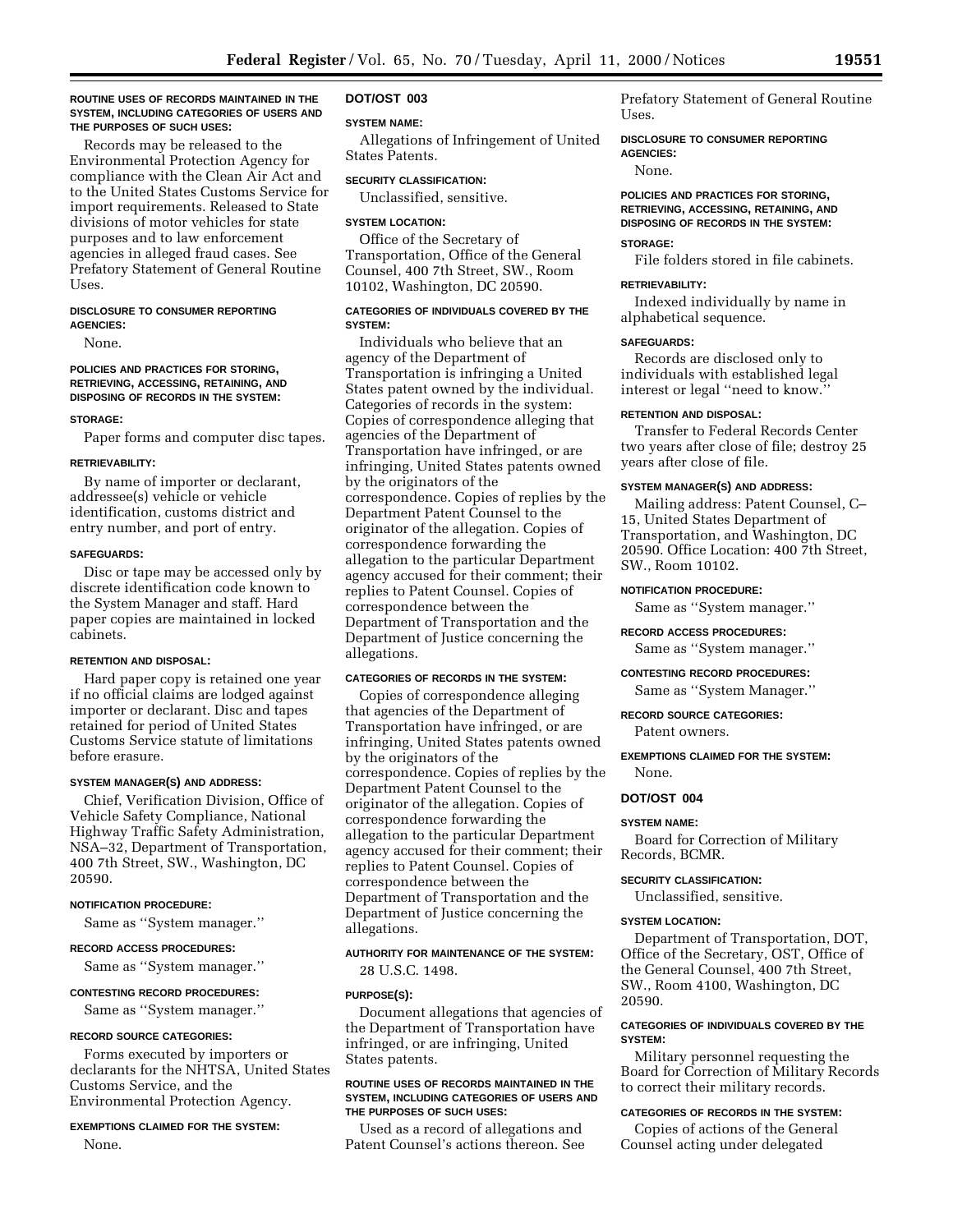authority approving or disapproving BCMR cases.

### **AUTHORITY FOR MAINTENANCE OF THE SYSTEM:** 10 U.S.C. 1552.

### **PURPOSE(S):**

Used as a record of the General Counsel's action in individual BCMR cases.

### **ROUTINE USES OF RECORDS MAINTAINED IN THE SYSTEM, INCLUDING CATEGORIES OF USERS AND THE PURPOSES OF SUCH USES:**

See Prefatory Statement of General Routine Uses.

#### **POLICIES AND PRACTICES FOR STORING, RETRIEVING, ACCESSING, RETAINING, AND DISPOSING OF RECORDS IN THE SYSTEM:**

#### **STORAGE:**

File folders stored in file cabinets (Conserv-a-File).

### **RETRIEVABILITY:**

Indexed individually by name in alphabetical sequence.

### **SAFEGUARDS:**

Files are kept in the office of the Assistant General Counsel. Requests are referred to the Executive Secretary, BCMR.

### **RETENTION AND DISPOSAL:**

Retained indefinitely for precedential purposes.

### **SYSTEM MANAGER(S) AND ADDRESS:**

Mailing Address: Assistant General Counsel for Environmental, Civil Rights and General Law, C–10, United States Department of Transportation, Washington, DC 20590. Office Location: 400 7th Street, SW., Room 10102.

### **NOTIFICATION PROCEDURE:**

Contact ''System manager.''

#### **RECORD ACCESS PROCEDURES:**

Contact ''System manager.''

### **CONTESTING RECORD PROCEDURES:**

Same as ''Record access procedure.''

### **RECORD SOURCE CATEGORIES:**

Official agency records; hearings, documentary material from outside the agency.

### **EXEMPTIONS CLAIMED FOR THE SYSTEM:** None.

#### **DOT/OST 012**

### **SYSTEM NAME:**

Files Relating to Personnel Hearings.

#### **SECURITY CLASSIFICATION:**

Unclassified, sensitive.

### **SYSTEM LOCATION:**

Department of Transportation, DOT, Office of the Secretary, OST, Office of

the General Counsel, 400 7th Street, SW., Room 10102, Washington, DC 20590.

### **CATEGORIES OF INDIVIDUALS COVERED BY THE SYSTEM:**

Certain employees of the Office of the Secretary who have availed themselves of the opportunity for a hearing in certain personnel matters.

### **CATEGORIES OF INDIVIDUALS COVERED BY THE SYSTEM:**

Certain employees of the Office of the Secretary who have availed themselves of the opportunity for a hearing in certain personnel matters.

### **CATEGORIES OF RECORDS IN THE SYSTEM:**

Notices of proposed adverse actions, answers of employees, notices of decisions, and supporting material.

### **AUTHORITY FOR MAINTENANCE OF THE SYSTEM:**

5 U.S.C. 1215, 1216, 7503(c), 7513(e), 7521, and 7543(e).

#### **PURPOSE(S):**

A record of the legal services performed and reference material for future cases.

### **ROUTINE USES OF RECORDS MAINTAINED IN THE SYSTEM, INCLUDING CATEGORIES OF USERS AND THE PURPOSES OF SUCH USES:**

Used by agency management in the preparation and conduct of administrative hearings. See Prefatory Statement of General Routine Uses.

### **DISCLOSURE TO CONSUMER REPORTING AGENCIES:**

None.

### **POLICIES AND PRACTICES FOR STORING, RETRIEVING, ACCESSING, RETAINING, AND DISPOSING OF RECORDS IN THE SYSTEM:**

### **STORAGE:**

File folders stored in file cabinets (Conserv-a-File).

### **RETRIEVABILITY:**

Indexed individually by name in alphabetical sequence.

#### **SAFEGUARDS:**

Files are kept in the office of the Assistant General Counsel.

#### **RETENTION AND DISPOSAL:**

Retire in 3 years; destroy in 6 years.

### **SYSTEM MANAGER(S) AND ADDRESS:**

Mailing Address: Assistant General Counsel for Environmental, Civil Rights and General Law, C–10, United States Department of Transportation, Washington, DC 20590. Office Location: 400 7th Street, SW., Room 10102.

### **NOTIFICATION PROCEDURE:**

Apply to System manager.

### **RECORD ACCESS PROCEDURES:**

Apply to System manager.

#### **CONTESTING RECORD PROCEDURES:**

Same as ''Record access procedure.''

#### **RECORD SOURCE CATEGORIES:**

Official agency records; hearings; documentary material from outside the agency.

### **EXEMPTIONS CLAIMED FOR THE SYSTEM:** None.

### **DOT/OST 016**

#### **SYSTEM NAME:**

General Investigations Record System.

### **SECURITY CLASSIFICATION:**

Unclassified (law enforcement sensitive).

### **SYSTEM LOCATION:**

TASC Security Operations, SVC–150, Department of Transportation, DOT, 400 7th Street, SW., Washington, DC 20590.

### **CATEGORIES OF INDIVIDUALS COVERED BY THE SYSTEM:**

DOT employees and contractors.

#### **CATEGORIES OF RECORDS IN THE SYSTEM:**

Incident reports covering occurrences relating to the security of DOT personnel and headquarters buildings.

### **AUTHORITY FOR MAINTENANCE OF THE SYSTEM:**

5 U.S.C. 301; 49 U.S.C. 322.

### **PURPOSE(S):**

To maintain computerized records covering the security of DOT personnel and headquarters buildings. To develop proper responses to patterns of incidents.

### **ROUTINE USES OF RECORDS MAINTAINED IN THE SYSTEM, INCLUDING CATEGORIES OF USERS AND THE PURPOSES OF SUCH USES:**

See Prefatory Statement of General Routine Uses; 5 and 9 do not apply.

#### **DISCLOSURE TO CONSUMER REPORTING AGENCIES:**

Disclosures pursuant to 5 U.S.C. 552a(b)(12): Disclosures may be made from this systems to ''consumer reporting agencies'' (collecting on behalf of the United States Govt.) as defined in the Fair Credit Reporting Act (15 U.S.C. 1681a(f)) or the Federal Claims Collection Act of 1982 (31 U.S.C. 3701(a)(3)).

### **POLICIES AND PRACTICES FOR STORING, RETRIEVING, ACCESSING, RETAINING, AND DISPOSING OF RECORDS IN THE SYSTEM:**

### **STORAGE:**

Records are stored in file folders. Paper records in case folders in manual filing system.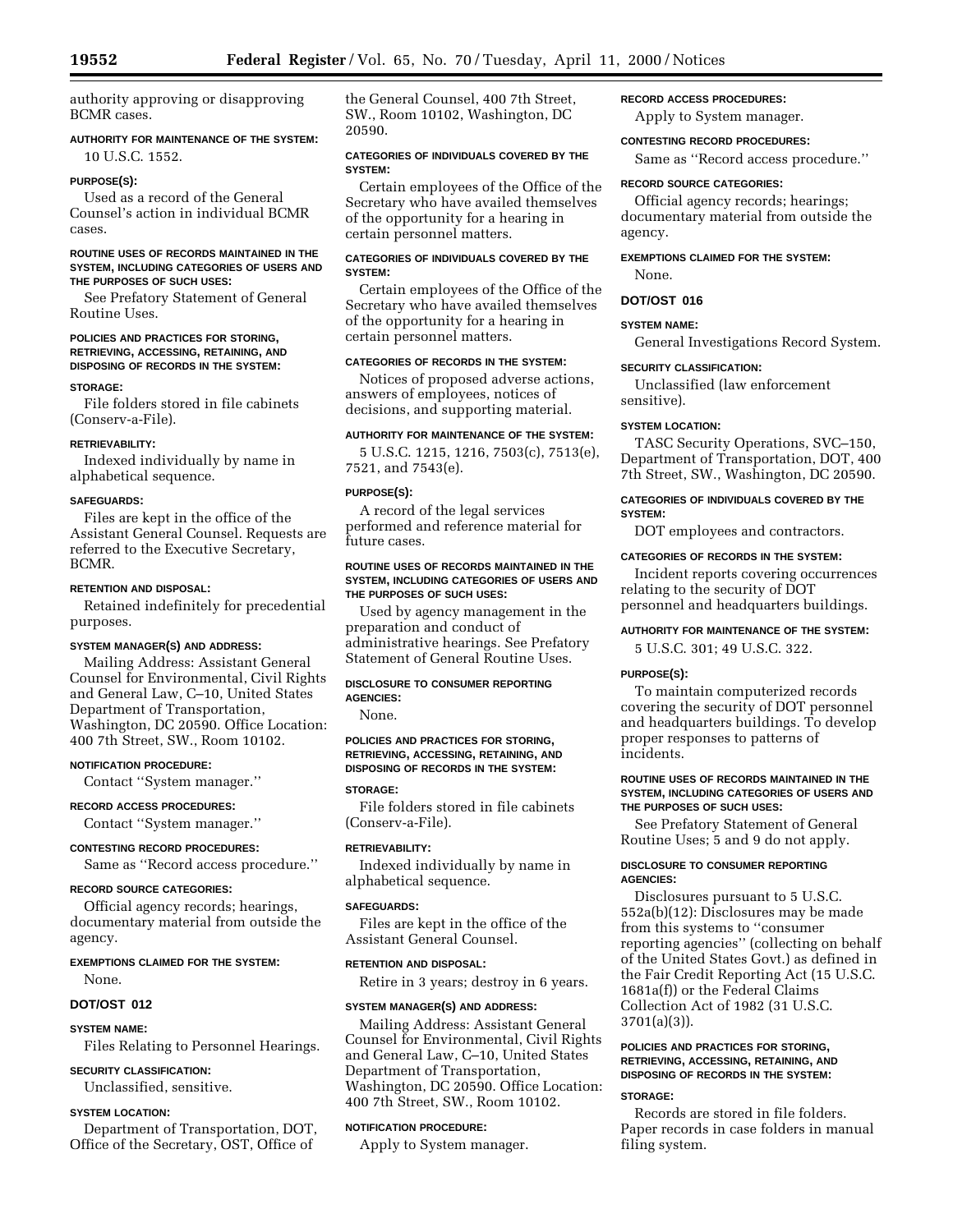### **RETRIEVABILITY:**

By name or incident title.

#### **SAFEGUARDS:**

Files are maintained in a locked room with appropriate access controls. Access to the files is restricted to authorized personnel on a ''need-to-know'' basis. With appropriate access controls.

#### **RETENTION AND DISPOSAL:**

Records older than 5 years are deleted.

### **SYSTEM MANAGER(S) AND ADDRESS:**

Principal, TASC Security Operations, SVC–150, 400 7th Street, SW., Washington, DC 20590.

#### **NOTIFICATION PROCEDURE:**

Same as ''System manager.''

### **RECORD ACCESS PROCEDURES:**

Same as ''System manager.''

### **CONTESTING RECORD PROCEDURES:**

Same as ''Record access procedure.''

#### **RECORD SOURCE CATEGORIES:**

These records contain information obtained from interviews; review of records and other authorized techniques.

### **EXEMPTIONS CLAIMED FOR THE SYSTEM:**

Investigative data compiled for law enforcement purposes may be exempt from the access provisions pursuant to 5 U.S.C. 552a (j)(2), (k)(1) or (2).

#### **DOT/OST 019**

#### **SYSTEM NAME:**

Individual Personal Interests in Intellectual Property.

### **SECURITY CLASSIFICATION:**

Unclassified, sensitive.

#### **SYSTEM LOCATION:**

Department of Transportation, DOT, Office of the Secretary, OST, Office of the General Counsel, 400 7th Street, SW., Room 10102, Washington, DC 20590.

### **CATEGORIES OF INDIVIDUALS COVERED BY THE SYSTEM:**

Inventors employed by or having contractual relationships with the Department of Transportation and other Government agencies.

### **CATEGORIES OF RECORDS IN THE SYSTEM:**

Invention disclosures, Government Patents Branch cases, patent applications, issued patents, and license agreement files.

### **AUTHORITY FOR MAINTENANCE OF THE SYSTEM:**

49 U.S.C. 322.

### **PURPOSE(S):**

Used by Patent Counsel and staff as a record of determination of rights in inventions, determination of novelty and patent ability, determination of patent coverage, and allocation of rights in issued patents.

### **ROUTINE USES OF RECORDS MAINTAINED IN THE SYSTEM, INCLUDING CATEGORIES OF USERS AND THE PURPOSES OF SUCH USES:**

See Prefatory Statement of General Routine Uses.

#### **DISCLOSURE TO CONSUMER REPORTING AGENCIES:**

None.

**POLICIES AND PRACTICES FOR STORING, RETRIEVING, ACCESSING, RETAINING, AND DISPOSING OF RECORDS IN THE SYSTEM:**

### **STORAGE:**

File folders stored in file cabinets.

#### **RETRIEVABILITY:**

Indexed individually by name in alphabetical sequence.

#### **SAFEGUARDS:**

Records are disclosed only to individuals who have legal interest in the records or legal ''need to know.''

#### **RETENTION AND DISPOSAL:**

Transfer to Federal Records Center two years after close of file; destroy 25 years after close of file.

#### **SYSTEM MANAGER(S) AND ADDRESS:**

Mailing Address: Patent Counsel, C– 15, United States Department of Transportation, and Washington, DC 20590. Office Location: 400 7th Street, SW., Room 10102.

### **NOTIFICATION PROCEDURE:**

Apply to ''System manager.''

### **RECORD ACCESS PROCEDURES:**

Apply to ''System manager.'' **CONTESTING RECORD PROCEDURES:**

Same as ''Record access procedures''

### **RECORD SOURCE CATEGORIES:**

Individual inventors, technical evaluators, and United States Patent and Trademark Office.

### **EXEMPTIONS CLAIMED FOR THE SYSTEM:**

None.

### **DOT/OST 035**

**SYSTEM NAME:**

Personnel Security Record System.

#### **SECURITY CLASSIFICATION:**

Unclassified, sensitive.

#### **SYSTEM LOCATION:**

Department of Transportation, Transportation Administrative Service Center, Security Operations, SVC–150, 400 7th Street, SW., Washington, DC 20590.

### **CATEGORIES OF INDIVIDUALS COVERED BY THE SYSTEM:**

DOT applicants, employees, former employees, contractors, and detailees to DOT from other Federal agencies.

#### **CATEGORIES OF RECORDS IN THE SYSTEM:**

Records of personnel security processing, personal data on investigative and employment forms completed by the individual, reports of investigations, records of security and suitability determinations, records of access authorizations granted, documentation of security briefings/ debriefings received, record of security violations by the individual.

### **AUTHORITY FOR MAINTENANCE OF THE SYSTEM:**

5 U.S.C. 301; 49 U.S.C. 322.

#### **PURPOSE(S):**

To make suitability determinations for employment or retention in government service, assignment to sensitive duty positions and access to classified information.

### **ROUTINE USES OF RECORDS MAINTAINED IN THE SYSTEM, INCLUDING CATEGORIES OF USERS AND THE PURPOSES OF SUCH USES:**

Used by Departmental personnel security representatives, including contractor personnel, for making security determinations and granting access authorizations, by Departmental personnel management officials for making suitability determinations, by representatives of other Federal agencies with which the individual is seeking employment, and by Federal agencies conducting official inquiries to the extent that the information is relevant and necessary to the requesting agency's inquiry, and by Departmental officials, to the extent necessary, to identify the individual to sources from whom information is requested for any of the foregoing purposes to inform the source of the nature and purpose of the request and to indicate the type of information requested. See Prefatory Statement of General Routine Uses.

### **DISCLOSURE TO CONSUMER REPORTING AGENCIES:**

Disclosures pursuant to 5 U.S.C. 552a(b)(12):

Disclosures may be made from this systems to ''consumer reporting agencies'' (collecting on behalf of the United States Govt.) as defined in the Fair Credit Reporting Act (15 U.S.C. 1681a(f)) or the Federal Claims Collection Act of 1982 (31 U.S.C. 3701(a)(3)).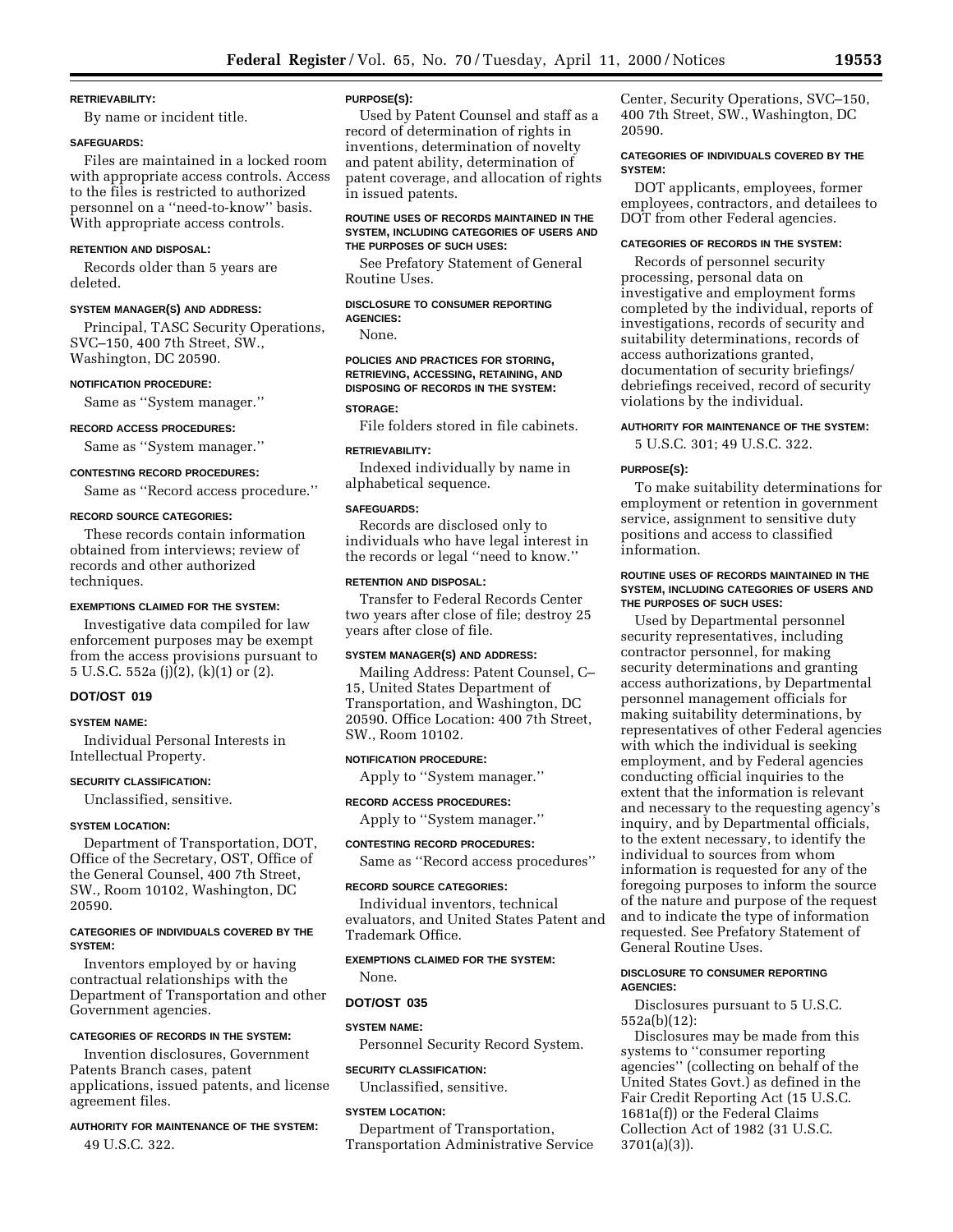### **POLICIES AND PRACTICES FOR STORING, RETRIEVING, ACCESSING, RETAINING, AND DISPOSING OF RECORDS IN THE SYSTEM:**

### **STORAGE:**

Completed forms and typed pages in individual folders in a manual filing system, and on a manual system control cards.

#### **RETRIEVABILITY:**

By name.

## **SAFEGUARDS:**

Stored in locked room with proprietary lock or in approved security safe. Access limited to authorized staff members.

### **RETENTION AND DISPOSAL:**

Retained in accordance with General Records Schedule 18. Authorized destruction done by secure means used for classified materials.

#### **SYSTEM MANAGER(S) AND ADDRESS:**

Principal, TASC Security Operations, SVC–150, Department of Transportation, 400 7th Street, SW., Washington, DC 20590.

#### **NOTIFICATION PROCEDURE:**

Same as System manager.

### **RECORD ACCESS PROCEDURES:**

Same as System manager. However, information compiled solely for the purpose of determining suitability, eligibility, or qualification for Federal civilian employment or access to classified information may be exempted from the access provisions pursuant to 5 U.S.C. 552a(k)(5).

### **CONTESTING RECORD PROCEDURES:**

Same as ''System manager.''

#### **RECORD SOURCE CATEGORIES:**

Investigative sources contacted in personnel security investigations, National Agency Check and Written Inquiry and similar investigations; investigative reports reviewed at other Government agencies; personal history statements, employment applications and other data provided by the individual and/or other agencies.

#### **EXEMPTIONS CLAIMED FOR THE SYSTEM:**

Information compiled solely for the purpose of determining suitability, eligibility, or qualification for federal civilian employment or access to classified information may be exempted from the access provisions pursuant to 5 U.S.C. 552a(k)(1) and/or (5).

### **DOT/OST 037**

#### **SYSTEM NAME:**

Records relating to Applications for Senate Confirmation of Proposed

Executive Appointments to the Department of Transportation.

### **SECURITY CLASSIFICATION:**

Unclassified, sensitive.

#### **SYSTEM LOCATION:**

Department of Transportation, DOT, Office of the Secretary, OST, Office of the Assistant General Counsel for Environmental, Civil Rights and General Law, 400 7th Street, SW., Room 10102, Washington, DC 20590.

### **CATEGORIES OF INDIVIDUALS COVERED BY THE SYSTEM:**

Individuals nominated for top executive positions of the Department of Transportation.

### **CATEGORIES OF RECORDS IN THE SYSTEM:**

Financial data and biographical data.

### **AUTHORITY FOR MAINTENANCE OF THE SYSTEM:**

5 U.S.C. App. 101, Executive Order 12731, and regulations of the Office of Government Ethics.

### **PURPOSE(S):**

Data submitted to the General Counsel as reviewing official by subject individual for use by the Senate Commerce Committee to determine if there would be a conflict of interest, or the appearance of a conflict of interest, in subject's appointment to the Department of Transportation.

### **DISCLOSURE TO CONSUMER REPORTING AGENCIES:**

None.

#### **ROUTINE USES OF RECORDS MAINTAINED IN THE SYSTEM, INCLUDING CATEGORIES OF USERS AND THE PURPOSES OF SUCH USES:**

See Prefatory Statement of General Routine Uses.

### **POLICIES AND PRACTICES FOR STORING, RETRIEVING, ACCESSING, RETAINING, AND DISPOSING OF RECORDS IN THE SYSTEM:**

#### **STORAGE:**

Legal sized documents located in locked safe.

#### **RETRIEVABILITY:**

Individual names filed alphabetically.

#### **SAFEGUARDS:**

Physical security consists of filing records in safe; data released to Senate Commerce Committee and authorized officials only of the Department.

### **RETENTION AND DISPOSAL:**

Records are retained for 6 years then destroyed.

#### **SYSTEM MANAGER(S) AND ADDRESS:**

Mailing Address: Deputy General Counsel, C–2, United States Department of Transportation, and Washington, DC 20590. Office Location: 400 7th Street, SW., Room 10428.

### **NOTIFICATION PROCEDURE:**

Inquiries may be addressed to the Deputy General Counsel at the address above, either in person or in writing. If written the individual must provide a notarized signature.

### **RECORD ACCESS PROCEDURES:**

Access to records requires the individual to contact in person or write the Deputy General Counsel.

### **CONTESTING RECORD PROCEDURES:**

Contest of a record is also through the Deputy General Counsel.

### **RECORD SOURCE CATEGORIES:**

Subject individual provides Documents.

**EXEMPTIONS CLAIMED FOR THE SYSTEM:** None.

#### **DOT/OST 041**

#### **SYSTEM NAME:**

Correspondence Control Mail, CCM.

### **SECURITY CLASSIFICATION:**

Unclassified, sensitive.

#### **SYSTEM LOCATION:**

Department of Transportation, Office of the Secretary, OST, Executive Secretariat, 400 7th Street, SW., Washington, DC 20590.

### **CATEGORIES OF INDIVIDUALS COVERED BY THE SYSTEM:**

Individuals who write, or are referred in writing by a second party, to the Secretary, Deputy Secretary, Deputy Under Secretary, and their immediate offices. Individuals who are the subject of an action requiring approval or action by one of the forenamed, such as appeal actions, training, awards, foreign travel, promotions, selections, grievances, and discipline.

#### **CATEGORIES OF RECORDS IN THE SYSTEM:**

Correspondence submitted by, or on behalf of, an individual, including resumes, letters of reference, etc. Responses to such correspondence. Staff recommendations on actions requiring approval or action by one of the forenamed.

### **AUTHORITY FOR MAINTENANCE OF THE SYSTEM:** 49 CFR 1.23(j).

### **PURPOSE(S):**

The purpose of the system is to provide history of correspondence addressed to and signed by the Secretary and Deputy Secretary of Transportation.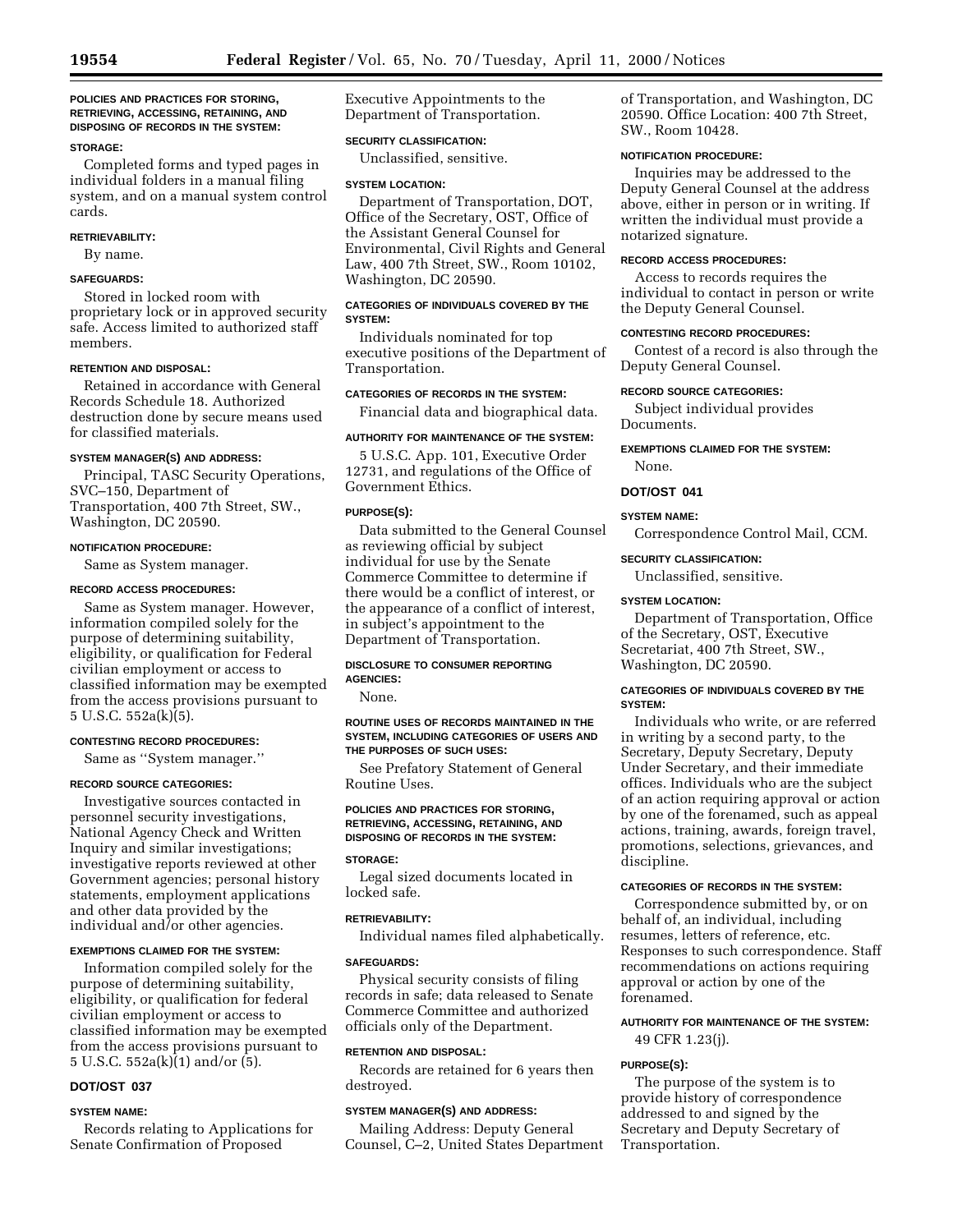#### **ROUTINE USES OF RECORDS MAINTAINED IN THE SYSTEM, INCLUDING CATEGORIES OF USERS AND THE PURPOSES OF SUCH USES:**

Referral to the appropriate action office within or outside the Department for preparation of a response. Referral to the appropriate agency for actions involving matters of law or regulation beyond the responsibility of the Department, such as the Civil Service Commission for employee appeals, the Department of Justice in matters of law enforcement, etc. See Prefatory Statement of General Routine Uses.

#### **DISCLOSURE TO CONSUMER REPORTING AGENCIES:**

None.

### **POLICIES AND PRACTICES FOR STORING, RETRIEVING, ACCESSING, RETAINING, AND DISPOSING OF RECORDS IN THE SYSTEM:**

#### **STORAGE:**

Computer disc and—selectively—on microfilm for all records since 1/1/74. In hard copy for all records prior to 1/1/ 74.

#### **RETRIEVABILITY:**

Indexed by name of correspondent, referring individual, and subject category (*e.g.,* ''employment'' for applicants) from  $1/1/74$  on. Indexed by name of correspondent prior to 1/1/74.

#### **SAFEGUARDS:**

Computer microfilm records, and remote reader terminals, which permit random access to the system records, are locked after office hours. During office hours computer is accessible only through terminals operated by, and under the surveillance of, authorized employees of the Executive Secretary.

#### **RETENTION AND DISPOSAL:**

Hard-copy records for 1967–1969 and duplicate microfilms for 1974–1989 are in the custody of National Archives and Records Administration, NARA. Microfilm Records from 1990 and following are retained in the Departmental headquarters building. Records are retired to NARA on a spaceneeded basis.

#### **SYSTEM MANAGER(S) AND ADDRESS:**

Department of Transportation, DOT, Office of the Secretary, OST, Executive Secretariat, 400 7th Street, SW., Washington, DC 20590.

### **NOTIFICATION PROCEDURE:**

Inquiries should be directed to the System Manager. Helpful information, in addition to the individual's name, includes date(s), subject matter, and addressee(s) of the incoming correspondence, and date(s) and author(s) of the response(s).

#### **RECORD ACCESS PROCEDURES:**

Contact System Manager for information on procedures for gaining access to records.

### **CONTESTING RECORD PROCEDURES:**

Contact System Manager for information on procedures for contesting records. Appeals should be directed to the Secretary of Transportation, if request for Modification or deletion is denied.

#### **RECORD SOURCE CATEGORIES:**

Correspondence from individual, his representative or sponsor. Responses to incoming correspondence. Related material provided for background as appropriate.

### **EXEMPTIONS CLAIMED FOR THE SYSTEM:**

None.

#### **DOT/OST 045**

### **SYSTEM NAME:**

Unsolicited Contract or Research and Development Proposals Embodying Claims of Proprietary Rights.

#### **SECURITY CLASSIFICATION:**

Unclassified, sensitive.

### **SYSTEM LOCATION:**

Department of Transportation, DOT, Office of the Secretary, OST, Office of the General Counsel, 400 7th Street, SW., Room 10102, Washington, DC 20590.

#### **CATEGORIES OF INDIVIDUALS COVERED BY THE SYSTEM:**

Individuals who believe they have original and innovative ideas in the field of transportation.

### **CATEGORIES OF RECORDS IN THE SYSTEM:**

Copies of descriptions of proposed innovations or inventions and methods of carrying out the proposal. Evaluations by Patent Counsel of the adequacy and propriety of restrictive markings on the proposals and correspondence of the Patent Counsel pertaining thereto.

#### **AUTHORITY FOR MAINTENANCE OF THE SYSTEM:**

49 U.S.C. 322.

#### **PURPOSE(S):**

Used as a record of Patent Counsel's action in individual unsolicited proposal cases.

#### **ROUTINE USES OF RECORDS MAINTAINED IN THE SYSTEM, INCLUDING CATEGORIES OF USERS AND THE PURPOSES OF SUCH USES:**

See Prefatory Statement of General Routine Uses.

### **POLICIES AND PRACTICES FOR STORING, RETRIEVING, ACCESSING, RETAINING, AND DISPOSING OF RECORDS IN THE SYSTEM:**

#### **STORAGE:**

File folders stored in file cabinets (Conserv-a-File).

### **RETRIEVABILITY:**

Indexed individually by name and subject in alphabetical sequence.

#### **SAFEGUARDS:**

Records are disclosed only in accordance with the terms of restrictive markings agreed upon between submitter and DOT.

### **RETENTION AND DISPOSAL:**

Transfer to storage when three years old; Destroy after six years.

### **SYSTEM MANAGER(S) AND ADDRESS:**

Mailing Address: Patent Counsel, C– 15, United States Department of Transportation, Washington, DC 20590. Office Location: 400 7th Street, SW., Room 10102.

### **NOTIFICATION PROCEDURE:**

Apply to ''System manager.''

### **RECORD ACCESS PROCEDURES:**

Apply to ''System manager.''

#### **CONTESTING RECORD PROCEDURES:**

Same as ''Record access procedure.''

#### **RECORD SOURCE CATEGORIES:**

Forwarded by individual or by the DOT office to whom unsolicited proposal was addressed.

### **EXEMPTIONS CLAIMED FOR THE SYSTEM:** None.

### **DOT/OST 046**

#### **SYSTEM NAME:**

Visit Control Records System.

#### **SECURITY CLASSIFICATION:**

Unclassified, sensitive.

### **SYSTEM LOCATION:**

Department of Transportation, Transportation Administrative Service Center (TASC), Security Operations, SVC–150, 400 7th Street, SW., Room 10401, Washington, DC 20590.

### **CATEGORIES OF INDIVIDUALS COVERED BY THE SYSTEM:**

DOT employees, Industrial Security contractor employees, non-employee visitors to DOT facilities during security hours.

### **CATEGORIES OF RECORDS IN THE SYSTEM:**

Record of clearance certification (level, date granted and basis) on employees to visit facilities or attend meetings involving classified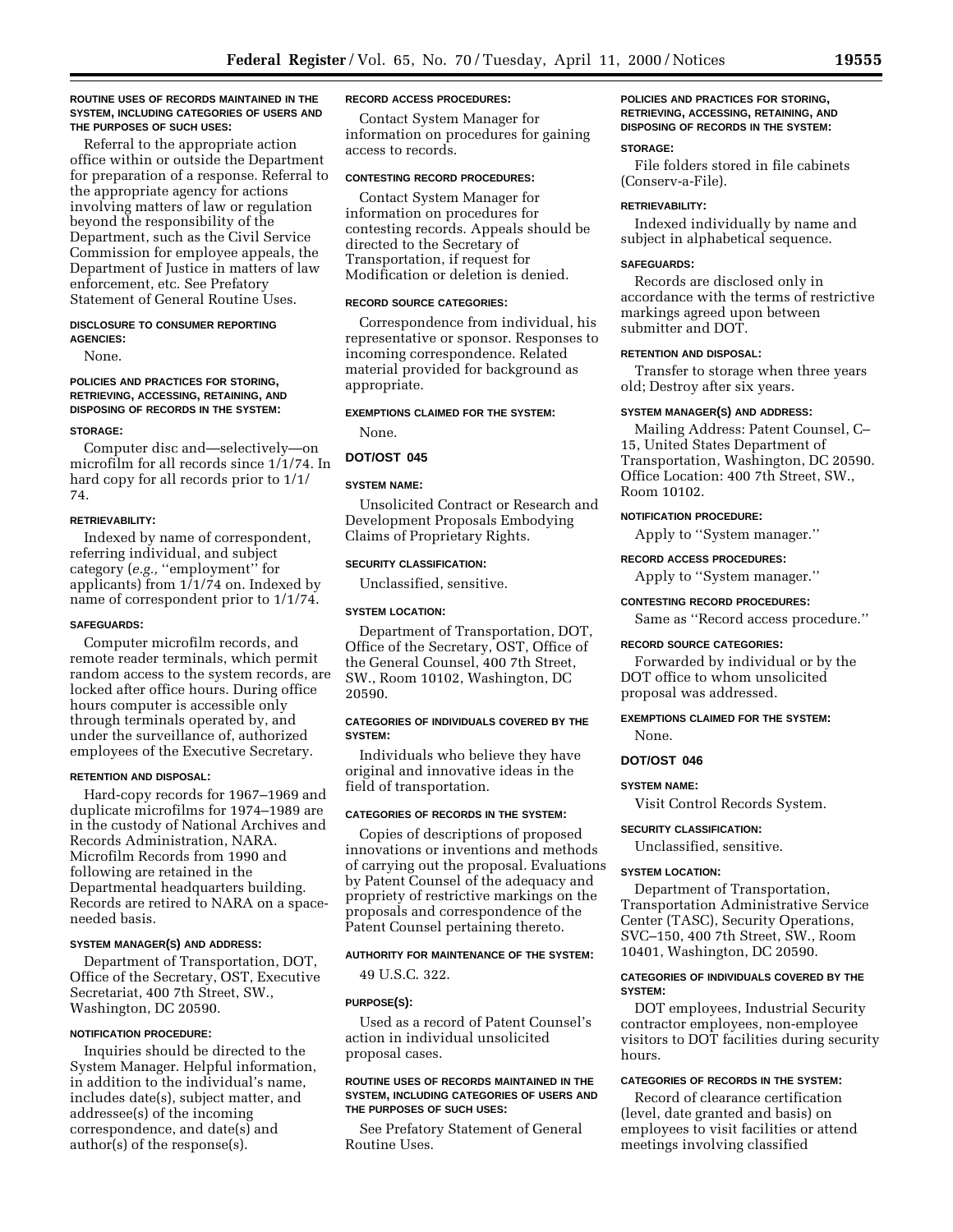information. Record of security clearance data for visitors to DOT facility from other agencies and from contractors. Record of individuals other than employees who are authorized access to DOT facilities during security hours.

### **AUTHORITY FOR MAINTENANCE OF THE SYSTEM:**

5 U.S.C. 301; 49 U.S.C. 322.

#### **PURPOSE(S):**

Maintain a record of clearances for individuals attending classified meetings.

### **ROUTINE USES OF RECORDS MAINTAINED IN THE SYSTEM, INCLUDING CATEGORIES OF USERS AND THE PURPOSES OF SUCH USES:**

Confirming to the proper authorities the security clearance for individuals requiring access to classified information; identifying individuals authorized to be present in DOT facilities. See Prefatory Statement of General Routine Uses.

### **DISCLOSURE TO CONSUMER REPORTING AGENCIES:**

None.

### **POLICIES AND PRACTICES FOR STORING, RETRIEVING, ACCESSING, RETAINING, AND DISPOSING OF RECORDS IN THE SYSTEM:**

#### **STORAGE:**

Stored in an alarm-secured area in a locked Lek-Triever file.

### **RETRIEVABILITY:**

By name.

### **SAFEGUARDS:**

Stored in locked room with proprietary lock, available only to authorized staff members.

### **RETENTION AND DISPOSAL:**

Maintained until expiration of visit, then destroyed.

### **SYSTEM MANAGER(S) AND ADDRESS:**

Principal, TASC Security Operations, SVC–150, Department of Transportation, 400 7th Street, SW., Washington, DC 20590.

### **NOTIFICATION PROCEDURE:**

Same as ''System manager.''

#### **RECORD ACCESS PROCEDURES:**

Same as ''System manager.''

### **CONTESTING RECORD PROCEDURES:**

Same as ''System manager.''

#### **RECORD SOURCE CATEGORIES:**

Security clearance information furnished by personnel security officers. Visit data furnished by individual.

### **EXEMPTIONS CLAIMED FOR THE SYSTEM:** None.

### **DOT/OST 056**

### **SYSTEM NAME:**

Garnishment Files.

### **SECURITY CLASSIFICATION:**

Unclassified, sensitive.

### **SYSTEM LOCATION:**

Department of Transportation, DOT, Office of the Secretary, OST, Office of the General Counsel, Office of the Assistant General Counsel for Environmental, Civil Rights and General Law, 400 7th Street, SW., Room 10102, Washington, DC 20590 and Office of the Chief Counsel of employing DOT agency.

### **CATEGORIES OF INDIVIDUALS COVERED BY THE SYSTEM:**

Employees of the, DOT, including members of the Coast Guard, whose pay is sought to be attached under section 459 of the Social Security Act, 42 U.S.C. 659, for alimony or child support, or under 5 U.S.C. 5520a, for commercial debt.

### **CATEGORIES OF RECORDS IN THE SYSTEM:**

Correspondence and court orders, and copies thereof, concerning attachment of employees' pay.

### **AUTHORITY FOR MAINTENANCE OF THE SYSTEM:**

42 U.S.C. 659; 5 U.S.C. 5520a.

### **PURPOSE(S):**

Used as record of garnishments and Garnishment Attorney's action thereon.

#### **ROUTINE USES OF RECORDS MAINTAINED IN THE SYSTEM, INCLUDING CATEGORIES OF USERS AND THE PURPOSES OF SUCH USES:**

See Prefatory Statement of General Routine Uses.

### **DISCLOSURE TO CONSUMER REPORTING AGENCIES:**

None.

### **POLICIES AND PRACTICES FOR STORING, RETRIEVING, ACCESSING, RETAINING, AND DISPOSING OF RECORDS IN THE SYSTEM:**

### **STORAGE:**

File folders stored in the Garnishment Attorney's office.

#### **RETRIEVABILITY:**

Indexed individually by name in alphabetical order.

### **SAFEGUARDS:**

Records are disclosed only to individuals with established legal interest or legal ''need to know.''

### **RETENTION AND DISPOSAL:**

Retained for as long as the attachment of pay continues and thereafter as needed for precedential value.

### **SYSTEM MANAGER(S) AND ADDRESS:**

Mailing Address: Garnishment Attorney, C–10, United States Department of Transportation, Washington, DC 20590. Office Location: 400 7th Street, SW., Room 10102.

### **NOTIFICATION PROCEDURE:**

Apply to ''System manager.''

### **RECORD ACCESS PROCEDURES:**

Apply to ''System manager.''

### **CONTESTING RECORD PROCEDURES:**

Apply to ''System manager.''

### **RECORD SOURCE CATEGORIES:**

Data are obtained from state courts and agencies, private attorneys, custodians of children of DOT employees, and federal pay records.

### **EXEMPTIONS CLAIMED FOR THE SYSTEM:** None.

## **DOT/OST 057**

### **SYSTEM NAME:**

Honors Attorney Recruitment Files, DOT/OST.

### **SECURITY CLASSIFICATION:**

Unclassified, sensitive.

#### **SYSTEM LOCATION:**

Department of Transportation, DOT, Office of the Secretary, OST, Office of the General Counsel, 400 7th Street, SW., Room 10428, Washington, DC 20590.

#### **CATEGORIES OF INDIVIDUALS COVERED BY THE SYSTEM:**

Third-year law students and recent law school graduates.

#### **CATEGORIES OF RECORDS IN THE SYSTEM:**

Resumes, transcripts, copies of Personnel Form 171. Authority for maintenance of the system: 49 U.S.C. 323.

### **PURPOSES:**

Used by General Counsel, Chief Counsels, and their staffs in filling job vacancies for attorneys.

### **ROUTINE USES OF RECORDS MAINTAINED IN THE SYSTEM, INCLUDING CATEGORIES OF USERS AND THE PURPOSES OF SUCH USES:**

See Prefatory Statement of General Routine Uses.

### **POLICIES AND PRACTICES FOR STORING, RETRIEVING, ACCESSING, RETAINING, AND DISPOSING OF RECORDS IN THE SYSTEM:**

### **STORAGE:**

File folders in file cabinets.

#### **RETRIEVABILITY:**

Indexed individually by name in alphabetical order.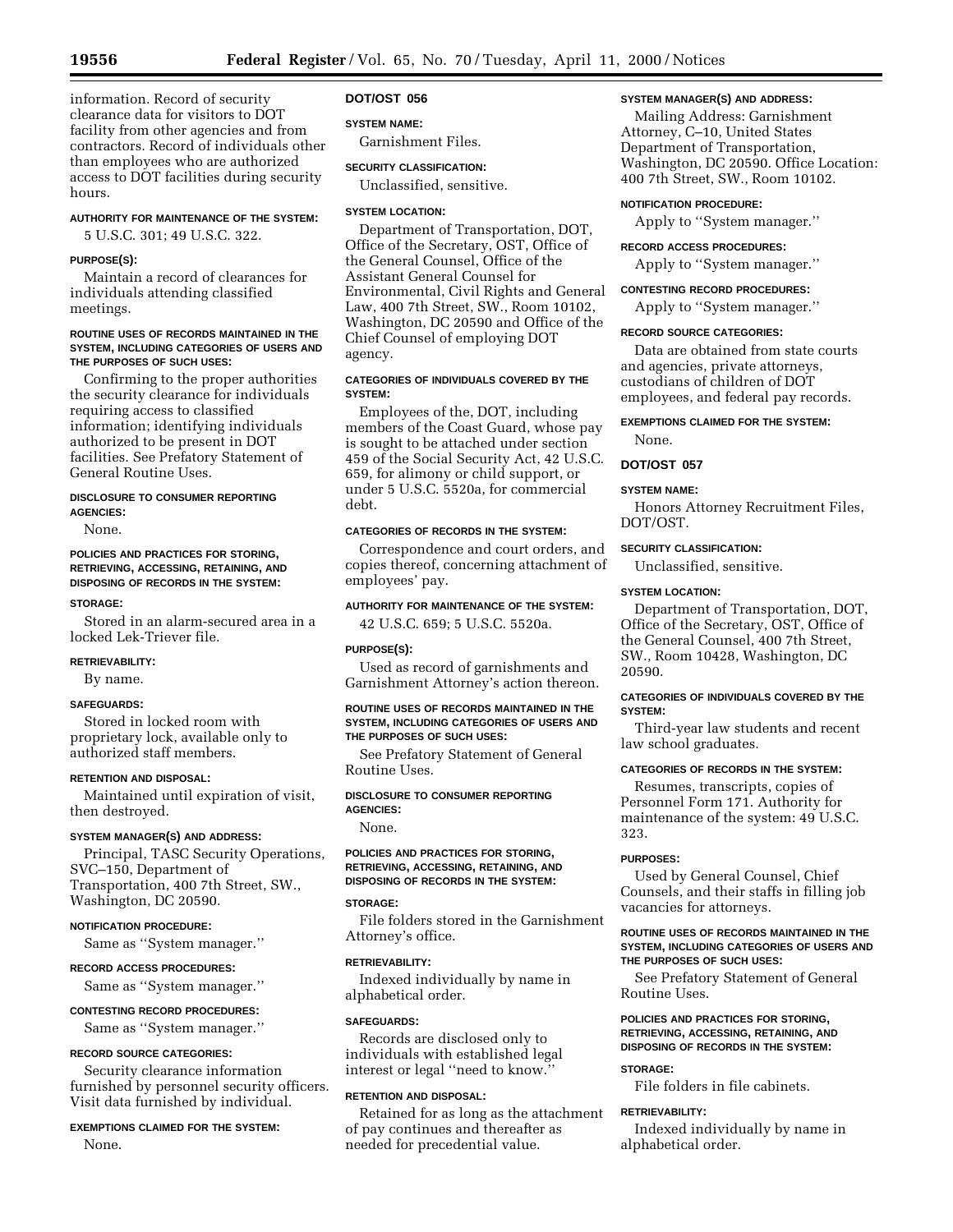#### **SAFEGUARDS:**

Records are disclosed only to individuals who have legal interests in the records or a legal need-to-know.

#### **RETENTION AND DISPOSAL:**

Retained at system location for 5 years, then destroyed.

### **SYSTEM MANAGER(S) AND ADDRESS:**

Mailing Address: Special Assistant to the General Counsel, C–4, United States Department of Transportation, Washington, DC 20590. Office Location: 400 7th Street, SW., Room 10428.

#### **NOTIFICATION PROCEDURE:**

Contact the ''System manager.''

### **RECORD ACCESS PROCEDURES:**

Contact the ''System manager.''

#### **CONTESTING RECORD PROCEDURES:**

Same as ''Record access procedure.''

### **RECORD SOURCE CATEGORIES:**

Law students, recent law school graduates, General Counsel, Chief Counsels and their staffs.

### **EXEMPTIONS CLAIMED FOR THE SYSTEM:**

None.

#### **DOT/OST 059**

### **SYSTEM NAME:**

Files of the Board for Correction of Military Records, BCMR, for the Coast Guard.

### **SECURITY CLASSIFICATION:**

Unclassified, sensitive.

### **SYSTEM LOCATION:**

Department of Transportation, DOT, Office of the Secretary, OST, Office of the General Counsel, Board for Correction of Military Records, 400 7th Street, SW., Room 4100, Washington, DC 20590.

### **CATEGORIES OF INDIVIDUALS COVERED BY THE SYSTEM:**

Individuals who have filed applications for relief before the Board.

#### **CATEGORIES OF RECORDS IN THE SYSTEM:**

Applications and related documents, Board decisions, and official military records of applicants.

### **AUTHORITY FOR MAINTENANCE OF THE SYSTEM:**

10 U.S.C. 1552.

#### **PURPOSE:**

Used by the Chairman, the Board, the Executive Secretary, and Staff in determining whether to grant relief to applicants.

#### **ROUTINE USES OF RECORDS MAINTAINED IN THE SYSTEM, INCLUDING CATEGORIES OF USERS AND THE PURPOSES OF SUCH USES:**

Used by the Coast Guard in presenting its views to the Board concerning pending cases. Also used by applicant and his representative. Used by the General Counsel and his/her staff in determining whether to approve decisions of the Board. See Prefatory Statement of General Routine Uses.

### **POLICIES AND PRACTICES FOR STORING, RETRIEVING, ACCESSING, RETAINING, AND DISPOSING OF RECORDS IN THE SYSTEM:**

### **STORAGE:**

File folders stored in file cabinets.

### **RETRIEVABILITY:**

Indexed individually by name in one of two alphabetical sequences representing pending and closed cases. Also indexed by docket number. Pending cases filed by docket number; closed cases filed alphabetically.

### **SAFEGUARDS:**

Records are disclosed only to the applicant, his representative, interested members of Congress, and the Coast Guard.

### **RETENTION AND DISPOSAL:**

Transfer of official military record of individual separated from service to Federal Records Center when case closed; transfer of official military record of Active or Reserve member to Coast Guard Headquarters when case closed; retention of application file in all cases.

#### **SYSTEM MANAGER(S) AND ADDRESS:**

Mailing Address: Executive Secretary, Board for the Correction of Military Records, C–60, United States Department of Transportation, Washington, DC 20590. Office Location: 400 7th Street, SW., Room 4100.

#### **NOTIFICATION PROCEDURE:**

Apply to ''System manager.''

### **RECORD ACCESS PROCEDURES:**

Apply to ''System manager.''

### **CONTESTING RECORD PROCEDURES:**

Same as ''Record access procedure.''

#### **RECORD SOURCE CATEGORIES:**

United States Coast Guard, Veterans Administration, individual applicants.

#### **EXEMPTIONS CLAIMED FOR THE SYSTEM:**

None.

### **DOT/OST 100**

### **SYSTEM NAME:**

Investigative Record System.

### **SECURITY CLASSIFICATION:**

Unclassified—sensitive.

#### **SYSTEM LOCATION:**

Office of Inspector General, DOT/ OST, 400 Seventh Street, SW., Washington, DC 20590. OIG Regional Offices in Baltimore, MD; Atlanta, GA; Chicago, IL; Fort Worth, TX; San Francisco, CA; and New York, NY; and Federal Records Center (FRC), Washington, DC.

### **CATEGORIES OF INDIVIDUALS COVERED BY THE SYSTEM:**

Present and former DOT employees, DOT contractors and employees as well as grantees, sub-grantees, contractors, subcontractors and their employees and recipients of DOT monies, and other individuals or incidents subject to investigation within the purview of the Inspector General Act.

### **CATEGORIES OF RECORDS IN THE SYSTEM:**

Results of investigations and inquiries conducted by Inspector General, OST; reports of investigations conducted by other departmental, Federal, state, and local investigative agencies which relate to the mission and function of the Inspector General; reports and indices relating to ''hotline'' complaints; and investigative case index card files.

### **AUTHORITY FOR MAINTENANCE OF THE SYSTEM:**

Inspector General Act of 1978, 5 U.S.C. App.

### **PURPOSE(S):**

Document the administration of investigations and inquiries conducted under of the Inspector General Act of 1978.

### **ROUTINE USES OF RECORDS MAINTAINED IN THE SYSTEM, INCLUDING CATEGORIES OF USERS AND THE PURPOSES OF SUCH USES:**

The information contained in the Investigative Records System is collected and maintained in the administration of the Inspector General Act of 1978 (Pub. L. 95–452) to investigate, prevent, and detect fraud and abuse in departmental programs and operations. Material gathered is used for prosecutive, civil, or administrative actions. These records may be disseminated, depending on jurisdiction to: DOT Officials in the administration of their responsibilities; other Federal, State, local, or foreign agencies or administrations, having interest or jurisdiction in the matter. See also Prefatory Statement of General Routine Uses.

### **DISCLOSURE TO CONSUMER REPORTING AGENCIES:**

None.

Policies and practices for storing, retrieving, accessing, retaining, and disposing of records in the system: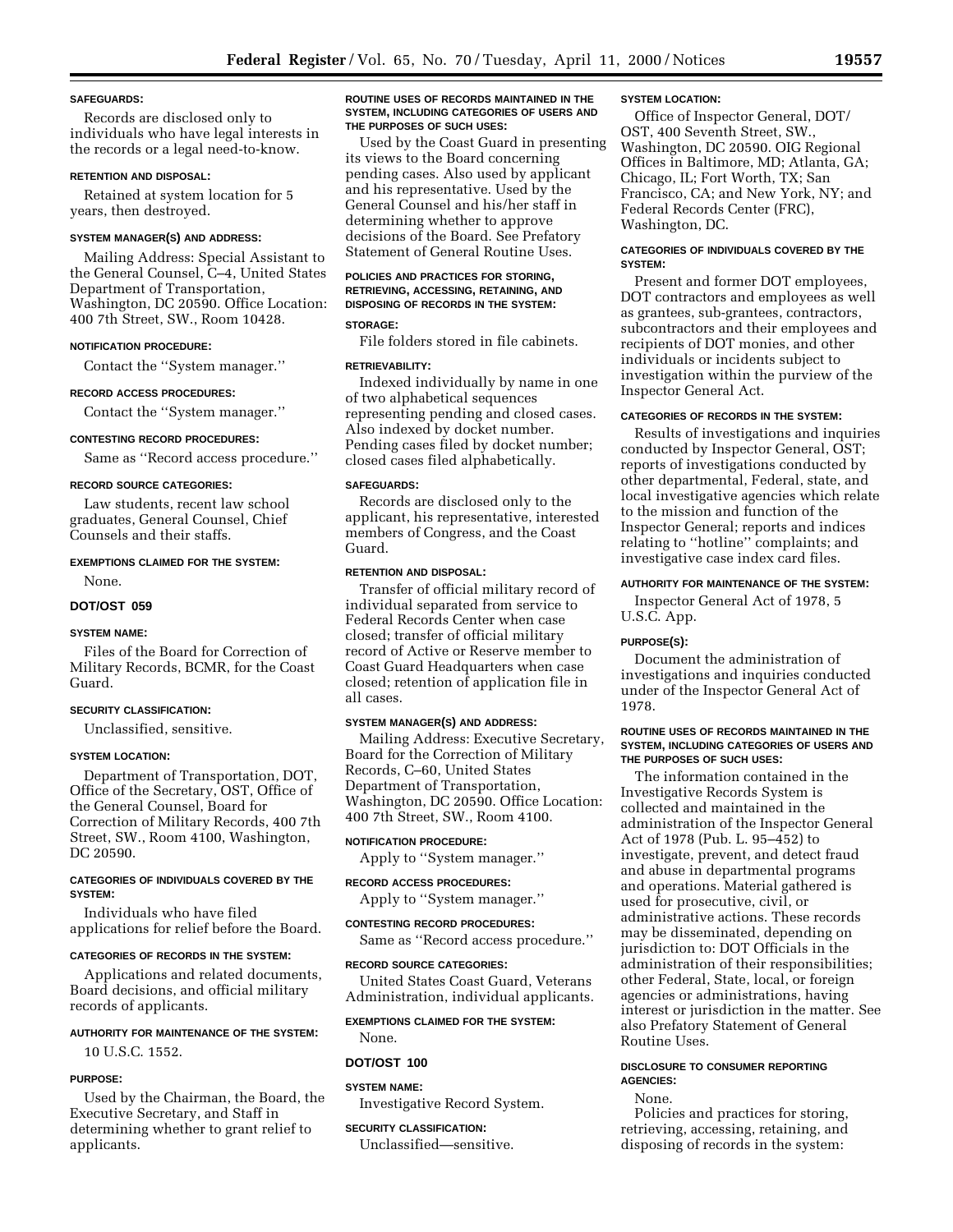### **STORAGE:**

Paper records in case folders in manual filing system and on index cards.

### **RETRIEVABILITY:**

By name or incident title.

### **SAFEGUARDS:**

Investigative files and case index files are maintained in several spaces with appropriate access controls. Access to investigative files is restricted to authorized personnel on a ''need to know'' basis.

### **RETENTION AND DISPOSAL:**

Investigative material is destroyed by secure means used for classified materials. Central OIG investigative files are maintained in OIG Headquarters, from where the files are transferred to the FRC Washington, DC, at prescribed intervals and destroyed in accordance with the following schedule:

*Lead Cases.* Case files and temporary contents are destroyed 180 days after transmittal of the investigative report and permanent case documents to the case control office.

*Official Case Folders.* Official Investigative Case Folders are maintained for a period of 2 years in OIG Headquarters upon completion of legal or administrative action and transferred to the FRC Washington, DC, where they are held and destroyed 10 years from the date of receipt by FRC Washington, DC.

*Investigative and Hotline Indices.* Destroyed 20 years after date of creation.

*OIG Hotline Files.* Transferred to FRC Washington, DC, 2 years after completion of legal or administrative action. Destroyed 10 years from date of receipt by FRC Washington, DC.

*General Investigative and Hotline Files.* Retained in OIG Headquarters and Field Offices. Destroyed when 5 years old.

#### **SYSTEM MANAGER(S) AND ADDRESS:**

Assistant Inspector General for Investigations, JI–1, Office of Inspector General, Department of Transportation, 400 Seventh Street, SW., Room 9210, Washington, DC 20590.

#### **NOTIFICATION PROCEDURE:**

Same as ''System manager.''

### **RECORD ACCESS PROCEDURES:**

Same as ''System manager.''

#### **CONTESTING RECORD PROCEDURES:**

Same as ''System manager.''

#### **RECORD SOURCE CATEGORIES:**

These records contain information obtained from interviews, review of

records and other authorized investigative techniques.

### **EXEMPTIONS CLAIMED FOR THE SYSTEM:**

Investigative data compiled for law enforcement purposes may be exempt from the access provisions pursuant to 5 U.S.C. 552a (j)(2), (k)(1), or (k)(2).

### **DOT/OST 101**

### **SYSTEM NAME:**

Transportation Inspector General Reporting System, TIGR.

### **SECURITY CLASSIFICATION:**

Unclassified, sensitive.

### **SYSTEM LOCATION:**

Office of Inspector General, DOT/ OST, 400 Seventh Street, SW., Washington, DC 20590

### **CATEGORIES OF INDIVIDUALS COVERED BY THE SYSTEM:**

All active employees of the OIG, with history data on previous employees maintained for 2 years. Present and former DOT employees, DOT contractors and employees as well as grantees, subgrantees, contractors, subcontractors and their employees and recipients of DOT monies, and other individuals or incidents subject to investigation within the purview of the Inspector General Act.

### **CATEGORIES OF RECORDS IN THE SYSTEM:**

Individual's current position and employment status, assignments, travel, experience, training, with the following personal data: Name, social security account number, date of birth, service computation date, career status, address, assigned station, job series, education, grade, minority status, and personnel transaction date. Investigative information consists of investigation targets' name and social security account number, organization name, type of investigation, offense data, source of referral data and action taken.

### **AUTHORITY FOR MAINTENANCE OF THE SYSTEM:**

Inspector General Act of 1978, 5 U.S.C. App.

### **PURPOSE(S):**

The purpose of the system is to provide individuals with a need to know with specific information related to (1) time and attendance of employees; (2) workload status reports; (3) security clearance alerts; (4) travel information, etc.

#### **ROUTINE USES OF RECORDS MAINTAINED IN THE SYSTEM, INCLUDING CATEGORIES OF USERS AND THE PURPOSES OF SUCH USES:**

(1) Security clearance notification alerts may be provided to an examined

activity in advance of visits by OIG personnel if information to be examined requires a secret clearance or above; (2) time and attendance reports will be used to track temporary duty travel frequency and duration, to categorize indirect time for periodic reports, and to accrue staff hour data on assigned projects; (3) planned annual leave reporting will be used by various managers for workload planning and travel scheduling; (4) assignments information and workload status information will be used by managers to control audits and investigations, and to maximize effectiveness of staff resources; (5) miscellaneous personnel information will be used by staff managers to determine training needs, promotional eligibility, education and background, and professional organization participation; (6) information will be used to produce resource management reports; (7) travel information will be used by managers to control temporary duty travel, travel costs and issuances of travel orders; and (8) investigative information is collected and maintained in the administration of the Inspector General Act of 1978 (Pub. L. 95–452) to investigate, prevent, and detect fraud and abuse in departmental programs and operations. Material gathered is used for investigative case management. See also Prefatory Statement of General Routine Uses.

### **DISCLOSURE TO CONSUMER REPORTING AGENCIES:**

None.

### **POLICIES AND PRACTICES FOR STORING, RETRIEVING, ACCESSING, RETAINING, AND DISPOSING OF RECORDS IN THE SYSTEM:**

### **STORAGE:**

Active reports on magnetic disk, with backup active records and inactive records maintained on magnetic tape.

#### **RETRIEVABILITY:**

Records will be retrievable through employee social security number, by name, or incident title, with selected records having certain secondary keys consisting of certain other data elements, listed in the ''Categories of Records in the System.''

#### **SAFEGUARDS:**

(1) Records will be maintained in a private library not accessible by any unauthorized user; (2) authorized user identification codes will be tied to multiple password system to afford additional protection; (3) any attempt to bypass the password protection system will result in ''Log-Off'' from the system or denial of access to data if access to system is authorized; (4) physical access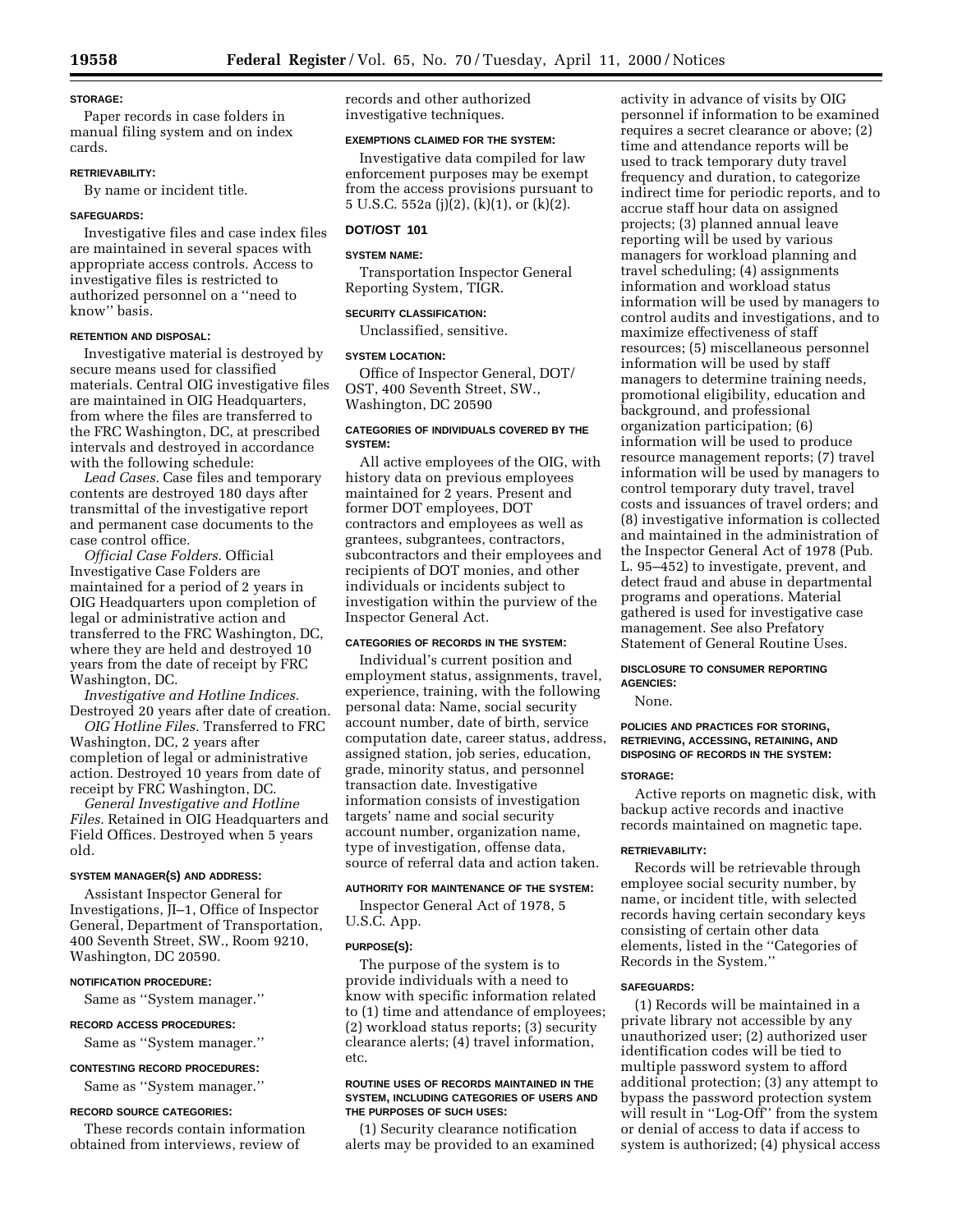to system documentation, hardcopy printouts, personal data files, and terminals will be restricted to authorized personnel by maintaining a secure environment in the headquarters office; (5) access to data will be restricted to those who require it in the performance of their official duties and the individual who is the subject of the record (or authorized representative); and (6) tape files will be maintained in an environmentally secure vault area when not in use.

#### **RETENTION AND DISPOSAL:**

Records will be maintained for 2 years after they become inactive. All inactive records will be maintained on magnetic tape within the computer center and will be afforded the same safeguards as active records. Machine-resident records will be destroyed at the end of the 2 year period. Hard copy records will be retained until the records are replaced or become obsolete.

### **SYSTEM MANAGER(S) AND ADDRESS:**

Director of Information Resource Management, JM–10, Office of Inspector General, Department of Transportation, 400 7th Street, SW., Room 7117, Washington, DC 20590.

#### **NOTIFICATION PROCEDURE:**

Same as ''System manager.''

### **RECORD ACCESS PROCEDURES:**

Same as ''System manager.''

### **CONTESTING RECORD PROCEDURES:**

Same as ''System manager.''

#### **RECORD SOURCE CATEGORIES:**

(1) Official personnel folder; (2) other personnel documents; (3) activity supervisors; (4) individual applications and forms; and (5) information obtained from interviews, review of records and other authorized investigative techniques.

#### **EXEMPTIONS CLAIMED FOR THE SYSTEM:**

Investigative data compiled for law enforcement purposes may be exempt from the access provisions pursuant to 5 U.S.C. 552a(j)(2), (k)(l), or (k)(2).

### **DOT/RSPA 02**

#### **SYSTEM NAME:**

National Defense Executive Reserve, NDER, File.

#### **SECURITY CLASSIFICATION:**

Unclassified, sensitive.

### **SYSTEM LOCATION:**

Some records are held only in the Office of Emergency Transportation while others are held at various locations in the custody of officials in

the several regions, as indicated in the paragraph labeled ''Categories of records'' below. Holdings of the Regional Directors-designate and Deputy Directors-designate are partial duplications of the Regional Emergency Transportation Coordinator, RETCO, files and may be accessed through the applicable RETCO. The RETCO and the Regional Emergency Transportation Representative, RETREP, for each region may be contacted directly at the addresses shown below. The Regional Director-designate and Deputy Directordesignate for each region may be contacted by addressing mail in care of the RETCO for that region at the address shown in the following list: Regions 1 and 2, First Coast Guard District, 408 Atlantic Avenue, Boston, MA 02110. Region 3, Federal Highway Administration, 10 South Harvard Street, Suite 4000, Baltimore, MD 21201. Region 4, Federal Aviation Administration Southern Region, PO Box 20636, Atlanta, GA 30320. Region 5, Federal Highway Administration, 19900 Governors Drive, Suite 301 Olympia fields, IL 60461 Region 6, Federal Aviation Administration Southwest Region, 2601 Meacham Blvd., Ft. Worth, TX 76137–4298. Region 7, Federal Highway Administration, P.O. Box 419715, Kansas City, MO 64141. Region 8, Federal Highway Administration, 555 Zang Street, Room 400, Denver, CO 80225. Region 9, Pacific Area United States Coast Guard, Coast Guard Island, Alameda, CA 94501. Region 10, 13th Coast Guard District, Federal Bldg., Rm. 3590, 915 Second Ave., Seattle, WA 98174Alaska Region, Federal Aviation Administration Alaskan Region, 222 W 7th Ave., #14, Anchorage, AK 99513. Emergency Facilities Liaison Officer, FAA Records Center, West King Street and South Maple Avenue, Martinsburg, WV 25401.

### **CATEGORIES OF INDIVIDUALS COVERED BY THE SYSTEM:**

Upper, middle, and lower management members of the transportation industry, university professors, lawyers, labor leaders, and businessmen who are candidates for membership in NDER, active members of NDER, or who are former members whose membership has been terminated by death, resignation or involuntary release, and emeritus members.

### **CATEGORIES OF RECORDS IN THE SYSTEM:**

Personnel and security forms completed by individuals consisting of applications, statements of understanding by employers, security and identification data from

individuals, certificates of appointment and reappointment and a personal data sheet for each Reservist which presents a summary of pertinent data including a photograph.

### **AUTHORITY FOR MAINTENANCE OF THE SYSTEM:** Defense Production Act of 1950 and

Executive Order 11179.

### **PURPOSE(S):**

This is a government-wide program to recruit and train a cadre of volunteer executives from the private sector to serve in key Federal management positions during periods of national defense emergencies.

#### **ROUTINE USES OF RECORDS MAINTAINED IN THE SYSTEM, INCLUDING CATEGORIES OF USERS AND THE PURPOSES OF SUCH USES:**

Internal personnel management of the NDER for the Department of Transportation, which includes staff action and exchange of data with the Office of the Director, Federal Emergency Management Agency, who is responsible for the entire National Defense Executive Reserve Program. These records are available to the Secretary, any Secretarial Officer, Head of an Operating Administration, or their designated subordinates who require access in the pursuit of their duties, to the Director and staff of OET, and the RETCOs and their staff.

### **DISCLOSURE TO CONSUMER REPORTING AGENCIES:**

None.

### **POLICIES AND PRACTICES FOR STORING, RETRIEVING, ACCESSING, RETAINING, AND DISPOSING OF RECORDS IN THE SYSTEM:**

#### **STORAGE:**

Individual records are maintained in a manual system in a locked file room consisting of a filing jacket with the individual's name tabbed and containing all papers pertaining to him or her, except the following, which are maintained as stated. Mailing lists are maintained using a personal computer.

### **RETRIEVABILITY:**

Indexed alphabetically by name. Retrieved manually.

#### **SAFEGUARDS:**

Maintained in metal file containers or other standard office equipment.

#### **RETENTION AND DISPOSAL:**

Held for five years from date of separation and then destroyed.

### **SYSTEM MANAGER(S) AND ADDRESS:**

Research and Special Programs Administration (DPB–30), Director of Emergency Transportation, Department of Transportation (Room 8330), Washington, DC 20590.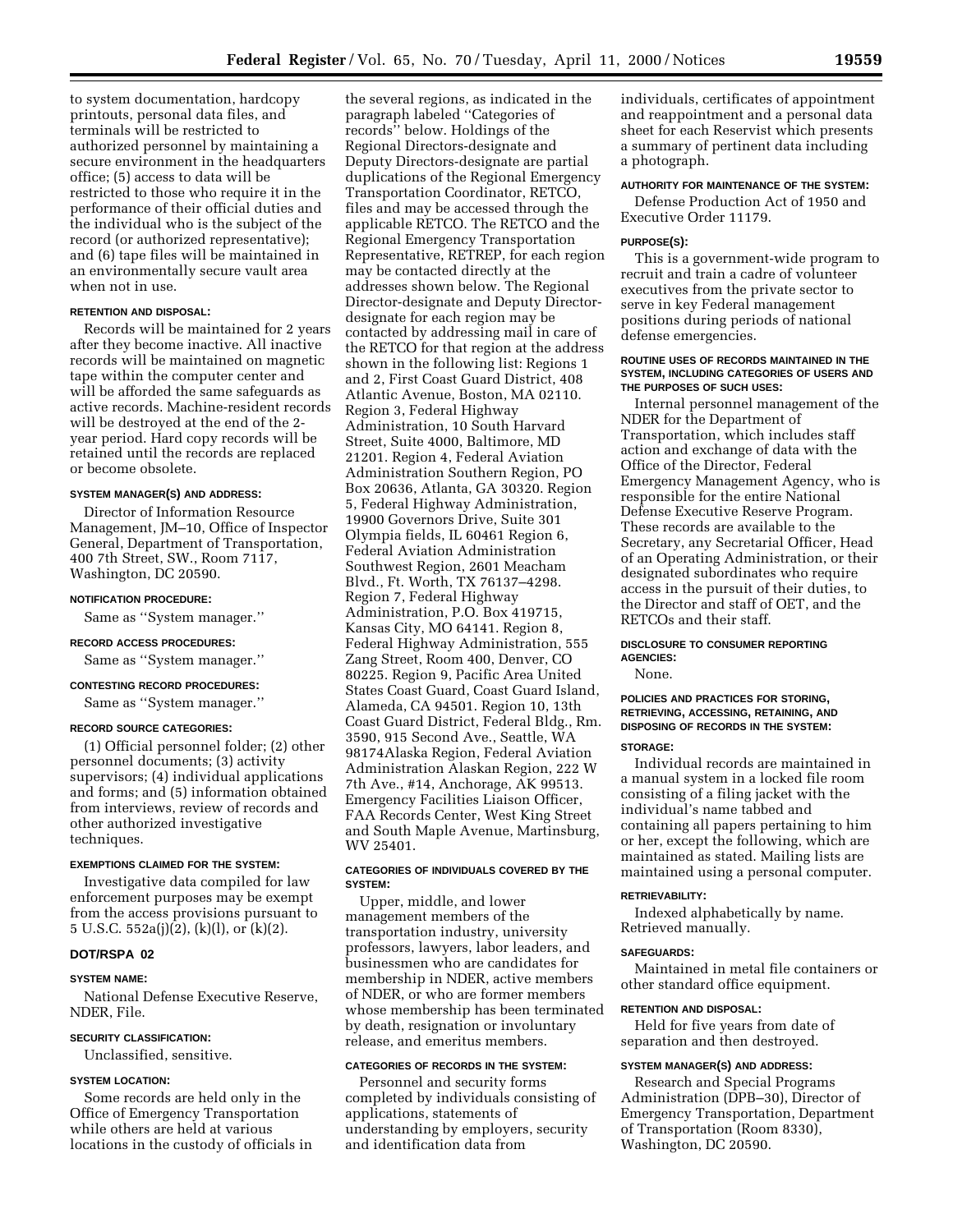#### **NOTIFICATION PROCEDURE:**

Inquiries may be addressed to any of the offices and officials listed under ''System locations''. Individuals requesting such information must sign the request personally and include in the text of the request suitable identification. Alternatively, personal visits to the above locations with presentation of suitable identification will enable individual to learn of and have access to his or her record.

### **RECORD ACCESS PROCEDURES:**

Individual may secure or obtain information on procedures for gaining access to records by (1) referral to the information sheet issued to him or (2) addressing a written query to the offices cited under 'System location' above (except the Emergency Facilities Liaison Officer, FAA Records Center, West King Street and South Maple Avenue, Martinsburg, WV 25401, which maintains duplicate files in storage only) or (3) presenting himself or herself in person to those offices.

### **CONTESTING RECORD PROCEDURES:**

Same as ''Record access procedures.''

#### **RECORD SOURCE CATEGORIES:**

Personal data submitted by the individual; data from his or her employer; recommendations for the system: Investigative data compiled for law enforcement purposes may be exempt from access pursuant to 5 U.S.C. 552a (j)(2), (k)(1), or (k)(2). From colleagues; mailing data from existing distribution system.

### **EXEMPTIONS CLAIMED FOR THE SYSTEM:** None.

**DOT/RSPA 04**

### **SYSTEM NAME:**

Transportation Research Activities Information Service, TRAIS.

#### **SECURITY CLASSIFICATION:**

Unclassified, Sensitive

### **SYSTEM LOCATION:**

Department of Transportation, DOT, Research & Special Programs Administration, RSPA, Transportation Systems Center, TSC, Kendall Square, Cambridge, MA 02142.

### **CATEGORIES OF INDIVIDUALS COVERED BY THE SYSTEM:**

Program/Project Managers and research investigators.

#### **CATEGORIES OF RECORDS IN THE SYSTEM:**

Notification of Technical Research and Development.

### **AUTHORITY FOR MAINTENANCE OF THE SYSTEM:** 49 U.S.C. 112(d)(3).

### **PURPOSE(S):**

To maintain information concerning on-going and completed research and development accomplishments.

#### **ROUTINE USES OF RECORDS MAINTAINED IN THE SYSTEM, INCLUDING CATEGORIES OF USERS AND THE PURPOSES OF SUCH USES:**

Information on on-going and completed research and development accomplishments. See Prefatory Statement of General Routine Uses.

#### **DISCLOSURE TO CONSUMER REPORTING AGENCIES:**

None.

### **POLICIES AND PRACTICES FOR STORING, RETRIEVING, ACCESSING, RETAINING, AND DISPOSING OF RECORDS IN THE SYSTEM:**

#### **STORAGE:**

Computer disc storage and magnetic tape.

### **RETRIEVABILITY:**

Retrievable by keywords and unique accession number assigned by Data Base Administrator; batch process or on-line interaction.

### **SAFEGUARDS:**

Physical security—user identification and passwords.

#### **RETENTION AND DISPOSAL:**

Up to three-year retention and then tape is reused which destroys previous data.

### **SYSTEM MANAGER(S) AND ADDRESS:**

Chief, Transportation Research Activity Information Services Branch, TST–25.1, Department of Transportation, Office of the Secretary, 400 7th Street, SW., Washington, DC 20590.

#### **NOTIFICATION PROCEDURE:**

Same as ''System manager.''

### **RECORD ACCESS PROCEDURES:**

Same as ''System manager.''

### **CONTESTING RECORD PROCEDURES:**

Same as ''System manager.''

### **RECORD SOURCE CATEGORIES:**

Contract Awards from Contracting Offices, Publication of Technical Report.

#### **EXEMPTIONS CLAIMED FOR THE SYSTEM:**

None.

#### **DOT/RSPA 05**

### **SYSTEM NAME:**

Transportation Research Information Service On Line, TRIS-On-Line.

### **SECURITY CLASSIFICATION:**

Unclassified, Sensitive.

#### **SYSTEM LOCATION:**

Department of Transportation, DOT, Office of the Secretary, OST, System physically located at the: Battelle Laboratories, Columbus, OH.

### **CATEGORIES OF INDIVIDUALS COVERED BY THE SYSTEM:**

Program/Project Managers and authors of reports.

### **CATEGORIES OF RECORDS IN THE SYSTEM:**

Notification of technical research and technical reports.

### **AUTHORITY FOR MAINTENANCE OF THE SYSTEM:**

49 U.S.C. 112(d)(3).

### **PURPOSE(S):**

To maintain information concerning on-going and completed research and development accomplishments.

### **ROUTINE USES OF RECORDS MAINTAINED IN THE SYSTEM, INCLUDING CATEGORIES OF USERS AND THE PURPOSES OF SUCH USES:**

Information on on-going and completed research and development accomplishments. See Prefatory Statement of General Routine Uses.

#### **DISCLOSURE TO CONSUMER REPORTING AGENCIES:**

None.

#### **POLICIES AND PRACTICES FOR STORING, RETRIEVING, ACCESSING, RETAINING, AND DISPOSING OF RECORDS IN THE SYSTEM:**

#### **STORAGE:**

Computer disc storage and magnetic tape.

#### **RETRIEVABILITY:**

Retrievable by keywords and accession number assigned by Data Base Administrator, batch or on-line interaction.

#### **SAFEGUARDS:**

Physical security—User identification keywords and passwords.

### **RETENTION AND DISPOSAL:**

Up to five-year accessibility, tape goes to archival storage.

#### **SYSTEM MANAGER(S) AND ADDRESS:**

Chief, Transportation Research Information Services Branch, TST–25.1, Department of Transportation, Office of the Secretary, 400 7th Street, SW., Washington, DC 20590.

#### **NOTIFICATION PROCEDURE:**

Same as ''System manager.''

### **RECORD ACCESS PROCEDURES:**

Same as ''System manager.''

### **CONTESTING RECORD PROCEDURES:**

Same as ''System manager.''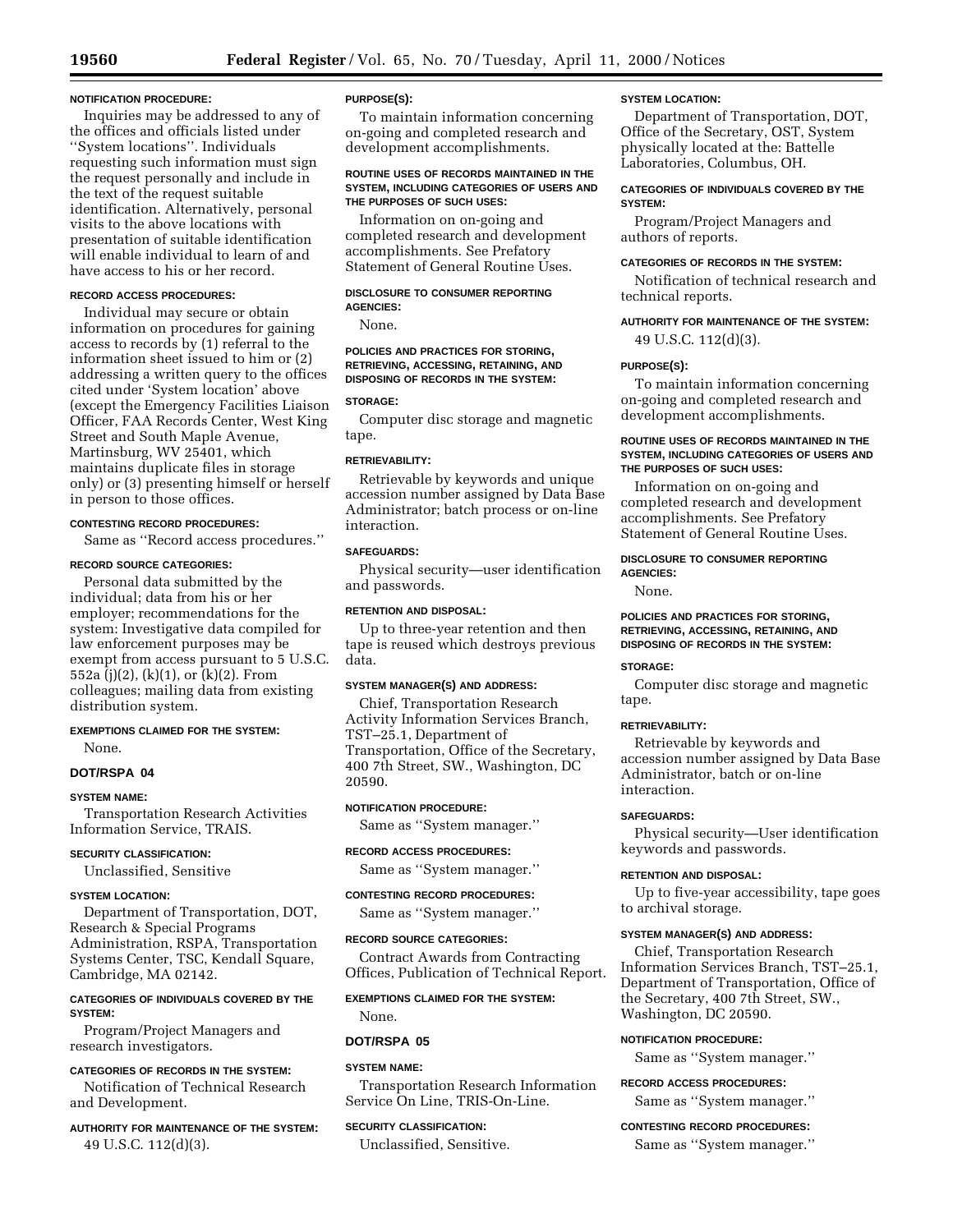### **RECORD SOURCE CATEGORIES:**

Contract awards received from Contracting Offices, Publication of Technical Reports.

### **EXEMPTIONS CLAIMED FOR THE SYSTEM:**

None.

## **DOT/RSPA 06**

### **SYSTEM NAME:**

Emergency Alerting Schedules.

### **SECURITY CLASSIFICATION:**

Unclassified, sensitive.

### **SYSTEM LOCATION:**

These records are located in the national headquarters of the Offices of the Secretary; the heads of operating administrations, regional offices of the Regional Emergency Transportation Coordinators, the Regional Administrators, Directors and Commanders of the operating administrations and in headquarters of operating administrations divisions, district commands, and other field offices of the Department.

### **CATEGORIES OF INDIVIDUALS COVERED BY THE SYSTEM:**

Professional and clerical employees and military members of the United States Government, Directors designate and Deputy Directors designate and members of the National Defense Executive Reserve who have been given emergency billet assignments within the Department of Transportation Emergency Structure.

#### **CATEGORIES OF RECORDS IN THE SYSTEM:**

The Alerting Charts and Schedules show names and office and home telephone numbers of individuals in calling sequence and are listed by national headquarters and by regional offices; also contain similar listings designed for management convenience within DOT and the operating elements.

### **AUTHORITY FOR MAINTENANCE OF THE SYSTEM:**

DOT Order 1910.2C, dated May 1980.

#### **PURPOSE(S):**

A team of individuals who can carry out the essential functions of the Department of Transportation if the need arises.

### **ROUTINE USES OF RECORDS MAINTAINED IN THE SYSTEM, INCLUDING CATEGORIES OF USERS AND THE PURPOSES OF SUCH USES:**

For identification of individuals required to ensure viability of DOT in the immediate preattack—transattack postattack period of a national defense emergency. Available to the Secretarial Officers, heads of operating administrations or designated

subordinates (national and regional) and to individuals listed. See Prefatory Statement of General Routine Uses.

### **DISCLOSURE TO CONSUMER REPORTING AGENCIES:**

None.

### **POLICIES AND PRACTICES FOR STORING, RETRIEVING, ACCESSING, RETAINING, AND DISPOSING OF RECORDS IN THE SYSTEM:**

### **STORAGE:**

Publication is maintained in stock, in listings in each office of record, and in standard filing equipment in locked file rooms.

### **RETRIEVABILITY:**

Manually by position listing.

### **SAFEGUARDS:**

Metal file containers or other standard office equipment secured in a locked file room during office duty hours.

#### **RETENTION AND DISPOSAL:**

Retained until republished then destroyed.

#### **SYSTEM MANAGER(S) AND ADDRESS:**

Director of Emergency Transportation, DET–1, Department of Transportation, Research and Special Programs Administration, 400 7th Street, SW., Washington, DC 20590.

### **NOTIFICATION PROCEDURE:**

Inquiries may be addressed to any of the offices listed under ''System Locations.'' Individuals requesting such information must sign the request and include suitable identification. Alternatively, personal visits to the above locations with presentation of the above credentials will enable individual to learn of and have access to his or her record.

#### **RECORD ACCESS PROCEDURES:**

Individual may secure or obtain information on procedures for gaining access to records by (1) referral to the information sheet issued to him or (2) addressing a written query to the offices cited under System Location, (except the Facility Manager, FAA Records Center, West King Street and South Maple Avenue, Martinsburg, WV 25401, who maintains duplicate files in storage only) or (3) presenting himself to those offices.

#### **CONTESTING RECORD PROCEDURES:**

Same as ''Record access procedures.''

#### **RECORD SOURCE CATEGORIES:**

Office or Agency of employment.

**EXEMPTIONS CLAIMED FOR THE SYSTEM:** None.

### **DOT/RSPA 08**

#### **SYSTEM NAME:**

Technical Pipeline Safety Committees for Natural Gas and Hazardous Liquid.

#### **SECURITY CLASSIFICATION:**

Unclassfied, sensitive.

#### **SYSTEM LOCATION:**

Department of Transportation, DOT, Research and Special Programs Administration, Office of Pipeline Safety, 400 7th Street, SW., Room 2335, Washington, DC 20590.

### **CATEGORIES OF INDIVIDUALS COVERED BY THE SYSTEM:**

Members of Technical Pipeline Safety Standards Committee. Members of Technical Hazardous Liquid Pipeline Safety Standards Committee. Intermittent consultants.

### **CATEGORIES OF RECORDS IN THE SYSTEM:**

Biographical data in support of member's nomination.

Letters announcing member's appointment/reappointment. Personnel Actions.

### **AUTHORITY FOR MAINTENANCE OF THE SYSTEM:** 49 CFR Parts 190 through 195

#### **PURPOSE(S):**

To provide a guiding group to ensure that the interests of all pipeline stakeholders are represented, for providing a forum for discussing program plans and activities of the Office of Pipeline Safety.

#### **ROUTINE USES OF RECORDS MAINTAINED IN THE SYSTEM, INCLUDING CATEGORIES OF USERS AND THE PURPOSES OF SUCH USES:**

General reference purposes for support functions.

See Prefatory Statement of General Routine Uses.

### **DISCLOSURE TO CONSUMER REPORTING AGENCIES:**

None.

#### **POLICIES AND PRACTICES FOR STORING, RETRIEVING, ACCESSING, RETAINING, AND DISPOSING OF RECORDS IN THE SYSTEM:**

### **STORAGE:**

In file folders.

#### **RETRIEVABILITY:**

Alphabetically by name within subject area.

#### **SAFEGUARDS:**

Room locked after hours, most information is public knowledge.

### **RETENTION AND DISPOSAL:**

Kept indefinitely.

### **SYSTEM MANAGER(S) AND ADDRESS:**

Advisory Committee Executive Director, Department of Transportation,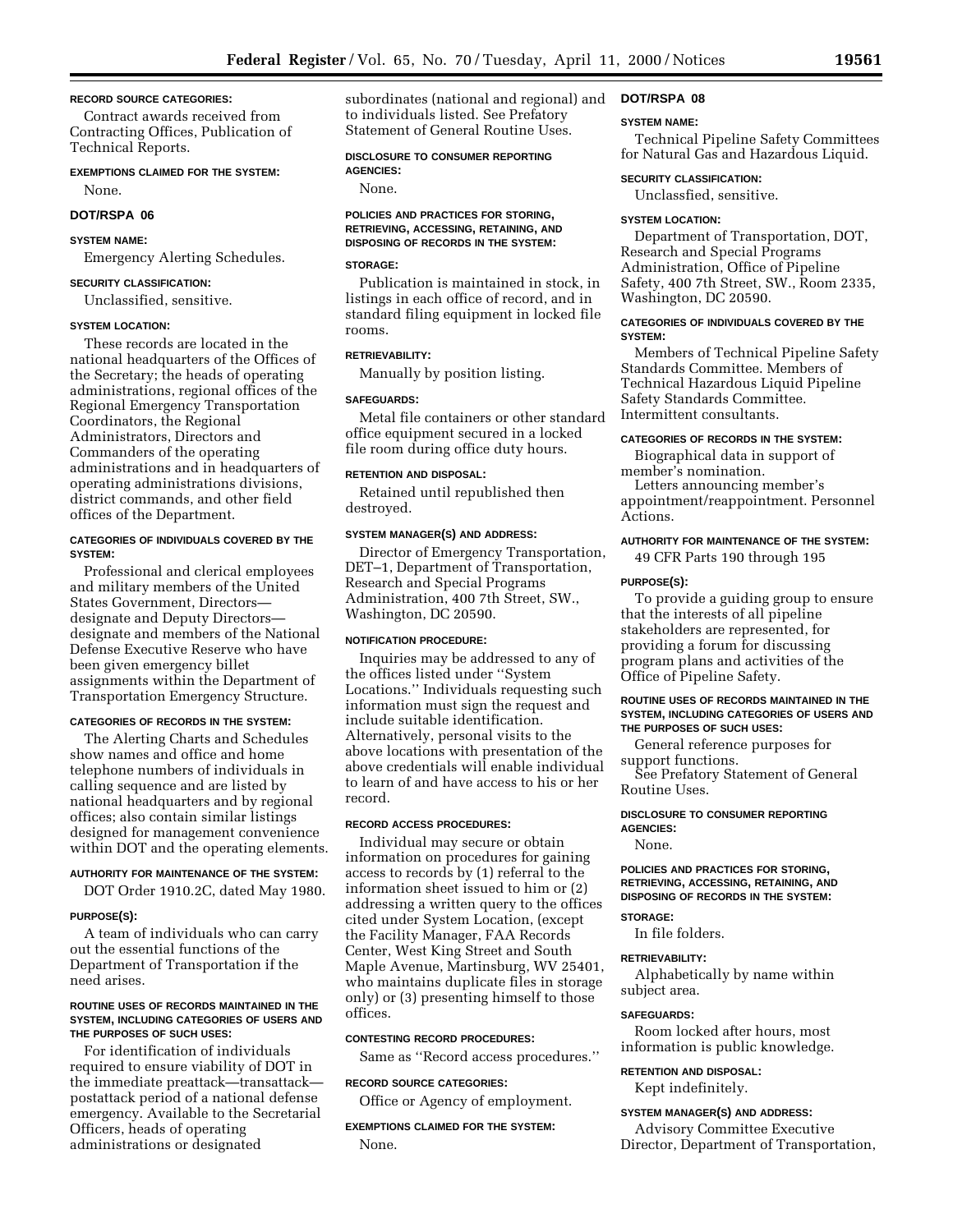Office of Pipeline Safety, 400 7th Street, SW., Washington, DC 20590.

### **NOTIFICATION PROCEDURE:**

Address inquiries to System manager including individual's name.

#### **RECORD ACCESS PROCEDURES:**

Information may be obtained from the System manager.

### **CONTESTING RECORD PROCEDURES:**

Same as for Access above.

#### **RECORD SOURCE CATEGORIES:**

Biographical Information (DOT Form F 1120.1) Travel Vouchers (SF 1012). Certificate of Consultant's Services. Press Releases. Administrative Correspondence/Memorandums.

## **EXEMPTIONS CLAIMED FOR THE SYSTEM:**

None.

### **DOT/RSPA 09**

### **SYSTEM NAME:**

Hazardous Materials Incident Telephonic Report System.

### **SECURITY CLASSIFICATION:**

Sensitive.

### **SYSTEM LOCATION:**

United States Department of Transportation, The John A. Volpe National Transportation Systems Center Kendall Square, Cambridge, MA 02142

#### **CATEGORIES OF INDIVIDUALS COVERED BY THE SYSTEM:**

Individuals included in the system are those making telephonic reports, either as a private citizen or as a representative of the company involved, to the National Response Center, NRC, operated by the USCG or to the EPA or to the USCG Office of Marine Safety, Security & Environmental Protection, OMSSEP, of certain releases of hazardous materials. The system may also contain information on individuals affected by reported incidents.

### **CATEGORIES OF RECORDS IN THE SYSTEM:**

Records of telephonic reports of incidents involving the release of hazardous materials or environmental pollutants received by the NRC acting on behalf of the Research and Special Programs Administration, RSPA, the USCG, and/or the EPA, or made by or to the EPA or the OMSSEP USCG.

## **AUTHORITY FOR MAINTENANCE OF THE SYSTEM:**

49 CFR 191.5 and 195.52.

### **PURPOSE(S):**

To provide early notification of hazardous liquid and natural gas pipeline releases.

### **ROUTINE USES OF RECORDS MAINTAINED IN THE SYSTEM, INCLUDING CATEGORIES OF USERS AND THE PURPOSES OF SUCH USES:**

To disclose pertinent information to Federal, state, and local governmental agencies responsible for responding to incidents involving the release of hazardous materials to assist in efforts to protect life, health, safety, and environmental conditions; to enforce related Federal, state, and local regulations; or to evaluate or develop regulatory programs. To disseminate information on the transportation of hazardous materials to industrial, commercial, educational, scientific, research, or private entities to assess trends, risks, consequences, or other potentialities associated with the release of hazardous materials during transportation, or to analyze factors affecting hazardous materials incidents. To disseminate information to the public media for use in informing the public of issues related to the transportation of hazardous materials. The general routine uses in the prefatory statement apply to these records.

### **DISCLOSURE TO CONSUMER REPORTING AGENCIES:**

None.

### **POLICIES AND PRACTICES FOR STORING, RETRIEVING, ACCESSING, RETAINING, AND DISPOSING OF RECORDS IN THE SYSTEM:**

### **STORAGE:**

These records are maintained on magnetic media.

#### **RETRIEVABILITY:**

Records are retrievable by all entered fields including the names of individuals included in the record.

#### **SAFEGUARDS:**

Access to all computer files is controlled through user-name/password access procedures. The computer on which data is recorded is maintained in an access-controlled room in an accesscontrolled building.

### **RETENTION AND DISPOSAL:**

Records are retained permanently on magnetic disk or tape.

### **SYSTEM MANAGER(S) AND ADDRESS:**

For records collected by the Office of Hazardous Materials Transportation, RSPA, pursuant to 49 CFR 171.15: Information Systems Manager, Office of Hazardous Materials Transportation, DHM–63, Research and Special Programs Administration, United States Department of Transportation, Washington, DC 20590.

For records collected by the Office of Pipeline Safety, RSPA, pursuant to 49 CFR 191.5, 49 CFR 195.52, 49 CFR

192.612, and 49 CFR 195.413: Information Resources Manager, Office of Pipeline Safety, DPS–21, Research and Special Programs Administration, United States Department of Transportation, Washington, DC 20590.

### **NOTIFICATION PROCEDURE:**

Inquiries should be directed to the appropriate system manager at the given address.

#### **RECORD ACCESS PROCEDURES:**

Contact the appropriate system manager at the given address for information on procedures for gaining access to records.

### **CONTESTING RECORD PROCEDURES:**

Same as record access procedures.

#### **RECORD SOURCE CATEGORIES:**

Information in this system of records is provided by the individuals covered by this system; companies; Federal, state, and local governmental agencies; and other entities reporting releases of hazardous materials that occurred during transportation or that affect the environment.

#### **EXEMPTIONS CLAIMED FOR THE SYSTEM:**

None.

### **DOT/RSPA 10**

### **SYSTEM NAME:**

Hazardous Materials Incident Written Report System.

### **SECURITY CLASSIFICATION:**

Unclassified, Sensitive.

#### **SYSTEM LOCATION:**

United States Department of Transportation, Research and Special Programs Administration, 400 Seventh Street, SW., Washington, DC, 20590, United States Department of Transportation, The John A. Volpe National Transportation Systems Center, Kendall Square, Cambridge, MA 02142.

### **CATEGORIES OF INDIVIDUALS COVERED BY THE SYSTEM:**

Individuals included in the system are those affected by releases of hazardous materials during transportation (including transportation by pipeline) whose names and other personal information may have been included in narrative descriptions of the incident.

### **CATEGORIES OF RECORDS IN THE SYSTEM:**

Records of incidents involving the release of hazardous materials during transportation (including transportation by pipeline) submitted by the carrier pursuant to 49 CFR 171.16, 191.9, 191.15, 195.54, and 195.58.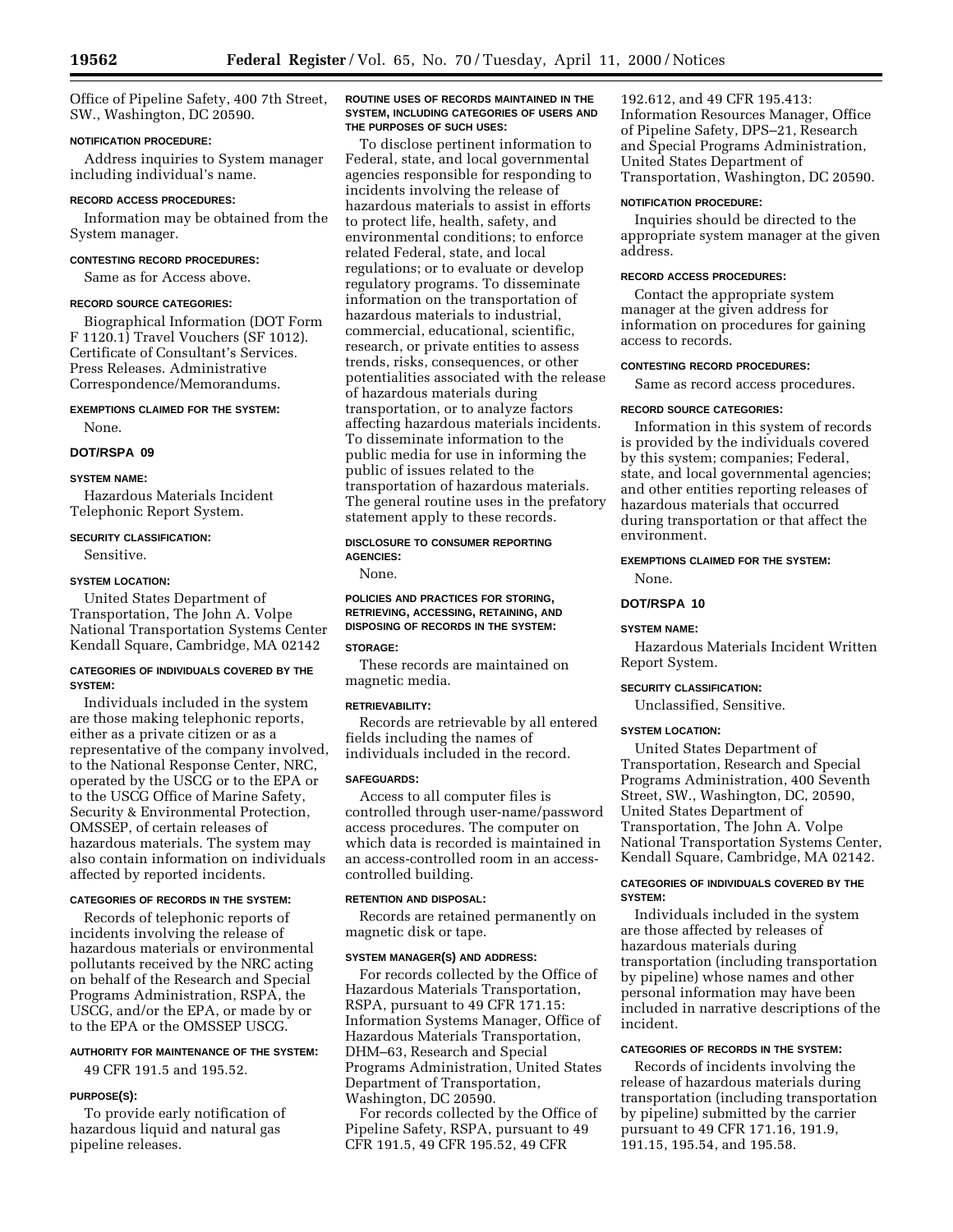### **AUTHORITY FOR MAINTENANCE OF THE SYSTEM:**

49 CFR 191.9 through 191.27 and 195.54, 195.55.

#### **PURPOSE(S):**

To provide written reports for hazardous liquid and natural gas pipeline releases, and annual reports for natural gas pipeline operator total mileage and description of operator's system.

### **ROUTINE USES OF RECORDS MAINTAINED IN THE SYSTEM, INCLUDING CATEGORIES OF USERS AND THE PURPOSES OF SUCH USES:**

To disclose pertinent information to Federal, state, and local governmental agencies responsible for oversight of incidents involving the release of hazardous materials to assist in efforts to protect life, health, and safety; to enforce related Federal, state, and local regulations; or to evaluate or develop regulatory programs. To disseminate information on the transportation of hazardous materials to industrial, commercial, educational, scientific, research, or private entities to assess trends, risks, consequences, or other potentialities associated with the release of hazardous materials during transportation, or to analyze factors affecting hazardous materials incidents. To disseminate information to the public media for use in informing the public of issues related to the transportation of hazardous materials. The general routine uses in the prefatory statement apply to these records.

#### **DISCLOSURE TO CONSUMER REPORTING AGENCIES:**

None.

### **POLICIES AND PRACTICES FOR STORING, RETRIEVING, ACCESSING, RETAINING, AND DISPOSING OF RECORDS IN THE SYSTEM:**

#### **STORAGE:**

These records are maintained on magnetic disk. Duplicate paper, microfilm or electronic image copies are also retained by RSPA in file cabinets.

#### **RETRIEVABILITY:**

Computer records are retrievable by all entered fields including the name of individuals included in the record. Paper, microfilm, and electronic image copies are not retrievable by individual name or other personal identifier except through use of the search capabilities of the computer records.

### **SAFEGUARDS:**

Access to all computer and electronic images are controlled through username/password access procedures. The computer on which data is recorded is maintained in an access-controlled room in an access-controlled building.

Paper and microfilm copies are stored in a room locked during non-duty hours.

#### **RETENTION AND DISPOSAL:**

Records are retained permanently on magnetic disk or tape. Paper or microfilm copies are also retained permanently.

### **SYSTEM MANAGER(S) AND ADDRESS:**

For records collected by the Office of Hazardous Materials Transportation, RSPA, pursuant to 49 CFR 171.16: Information Systems Manager, Office of Hazardous Materials Transportation, DHM–63, Research and Special Programs Administration, United States Department of Transportation, Washington, DC 20590. For records collected by the Office of Pipeline Safety, RSPA, pursuant to 49 CFR 191.9, 191.15, 195.54, or 195.58: Information Resources Manager, Office of Pipeline Safety, DPS–21, Research and Special Programs Administration, United States Department of Transportation, Washington, DC 20590.

### **NOTIFICATION PROCEDURE:**

Inquiries should be directed to the appropriate system manager at the given address.

#### **RECORD ACCESS PROCEDURES:**

Contact the appropriate system manager at the given address for information on procedures for gaining access to records.

### **CONTESTING RECORD PROCEDURES:**

Same as ''Record access procedures.''

#### **RECORD SOURCE CATEGORIES:**

Information in this system of records is provided by individuals acting on behalf of the carriers that experience releases of hazardous materials during transportation (including transportation by pipeline).

### **EXEMPTIONS CLAIMED FOR THE SYSTEM:**

None.

### **DOT/RSPA 11**

#### **SYSTEM NAME:**

Hazardous Materials Information Requests System.

#### **SECURITY CLASSIFICATION:**

Unclassified, Sensitive.

### **SYSTEM LOCATION:**

United States Department of Transportation, Research and Special Programs Administration, 400 Seventh Street, SW., Washington, DC 20590; United States Department of Transportation, The John A. Volpe National Transportation Systems Center, Kendall Square, Cambridge, MA 02142.

#### **CATEGORIES OF INDIVIDUALS COVERED BY THE SYSTEM:**

Individuals included in the system are those requesting information from the Hazardous Materials Information Systems, HMIS, or requesting the Research and Special Programs Administration, RSPA, publication, North American Emergency Response Guidebook.

### **CATEGORIES OF RECORDS IN THE SYSTEM:**

Records of requests for information from governmental, commercial, or public media entities, or from private citizens.

#### **AUTHORITY FOR MAINTENANCE OF THE SYSTEM:**

49 CFR Parts 191.9 through 191.27 and 195.54, 195.55.

#### **PURPOSE(S):**

To provide written reports for hazardous liquid and natural gas pipeline releases, and annual reports for natural gas pipeline operator total mileage and description of operator's system.

### **ROUTINE USES OF RECORDS MAINTAINED IN THE SYSTEM, INCLUDING CATEGORIES OF USERS AND THE PURPOSES OF SUCH USES:**

To respond to requests for information maintained on the hazardous Materials Information System; to control the handling of such responses; and to provide statistical information on the offices' responsibility for responding to such requests. To disseminate information concerning the availability of the North American Emergency Response Guidebook or revisions to it to interested parties in order to ensure that users of the Guidebook have the most current available guidance information. The general routine uses in the prefatory statement apply to these records.

### **POLICIES AND PRACTICES FOR STORING, RETRIEVING, ACCESSING, RETAINING, AND DISPOSING OF RECORDS IN THE SYSTEM: STORAGE:**

These records are maintained on magnetic disk. Duplicate paper copies of recent reports are retained by RSPA offices in file folders.

### **RETRIEVABILITY:**

Computer records are retrievable by all entered fields including the names of individuals included in the record. Paper copies are not retrievable by individual name or other personal identifier except through use of the search capabilities of the computer records.

### **SAFEGUARDS:**

Access to all computer files is controlled through user-name/password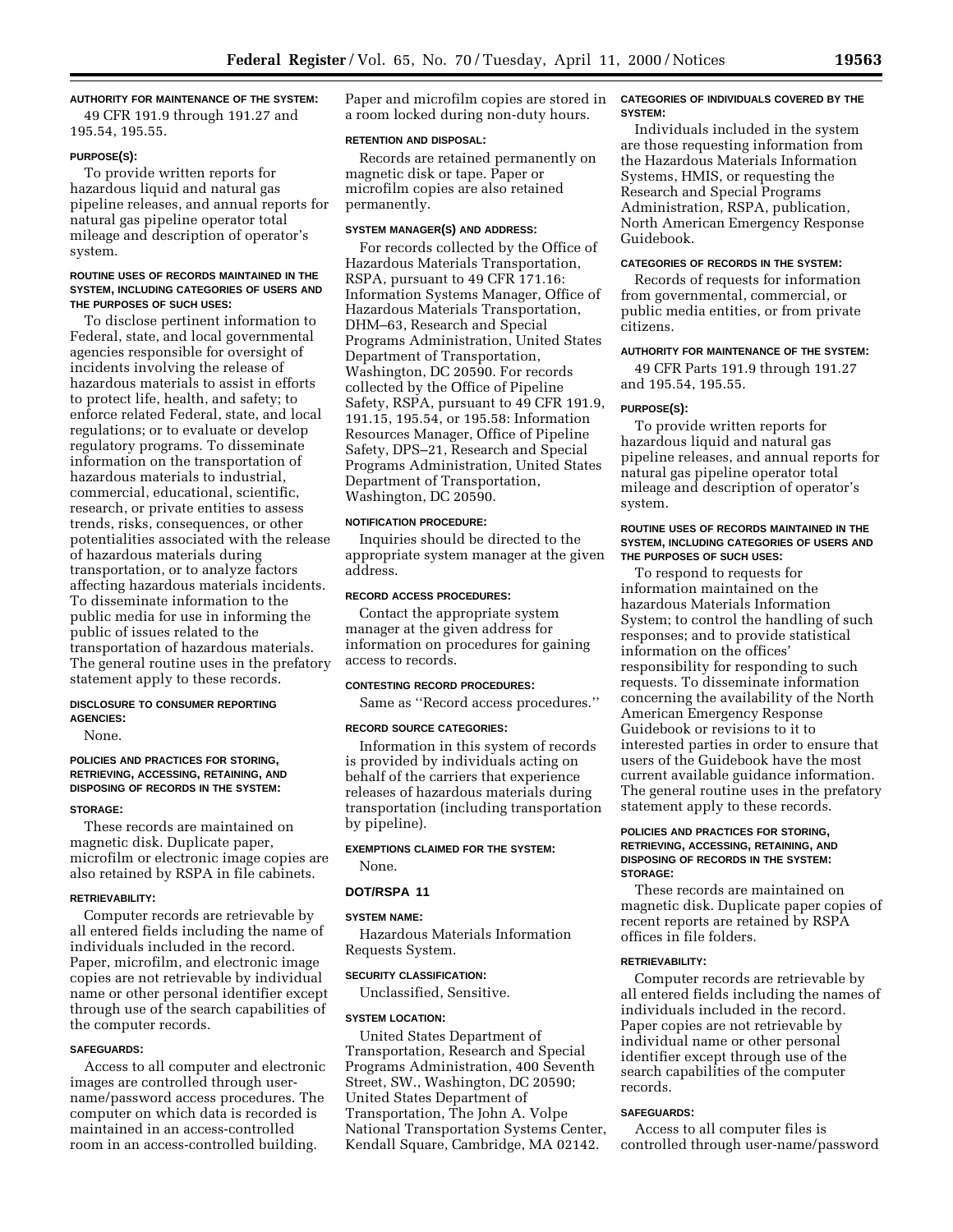access procedures, which limit access to the files to authorized agency personnel and to contract personnel whose duties directly involve the creation and use of these files. The computer on which data is recorded is maintained in an accesscontrolled room in an access-controlled building. Paper copies are stored in a room locked during non-duty hours.

### **RETENTION AND DISPOSAL:**

Records are retained permanently on magnetic disk or tape. Paper copies are retained according to need in a room locked during non-duty hours, and disposed of as appropriate.

### **SYSTEM MANAGER(S) AND ADDRESS:**

For records maintained by the Office of Hazardous Materials Transportation, RSPA: Information Systems Manager, Office of Hazardous Materials Transportation, DHM–63, Research and Special Programs Administration, United States Department of Transportation, Washington, DC 20590.

For records maintained by the Office of Pipeline Safety, RSPA: Information Resources Manager, Office of Pipeline Safety, DPS–21, Research and Special Programs Administration, United States Department of Transportation, Washington, DC 20590.

#### **NOTIFICATION PROCEDURE:**

Inquiries should be directed to the appropriate system manager at the given address.

### **RECORD ACCESS PROCEDURES:**

Contact the appropriate system manager at the given address for information on procedures for gaining access to records.

#### **CONTESTING RECORD PROCEDURES:**

Same as record access procedures.

#### **RECORD SOURCE CATEGORIES:**

Information in this system of records is provided by individuals, companies, and other entities requesting information from the HMIS or copies of the Emergency Response Guidebook.

**EXEMPTIONS CLAIMED FOR THE SYSTEM:** None.

### **DOT/SLS 151**

#### **SYSTEM NAME:**

Claimants Under Federal Tort Claims Act.

### **SECURITY CLASSIFICATION:**

None.

### **SYSTEM LOCATION:**

Office of the Chief Counsel, Saint Lawrence Seaway Development Corporation, 400 Seventh Street, SW., Room 5424, Washington, DC 20590.

### **CATEGORIES OF INDIVIDUALS COVERED BY THE SYSTEM:**

All individuals presenting claims for damages to personal property, or personal injuries, or death resulting in connection with Corporation activities, other than claims by Federal Government employees under Federal Employees' Compensation Act (5 U.S.C. 8102).

### **CATEGORIES OF RECORDS IN THE SYSTEM:**

Claim documents on which are recorded name, address, age and marital status of claimants and details of claims, documented evidence relevant to the claims provided by claimants, and relevant, internal Corporation investigation documents.

#### **AUTHORITY FOR MAINTENANCE OF THE SYSTEM:**

5 U.S.C. 301; 28 U.S.C. 2675 and 33 U.S.C. 5984(a)(4).

#### **PURPOSE(S):**

Information will be used in evaluating claims. Routine uses of records maintained in the system, including categories of users and the purposes of such uses:

Used by Chief Counsel and other Federal government officials to determine allowability of claims. See Prefatory Statement of General Routine Uses.

### **DISCLOSURE TO CONSUMER REPORTING AGENCIES:**

None.

**POLICIES AND PRACTICES FOR STORING, RETRIEVING, ACCESSING, RETAINING, AND DISPOSING OF RECORDS IN THE SYSTEM:**

### **STORAGE:**

File folders.

### **RETRIEVABILITY:**

Records are retrieved by name.

### **SAFEGUARDS:**

Records are kept in locked file cabinets and are accessible only to the Chief Counsel and persons authorized by him.

#### **RETENTION AND DISPOSAL:**

Records are retained indefinitely since they are not extensive and are used for reference.

### **SYSTEM MANAGER(S) AND ADDRESS:**

Chief Counsel, Saint Lawrence Seaway Development Corporation, 400 Seventh Street, SW., Room 5424, Washington, DC 20590.

### **NOTIFICATION PROCEDURES:**

An individual may inquire, in writing, to the system manager.

### **RECORD ACCESS PROCEDURES:**

An individual may gain access to his/ her records by written request to:

Chief Counsel, Saint Lawrence Seaway Development Corporation, PO Box 44090, Washington, DC 20026– 4090.

### **CONTESTING RECORD PROCEDURES:**

Contest of these records will be directed to the following: Director, Office of Finance, Saint Lawrence Seaway Development Corporation, PO Box 520, Massena, NY 13662–0520.

### **RECORD SOURCE CATEGORIES:**

Information is obtained directly from claimants on Standard Form 95 and supporting documentation provided by claimants and relevant, internal Corporation investigation documents.

#### **EXEMPTIONS CLAIMED FOR THE SYSTEM:**

None.

### **DOT/SLS 152**

#### **SYSTEM NAME:**

Data Automation Program Records.

### **SECURITY CLASSIFICATION:**

Unclassified, sensitive.

### **SYSTEM LOCATION:**

Saint Lawrence Seaway Development Corporation, Office of Finance, PO Box 520, 180 Andrews Street, Massena, N.Y. 13662–0520.

### **CATEGORIES OF INDIVIDUALS COVERED BY THE SYSTEM:**

Employees and consultants.

#### **CATEGORIES OF RECORDS IN THE SYSTEM:**

Payroll and leave records, work measurement records, and travel vouchers.

#### **AUTHORITY FOR MAINTENANCE OF THE SYSTEM:**

5 U.S.C. 301, 44 U.S.C. 3101, 33 U.S.C. 984(a)(4).

#### **PURPOSE(S):**

This system integrates leave, payroll, work measurement, and travel Voucher records.

#### **ROUTINE USES OF RECORDS MAINTAINED IN THE SYSTEM, INCLUDING CATEGORIES OF USERS AND THE PURPOSE OF SUCH USES:**

1. Payroll and voucher disbursement: GAO audits. 2. To the Office of Child Support Enforcement, Administration for Children and Families, Department of Health and Human Services Federal Parent Locator System, FPLS, and Federal Tax Offset System for use in locating individuals and identifying their income sources to establish paternity, Establish and modify orders of support and for enforcement action.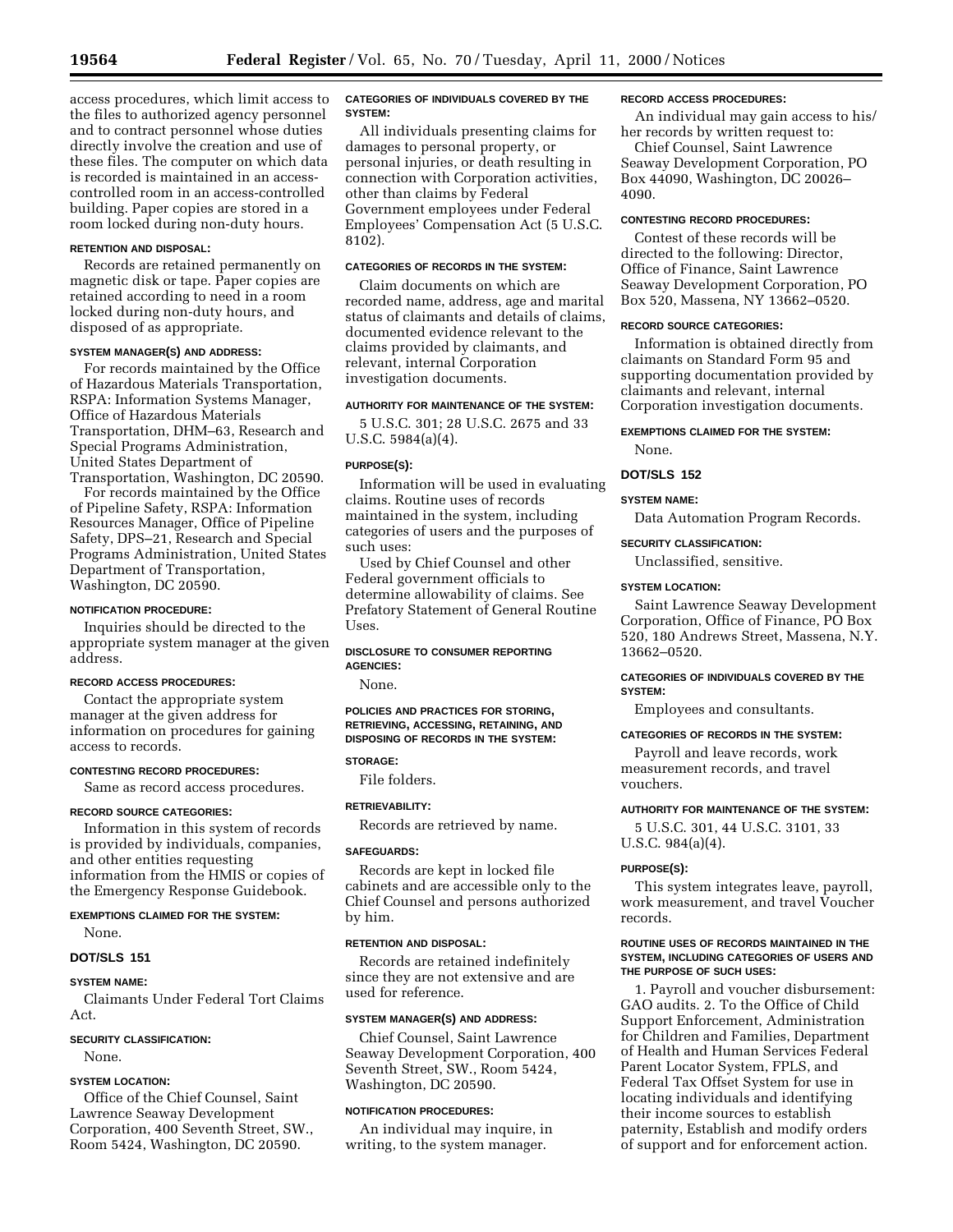3. To the Office of Child Support Enforcement for release to the Social Security Administration for verifying social security Numbers in connection with the operation of the FPLS by the Office of Child Support Enforcement. 4. To Office of Child Support Enforcement for release to the Department of the Treasury for purposes of administering the Earned Income Tax Credit Program (Section 32, Internal Revenue Code of 1986) and verifying a claim with respect to employment in a tax return. 5. See Prefatory Statement of General Routine Uses.

### **DISCLOSURE TO CONSUMER REPORTING AGENCIES:**

Disclosures pursuant to 5 U.S.C. 552a(b)(12). Disclosures may be made from this system to 'consumer reporting agencies' (collecting on Behalf of the United States Government) as defined in the Fair Credit Reporting Act (15 U.S.C. 1681a(f)) or the Federal Claims Collection Act of 1982 (31 U.S.C. 3701(a)(3)).

### **POLICIES AND PRACTICES FOR STORING, RETRIEVING, ACCESSING, RETAINING, AND DISPOSING OF RECORDS IN THE SYSTEM:**

#### **STORAGE:**

Magnetic tape reels, diskettes, microfilm cassettes and supporting documents.

#### **RETRIEVABILITY:**

Records are retrieved by name and social security number.

### **SAFEGUARDS:**

Records are kept in locked file cabinets or locked rooms accessible to Appropriate supervisor, his/her immediate assistants and secretary.

### **RETENTION AND DISPOSAL:**

Records are retained in accordance with General Accounting Office and National Archives and Records Administration requirements. System manager(s) and address: Director of Finance, Saint Lawrence Seaway Development Corporation, PO Box 520, 180 Andrews Street, Massena, N.Y. 13662–0520.

### **NOTIFICATION PROCEDURE:**

Individuals may inquire, in writing, to the System manager.

#### **RECORD ACCESS PROCEDURES:**

Individuals may gain access to his/her records by submitting a written request to the system manager.

### **CONTESTING RECORD PROCEDURES:**

Contest of these records should be directed to the system manager.

### **RECORD SOURCE CATEGORIES:**

Information contained in this system would come from Saint Lawrence Seaway Development Corporation records.

**EXEMPTIONS CLAIMED FOR THE SYSTEM:**

## None. **DOT/TSC 700**

### **SYSTEM NAME:**

Automated Management Information System.

### **SYSTEM LOCATION:**

Department of Transportation, DOT, Volpe National Transportation Systems Center, Volpe, Computer Center, DTS– 23, 55 Broadway, Cambridge, MA 02142–1093.

### **SECURITY CLASSIFICATION:**

Unclassified, sensitive.

### **CATEGORIES OF INDIVIDUALS COVERED BY THE SYSTEM:**

All Volpe employees.

### **CATEGORIES OF RECORDS IN THE SYSTEM:**

Contains job related information associated with the following applications: ADP services, property management, rocurement requests, contract information, travel information, program and related job plans, space utilization, and other pertinent management information.

### **AUTHORITY FOR MAINTENANCE OF THE SYSTEM:**

49 U.S.C 328, Volpe Center Working Capital Fund; 5 U.S.C 301.

### **PURPOSE(S):**

For computer facility planning; budget analysis; procurement tracking; contract administration; property control.

#### **ROUTINE USES OF RECORDS MAINTAINED IN THE SYSTEM, INCLUDING CATEGORIES OF USERS AND THE PURPOSES OF SUCH USES:**

The general purposes of this system are intended for internal management and control, including: Computer facility planning. ADP cost distribution. Budget and planning analysis. Procurement tracking. Procurement statistics and analysis. Information of travel incurred. Contract administration. Control of property. Control of building space. See Prefatory Statement of General Routine Uses.

### **DISCLOSURE TO CONSUMER REPORTING AGENCIES:**

None.

### **POLICIES AND PRACTICES FOR STORING, RETRIEVING, ACCESSING, RETAINING, AND DISPOSING OF RECORDS IN THE SYSTEM:**

### **STORAGE:**

Magnetic tape and disk.

#### **RETRIEVABILITY:**

Indexed by employees name, project number, procurement number, contract number, travel number, work plan budget number.

#### **SAFEGUARDS:**

Access to the systems and their associated data bank is available through the utilization of the unique project and programmer numbers, and the passwords known only by the authorized custodians. Access to reports is controlled by the Reports Distribution function of the Administrative Directorate on a need-to-know basis. For normal working requirements, the reports are distributed to the functional areas responsible for the data generation. Access to the computer room and its associated areas where data and reports are stored is delineated in the Volpe ADP Facility Document on Safeguards and Controls.

### **RETENTION AND DISPOSAL:**

The systems are permanent unless replaced. The data banks, for the most part, are related to fiscal year activity.

Subsequent to the fiscal year, the data banks become either part of the history file of the system or are maintained by themselves for historical reasons.

Data records are deleted from the data banks on an as-required basis, and subsequently are eliminated from associated reports.

Reports used as daily working papers are retained only until updated reports are produced and then the old reports are discarded. Official closing reports corresponding to month-end and fiscalyear-end periods are retained for longer periods and are not subject to any disposal procedure.

### **SYSTEM MANAGER(S) AND ADDRESS:**

Chief, Computer Center, DTS–23, Department of Transportation, Volpe National Transportation Systems Center, 55 Broadway, Cambridge, MA 02142– 1093.

#### **NOTIFICATION PROCEDURES:**

Information may be obtained from the System manager.

#### **RECORD ACCESS PROCEDURES:**

Requests from individuals should be addressed to the System manager. An individual may gain access to his/her data by written request.

### **CONTESTING RECORD PROCEDURES:**

Contest of this data will be made to the System Manager. If administrative resolvement is not satisfactory to the individual, appeals may be filed in writing with the Secretary of Transportation addressed to the General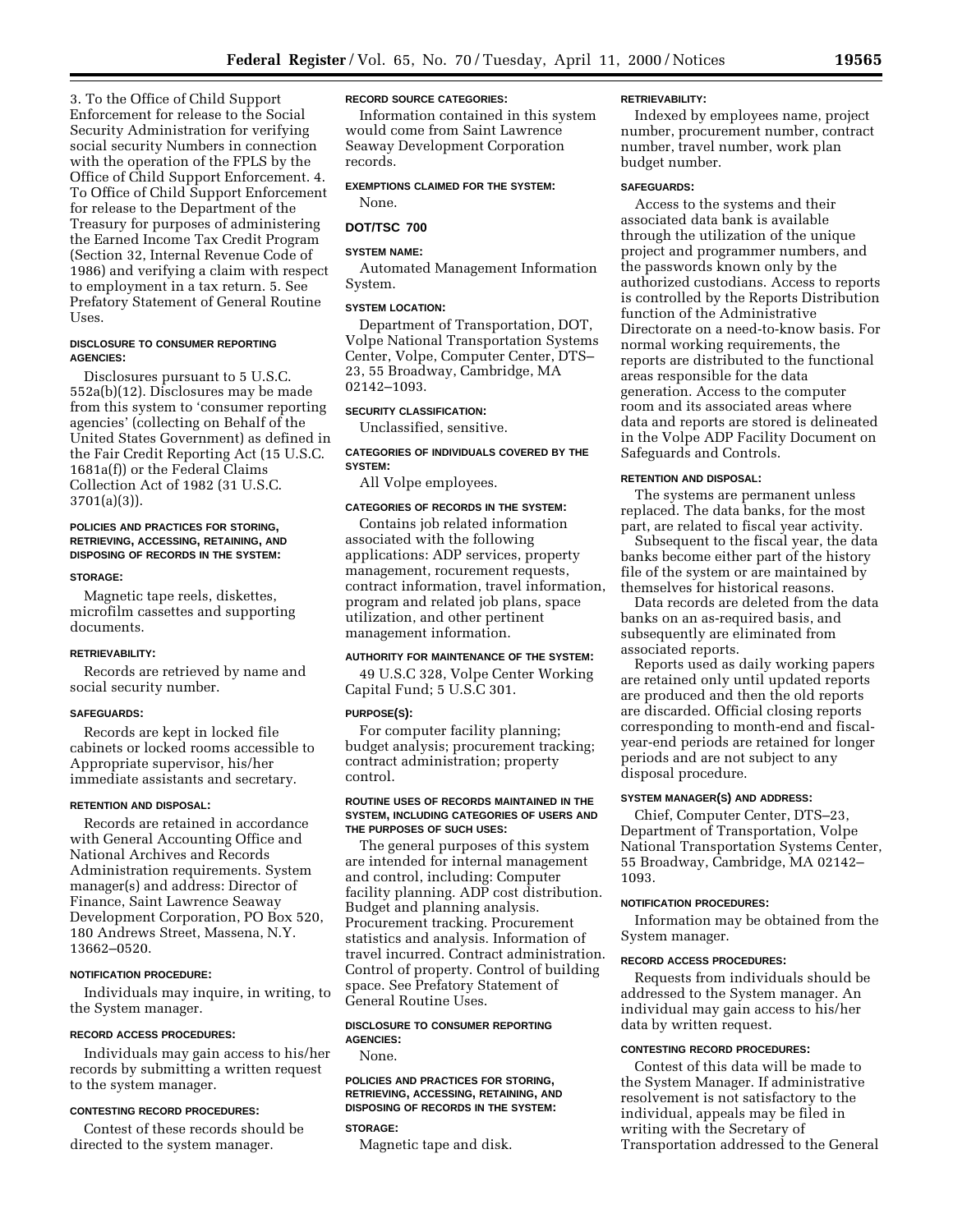Counsel as follows: Department of Transportation, Office of the Secretary, Office of the General Counsel, 400 7th Street, SW., Washington, DC 20590.

### **RECORD SOURCE CATEGORIES:**

Employee, Personnel Office, Communications Office, Security Office.

### **EXEMPTIONS CLAIMED FOR THE SYSTEM:**

None.

### **DOT/TSC 702**

### **SYSTEM NAME:**

Legal Counsel Information Files.

### **SECURITY CLASSIFICATION:**

Unclassified, sensitive.

### **SYSTEM LOCATION:**

Department of Transportation, DOT, Volpe National Transportation Systems Center, Volpe, Office of Chief Counsel, DTS–14, 55 Broadway, Cambridge, MA 02142–1093.

### **CATEGORIES OF INDIVIDUALS COVERED BY THE SYSTEM:**

Present and former Volpe employees.

### **CATEGORIES OF RECORDS IN THE SYSTEM:**

Counseling records relating to Standards of Conduct, post-employment restrictions, or other legal matters involving individual employee(s); individual claims; grievances, personnel actions and related litigation; and employee confidential financial disclosure reports.

#### **AUTHORITY FOR MAINTENANCE OF THE SYSTEM:**

49 U.S.C. 328, Volpe Center Working Capital Fund; 28 U.S.C. 1346; 28 U.S.C. ch. 171; 5 U.S.C. ch. 77, 5 U.S.C. ch. 71; 42 U.S.C. 2000e–16; 29 CFR part 1614; 5 U.S.C. App. 4.

### **PURPOSE(S):**

To promote compliance with Standards of Conduct, conflict of interest, and other laws, and to enable legal counsel render consistent legal advice.

### **ROUTINE USES OF RECORDS MAINTAINED IN THE SYSTEM, INCLUDING CATEGORIES OF USERS AND THE PURPOSES OF SUCH USES:**

The records and the information they contain may be used for internal management and control, to promote compliance with Standards of Conduct, conflict of interest, and other laws, and to enable legal counsel to render consistent advice in legal matters.

See Prefatory Statement of General Routine Uses.

### **DISCLOSURE TO CONSUMER REPORTING AGENCIES:**

None.

### **POLICIES AND PRACTICES FOR STORING, RETRIEVING, ACCESSING, RETAINING, AND DISPOSING OF RECORDS IN THE SYSTEM:**

### **STORAGE:**

Records are maintained in paper record folders.

### **RETRIEVABILITY:**

Indexed by employee's name and/or by subject matter.

### **SAFEGUARDS:**

Records are maintained in locked file cabinets and secure safe.

### **RETENTION AND DISPOSAL:**

As prescribed in applicable record retention schedules.

#### **SYSTEM MANAGER AND ADDRESS:**

Chief Counsel, DTS–14, Volpe National Transportation Systems Center, Research and Special Programs Administration, United States Department of Transportation, 55 Broadway, Cambridge, MA 02142–1093.

### **NOTIFICATION PROCEDURES:**

Information may be obtained from the System manager.

### **RECORD ACCESS PROCEDURES:**

Requests from individuals should be addressed to the System manager.

An individual may gain access to his/ her records by written request.

### **CONTESTING RECORD PROCEDURES:**

An individual may seek to contest information contained in his/her records by written request made to the System Manager. If administrative resolution is not satisfactory to the individual, appeals may be filed in writing with the Secretary of Transportation addressed to the General Counsel as follows: Department of Transportation, Office of the Secretary, Office of the General Counsel, 400 7th Street, SW., Washington, DC 20590.

### **RECORD SOURCE CATEGORIES:**

Information contained in this system of records is provided by employees, Supervisors, Legal Office, Personnel Office and various Federal administrative agencies.

### **EXEMPTIONS CLAIMED FOR THE SYSTEM:**

None.

### **DOT/TSC 703**

#### **SYSTEM NAME:**

Occupational Safety and Health Reporting System.

### **SECURITY CLASSIFICATION:**

Unclassified, sensitive.

### **SYSTEM LOCATION:**

Department of Transportation, DOT, Volpe National Transportation Systems Center, Volpe, Human Resources Management Division, DTS–84, 55 Broadway, Cambridge, MA 02142–1093.

### **CATEGORIES OF INDIVIDUALS COVERED BY THE SYSTEM:**

Volpe employees, in-house contractor personnel and visitors who have suffered work-related occupational illnesses, injuries or are involved in Government property accidents.

#### **CATEGORIES OF RECORDS IN THE SYSTEM:**

Federal Occupational Injuries and Illnesses Survey form. DOT Accident/ Injury Reports, DOT forms 3902.1 through 8. Department of Labor, Office of Workers Compensation Programs, OWCP, for payment of medical bills and worker compensation, as applicable.

### **AUTHORITY FOR MAINTENANCE OF THE SYSTEM:**

49 U.S.C. 328, Volpe Center Working Capital Fund; Executive Order 12196, Occupational Safety and Health Program for Federal Employees, dated 2/27/80; 5 U.S.C. 7902.

### **PURPOSE(S):**

For accident prevention.

#### **ROUTINE USES OF RECORDS MAINTAINED IN THE SYSTEM, INCLUDING CATEGORIES OF USERS AND THE PURPOSES OF SUCH USES:**

The general purposes of these records are intended for internal management and control, and also for accident prevention.

The routine uses of the Department of Labor forms are for (1) submission to doctors and medical institutions rendering services to individuals and (2) to the Office of Workers Compensation Programs, Department of Labor, for payment of medical bills and worker compensation, applicable. See Prefatory Statement of General Routine Uses.

#### **DISCLOSURE TO CONSUMER REPORTING AGENCIES:**

None.

### **POLICIES AND PRACTICES FOR STORING, RETRIEVING, ACCESSING, RETAINING, AND DISPOSING OF RECORDS IN THE SYSTEM:**

### **STORAGE:**

Forms, computerized database, and other paper records.

#### **RETRIEVABILITY:**

Indexed by individual's name.

#### **SAFEGUARDS:**

Records are maintained in locked file cabinets and folders are stamped For Official Accident Prevention Use Only.

#### **RETENTION AND DISPOSAL:**

Records are retained for five years and then destroyed by shredding.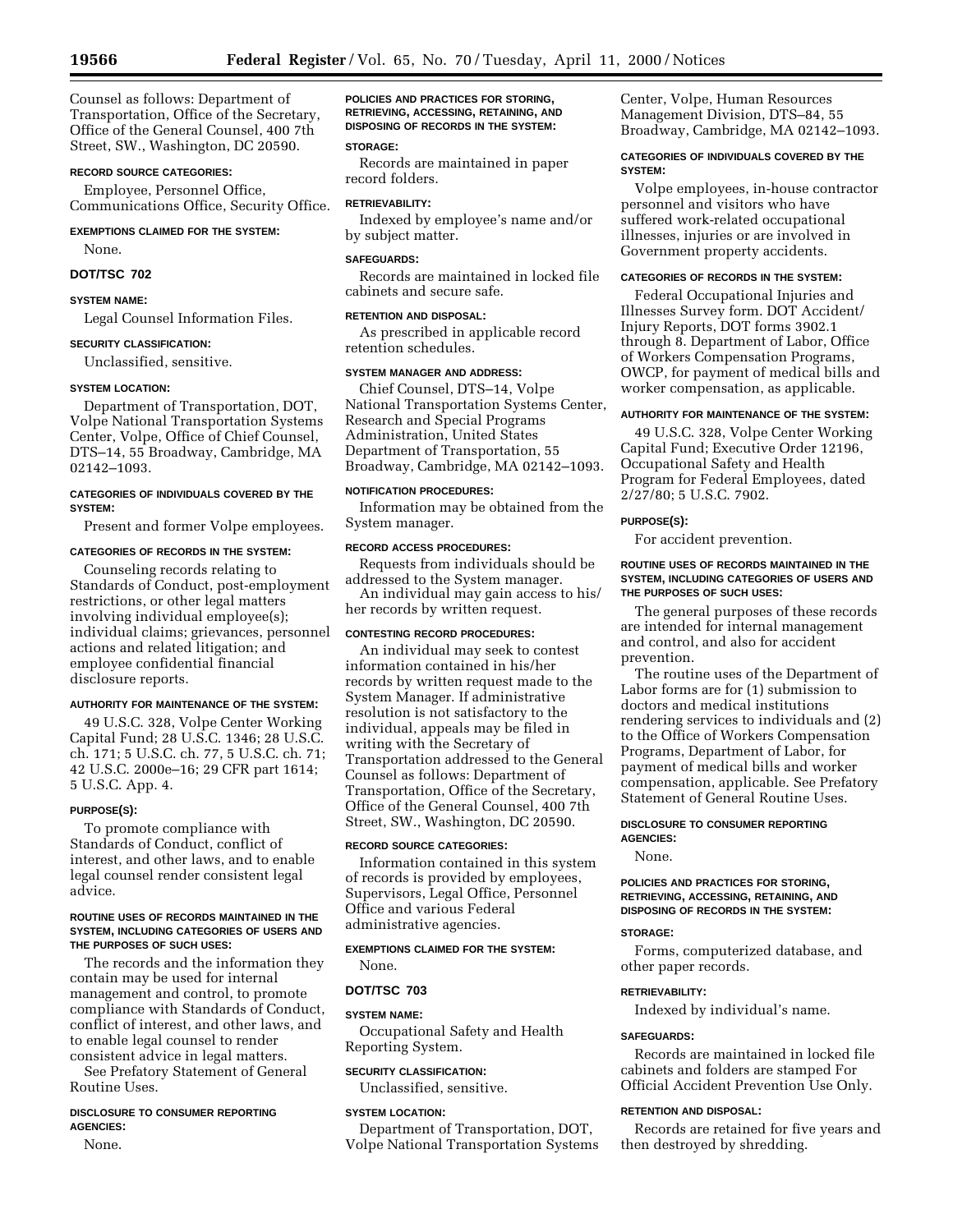### **SYSTEM MANAGER AND ADDRESS:**

Chief, Engineering and Operations Branch, DTS–874, Department of Transportation, Volpe National Transportation Systems Center, 55 Broadway, Cambridge, MA 02142–1093.

#### **NOTIFICATION PROCEDURES:**

Information may be obtained from the System manager.

#### **RECORD ACCESS PROCEDURES:**

Requests from individuals should be addressed to the System manager. An individual may gain access to his/her records by written request.

### **CONTESTING RECORD PROCEDURES:**

Contest of this data will be made to the System Manager. If administrative resolution is not satisfactory to the individual, appeals may be filed in writing with the Secretary of Transportation addressed to the General Counsel as follows: Department of Transportation, Office of the Secretary, Office of the General Counsel, 400 7th Street, SW., Washington, DC 20590.

#### **RECORD SOURCE CATEGORIES:**

Documents provided by the individual concerned and immediate supervisor.

### **EXEMPTIONS CLAIMED FOR THE SYSTEM:**

None.

### **DOT/TSC 704**

### **SYSTEM NAME:**

Stand-By Personnel Information.

### **SECURITY CLASSIFICATION:**

Unclassified, sensitive.

#### **SYSTEM LOCATION:**

Department of Transportation, DOT, Volpe National Transportation Systems Center, Volpe, Financial Management Division, Budget Branch, DTS–821, 55 Broadway, Cambridge, MA 02142–1093.

### **CATEGORIES OF INDIVIDUALS COVERED BY THE SYSTEM:**

Volpe technical directorate personnel currently not fully assigned to authorized projects.

### **CATEGORIES OF RECORDS IN THE SYSTEM:**

Employee work project status.

#### **AUTHORITY FOR MAINTENANCE OF THE SYSTEM:**

49 U.S.C. 328, Volpe Center Working Capital Fund; 5 U.S.C. 301.

#### **PURPOSE(S):**

For administrative reference and scheduling of projects, budgeting, and overhead classification.

#### **ROUTINE USES OF RECORDS MAINTAINED IN THE SYSTEM, INCLUDING CATEGORIES OF USERS AND THE PURPOSES OF SUCH USES:**

The general purposes of these files are intended for internal management and control, including administrative reference and scheduling of work projects, budgeting and overhead classification. See Prefatory Statement of General Routine Uses.

#### **DISCLOSURE TO CONSUMER REPORTING AGENCIES:**

None.

### **POLICIES AND PRACTICES FOR STORING, RETRIEVING, ACCESSING, RETAINING, AND DISPOSING OF RECORDS IN THE SYSTEM:**

#### **STORAGE:**

Electronic Files in Excel format.

### **RETRIEVABILITY:**

Stored as spreadsheet identified by pay period ending date.

#### **SAFEGUARDS:**

Records are maintained in password protected files with access limited to Budget Branch PCs.

### **RETENTION AND DISPOSAL:**

Files are maintained for one (1) additional year following completion of current fiscal year. Files are then deleted.

## **SYSTEM MANAGER(S) AND ADDRESS:**

Chief, Budget Branch, DTS–821, Department of Transportation, Volpe National Transportation Systems Center, 55 Broadway, Cambridge, MA 02142– 1093.

### **NOTIFICATION PROCEDURES:**

Information may be obtained from the System manager.

#### **RECORD ACCESS PROCEDURES:**

Requests from individuals should be addressed to the System manager. An individual may gain access to his/her records by written request.

### **CONTESTING RECORD PROCEDURES:**

Contest of this data will be made to the System manager. If administrative resolution is not satisfactory to the individual, appeals may be filed in writing with the Secretary of Transportation addressed to the General Counsel as follows: Department of Transportation, Office of the Secretary, Office of the General Counsel, 400 7th Street, SW., Washington, DC 20590.

### **RECORD SOURCE CATEGORIES:**

Supervisor.

**EXEMPTIONS CLAIMED FOR THE SYSTEM:** None.

#### **DOT/TSC 707**

#### **SYSTEM NAME:**

Labor Distribution System.

### **SECURITY CLASSIFICATION:**

Unclassified, sensitive.

#### **SYSTEM LOCATION:**

Department of Transportation, DOT, Volpe National Transportation Systems Center (Volpe), Financial Management Division, Accounting Branch, DTS–823, 55 Broadway, Cambridge, MA 02142– 1093.

### **CATEGORIES OF INDIVIDUALS COVERED BY THE SYSTEM:**

All Volpe employees.

### **CATEGORIES OF RECORDS IN THE SYSTEM:**

Contains information delineating the time and charges, including fringe and project overhead, that Volpe employees worked. The main association of the time and charges is with employee job assignment.

#### **AUTHORITY FOR MAINTENANCE OF THE SYSTEM:**

49 U.S.C. 328, Volpe Center Working Capital Fund; 5 U.S.C. 301.

#### **PURPOSE(S):**

For administrative reference, cost management, and labor assignments and expenditures.

### **ROUTINE USES OF RECORDS MAINTAINED IN THE SYSTEM, INCLUDING CATEGORIES OF USERS AND THE PURPOSES OF SUCH USES:**

The general purposes of this system are intended for internal management and control, including:

Administrative reference.

Cost management.

Labor assignments and expenditures as they relate to both the project and the employee.

Reconciliation of Payroll and Labor system data.

See Prefatory Statement of General Routine Uses.

### **DISCLOSURE TO CONSUMER REPORTING AGENCIES:**

Disclosures pursuant to 5 U.S.C. 552a(b) (12): Disclosures may be made from this system to consumer reporting agencies (collecting on behalf of the United States Govt.) as defined in the Fair Credit Reporting Act (15 U.S.C. 1681a(f)) or the Federal Claims Collection Act of 1982 (31 USC 3701 (a) (3)).

### **POLICIES AND PRACTICES FOR STORING, RETRIEVING, ACCESSING, RETAINING, AND DISPOSING OF RECORDS IN THE SYSTEM:**

#### **STORAGE:**

Excel spreadsheets, magnetic tape and disk.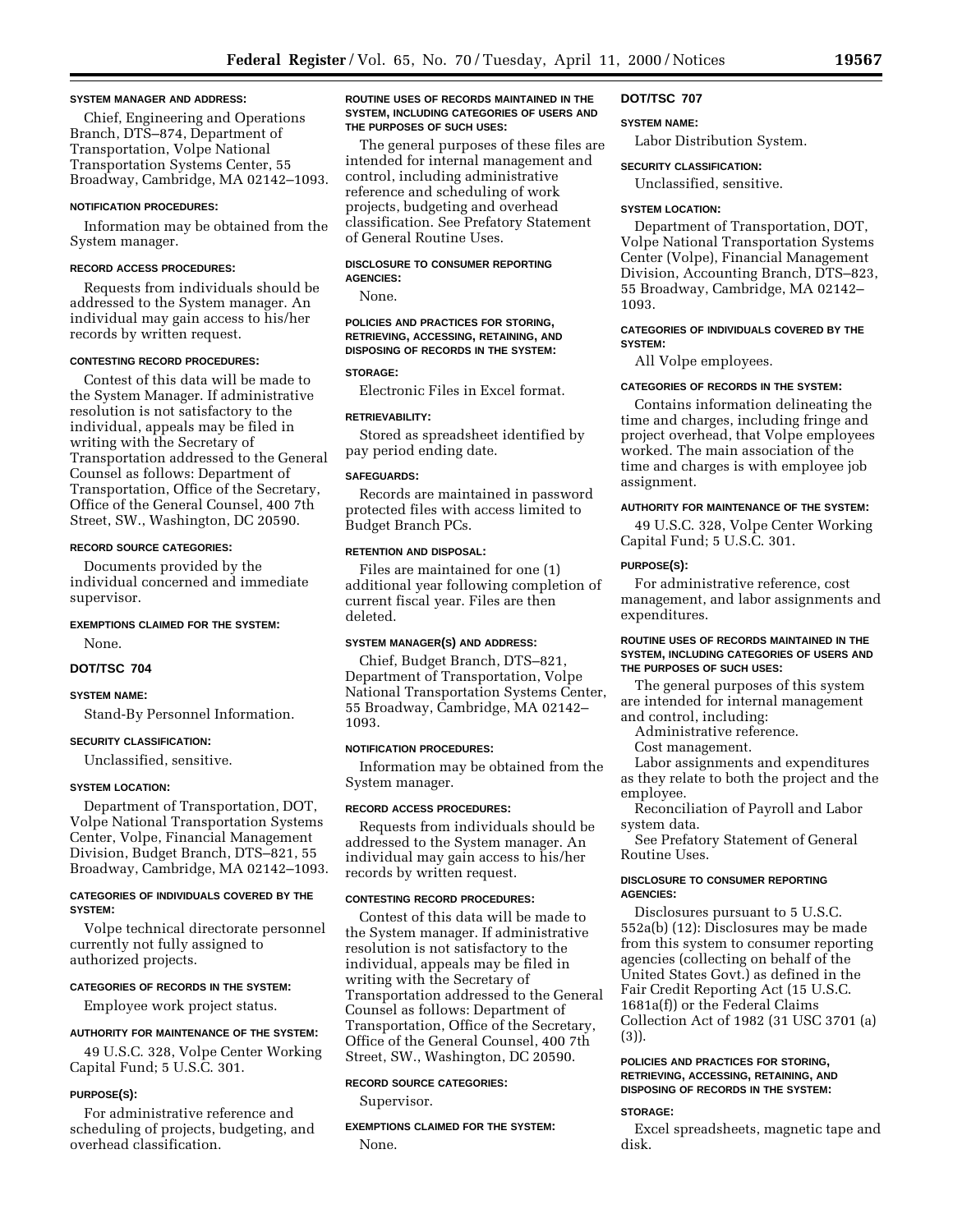### **RETRIEVABILITY:**

System data is indexed by employee's number (Social Security Number) and Work Plan Budget, WPB, number within Project Plan Agreement, PPA, number.

Labor Distribution Forms (Excel spreadsheets) are indexed by Volpe Center organization code (DTS #) and SSN.

### **SAFEGUARDS:**

Access to the system and its associated database is available through the utilization of the unique project and programmer numbers, and the passwords known only by the authorized custodians. Access to reports is controlled by the Reports Distribution function of the Administrative Directorate on a need-to-know basis. For normal working requirements, the reports are distributed to the functional areas responsible for the data generation. Month-end management reports do not contain SSN data.

Access to the computer room and its associated areas where data and reports are stored is delineated in the Volpe ADP Facility Document on Safeguards and Controls.

### **RETENTION AND DISPOSAL:**

The system is permanent unless replaced. The database is related to fiscal year activity. Subsequent to the fiscal year, the database becomes part of the system's history file. Data records are deleted from the database on an as required basis, and subsequently are eliminated from associated reports. Any record deleted from database must have zero dollars associated with it and must be authorized by System Manager, with the reason documented in writing. Reports used as daily working papers are retained only until updated reports are produced and then the old reports are discarded. All reports containing SSN data are shredded. Official record copy reports are subject to retirement in accordance with General Records Schedules, GRS.

### **SYSTEM MANAGER(S) AND ADDRESS:**

Chief, Accounting Branch, DTS–823, Department of Transportation, Volpe National Transportation Systems Center, 55 Broadway, Cambridge, MA 02142– 1093.

#### **NOTIFICATION PROCEDURES:**

Information may be obtained through the Chief, Accounting Branch, DTS–823 at the address under System Location.

### **RECORD ACCESS PROCEDURES:**

Requests from individuals should be addressed to the System manager.

### **CONTESTING RECORD PROCEDURES:**

An individual may gain access to his/ her data by written request. Contest of this data will be made to the System manager. If administrative resolution is not satisfactory to the individual, appeals may be filed in writing with the Secretary of Transportation addressed to the General Counsel as follows:

Department of Transportation, Office of the Secretary, Office of the General Counsel, 400 7th Street, SW., Washington, DC 20590.

### **RECORD SOURCE CATEGORIES:**

Volpe form entitled Labor Distribution Form.

**EXEMPTIONS CLAIMED FOR THIS SYSTEM:** None.

#### **DOT/TSC 712**

### **SYSTEM NAME:**

Automated Personnel/ Communications/Security System.

### **SECURITY CLASSIFICATION:**

Unclassified, sensitive.

### **SYSTEM LOCATION:**

Department of Transportation, DOT, Volpe National Transportation Systems Center (Volpe), Computer Center, DTS– 23, 55 Broadway, Cambridge, MA 02142–1093

### **CATEGORIES OF INDIVIDUALS COVERED BY THE SYSTEM:**

All Volpe employees and tenants from other government agencies and on-site contractors.

### **CATEGORIES OF RECORDS IN THE SYSTEM:**

Contains the pertinent information for activities involved with Personnel, Communications, and Security. Contains photographs of Volpe Center employees.

- Contains information about an
- individual relating to:
- Social security number.
- Salary. Birth date.
- Veteran preference.
- Tenure.
- Handicap.
- Grade.
- Marital status.
- Service computation date.
- Home address and telephone number.
- Volpe location including building and
- telephone number.
- Security clearance level and date granted.
- CSC title and classification code. Competitive level.

Parking info—vehicle registration and description.

### **AUTHORITY FOR MAINTENANCE OF THE SYSTEM:**

49 U.S.C. 328, Volpe Center Working Capital Fund; 5 U.S.C. 301.

#### **PURPOSE(S):**

For administrative reference, and as a source for management information for producing summary statistics and registers in support of personnel, communications, and security functions.

### **ROUTINE USES OF RECORDS MAINTAINED IN THE SYSTEM, INCLUDING CATEGORIES OF USERS AND THE PURPOSES OF SUCH USES:**

The general purposes of this system are intended for internal management and control, including:

Administrative reference.

Source for management information for producing summary statistics and registers in support of the Personnel, Communications and Security functions.

Source for Volpe Center Intranet information.

See Prefatory Statement of General Routine Uses.

### **DISCLOSURE TO CONSUMER REPORTING AGENCIES:**

Disclosures pursuant to 5 U.S.C. 552a(b) (12): Disclosures may be made from this systems to consumer reporting agencies (collecting on behalf of the United States Govt.) as defined in the Fair Credit Reporting Act (15 U.S.C. 1681a(f)) or the Federal Claims Collection Act of 1982 (31 U.S.C. 3701 (a) (3)).

### **POLICIES AND PRACTICES FOR STORING, RETRIEVING, ACCESSING, RETAINING, AND DISPOSING OF RECORDS IN THE SYSTEM:**

#### **STORAGE:**

Magnetic tape and disk.

Hard copy files (letter size and 5 x 8 cards).

Volpe Center Intranet.

### **RETRIEVABILITY:**

Indexed by employee's number, employee's name.

### **SAFEGUARDS:**

Access to the systems and their associated databases and files is available through the utilization of the unique project and programmer numbers, and the passwords known only by the authorized custodians.

Access to reports is controlled by the Reports Distribution function of the Administrative Directorate on a need-toknow basis. For normal working requirements, the reports are distributed to the functional areas responsible for the data generation. Access to the computer room and its associated areas where data and reports are stored is delineated in the Volpe ADP Facility Document on Safeguards and Controls.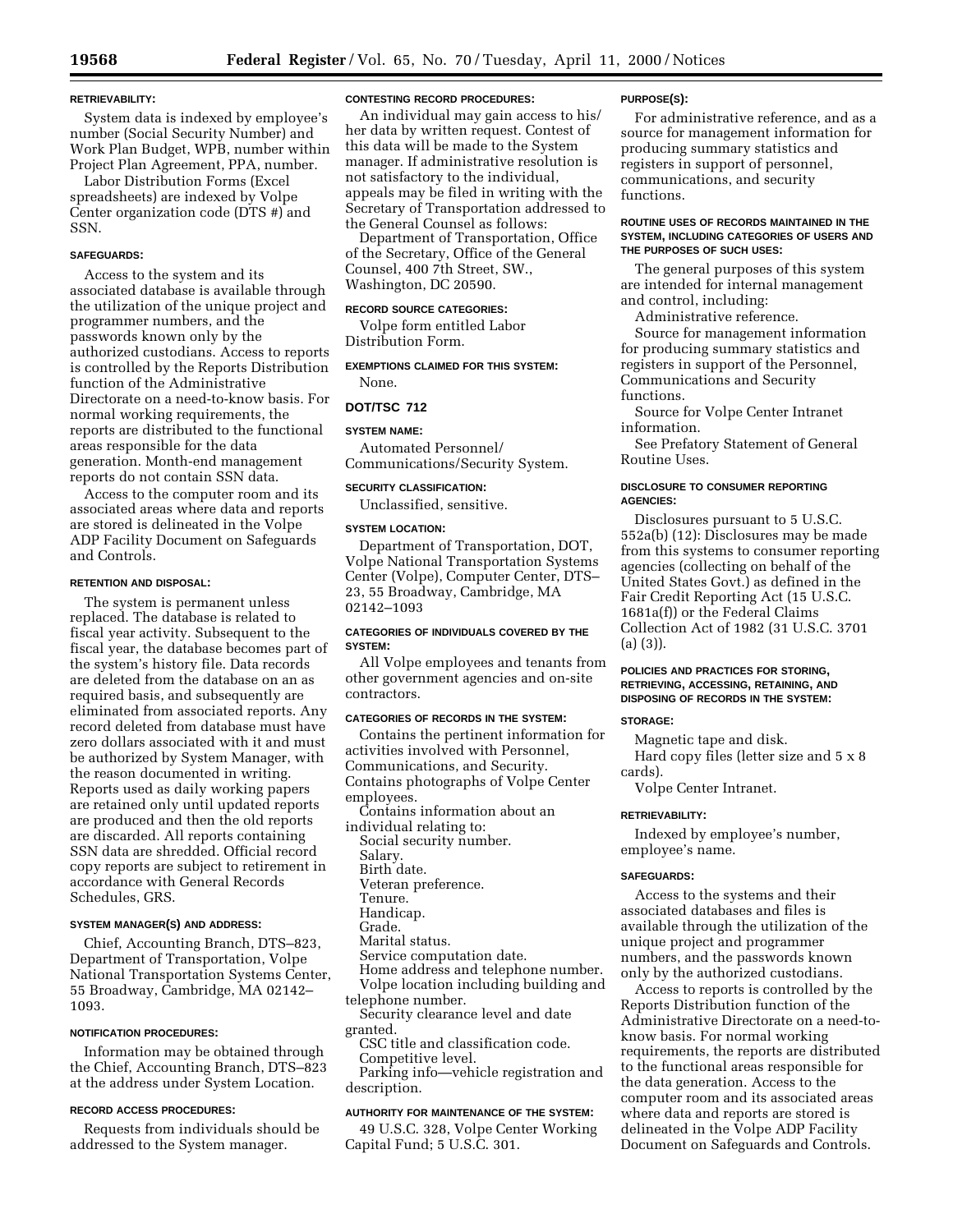#### **RETENTION AND DISPOSAL:**

The systems are permanent unless replaced. The databases are related to both fiscal year and calendar year activity. Subsequent to the appropriate period, the databases become either part of the history file of the system or are maintained by themselves for historical reasons. Data records are deleted from the databases on an as-required basis, and subsequently are eliminated from associated reports. Reports used as daily working papers are retained only until updated reports are produced and then the old reports are discarded. Official closing reports corresponding to monthend, fiscal-year-end and calendar yearend periods are retained for longer periods and are not subject to any rigid disposal procedure.

### **SYSTEM MANAGER(S) AND ADDRESS:**

Chief, Administrative Services Branch, DTS–872, Department of Transportation, Volpe National Transportation Systems Center, 55 Broadway, Cambridge, MA 02142–1093.

### **NOTIFICATION PROCEDURES:**

Information may be obtained through the Chief, Administrative Services Branch from the: Department of Transportation, Volpe National Transportation Systems Center, Chief, Computer Center, DTS–23, 55 Broadway, Cambridge, MA 02142–1093.

#### **RECORD ACCESS PROCEDURES:**

Requests from individuals should be addressed to the System manager.

#### **CONTESTING RECORD PROCEDURES:**

An individual may gain access to his/ her records by written request. Contest of this data will be made to the System Manager. If administrative resolution is not satisfactory to the individual, appeals may be filed in writing with the Secretary of Transportation addressed to the General Counsel as follows: Department of Transportation, Office of the Secretary, Office of the General Counsel, 400 7th Street, SW., Washington, DC 20590.

### **RECORD SOURCE CATEGORIES:**

Employee, Personnel Office, Communications Office, Security Office.

#### **EXEMPTIONS CLAIMED FOR THE SYSTEM:**

None.

### **DOT/TSC 714**

#### **SYSTEM NAME:**

Health Unit Employee Medical Records.

#### **SECURITY CLASSIFICATION:**

Unclassified, sensitive.

### **SYSTEM LOCATION:**

Department of Transportation, DOT, Volpe National Transportation Systems Center, Volpe, Human Resources Management Division, DTS–84, Health Unit/Building 1, 9th Floor, 55 Broadway, Cambridge, MA 02142–1093.

#### **CATEGORIES OF INDIVIDUALS COVERED BY THE SYSTEM:**

Volpe employees, tenant organization employees, and support service contractor personnel.

### **CATEGORIES OF RECORDS IN THE SYSTEM:**

Individual Health Record Cards. Individual Health Record Case Files. Register of Visits. Laser Eye Tests. Pre-employment Physical Examinations, Health Justification Placement Records.

### **AUTHORITY FOR MAINTENANCE OF THE SYSTEM:**

49 U.S.C. 328, Volpe Center Working Capital Fund; Executive Order 12196, Occupational Safety and Health Program for Federal Employees, dated 2/27/80; 5 U.S.C. 7901.

### **PURPOSE(S):**

To maintain a medical history of any person who receives services from the Health Unit.

### **ROUTINE USES OF RECORDS MAINTAINED IN THE SYSTEM, INCLUDING CATEGORIES OF USERS AND THE PURPOSES OF SUCH USES:**

The general purposes of these Federal and tenant records are to maintain a medical history of any Volpe employee, including contractor personnel, who receives services from the Health Unit; ensure applicants for licenses to drive Government vehicles meet physical requirements; and lasers are not adversely affecting employee's eyes. The routine uses of these records are to respond to requests from other Doctors, Universities and Insurance Companies, and to submit medical reports to the Department of Labor, Office of Employees Compensation, to meet requirements of the Occupational Safety and Health Act of 1970 and DOT/Volpe Safety Program. See Prefatory Statement of General Routine Uses.

### **DISCLOSURE TO CONSUMER REPORTING AGENCIES:**

None.

### **POLICIES AND PRACTICES FOR STORING, RETRIEVING, ACCESSING, RETAINING, AND DISPOSING OF RECORDS IN THE SYSTEM:**

### **STORAGE:**

Cards, forms, logs and other paper records.

#### **RETRIEVABILITY:**

Indexed by employee's name and social security number.

#### **SAFEGUARDS:**

Records are maintained in locked file cabinets and room secured when no one is there. Information from records is provided only with consent of employee.

#### **RETENTION AND DISPOSAL:**

In accordance with GRS No.1: Individual Health Record Cards are maintained until separation and sent to St. Louis. Individual Health Record Case Files are maintained until separation. They are then sent to St. Louis. Registers of visits maintained until 2 years after last date in log or register. Upon termination of employment with Volpe, latest Laser Eye Tests and Government Driver's Tests records are combined with Health Record Case Files and disposed of as part of these files. Preemployment Physical Examinations, Health Justification Placement Records, and Disability Retirement Examination become part of the official personnel folder, OPF, upon separation, and are transferred to the NPRS, St. Louis, MO, 30 days after separation, where they are disposed of in accordance with GRS. No. 1, Item 1.

#### **SYSTEM MANAGER(S) AND ADDRESS:**

Chief, Human Resources Management Division, DTS–84, Department of Transportation, Volpe National Transportation Systems Center, 55 Broadway, Cambridge, MA 02142–1093.

### **NOTIFICATION PROCEDURES:**

Information may be obtained through the Chief, Human Resources Management Division, from the resident physician or nurse, Volpe Health Unit.

#### **RECORD ACCESS PROCEDURES:**

Requests from individuals should be addressed to the System Manager.

### **CONTESTING RECORD PROCEDURES:**

An individual may gain access to his/ her records by written request. Contest of this data will be made to the System Manager. If administrative resolution is not satisfactory to the individual, appeals may be filed in writing with the Secretary of Transportation addressed to the General Counsel as follows: Department of Transportation, Office of the Secretary, Office of the General Counsel, 400 7th Street, SW., Washington, DC 20590.

### **RECORD SOURCE CATEGORIES:**

Employee; Health Unit Doctor/Nurse; Volpe Safety Officer.

### **EXEMPTIONS CLAIMED FOR THE SYSTEM:**